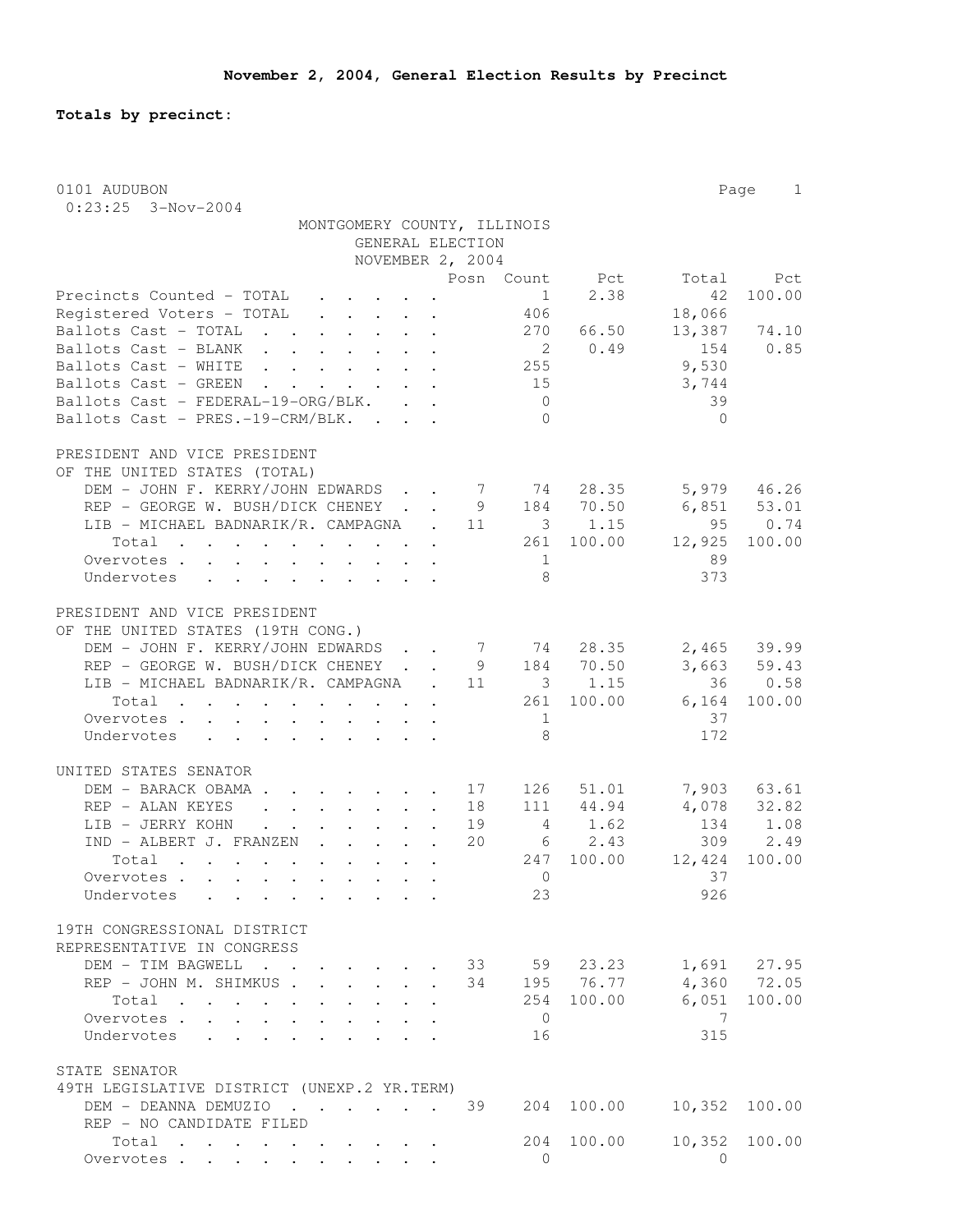| Undervotes |  |  | . The contract of the contract of the contract of the contract of the contract of the contract of the contract of the contract of the contract of the contract of the contract of the contract of the contract of the contrac |  |  |  |  |  |  |  | 2,922 |
|------------|--|--|-------------------------------------------------------------------------------------------------------------------------------------------------------------------------------------------------------------------------------|--|--|--|--|--|--|--|-------|
|------------|--|--|-------------------------------------------------------------------------------------------------------------------------------------------------------------------------------------------------------------------------------|--|--|--|--|--|--|--|-------|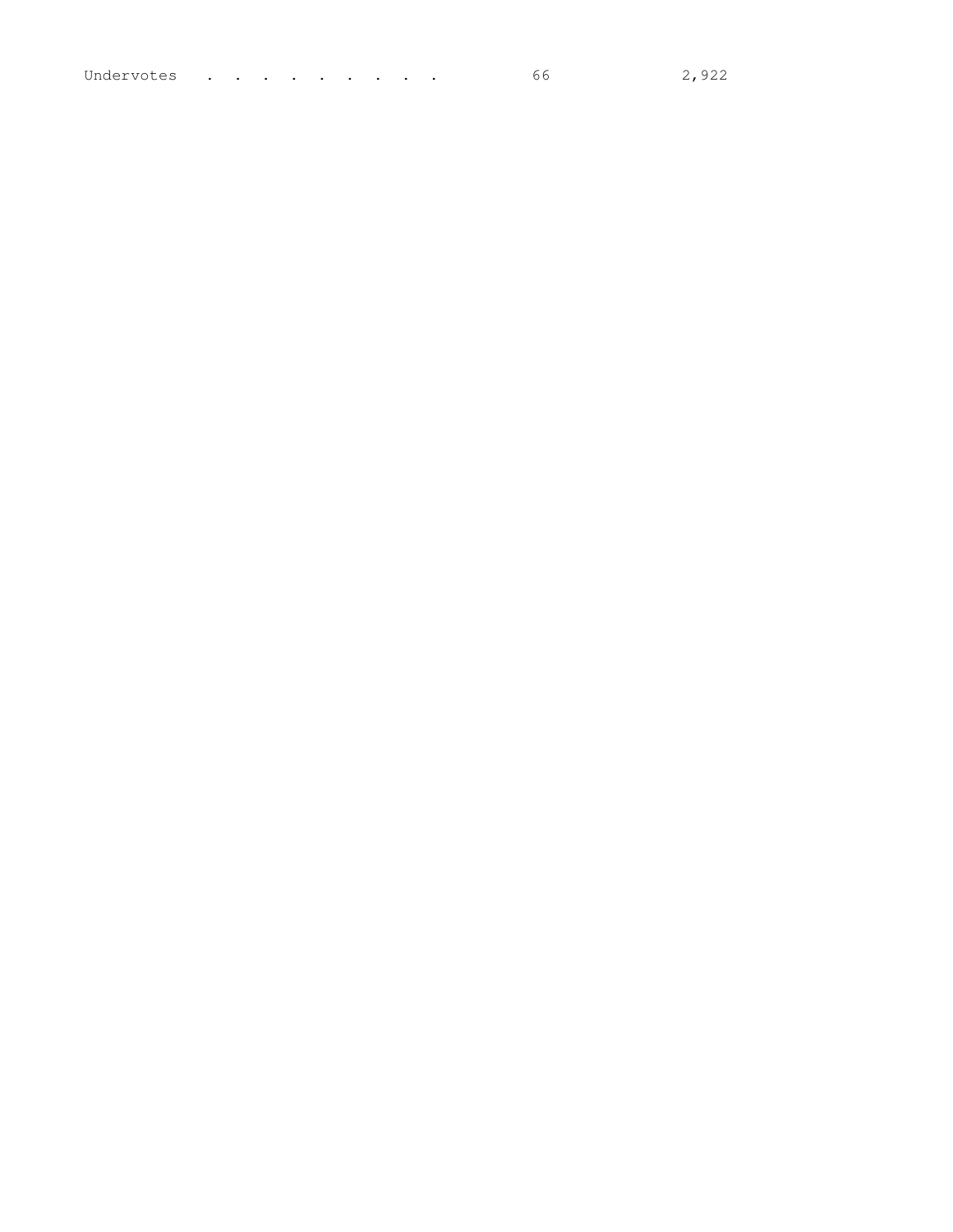0101 AUDUBON Page 2

|                                                                                                        |                                                           |              |                      |              | GENERAL ELECTION | MONTGOMERY COUNTY, ILLINOIS |                      |                          |             |
|--------------------------------------------------------------------------------------------------------|-----------------------------------------------------------|--------------|----------------------|--------------|------------------|-----------------------------|----------------------|--------------------------|-------------|
|                                                                                                        |                                                           |              |                      |              | NOVEMBER 2, 2004 |                             |                      |                          |             |
| REPRESENTATIVE IN THE GENERAL ASSEMBLY<br>98TH REPRESENTATIVE DISTRICT                                 |                                                           |              |                      |              |                  |                             |                      | Posn Count Pct Total Pct |             |
| DEM - GARY HANNIG<br>$\cdot$ 45 197<br>REP - NO CANDIDATE FILED                                        |                                                           |              |                      |              |                  |                             | 100.00               | 10,416                   | 100.00      |
| Total                                                                                                  |                                                           |              |                      |              |                  |                             | 197 100.00           | 10,416                   | 100.00      |
| Overvotes                                                                                              |                                                           |              |                      |              |                  | $\overline{0}$              |                      | $\bigcirc$               |             |
| Undervotes                                                                                             |                                                           |              |                      |              |                  | 73                          |                      | 2,858                    |             |
| CIRCUIT CLERK                                                                                          |                                                           |              |                      |              |                  |                             |                      |                          |             |
| DEM - BILL MAJOR 60                                                                                    |                                                           |              |                      |              |                  |                             |                      | 100 39.53 5,593 43.97    |             |
| REP - MARY WEBB                                                                                        |                                                           |              |                      |              | 61               |                             |                      | 153 60.47 7,126 56.03    |             |
| Total                                                                                                  |                                                           |              |                      |              |                  |                             | 253 100.00           | 12,719 100.00            |             |
| Overvotes.                                                                                             |                                                           |              |                      |              |                  | $\overline{0}$              |                      | 15                       |             |
| Undervotes                                                                                             |                                                           |              |                      |              |                  | 17                          |                      | 540                      |             |
| STATE'S ATTORNEY                                                                                       |                                                           |              |                      |              |                  |                             |                      |                          |             |
| DEM - JIM ROBERTS 64 186 100.00                                                                        |                                                           |              |                      |              |                  |                             |                      | 10,525 100.00            |             |
| REP - NO CANDIDATE FILED                                                                               |                                                           |              |                      |              |                  |                             |                      |                          |             |
| Total $\cdot$                                                                                          |                                                           |              |                      |              |                  |                             | 186 100.00           | 10,525                   | 100.00      |
| Overvotes.                                                                                             |                                                           |              |                      |              |                  | $\overline{0}$              |                      | $\overline{0}$           |             |
| Undervotes                                                                                             |                                                           |              |                      |              |                  | 84                          |                      | 2,749                    |             |
| CORONER                                                                                                |                                                           |              |                      |              |                  |                             |                      |                          |             |
| DEM - RICKEY L. BROADDUS 68                                                                            |                                                           |              |                      |              |                  | 195                         | 100.00               | 10,622                   | 100.00      |
| REP - NO CANDIDATE FILED                                                                               |                                                           |              |                      |              |                  |                             |                      |                          |             |
| Total                                                                                                  |                                                           |              |                      |              |                  |                             | 195 100.00           | 10,622 100.00            |             |
| Overvotes                                                                                              |                                                           |              |                      |              |                  | $\overline{0}$              |                      | $\bigcirc$               |             |
| Undervotes<br>$\mathbf{r}$ , and $\mathbf{r}$ , and $\mathbf{r}$ , and $\mathbf{r}$ , and $\mathbf{r}$ |                                                           |              |                      |              |                  | 75                          |                      | 2,652                    |             |
| REGIONAL SUPT. OF SCHOOLS                                                                              |                                                           |              |                      |              |                  |                             |                      |                          |             |
| (BOND, EFFINGHAM, FAYETTE) (UNEXP. 2YR. TERM)                                                          |                                                           |              |                      |              |                  |                             |                      |                          |             |
| DEM - MARK A. DRONE                                                                                    |                                                           |              |                      |              |                  |                             | $\cdot$ 74 11 100.00 | 90 100.00                |             |
| REP - NO CANDIDATE FILED                                                                               |                                                           |              |                      |              |                  |                             |                      |                          |             |
| Total                                                                                                  |                                                           |              |                      |              |                  |                             | 11 100.00            | 90                       | 100.00      |
| Overvotes.                                                                                             |                                                           |              |                      |              |                  | $\circ$                     |                      | $\bigcirc$               |             |
| Undervotes                                                                                             |                                                           |              |                      |              |                  |                             | $\overline{4}$       | 26                       |             |
| COUNTY BOARD DISTRICT 2<br>COUNTY BOARD MEMBER                                                         |                                                           |              |                      |              |                  |                             |                      |                          |             |
| VOTE FOR 2                                                                                             |                                                           |              |                      |              |                  |                             |                      |                          |             |
| DEM - MIKE A. HAVERA                                                                                   |                                                           |              |                      |              | 86               |                             | 148 48.21            |                          | 1,081 51.92 |
| REP - NELSON AUMANN                                                                                    | $\mathbf{r}$ , $\mathbf{r}$ , $\mathbf{r}$ , $\mathbf{r}$ |              |                      |              | 87               |                             | 159 51.79            |                          | 1,001 48.08 |
| Total                                                                                                  | $\cdot$ $\cdot$ $\cdot$                                   |              |                      |              |                  |                             | 307 100.00           | 2,082                    | 100.00      |
| Overvotes .<br>$\mathbf{L}$<br>$\mathcal{L}^{\text{max}}$                                              |                                                           |              |                      |              |                  | $\overline{0}$              |                      | $\overline{0}$           |             |
| Undervotes                                                                                             |                                                           |              |                      |              |                  | 233                         |                      | 1,378                    |             |
| JUDGE OF THE SUPREME COURT<br>5TH JUD.DISTRICT (HARRISON II)                                           |                                                           |              |                      |              |                  |                             |                      |                          |             |
| DEM - GORDON E. MAAG                                                                                   |                                                           |              |                      |              | 112              |                             | 101 41.56            | 5,741 47.68              |             |
| REP - LLOYD A. KARMEIER .                                                                              | $\ddot{\phantom{0}}$                                      | $\mathbf{L}$ | $\ddot{\phantom{0}}$ | $\mathbf{L}$ | 113              |                             | 142 58.44            | $6, 299$ $52.32$         |             |
| Total                                                                                                  |                                                           |              |                      |              |                  |                             | 243 100.00           | 12,040                   | 100.00      |
| Overvotes                                                                                              | $\mathbf{L}^{\text{max}}$<br>$\mathcal{L}^{\text{max}}$   |              |                      |              |                  | $\overline{0}$              |                      | 14                       |             |
| Undervotes                                                                                             |                                                           |              |                      |              |                  | 27                          |                      | 1,220                    |             |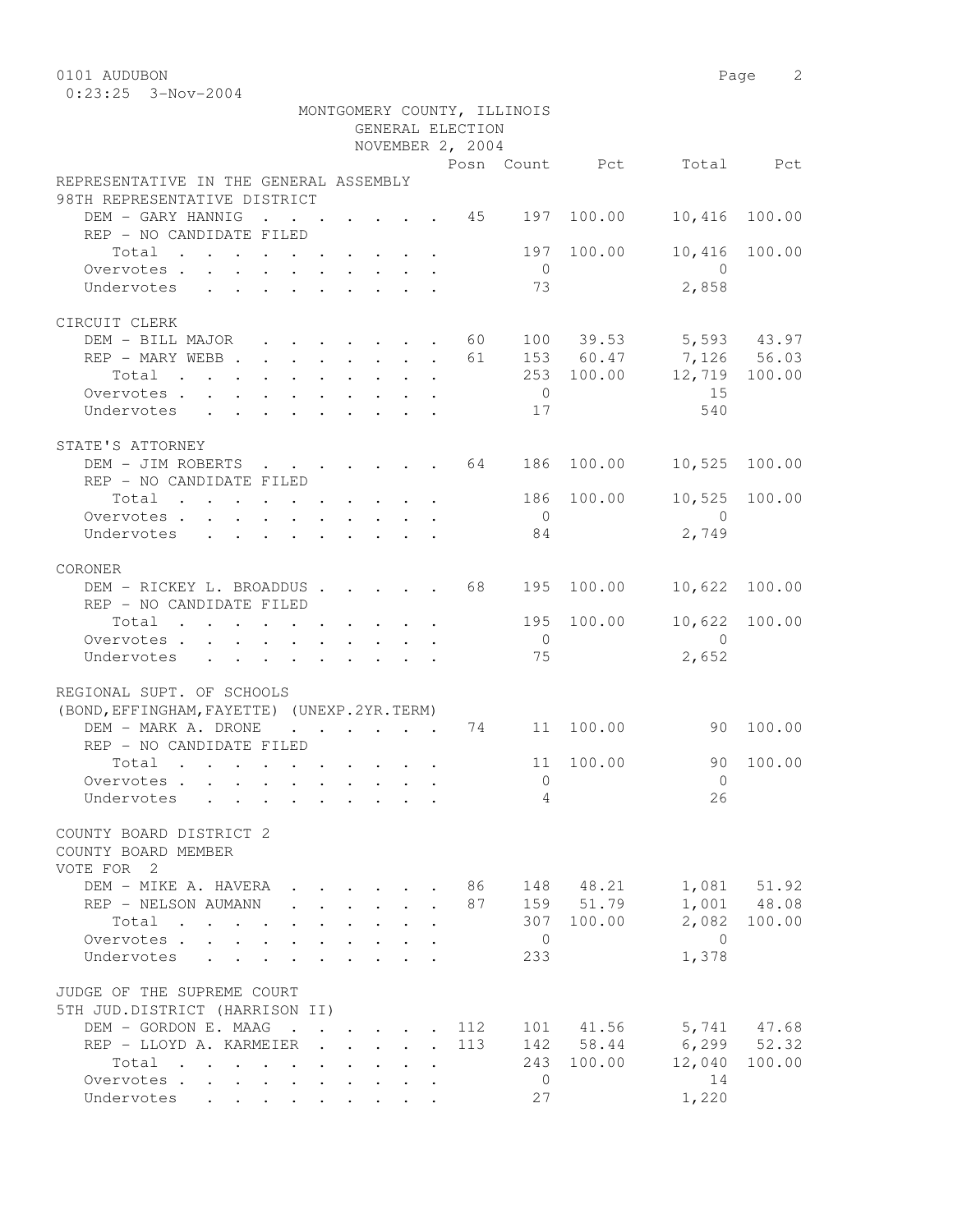0101 AUDUBON Page 3 0:23:25 3-Nov-2004

|                                                                                                                    |  |  |                                                                          | GENERAL ELECTION | MONTGOMERY COUNTY, ILLINOIS |                       |                                                   |                                |
|--------------------------------------------------------------------------------------------------------------------|--|--|--------------------------------------------------------------------------|------------------|-----------------------------|-----------------------|---------------------------------------------------|--------------------------------|
|                                                                                                                    |  |  |                                                                          | NOVEMBER 2, 2004 |                             |                       |                                                   |                                |
|                                                                                                                    |  |  |                                                                          |                  |                             | Posn Count Pct        |                                                   | Total Pct                      |
| JUDGE OF THE APPELLATE COURT                                                                                       |  |  |                                                                          |                  |                             |                       |                                                   |                                |
| 5TH JUD.DISTRICT (RARICK)                                                                                          |  |  |                                                                          |                  |                             |                       |                                                   |                                |
| DEM - JAMES K. DONOVAN 117 156 100.00                                                                              |  |  |                                                                          |                  |                             |                       | 8,881                                             | 100.00                         |
| REP - NO CANDIDATE FILED                                                                                           |  |  |                                                                          |                  |                             |                       |                                                   |                                |
| Total $\cdot$                                                                                                      |  |  |                                                                          |                  |                             | 156 100.00            |                                                   | 8,881 100.00                   |
| Overvotes                                                                                                          |  |  |                                                                          |                  | $\overline{0}$              |                       | $\bigcirc$                                        |                                |
| Undervotes                                                                                                         |  |  |                                                                          |                  | 114                         |                       | 4,393                                             |                                |
|                                                                                                                    |  |  |                                                                          |                  |                             |                       |                                                   |                                |
| JUDGE OF THE CIRCUIT COURT                                                                                         |  |  |                                                                          |                  |                             |                       |                                                   |                                |
| 4TH JUD. CIRCUIT (HUBER)                                                                                           |  |  |                                                                          |                  |                             |                       |                                                   |                                |
| DEM - KELLY D. LONG 124 175 100.00                                                                                 |  |  |                                                                          |                  |                             |                       | 9,789                                             | 100.00                         |
| REP - NO CANDIDATE FILED                                                                                           |  |  |                                                                          |                  |                             |                       |                                                   |                                |
| Total $\cdot$                                                                                                      |  |  |                                                                          |                  |                             | 175 100.00            | 9,789                                             | 100.00                         |
| Overvotes.                                                                                                         |  |  |                                                                          |                  | $\overline{0}$              |                       | $\overline{0}$                                    |                                |
| Undervotes                                                                                                         |  |  |                                                                          |                  | 95                          |                       | 3,485                                             |                                |
|                                                                                                                    |  |  |                                                                          |                  |                             |                       |                                                   |                                |
| APPELLATE COURT FIFTH JUDICIAL DISTRICT                                                                            |  |  |                                                                          |                  |                             |                       |                                                   |                                |
| RETAIN GORDON E. MAAG                                                                                              |  |  |                                                                          |                  |                             |                       |                                                   |                                |
| YES 138 102 48.34 5,820 55.84                                                                                      |  |  |                                                                          |                  |                             |                       |                                                   |                                |
| NO 139 109 51.66 4,603 44.16                                                                                       |  |  |                                                                          |                  |                             |                       |                                                   |                                |
| Total $\cdot$                                                                                                      |  |  |                                                                          |                  |                             |                       | 211 100.00 10,423 100.00                          |                                |
| Overvotes.                                                                                                         |  |  |                                                                          |                  | $\overline{0}$              |                       | 50                                                |                                |
| Undervotes                                                                                                         |  |  |                                                                          |                  | 59                          |                       | 2,801                                             |                                |
|                                                                                                                    |  |  |                                                                          |                  |                             |                       |                                                   |                                |
| APPELLATE COURT FIFTH JUDICIAL DISTRICT                                                                            |  |  |                                                                          |                  |                             |                       |                                                   |                                |
| RETAIN TERRENCE J. HOPKINS                                                                                         |  |  |                                                                          |                  |                             |                       |                                                   |                                |
| YES 140 101 57.71 5,719 64.67                                                                                      |  |  |                                                                          |                  |                             |                       |                                                   |                                |
| NO 141 74 42.29 3,125 35.33                                                                                        |  |  |                                                                          |                  |                             |                       |                                                   |                                |
| Total 175 100.00                                                                                                   |  |  |                                                                          |                  |                             |                       |                                                   | 8,844 100.00                   |
| Overvotes.                                                                                                         |  |  |                                                                          |                  | $\overline{0}$              |                       | 38                                                |                                |
| Undervotes                                                                                                         |  |  |                                                                          |                  | 95                          |                       | 4,392                                             |                                |
|                                                                                                                    |  |  |                                                                          |                  |                             |                       |                                                   |                                |
| CIRCUIT COURT FOURTH JUDICIAL CIRCUIT                                                                              |  |  |                                                                          |                  |                             |                       |                                                   |                                |
| RETAIN PATRICK J. HITPAS                                                                                           |  |  |                                                                          |                  |                             |                       |                                                   |                                |
| YES                                                                                                                |  |  |                                                                          |                  |                             |                       | $\cdot$ $\cdot$ $\cdot$ 143 103 58.19 5,824 65.62 |                                |
| NO 144 74 41.81 3,051 34.38                                                                                        |  |  |                                                                          |                  |                             |                       |                                                   |                                |
| Total                                                                                                              |  |  |                                                                          |                  |                             | 177 100.00            | 8,875                                             | 100.00                         |
| Overvotes                                                                                                          |  |  |                                                                          |                  | $\overline{0}$              |                       | 31                                                |                                |
| Undervotes                                                                                                         |  |  |                                                                          |                  | 93                          |                       | 4,368                                             |                                |
|                                                                                                                    |  |  |                                                                          |                  |                             |                       |                                                   |                                |
| CIRCUIT COURT FOURTH JUDICIAL CIRCUIT                                                                              |  |  |                                                                          |                  |                             |                       |                                                   |                                |
|                                                                                                                    |  |  |                                                                          |                  |                             |                       |                                                   |                                |
| RETAIN MICHAEL P. KILEY                                                                                            |  |  |                                                                          |                  |                             |                       |                                                   |                                |
| YES                                                                                                                |  |  | $\mathbf{r}$ , $\mathbf{r}$ , $\mathbf{r}$ , $\mathbf{r}$ , $\mathbf{r}$ | 145              |                             | 110 60.11<br>73 39.89 |                                                   | $6,035$ $66.69$<br>3,015 33.31 |
| $\mathbf{r}$ , and $\mathbf{r}$ , and $\mathbf{r}$ , and $\mathbf{r}$ , and $\mathbf{r}$ , and $\mathbf{r}$<br>NO. |  |  |                                                                          | 146              |                             |                       |                                                   |                                |
| Total                                                                                                              |  |  |                                                                          |                  | 183                         | 100.00                | 9,050                                             | 100.00                         |
| Overvotes.                                                                                                         |  |  |                                                                          |                  | $\overline{1}$              |                       | 29                                                |                                |
| Undervotes                                                                                                         |  |  |                                                                          |                  | 86                          |                       | 4,195                                             |                                |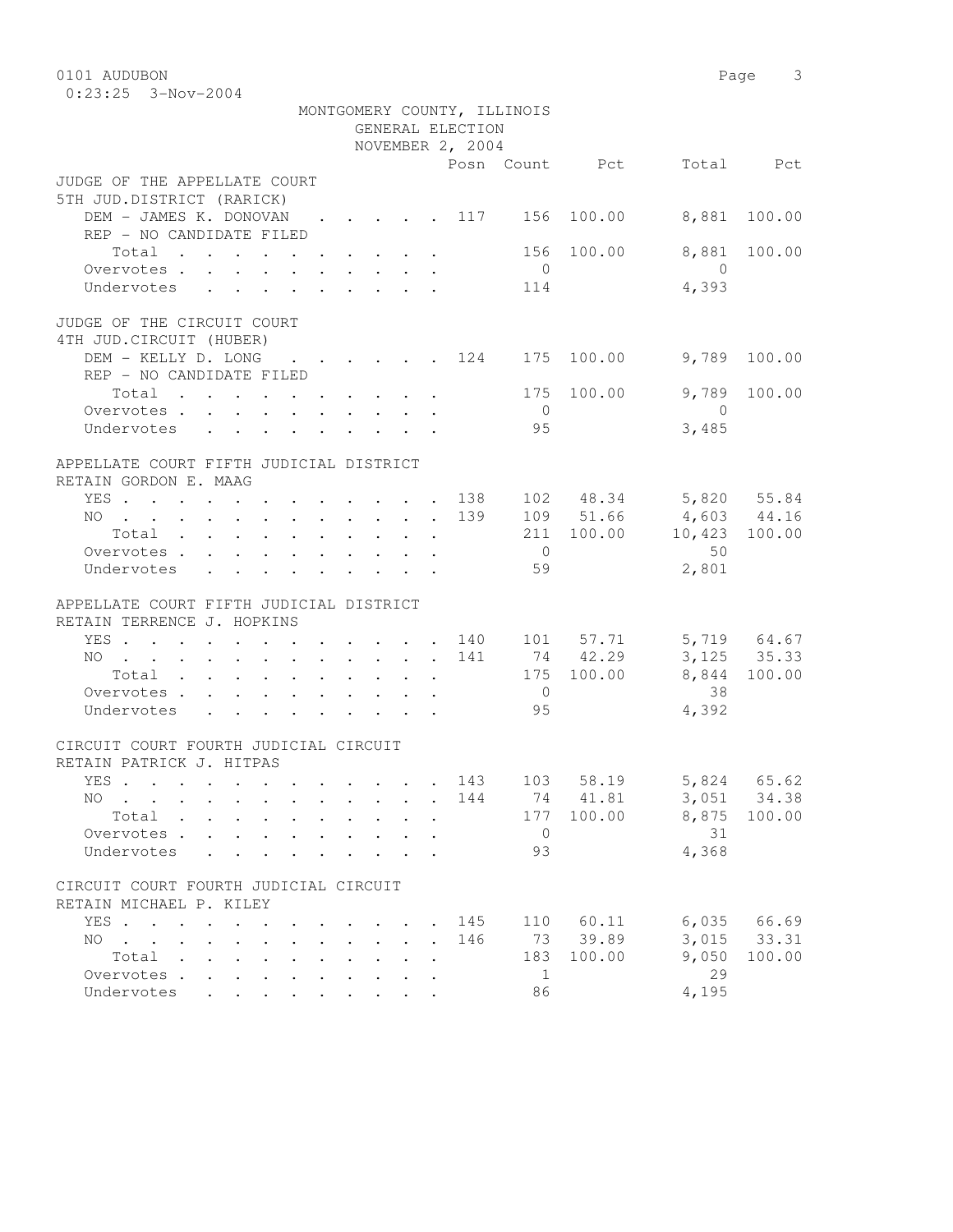| 0201 BOIS D'ARC                                                                                                                                                                                                                                                                                                                                                                                                                                           |                  |                 |                |                 | Page 1        |
|-----------------------------------------------------------------------------------------------------------------------------------------------------------------------------------------------------------------------------------------------------------------------------------------------------------------------------------------------------------------------------------------------------------------------------------------------------------|------------------|-----------------|----------------|-----------------|---------------|
| $0:23:25$ 3-Nov-2004                                                                                                                                                                                                                                                                                                                                                                                                                                      |                  |                 |                |                 |               |
| MONTGOMERY COUNTY, ILLINOIS                                                                                                                                                                                                                                                                                                                                                                                                                               |                  |                 |                |                 |               |
|                                                                                                                                                                                                                                                                                                                                                                                                                                                           | GENERAL ELECTION |                 |                |                 |               |
|                                                                                                                                                                                                                                                                                                                                                                                                                                                           | NOVEMBER 2, 2004 |                 |                |                 |               |
|                                                                                                                                                                                                                                                                                                                                                                                                                                                           |                  |                 | Posn Count Pct | Total           | Pct           |
| Precincts Counted - TOTAL<br>$\mathbf{r} = \mathbf{r} + \mathbf{r} + \mathbf{r} + \mathbf{r} + \mathbf{r} + \mathbf{r} + \mathbf{r} + \mathbf{r} + \mathbf{r} + \mathbf{r} + \mathbf{r} + \mathbf{r} + \mathbf{r} + \mathbf{r} + \mathbf{r} + \mathbf{r} + \mathbf{r} + \mathbf{r} + \mathbf{r} + \mathbf{r} + \mathbf{r} + \mathbf{r} + \mathbf{r} + \mathbf{r} + \mathbf{r} + \mathbf{r} + \mathbf{r} + \mathbf{r} + \mathbf{r} + \mathbf{r} + \mathbf$ |                  | $\mathbf{1}$    | 2.38           | 42              | 100.00        |
| Registered Voters - TOTAL                                                                                                                                                                                                                                                                                                                                                                                                                                 |                  | 695             |                | 18,066          |               |
| Ballots Cast - TOTAL 535 76.98                                                                                                                                                                                                                                                                                                                                                                                                                            |                  |                 |                | 13,387          | 74.10         |
| Ballots Cast - BLANK                                                                                                                                                                                                                                                                                                                                                                                                                                      |                  |                 | 50.72          | 154             | 0.85          |
| Ballots Cast - WHITE<br>$\mathbf{r}$ , $\mathbf{r}$ , $\mathbf{r}$ , $\mathbf{r}$ , $\mathbf{r}$ , $\mathbf{r}$                                                                                                                                                                                                                                                                                                                                           |                  | 534             |                | 9,530           |               |
| Ballots Cast - FEDERAL-19-ORG/BLK.                                                                                                                                                                                                                                                                                                                                                                                                                        |                  | 1<br>$\bigcap$  |                | 39              |               |
| Ballots Cast - PRES.-19-CRM/BLK.                                                                                                                                                                                                                                                                                                                                                                                                                          |                  |                 |                | $\Omega$        |               |
| PRESIDENT AND VICE PRESIDENT                                                                                                                                                                                                                                                                                                                                                                                                                              |                  |                 |                |                 |               |
| OF THE UNITED STATES (TOTAL)                                                                                                                                                                                                                                                                                                                                                                                                                              |                  |                 |                |                 |               |
| DEM - JOHN F. KERRY/JOHN EDWARDS                                                                                                                                                                                                                                                                                                                                                                                                                          |                  |                 | 7 224 43.24    | $5,979$ 46.26   |               |
| REP - GEORGE W. BUSH/DICK CHENEY.                                                                                                                                                                                                                                                                                                                                                                                                                         | 9                |                 | 293 56.56      | $6,851$ $53.01$ |               |
| LIB - MICHAEL BADNARIK/R. CAMPAGNA                                                                                                                                                                                                                                                                                                                                                                                                                        | $\sim$ 11        |                 | 1 0.19         | 95              | 0.74          |
| Total                                                                                                                                                                                                                                                                                                                                                                                                                                                     |                  |                 | 518 100.00     | 12,925          | 100.00        |
| Overvotes                                                                                                                                                                                                                                                                                                                                                                                                                                                 |                  | $4\overline{4}$ |                | 89              |               |
| Undervotes<br>$\begin{array}{cccccccccccccccccc} . & . & . & . & . & . & . & . & . & . & . & . & . \end{array}$                                                                                                                                                                                                                                                                                                                                           |                  | 13              |                | 373             |               |
|                                                                                                                                                                                                                                                                                                                                                                                                                                                           |                  |                 |                |                 |               |
| PRESIDENT AND VICE PRESIDENT                                                                                                                                                                                                                                                                                                                                                                                                                              |                  |                 |                |                 |               |
| OF THE UNITED STATES (19TH CONG.)                                                                                                                                                                                                                                                                                                                                                                                                                         |                  |                 |                |                 |               |
| DEM - JOHN F. KERRY/JOHN EDWARDS                                                                                                                                                                                                                                                                                                                                                                                                                          |                  |                 | 7 224 43.24    |                 | 2,465 39.99   |
| REP - GEORGE W. BUSH/DICK CHENEY.                                                                                                                                                                                                                                                                                                                                                                                                                         | 9                |                 | 293 56.56      |                 | $3,663$ 59.43 |
| LIB - MICHAEL BADNARIK/R. CAMPAGNA . 11                                                                                                                                                                                                                                                                                                                                                                                                                   |                  |                 | 1 0.19         |                 | 36 0.58       |
| Total                                                                                                                                                                                                                                                                                                                                                                                                                                                     |                  |                 | 518 100.00     | 6,164           | 100.00        |
| Overvotes                                                                                                                                                                                                                                                                                                                                                                                                                                                 |                  |                 |                | 37              |               |
| Undervotes                                                                                                                                                                                                                                                                                                                                                                                                                                                |                  | 13              |                | 172             |               |
| UNITED STATES SENATOR                                                                                                                                                                                                                                                                                                                                                                                                                                     |                  |                 |                |                 |               |
| DEM - BARACK OBAMA.<br>$\cdot$ 17                                                                                                                                                                                                                                                                                                                                                                                                                         |                  |                 | 311 62.83      |                 | 7,903 63.61   |
| REP - ALAN KEYES<br>$\ddot{\phantom{0}}$                                                                                                                                                                                                                                                                                                                                                                                                                  | 18<br>$\sim 100$ |                 | 162 32.73      |                 | 4,078 32.82   |
| LIB - JERRY KOHN<br>$\cdot$ $\cdot$ $\cdot$ $\cdot$ $\cdot$<br>$\mathbf{L}^{\text{max}}$ , and $\mathbf{L}^{\text{max}}$<br>$\bullet$                                                                                                                                                                                                                                                                                                                     | 19               |                 | 4 0.81         | 134             | 1.08          |
| IND - ALBERT J. FRANZEN                                                                                                                                                                                                                                                                                                                                                                                                                                   | 20               |                 | 18 3.64        | 309             | 2.49          |
| Total                                                                                                                                                                                                                                                                                                                                                                                                                                                     |                  | 495             | 100.00         | 12,424          | 100.00        |
| Overvotes                                                                                                                                                                                                                                                                                                                                                                                                                                                 |                  | $\mathbf{1}$    |                | 37              |               |
| Undervotes                                                                                                                                                                                                                                                                                                                                                                                                                                                |                  | 39              |                | 926             |               |
|                                                                                                                                                                                                                                                                                                                                                                                                                                                           |                  |                 |                |                 |               |
| 19TH CONGRESSIONAL DISTRICT                                                                                                                                                                                                                                                                                                                                                                                                                               |                  |                 |                |                 |               |
| REPRESENTATIVE IN CONGRESS                                                                                                                                                                                                                                                                                                                                                                                                                                |                  |                 |                |                 |               |
| DEM - TIM BAGWELL<br>$\mathbf{r}$ , $\mathbf{r}$ , $\mathbf{r}$                                                                                                                                                                                                                                                                                                                                                                                           | 33               |                 | 171 33.86      |                 | 1,691 27.95   |
| REP - JOHN M. SHIMKUS                                                                                                                                                                                                                                                                                                                                                                                                                                     | 34               |                 | 334 66.14      |                 | 4,360 72.05   |
| Total                                                                                                                                                                                                                                                                                                                                                                                                                                                     |                  |                 | 505 100.00     | 7               | 6,051 100.00  |
| Overvotes<br>Undervotes                                                                                                                                                                                                                                                                                                                                                                                                                                   |                  | $\overline{0}$  |                | 315             |               |
|                                                                                                                                                                                                                                                                                                                                                                                                                                                           |                  | 30              |                |                 |               |
| $C T \wedge T T$ $C T \wedge T \wedge T \wedge T$                                                                                                                                                                                                                                                                                                                                                                                                         |                  |                 |                |                 |               |

| STATE SENATOR<br>49TH LEGISLATIVE DISTRICT (UNEXP.2 YR.TERM) |  |  |  |  |  |     |            |               |  |
|--------------------------------------------------------------|--|--|--|--|--|-----|------------|---------------|--|
|                                                              |  |  |  |  |  |     | 420 100.00 | 10,352 100.00 |  |
| REP - NO CANDIDATE FILED                                     |  |  |  |  |  |     |            |               |  |
| Total                                                        |  |  |  |  |  |     | 420 100.00 | 10,352 100.00 |  |
| Overvotes.                                                   |  |  |  |  |  |     |            |               |  |
| Undervotes                                                   |  |  |  |  |  | 114 |            | 2,922         |  |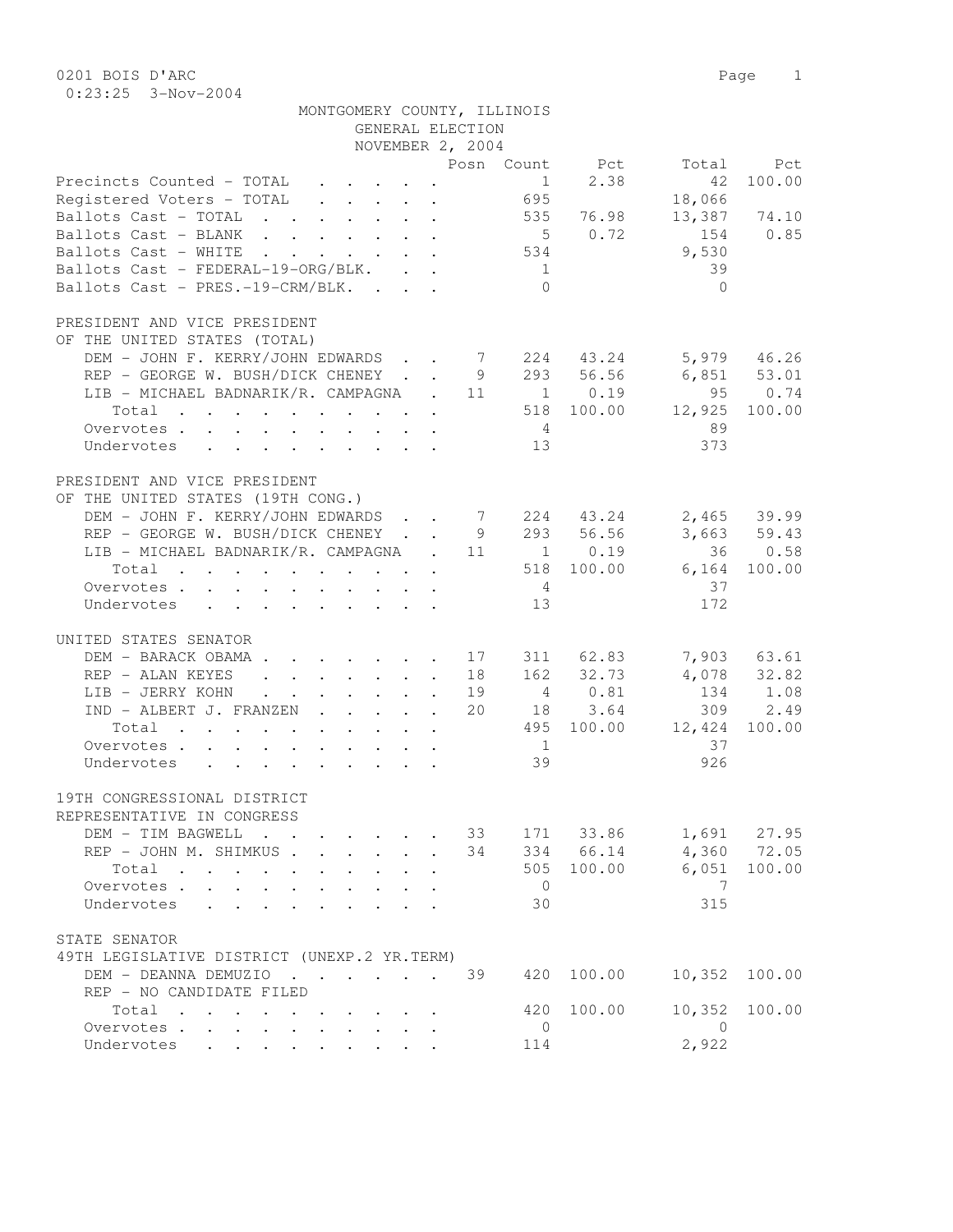0:23:25 3-Nov-2004

| NOVEMBER 2, 2004                                                                            |  |  |  |  |     |                                           |              |                                 |                  |  |
|---------------------------------------------------------------------------------------------|--|--|--|--|-----|-------------------------------------------|--------------|---------------------------------|------------------|--|
|                                                                                             |  |  |  |  |     |                                           |              | Posn Count Pct Total Pct        |                  |  |
| REPRESENTATIVE IN THE GENERAL ASSEMBLY                                                      |  |  |  |  |     |                                           |              |                                 |                  |  |
| 98TH REPRESENTATIVE DISTRICT                                                                |  |  |  |  |     |                                           |              |                                 |                  |  |
| DEM - GARY HANNIG 45 422                                                                    |  |  |  |  |     |                                           | 100.00       | 10,416                          | 100.00           |  |
| REP - NO CANDIDATE FILED                                                                    |  |  |  |  |     |                                           |              |                                 |                  |  |
| Total 422 100.00                                                                            |  |  |  |  |     | $\overline{0}$                            |              | 10,416 100.00<br>$\overline{0}$ |                  |  |
| Overvotes<br>Undervotes                                                                     |  |  |  |  |     | 112                                       |              | 2,858                           |                  |  |
|                                                                                             |  |  |  |  |     |                                           |              |                                 |                  |  |
| CIRCUIT CLERK                                                                               |  |  |  |  |     |                                           |              |                                 |                  |  |
| DEM - BILL MAJOR 60 230 45.82 5,593 43.97                                                   |  |  |  |  |     |                                           |              |                                 |                  |  |
| REP - MARY WEBB 61 272 54.18 7,126 56.03                                                    |  |  |  |  |     |                                           |              |                                 |                  |  |
| Total                                                                                       |  |  |  |  |     |                                           |              | 502 100.00 12,719 100.00        |                  |  |
| Overvotes                                                                                   |  |  |  |  |     | 1                                         |              | 15                              |                  |  |
| Undervotes 31                                                                               |  |  |  |  |     |                                           |              | 540                             |                  |  |
|                                                                                             |  |  |  |  |     |                                           |              |                                 |                  |  |
| STATE'S ATTORNEY                                                                            |  |  |  |  |     |                                           |              |                                 |                  |  |
| DEM - JIM ROBERTS 64 402 100.00 10,525 100.00                                               |  |  |  |  |     |                                           |              |                                 |                  |  |
| REP - NO CANDIDATE FILED                                                                    |  |  |  |  |     |                                           |              |                                 |                  |  |
| Total                                                                                       |  |  |  |  |     |                                           | 402 100.00   | 10,525 100.00                   |                  |  |
| Overvotes.                                                                                  |  |  |  |  |     | $\overline{0}$                            |              | $\overline{0}$                  |                  |  |
| Undervotes                                                                                  |  |  |  |  |     | 132                                       |              | 2,749                           |                  |  |
| CORONER                                                                                     |  |  |  |  |     |                                           |              |                                 |                  |  |
| DEM - RICKEY L. BROADDUS 68 427 100.00                                                      |  |  |  |  |     |                                           |              | 10,622 100.00                   |                  |  |
| REP - NO CANDIDATE FILED                                                                    |  |  |  |  |     |                                           |              |                                 |                  |  |
| Total                                                                                       |  |  |  |  |     |                                           | 427 100.00   | 10,622 100.00                   |                  |  |
| Overvotes                                                                                   |  |  |  |  |     | $\overline{0}$                            |              | $\overline{0}$                  |                  |  |
| Undervotes                                                                                  |  |  |  |  |     | 107                                       |              | 2,652                           |                  |  |
|                                                                                             |  |  |  |  |     |                                           |              |                                 |                  |  |
| COUNTY BOARD DISTRICT 1                                                                     |  |  |  |  |     |                                           |              |                                 |                  |  |
| COUNTY BOARD MEMBER-4 YEAR TERM                                                             |  |  |  |  |     |                                           |              |                                 |                  |  |
| DEM - PAT CLARKE 86 299 59.44 1,041 49.67                                                   |  |  |  |  |     |                                           |              |                                 |                  |  |
| REP - TOBY A. DEAN 87 204 40.56                                                             |  |  |  |  |     |                                           |              |                                 | $1,055$ 50.33    |  |
| Total 503 100.00 2,096 100.00                                                               |  |  |  |  |     |                                           |              |                                 |                  |  |
| Overvotes                                                                                   |  |  |  |  |     | $\begin{matrix} 0 \\ 0 \\ 0 \end{matrix}$ |              | $\overline{1}$                  |                  |  |
| Undervotes                                                                                  |  |  |  |  |     | 31                                        |              | 116                             |                  |  |
|                                                                                             |  |  |  |  |     |                                           |              |                                 |                  |  |
| COUNTY BOARD DISTRICT 1<br>COUNTY BOARD MEMBER-UNEXP.2YR.TERM                               |  |  |  |  |     |                                           |              |                                 |                  |  |
| DEM - DAVID HEATON                                                                          |  |  |  |  |     |                                           | 91 345 69.84 | 1,078                           | 52.66            |  |
| REP - CHARLES BOUTCHER                                                                      |  |  |  |  | 92  |                                           | 149 30.16    | 969                             | 47.34            |  |
| Total<br>. The contract of the contract of the contract of the contract of $\mathcal{O}(1)$ |  |  |  |  |     | 494                                       | 100.00       | 2,047                           | 100.00           |  |
| Overvotes                                                                                   |  |  |  |  |     | $\overline{0}$                            |              | $\bigcirc$                      |                  |  |
| Undervotes                                                                                  |  |  |  |  |     | 40                                        |              | 166                             |                  |  |
|                                                                                             |  |  |  |  |     |                                           |              |                                 |                  |  |
| JUDGE OF THE SUPREME COURT                                                                  |  |  |  |  |     |                                           |              |                                 |                  |  |
| 5TH JUD.DISTRICT (HARRISON II)                                                              |  |  |  |  |     |                                           |              |                                 |                  |  |
| DEM - GORDON E. MAAG                                                                        |  |  |  |  | 112 |                                           |              | 257 52.02 5,741 47.68           |                  |  |
| REP - LLOYD A. KARMEIER                                                                     |  |  |  |  | 113 |                                           | 237 47.98    |                                 | $6, 299$ $52.32$ |  |
| Total                                                                                       |  |  |  |  |     | 494                                       | 100.00       | 12,040                          | 100.00           |  |
| Overvotes                                                                                   |  |  |  |  |     | $\overline{0}$                            |              | 14                              |                  |  |
| Undervotes                                                                                  |  |  |  |  |     | 40                                        |              | 1,220                           |                  |  |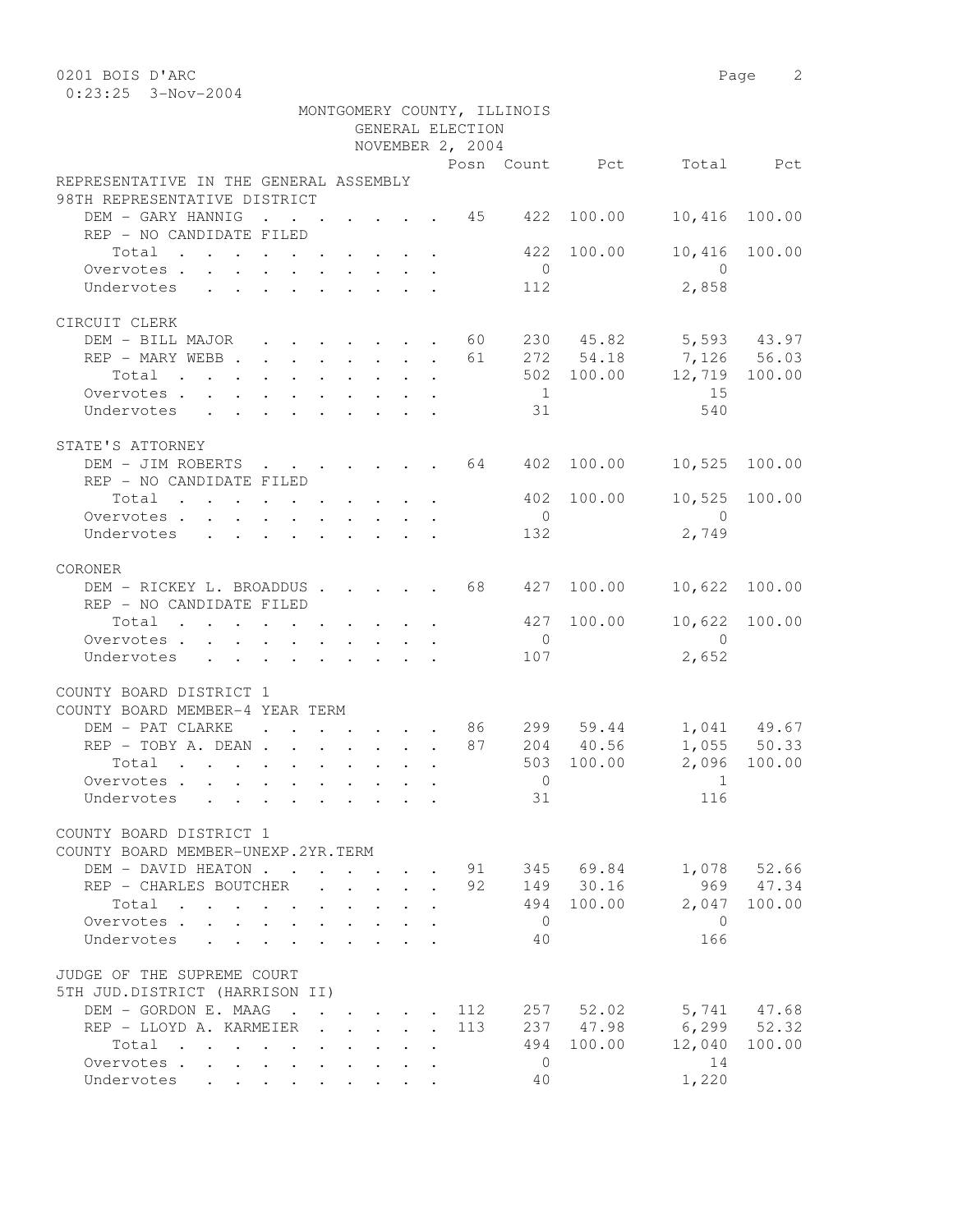| 0201 BOIS D'ARC                                                                          |  |                      |  |                  |                             |                  |                       | Page 3       |
|------------------------------------------------------------------------------------------|--|----------------------|--|------------------|-----------------------------|------------------|-----------------------|--------------|
| $0:23:25$ 3-Nov-2004                                                                     |  |                      |  |                  |                             |                  |                       |              |
|                                                                                          |  |                      |  |                  | MONTGOMERY COUNTY, ILLINOIS |                  |                       |              |
|                                                                                          |  |                      |  | GENERAL ELECTION |                             |                  |                       |              |
|                                                                                          |  |                      |  | NOVEMBER 2, 2004 |                             |                  |                       |              |
|                                                                                          |  |                      |  |                  |                             | Posn Count Pct   |                       | Total Pct    |
| JUDGE OF THE APPELLATE COURT                                                             |  |                      |  |                  |                             |                  |                       |              |
| 5TH JUD.DISTRICT (RARICK)                                                                |  |                      |  |                  |                             |                  |                       |              |
| DEM - JAMES K. DONOVAN                                                                   |  |                      |  |                  |                             | . 117 376 100.00 | 8,881                 | 100.00       |
| REP - NO CANDIDATE FILED                                                                 |  |                      |  |                  |                             |                  |                       |              |
| Total                                                                                    |  |                      |  |                  | 376                         | 100.00           | 8,881                 | 100.00       |
| Overvotes.                                                                               |  |                      |  |                  | $\overline{0}$              |                  | $\overline{0}$        |              |
| Undervotes                                                                               |  |                      |  |                  | 158                         |                  | 4,393                 |              |
| JUDGE OF THE CIRCUIT COURT                                                               |  |                      |  |                  |                             |                  |                       |              |
| 4TH JUD. CIRCUIT (HUBER)                                                                 |  |                      |  |                  |                             |                  |                       |              |
| DEM - KELLY D. LONG                                                                      |  |                      |  |                  | $\cdots$ 124 396            | 100.00           | 9,789                 | 100.00       |
| REP - NO CANDIDATE FILED                                                                 |  |                      |  |                  |                             |                  |                       |              |
| Total                                                                                    |  |                      |  |                  |                             | 396 100.00       | 9,789                 | 100.00       |
| Overvotes                                                                                |  |                      |  |                  | $\overline{0}$              |                  | $\bigcirc$            |              |
| Undervotes                                                                               |  |                      |  |                  | 138                         |                  | 3,485                 |              |
|                                                                                          |  |                      |  |                  |                             |                  |                       |              |
| APPELLATE COURT FIFTH JUDICIAL DISTRICT                                                  |  |                      |  |                  |                             |                  |                       |              |
| RETAIN GORDON E. MAAG                                                                    |  |                      |  |                  |                             |                  |                       |              |
| YES 138                                                                                  |  |                      |  |                  |                             |                  | 276 65.09 5,820 55.84 |              |
| NO 139                                                                                   |  |                      |  |                  |                             | 148 34.91        | 4,603 44.16           |              |
| Total                                                                                    |  |                      |  |                  |                             |                  | $424$ 100.00 10,423   | 100.00       |
| Overvotes.                                                                               |  |                      |  |                  | $\overline{0}$              |                  | 50                    |              |
| Undervotes                                                                               |  |                      |  |                  | 110                         |                  | 2,801                 |              |
|                                                                                          |  |                      |  |                  |                             |                  |                       |              |
| APPELLATE COURT FIFTH JUDICIAL DISTRICT                                                  |  |                      |  |                  |                             |                  |                       |              |
| RETAIN TERRENCE J. HOPKINS                                                               |  |                      |  |                  |                             |                  |                       |              |
| YES 140                                                                                  |  |                      |  |                  |                             | 256 70.33        |                       | 5,719 64.67  |
| NO                                                                                       |  |                      |  | 141              |                             | 108 29.67        |                       | 3, 125 35.33 |
| Total                                                                                    |  |                      |  |                  |                             | 364 100.00       |                       | 8,844 100.00 |
| Overvotes                                                                                |  |                      |  |                  | $\overline{0}$              |                  | 38                    |              |
| Undervotes                                                                               |  |                      |  |                  | 170                         |                  | 4,392                 |              |
| CIRCUIT COURT FOURTH JUDICIAL CIRCUIT                                                    |  |                      |  |                  |                             |                  |                       |              |
| RETAIN PATRICK J. HITPAS                                                                 |  |                      |  |                  |                             |                  |                       |              |
| YES                                                                                      |  |                      |  | 143              | 255                         | 68.73            | 5,824                 | 65.62        |
| $NO \t . \t .$                                                                           |  |                      |  | 144              | 116                         | 31.27            | 3,051                 | 34.38        |
| Total .                                                                                  |  |                      |  |                  | 371                         | 100.00           | 8,875                 | 100.00       |
| Overvotes .                                                                              |  |                      |  |                  | $\mathbf{1}$                |                  | 31                    |              |
| Undervotes                                                                               |  |                      |  |                  | 162                         |                  | 4,368                 |              |
|                                                                                          |  |                      |  |                  |                             |                  |                       |              |
| CIRCUIT COURT FOURTH JUDICIAL CIRCUIT                                                    |  |                      |  |                  |                             |                  |                       |              |
| RETAIN MICHAEL P. KILEY                                                                  |  |                      |  |                  |                             |                  |                       |              |
| YES<br>$\ddot{\phantom{a}}$                                                              |  |                      |  | 145              | 268                         | 71.09            | 6,035                 | 66.69        |
| NO.<br>$\mathbf{r}$ , $\mathbf{r}$ , $\mathbf{r}$ , $\mathbf{r}$<br>$\ddot{\phantom{0}}$ |  | $\ddot{\phantom{0}}$ |  | 146              | 109                         | 28.91            | 3,015                 | 33.31        |
| Total<br>$\sim$<br>$\ddot{\phantom{a}}$                                                  |  |                      |  |                  | 377                         | 100.00           | 9,050                 | 100.00       |
| Overvotes .                                                                              |  |                      |  |                  | $\overline{0}$              |                  | 29                    |              |
| Undervotes                                                                               |  |                      |  |                  | 157                         |                  | 4,195                 |              |
|                                                                                          |  |                      |  |                  |                             |                  |                       |              |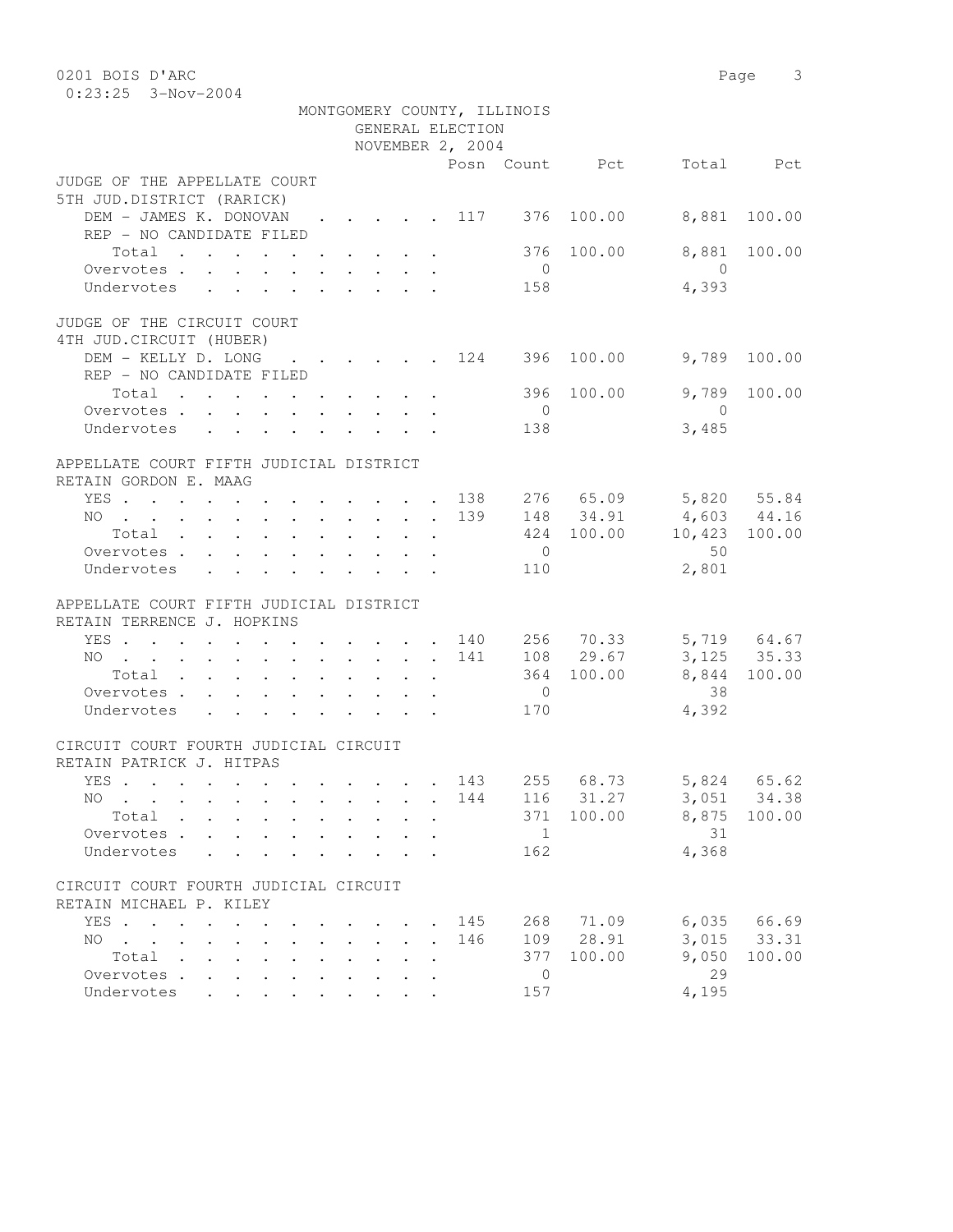| MONTGOMERY COUNTY, ILLINOIS |
|-----------------------------|
|-----------------------------|

|                                                                                                                                                                   |                                                           |                                          | GENERAL ELECTION |                 |                     |                 |                 |
|-------------------------------------------------------------------------------------------------------------------------------------------------------------------|-----------------------------------------------------------|------------------------------------------|------------------|-----------------|---------------------|-----------------|-----------------|
|                                                                                                                                                                   |                                                           |                                          | NOVEMBER 2, 2004 |                 |                     |                 |                 |
|                                                                                                                                                                   |                                                           |                                          |                  |                 | Posn Count Pct      | Total           | Pct             |
| Precincts Counted - TOTAL<br>$\cdot$ $\cdot$ $\cdot$ $\cdot$ $\cdot$ $\cdot$ $\cdot$                                                                              |                                                           |                                          |                  |                 | $1 \t 2.38$         | 42              | 100.00          |
| Registered Voters - TOTAL<br>$\mathbf{r} = \mathbf{r} \times \mathbf{r}$ , where $\mathbf{r} = \mathbf{r} \times \mathbf{r}$                                      |                                                           |                                          |                  | 537             |                     | 18,066          |                 |
| Ballots Cast - TOTAL                                                                                                                                              |                                                           |                                          |                  |                 | 408 75.98           | 13,387          | 74.10           |
| Ballots Cast - BLANK                                                                                                                                              |                                                           |                                          |                  |                 | 6 1.12              | 154             | 0.85            |
|                                                                                                                                                                   |                                                           |                                          |                  |                 |                     |                 |                 |
| Ballots Cast - WHITE<br>$\mathbf{r}$ , $\mathbf{r}$ , $\mathbf{r}$ , $\mathbf{r}$ , $\mathbf{r}$ , $\mathbf{r}$ , $\mathbf{r}$                                    |                                                           |                                          |                  | 251             |                     | 9,530           |                 |
| Ballots Cast - GREEN<br>$\mathbf{r}$ , $\mathbf{r}$ , $\mathbf{r}$                                                                                                | $\mathbf{r}$ , $\mathbf{r}$ , $\mathbf{r}$ , $\mathbf{r}$ |                                          |                  | 157             |                     | 3,744           |                 |
| Ballots Cast - FEDERAL-19-ORG/BLK.                                                                                                                                |                                                           |                                          |                  | $\overline{0}$  |                     | 39              |                 |
| Ballots Cast - PRES.-19-CRM/BLK.                                                                                                                                  |                                                           |                                          |                  | $\Omega$        |                     | $\Omega$        |                 |
| PRESIDENT AND VICE PRESIDENT                                                                                                                                      |                                                           |                                          |                  |                 |                     |                 |                 |
| OF THE UNITED STATES (TOTAL)                                                                                                                                      |                                                           |                                          |                  |                 |                     |                 |                 |
| DEM - JOHN F. KERRY/JOHN EDWARDS 7                                                                                                                                |                                                           |                                          |                  |                 | 173 43.58           |                 | 5,979 46.26     |
| REP - GEORGE W. BUSH/DICK CHENEY.                                                                                                                                 |                                                           |                                          | - 9              |                 |                     |                 | $6,851$ $53.01$ |
| LIB - MICHAEL BADNARIK/R. CAMPAGNA .                                                                                                                              |                                                           |                                          | 11               |                 | 221 55.67<br>3 0.76 | 95              | 0.74            |
| Total                                                                                                                                                             |                                                           |                                          |                  |                 | 397 100.00          | 12,925          | 100.00          |
|                                                                                                                                                                   |                                                           |                                          |                  |                 |                     |                 |                 |
| Overvotes.                                                                                                                                                        |                                                           |                                          |                  | $\overline{2}$  |                     | 89              |                 |
| Undervotes                                                                                                                                                        |                                                           |                                          |                  | 9               |                     | 373             |                 |
| PRESIDENT AND VICE PRESIDENT                                                                                                                                      |                                                           |                                          |                  |                 |                     |                 |                 |
| OF THE UNITED STATES (19TH CONG.)                                                                                                                                 |                                                           |                                          |                  |                 |                     |                 |                 |
| DEM - JOHN F. KERRY/JOHN EDWARDS                                                                                                                                  |                                                           |                                          |                  | $7\overline{ }$ | 173 43.58           |                 | $2,465$ 39.99   |
| REP - GEORGE W. BUSH/DICK CHENEY.                                                                                                                                 |                                                           |                                          | - 9              |                 | 221 55.67           |                 | $3,663$ 59.43   |
| LIB - MICHAEL BADNARIK/R. CAMPAGNA .                                                                                                                              |                                                           |                                          | 11               |                 | 3 0.76              |                 | 36 0.58         |
| Total                                                                                                                                                             |                                                           |                                          |                  |                 | 397 100.00          | 6,164           | 100.00          |
|                                                                                                                                                                   |                                                           |                                          |                  |                 |                     |                 |                 |
| Overvotes.                                                                                                                                                        |                                                           |                                          |                  | 2               |                     | 37              |                 |
| Undervotes                                                                                                                                                        |                                                           |                                          |                  | 9               |                     | 172             |                 |
| UNITED STATES SENATOR                                                                                                                                             |                                                           |                                          |                  |                 |                     |                 |                 |
| DEM - BARACK OBAMA.<br>$\cdot$ $\cdot$ $\cdot$ $\cdot$ $\cdot$ $\cdot$ 17                                                                                         |                                                           |                                          |                  |                 | 247 63.01           |                 | 7,903 63.61     |
| REP - ALAN KEYES<br>$\begin{array}{cccccccccccccc} \bullet & \bullet & \bullet & \bullet & \bullet & \bullet & \bullet & \bullet & \bullet & \bullet \end{array}$ |                                                           |                                          | 18               |                 | 129 32.91           |                 | 4,078 32.82     |
| LIB - JERRY KOHN<br>$\cdot$ $\cdot$ $\cdot$ $\cdot$ $\cdot$                                                                                                       |                                                           |                                          | 19               | $6\overline{6}$ | 1.53                | 134             | 1.08            |
| IND - ALBERT J. FRANZEN                                                                                                                                           |                                                           |                                          | 20               |                 | 10 2.55             | 309             | 2.49            |
| Total                                                                                                                                                             |                                                           |                                          |                  |                 | 392 100.00          | 12,424          | 100.00          |
|                                                                                                                                                                   |                                                           | $\mathbf{r} = \mathbf{r} + \mathbf{r}$ . |                  |                 |                     |                 |                 |
| Overvotes.                                                                                                                                                        |                                                           |                                          |                  | $\overline{0}$  |                     | 37              |                 |
| Undervotes                                                                                                                                                        |                                                           |                                          |                  | 16              |                     | 926             |                 |
| 19TH CONGRESSIONAL DISTRICT                                                                                                                                       |                                                           |                                          |                  |                 |                     |                 |                 |
| REPRESENTATIVE IN CONGRESS                                                                                                                                        |                                                           |                                          |                  |                 |                     |                 |                 |
| DEM - TIM BAGWELL<br>$\cdot$ $\cdot$                                                                                                                              |                                                           |                                          | 33               |                 | 109 27.95           |                 | 1,691 27.95     |
| REP - JOHN M. SHIMKUS.                                                                                                                                            | $\mathbf{L}$                                              | $\mathbf{r}$                             | 34               |                 | 281 72.05           | 4,360           | 72.05           |
| Total                                                                                                                                                             |                                                           |                                          |                  | 390             | 100.00              | 6,051           | 100.00          |
| Overvotes.<br>$\mathbf{L}$<br>$\mathbb{R}^{\mathbb{Z}}$                                                                                                           |                                                           |                                          |                  | $\overline{0}$  |                     | $7\phantom{.0}$ |                 |
|                                                                                                                                                                   |                                                           |                                          |                  |                 |                     | 315             |                 |
| Undervotes<br>$\mathbf{r}$                                                                                                                                        |                                                           |                                          |                  | 18              |                     |                 |                 |
| STATE SENATOR                                                                                                                                                     |                                                           |                                          |                  |                 |                     |                 |                 |
| 49TH LEGISLATIVE DISTRICT (UNEXP.2 YR.TERM)                                                                                                                       |                                                           |                                          |                  |                 |                     |                 |                 |
| DEM - DEANNA DEMUZIO<br>$\cdots$                                                                                                                                  |                                                           |                                          | 39               | 330             | 100.00              | 10,352          | 100.00          |
| REP - NO CANDIDATE FILED                                                                                                                                          |                                                           |                                          |                  |                 |                     |                 |                 |
| Total                                                                                                                                                             |                                                           |                                          |                  | 330             | 100.00              | 10,352          | 100.00          |
| Overvotes<br>$\mathbf{L}$<br>$\mathbf{L}$<br>$\ddot{\phantom{a}}$                                                                                                 |                                                           |                                          |                  | $\overline{0}$  |                     | $\overline{0}$  |                 |
| Undervotes                                                                                                                                                        |                                                           |                                          |                  | 78              |                     | 2,922           |                 |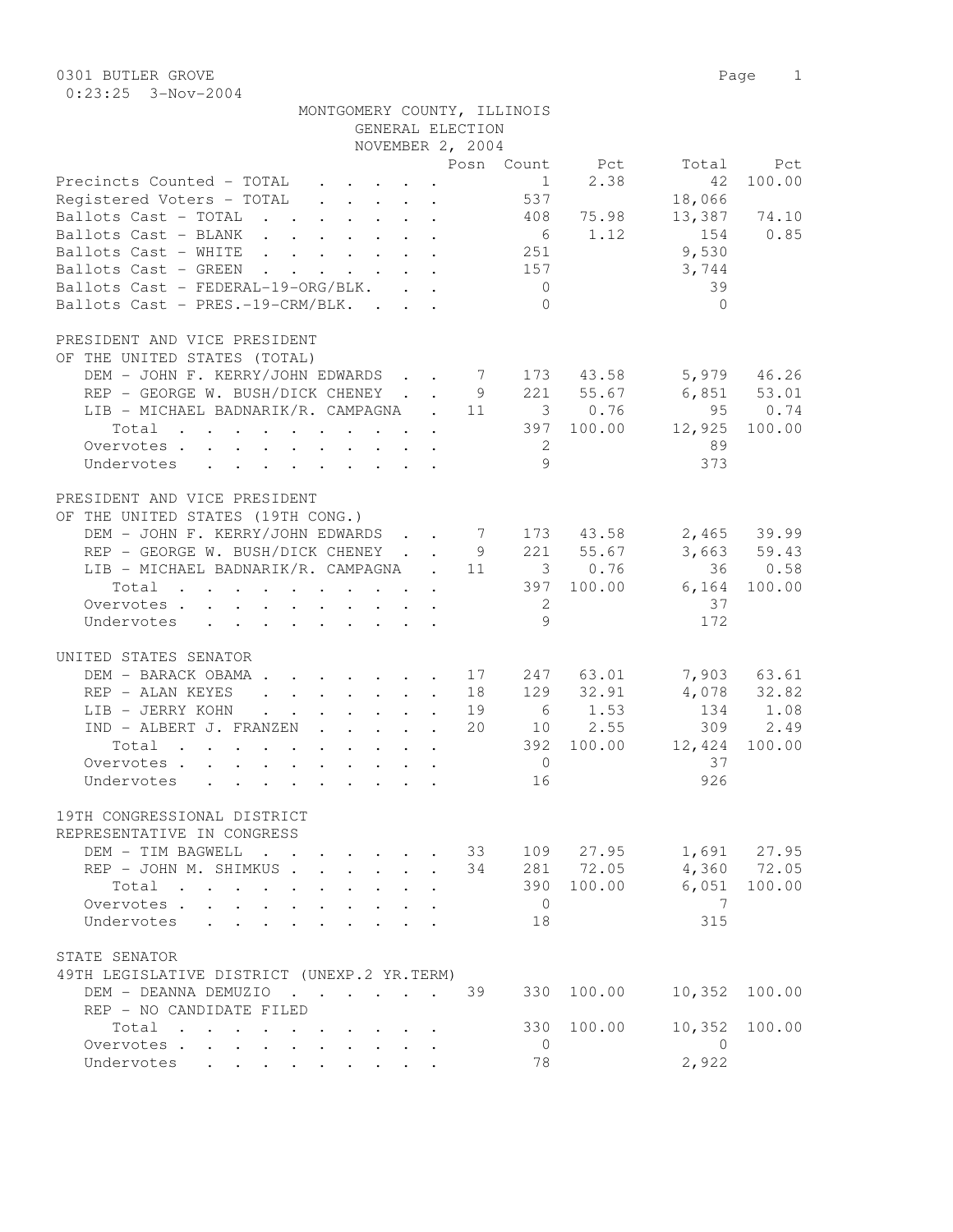0301 BUTLER GROVE 2 0:23:25 3-Nov-2004

|                                                                                                                |                                                         |              |              |                                                         |  | GENERAL ELECTION | MONTGOMERY COUNTY, ILLINOIS                                                                                                                                                                                                                                                                                                                                                                                                                                                                                                                                                                                                                                |              |                          |               |
|----------------------------------------------------------------------------------------------------------------|---------------------------------------------------------|--------------|--------------|---------------------------------------------------------|--|------------------|------------------------------------------------------------------------------------------------------------------------------------------------------------------------------------------------------------------------------------------------------------------------------------------------------------------------------------------------------------------------------------------------------------------------------------------------------------------------------------------------------------------------------------------------------------------------------------------------------------------------------------------------------------|--------------|--------------------------|---------------|
|                                                                                                                |                                                         |              |              |                                                         |  | NOVEMBER 2, 2004 |                                                                                                                                                                                                                                                                                                                                                                                                                                                                                                                                                                                                                                                            |              |                          |               |
|                                                                                                                |                                                         |              |              |                                                         |  |                  |                                                                                                                                                                                                                                                                                                                                                                                                                                                                                                                                                                                                                                                            |              | Posn Count Pct Total Pct |               |
| REPRESENTATIVE IN THE GENERAL ASSEMBLY<br>98TH REPRESENTATIVE DISTRICT                                         |                                                         |              |              |                                                         |  |                  |                                                                                                                                                                                                                                                                                                                                                                                                                                                                                                                                                                                                                                                            |              |                          |               |
| DEM - GARY HANNIG 45 334 100.00                                                                                |                                                         |              |              |                                                         |  |                  |                                                                                                                                                                                                                                                                                                                                                                                                                                                                                                                                                                                                                                                            |              | 10,416                   | 100.00        |
| REP - NO CANDIDATE FILED                                                                                       |                                                         |              |              |                                                         |  |                  |                                                                                                                                                                                                                                                                                                                                                                                                                                                                                                                                                                                                                                                            |              |                          |               |
| Total $\cdot$                                                                                                  |                                                         |              |              |                                                         |  |                  |                                                                                                                                                                                                                                                                                                                                                                                                                                                                                                                                                                                                                                                            | 334 100.00   |                          | 10,416 100.00 |
| Overvotes                                                                                                      |                                                         |              |              |                                                         |  |                  | $\overline{0}$                                                                                                                                                                                                                                                                                                                                                                                                                                                                                                                                                                                                                                             |              | $\overline{0}$           |               |
| Undervotes                                                                                                     |                                                         |              |              |                                                         |  |                  | 74                                                                                                                                                                                                                                                                                                                                                                                                                                                                                                                                                                                                                                                         |              | 2,858                    |               |
|                                                                                                                |                                                         |              |              |                                                         |  |                  |                                                                                                                                                                                                                                                                                                                                                                                                                                                                                                                                                                                                                                                            |              |                          |               |
| CIRCUIT CLERK                                                                                                  |                                                         |              |              |                                                         |  |                  |                                                                                                                                                                                                                                                                                                                                                                                                                                                                                                                                                                                                                                                            |              |                          |               |
| DEM - BILL MAJOR 60 171 43.62 5,593 43.97                                                                      |                                                         |              |              |                                                         |  |                  |                                                                                                                                                                                                                                                                                                                                                                                                                                                                                                                                                                                                                                                            |              |                          |               |
| REP - MARY WEBB 61 221 56.38 7,126 56.03                                                                       |                                                         |              |              |                                                         |  |                  |                                                                                                                                                                                                                                                                                                                                                                                                                                                                                                                                                                                                                                                            |              |                          |               |
| Total 392 100.00 12,719 100.00                                                                                 |                                                         |              |              |                                                         |  |                  |                                                                                                                                                                                                                                                                                                                                                                                                                                                                                                                                                                                                                                                            |              |                          |               |
| Overvotes                                                                                                      |                                                         |              |              |                                                         |  |                  | $\overline{0}$                                                                                                                                                                                                                                                                                                                                                                                                                                                                                                                                                                                                                                             |              | 15                       |               |
| Undervotes                                                                                                     |                                                         |              |              |                                                         |  |                  | 16                                                                                                                                                                                                                                                                                                                                                                                                                                                                                                                                                                                                                                                         |              | 540                      |               |
|                                                                                                                |                                                         |              |              |                                                         |  |                  |                                                                                                                                                                                                                                                                                                                                                                                                                                                                                                                                                                                                                                                            |              |                          |               |
| STATE'S ATTORNEY                                                                                               |                                                         |              |              |                                                         |  |                  |                                                                                                                                                                                                                                                                                                                                                                                                                                                                                                                                                                                                                                                            |              |                          |               |
| DEM - JIM ROBERTS 64 338 100.00                                                                                |                                                         |              |              |                                                         |  |                  |                                                                                                                                                                                                                                                                                                                                                                                                                                                                                                                                                                                                                                                            |              | 10,525 100.00            |               |
| REP - NO CANDIDATE FILED                                                                                       |                                                         |              |              |                                                         |  |                  |                                                                                                                                                                                                                                                                                                                                                                                                                                                                                                                                                                                                                                                            |              |                          |               |
| Total 338 100.00                                                                                               |                                                         |              |              |                                                         |  |                  |                                                                                                                                                                                                                                                                                                                                                                                                                                                                                                                                                                                                                                                            |              | 10,525 100.00            |               |
| Overvotes.                                                                                                     |                                                         |              |              |                                                         |  |                  | $\overline{0}$                                                                                                                                                                                                                                                                                                                                                                                                                                                                                                                                                                                                                                             |              | $\overline{0}$           |               |
| Undervotes                                                                                                     |                                                         |              |              |                                                         |  |                  | 70                                                                                                                                                                                                                                                                                                                                                                                                                                                                                                                                                                                                                                                         |              | 2,749                    |               |
|                                                                                                                |                                                         |              |              |                                                         |  |                  |                                                                                                                                                                                                                                                                                                                                                                                                                                                                                                                                                                                                                                                            |              |                          |               |
| CORONER                                                                                                        |                                                         |              |              |                                                         |  |                  |                                                                                                                                                                                                                                                                                                                                                                                                                                                                                                                                                                                                                                                            |              |                          |               |
| DEM - RICKEY L. BROADDUS 68                                                                                    |                                                         |              |              |                                                         |  |                  |                                                                                                                                                                                                                                                                                                                                                                                                                                                                                                                                                                                                                                                            | 330 100.00   | 10,622 100.00            |               |
| REP - NO CANDIDATE FILED                                                                                       |                                                         |              |              |                                                         |  |                  |                                                                                                                                                                                                                                                                                                                                                                                                                                                                                                                                                                                                                                                            |              |                          |               |
|                                                                                                                |                                                         |              |              |                                                         |  |                  |                                                                                                                                                                                                                                                                                                                                                                                                                                                                                                                                                                                                                                                            |              | 10,622 100.00            |               |
| Total $\cdot$                                                                                                  |                                                         |              |              |                                                         |  |                  |                                                                                                                                                                                                                                                                                                                                                                                                                                                                                                                                                                                                                                                            | 330 100.00   | $\overline{0}$           |               |
| Overvotes                                                                                                      |                                                         |              |              |                                                         |  |                  | $\overline{0}$                                                                                                                                                                                                                                                                                                                                                                                                                                                                                                                                                                                                                                             |              |                          |               |
| Undervotes                                                                                                     |                                                         |              |              |                                                         |  |                  | 78                                                                                                                                                                                                                                                                                                                                                                                                                                                                                                                                                                                                                                                         |              | 2,652                    |               |
|                                                                                                                |                                                         |              |              |                                                         |  |                  |                                                                                                                                                                                                                                                                                                                                                                                                                                                                                                                                                                                                                                                            |              |                          |               |
| COUNTY BOARD DISTRICT 1                                                                                        |                                                         |              |              |                                                         |  |                  |                                                                                                                                                                                                                                                                                                                                                                                                                                                                                                                                                                                                                                                            |              |                          |               |
| COUNTY BOARD MEMBER-4 YEAR TERM                                                                                |                                                         |              |              |                                                         |  |                  |                                                                                                                                                                                                                                                                                                                                                                                                                                                                                                                                                                                                                                                            |              |                          |               |
|                                                                                                                |                                                         |              |              |                                                         |  |                  |                                                                                                                                                                                                                                                                                                                                                                                                                                                                                                                                                                                                                                                            |              |                          |               |
|                                                                                                                |                                                         |              |              |                                                         |  |                  |                                                                                                                                                                                                                                                                                                                                                                                                                                                                                                                                                                                                                                                            |              |                          |               |
| Total                                                                                                          |                                                         |              |              |                                                         |  |                  |                                                                                                                                                                                                                                                                                                                                                                                                                                                                                                                                                                                                                                                            | 234 100.00   |                          | 2,096 100.00  |
| Overvotes.                                                                                                     |                                                         |              |              |                                                         |  |                  | $\begin{array}{\begin{array}{\small \begin{array}{\small \begin{array}{\small \end{array}}}}\\{\small \end{array}}\\{\small \end{array}}\\{\small \end{array}}{\small \end{array}}{\small \begin{array}{\small \end{array}}{\small \begin{array}{\small \end{array}}}{\small \begin{array}{\small \end{array}}{\small \begin{array}{\small \end{array}}}{\small \begin{array}{\small \end{array}}{\small \begin{array}{\small \end{array}}}{\small \end{array}}{\small \begin{array}{\small \end{array}}{\small \begin{array}{\small \end{array}}{\small \begin{array}{\small \end{array}}}}{\small \begin{array}{\small \end{array}}{\small \begin{array$ |              | $\sim$ 1                 |               |
| Undervotes de la contrata de la contrata de la contrata de la contrata de la contrata de la contrata de la con |                                                         |              |              |                                                         |  |                  | 16                                                                                                                                                                                                                                                                                                                                                                                                                                                                                                                                                                                                                                                         |              | 116                      |               |
|                                                                                                                |                                                         |              |              |                                                         |  |                  |                                                                                                                                                                                                                                                                                                                                                                                                                                                                                                                                                                                                                                                            |              |                          |               |
| COUNTY BOARD DISTRICT 1                                                                                        |                                                         |              |              |                                                         |  |                  |                                                                                                                                                                                                                                                                                                                                                                                                                                                                                                                                                                                                                                                            |              |                          |               |
| COUNTY BOARD MEMBER-UNEXP.2YR.TERM                                                                             |                                                         |              |              |                                                         |  |                  |                                                                                                                                                                                                                                                                                                                                                                                                                                                                                                                                                                                                                                                            |              |                          |               |
| DEM - DAVID HEATON                                                                                             |                                                         |              |              |                                                         |  |                  |                                                                                                                                                                                                                                                                                                                                                                                                                                                                                                                                                                                                                                                            | 91 125 56.31 |                          | 1,078 52.66   |
| REP - CHARLES BOUTCHER                                                                                         |                                                         |              |              | $\mathbf{L}^{\text{max}}$ and $\mathbf{L}^{\text{max}}$ |  | 92               |                                                                                                                                                                                                                                                                                                                                                                                                                                                                                                                                                                                                                                                            | 97 43.69     | 969                      | 47.34         |
| Total                                                                                                          |                                                         |              | $\mathbf{L}$ |                                                         |  |                  |                                                                                                                                                                                                                                                                                                                                                                                                                                                                                                                                                                                                                                                            | 222 100.00   | 2,047                    | 100.00        |
| Overvotes                                                                                                      | $\mathbf{L}$                                            |              |              |                                                         |  |                  | $\overline{0}$                                                                                                                                                                                                                                                                                                                                                                                                                                                                                                                                                                                                                                             |              | $\bigcirc$               |               |
| Undervotes<br>$\mathbf{r} = \mathbf{r} + \mathbf{r}$                                                           |                                                         |              |              |                                                         |  |                  | 29                                                                                                                                                                                                                                                                                                                                                                                                                                                                                                                                                                                                                                                         |              | 166                      |               |
|                                                                                                                |                                                         |              |              |                                                         |  |                  |                                                                                                                                                                                                                                                                                                                                                                                                                                                                                                                                                                                                                                                            |              |                          |               |
| COUNTY BOARD DISTRICT 6                                                                                        |                                                         |              |              |                                                         |  |                  |                                                                                                                                                                                                                                                                                                                                                                                                                                                                                                                                                                                                                                                            |              |                          |               |
| COUNTY BOARD MEMBER                                                                                            |                                                         |              |              |                                                         |  |                  |                                                                                                                                                                                                                                                                                                                                                                                                                                                                                                                                                                                                                                                            |              |                          |               |
| DEM - TIMOTHY L. FOGLE                                                                                         |                                                         |              |              |                                                         |  | 86               |                                                                                                                                                                                                                                                                                                                                                                                                                                                                                                                                                                                                                                                            | 40 27.21     |                          | 722 43.03     |
| REP - ROGER L. MYERS .                                                                                         |                                                         |              | $\sim$       |                                                         |  | 87               |                                                                                                                                                                                                                                                                                                                                                                                                                                                                                                                                                                                                                                                            | 107 72.79    |                          | 956 56.97     |
| Total                                                                                                          |                                                         |              |              |                                                         |  |                  |                                                                                                                                                                                                                                                                                                                                                                                                                                                                                                                                                                                                                                                            | 147 100.00   | 1,678                    | 100.00        |
| Overvotes<br>$\mathbf{L}$                                                                                      | $\mathbf{L}^{\text{max}}$                               | $\mathbf{L}$ |              |                                                         |  |                  | $\overline{0}$                                                                                                                                                                                                                                                                                                                                                                                                                                                                                                                                                                                                                                             |              | 3                        |               |
| Undervotes                                                                                                     | $\mathbf{L}^{\text{max}}$<br>$\mathcal{L}^{\text{max}}$ |              |              |                                                         |  |                  | 10                                                                                                                                                                                                                                                                                                                                                                                                                                                                                                                                                                                                                                                         |              | 114                      |               |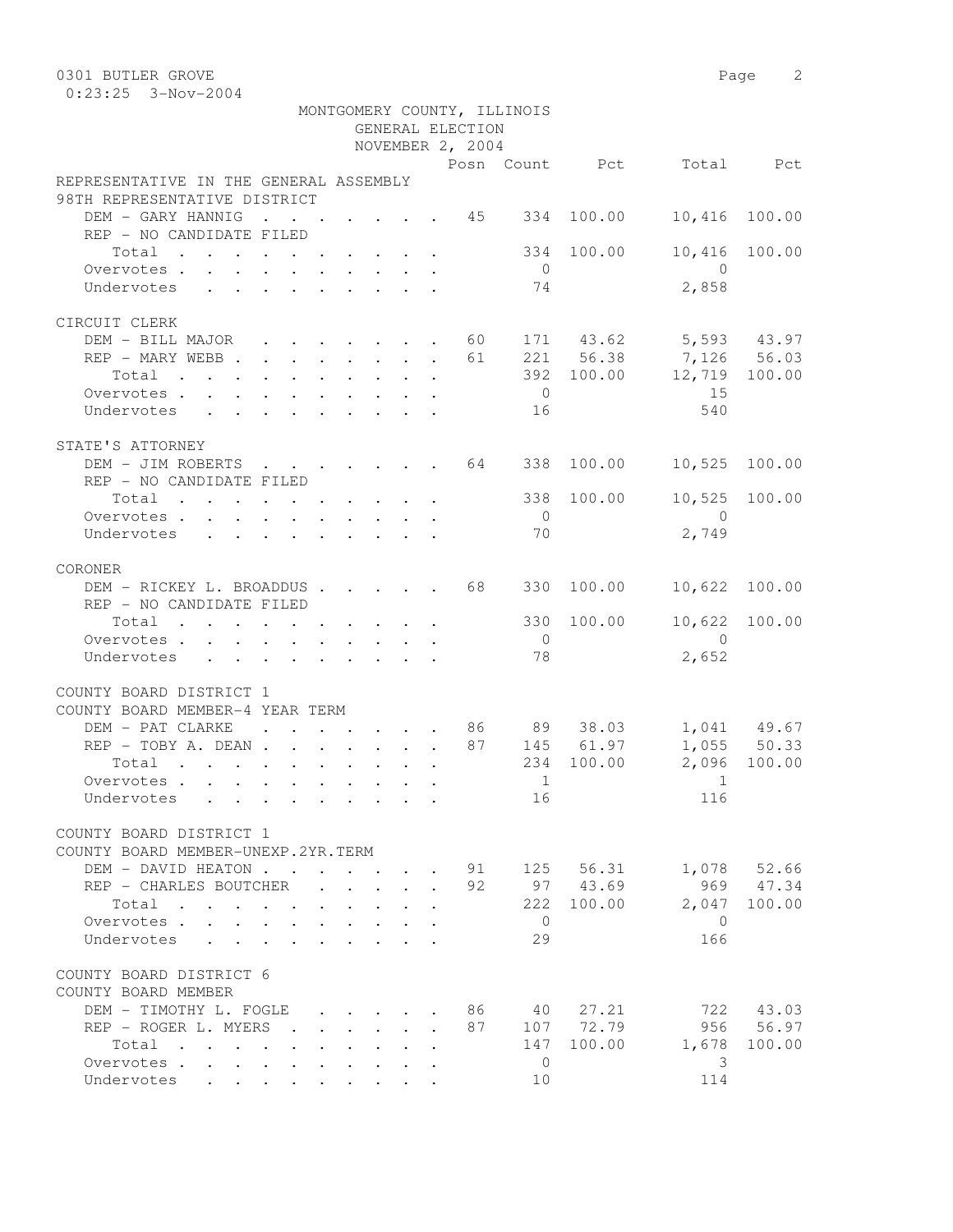| 0301 BUTLER GROVE                                 |        |                                             |                                                           |                                                         |                            |                  |                             |                | Page                   | 3            |
|---------------------------------------------------|--------|---------------------------------------------|-----------------------------------------------------------|---------------------------------------------------------|----------------------------|------------------|-----------------------------|----------------|------------------------|--------------|
| $0:23:25$ 3-Nov-2004                              |        |                                             |                                                           |                                                         |                            |                  |                             |                |                        |              |
|                                                   |        |                                             |                                                           |                                                         |                            | GENERAL ELECTION | MONTGOMERY COUNTY, ILLINOIS |                |                        |              |
|                                                   |        |                                             |                                                           |                                                         |                            | NOVEMBER 2, 2004 |                             |                |                        |              |
|                                                   |        |                                             |                                                           |                                                         |                            |                  |                             | Posn Count Pct |                        | Total Pct    |
| JUDGE OF THE SUPREME COURT                        |        |                                             |                                                           |                                                         |                            |                  |                             |                |                        |              |
| 5TH JUD.DISTRICT (HARRISON II)                    |        |                                             |                                                           |                                                         |                            |                  |                             |                |                        |              |
| DEM - GORDON E. MAAG                              | . 112  |                                             |                                                           |                                                         |                            |                  |                             |                | 162 43.67 5,741 47.68  |              |
| REP - LLOYD A. KARMEIER 113 209 56.33 6,299 52.32 |        |                                             |                                                           |                                                         |                            |                  |                             |                |                        |              |
| Total $\cdot$                                     |        |                                             |                                                           |                                                         |                            |                  | 371                         |                | 100.00 12,040 100.00   |              |
| Overvotes $\cdots$ $\cdots$ $\cdots$ $\cdots$     |        |                                             |                                                           |                                                         |                            |                  | $\overline{0}$              |                | 14                     |              |
| Undervotes                                        |        |                                             |                                                           |                                                         |                            |                  | 37                          |                | 1,220                  |              |
| JUDGE OF THE APPELLATE COURT                      |        |                                             |                                                           |                                                         |                            |                  |                             |                |                        |              |
| 5TH JUD.DISTRICT (RARICK)                         |        |                                             |                                                           |                                                         |                            |                  |                             |                |                        |              |
| DEM - JAMES K. DONOVAN                            |        |                                             |                                                           |                                                         |                            |                  | . 117 273                   |                | 100.00 8,881           | 100.00       |
| REP - NO CANDIDATE FILED                          |        |                                             |                                                           |                                                         |                            |                  |                             |                |                        |              |
| Total                                             |        |                                             |                                                           |                                                         |                            |                  | 273                         |                | 100.00 8,881           | 100.00       |
| Overvotes                                         |        |                                             |                                                           |                                                         |                            |                  | $\overline{0}$              |                | $\bigcirc$             |              |
| Undervotes                                        |        |                                             |                                                           |                                                         |                            |                  | 135                         |                | 4,393                  |              |
|                                                   |        |                                             |                                                           |                                                         |                            |                  |                             |                |                        |              |
| JUDGE OF THE CIRCUIT COURT                        |        |                                             |                                                           |                                                         |                            |                  |                             |                |                        |              |
| 4TH JUD. CIRCUIT (HUBER)                          |        |                                             |                                                           |                                                         |                            |                  |                             |                |                        |              |
| DEM - KELLY D. LONG                               | . 124  |                                             |                                                           |                                                         |                            |                  | 313                         | 100.00         |                        | 9,789 100.00 |
| REP - NO CANDIDATE FILED                          |        |                                             |                                                           |                                                         |                            |                  |                             |                |                        |              |
| Total                                             |        |                                             |                                                           |                                                         |                            |                  | 313                         | 100.00         | 9,789                  | 100.00       |
| Overvotes                                         |        |                                             |                                                           |                                                         |                            |                  | $\overline{0}$              |                | $\Omega$               |              |
| Undervotes                                        |        |                                             |                                                           |                                                         |                            |                  | 95                          |                | 3,485                  |              |
|                                                   |        |                                             |                                                           |                                                         |                            |                  |                             |                |                        |              |
| APPELLATE COURT FIFTH JUDICIAL DISTRICT           |        |                                             |                                                           |                                                         |                            |                  |                             |                |                        |              |
| RETAIN GORDON E. MAAG                             |        |                                             |                                                           |                                                         |                            |                  |                             |                |                        |              |
| YES 138                                           |        |                                             |                                                           |                                                         |                            |                  |                             |                | 155 48.14 5,820 55.84  |              |
| NO 139                                            |        |                                             |                                                           |                                                         |                            |                  |                             | 167 51.86      | 4,603 44.16            |              |
| Total                                             |        |                                             |                                                           |                                                         |                            |                  | 322                         |                | 100.00  10,423  100.00 |              |
| Overvotes                                         |        |                                             |                                                           |                                                         |                            |                  | $\overline{0}$              |                | 50                     |              |
| Undervotes                                        |        |                                             |                                                           |                                                         |                            |                  | 86                          |                | 2,801                  |              |
|                                                   |        |                                             |                                                           |                                                         |                            |                  |                             |                |                        |              |
| APPELLATE COURT FIFTH JUDICIAL DISTRICT           |        |                                             |                                                           |                                                         |                            |                  |                             |                |                        |              |
| RETAIN TERRENCE J. HOPKINS                        |        |                                             |                                                           |                                                         |                            |                  |                             |                |                        |              |
| YES                                               |        |                                             |                                                           |                                                         |                            | . 140            |                             | 191 66.55      |                        | 5,719 64.67  |
| $NO$                                              |        | $\mathbf{r}$ , $\mathbf{r}$ , $\mathbf{r}$  |                                                           |                                                         | $\mathcal{L}^{\text{max}}$ | 141              | 96                          | 33.45          |                        | 3, 125 35.33 |
| Total                                             |        | $\mathbf{L} = \mathbf{L} \times \mathbf{L}$ |                                                           | $\mathbf{L}$                                            | $\ddot{\phantom{a}}$       |                  | 287                         | 100.00         |                        | 8,844 100.00 |
| Overvotes.                                        |        |                                             |                                                           |                                                         |                            |                  | $\overline{0}$              |                | 38                     |              |
| Undervotes                                        |        |                                             |                                                           |                                                         |                            |                  | 121                         |                | 4,392                  |              |
|                                                   |        |                                             |                                                           |                                                         |                            |                  |                             |                |                        |              |
| CIRCUIT COURT FOURTH JUDICIAL CIRCUIT             |        |                                             |                                                           |                                                         |                            |                  |                             |                |                        |              |
| RETAIN PATRICK J. HITPAS                          |        |                                             |                                                           |                                                         |                            |                  |                             |                |                        |              |
| YES.                                              |        |                                             | $\mathbf{r}$ , $\mathbf{r}$ , $\mathbf{r}$ , $\mathbf{r}$ |                                                         |                            | . 143            | 183                         | 63.76          | 5,824                  | 65.62        |
| NO.<br>$\sim$ $\sim$<br>$\mathbf{L}$              | $\sim$ |                                             |                                                           | $\mathbf{r}$ , $\mathbf{r}$ , $\mathbf{r}$              | $\mathbf{L}^{\text{max}}$  | 144              | 104                         | 36.24          |                        | 3,051 34.38  |
| Total                                             |        | $\mathcal{L}^{\text{max}}$                  | $\mathcal{L}^{\text{max}}$                                |                                                         | $\mathbf{r}$               |                  | 287                         | 100.00         | 8,875                  | 100.00       |
| Overvotes.                                        |        |                                             |                                                           | $\mathbf{L}^{\text{max}}$ and $\mathbf{L}^{\text{max}}$ | $\mathbf{r}$               |                  | $\overline{0}$              |                | 31                     |              |
| Undervotes                                        |        |                                             |                                                           |                                                         |                            |                  | 121                         |                | 4,368                  |              |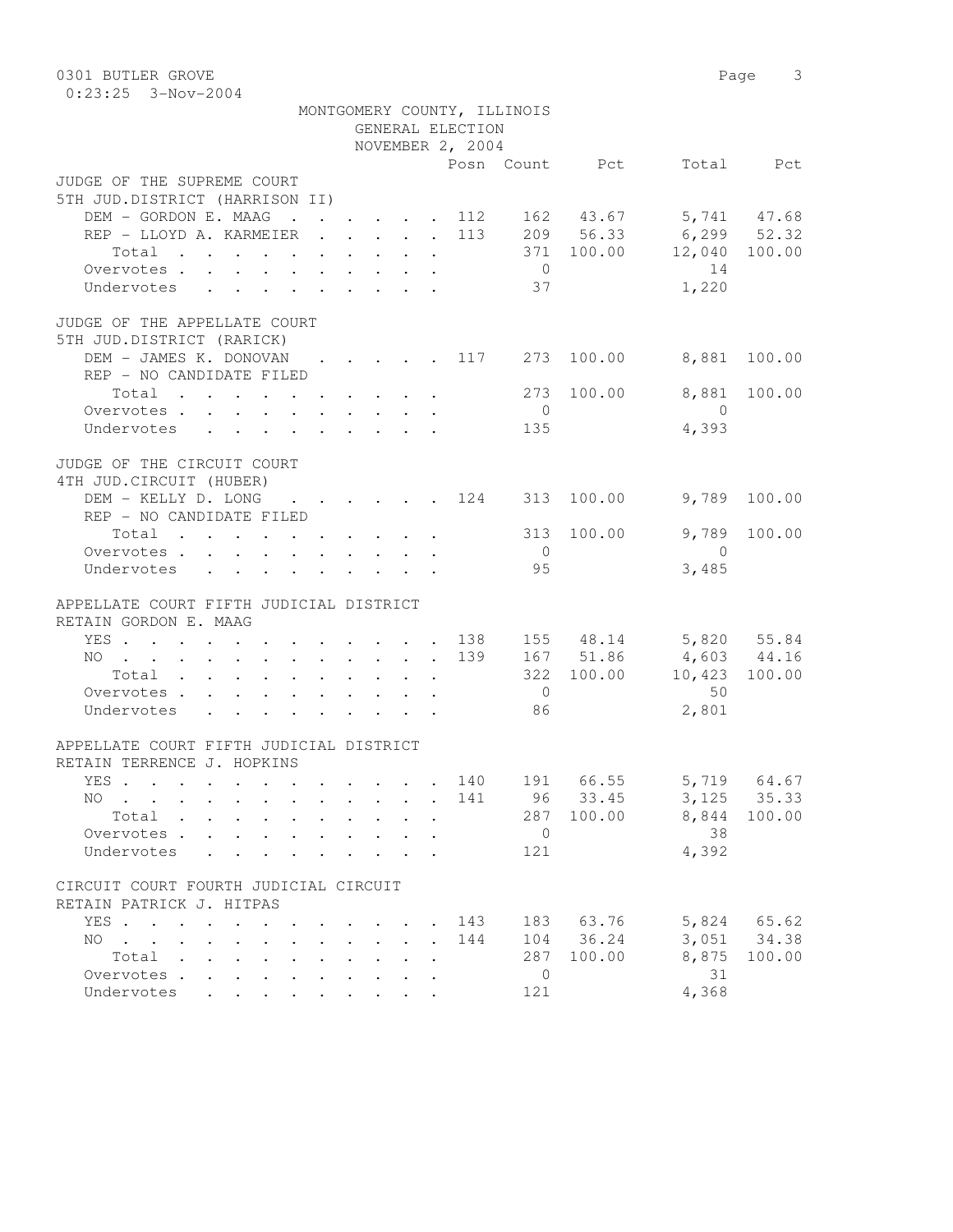## 0301 BUTLER GROVE 2008 Page 4

## MONTGOMERY COUNTY, ILLINOIS

|  | GENERAL ELECTION |  |
|--|------------------|--|
|  | - - - - -        |  |

|                                       |  |  |  |  |       |  | NOVEMBER 2, 2004 |        |        |       |             |
|---------------------------------------|--|--|--|--|-------|--|------------------|--------|--------|-------|-------------|
|                                       |  |  |  |  |       |  | Posn             | Count. | Pct    | Total | Pct.        |
| CIRCUIT COURT FOURTH JUDICIAL CIRCUIT |  |  |  |  |       |  |                  |        |        |       |             |
| RETAIN MICHAEL P. KILEY               |  |  |  |  |       |  |                  |        |        |       |             |
|                                       |  |  |  |  |       |  | YES. 145         | 194    | 68.07  | 6,035 | 66.69       |
|                                       |  |  |  |  |       |  | NO 146           | 91     | 31.93  |       | 3,015 33.31 |
|                                       |  |  |  |  | Total |  |                  | 285    | 100.00 | 9,050 | 100.00      |
| Overvotes.                            |  |  |  |  |       |  |                  |        |        | 29    |             |
| Undervotes                            |  |  |  |  |       |  |                  | 123    |        | 4,195 |             |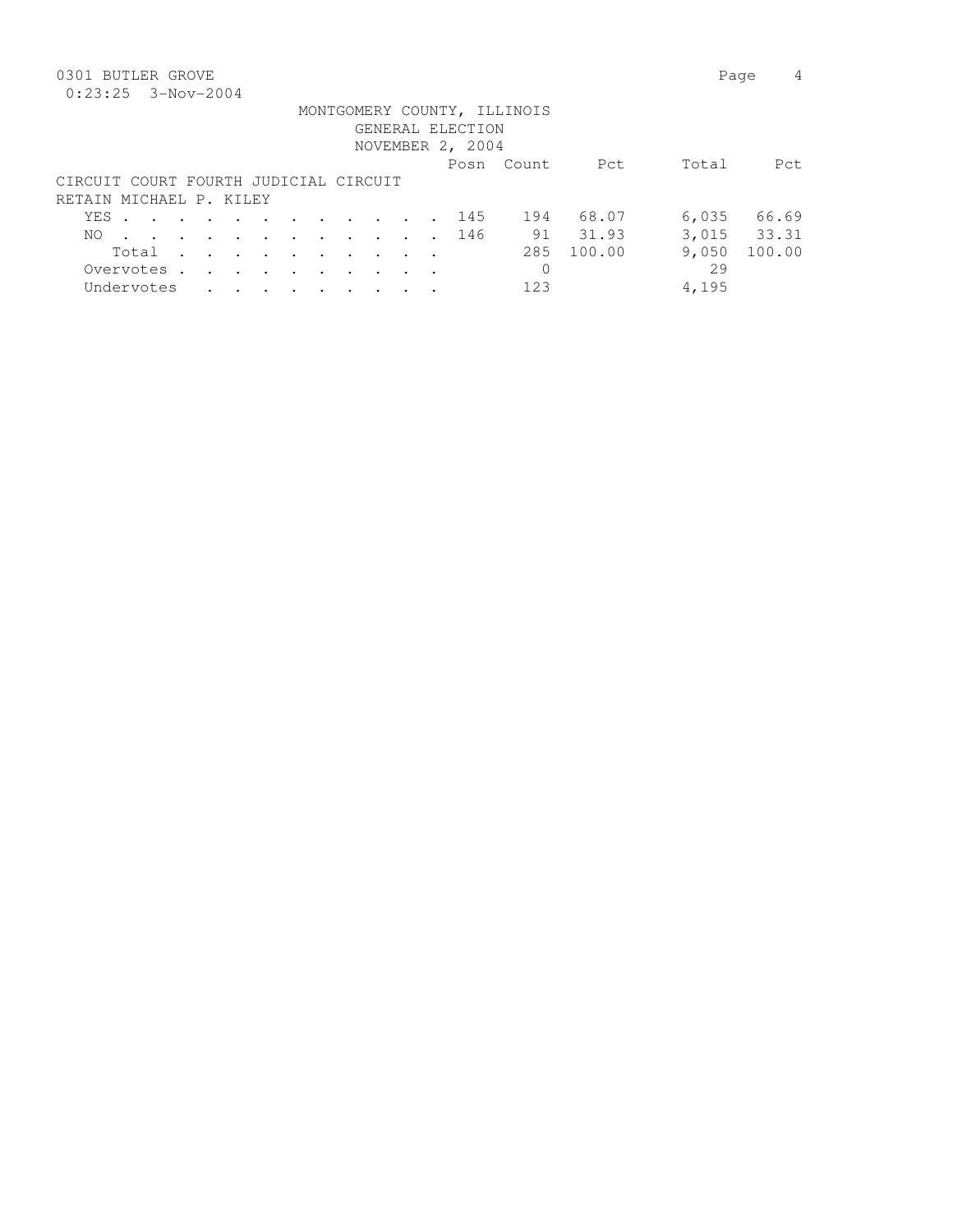0401 EAST FORK 1 Page 1 0:23:25 3-Nov-2004

|                                                                                                    | MONTGOMERY COUNTY, ILLINOIS                                |                                                           |    |                |                |                   |               |
|----------------------------------------------------------------------------------------------------|------------------------------------------------------------|-----------------------------------------------------------|----|----------------|----------------|-------------------|---------------|
|                                                                                                    |                                                            | GENERAL ELECTION                                          |    |                |                |                   |               |
|                                                                                                    |                                                            | NOVEMBER 2, 2004                                          |    |                |                |                   |               |
|                                                                                                    |                                                            |                                                           |    |                | Posn Count Pct |                   | Total Pct     |
| Precincts Counted - TOTAL                                                                          | $\mathbf{r}$ , $\mathbf{r}$ , $\mathbf{r}$                 |                                                           |    | $\frac{1}{1}$  | 2.38           | 42                | 100.00        |
| Registered Voters - TOTAL                                                                          |                                                            |                                                           |    | 458            |                | 18,066            |               |
| Ballots Cast - TOTAL                                                                               |                                                            |                                                           |    |                | 340 74.24      | 13,387 74.10      |               |
| Ballots Cast - BLANK                                                                               |                                                            |                                                           |    |                | 3 0.66         | 154 0.85          |               |
| Ballots Cast - WHITE                                                                               |                                                            |                                                           |    | 340            |                | 9,530             |               |
| Ballots Cast - FEDERAL-17-ORANGE                                                                   |                                                            |                                                           |    | $\overline{0}$ |                | 74                |               |
| Ballots Cast - PRES.-17-CREAM                                                                      |                                                            |                                                           |    | $\Omega$       |                | $\bigcirc$        |               |
| PRESIDENT AND VICE PRESIDENT                                                                       |                                                            |                                                           |    |                |                |                   |               |
| OF THE UNITED STATES (TOTAL)                                                                       |                                                            |                                                           |    |                |                |                   |               |
| DEM - JOHN F. KERRY/JOHN EDWARDS 7 161 50.00                                                       |                                                            |                                                           |    |                |                | $5,979$ 46.26     |               |
| REP - GEORGE W. BUSH/DICK CHENEY 9 158 49.07                                                       |                                                            |                                                           |    |                |                | 6,851 53.01       |               |
| LIB - MICHAEL BADNARIK/R. CAMPAGNA . 11 3 0.93                                                     |                                                            |                                                           |    |                |                |                   | 95 0.74       |
| $\cdot$ 322 100.00<br>Total                                                                        |                                                            |                                                           |    |                |                | 12,925            | 100.00        |
| Overvotes                                                                                          |                                                            |                                                           |    | 8 <sup>8</sup> |                | 89                |               |
| Undervotes                                                                                         |                                                            |                                                           |    | 10             |                | 373               |               |
| PRESIDENT AND VICE PRESIDENT                                                                       |                                                            |                                                           |    |                |                |                   |               |
| OF THE UNITED STATES (17TH CONG.)                                                                  |                                                            |                                                           |    |                |                |                   |               |
| DEM - JOHN F. KERRY/JOHN EDWARDS 7 161 50.00                                                       |                                                            |                                                           |    |                |                |                   | 3,514 51.97   |
| REP - GEORGE W. BUSH/DICK CHENEY 9 158 49.07                                                       |                                                            |                                                           |    |                |                |                   | 3,188 47.15   |
|                                                                                                    |                                                            |                                                           |    |                |                |                   |               |
| LIB - MICHAEL BADNARIK/R. CAMPAGNA . 11 3 0.93                                                     |                                                            |                                                           |    |                |                |                   | 59 0.87       |
| $\cdot$ 322 100.00<br>Total                                                                        |                                                            |                                                           |    |                |                | 6,761             | 100.00        |
| Overvotes                                                                                          |                                                            |                                                           |    | 8 <sup>1</sup> |                | -52               |               |
| Undervotes                                                                                         |                                                            |                                                           |    | 10             |                | 201               |               |
| UNITED STATES SENATOR                                                                              |                                                            |                                                           |    |                |                |                   |               |
| DEM - BARACK OBAMA                                                                                 |                                                            |                                                           |    |                | 17 206 67.54   |                   | 7,903 63.61   |
| REP - ALAN KEYES                                                                                   |                                                            |                                                           |    |                | 18 90 29.51    |                   | 4,078 32.82   |
| LIB - JERRY KOHN                                                                                   |                                                            |                                                           | 19 |                | 4 1.31         |                   | 134 1.08      |
| IND - ALBERT J. FRANZEN                                                                            |                                                            |                                                           | 20 |                | 5 1.64         |                   | 309 2.49      |
| Total<br>$\mathcal{A}$ . The contribution of the contribution of the contribution of $\mathcal{A}$ |                                                            |                                                           |    |                |                | 305 100.00 12,424 | 100.00        |
| Overvotes                                                                                          |                                                            |                                                           |    | $\sim$ 1       |                | 37                |               |
| Undervotes                                                                                         |                                                            |                                                           |    | 34             |                | 926               |               |
|                                                                                                    |                                                            |                                                           |    |                |                |                   |               |
| 17TH CONGRESSIONAL DISTRICT                                                                        |                                                            |                                                           |    |                |                |                   |               |
| REPRESENTATIVE IN CONGRESS                                                                         |                                                            |                                                           |    |                |                |                   |               |
| DEM - LANE A. EVANS                                                                                | $\cdot$                                                    |                                                           | 33 |                | 190 64.19      |                   | $4,023$ 64.69 |
| REP - ANDREA LANE ZINGA                                                                            | $\mathbf{r} = \mathbf{r} \cdot \mathbf{r}$<br>$\mathbf{r}$ |                                                           | 34 |                | 106 35.81      |                   | 2,196 35.31   |
| Total<br>$\mathbf{r}$ , $\mathbf{r}$ , $\mathbf{r}$ , $\mathbf{r}$ , $\mathbf{r}$                  | $\ddotsc$<br>$\sim$ 100 $\pm$                              | $\ddot{\phantom{0}}$                                      |    |                | 296 100.00     | 6,219             | 100.00        |
| Overvotes                                                                                          |                                                            |                                                           |    | $\overline{0}$ |                | 12                |               |
| Undervotes                                                                                         |                                                            |                                                           |    | 44             |                | 783               |               |
| STATE SENATOR                                                                                      |                                                            |                                                           |    |                |                |                   |               |
| 49TH LEGISLATIVE DISTRICT (UNEXP.2 YR.TERM)                                                        |                                                            |                                                           |    |                |                |                   |               |
| DEM - DEANNA DEMUZIO                                                                               |                                                            |                                                           | 39 | 269            | 100.00         | 10,352            | 100.00        |
| REP - NO CANDIDATE FILED                                                                           |                                                            |                                                           |    |                |                |                   |               |
| Total                                                                                              |                                                            | $\mathbf{r}$ , $\mathbf{r}$ , $\mathbf{r}$ , $\mathbf{r}$ |    | 269            | 100.00         | 10,352            | 100.00        |
| Overvotes                                                                                          | $\cdot$ $\cdot$ $\cdot$ $\cdot$<br>$\bullet$ .             |                                                           |    | $\overline{0}$ |                | $\overline{0}$    |               |
| Undervotes                                                                                         |                                                            |                                                           |    | 71             |                | 2,922             |               |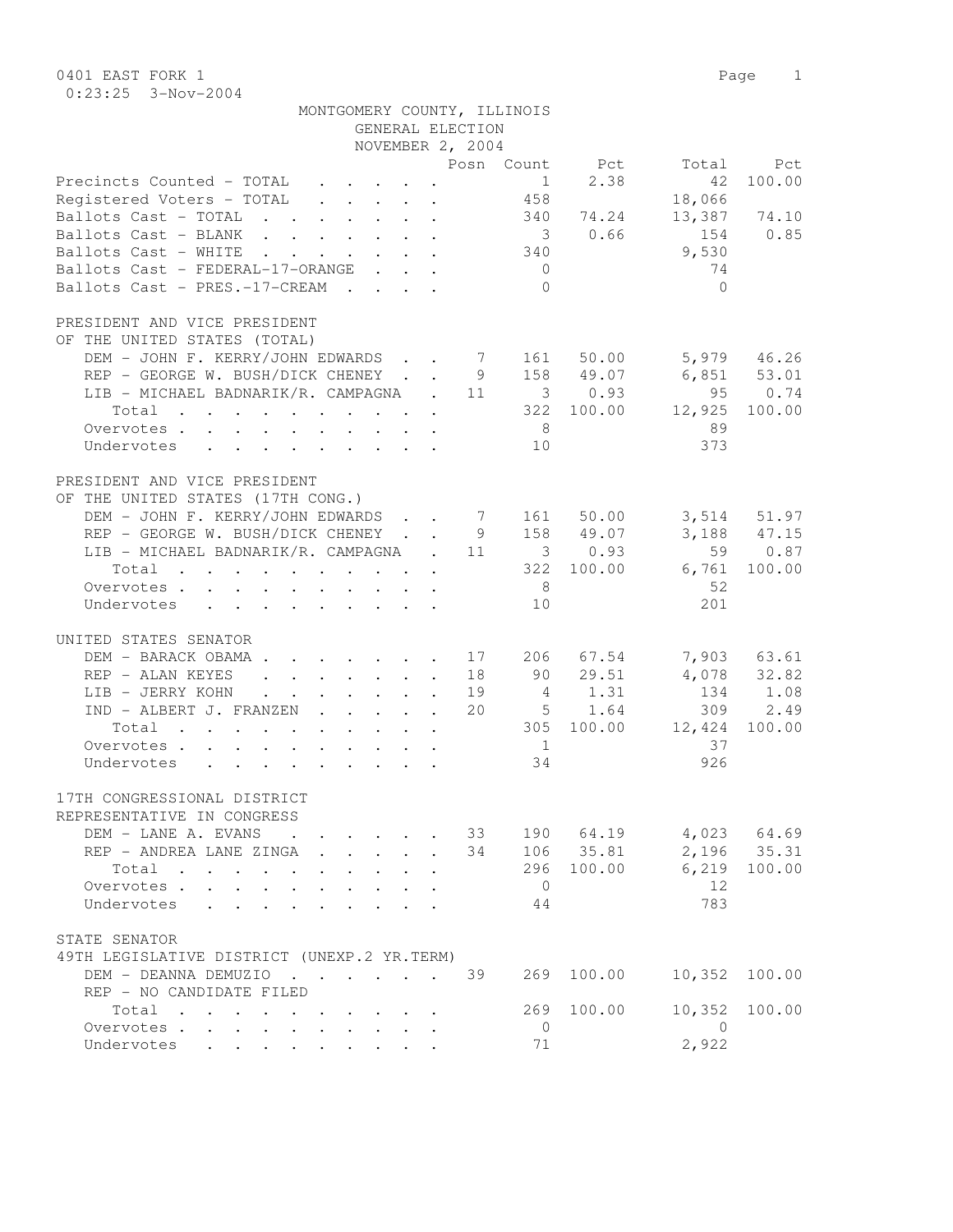0:23:25 3-Nov-2004

| GENERAL ELECTION                                                                    |               |                |            |                                                                                                                                                                                                                                                                                                                                  |                              |
|-------------------------------------------------------------------------------------|---------------|----------------|------------|----------------------------------------------------------------------------------------------------------------------------------------------------------------------------------------------------------------------------------------------------------------------------------------------------------------------------------|------------------------------|
| NOVEMBER 2, 2004                                                                    |               |                |            |                                                                                                                                                                                                                                                                                                                                  |                              |
|                                                                                     |               |                |            | Posn Count Pct Total Pct                                                                                                                                                                                                                                                                                                         |                              |
| REPRESENTATIVE IN THE GENERAL ASSEMBLY<br>98TH REPRESENTATIVE DISTRICT              |               |                |            |                                                                                                                                                                                                                                                                                                                                  |                              |
| DEM - GARY HANNIG<br>$\cdot$ 45 269<br>REP - NO CANDIDATE FILED                     |               |                | 100.00     | 10,416                                                                                                                                                                                                                                                                                                                           | 100.00                       |
| Total                                                                               |               |                | 269 100.00 |                                                                                                                                                                                                                                                                                                                                  | 10,416 100.00                |
| Overvotes                                                                           |               | $\overline{0}$ |            | $\bigcirc$                                                                                                                                                                                                                                                                                                                       |                              |
| Undervotes<br>$\mathbf{r}$ , and $\mathbf{r}$ , and $\mathbf{r}$ , and $\mathbf{r}$ |               | 71             |            | 2,858                                                                                                                                                                                                                                                                                                                            |                              |
| CIRCUIT CLERK                                                                       |               |                |            |                                                                                                                                                                                                                                                                                                                                  |                              |
| DEM - BILL MAJOR 60 140 42.42 5,593 43.97                                           |               |                |            |                                                                                                                                                                                                                                                                                                                                  |                              |
| REP - MARY WEBB 61                                                                  |               |                |            | 190 57.58 7,126 56.03                                                                                                                                                                                                                                                                                                            |                              |
| Total 330 100.00                                                                    |               |                |            | 12,719 100.00                                                                                                                                                                                                                                                                                                                    |                              |
| Overvotes                                                                           |               | $\overline{0}$ |            | 15                                                                                                                                                                                                                                                                                                                               |                              |
| Undervotes                                                                          |               | 10             |            | 540                                                                                                                                                                                                                                                                                                                              |                              |
|                                                                                     |               |                |            |                                                                                                                                                                                                                                                                                                                                  |                              |
| STATE'S ATTORNEY                                                                    |               |                |            |                                                                                                                                                                                                                                                                                                                                  |                              |
| DEM - JIM ROBERTS 64 277<br>REP - NO CANDIDATE FILED                                |               |                | 100.00     | 10,525                                                                                                                                                                                                                                                                                                                           | 100.00                       |
| Total 277 100.00                                                                    |               |                |            | 10,525 100.00                                                                                                                                                                                                                                                                                                                    |                              |
| Overvotes                                                                           |               | $\overline{0}$ |            | $\bigcap$                                                                                                                                                                                                                                                                                                                        |                              |
| Undervotes                                                                          |               | 63             |            | 2,749                                                                                                                                                                                                                                                                                                                            |                              |
|                                                                                     |               |                |            |                                                                                                                                                                                                                                                                                                                                  |                              |
| CORONER<br>DEM - RICKEY L. BROADDUS 68 272                                          |               |                | 100.00     | 10,622 100.00                                                                                                                                                                                                                                                                                                                    |                              |
| REP - NO CANDIDATE FILED                                                            |               |                |            |                                                                                                                                                                                                                                                                                                                                  |                              |
| Total $\cdot$                                                                       |               |                | 272 100.00 |                                                                                                                                                                                                                                                                                                                                  | 10,622 100.00                |
| Overvotes                                                                           |               | $\overline{0}$ |            | $\overline{0}$                                                                                                                                                                                                                                                                                                                   |                              |
| Undervotes                                                                          |               | 68             |            | 2,652                                                                                                                                                                                                                                                                                                                            |                              |
| COUNTY BOARD DISTRICT 4                                                             |               |                |            |                                                                                                                                                                                                                                                                                                                                  |                              |
| COUNTY BOARD MEMBER                                                                 |               |                |            |                                                                                                                                                                                                                                                                                                                                  |                              |
| VOTE FOR 2                                                                          |               |                |            |                                                                                                                                                                                                                                                                                                                                  |                              |
| DEM - MIKE PLUNKETT<br>$\cdots$ 86 246 59.71                                        |               |                |            |                                                                                                                                                                                                                                                                                                                                  | 1,489 56.04<br>$1,168$ 43.96 |
| DEM - DENNIS L. JAGODZINSKI<br>REP - NO CANDIDATE FILED                             | 87            |                | 166 40.29  |                                                                                                                                                                                                                                                                                                                                  |                              |
| Total                                                                               |               | 412            | 100.00     |                                                                                                                                                                                                                                                                                                                                  | 2,657 100.00                 |
|                                                                                     |               |                |            | $\Omega$ and $\Omega$ and $\Omega$ and $\Omega$ and $\Omega$ and $\Omega$ and $\Omega$ and $\Omega$ and $\Omega$ and $\Omega$ and $\Omega$ and $\Omega$ and $\Omega$ and $\Omega$ and $\Omega$ and $\Omega$ and $\Omega$ and $\Omega$ and $\Omega$ and $\Omega$ and $\Omega$ and $\Omega$ and $\Omega$ and $\Omega$ and $\Omega$ |                              |
| Undervotes                                                                          |               | 268            |            | 1,529                                                                                                                                                                                                                                                                                                                            |                              |
|                                                                                     |               |                |            |                                                                                                                                                                                                                                                                                                                                  |                              |
| JUDGE OF THE SUPREME COURT                                                          |               |                |            |                                                                                                                                                                                                                                                                                                                                  |                              |
| 5TH JUD.DISTRICT (HARRISON II)                                                      |               |                |            |                                                                                                                                                                                                                                                                                                                                  |                              |
| DEM - GORDON E. MAAG 112                                                            |               |                |            | 168 54.55 5,741 47.68                                                                                                                                                                                                                                                                                                            |                              |
| REP - LLOYD A. KARMEIER<br>$\mathbf{r} = \mathbf{r} \cdot \mathbf{r}$<br>$\sim$     | 113<br>$\sim$ |                | 140 45.45  | $6, 299$ $52.32$                                                                                                                                                                                                                                                                                                                 |                              |
| Total                                                                               |               |                | 308 100.00 |                                                                                                                                                                                                                                                                                                                                  | 12,040 100.00                |
| Overvotes                                                                           |               | $\overline{0}$ |            | 14                                                                                                                                                                                                                                                                                                                               |                              |
| Undervotes                                                                          |               | 32             |            | 1,220                                                                                                                                                                                                                                                                                                                            |                              |
| JUDGE OF THE APPELLATE COURT                                                        |               |                |            |                                                                                                                                                                                                                                                                                                                                  |                              |
| 5TH JUD.DISTRICT (RARICK)                                                           |               |                |            |                                                                                                                                                                                                                                                                                                                                  |                              |
| DEM - JAMES K. DONOVAN                                                              | 117           |                | 238 100.00 | 8,881                                                                                                                                                                                                                                                                                                                            | 100.00                       |
| REP - NO CANDIDATE FILED<br>Total                                                   |               | 238            | 100.00     | 8,881                                                                                                                                                                                                                                                                                                                            | 100.00                       |
| Overvotes                                                                           |               | $\overline{0}$ |            | $\bigcirc$                                                                                                                                                                                                                                                                                                                       |                              |
| Undervotes                                                                          |               | 102            |            | 4,393                                                                                                                                                                                                                                                                                                                            |                              |
|                                                                                     |               |                |            |                                                                                                                                                                                                                                                                                                                                  |                              |

MONTGOMERY COUNTY, ILLINOIS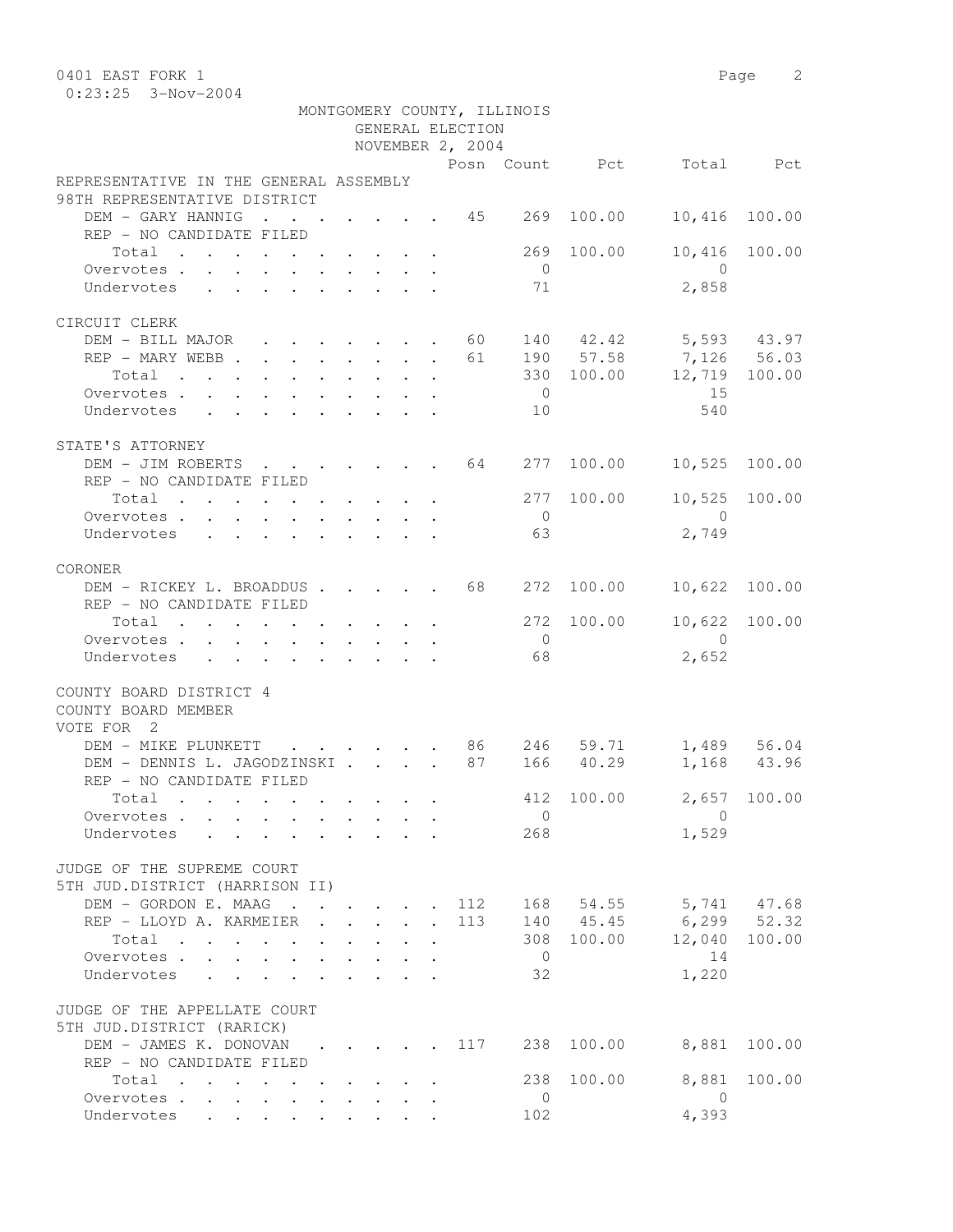| 0401 EAST FORK 1<br>$0:23:25$ 3-Nov-2004               |                          |  |  |  |                                                              |                           |                      |                  |                             |                                    |                               | Page 3                     |
|--------------------------------------------------------|--------------------------|--|--|--|--------------------------------------------------------------|---------------------------|----------------------|------------------|-----------------------------|------------------------------------|-------------------------------|----------------------------|
|                                                        |                          |  |  |  |                                                              |                           |                      | GENERAL ELECTION | MONTGOMERY COUNTY, ILLINOIS |                                    |                               |                            |
|                                                        |                          |  |  |  |                                                              |                           |                      | NOVEMBER 2, 2004 |                             |                                    |                               |                            |
|                                                        |                          |  |  |  |                                                              |                           |                      |                  |                             | Posn Count Pct                     |                               | Total Pct                  |
| JUDGE OF THE CIRCUIT COURT<br>4TH JUD. CIRCUIT (HUBER) |                          |  |  |  |                                                              |                           |                      |                  |                             |                                    |                               |                            |
|                                                        |                          |  |  |  |                                                              |                           |                      |                  |                             | DEM - KELLY D. LONG 124 251 100.00 | 9,789                         | 100.00                     |
|                                                        | REP - NO CANDIDATE FILED |  |  |  |                                                              |                           |                      |                  |                             |                                    |                               |                            |
|                                                        | Total                    |  |  |  |                                                              |                           |                      |                  | 251                         | 100.00                             | 9,789                         | 100.00                     |
|                                                        | Overvotes                |  |  |  |                                                              |                           |                      |                  | $\overline{0}$              |                                    | $\overline{0}$                |                            |
|                                                        | Undervotes               |  |  |  |                                                              |                           |                      |                  | 89                          |                                    | 3,485                         |                            |
| APPELLATE COURT FIFTH JUDICIAL DISTRICT                |                          |  |  |  |                                                              |                           |                      |                  |                             |                                    |                               |                            |
| RETAIN GORDON E. MAAG                                  |                          |  |  |  |                                                              |                           |                      |                  |                             |                                    |                               |                            |
|                                                        |                          |  |  |  |                                                              |                           |                      |                  |                             | YES 138 151 57.20                  |                               | 5,820 55.84                |
|                                                        | $NO$                     |  |  |  |                                                              |                           |                      | 139              |                             | 113 42.80                          |                               | $4,603$ $44.16$            |
|                                                        | Total                    |  |  |  |                                                              |                           |                      |                  |                             |                                    | 264 100.00 10,423 100.00      |                            |
|                                                        | Overvotes.               |  |  |  |                                                              |                           |                      |                  | $\overline{2}$              |                                    | 50                            |                            |
|                                                        | Undervotes               |  |  |  |                                                              |                           |                      |                  | 74                          |                                    | 2,801                         |                            |
| APPELLATE COURT FIFTH JUDICIAL DISTRICT                |                          |  |  |  |                                                              |                           |                      |                  |                             |                                    |                               |                            |
| RETAIN TERRENCE J. HOPKINS                             |                          |  |  |  |                                                              |                           |                      |                  |                             |                                    |                               |                            |
|                                                        |                          |  |  |  |                                                              |                           |                      |                  |                             | YES 140 148 65.78                  |                               | 5,719 64.67<br>3,125 35.33 |
|                                                        | NO 141                   |  |  |  |                                                              |                           |                      |                  |                             | 77 34.22                           |                               |                            |
|                                                        | Total                    |  |  |  |                                                              |                           |                      |                  |                             | 225 100.00                         |                               | 8,844 100.00               |
|                                                        | Overvotes                |  |  |  |                                                              |                           |                      |                  | $\overline{\mathbf{3}}$     |                                    | 38                            |                            |
|                                                        | Undervotes               |  |  |  | $\mathbf{L} = \mathbf{L} \mathbf{L} = \mathbf{L} \mathbf{L}$ |                           |                      |                  | 112                         |                                    | 4,392                         |                            |
| CIRCUIT COURT FOURTH JUDICIAL CIRCUIT                  |                          |  |  |  |                                                              |                           |                      |                  |                             |                                    |                               |                            |
| RETAIN PATRICK J. HITPAS                               |                          |  |  |  |                                                              |                           |                      |                  |                             |                                    |                               |                            |
|                                                        |                          |  |  |  |                                                              |                           |                      |                  |                             |                                    | YES 143 144 64.86 5,824 65.62 |                            |
|                                                        | NO                       |  |  |  |                                                              |                           |                      | 144              |                             | 78 35.14                           |                               | 3,051 34.38                |
|                                                        | Total                    |  |  |  |                                                              |                           | $\ddot{\phantom{0}}$ |                  |                             | 222 100.00                         |                               | 8,875 100.00               |
|                                                        | Overvotes                |  |  |  |                                                              |                           |                      |                  | $\overline{1}$              |                                    | 31                            |                            |
|                                                        | Undervotes               |  |  |  |                                                              | $\mathbf{L} = \mathbf{L}$ |                      |                  | 117                         |                                    | 4,368                         |                            |
| CIRCUIT COURT FOURTH JUDICIAL CIRCUIT                  |                          |  |  |  |                                                              |                           |                      |                  |                             |                                    |                               |                            |
| RETAIN MICHAEL P. KILEY                                |                          |  |  |  |                                                              |                           |                      |                  |                             |                                    |                               |                            |
|                                                        | YES                      |  |  |  |                                                              |                           |                      |                  |                             | 145 157 67.97                      |                               | 6,035 66.69                |
|                                                        | NO                       |  |  |  |                                                              |                           |                      | 146              |                             | 74 32.03                           |                               | 3,015 33.31                |
|                                                        | Total                    |  |  |  |                                                              | $\sim$ 100 $\pm$          | $\mathbf{r}$         |                  |                             | 231 100.00                         | 9,050                         | 100.00                     |
|                                                        | Overvotes.               |  |  |  |                                                              |                           |                      |                  | $\mathbf{1}$                |                                    | 29                            |                            |
|                                                        | Undervotes               |  |  |  |                                                              |                           |                      |                  | 108                         |                                    | 4,195                         |                            |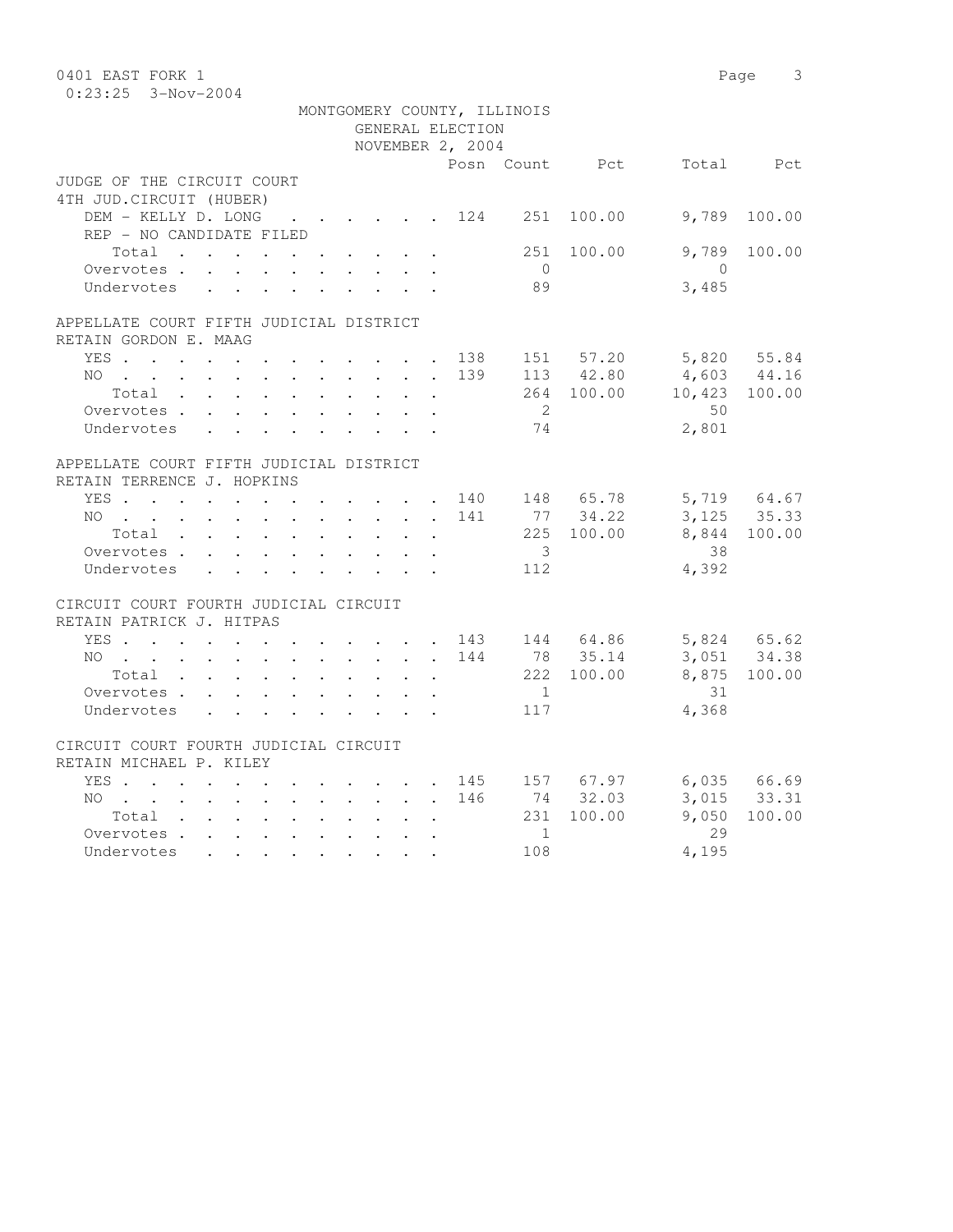0402 EAST FORK 2 Page 1 0:23:25 3-Nov-2004

|                                                         |                                                           |              | GENERAL ELECTION<br>NOVEMBER 2, 2004 | MONTGOMERY COUNTY, ILLINOIS |             |                                          |               |
|---------------------------------------------------------|-----------------------------------------------------------|--------------|--------------------------------------|-----------------------------|-------------|------------------------------------------|---------------|
|                                                         |                                                           |              |                                      |                             |             |                                          |               |
| Precincts Counted - TOTAL                               |                                                           |              |                                      | 1<br>145                    | 2.38        | Posn Count Pct Total Pct<br>42<br>18,066 | 100.00        |
| Ballots Cast - TOTAL 99 68.28 13,387 74.10              |                                                           |              |                                      |                             |             |                                          |               |
| Ballots Cast - BLANK                                    |                                                           |              |                                      |                             | $1 \t 0.69$ | 154 0.85                                 |               |
| Ballots Cast - WHITE 99                                 |                                                           |              |                                      |                             |             | 9,530                                    |               |
| Ballots Cast - FEDERAL-17-ORANGE                        |                                                           |              |                                      | $\overline{0}$              |             | 74                                       |               |
| Ballots Cast - PRES.-17-CREAM                           |                                                           |              |                                      | $\bigcirc$                  |             | $\bigcap$                                |               |
| PRESIDENT AND VICE PRESIDENT                            |                                                           |              |                                      |                             |             |                                          |               |
| OF THE UNITED STATES (TOTAL)                            |                                                           |              |                                      |                             |             |                                          |               |
| DEM - JOHN F. KERRY/JOHN EDWARDS 7 43 45.26 5,979 46.26 |                                                           |              |                                      |                             |             |                                          |               |
| REP - GEORGE W. BUSH/DICK CHENEY 9 48 50.53 6,851 53.01 |                                                           |              |                                      |                             |             |                                          |               |
| LIB - MICHAEL BADNARIK/R. CAMPAGNA . 11 4 4.21          |                                                           |              |                                      |                             |             |                                          | 95 0.74       |
| Total                                                   |                                                           |              |                                      |                             |             | 95 100.00 12,925 100.00                  |               |
| Overvotes.                                              |                                                           |              |                                      | $\overline{\phantom{a}}$    |             | 89                                       |               |
| Undervotes                                              |                                                           |              |                                      | 2                           |             | 373                                      |               |
| PRESIDENT AND VICE PRESIDENT                            |                                                           |              |                                      |                             |             |                                          |               |
| OF THE UNITED STATES (17TH CONG.)                       |                                                           |              |                                      |                             |             |                                          |               |
| DEM - JOHN F. KERRY/JOHN EDWARDS 7 43 45.26 3,514 51.97 |                                                           |              |                                      |                             |             |                                          |               |
| REP - GEORGE W. BUSH/DICK CHENEY 9 48 50.53 3,188 47.15 |                                                           |              |                                      |                             |             |                                          |               |
| LIB - MICHAEL BADNARIK/R. CAMPAGNA . 11 4 4.21 59 0.87  |                                                           |              |                                      |                             |             |                                          |               |
| Total                                                   |                                                           |              |                                      |                             |             | 95 100.00 6,761 100.00                   |               |
| Overvotes                                               |                                                           |              |                                      | $\overline{2}$              |             | -52                                      |               |
| Undervotes                                              |                                                           |              |                                      | 2                           |             | 201                                      |               |
| UNITED STATES SENATOR                                   |                                                           |              |                                      |                             |             |                                          |               |
| DEM - BARACK OBAMA 17 66 70.21 7,903 63.61              |                                                           |              |                                      |                             |             |                                          |               |
| REP - ALAN KEYES                                        |                                                           |              | 18                                   |                             |             | $25 \quad 26.60 \quad 4,078 \quad 32.82$ |               |
| LIB - JERRY KOHN. 19                                    |                                                           |              |                                      |                             |             | $0 \t 0.00 \t 134 \t 1.08$               |               |
| IND - ALBERT J. FRANZEN 20 3 3.19 309 2.49              |                                                           |              |                                      |                             |             |                                          |               |
| Total                                                   |                                                           |              |                                      |                             |             | 94 100.00 12,424                         | 100.00        |
| Overvotes.                                              |                                                           |              |                                      | $\sim$ 1                    |             | 37                                       |               |
| Undervotes                                              |                                                           |              |                                      | $\overline{4}$              |             | 926                                      |               |
| 17TH CONGRESSIONAL DISTRICT                             |                                                           |              |                                      |                             |             |                                          |               |
| REPRESENTATIVE IN CONGRESS                              |                                                           |              |                                      |                             |             |                                          |               |
| DEM - LANE A. EVANS .                                   | $\mathbf{r}$ , $\mathbf{r}$ , $\mathbf{r}$ , $\mathbf{r}$ |              |                                      |                             |             | 33 55 61.80 4,023 64.69                  |               |
| REP - ANDREA LANE ZINGA                                 |                                                           |              | 34                                   |                             |             | 34 38.20 2,196 35.31                     |               |
| Total                                                   | $\cdot$ $\cdot$                                           | $\mathbf{L}$ |                                      |                             | 89 100.00   |                                          | 6,219 100.00  |
| Overvotes.                                              |                                                           |              |                                      | $\overline{0}$              |             | 12                                       |               |
| Undervotes                                              |                                                           |              |                                      | 10                          |             | 783                                      |               |
| STATE SENATOR                                           |                                                           |              |                                      |                             |             |                                          |               |
| 49TH LEGISLATIVE DISTRICT (UNEXP.2 YR.TERM)             |                                                           |              |                                      |                             |             |                                          |               |
| DEM - DEANNA DEMUZIO 39                                 |                                                           |              |                                      |                             | 84 100.00   |                                          | 10,352 100.00 |
| REP - NO CANDIDATE FILED                                |                                                           |              |                                      |                             |             |                                          |               |
| Total                                                   |                                                           |              |                                      |                             | 84 100.00   |                                          | 10,352 100.00 |

 Overvotes . . . . . . . . . . 0 0 Undervotes . . . . . . . . . 15 2,922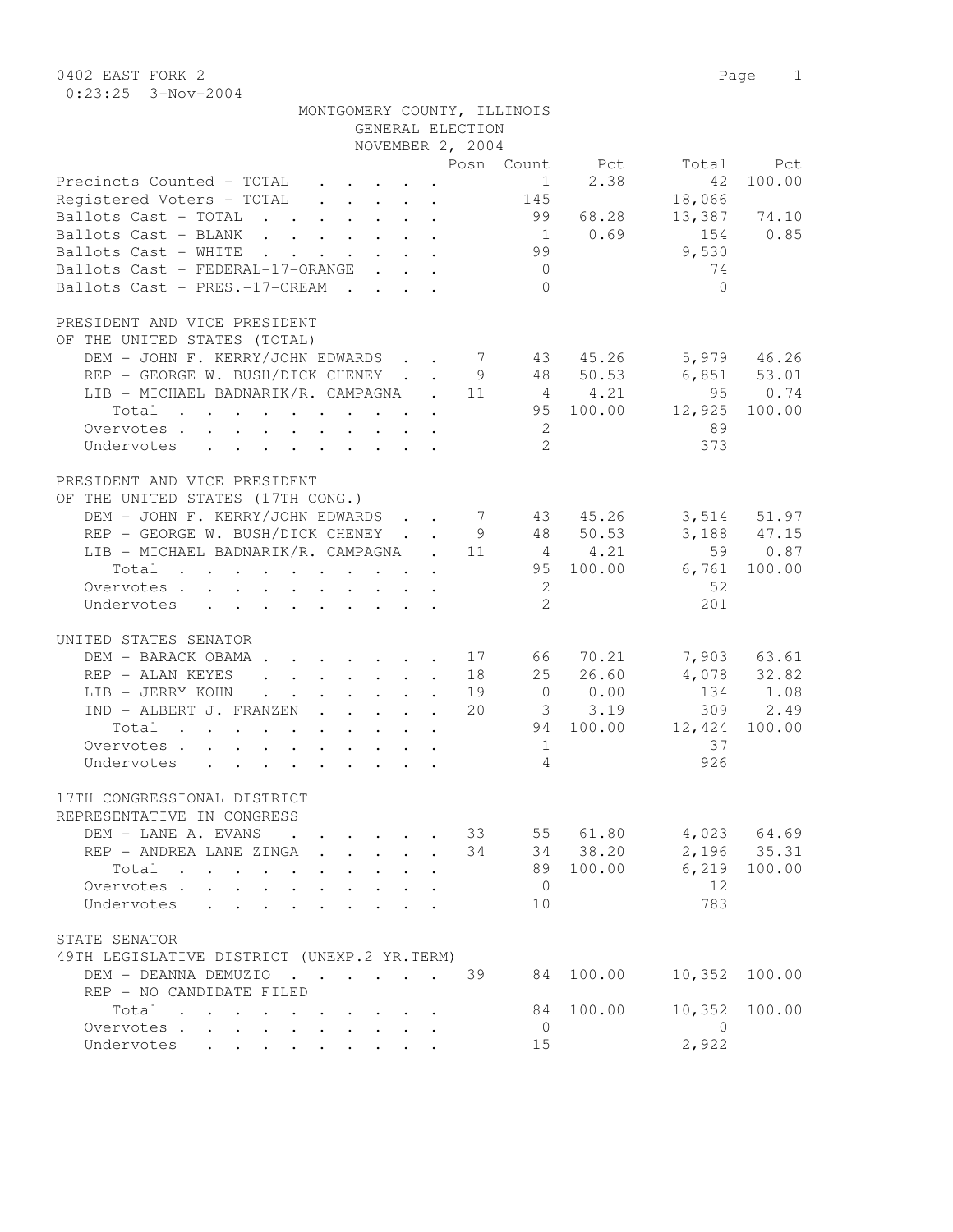0402 EAST FORK 2 Page 2 0:23:25 3-Nov-2004

| NOVEMBER 2, 2004<br>Posn Count Pct Total Pct<br>REPRESENTATIVE IN THE GENERAL ASSEMBLY<br>98TH REPRESENTATIVE DISTRICT<br>DEM - GARY HANNIG 45 85<br>100.00<br>10,416<br>100.00<br>REP - NO CANDIDATE FILED<br>85 100.00<br>10,416<br>100.00<br>Total<br>$\overline{0}$<br>$\overline{0}$<br>Overvotes.<br>2,858<br>Undervotes<br>14<br>CIRCUIT CLERK<br>DEM - BILL MAJOR 60 43 44.33 5,593 43.97<br>REP - MARY WEBB 61 54 55.67 7,126 56.03<br>97 100.00 12,719 100.00<br>Total<br>15<br>Overvotes.<br>$\overline{0}$<br>- 2.<br>540<br>Undervotes<br>STATE'S ATTORNEY<br>DEM - JIM ROBERTS 64 80 100.00 10,525 100.00<br>REP - NO CANDIDATE FILED<br>10,525 100.00<br>Total $\cdot$<br>80 100.00<br>$\overline{0}$<br>Overvotes.<br>$\overline{0}$<br>2,749<br>Undervotes<br>19<br>CORONER<br>DEM - RICKEY L. BROADDUS 68 84<br>100.00<br>10,622<br>100.00<br>REP - NO CANDIDATE FILED<br>10,622 100.00<br>84 100.00<br>Total<br>$\overline{0}$<br>$\overline{0}$<br>Overvotes<br>2,652<br>Undervotes<br>15<br>COUNTY BOARD DISTRICT 4<br>COUNTY BOARD MEMBER<br>VOTE FOR 2<br>$\cdot$ 86 70 56.45 1,489 56.04<br>DEM - MIKE PLUNKETT<br><b>Contract Contract</b><br>DEM - DENNIS L. JAGODZINSKI<br>87 54 43.55<br>1,168 43.96<br>REP - NO CANDIDATE FILED<br>Total<br>$\overline{0}$<br>$\Omega$<br>Overvotes.<br>1,529<br>74<br>Undervotes<br>and the state of the state of<br>JUDGE OF THE SUPREME COURT<br>5TH JUD.DISTRICT (HARRISON II)<br>. 112 42 46.67 5,741 47.68<br>DEM - GORDON E. MAAG<br>$6, 299$ $52.32$<br>48 53.33<br>REP - LLOYD A. KARMEIER<br>113<br>$\mathbf{r}$ , $\mathbf{r}$ , $\mathbf{r}$ , $\mathbf{r}$<br>90 100.00<br>12,040 100.00<br>Total<br>14<br>Overvotes<br>$\overline{0}$<br>$\mathbf{L} = \mathbf{L} \mathbf{L}$<br>1,220<br>9<br>Undervotes<br>$\mathbf{L} = \mathbf{L} \mathbf{L}$<br>JUDGE OF THE APPELLATE COURT<br>5TH JUD.DISTRICT (RARICK)<br>DEM - JAMES K. DONOVAN 117<br>67<br>100.00<br>8,881<br>100.00<br>REP - NO CANDIDATE FILED<br>100.00<br>8,881<br>100.00<br>Total<br>67<br>Overvotes<br>$\overline{0}$<br>$\overline{0}$ |  |  |  | GENERAL ELECTION | MONTGOMERY COUNTY, ILLINOIS |  |  |
|-------------------------------------------------------------------------------------------------------------------------------------------------------------------------------------------------------------------------------------------------------------------------------------------------------------------------------------------------------------------------------------------------------------------------------------------------------------------------------------------------------------------------------------------------------------------------------------------------------------------------------------------------------------------------------------------------------------------------------------------------------------------------------------------------------------------------------------------------------------------------------------------------------------------------------------------------------------------------------------------------------------------------------------------------------------------------------------------------------------------------------------------------------------------------------------------------------------------------------------------------------------------------------------------------------------------------------------------------------------------------------------------------------------------------------------------------------------------------------------------------------------------------------------------------------------------------------------------------------------------------------------------------------------------------------------------------------------------------------------------------------------------------------------------------------------------------------------------------------------------------------------------------------------------------------------------------------------------------------------------------------------------------------------------------------------------------------------|--|--|--|------------------|-----------------------------|--|--|
|                                                                                                                                                                                                                                                                                                                                                                                                                                                                                                                                                                                                                                                                                                                                                                                                                                                                                                                                                                                                                                                                                                                                                                                                                                                                                                                                                                                                                                                                                                                                                                                                                                                                                                                                                                                                                                                                                                                                                                                                                                                                                     |  |  |  |                  |                             |  |  |
|                                                                                                                                                                                                                                                                                                                                                                                                                                                                                                                                                                                                                                                                                                                                                                                                                                                                                                                                                                                                                                                                                                                                                                                                                                                                                                                                                                                                                                                                                                                                                                                                                                                                                                                                                                                                                                                                                                                                                                                                                                                                                     |  |  |  |                  |                             |  |  |
|                                                                                                                                                                                                                                                                                                                                                                                                                                                                                                                                                                                                                                                                                                                                                                                                                                                                                                                                                                                                                                                                                                                                                                                                                                                                                                                                                                                                                                                                                                                                                                                                                                                                                                                                                                                                                                                                                                                                                                                                                                                                                     |  |  |  |                  |                             |  |  |
|                                                                                                                                                                                                                                                                                                                                                                                                                                                                                                                                                                                                                                                                                                                                                                                                                                                                                                                                                                                                                                                                                                                                                                                                                                                                                                                                                                                                                                                                                                                                                                                                                                                                                                                                                                                                                                                                                                                                                                                                                                                                                     |  |  |  |                  |                             |  |  |
|                                                                                                                                                                                                                                                                                                                                                                                                                                                                                                                                                                                                                                                                                                                                                                                                                                                                                                                                                                                                                                                                                                                                                                                                                                                                                                                                                                                                                                                                                                                                                                                                                                                                                                                                                                                                                                                                                                                                                                                                                                                                                     |  |  |  |                  |                             |  |  |
|                                                                                                                                                                                                                                                                                                                                                                                                                                                                                                                                                                                                                                                                                                                                                                                                                                                                                                                                                                                                                                                                                                                                                                                                                                                                                                                                                                                                                                                                                                                                                                                                                                                                                                                                                                                                                                                                                                                                                                                                                                                                                     |  |  |  |                  |                             |  |  |
|                                                                                                                                                                                                                                                                                                                                                                                                                                                                                                                                                                                                                                                                                                                                                                                                                                                                                                                                                                                                                                                                                                                                                                                                                                                                                                                                                                                                                                                                                                                                                                                                                                                                                                                                                                                                                                                                                                                                                                                                                                                                                     |  |  |  |                  |                             |  |  |
|                                                                                                                                                                                                                                                                                                                                                                                                                                                                                                                                                                                                                                                                                                                                                                                                                                                                                                                                                                                                                                                                                                                                                                                                                                                                                                                                                                                                                                                                                                                                                                                                                                                                                                                                                                                                                                                                                                                                                                                                                                                                                     |  |  |  |                  |                             |  |  |
|                                                                                                                                                                                                                                                                                                                                                                                                                                                                                                                                                                                                                                                                                                                                                                                                                                                                                                                                                                                                                                                                                                                                                                                                                                                                                                                                                                                                                                                                                                                                                                                                                                                                                                                                                                                                                                                                                                                                                                                                                                                                                     |  |  |  |                  |                             |  |  |
|                                                                                                                                                                                                                                                                                                                                                                                                                                                                                                                                                                                                                                                                                                                                                                                                                                                                                                                                                                                                                                                                                                                                                                                                                                                                                                                                                                                                                                                                                                                                                                                                                                                                                                                                                                                                                                                                                                                                                                                                                                                                                     |  |  |  |                  |                             |  |  |
|                                                                                                                                                                                                                                                                                                                                                                                                                                                                                                                                                                                                                                                                                                                                                                                                                                                                                                                                                                                                                                                                                                                                                                                                                                                                                                                                                                                                                                                                                                                                                                                                                                                                                                                                                                                                                                                                                                                                                                                                                                                                                     |  |  |  |                  |                             |  |  |
|                                                                                                                                                                                                                                                                                                                                                                                                                                                                                                                                                                                                                                                                                                                                                                                                                                                                                                                                                                                                                                                                                                                                                                                                                                                                                                                                                                                                                                                                                                                                                                                                                                                                                                                                                                                                                                                                                                                                                                                                                                                                                     |  |  |  |                  |                             |  |  |
|                                                                                                                                                                                                                                                                                                                                                                                                                                                                                                                                                                                                                                                                                                                                                                                                                                                                                                                                                                                                                                                                                                                                                                                                                                                                                                                                                                                                                                                                                                                                                                                                                                                                                                                                                                                                                                                                                                                                                                                                                                                                                     |  |  |  |                  |                             |  |  |
|                                                                                                                                                                                                                                                                                                                                                                                                                                                                                                                                                                                                                                                                                                                                                                                                                                                                                                                                                                                                                                                                                                                                                                                                                                                                                                                                                                                                                                                                                                                                                                                                                                                                                                                                                                                                                                                                                                                                                                                                                                                                                     |  |  |  |                  |                             |  |  |
|                                                                                                                                                                                                                                                                                                                                                                                                                                                                                                                                                                                                                                                                                                                                                                                                                                                                                                                                                                                                                                                                                                                                                                                                                                                                                                                                                                                                                                                                                                                                                                                                                                                                                                                                                                                                                                                                                                                                                                                                                                                                                     |  |  |  |                  |                             |  |  |
|                                                                                                                                                                                                                                                                                                                                                                                                                                                                                                                                                                                                                                                                                                                                                                                                                                                                                                                                                                                                                                                                                                                                                                                                                                                                                                                                                                                                                                                                                                                                                                                                                                                                                                                                                                                                                                                                                                                                                                                                                                                                                     |  |  |  |                  |                             |  |  |
|                                                                                                                                                                                                                                                                                                                                                                                                                                                                                                                                                                                                                                                                                                                                                                                                                                                                                                                                                                                                                                                                                                                                                                                                                                                                                                                                                                                                                                                                                                                                                                                                                                                                                                                                                                                                                                                                                                                                                                                                                                                                                     |  |  |  |                  |                             |  |  |
|                                                                                                                                                                                                                                                                                                                                                                                                                                                                                                                                                                                                                                                                                                                                                                                                                                                                                                                                                                                                                                                                                                                                                                                                                                                                                                                                                                                                                                                                                                                                                                                                                                                                                                                                                                                                                                                                                                                                                                                                                                                                                     |  |  |  |                  |                             |  |  |
|                                                                                                                                                                                                                                                                                                                                                                                                                                                                                                                                                                                                                                                                                                                                                                                                                                                                                                                                                                                                                                                                                                                                                                                                                                                                                                                                                                                                                                                                                                                                                                                                                                                                                                                                                                                                                                                                                                                                                                                                                                                                                     |  |  |  |                  |                             |  |  |
|                                                                                                                                                                                                                                                                                                                                                                                                                                                                                                                                                                                                                                                                                                                                                                                                                                                                                                                                                                                                                                                                                                                                                                                                                                                                                                                                                                                                                                                                                                                                                                                                                                                                                                                                                                                                                                                                                                                                                                                                                                                                                     |  |  |  |                  |                             |  |  |
|                                                                                                                                                                                                                                                                                                                                                                                                                                                                                                                                                                                                                                                                                                                                                                                                                                                                                                                                                                                                                                                                                                                                                                                                                                                                                                                                                                                                                                                                                                                                                                                                                                                                                                                                                                                                                                                                                                                                                                                                                                                                                     |  |  |  |                  |                             |  |  |
|                                                                                                                                                                                                                                                                                                                                                                                                                                                                                                                                                                                                                                                                                                                                                                                                                                                                                                                                                                                                                                                                                                                                                                                                                                                                                                                                                                                                                                                                                                                                                                                                                                                                                                                                                                                                                                                                                                                                                                                                                                                                                     |  |  |  |                  |                             |  |  |
|                                                                                                                                                                                                                                                                                                                                                                                                                                                                                                                                                                                                                                                                                                                                                                                                                                                                                                                                                                                                                                                                                                                                                                                                                                                                                                                                                                                                                                                                                                                                                                                                                                                                                                                                                                                                                                                                                                                                                                                                                                                                                     |  |  |  |                  |                             |  |  |
|                                                                                                                                                                                                                                                                                                                                                                                                                                                                                                                                                                                                                                                                                                                                                                                                                                                                                                                                                                                                                                                                                                                                                                                                                                                                                                                                                                                                                                                                                                                                                                                                                                                                                                                                                                                                                                                                                                                                                                                                                                                                                     |  |  |  |                  |                             |  |  |
|                                                                                                                                                                                                                                                                                                                                                                                                                                                                                                                                                                                                                                                                                                                                                                                                                                                                                                                                                                                                                                                                                                                                                                                                                                                                                                                                                                                                                                                                                                                                                                                                                                                                                                                                                                                                                                                                                                                                                                                                                                                                                     |  |  |  |                  |                             |  |  |
|                                                                                                                                                                                                                                                                                                                                                                                                                                                                                                                                                                                                                                                                                                                                                                                                                                                                                                                                                                                                                                                                                                                                                                                                                                                                                                                                                                                                                                                                                                                                                                                                                                                                                                                                                                                                                                                                                                                                                                                                                                                                                     |  |  |  |                  |                             |  |  |
|                                                                                                                                                                                                                                                                                                                                                                                                                                                                                                                                                                                                                                                                                                                                                                                                                                                                                                                                                                                                                                                                                                                                                                                                                                                                                                                                                                                                                                                                                                                                                                                                                                                                                                                                                                                                                                                                                                                                                                                                                                                                                     |  |  |  |                  |                             |  |  |
|                                                                                                                                                                                                                                                                                                                                                                                                                                                                                                                                                                                                                                                                                                                                                                                                                                                                                                                                                                                                                                                                                                                                                                                                                                                                                                                                                                                                                                                                                                                                                                                                                                                                                                                                                                                                                                                                                                                                                                                                                                                                                     |  |  |  |                  |                             |  |  |
|                                                                                                                                                                                                                                                                                                                                                                                                                                                                                                                                                                                                                                                                                                                                                                                                                                                                                                                                                                                                                                                                                                                                                                                                                                                                                                                                                                                                                                                                                                                                                                                                                                                                                                                                                                                                                                                                                                                                                                                                                                                                                     |  |  |  |                  |                             |  |  |
|                                                                                                                                                                                                                                                                                                                                                                                                                                                                                                                                                                                                                                                                                                                                                                                                                                                                                                                                                                                                                                                                                                                                                                                                                                                                                                                                                                                                                                                                                                                                                                                                                                                                                                                                                                                                                                                                                                                                                                                                                                                                                     |  |  |  |                  |                             |  |  |
|                                                                                                                                                                                                                                                                                                                                                                                                                                                                                                                                                                                                                                                                                                                                                                                                                                                                                                                                                                                                                                                                                                                                                                                                                                                                                                                                                                                                                                                                                                                                                                                                                                                                                                                                                                                                                                                                                                                                                                                                                                                                                     |  |  |  |                  |                             |  |  |
|                                                                                                                                                                                                                                                                                                                                                                                                                                                                                                                                                                                                                                                                                                                                                                                                                                                                                                                                                                                                                                                                                                                                                                                                                                                                                                                                                                                                                                                                                                                                                                                                                                                                                                                                                                                                                                                                                                                                                                                                                                                                                     |  |  |  |                  |                             |  |  |
|                                                                                                                                                                                                                                                                                                                                                                                                                                                                                                                                                                                                                                                                                                                                                                                                                                                                                                                                                                                                                                                                                                                                                                                                                                                                                                                                                                                                                                                                                                                                                                                                                                                                                                                                                                                                                                                                                                                                                                                                                                                                                     |  |  |  |                  |                             |  |  |
|                                                                                                                                                                                                                                                                                                                                                                                                                                                                                                                                                                                                                                                                                                                                                                                                                                                                                                                                                                                                                                                                                                                                                                                                                                                                                                                                                                                                                                                                                                                                                                                                                                                                                                                                                                                                                                                                                                                                                                                                                                                                                     |  |  |  |                  |                             |  |  |
|                                                                                                                                                                                                                                                                                                                                                                                                                                                                                                                                                                                                                                                                                                                                                                                                                                                                                                                                                                                                                                                                                                                                                                                                                                                                                                                                                                                                                                                                                                                                                                                                                                                                                                                                                                                                                                                                                                                                                                                                                                                                                     |  |  |  |                  |                             |  |  |
|                                                                                                                                                                                                                                                                                                                                                                                                                                                                                                                                                                                                                                                                                                                                                                                                                                                                                                                                                                                                                                                                                                                                                                                                                                                                                                                                                                                                                                                                                                                                                                                                                                                                                                                                                                                                                                                                                                                                                                                                                                                                                     |  |  |  |                  |                             |  |  |
|                                                                                                                                                                                                                                                                                                                                                                                                                                                                                                                                                                                                                                                                                                                                                                                                                                                                                                                                                                                                                                                                                                                                                                                                                                                                                                                                                                                                                                                                                                                                                                                                                                                                                                                                                                                                                                                                                                                                                                                                                                                                                     |  |  |  |                  |                             |  |  |
|                                                                                                                                                                                                                                                                                                                                                                                                                                                                                                                                                                                                                                                                                                                                                                                                                                                                                                                                                                                                                                                                                                                                                                                                                                                                                                                                                                                                                                                                                                                                                                                                                                                                                                                                                                                                                                                                                                                                                                                                                                                                                     |  |  |  |                  |                             |  |  |
|                                                                                                                                                                                                                                                                                                                                                                                                                                                                                                                                                                                                                                                                                                                                                                                                                                                                                                                                                                                                                                                                                                                                                                                                                                                                                                                                                                                                                                                                                                                                                                                                                                                                                                                                                                                                                                                                                                                                                                                                                                                                                     |  |  |  |                  |                             |  |  |
|                                                                                                                                                                                                                                                                                                                                                                                                                                                                                                                                                                                                                                                                                                                                                                                                                                                                                                                                                                                                                                                                                                                                                                                                                                                                                                                                                                                                                                                                                                                                                                                                                                                                                                                                                                                                                                                                                                                                                                                                                                                                                     |  |  |  |                  |                             |  |  |
|                                                                                                                                                                                                                                                                                                                                                                                                                                                                                                                                                                                                                                                                                                                                                                                                                                                                                                                                                                                                                                                                                                                                                                                                                                                                                                                                                                                                                                                                                                                                                                                                                                                                                                                                                                                                                                                                                                                                                                                                                                                                                     |  |  |  |                  |                             |  |  |
|                                                                                                                                                                                                                                                                                                                                                                                                                                                                                                                                                                                                                                                                                                                                                                                                                                                                                                                                                                                                                                                                                                                                                                                                                                                                                                                                                                                                                                                                                                                                                                                                                                                                                                                                                                                                                                                                                                                                                                                                                                                                                     |  |  |  |                  |                             |  |  |
|                                                                                                                                                                                                                                                                                                                                                                                                                                                                                                                                                                                                                                                                                                                                                                                                                                                                                                                                                                                                                                                                                                                                                                                                                                                                                                                                                                                                                                                                                                                                                                                                                                                                                                                                                                                                                                                                                                                                                                                                                                                                                     |  |  |  |                  |                             |  |  |
|                                                                                                                                                                                                                                                                                                                                                                                                                                                                                                                                                                                                                                                                                                                                                                                                                                                                                                                                                                                                                                                                                                                                                                                                                                                                                                                                                                                                                                                                                                                                                                                                                                                                                                                                                                                                                                                                                                                                                                                                                                                                                     |  |  |  |                  |                             |  |  |
|                                                                                                                                                                                                                                                                                                                                                                                                                                                                                                                                                                                                                                                                                                                                                                                                                                                                                                                                                                                                                                                                                                                                                                                                                                                                                                                                                                                                                                                                                                                                                                                                                                                                                                                                                                                                                                                                                                                                                                                                                                                                                     |  |  |  |                  |                             |  |  |
|                                                                                                                                                                                                                                                                                                                                                                                                                                                                                                                                                                                                                                                                                                                                                                                                                                                                                                                                                                                                                                                                                                                                                                                                                                                                                                                                                                                                                                                                                                                                                                                                                                                                                                                                                                                                                                                                                                                                                                                                                                                                                     |  |  |  |                  |                             |  |  |
|                                                                                                                                                                                                                                                                                                                                                                                                                                                                                                                                                                                                                                                                                                                                                                                                                                                                                                                                                                                                                                                                                                                                                                                                                                                                                                                                                                                                                                                                                                                                                                                                                                                                                                                                                                                                                                                                                                                                                                                                                                                                                     |  |  |  |                  |                             |  |  |
| 4,393<br>32<br>Undervotes                                                                                                                                                                                                                                                                                                                                                                                                                                                                                                                                                                                                                                                                                                                                                                                                                                                                                                                                                                                                                                                                                                                                                                                                                                                                                                                                                                                                                                                                                                                                                                                                                                                                                                                                                                                                                                                                                                                                                                                                                                                           |  |  |  |                  |                             |  |  |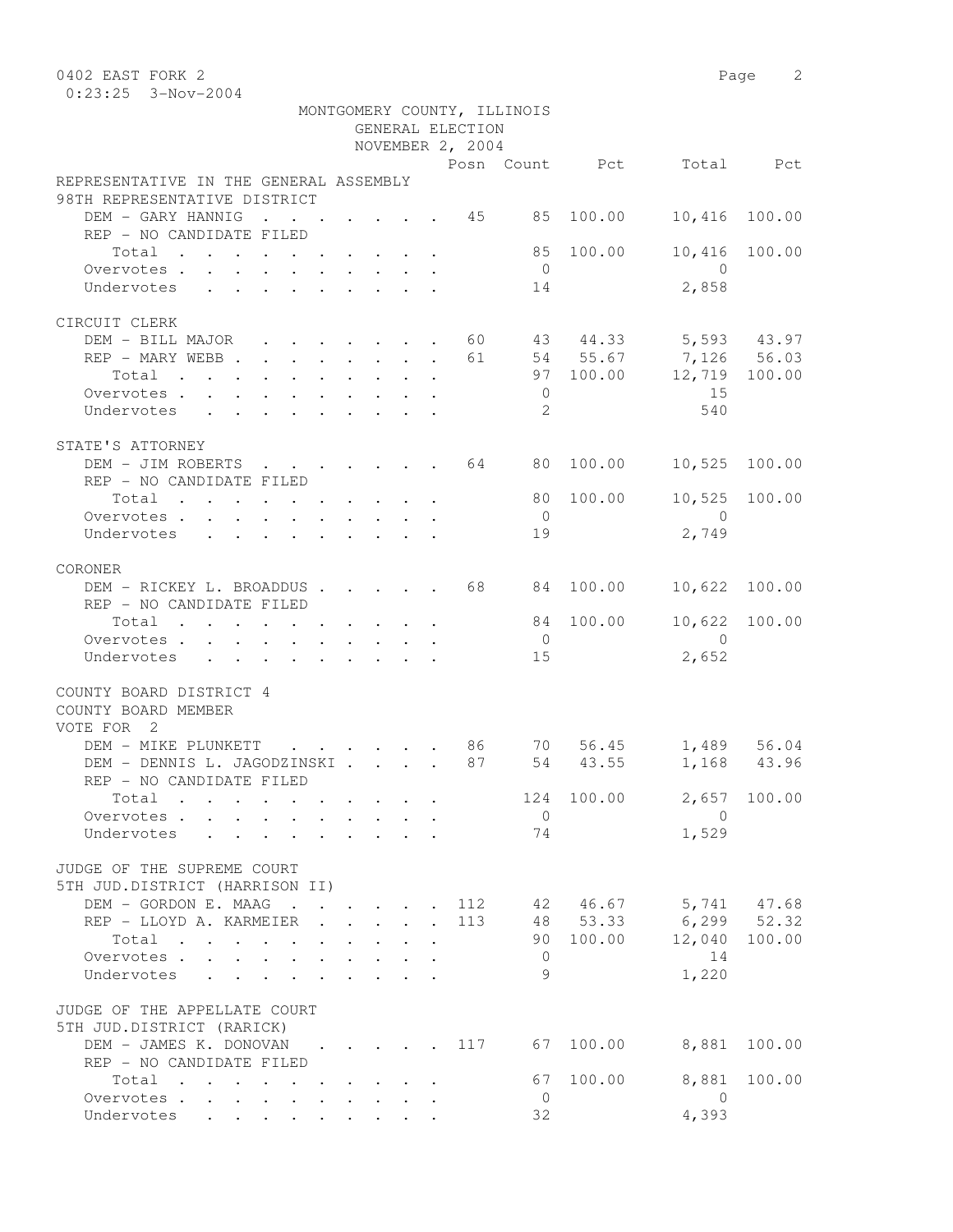| 0402 EAST FORK 2                        |  |                  |                             |           |                                                     | Page 3       |
|-----------------------------------------|--|------------------|-----------------------------|-----------|-----------------------------------------------------|--------------|
| $0:23:25$ 3-Nov-2004                    |  |                  |                             |           |                                                     |              |
|                                         |  |                  | MONTGOMERY COUNTY, ILLINOIS |           |                                                     |              |
|                                         |  | GENERAL ELECTION |                             |           |                                                     |              |
|                                         |  | NOVEMBER 2, 2004 |                             |           |                                                     |              |
|                                         |  |                  |                             |           | Posn Count Pct Total Pct                            |              |
| JUDGE OF THE CIRCUIT COURT              |  |                  |                             |           |                                                     |              |
| 4TH JUD. CIRCUIT (HUBER)                |  |                  |                             |           |                                                     |              |
| DEM - KELLY D. LONG 124 80              |  |                  |                             | 100.00    | 9,789                                               | 100.00       |
| REP - NO CANDIDATE FILED                |  |                  |                             |           |                                                     |              |
| Total                                   |  |                  | 80                          | 100.00    | 9,789                                               | 100.00       |
| Overvotes                               |  |                  | $\overline{0}$              |           | $\overline{0}$                                      |              |
| Undervotes                              |  |                  | 19                          |           | 3,485                                               |              |
| APPELLATE COURT FIFTH JUDICIAL DISTRICT |  |                  |                             |           |                                                     |              |
| RETAIN GORDON E. MAAG                   |  |                  |                             |           |                                                     |              |
| YES 138 44 55.00 5,820 55.84            |  |                  |                             |           |                                                     |              |
| NO                                      |  |                  |                             |           |                                                     |              |
| Total                                   |  | $\sim$           |                             |           | 139 36 45.00 4,603 44.16<br>80 100.00 10,423 100.00 |              |
| Overvotes.                              |  |                  | $\sim$ 1                    |           | 50                                                  |              |
| Undervotes                              |  |                  | 18                          |           | 2,801                                               |              |
|                                         |  |                  |                             |           |                                                     |              |
| APPELLATE COURT FIFTH JUDICIAL DISTRICT |  |                  |                             |           |                                                     |              |
| RETAIN TERRENCE J. HOPKINS              |  |                  |                             |           |                                                     |              |
| YES 140 47 64.38 5,719 64.67            |  |                  |                             |           |                                                     |              |
| $NO$                                    |  | 141              |                             | 26 35.62  |                                                     | 3, 125 35.33 |
| Total                                   |  |                  |                             | 73 100.00 |                                                     | 8,844 100.00 |
| Overvotes                               |  |                  | 1                           |           | 38                                                  |              |
| Undervotes                              |  |                  | 25                          |           | 4,392                                               |              |
| CIRCUIT COURT FOURTH JUDICIAL CIRCUIT   |  |                  |                             |           |                                                     |              |
| RETAIN PATRICK J. HITPAS                |  |                  |                             |           |                                                     |              |
| YES 143 47 65.28                        |  |                  |                             |           |                                                     |              |
| NO                                      |  |                  | 144                         | 25 34.72  | 5,824 65.62<br>3,051 34.38                          |              |
| Total                                   |  |                  |                             | 72 100.00 |                                                     | 8,875 100.00 |
| Overvotes                               |  |                  | $\overline{0}$              |           | 31                                                  |              |
| Undervotes                              |  |                  | 27                          |           | 4,368                                               |              |
|                                         |  |                  |                             |           |                                                     |              |
| CIRCUIT COURT FOURTH JUDICIAL CIRCUIT   |  |                  |                             |           |                                                     |              |
| RETAIN MICHAEL P. KILEY                 |  |                  |                             |           |                                                     |              |
| YES 145 45 62.50 6,035 66.69            |  |                  |                             |           |                                                     |              |
| NO 146                                  |  |                  |                             | 27 37.50  |                                                     | 3,015 33.31  |
| Total                                   |  |                  |                             | 72 100.00 | 9,050                                               | 100.00       |
| Overvotes                               |  |                  | $\bigcirc$                  |           | 29                                                  |              |
| Undervotes                              |  |                  | 2.7                         |           | 4,195                                               |              |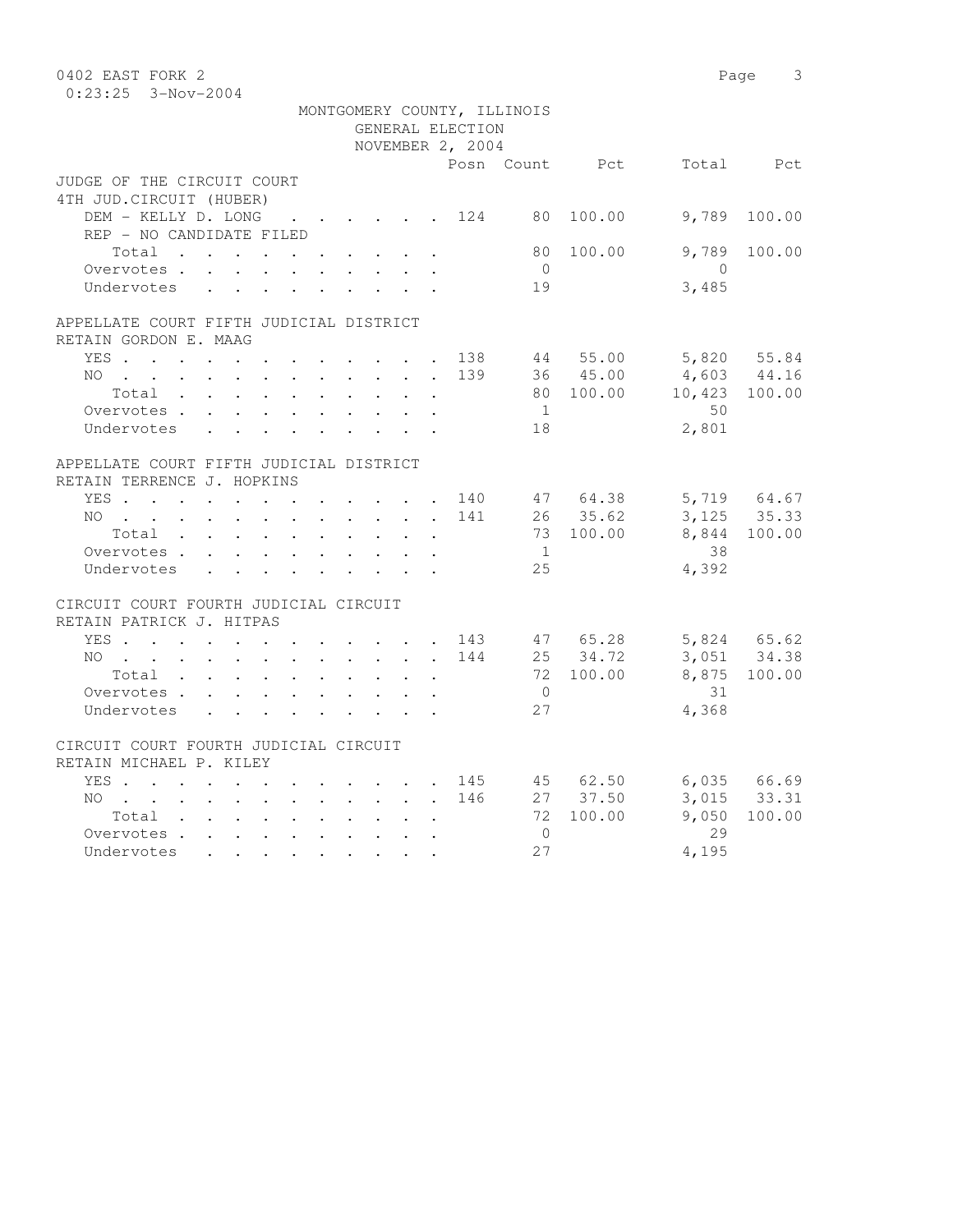0403 EAST FORK 3 Page 1 0:23:25 3-Nov-2004

| MONTGOMERY COUNTY, ILLINOIS                                                                                         |                 |                |                               |
|---------------------------------------------------------------------------------------------------------------------|-----------------|----------------|-------------------------------|
| GENERAL ELECTION                                                                                                    |                 |                |                               |
| NOVEMBER 2, 2004                                                                                                    |                 |                |                               |
|                                                                                                                     |                 | Posn Count Pct | Total<br>Pct                  |
| Precincts Counted - TOTAL                                                                                           |                 | 2.38<br>1      | 100.00<br>42                  |
| Registered Voters - TOTAL                                                                                           | 609             |                | 18,066                        |
| Ballots Cast - TOTAL                                                                                                |                 | 469 77.01      | 13,387 74.10                  |
| Ballots Cast - BLANK                                                                                                | $4\overline{4}$ | 0.66           | 154<br>0.85                   |
| Ballots Cast - WHITE<br>$\mathbf{r}$ , $\mathbf{r}$ , $\mathbf{r}$ , $\mathbf{r}$ , $\mathbf{r}$ , $\mathbf{r}$     | 469             |                | 9,530                         |
| Ballots Cast - FEDERAL-17-ORANGE                                                                                    | $\overline{0}$  |                | 74                            |
| Ballots Cast - PRES.-17-CREAM                                                                                       | $\bigcap$       |                | $\bigcap$                     |
| PRESIDENT AND VICE PRESIDENT                                                                                        |                 |                |                               |
| OF THE UNITED STATES (TOTAL)                                                                                        |                 |                |                               |
|                                                                                                                     |                 |                | 5,979 46.26                   |
| DEM - JOHN F. KERRY/JOHN EDWARDS 7 257 57.24<br>REP - GEORGE W. BUSH/DICK CHENEY                                    | 9               | 186 41.43      |                               |
| LIB - MICHAEL BADNARIK/R. CAMPAGNA . 11                                                                             |                 | 6 1.34         | $6,851$ $53.01$<br>95<br>0.74 |
| Total                                                                                                               |                 | 449 100.00     | 12,925<br>100.00              |
| Overvotes.                                                                                                          | $\overline{2}$  |                | 89                            |
| Undervotes                                                                                                          | 18              |                | 373                           |
|                                                                                                                     |                 |                |                               |
| PRESIDENT AND VICE PRESIDENT                                                                                        |                 |                |                               |
| OF THE UNITED STATES (17TH CONG.)                                                                                   |                 |                |                               |
| DEM - JOHN F. KERRY/JOHN EDWARDS                                                                                    | 7 257 57.24     |                | $3,514$ $51.97$               |
| REP - GEORGE W. BUSH/DICK CHENEY.                                                                                   | 9               | 186 41.43      |                               |
| LIB - MICHAEL BADNARIK/R. CAMPAGNA . 11                                                                             |                 | 6 1.34         | $3,188$ $47.15$<br>59 0.87    |
| Total                                                                                                               |                 | 449 100.00     | 6,761<br>100.00               |
| Overvotes.                                                                                                          | $\overline{2}$  |                | 52                            |
| Undervotes                                                                                                          | 18              |                | 201                           |
|                                                                                                                     |                 |                |                               |
| UNITED STATES SENATOR                                                                                               |                 |                |                               |
| DEM - BARACK OBAMA.<br>. 17                                                                                         |                 | 300 70.59      | 7,903 63.61                   |
| REP - ALAN KEYES<br>$\cdot$ $\cdot$ $\cdot$ $\cdot$ $\cdot$ $\cdot$ 18<br>$\ddot{\phantom{a}}$                      |                 | 107 25.18      | 4,078 32.82                   |
| LIB - JERRY KOHN<br>$\cdot$ $\cdot$ $\cdot$ $\cdot$ $\cdot$ $\cdot$<br>$\sim$ $\sim$ $\sim$<br>$\ddot{\phantom{0}}$ | 19              | 4 0.94         | 134<br>1.08                   |
| IND - ALBERT J. FRANZEN                                                                                             | 20              | 14 3.29        | 2.49<br>309                   |
| Total                                                                                                               |                 | 425 100.00     | 12,424<br>100.00              |
| Overvotes                                                                                                           | $\overline{1}$  |                | 37                            |
| Undervotes                                                                                                          | 43              |                | 926                           |
| 17TH CONGRESSIONAL DISTRICT                                                                                         |                 |                |                               |
| REPRESENTATIVE IN CONGRESS                                                                                          |                 |                |                               |
| DEM - LANE A. EVANS                                                                                                 | 33              | 282 68.45      | 4,023<br>64.69                |
| REP - ANDREA LANE ZINGA<br>$\ddot{\phantom{a}}$                                                                     | 34              | 130 31.55      | 2,196<br>35.31                |
| Total<br>$\cdot$                                                                                                    | 412             | 100.00         | 6,219<br>100.00               |
| Overvotes .<br>$\mathbf{L}$<br>$\mathbf{r}$<br>$\ddot{\phantom{a}}$                                                 | 2               |                | 12                            |
| Undervotes<br>$\mathbf{L}$<br>$\mathbf{r}$                                                                          | 55              |                | 783                           |
|                                                                                                                     |                 |                |                               |
| STATE SENATOR                                                                                                       |                 |                |                               |
| 49TH LEGISLATIVE DISTRICT (UNEXP.2 YR.TERM)                                                                         |                 |                |                               |
| DEM - DEANNA DEMUZIO                                                                                                | 39<br>378       | 100.00         | 10,352<br>100.00              |
| REP - NO CANDIDATE FILED                                                                                            |                 |                |                               |
| Total                                                                                                               | 378             | 100.00         | 10,352<br>100.00              |
| Overvotes<br>$\mathbf{L}$<br>$\sim$                                                                                 | $\mathbf{0}$    |                | $\mathbf{0}$                  |
| Undervotes                                                                                                          | 91              |                | 2,922                         |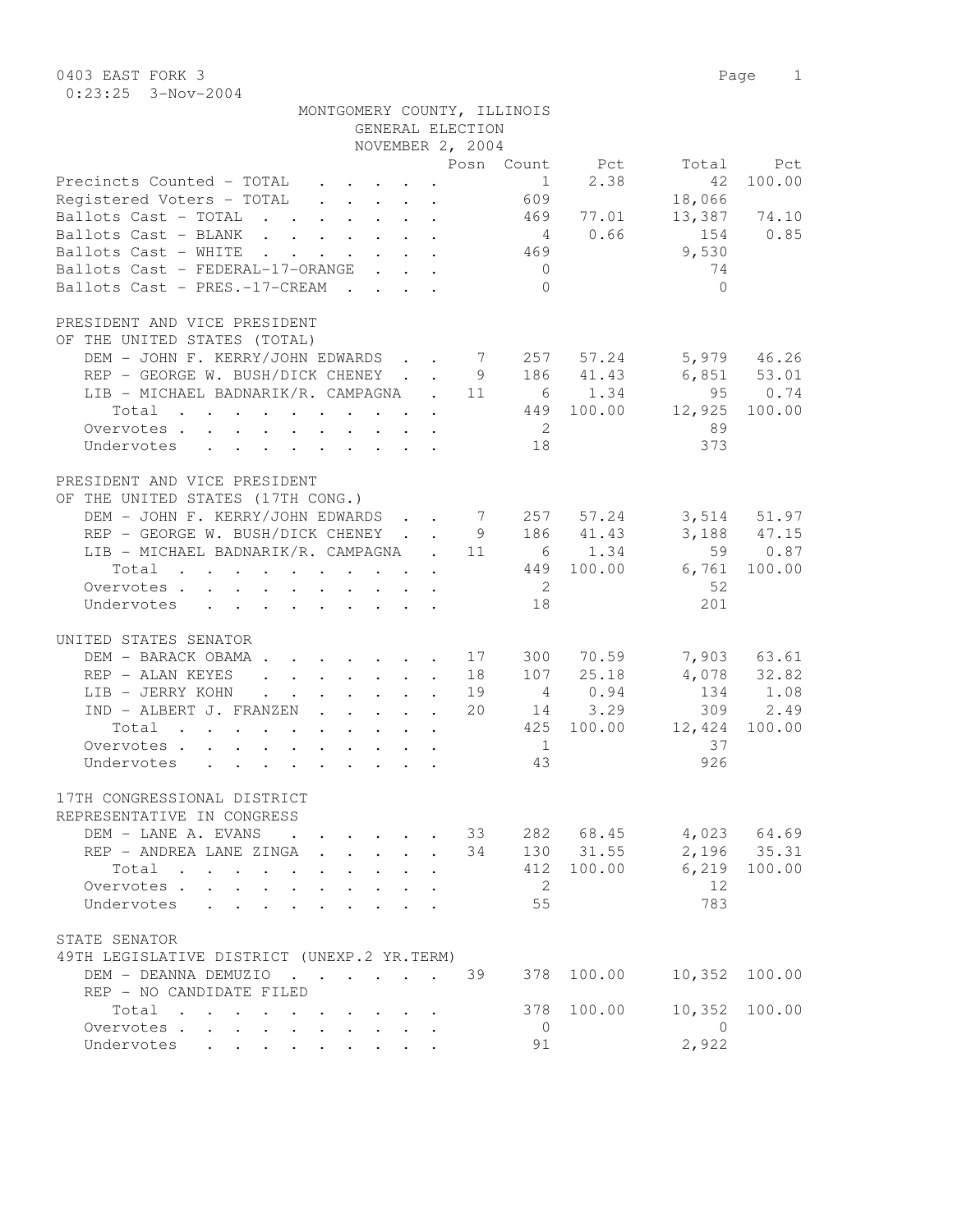0403 EAST FORK 3 Page 2 0:23:25 3-Nov-2004

|                                                                  |  |        | GENERAL ELECTION<br>NOVEMBER 2, 2004 | MONTGOMERY COUNTY, ILLINOIS |            |                           |               |
|------------------------------------------------------------------|--|--------|--------------------------------------|-----------------------------|------------|---------------------------|---------------|
|                                                                  |  |        |                                      |                             |            | Posn Count Pct Total Pct  |               |
| REPRESENTATIVE IN THE GENERAL ASSEMBLY                           |  |        |                                      |                             |            |                           |               |
| 98TH REPRESENTATIVE DISTRICT                                     |  |        |                                      |                             |            |                           |               |
| $\cdot$ 45 385<br>DEM - GARY HANNIG                              |  |        |                                      |                             | 100.00     | 10,416                    | 100.00        |
| REP - NO CANDIDATE FILED                                         |  |        |                                      |                             |            |                           |               |
| Total $\cdot$                                                    |  |        |                                      |                             | 385 100.00 | 10,416                    | 100.00        |
| Overvotes.                                                       |  |        |                                      | $\overline{0}$              |            | $\bigcirc$                |               |
| Undervotes                                                       |  |        |                                      | 84                          |            | 2,858                     |               |
|                                                                  |  |        |                                      |                             |            |                           |               |
| CIRCUIT CLERK<br>DEM - BILL MAJOR 60 213 46.51 5,593 43.97       |  |        |                                      |                             |            |                           |               |
| REP - MARY WEBB 61                                               |  |        |                                      |                             |            | 245 53.49 7,126 56.03     |               |
| Total                                                            |  |        |                                      |                             |            | 458 100.00 12,719 100.00  |               |
| Overvotes.                                                       |  |        |                                      | $\overline{0}$              |            | 15                        |               |
| Undervotes 11                                                    |  |        |                                      |                             |            | 540                       |               |
|                                                                  |  |        |                                      |                             |            |                           |               |
| STATE'S ATTORNEY                                                 |  |        |                                      |                             |            |                           |               |
| DEM - JIM ROBERTS 64 404 100.00                                  |  |        |                                      |                             |            | 10,525 100.00             |               |
| REP - NO CANDIDATE FILED                                         |  |        |                                      |                             |            |                           |               |
| Total                                                            |  |        |                                      |                             | 404 100.00 | 10,525 100.00             |               |
| Overvotes.                                                       |  |        |                                      | $\overline{0}$              |            | $\overline{0}$            |               |
| Undervotes                                                       |  |        |                                      | 65                          |            | 2,749                     |               |
|                                                                  |  |        |                                      |                             |            |                           |               |
| CORONER                                                          |  |        |                                      |                             |            |                           |               |
| DEM - RICKEY L. BROADDUS 68                                      |  |        |                                      |                             | 394 100.00 | 10,622                    | 100.00        |
| REP - NO CANDIDATE FILED                                         |  |        |                                      |                             |            |                           |               |
| Total                                                            |  |        |                                      |                             | 394 100.00 |                           | 10,622 100.00 |
| Overvotes.                                                       |  |        |                                      | $\overline{0}$              |            | $\bigcirc$                |               |
| Undervotes                                                       |  |        |                                      | 75                          |            | 2,652                     |               |
|                                                                  |  |        |                                      |                             |            |                           |               |
| COUNTY BOARD DISTRICT 3<br>COUNTY BOARD MEMBER                   |  |        |                                      |                             |            |                           |               |
| DEM - ROBERT L. DURBIN 86 373 100.00<br>REP - NO CANDIDATE FILED |  |        |                                      |                             |            | 1,519 100.00              |               |
| Total                                                            |  |        |                                      | 373                         | 100.00     |                           | 1,519 100.00  |
| Overvotes.                                                       |  |        |                                      | $\overline{0}$              |            | $\overline{0}$            |               |
| Undervotes                                                       |  |        |                                      | 96                          |            | 392                       |               |
|                                                                  |  |        |                                      |                             |            |                           |               |
| JUDGE OF THE SUPREME COURT                                       |  |        |                                      |                             |            |                           |               |
| 5TH JUD.DISTRICT (HARRISON II)                                   |  |        |                                      |                             |            |                           |               |
| DEM - GORDON E. MAAG                                             |  |        |                                      |                             |            | 112 225 53.57 5,741 47.68 |               |
| REP - LLOYD A. KARMEIER                                          |  | $\sim$ | 113                                  |                             |            | 195 46.43 6,299 52.32     |               |
| Total                                                            |  |        |                                      |                             | 420 100.00 |                           | 12,040 100.00 |
| Overvotes                                                        |  |        |                                      | $\overline{0}$              |            | 14                        |               |
| Undervotes<br>$\sim$                                             |  |        |                                      | 49                          |            | 1,220                     |               |
|                                                                  |  |        |                                      |                             |            |                           |               |
| JUDGE OF THE APPELLATE COURT                                     |  |        |                                      |                             |            |                           |               |
| 5TH JUD.DISTRICT (RARICK)                                        |  |        |                                      |                             |            |                           |               |
| DEM - JAMES K. DONOVAN 117                                       |  |        |                                      |                             | 307 100.00 | 8,881                     | 100.00        |
| REP - NO CANDIDATE FILED                                         |  |        |                                      |                             |            |                           |               |
| Total                                                            |  |        |                                      | 307                         | 100.00     | 8,881                     | 100.00        |
| Overvotes                                                        |  |        |                                      | $\overline{0}$              |            | $\overline{0}$            |               |
| Undervotes                                                       |  |        |                                      | 162                         |            | 4,393                     |               |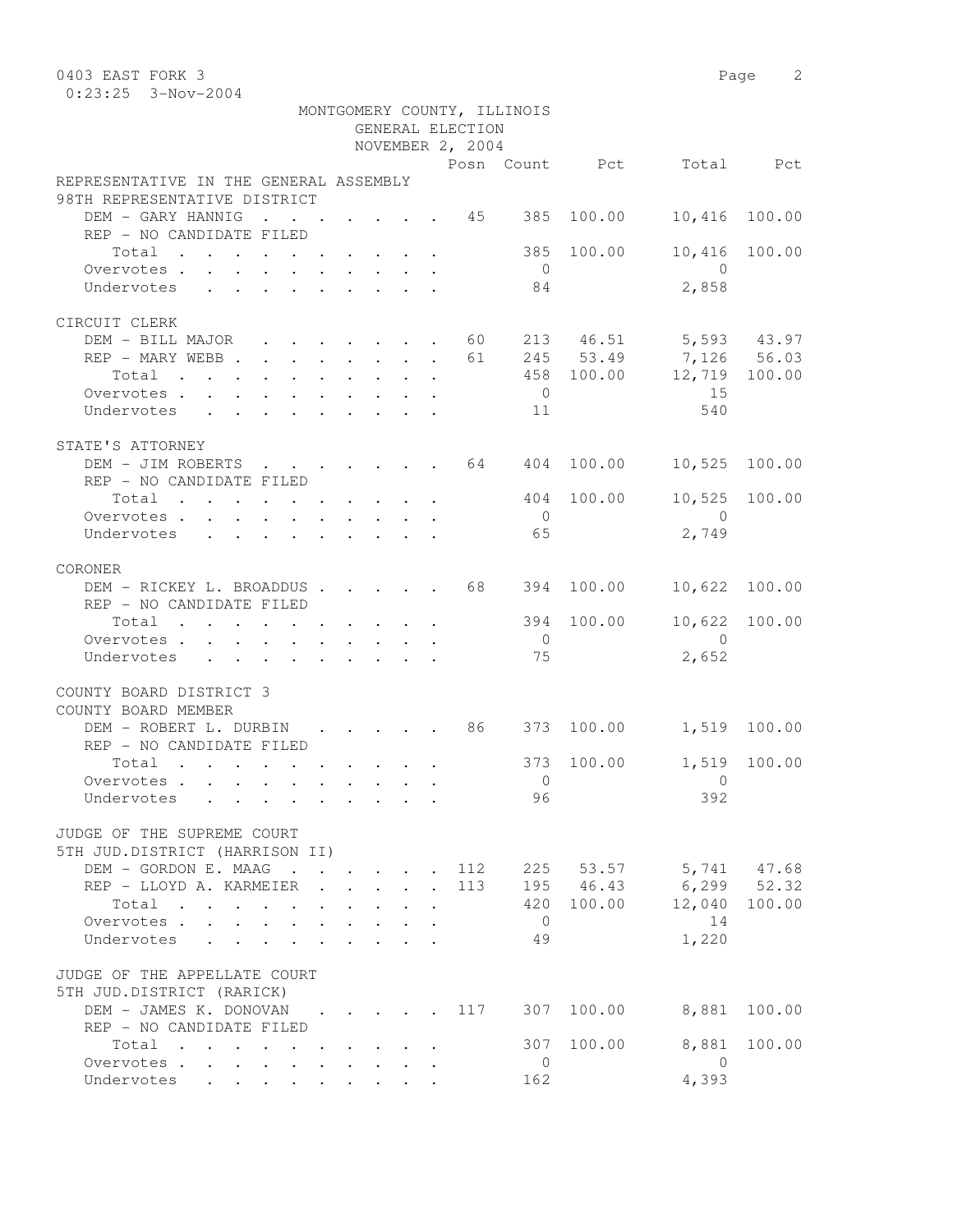| 0403 EAST FORK 3                                        |  |  |  |                         |                      |                                      |                             |                |                            | Page 3       |
|---------------------------------------------------------|--|--|--|-------------------------|----------------------|--------------------------------------|-----------------------------|----------------|----------------------------|--------------|
| $0:23:25$ 3-Nov-2004                                    |  |  |  |                         |                      |                                      |                             |                |                            |              |
|                                                         |  |  |  |                         |                      |                                      | MONTGOMERY COUNTY, ILLINOIS |                |                            |              |
|                                                         |  |  |  |                         |                      | GENERAL ELECTION<br>NOVEMBER 2, 2004 |                             |                |                            |              |
|                                                         |  |  |  |                         |                      |                                      |                             | Posn Count Pct |                            | Total Pct    |
| JUDGE OF THE CIRCUIT COURT                              |  |  |  |                         |                      |                                      |                             |                |                            |              |
| 4TH JUD. CIRCUIT (HUBER)                                |  |  |  |                         |                      |                                      |                             |                |                            |              |
| DEM - KELLY D. LONG                                     |  |  |  |                         |                      | . 124                                |                             | 369 100.00     | 9,789                      | 100.00       |
| REP - NO CANDIDATE FILED                                |  |  |  |                         |                      |                                      |                             |                |                            |              |
| Total                                                   |  |  |  |                         |                      |                                      | 369                         | 100.00         | 9,789                      | 100.00       |
| Overvotes                                               |  |  |  |                         |                      |                                      | $\bigcirc$                  |                | $\bigcirc$                 |              |
| Undervotes                                              |  |  |  |                         |                      |                                      | 100                         |                | 3,485                      |              |
| APPELLATE COURT FIFTH JUDICIAL DISTRICT                 |  |  |  |                         |                      |                                      |                             |                |                            |              |
| RETAIN GORDON E. MAAG                                   |  |  |  |                         |                      |                                      |                             |                |                            |              |
| YES 138 215 58.27                                       |  |  |  |                         |                      |                                      |                             |                |                            |              |
| $NO$                                                    |  |  |  |                         |                      | 139                                  |                             | 154 41.73      | 5,820 55.84<br>4,603 44.16 |              |
| Total                                                   |  |  |  |                         |                      |                                      |                             |                | 369 100.00 10,423 100.00   |              |
| Overvotes.                                              |  |  |  |                         |                      |                                      | $\overline{2}$              |                | 50                         |              |
| Undervotes                                              |  |  |  |                         |                      |                                      | 98                          |                | 2,801                      |              |
| APPELLATE COURT FIFTH JUDICIAL DISTRICT                 |  |  |  |                         |                      |                                      |                             |                |                            |              |
| RETAIN TERRENCE J. HOPKINS                              |  |  |  |                         |                      |                                      |                             |                |                            |              |
| YES 140                                                 |  |  |  |                         |                      |                                      |                             | 183 58.47      |                            |              |
| NO                                                      |  |  |  |                         |                      | 141                                  |                             | 130 41.53      | 5,719 64.67<br>3,125 35.33 |              |
| Total                                                   |  |  |  |                         |                      |                                      |                             | 313 100.00     |                            | 8,844 100.00 |
| Overvotes                                               |  |  |  |                         |                      |                                      | $\sim$ 1                    |                | 38                         |              |
| Undervotes                                              |  |  |  |                         |                      |                                      | 155                         |                | 4,392                      |              |
| CIRCUIT COURT FOURTH JUDICIAL CIRCUIT                   |  |  |  |                         |                      |                                      |                             |                |                            |              |
| RETAIN PATRICK J. HITPAS                                |  |  |  |                         |                      |                                      |                             |                |                            |              |
| YES 143                                                 |  |  |  |                         |                      |                                      |                             |                | 204 64.97 5,824 65.62      |              |
| NO                                                      |  |  |  |                         |                      | 144                                  |                             | 110 35.03      |                            | 3,051 34.38  |
| $Total \cdot \cdot \cdot \cdot \cdot \cdot \cdot \cdot$ |  |  |  |                         | $\ddot{\phantom{0}}$ |                                      |                             | 314 100.00     |                            | 8,875 100.00 |
| Overvotes                                               |  |  |  |                         |                      |                                      | $\overline{0}$              |                | 31                         |              |
| Undervotes                                              |  |  |  | $\mathbf{r}$            |                      |                                      | 155                         |                | 4,368                      |              |
| CIRCUIT COURT FOURTH JUDICIAL CIRCUIT                   |  |  |  |                         |                      |                                      |                             |                |                            |              |
| RETAIN MICHAEL P. KILEY                                 |  |  |  |                         |                      |                                      |                             |                |                            |              |
| YES.                                                    |  |  |  |                         |                      | 145                                  |                             | 205 64.26      |                            | 6,035 66.69  |
| NO                                                      |  |  |  |                         |                      | 146                                  |                             | 114 35.74      |                            | 3,015 33.31  |
| Total                                                   |  |  |  | $\sim$                  | $\ddot{\phantom{a}}$ |                                      |                             | 319 100.00     | 9,050                      | 100.00       |
| Overvotes.                                              |  |  |  |                         |                      |                                      | 1                           |                | 29                         |              |
| Undervotes                                              |  |  |  | $\cdot$ $\cdot$ $\cdot$ |                      |                                      | 149                         |                | 4,195                      |              |
|                                                         |  |  |  |                         |                      |                                      |                             |                |                            |              |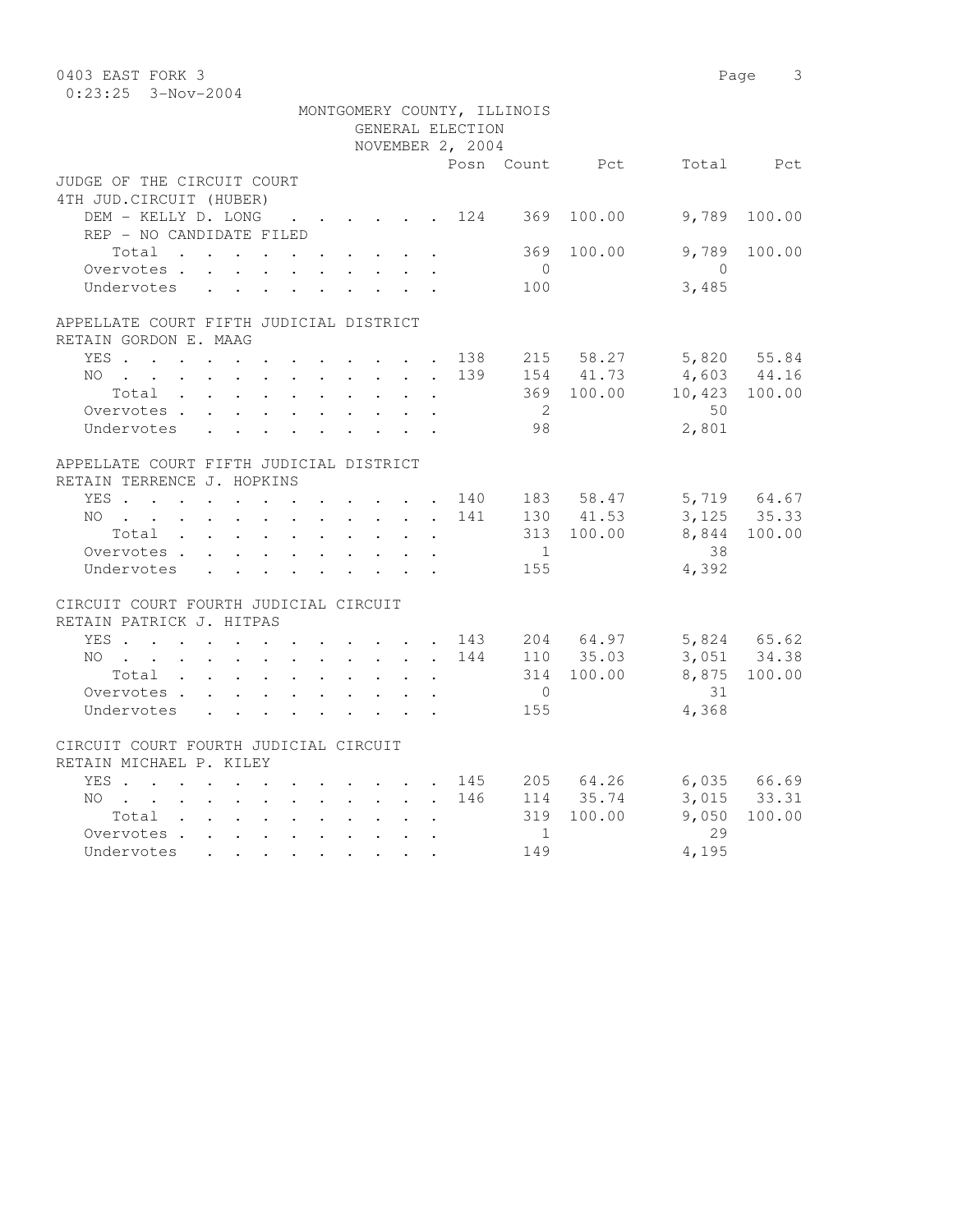0404 EAST FORK 4 Page 1 0:23:25 3-Nov-2004

|                                                                                                                          | MONTGOMERY COUNTY, ILLINOIS                                                                      |                                                              |                  |                |                |                 |              |
|--------------------------------------------------------------------------------------------------------------------------|--------------------------------------------------------------------------------------------------|--------------------------------------------------------------|------------------|----------------|----------------|-----------------|--------------|
|                                                                                                                          |                                                                                                  |                                                              | GENERAL ELECTION |                |                |                 |              |
|                                                                                                                          |                                                                                                  |                                                              | NOVEMBER 2, 2004 |                | Posn Count Pct |                 | Total Pct    |
| Precincts Counted - TOTAL                                                                                                |                                                                                                  |                                                              |                  | 1              | 2.38           | 42              | 100.00       |
| Registered Voters - TOTAL                                                                                                | $\mathbf{r}$ , $\mathbf{r}$ , $\mathbf{r}$ , $\mathbf{r}$                                        |                                                              |                  | 269            |                | 18,066          |              |
| Ballots Cast - TOTAL                                                                                                     |                                                                                                  |                                                              |                  |                | 210 78.07      |                 | 13,387 74.10 |
| Ballots Cast - BLANK                                                                                                     |                                                                                                  |                                                              |                  |                | 2 0.74         | 154             | 0.85         |
| Ballots Cast - WHITE                                                                                                     |                                                                                                  |                                                              |                  | 208            |                | 9,530           |              |
| Ballots Cast - FEDERAL-17-ORANGE                                                                                         |                                                                                                  |                                                              |                  | $\overline{2}$ |                | 74              |              |
| Ballots Cast - PRES.-17-CREAM                                                                                            |                                                                                                  |                                                              |                  | $\Omega$       |                | $\bigcirc$      |              |
| PRESIDENT AND VICE PRESIDENT                                                                                             |                                                                                                  |                                                              |                  |                |                |                 |              |
| OF THE UNITED STATES (TOTAL)                                                                                             |                                                                                                  |                                                              |                  |                |                |                 |              |
| DEM - JOHN F. KERRY/JOHN EDWARDS 7 103 50.00                                                                             |                                                                                                  |                                                              |                  |                |                | 5,979 46.26     |              |
| REP - GEORGE W. BUSH/DICK CHENEY 9 103 50.00                                                                             |                                                                                                  |                                                              |                  |                |                | $6,851$ $53.01$ |              |
| LIB - MICHAEL BADNARIK/R. CAMPAGNA . 11 0 0.00                                                                           |                                                                                                  |                                                              |                  |                |                |                 | 95 0.74      |
| Total<br>. The contract of the contract of the contract of the contract of the contract of the $\mathcal{O}(1)$          |                                                                                                  |                                                              |                  |                | 206 100.00     | 12,925          | 100.00       |
| Overvotes                                                                                                                |                                                                                                  |                                                              |                  | 1              |                | 89              |              |
| Undervotes                                                                                                               |                                                                                                  |                                                              |                  | $\mathcal{E}$  |                | 373             |              |
|                                                                                                                          |                                                                                                  |                                                              |                  |                |                |                 |              |
| PRESIDENT AND VICE PRESIDENT                                                                                             |                                                                                                  |                                                              |                  |                |                |                 |              |
| OF THE UNITED STATES (17TH CONG.)                                                                                        |                                                                                                  |                                                              |                  |                |                |                 |              |
| DEM - JOHN F. KERRY/JOHN EDWARDS 7 103                                                                                   |                                                                                                  |                                                              |                  |                | 50.00          |                 | 3,514 51.97  |
| REP - GEORGE W. BUSH/DICK CHENEY 9 103 50.00                                                                             |                                                                                                  |                                                              |                  |                |                |                 | 3,188 47.15  |
| LIB - MICHAEL BADNARIK/R. CAMPAGNA . 11 0 0.00                                                                           |                                                                                                  |                                                              |                  |                |                |                 | 59 0.87      |
| Total 206 100.00                                                                                                         |                                                                                                  |                                                              |                  |                |                | 6,761           | 100.00       |
| Overvotes.                                                                                                               |                                                                                                  |                                                              |                  | 1              |                | 52              |              |
| Undervotes                                                                                                               |                                                                                                  |                                                              |                  | $\mathcal{S}$  |                | 201             |              |
| UNITED STATES SENATOR                                                                                                    |                                                                                                  |                                                              |                  |                |                |                 |              |
| DEM - BARACK OBAMA 17 126 62.69                                                                                          |                                                                                                  |                                                              |                  |                |                |                 | 7,903 63.61  |
| REP - ALAN KEYES                                                                                                         |                                                                                                  |                                                              | 18               |                | 71 35.32       |                 | 4,078 32.82  |
| LIB - JERRY KOHN                                                                                                         | $\cdot$ $\cdot$ $\cdot$ $\cdot$ $\cdot$ $\cdot$                                                  |                                                              | 19               |                | 2 1.00         |                 | 134 1.08     |
| IND - ALBERT J. FRANZEN                                                                                                  |                                                                                                  |                                                              | 20               |                | 2 1.00         |                 | 309 2.49     |
| Total<br>the contract of the contract of the contract of the contract of the contract of the contract of the contract of |                                                                                                  |                                                              |                  |                | 201 100.00     | 12,424          | 100.00       |
| Overvotes                                                                                                                |                                                                                                  |                                                              |                  | $\circ$        |                | 37              |              |
| Undervotes                                                                                                               |                                                                                                  |                                                              |                  | 9              |                | 926             |              |
|                                                                                                                          |                                                                                                  |                                                              |                  |                |                |                 |              |
| 17TH CONGRESSIONAL DISTRICT                                                                                              |                                                                                                  |                                                              |                  |                |                |                 |              |
| REPRESENTATIVE IN CONGRESS                                                                                               |                                                                                                  |                                                              |                  |                |                |                 |              |
| DEM - LANE A. EVANS                                                                                                      | $\cdot$                                                                                          |                                                              | 33               |                | 111 58.73      |                 | 4,023 64.69  |
| REP - ANDREA LANE ZINGA .                                                                                                | $\mathbf{r} = \mathbf{r} \cdot \mathbf{r}$                                                       | $\mathbf{r}$                                                 | 34               |                | 78 41.27       |                 | 2,196 35.31  |
| Total<br>$\mathbf{r}$ , $\mathbf{r}$ , $\mathbf{r}$ , $\mathbf{r}$ , $\mathbf{r}$                                        | $\ddotsc$<br>$\ddot{\phantom{0}}$<br>$\bullet$ .<br><br><br><br><br><br><br><br><br><br><br><br> | $\ddot{\phantom{0}}$                                         |                  | 189            | 100.00         | 6,219<br>12     | 100.00       |
| Overvotes                                                                                                                |                                                                                                  |                                                              |                  | $\overline{0}$ |                |                 |              |
| Undervotes                                                                                                               | $\ddot{\phantom{a}}$                                                                             |                                                              |                  | 21             |                | 783             |              |
| STATE SENATOR                                                                                                            |                                                                                                  |                                                              |                  |                |                |                 |              |
| 49TH LEGISLATIVE DISTRICT (UNEXP.2 YR.TERM)                                                                              |                                                                                                  |                                                              |                  |                |                |                 |              |
| DEM - DEANNA DEMUZIO                                                                                                     |                                                                                                  |                                                              | 39               | 162            | 100.00         | 10,352          | 100.00       |
| REP - NO CANDIDATE FILED                                                                                                 |                                                                                                  |                                                              |                  |                |                |                 |              |
| Total                                                                                                                    |                                                                                                  | $\cdot$ $\cdot$ $\cdot$ $\cdot$                              |                  | 162            | 100.00         | 10,352          | 100.00       |
| Overvotes                                                                                                                | $\mathbf{L}^{\text{max}}$<br>$\mathbf{L}^{\text{max}}$                                           | $\mathbf{L} = \mathbf{L} \mathbf{L} + \mathbf{L} \mathbf{L}$ |                  | $\mathbf{0}$   |                | $\overline{0}$  |              |
| Undervotes                                                                                                               | $\bullet$ $\bullet$ $\bullet$ $\bullet$ $\bullet$ $\bullet$                                      |                                                              |                  | 46             |                | 2,922           |              |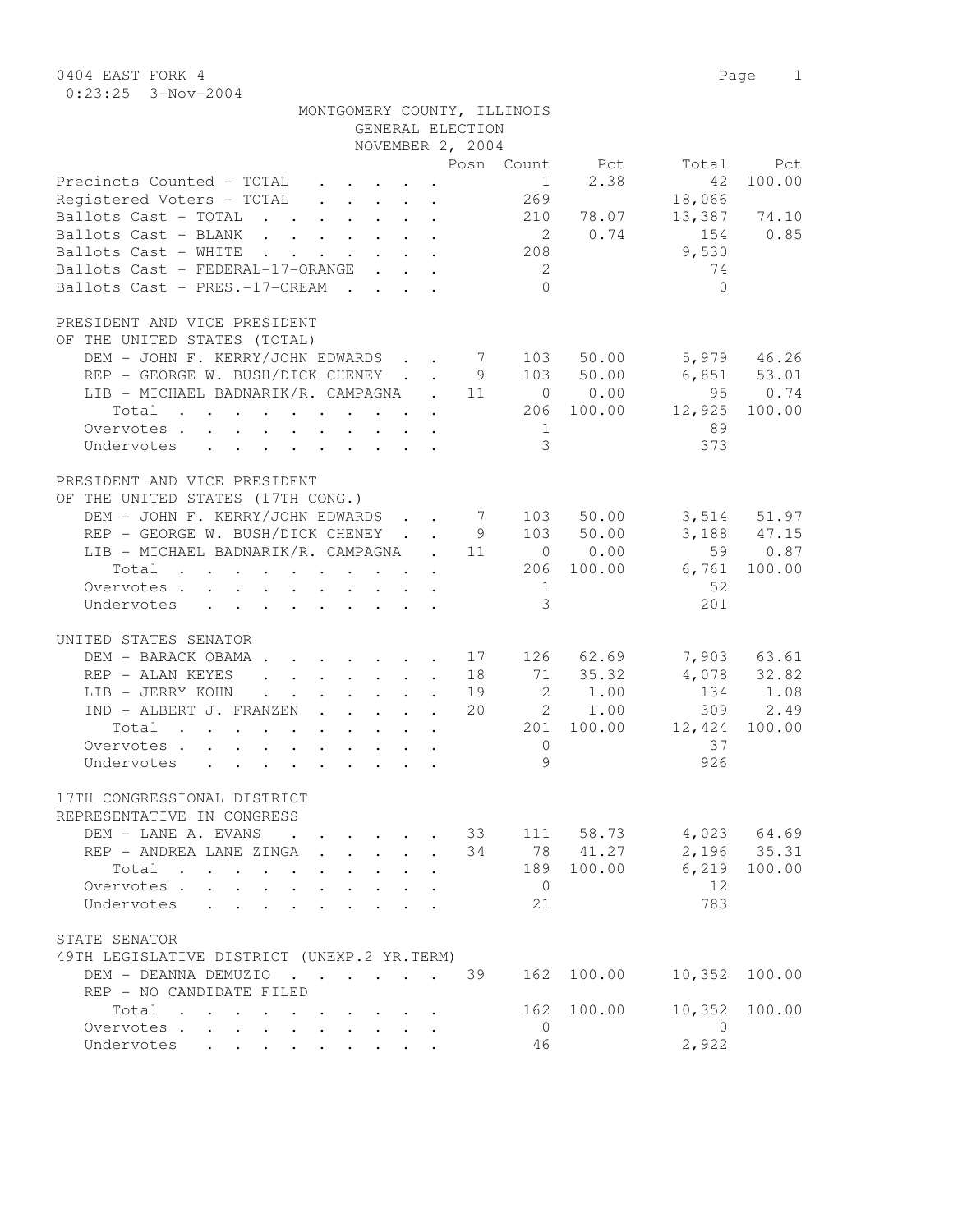0404 EAST FORK 4 Page 2 0:23:25 3-Nov-2004

|                                                                                      |                                                           |                         |             |                | GENERAL ELECTION | MONTGOMERY COUNTY, ILLINOIS |              |                                  |             |
|--------------------------------------------------------------------------------------|-----------------------------------------------------------|-------------------------|-------------|----------------|------------------|-----------------------------|--------------|----------------------------------|-------------|
|                                                                                      |                                                           |                         |             |                | NOVEMBER 2, 2004 |                             |              |                                  |             |
|                                                                                      |                                                           |                         |             |                |                  |                             |              | Posn Count Pct Total Pct         |             |
| REPRESENTATIVE IN THE GENERAL ASSEMBLY                                               |                                                           |                         |             |                |                  |                             |              |                                  |             |
| 98TH REPRESENTATIVE DISTRICT                                                         |                                                           |                         |             |                |                  |                             |              |                                  |             |
| DEM - GARY HANNIG 45 167 100.00                                                      |                                                           |                         |             |                |                  |                             |              | 10,416                           | 100.00      |
| REP - NO CANDIDATE FILED                                                             |                                                           |                         |             |                |                  |                             |              |                                  |             |
| Total 167 100.00                                                                     |                                                           |                         |             |                |                  |                             |              | 10,416 100.00                    |             |
| Overvotes                                                                            |                                                           |                         |             |                |                  | $\overline{0}$              |              | $\overline{0}$                   |             |
| Undervotes                                                                           |                                                           |                         |             |                |                  | 41                          |              | 2,858                            |             |
|                                                                                      |                                                           |                         |             |                |                  |                             |              |                                  |             |
| CIRCUIT CLERK                                                                        |                                                           |                         |             |                |                  |                             |              |                                  |             |
| DEM - BILL MAJOR 60 87 43.72 5,593 43.97<br>REP - MARY WEBB 61 112 56.28 7,126 56.03 |                                                           |                         |             |                |                  |                             |              |                                  |             |
|                                                                                      |                                                           |                         |             |                |                  |                             |              | 199 100.00 12,719 100.00         |             |
| Total                                                                                |                                                           |                         |             |                |                  |                             |              |                                  |             |
| Overvotes.                                                                           |                                                           |                         |             |                |                  | $\overline{0}$              |              | 15                               |             |
| Undervotes                                                                           |                                                           |                         |             |                |                  | $\overline{9}$              |              | 540                              |             |
| STATE'S ATTORNEY                                                                     |                                                           |                         |             |                |                  |                             |              |                                  |             |
|                                                                                      |                                                           |                         |             |                |                  |                             |              |                                  |             |
| DEM - JIM ROBERTS 64 171 100.00<br>REP - NO CANDIDATE FILED                          |                                                           |                         |             |                |                  |                             |              | 10,525 100.00                    |             |
| Total                                                                                |                                                           |                         |             |                |                  |                             | 171 100.00   | 10,525 100.00                    |             |
| Overvotes                                                                            |                                                           |                         |             |                |                  | $\overline{0}$              |              | $\overline{0}$                   |             |
|                                                                                      |                                                           |                         |             |                |                  | 37                          |              | 2,749                            |             |
| Undervotes                                                                           |                                                           |                         |             |                |                  |                             |              |                                  |             |
| CORONER                                                                              |                                                           |                         |             |                |                  |                             |              |                                  |             |
| DEM - RICKEY L. BROADDUS 68                                                          |                                                           |                         |             |                |                  |                             | 172 100.00   | 10,622 100.00                    |             |
| REP - NO CANDIDATE FILED                                                             |                                                           |                         |             |                |                  |                             |              |                                  |             |
| Total $\cdot$                                                                        |                                                           |                         |             |                |                  |                             | 172 100.00   | 10,622 100.00                    |             |
|                                                                                      |                                                           |                         |             |                |                  | $\overline{0}$              |              | $\overline{0}$                   |             |
| Overvotes.<br>Undervotes                                                             |                                                           |                         |             |                |                  | 36                          |              | 2,652                            |             |
|                                                                                      |                                                           |                         |             |                |                  |                             |              |                                  |             |
| COUNTY BOARD DISTRICT 4                                                              |                                                           |                         |             |                |                  |                             |              |                                  |             |
| COUNTY BOARD MEMBER                                                                  |                                                           |                         |             |                |                  |                             |              |                                  |             |
| VOTE FOR 2                                                                           |                                                           |                         |             |                |                  |                             |              |                                  |             |
| DEM - MIKE PLUNKETT<br><b>Contract Contract</b>                                      |                                                           |                         |             |                |                  |                             |              | $\cdot$ 86 155 55.96 1,489 56.04 |             |
| DEM - DENNIS L. JAGODZINSKI                                                          |                                                           |                         |             |                |                  |                             | 87 122 44.04 |                                  | 1,168 43.96 |
| REP - NO CANDIDATE FILED                                                             |                                                           |                         |             |                |                  |                             |              |                                  |             |
| Total                                                                                |                                                           |                         |             |                |                  |                             |              | 277 100.00 2,657 100.00          |             |
| Overvotes.                                                                           |                                                           |                         |             |                |                  | $\overline{0}$              |              | $\Omega$                         |             |
| Undervotes                                                                           |                                                           |                         |             |                |                  | 139                         |              | 1,529                            |             |
|                                                                                      |                                                           |                         |             |                |                  |                             |              |                                  |             |
| JUDGE OF THE SUPREME COURT                                                           |                                                           |                         |             |                |                  |                             |              |                                  |             |
| 5TH JUD.DISTRICT (HARRISON II)                                                       |                                                           |                         |             |                |                  |                             |              |                                  |             |
| DEM - GORDON E. MAAG                                                                 |                                                           |                         |             |                | 112              |                             | 100 52.63    | 5,741 47.68                      |             |
| REP - LLOYD A. KARMEIER                                                              | $\mathbf{r}$ , $\mathbf{r}$ , $\mathbf{r}$ , $\mathbf{r}$ |                         |             |                | 113              |                             | 90 47.37     | $6, 299$ $52.32$                 |             |
| Total                                                                                |                                                           | $\cdot$ $\cdot$ $\cdot$ |             |                |                  |                             | 190 100.00   | 12,040 100.00                    |             |
| Overvotes.                                                                           |                                                           |                         |             |                |                  | $\overline{0}$              |              | 14                               |             |
| Undervotes                                                                           |                                                           |                         | and a state | $\mathbb{Z}^2$ |                  | 18                          |              | 1,220                            |             |
|                                                                                      |                                                           |                         |             |                |                  |                             |              |                                  |             |
| JUDGE OF THE APPELLATE COURT                                                         |                                                           |                         |             |                |                  |                             |              |                                  |             |
| 5TH JUD.DISTRICT (RARICK)                                                            |                                                           |                         |             |                |                  |                             |              |                                  |             |
| DEM - JAMES K. DONOVAN 117                                                           |                                                           |                         |             |                |                  | 136                         | 100.00       | 8,881                            | 100.00      |
| REP - NO CANDIDATE FILED                                                             |                                                           |                         |             |                |                  |                             |              |                                  |             |
| Total                                                                                |                                                           |                         |             |                |                  | 136                         | 100.00       | 8,881                            | 100.00      |
| Overvotes                                                                            |                                                           |                         |             |                |                  | $\overline{0}$              |              | $\overline{0}$                   |             |
| Undervotes                                                                           |                                                           |                         |             |                |                  | 72                          |              | 4,393                            |             |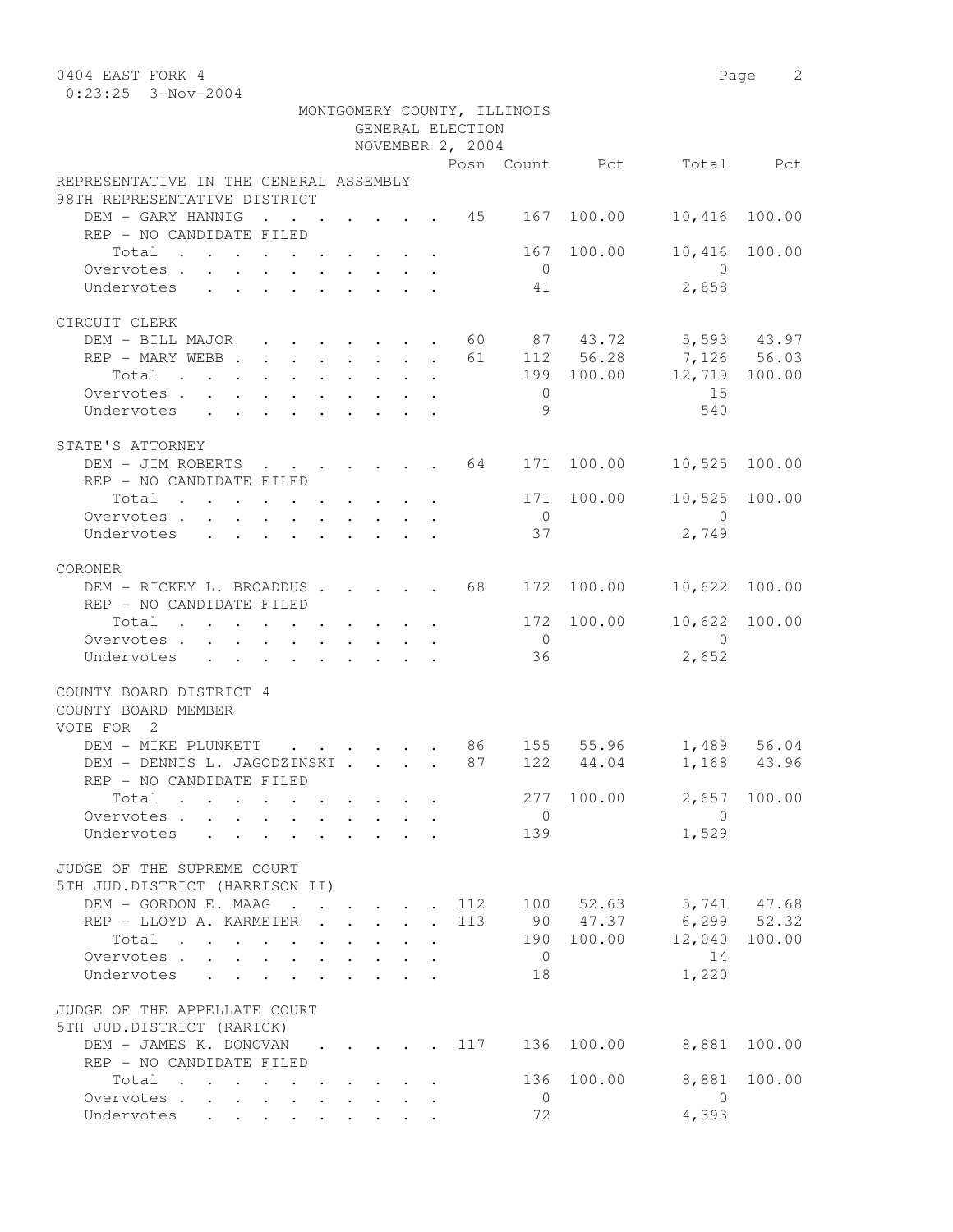| 0404 EAST FORK 4<br>$0:23:25$ 3-Nov-2004 |                                                                                                                                      |              |                           |                      |                               |                                 |                      |                  |                             |                |                          | Page 3          |
|------------------------------------------|--------------------------------------------------------------------------------------------------------------------------------------|--------------|---------------------------|----------------------|-------------------------------|---------------------------------|----------------------|------------------|-----------------------------|----------------|--------------------------|-----------------|
|                                          |                                                                                                                                      |              |                           |                      |                               |                                 |                      |                  | MONTGOMERY COUNTY, ILLINOIS |                |                          |                 |
|                                          |                                                                                                                                      |              |                           |                      |                               |                                 |                      | GENERAL ELECTION |                             |                |                          |                 |
|                                          |                                                                                                                                      |              |                           |                      |                               |                                 |                      | NOVEMBER 2, 2004 |                             |                |                          |                 |
| JUDGE OF THE CIRCUIT COURT               |                                                                                                                                      |              |                           |                      |                               |                                 |                      |                  |                             | Posn Count Pct |                          | Total Pct       |
| 4TH JUD. CIRCUIT (HUBER)                 |                                                                                                                                      |              |                           |                      |                               |                                 |                      |                  |                             |                |                          |                 |
| DEM - KELLY D. LONG 124 154 100.00       |                                                                                                                                      |              |                           |                      |                               |                                 |                      |                  |                             |                | 9,789                    | 100.00          |
| REP - NO CANDIDATE FILED                 |                                                                                                                                      |              |                           |                      |                               |                                 |                      |                  |                             |                |                          |                 |
| Total                                    |                                                                                                                                      |              |                           |                      |                               |                                 |                      |                  |                             | 154 100.00     | 9,789                    | 100.00          |
| Overvotes.                               |                                                                                                                                      |              |                           |                      |                               | $\cdot$ $\cdot$ $\cdot$ $\cdot$ |                      |                  | $\overline{0}$              |                | $\bigcirc$               |                 |
| Undervotes                               |                                                                                                                                      |              |                           |                      |                               |                                 |                      |                  | 54                          |                | 3,485                    |                 |
| APPELLATE COURT FIFTH JUDICIAL DISTRICT  |                                                                                                                                      |              |                           |                      |                               |                                 |                      |                  |                             |                |                          |                 |
| RETAIN GORDON E. MAAG                    |                                                                                                                                      |              |                           |                      |                               |                                 |                      |                  |                             |                |                          |                 |
| YES 138 96 61.15                         |                                                                                                                                      |              |                           |                      |                               |                                 |                      |                  |                             |                |                          | 5,820 55.84     |
| $NO$                                     |                                                                                                                                      |              |                           |                      |                               |                                 |                      |                  |                             | 139 61 38.85   | 4,603 44.16              |                 |
| Total                                    |                                                                                                                                      |              |                           |                      |                               |                                 |                      |                  |                             |                | 157 100.00 10,423 100.00 |                 |
| Overvotes.                               |                                                                                                                                      |              |                           |                      |                               |                                 |                      |                  | $\bigcirc$                  |                | 50                       |                 |
| Undervotes                               |                                                                                                                                      |              |                           |                      |                               |                                 |                      |                  | 51                          |                | 2,801                    |                 |
| APPELLATE COURT FIFTH JUDICIAL DISTRICT  |                                                                                                                                      |              |                           |                      |                               |                                 |                      |                  |                             |                |                          |                 |
| RETAIN TERRENCE J. HOPKINS               |                                                                                                                                      |              |                           |                      |                               |                                 |                      |                  |                             |                |                          |                 |
| YES 140 71 57.72<br>NO 141 52 42.28      |                                                                                                                                      |              |                           |                      |                               |                                 |                      |                  |                             |                |                          | 5,719 64.67     |
|                                          |                                                                                                                                      |              |                           |                      |                               |                                 |                      |                  |                             |                |                          | $3,125$ $35.33$ |
| Total                                    |                                                                                                                                      |              |                           |                      |                               |                                 |                      |                  |                             | 123 100.00     |                          | 8,844 100.00    |
| Overvotes                                |                                                                                                                                      |              |                           |                      |                               |                                 |                      |                  | $\overline{0}$              |                | 38                       |                 |
| Undervotes                               |                                                                                                                                      |              | $\mathbf{r} = \mathbf{r}$ |                      | $\mathbf{r}$ and $\mathbf{r}$ | $\mathcal{L}^{\text{max}}$      | $\mathbf{r}$         |                  | 85                          |                | 4,392                    |                 |
| CIRCUIT COURT FOURTH JUDICIAL CIRCUIT    |                                                                                                                                      |              |                           |                      |                               |                                 |                      |                  |                             |                |                          |                 |
| RETAIN PATRICK J. HITPAS                 |                                                                                                                                      |              |                           |                      |                               |                                 |                      |                  |                             |                |                          |                 |
| YES                                      |                                                                                                                                      |              |                           |                      |                               |                                 |                      | 143              |                             | 82 64.06       | 5,824 65.62              |                 |
| NO                                       | $\mathbf{r} = \mathbf{r} + \mathbf{r}$ , where $\mathbf{r} = \mathbf{r} + \mathbf{r}$ , where $\mathbf{r} = \mathbf{r} + \mathbf{r}$ |              |                           |                      |                               |                                 |                      | 144              |                             | 46 35.94       |                          | 3,051 34.38     |
| Total                                    |                                                                                                                                      |              |                           |                      |                               |                                 | $\mathbf{L}$         |                  |                             | 128 100.00     |                          | 8,875 100.00    |
| Overvotes                                |                                                                                                                                      |              |                           |                      |                               |                                 |                      |                  | $\overline{0}$              |                | 31                       |                 |
| Undervotes                               |                                                                                                                                      | $\mathbf{r}$ | $\ddot{\phantom{0}}$      | $\mathbf{L}$         |                               |                                 |                      |                  | 80                          |                | 4,368                    |                 |
| CIRCUIT COURT FOURTH JUDICIAL CIRCUIT    |                                                                                                                                      |              |                           |                      |                               |                                 |                      |                  |                             |                |                          |                 |
| RETAIN MICHAEL P. KILEY                  |                                                                                                                                      |              |                           |                      |                               |                                 |                      |                  |                             |                |                          |                 |
| YES                                      |                                                                                                                                      |              |                           |                      |                               |                                 |                      | 145              |                             | 81 63.78       |                          | 6,035 66.69     |
| NO                                       |                                                                                                                                      |              |                           |                      |                               |                                 |                      | 146              |                             | 46 36.22       |                          | 3,015 33.31     |
| Total , , , , , , , ,                    |                                                                                                                                      |              |                           |                      |                               | $\ddot{\phantom{0}}$            | $\ddot{\phantom{a}}$ |                  |                             | 127 100.00     | 9,050<br>29              | 100.00          |
| Overvotes.<br>Undervotes                 |                                                                                                                                      |              |                           |                      |                               | $\ddot{\phantom{0}}$            |                      |                  | $\overline{0}$<br>81        |                | 4,195                    |                 |
|                                          |                                                                                                                                      |              |                           | $\ddot{\phantom{0}}$ |                               |                                 |                      |                  |                             |                |                          |                 |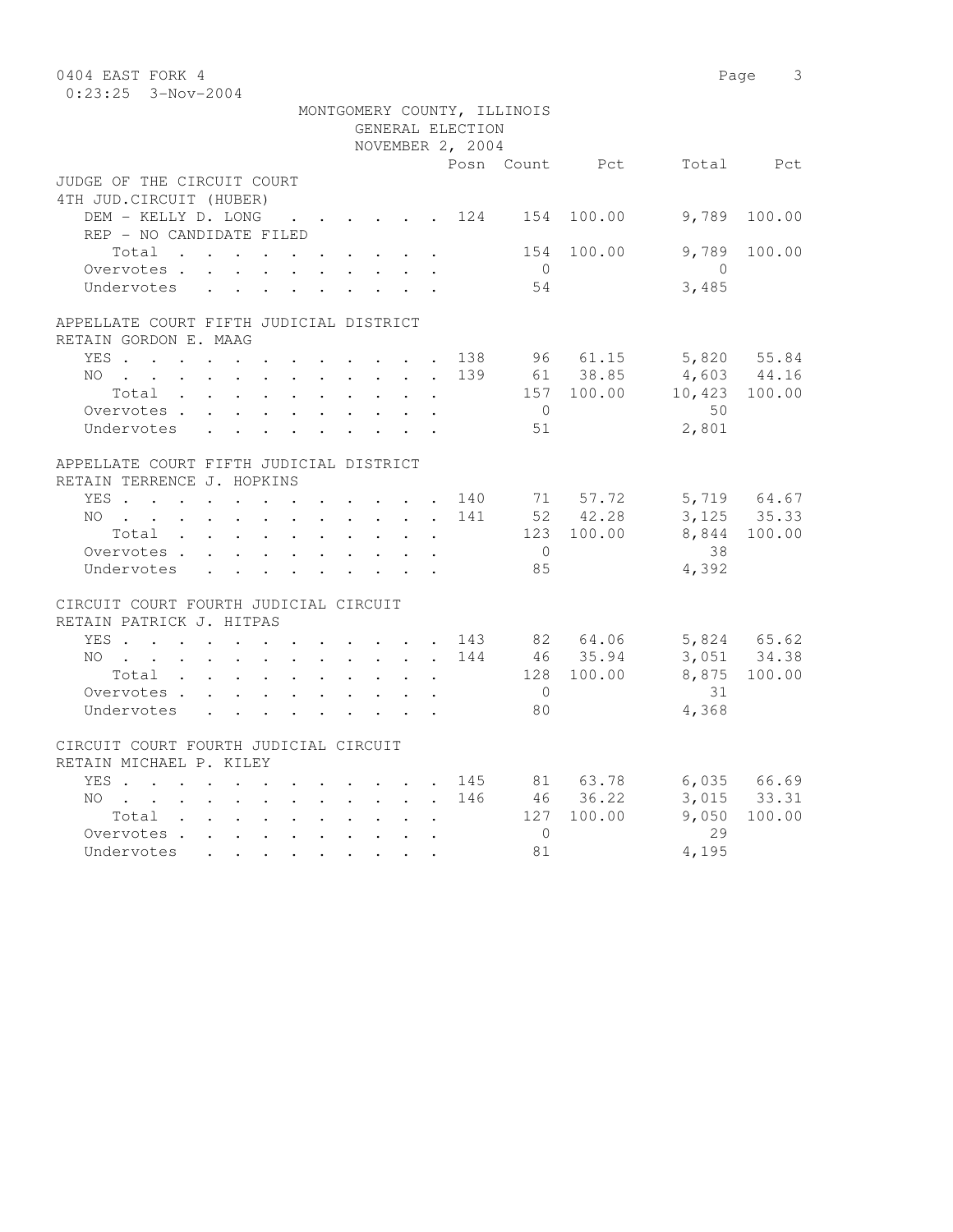0501 FILLMORE 2012 Page 2013 0:23:25 3-Nov-2004

| MONTGOMERY COUNTY, ILLINOIS |  |  |
|-----------------------------|--|--|
| GENERAL ELECTION            |  |  |

|                                                                                              |  | NOVEMBER 2, 2004 |                 |                |                         |               |
|----------------------------------------------------------------------------------------------|--|------------------|-----------------|----------------|-------------------------|---------------|
|                                                                                              |  |                  |                 | Posn Count Pct |                         | Total Pct     |
| Precincts Counted - TOTAL                                                                    |  |                  | $\frac{1}{2}$   | 2.38           | 42                      | 100.00        |
| Registered Voters - TOTAL                                                                    |  |                  | 457             |                | 18,066                  |               |
| Ballots Cast - TOTAL                                                                         |  |                  |                 | 351 76.81      | 13,387 74.10            |               |
| Ballots Cast - BLANK                                                                         |  |                  |                 | 30.66          | 154                     | 0.85          |
| Ballots Cast - WHITE 341                                                                     |  |                  |                 |                | 9,530                   |               |
| Ballots Cast - GREEN                                                                         |  |                  | $5\overline{)}$ |                |                         |               |
|                                                                                              |  |                  | 5 <sup>5</sup>  |                | 3,744<br>74             |               |
| Ballots Cast - FEDERAL-17-ORANGE                                                             |  |                  |                 |                |                         |               |
| Ballots Cast - PRES.-17-CREAM                                                                |  |                  | $\bigcap$       |                | $\bigcap$               |               |
| PRESIDENT AND VICE PRESIDENT                                                                 |  |                  |                 |                |                         |               |
| OF THE UNITED STATES (TOTAL)                                                                 |  |                  |                 |                |                         |               |
| DEM - JOHN F. KERRY/JOHN EDWARDS 7 169 49.85 5,979 46.26                                     |  |                  |                 |                |                         |               |
| REP - GEORGE W. BUSH/DICK CHENEY                                                             |  |                  |                 |                | 9 161 47.49 6,851 53.01 |               |
| LIB - MICHAEL BADNARIK/R. CAMPAGNA . 11                                                      |  |                  |                 | 9 2.65         | 95 0.74                 |               |
| Total 339 100.00 12,925 100.00                                                               |  |                  |                 |                |                         |               |
| Overvotes.                                                                                   |  |                  | 4               |                | 89                      |               |
| Undervotes                                                                                   |  |                  | - 8             |                | 373                     |               |
|                                                                                              |  |                  |                 |                |                         |               |
| PRESIDENT AND VICE PRESIDENT                                                                 |  |                  |                 |                |                         |               |
| OF THE UNITED STATES (17TH CONG.)                                                            |  |                  |                 |                |                         |               |
| DEM - JOHN F. KERRY/JOHN EDWARDS 7 169 49.85                                                 |  |                  |                 |                |                         | 3,514 51.97   |
| REP - GEORGE W. BUSH/DICK CHENEY                                                             |  |                  |                 | 9 161 47.49    |                         | $3,188$ 47.15 |
| LIB - MICHAEL BADNARIK/R. CAMPAGNA . 11                                                      |  |                  |                 | $9 \t 2.65$    |                         | 59 0.87       |
| Total 339 100.00 6,761 100.00                                                                |  |                  |                 |                |                         |               |
| Overvotes.                                                                                   |  |                  | $4\overline{4}$ |                | 52                      |               |
| Undervotes                                                                                   |  |                  | 8               |                | 201                     |               |
|                                                                                              |  |                  |                 |                |                         |               |
| UNITED STATES SENATOR                                                                        |  |                  |                 |                |                         |               |
| DEM - BARACK OBAMA 17                                                                        |  |                  |                 | 208 63.61      |                         | 7,903 63.61   |
| REP - ALAN KEYES                                                                             |  | 18               |                 | 109 33.33      |                         | 4,078 32.82   |
| LIB - JERRY KOHN                                                                             |  | 19               |                 | 4 1.22         | 134 1.08                |               |
| IND - ALBERT J. FRANZEN                                                                      |  | 20               |                 | $6 \t 1.83$    |                         | 309 2.49      |
| Total                                                                                        |  |                  |                 |                | 327 100.00 12,424       | 100.00        |
| Overvotes.                                                                                   |  |                  | 1               |                | 37                      |               |
| Undervotes                                                                                   |  |                  | 23              |                | 926                     |               |
|                                                                                              |  |                  |                 |                |                         |               |
| 17TH CONGRESSIONAL DISTRICT                                                                  |  |                  |                 |                |                         |               |
| REPRESENTATIVE IN CONGRESS                                                                   |  |                  |                 |                |                         |               |
| DEM - LANE A. EVANS<br>$\mathbf{r}$ , and $\mathbf{r}$ , and $\mathbf{r}$ , and $\mathbf{r}$ |  | 33               |                 | 199 63.38      |                         | $4,023$ 64.69 |
| REP - ANDREA LANE ZINGA                                                                      |  | 34               |                 | 115 36.62      |                         | 2,196 35.31   |
| Total                                                                                        |  |                  | 314             | 100.00         |                         | 6,219 100.00  |
| Overvotes.                                                                                   |  |                  | $\overline{0}$  |                | 12                      |               |
| Undervotes                                                                                   |  |                  | 37              |                | 783                     |               |
|                                                                                              |  |                  |                 |                |                         |               |
| STATE SENATOR                                                                                |  |                  |                 |                |                         |               |
| 49TH LEGISLATIVE DISTRICT (UNEXP.2 YR.TERM)                                                  |  |                  |                 |                |                         |               |
| DEM - DEANNA DEMUZIO 39                                                                      |  |                  | 253             | 100.00         |                         | 10,352 100.00 |
| REP - NO CANDIDATE FILED                                                                     |  |                  |                 |                |                         |               |
| Total                                                                                        |  |                  | 253             | 100.00         | 10,352                  | 100.00        |
| Overvotes.                                                                                   |  |                  | $\overline{0}$  |                | $\overline{0}$          |               |
| Undervotes                                                                                   |  |                  | 93              |                | 2,922                   |               |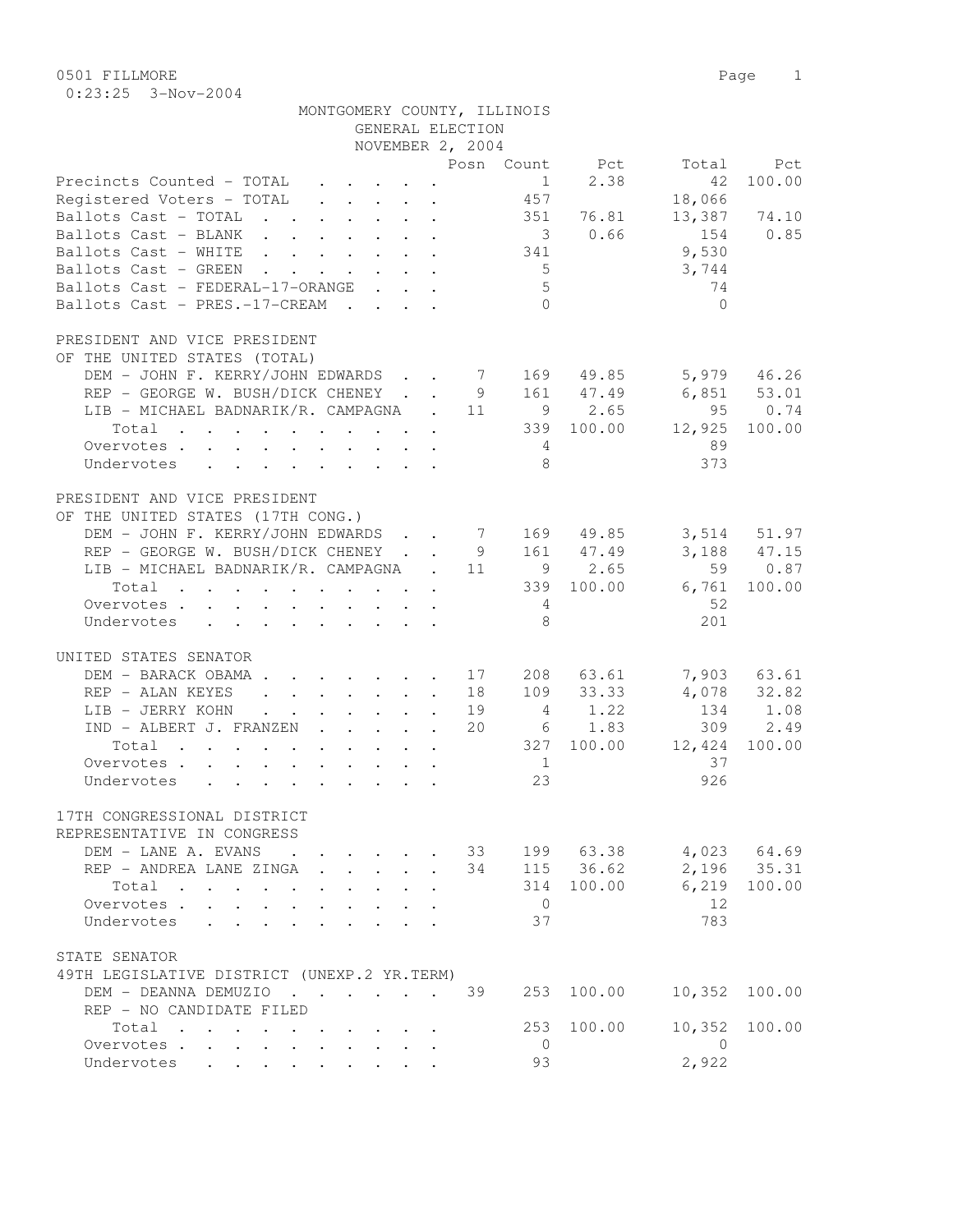| 0501 FILLMORE                                          |                                                                 |                                                                                               |  |                  |                             |                |                       | 2<br>Page |
|--------------------------------------------------------|-----------------------------------------------------------------|-----------------------------------------------------------------------------------------------|--|------------------|-----------------------------|----------------|-----------------------|-----------|
| $0:23:25$ 3-Nov-2004                                   |                                                                 |                                                                                               |  |                  |                             |                |                       |           |
|                                                        |                                                                 |                                                                                               |  |                  | MONTGOMERY COUNTY, ILLINOIS |                |                       |           |
|                                                        |                                                                 |                                                                                               |  | GENERAL ELECTION |                             |                |                       |           |
|                                                        |                                                                 |                                                                                               |  | NOVEMBER 2, 2004 |                             |                |                       |           |
|                                                        |                                                                 |                                                                                               |  |                  |                             | Posn Count Pct |                       | Total Pct |
| REPRESENTATIVE IN THE GENERAL ASSEMBLY                 |                                                                 |                                                                                               |  |                  |                             |                |                       |           |
| 98TH REPRESENTATIVE DISTRICT                           |                                                                 |                                                                                               |  |                  |                             |                |                       |           |
| DEM - GARY HANNIG                                      | <b>Contract Contract</b>                                        | $\cdot$ $\cdot$ $\cdot$                                                                       |  | 45               |                             | 258 100.00     | 10,416                | 100.00    |
| REP - NO CANDIDATE FILED                               |                                                                 |                                                                                               |  |                  |                             |                |                       |           |
| Total                                                  |                                                                 |                                                                                               |  |                  | 258                         | 100.00         | 10,416                | 100.00    |
| Overvotes.                                             |                                                                 |                                                                                               |  |                  | $\bigcirc$                  |                | - 0                   |           |
| Undervotes                                             |                                                                 |                                                                                               |  |                  | 88                          |                | 2,858                 |           |
|                                                        |                                                                 |                                                                                               |  |                  |                             |                |                       |           |
| CIRCUIT CLERK                                          |                                                                 |                                                                                               |  |                  |                             |                |                       |           |
| DEM - BILL MAJOR                                       |                                                                 |                                                                                               |  | 60               |                             |                |                       |           |
|                                                        | $\cdot$ $\cdot$ $\cdot$ $\cdot$ $\cdot$ $\cdot$ $\cdot$ $\cdot$ |                                                                                               |  |                  |                             |                | 154 45.97 5,593 43.97 |           |
| REP - MARY WEBB                                        |                                                                 |                                                                                               |  | 61               |                             |                | 181 54.03 7,126 56.03 |           |
| Total                                                  |                                                                 |                                                                                               |  |                  |                             | 335 100.00     | 12,719 100.00         |           |
| Overvotes.<br>$\mathbf{L} = \mathbf{L} \mathbf{L}$     |                                                                 |                                                                                               |  |                  | $\overline{0}$              |                | 15                    |           |
| Undervotes                                             |                                                                 |                                                                                               |  |                  | 11                          |                | 540                   |           |
| STATE'S ATTORNEY                                       |                                                                 |                                                                                               |  |                  |                             |                |                       |           |
| DEM - JIM ROBERTS                                      |                                                                 |                                                                                               |  | 64               |                             | 267 100.00     | 10,525                | 100.00    |
|                                                        |                                                                 | $\mathbf{r} = \mathbf{r} \cdot \mathbf{r}$ , where $\mathbf{r} = \mathbf{r} \cdot \mathbf{r}$ |  |                  |                             |                |                       |           |
| REP - NO CANDIDATE FILED                               |                                                                 |                                                                                               |  |                  |                             |                |                       |           |
| Total                                                  |                                                                 |                                                                                               |  |                  |                             | 267 100.00     | 10,525                | 100.00    |
| Overvotes                                              |                                                                 |                                                                                               |  |                  | $\bigcirc$                  |                | $\Omega$              |           |
| Undervotes                                             |                                                                 |                                                                                               |  |                  | 79                          |                | 2,749                 |           |
| CORONER                                                |                                                                 |                                                                                               |  |                  |                             |                |                       |           |
| DEM - RICKEY L. BROADDUS 68                            |                                                                 |                                                                                               |  |                  |                             | 274 100.00     | 10,622 100.00         |           |
| REP - NO CANDIDATE FILED                               |                                                                 |                                                                                               |  |                  |                             |                |                       |           |
|                                                        |                                                                 |                                                                                               |  |                  | 274                         | 100.00         |                       | 100.00    |
| Total<br>and a series of the contract of the series of |                                                                 |                                                                                               |  |                  |                             |                | 10,622                |           |
| Overvotes                                              |                                                                 |                                                                                               |  |                  | $\circ$                     |                | $\Omega$              |           |
| Undervotes                                             |                                                                 |                                                                                               |  |                  | 72                          |                | 2,652                 |           |

| REGIONAL SUPT. OF SCHOOLS                                                                                                                                                                              |                                                                          |                                                                                     |  |     |          |                 |                       |             |
|--------------------------------------------------------------------------------------------------------------------------------------------------------------------------------------------------------|--------------------------------------------------------------------------|-------------------------------------------------------------------------------------|--|-----|----------|-----------------|-----------------------|-------------|
| (BOND, EFFINGHAM, FAYETTE) (UNEXP. 2YR. TERM)<br>DEM - MARK A, DRONE<br>$\mathbf{r} = \mathbf{r} \cdot \mathbf{r}$ . The set of $\mathbf{r} = \mathbf{r} \cdot \mathbf{r}$<br>REP - NO CANDIDATE FILED |                                                                          |                                                                                     |  | 74  |          | 4 100.00        | 90                    | 100.00      |
| Total<br>the contract of the contract of the contract of                                                                                                                                               |                                                                          |                                                                                     |  |     | 4        | 100.00          | 90                    | 100.00      |
| Overvotes.                                                                                                                                                                                             |                                                                          |                                                                                     |  |     | $\Omega$ |                 | $\Omega$              |             |
| Undervotes                                                                                                                                                                                             |                                                                          |                                                                                     |  |     | 1        |                 | 26                    |             |
| COUNTY BOARD DISTRICT 3<br>COUNTY BOARD MEMBER                                                                                                                                                         |                                                                          |                                                                                     |  |     |          |                 |                       |             |
| DEM - ROBERT L. DURBIN<br>REP - NO CANDIDATE FILED                                                                                                                                                     | $\mathbf{r}$ , $\mathbf{r}$ , $\mathbf{r}$ , $\mathbf{r}$ , $\mathbf{r}$ |                                                                                     |  | 86  | 265      | 100.00          | 1,519                 | 100.00      |
| Total<br>the contract of the contract of the contract of                                                                                                                                               |                                                                          |                                                                                     |  |     | 265      | 100.00          | 1,519                 | 100.00      |
| Overvotes.                                                                                                                                                                                             |                                                                          |                                                                                     |  |     | $\Omega$ |                 | $\Omega$              |             |
| Undervotes                                                                                                                                                                                             |                                                                          |                                                                                     |  |     | 81       |                 | 392                   |             |
| JUDGE OF THE SUPREME COURT                                                                                                                                                                             |                                                                          |                                                                                     |  |     |          |                 |                       |             |
| 5TH JUD.DISTRICT (HARRISON II)                                                                                                                                                                         |                                                                          |                                                                                     |  |     |          |                 |                       |             |
| DEM - GORDON E. MAAG                                                                                                                                                                                   |                                                                          |                                                                                     |  |     |          | . 112 177 55.66 |                       | 5,741 47.68 |
| REP - LLOYD A. KARMEIER                                                                                                                                                                                |                                                                          |                                                                                     |  | 113 |          |                 | 141 44.34 6,299 52.32 |             |
| Total<br>$\cdots$                                                                                                                                                                                      |                                                                          |                                                                                     |  |     | 318      | 100.00          | 12,040                | 100.00      |
| Overvotes                                                                                                                                                                                              |                                                                          |                                                                                     |  |     | $\Omega$ |                 | 14                    |             |
| Undervotes<br>and a strain and a strain and                                                                                                                                                            |                                                                          | $\bullet$ .<br><br><br><br><br><br><br><br><br><br><br><br><br><br><br><br><br><br> |  |     | 28       |                 | 1,220                 |             |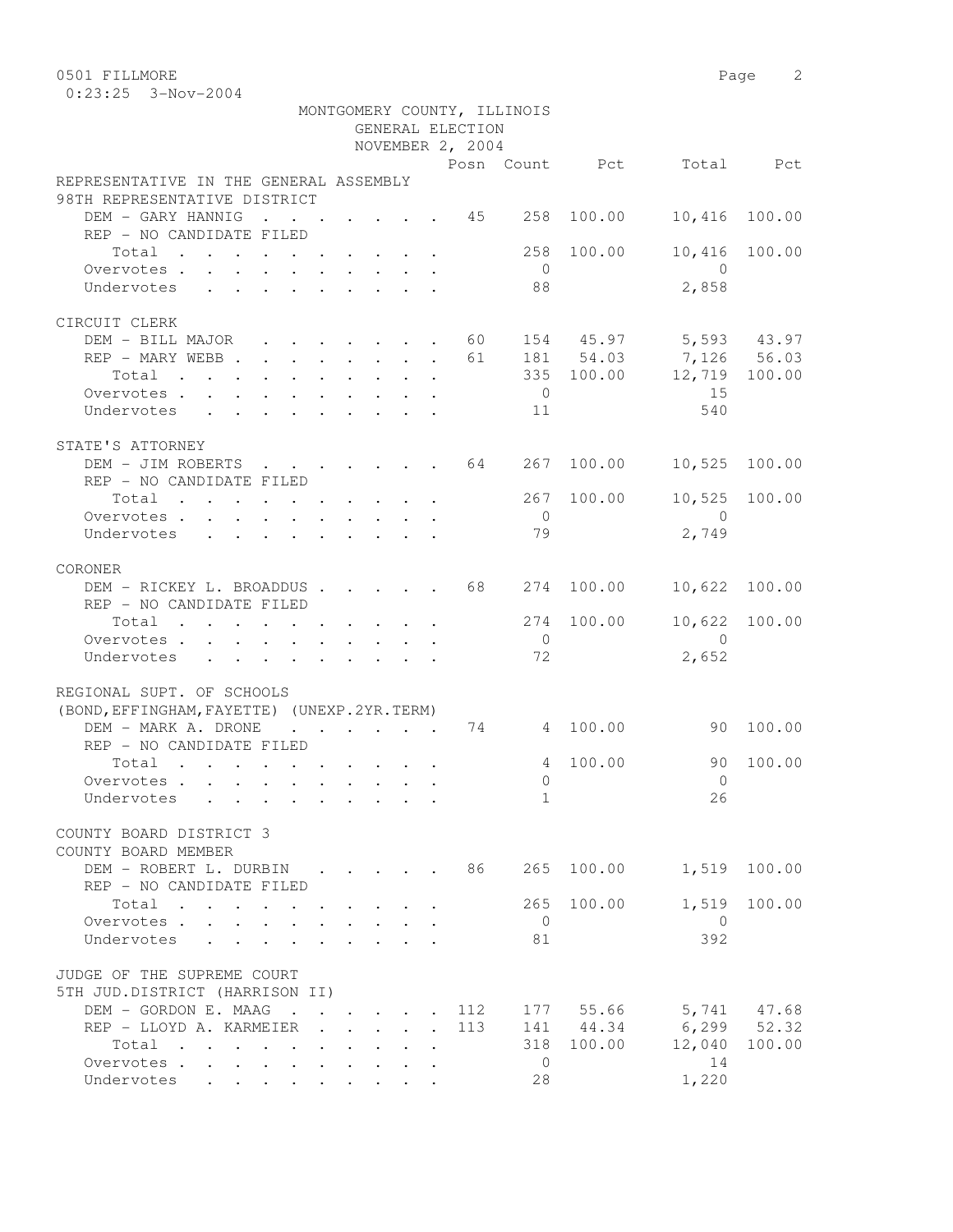| 0501 FILLMORE<br>$0:23:25$ 3-Nov-2004 |                                                                          |                      |  |  |                  |                             |        |          | 3<br>Page |
|---------------------------------------|--------------------------------------------------------------------------|----------------------|--|--|------------------|-----------------------------|--------|----------|-----------|
|                                       |                                                                          |                      |  |  | GENERAL ELECTION | MONTGOMERY COUNTY, ILLINOIS |        |          |           |
|                                       |                                                                          |                      |  |  | NOVEMBER 2, 2004 | Posn Count                  | Pct    | Total    | Pct.      |
| JUDGE OF THE APPELLATE COURT          |                                                                          |                      |  |  |                  |                             |        |          |           |
| 5TH JUD.DISTRICT (RARICK)             |                                                                          |                      |  |  |                  |                             |        |          |           |
| DEM - JAMES K. DONOVAN                |                                                                          |                      |  |  | . 117            | 228                         | 100.00 | 8,881    | 100.00    |
| REP - NO CANDIDATE FILED              |                                                                          |                      |  |  |                  |                             |        |          |           |
| Total                                 | $\mathbf{r}$ , $\mathbf{r}$ , $\mathbf{r}$ , $\mathbf{r}$ , $\mathbf{r}$ |                      |  |  |                  | 228                         | 100.00 | 8,881    | 100.00    |
| Overvotes.<br>$\sim$ $\sim$           |                                                                          | $\ddot{\phantom{a}}$ |  |  |                  | $\Omega$                    |        | $\Omega$ |           |
| Undervotes                            |                                                                          |                      |  |  |                  | 118                         |        | 4,393    |           |
|                                       |                                                                          |                      |  |  |                  |                             |        |          |           |

| Undervotes                                                                                                             |              | $\mathbf{r}$ , and $\mathbf{r}$ , and $\mathbf{r}$ , and $\mathbf{r}$ , and $\mathbf{r}$ |  |                                                                  |  |     | 118               |               | 4,393       |                 |
|------------------------------------------------------------------------------------------------------------------------|--------------|------------------------------------------------------------------------------------------|--|------------------------------------------------------------------|--|-----|-------------------|---------------|-------------|-----------------|
| JUDGE OF THE CIRCUIT COURT<br>4TH JUD. CIRCUIT (HUBER)                                                                 |              |                                                                                          |  |                                                                  |  |     |                   |               |             |                 |
| DEM - KELLY D. LONG 124                                                                                                |              |                                                                                          |  |                                                                  |  |     | 249               | 100.00        | 9,789       | 100.00          |
| REP - NO CANDIDATE FILED                                                                                               |              |                                                                                          |  |                                                                  |  |     |                   | 100.00        | 9,789       | 100.00          |
| Total<br>Overvotes.                                                                                                    |              |                                                                                          |  |                                                                  |  |     | 249<br>$\bigcirc$ |               | $\bigcap$   |                 |
| Undervotes                                                                                                             |              | $\mathbf{r}$ , $\mathbf{r}$ , $\mathbf{r}$ , $\mathbf{r}$ , $\mathbf{r}$ , $\mathbf{r}$  |  |                                                                  |  |     | 97                |               | 3,485       |                 |
|                                                                                                                        |              |                                                                                          |  |                                                                  |  |     |                   |               |             |                 |
| APPELLATE COURT FIFTH JUDICIAL DISTRICT<br>RETAIN GORDON E. MAAG                                                       |              |                                                                                          |  |                                                                  |  |     |                   |               |             |                 |
| YES 138                                                                                                                |              |                                                                                          |  |                                                                  |  |     |                   | 167 61.85     | 5,820 55.84 |                 |
| NO.<br>. 139                                                                                                           |              |                                                                                          |  |                                                                  |  |     |                   | 103 38.15     | 4,603 44.16 |                 |
| Total                                                                                                                  |              |                                                                                          |  |                                                                  |  |     |                   | 270 100.00    | 10,423      | 100.00          |
| Overvotes                                                                                                              |              |                                                                                          |  |                                                                  |  |     | $\overline{1}$    |               | 50          |                 |
| Undervotes                                                                                                             |              | $\mathbf{r}$ , $\mathbf{r}$ , $\mathbf{r}$ , $\mathbf{r}$ , $\mathbf{r}$ , $\mathbf{r}$  |  |                                                                  |  |     | 75                |               | 2,801       |                 |
| APPELLATE COURT FIFTH JUDICIAL DISTRICT<br>RETAIN TERRENCE J. HOPKINS                                                  |              |                                                                                          |  |                                                                  |  |     |                   |               |             |                 |
| YES                                                                                                                    |              |                                                                                          |  |                                                                  |  | 140 |                   | 139 60.43     |             | 5,719 64.67     |
| NO                                                                                                                     |              |                                                                                          |  |                                                                  |  | 141 |                   | 91 39.57      |             | $3,125$ $35.33$ |
| Total                                                                                                                  |              |                                                                                          |  |                                                                  |  |     |                   | 230 100.00    | 8,844       | 100.00          |
| Overvotes                                                                                                              |              |                                                                                          |  |                                                                  |  |     | $\overline{1}$    |               | 38          |                 |
| Undervotes                                                                                                             |              | $\mathbf{r}$ and $\mathbf{r}$ and $\mathbf{r}$ and $\mathbf{r}$ and $\mathbf{r}$         |  |                                                                  |  |     | 115               |               | 4,392       |                 |
| CIRCUIT COURT FOURTH JUDICIAL CIRCUIT                                                                                  |              |                                                                                          |  |                                                                  |  |     |                   |               |             |                 |
| RETAIN PATRICK J. HITPAS                                                                                               |              |                                                                                          |  |                                                                  |  |     |                   |               |             |                 |
| YES 143 141 61.57                                                                                                      |              |                                                                                          |  |                                                                  |  |     |                   |               |             | 5,824 65.62     |
| NO.<br>the contract of the contract of the contract of the contract of the contract of the contract of the contract of |              |                                                                                          |  |                                                                  |  |     |                   | 144 88 38.43  |             | 3,051 34.38     |
| Total                                                                                                                  |              |                                                                                          |  |                                                                  |  |     | 229               | 100.00        | 8,875       | 100.00          |
| Overvotes                                                                                                              |              |                                                                                          |  |                                                                  |  |     | $\overline{0}$    |               | 31          |                 |
| Undervotes                                                                                                             | $\mathbf{L}$ | $\cdot$ $\cdot$ $\cdot$ $\cdot$ $\cdot$ $\cdot$                                          |  | $\mathbf{r} = \mathbf{r} + \mathbf{r} + \mathbf{r} + \mathbf{r}$ |  |     | 117               |               | 4,368       |                 |
|                                                                                                                        |              |                                                                                          |  |                                                                  |  |     |                   |               |             |                 |
| CIRCUIT COURT FOURTH JUDICIAL CIRCUIT                                                                                  |              |                                                                                          |  |                                                                  |  |     |                   |               |             |                 |
| RETAIN MICHAEL P. KILEY                                                                                                |              |                                                                                          |  |                                                                  |  |     |                   |               |             |                 |
| YES                                                                                                                    |              |                                                                                          |  |                                                                  |  |     |                   | 145 155 65.68 |             | 6,035 66.69     |
| NO<br>the contract of the contract of the contract of the contract of the contract of the contract of the contract of  |              |                                                                                          |  |                                                                  |  | 146 |                   | 81 34.32      |             | 3,015 33.31     |
| Total                                                                                                                  |              |                                                                                          |  |                                                                  |  |     | 236               | 100.00        | 9,050       | 100.00          |
| Overvotes                                                                                                              |              |                                                                                          |  |                                                                  |  |     | $\mathbf{1}$      |               | 29          |                 |

Undervotes . . . . . . . . . 109 4,195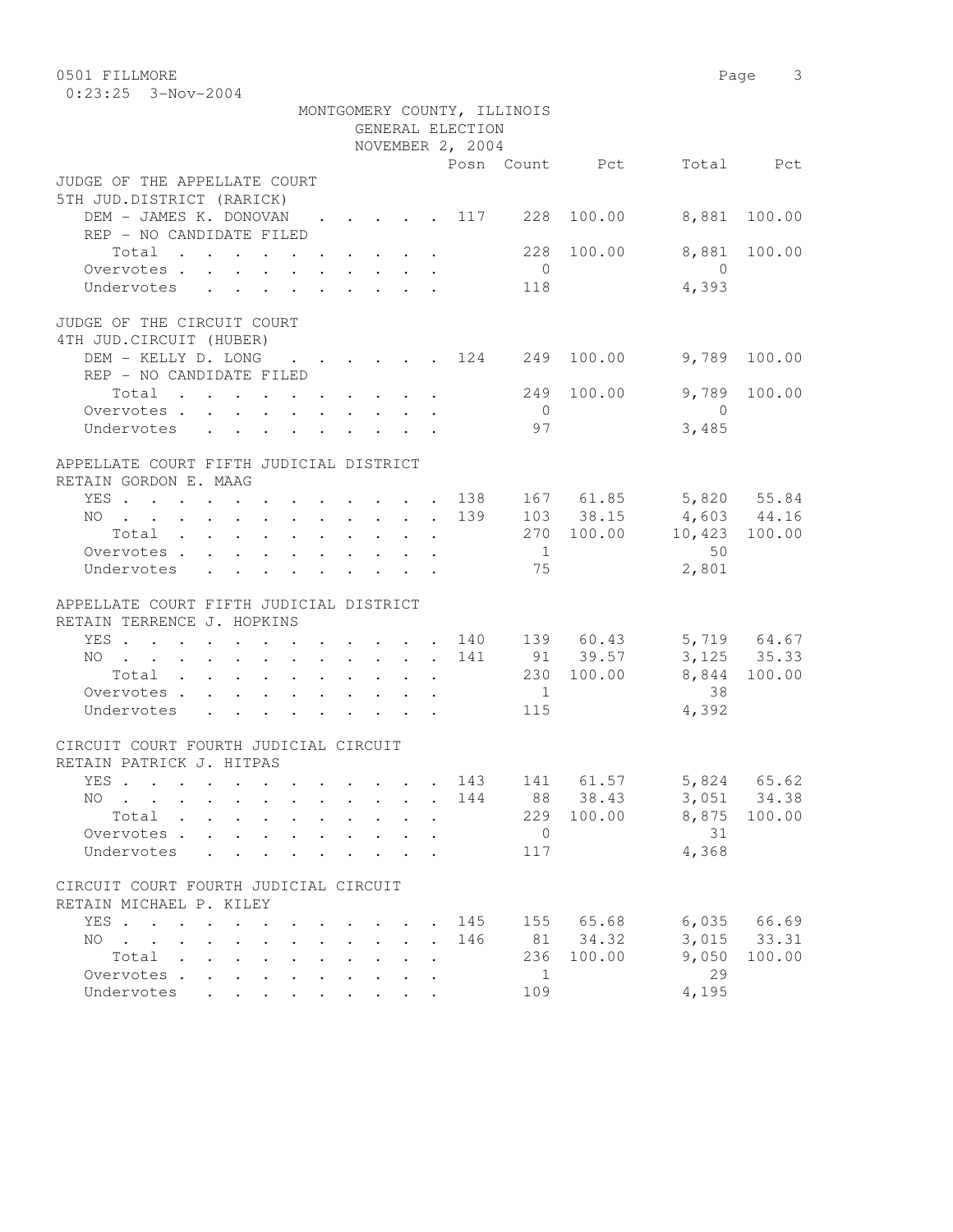0601 GRISHAM 1 Page 1 0:23:25 3-Nov-2004

| GENERAL ELECTION<br>NOVEMBER 2, 2004<br>Posn Count Pct<br>Pct<br>Total<br>2.38<br>100.00<br>Precincts Counted - TOTAL<br>42<br>$\mathbf{r}$ , $\mathbf{r}$ , $\mathbf{r}$ , $\mathbf{r}$ , $\mathbf{r}$<br>$\sim$ 1<br>Registered Voters - TOTAL<br>262<br>18,066<br>$\mathbf{r}$ , $\mathbf{r}$ , $\mathbf{r}$ , $\mathbf{r}$ , $\mathbf{r}$<br>Ballots Cast - TOTAL 205 78.24<br>13,387 74.10<br>$1 \t 0.38$<br>0.85<br>Ballots Cast - BLANK<br>154<br>9,530<br>203<br>Ballots Cast - WHITE<br>3,744<br>Ballots Cast - GREEN<br>$\overline{2}$<br>$\mathbf{r}$ , $\mathbf{r}$ , $\mathbf{r}$<br>74<br>Ballots Cast - FEDERAL-17-ORANGE<br>$\overline{0}$<br>$\mathbf{r} = \mathbf{r} + \mathbf{r}$<br>Ballots Cast - PRES.-17-CREAM<br>$\Omega$<br>$\Omega$<br>PRESIDENT AND VICE PRESIDENT<br>OF THE UNITED STATES (TOTAL)<br>DEM - JOHN F. KERRY/JOHN EDWARDS 7 117 59.09<br>5,979 46.26<br>REP - GEORGE W. BUSH/DICK CHENEY.<br>9 80 40.40<br>6,851 53.01<br>. $11 \t 1 \t 0.51$<br>95<br>0.74<br>LIB - MICHAEL BADNARIK/R. CAMPAGNA<br>198 100.00<br>12,925<br>Total<br>100.00<br>89<br>Overvotes.<br>$\overline{3}$<br>$\overline{4}$<br>373<br>Undervotes<br>$\mathbf{r}$ , and $\mathbf{r}$ , and $\mathbf{r}$ , and $\mathbf{r}$ , and $\mathbf{r}$<br>PRESIDENT AND VICE PRESIDENT<br>OF THE UNITED STATES (17TH CONG.)<br>DEM - JOHN F. KERRY/JOHN EDWARDS<br>7 117 59.09<br>3,514 51.97<br>REP - GEORGE W. BUSH/DICK CHENEY<br>80 40.40<br>3, 188 47. 15<br>9<br>LIB - MICHAEL BADNARIK/R. CAMPAGNA<br>$\cdot$ 11<br>$1 \qquad 0.51$<br>59 0.87<br>198 100.00<br>6,761<br>100.00<br>Total<br>52<br>$\overline{3}$<br>Overvotes.<br>201<br>4<br>Undervotes<br>UNITED STATES SENATOR<br>$\cdot$ 17 129 66.15<br>7,903 63.61<br>DEM - BARACK OBAMA.<br>55 28.21<br>4,078 32.82<br>REP - ALAN KEYES<br>. 18<br>6 3.08<br>134<br>1.08<br>LIB - JERRY KOHN<br>. 19<br>$\mathbf{r}$ , $\mathbf{r}$ , $\mathbf{r}$ , $\mathbf{r}$<br>$\sim$ $\sim$ $\sim$<br>$\ddot{\phantom{0}}$<br>20<br>$5 \t 2.56$<br>309<br>2.49<br>IND - ALBERT J. FRANZEN<br>195 100.00<br>12,424<br>Total<br>100.00<br>37<br>Overvotes<br>2<br>8<br>926<br>Undervotes<br>17TH CONGRESSIONAL DISTRICT<br>REPRESENTATIVE IN CONGRESS<br>131 70.43<br>4,023 64.69<br>DEM - LANE A. EVANS<br>33<br>$\sim$ $\sim$<br>2,196 35.31<br>34<br>55 29.57<br>REP - ANDREA LANE ZINGA<br>186 100.00<br>6,219<br>Total<br>100.00<br>12<br>$\mathbf{1}$<br>Overvotes .<br>783<br>Undervotes<br>18<br>STATE SENATOR<br>49TH LEGISLATIVE DISTRICT (UNEXP.2 YR.TERM)<br>DEM - DEANNA DEMUZIO<br>39<br>162<br>100.00<br>10,352<br>100.00<br>REP - NO CANDIDATE FILED<br>10,352<br>162<br>100.00<br>100.00<br>Total .<br>$\ddot{\phantom{a}}$<br>Overvotes<br>$\overline{0}$<br>$\overline{0}$<br>$\ddot{\phantom{0}}$<br>$\mathbf{L}$ | MONTGOMERY COUNTY, ILLINOIS |    |       |  |
|-------------------------------------------------------------------------------------------------------------------------------------------------------------------------------------------------------------------------------------------------------------------------------------------------------------------------------------------------------------------------------------------------------------------------------------------------------------------------------------------------------------------------------------------------------------------------------------------------------------------------------------------------------------------------------------------------------------------------------------------------------------------------------------------------------------------------------------------------------------------------------------------------------------------------------------------------------------------------------------------------------------------------------------------------------------------------------------------------------------------------------------------------------------------------------------------------------------------------------------------------------------------------------------------------------------------------------------------------------------------------------------------------------------------------------------------------------------------------------------------------------------------------------------------------------------------------------------------------------------------------------------------------------------------------------------------------------------------------------------------------------------------------------------------------------------------------------------------------------------------------------------------------------------------------------------------------------------------------------------------------------------------------------------------------------------------------------------------------------------------------------------------------------------------------------------------------------------------------------------------------------------------------------------------------------------------------------------------------------------------------------------------------------------------------------------------------------------------------------------------------------------------------------------------------------------------------------------------------------------------------------------------------------------------------------------------------------------------------------------------------------------------------------------------------|-----------------------------|----|-------|--|
|                                                                                                                                                                                                                                                                                                                                                                                                                                                                                                                                                                                                                                                                                                                                                                                                                                                                                                                                                                                                                                                                                                                                                                                                                                                                                                                                                                                                                                                                                                                                                                                                                                                                                                                                                                                                                                                                                                                                                                                                                                                                                                                                                                                                                                                                                                                                                                                                                                                                                                                                                                                                                                                                                                                                                                                                 |                             |    |       |  |
|                                                                                                                                                                                                                                                                                                                                                                                                                                                                                                                                                                                                                                                                                                                                                                                                                                                                                                                                                                                                                                                                                                                                                                                                                                                                                                                                                                                                                                                                                                                                                                                                                                                                                                                                                                                                                                                                                                                                                                                                                                                                                                                                                                                                                                                                                                                                                                                                                                                                                                                                                                                                                                                                                                                                                                                                 |                             |    |       |  |
|                                                                                                                                                                                                                                                                                                                                                                                                                                                                                                                                                                                                                                                                                                                                                                                                                                                                                                                                                                                                                                                                                                                                                                                                                                                                                                                                                                                                                                                                                                                                                                                                                                                                                                                                                                                                                                                                                                                                                                                                                                                                                                                                                                                                                                                                                                                                                                                                                                                                                                                                                                                                                                                                                                                                                                                                 |                             |    |       |  |
|                                                                                                                                                                                                                                                                                                                                                                                                                                                                                                                                                                                                                                                                                                                                                                                                                                                                                                                                                                                                                                                                                                                                                                                                                                                                                                                                                                                                                                                                                                                                                                                                                                                                                                                                                                                                                                                                                                                                                                                                                                                                                                                                                                                                                                                                                                                                                                                                                                                                                                                                                                                                                                                                                                                                                                                                 |                             |    |       |  |
|                                                                                                                                                                                                                                                                                                                                                                                                                                                                                                                                                                                                                                                                                                                                                                                                                                                                                                                                                                                                                                                                                                                                                                                                                                                                                                                                                                                                                                                                                                                                                                                                                                                                                                                                                                                                                                                                                                                                                                                                                                                                                                                                                                                                                                                                                                                                                                                                                                                                                                                                                                                                                                                                                                                                                                                                 |                             |    |       |  |
|                                                                                                                                                                                                                                                                                                                                                                                                                                                                                                                                                                                                                                                                                                                                                                                                                                                                                                                                                                                                                                                                                                                                                                                                                                                                                                                                                                                                                                                                                                                                                                                                                                                                                                                                                                                                                                                                                                                                                                                                                                                                                                                                                                                                                                                                                                                                                                                                                                                                                                                                                                                                                                                                                                                                                                                                 |                             |    |       |  |
|                                                                                                                                                                                                                                                                                                                                                                                                                                                                                                                                                                                                                                                                                                                                                                                                                                                                                                                                                                                                                                                                                                                                                                                                                                                                                                                                                                                                                                                                                                                                                                                                                                                                                                                                                                                                                                                                                                                                                                                                                                                                                                                                                                                                                                                                                                                                                                                                                                                                                                                                                                                                                                                                                                                                                                                                 |                             |    |       |  |
|                                                                                                                                                                                                                                                                                                                                                                                                                                                                                                                                                                                                                                                                                                                                                                                                                                                                                                                                                                                                                                                                                                                                                                                                                                                                                                                                                                                                                                                                                                                                                                                                                                                                                                                                                                                                                                                                                                                                                                                                                                                                                                                                                                                                                                                                                                                                                                                                                                                                                                                                                                                                                                                                                                                                                                                                 |                             |    |       |  |
|                                                                                                                                                                                                                                                                                                                                                                                                                                                                                                                                                                                                                                                                                                                                                                                                                                                                                                                                                                                                                                                                                                                                                                                                                                                                                                                                                                                                                                                                                                                                                                                                                                                                                                                                                                                                                                                                                                                                                                                                                                                                                                                                                                                                                                                                                                                                                                                                                                                                                                                                                                                                                                                                                                                                                                                                 |                             |    |       |  |
|                                                                                                                                                                                                                                                                                                                                                                                                                                                                                                                                                                                                                                                                                                                                                                                                                                                                                                                                                                                                                                                                                                                                                                                                                                                                                                                                                                                                                                                                                                                                                                                                                                                                                                                                                                                                                                                                                                                                                                                                                                                                                                                                                                                                                                                                                                                                                                                                                                                                                                                                                                                                                                                                                                                                                                                                 |                             |    |       |  |
|                                                                                                                                                                                                                                                                                                                                                                                                                                                                                                                                                                                                                                                                                                                                                                                                                                                                                                                                                                                                                                                                                                                                                                                                                                                                                                                                                                                                                                                                                                                                                                                                                                                                                                                                                                                                                                                                                                                                                                                                                                                                                                                                                                                                                                                                                                                                                                                                                                                                                                                                                                                                                                                                                                                                                                                                 |                             |    |       |  |
|                                                                                                                                                                                                                                                                                                                                                                                                                                                                                                                                                                                                                                                                                                                                                                                                                                                                                                                                                                                                                                                                                                                                                                                                                                                                                                                                                                                                                                                                                                                                                                                                                                                                                                                                                                                                                                                                                                                                                                                                                                                                                                                                                                                                                                                                                                                                                                                                                                                                                                                                                                                                                                                                                                                                                                                                 |                             |    |       |  |
|                                                                                                                                                                                                                                                                                                                                                                                                                                                                                                                                                                                                                                                                                                                                                                                                                                                                                                                                                                                                                                                                                                                                                                                                                                                                                                                                                                                                                                                                                                                                                                                                                                                                                                                                                                                                                                                                                                                                                                                                                                                                                                                                                                                                                                                                                                                                                                                                                                                                                                                                                                                                                                                                                                                                                                                                 |                             |    |       |  |
|                                                                                                                                                                                                                                                                                                                                                                                                                                                                                                                                                                                                                                                                                                                                                                                                                                                                                                                                                                                                                                                                                                                                                                                                                                                                                                                                                                                                                                                                                                                                                                                                                                                                                                                                                                                                                                                                                                                                                                                                                                                                                                                                                                                                                                                                                                                                                                                                                                                                                                                                                                                                                                                                                                                                                                                                 |                             |    |       |  |
|                                                                                                                                                                                                                                                                                                                                                                                                                                                                                                                                                                                                                                                                                                                                                                                                                                                                                                                                                                                                                                                                                                                                                                                                                                                                                                                                                                                                                                                                                                                                                                                                                                                                                                                                                                                                                                                                                                                                                                                                                                                                                                                                                                                                                                                                                                                                                                                                                                                                                                                                                                                                                                                                                                                                                                                                 |                             |    |       |  |
|                                                                                                                                                                                                                                                                                                                                                                                                                                                                                                                                                                                                                                                                                                                                                                                                                                                                                                                                                                                                                                                                                                                                                                                                                                                                                                                                                                                                                                                                                                                                                                                                                                                                                                                                                                                                                                                                                                                                                                                                                                                                                                                                                                                                                                                                                                                                                                                                                                                                                                                                                                                                                                                                                                                                                                                                 |                             |    |       |  |
|                                                                                                                                                                                                                                                                                                                                                                                                                                                                                                                                                                                                                                                                                                                                                                                                                                                                                                                                                                                                                                                                                                                                                                                                                                                                                                                                                                                                                                                                                                                                                                                                                                                                                                                                                                                                                                                                                                                                                                                                                                                                                                                                                                                                                                                                                                                                                                                                                                                                                                                                                                                                                                                                                                                                                                                                 |                             |    |       |  |
|                                                                                                                                                                                                                                                                                                                                                                                                                                                                                                                                                                                                                                                                                                                                                                                                                                                                                                                                                                                                                                                                                                                                                                                                                                                                                                                                                                                                                                                                                                                                                                                                                                                                                                                                                                                                                                                                                                                                                                                                                                                                                                                                                                                                                                                                                                                                                                                                                                                                                                                                                                                                                                                                                                                                                                                                 |                             |    |       |  |
|                                                                                                                                                                                                                                                                                                                                                                                                                                                                                                                                                                                                                                                                                                                                                                                                                                                                                                                                                                                                                                                                                                                                                                                                                                                                                                                                                                                                                                                                                                                                                                                                                                                                                                                                                                                                                                                                                                                                                                                                                                                                                                                                                                                                                                                                                                                                                                                                                                                                                                                                                                                                                                                                                                                                                                                                 |                             |    |       |  |
|                                                                                                                                                                                                                                                                                                                                                                                                                                                                                                                                                                                                                                                                                                                                                                                                                                                                                                                                                                                                                                                                                                                                                                                                                                                                                                                                                                                                                                                                                                                                                                                                                                                                                                                                                                                                                                                                                                                                                                                                                                                                                                                                                                                                                                                                                                                                                                                                                                                                                                                                                                                                                                                                                                                                                                                                 |                             |    |       |  |
|                                                                                                                                                                                                                                                                                                                                                                                                                                                                                                                                                                                                                                                                                                                                                                                                                                                                                                                                                                                                                                                                                                                                                                                                                                                                                                                                                                                                                                                                                                                                                                                                                                                                                                                                                                                                                                                                                                                                                                                                                                                                                                                                                                                                                                                                                                                                                                                                                                                                                                                                                                                                                                                                                                                                                                                                 |                             |    |       |  |
|                                                                                                                                                                                                                                                                                                                                                                                                                                                                                                                                                                                                                                                                                                                                                                                                                                                                                                                                                                                                                                                                                                                                                                                                                                                                                                                                                                                                                                                                                                                                                                                                                                                                                                                                                                                                                                                                                                                                                                                                                                                                                                                                                                                                                                                                                                                                                                                                                                                                                                                                                                                                                                                                                                                                                                                                 |                             |    |       |  |
|                                                                                                                                                                                                                                                                                                                                                                                                                                                                                                                                                                                                                                                                                                                                                                                                                                                                                                                                                                                                                                                                                                                                                                                                                                                                                                                                                                                                                                                                                                                                                                                                                                                                                                                                                                                                                                                                                                                                                                                                                                                                                                                                                                                                                                                                                                                                                                                                                                                                                                                                                                                                                                                                                                                                                                                                 |                             |    |       |  |
|                                                                                                                                                                                                                                                                                                                                                                                                                                                                                                                                                                                                                                                                                                                                                                                                                                                                                                                                                                                                                                                                                                                                                                                                                                                                                                                                                                                                                                                                                                                                                                                                                                                                                                                                                                                                                                                                                                                                                                                                                                                                                                                                                                                                                                                                                                                                                                                                                                                                                                                                                                                                                                                                                                                                                                                                 |                             |    |       |  |
|                                                                                                                                                                                                                                                                                                                                                                                                                                                                                                                                                                                                                                                                                                                                                                                                                                                                                                                                                                                                                                                                                                                                                                                                                                                                                                                                                                                                                                                                                                                                                                                                                                                                                                                                                                                                                                                                                                                                                                                                                                                                                                                                                                                                                                                                                                                                                                                                                                                                                                                                                                                                                                                                                                                                                                                                 |                             |    |       |  |
|                                                                                                                                                                                                                                                                                                                                                                                                                                                                                                                                                                                                                                                                                                                                                                                                                                                                                                                                                                                                                                                                                                                                                                                                                                                                                                                                                                                                                                                                                                                                                                                                                                                                                                                                                                                                                                                                                                                                                                                                                                                                                                                                                                                                                                                                                                                                                                                                                                                                                                                                                                                                                                                                                                                                                                                                 |                             |    |       |  |
|                                                                                                                                                                                                                                                                                                                                                                                                                                                                                                                                                                                                                                                                                                                                                                                                                                                                                                                                                                                                                                                                                                                                                                                                                                                                                                                                                                                                                                                                                                                                                                                                                                                                                                                                                                                                                                                                                                                                                                                                                                                                                                                                                                                                                                                                                                                                                                                                                                                                                                                                                                                                                                                                                                                                                                                                 |                             |    |       |  |
|                                                                                                                                                                                                                                                                                                                                                                                                                                                                                                                                                                                                                                                                                                                                                                                                                                                                                                                                                                                                                                                                                                                                                                                                                                                                                                                                                                                                                                                                                                                                                                                                                                                                                                                                                                                                                                                                                                                                                                                                                                                                                                                                                                                                                                                                                                                                                                                                                                                                                                                                                                                                                                                                                                                                                                                                 |                             |    |       |  |
|                                                                                                                                                                                                                                                                                                                                                                                                                                                                                                                                                                                                                                                                                                                                                                                                                                                                                                                                                                                                                                                                                                                                                                                                                                                                                                                                                                                                                                                                                                                                                                                                                                                                                                                                                                                                                                                                                                                                                                                                                                                                                                                                                                                                                                                                                                                                                                                                                                                                                                                                                                                                                                                                                                                                                                                                 |                             |    |       |  |
|                                                                                                                                                                                                                                                                                                                                                                                                                                                                                                                                                                                                                                                                                                                                                                                                                                                                                                                                                                                                                                                                                                                                                                                                                                                                                                                                                                                                                                                                                                                                                                                                                                                                                                                                                                                                                                                                                                                                                                                                                                                                                                                                                                                                                                                                                                                                                                                                                                                                                                                                                                                                                                                                                                                                                                                                 |                             |    |       |  |
|                                                                                                                                                                                                                                                                                                                                                                                                                                                                                                                                                                                                                                                                                                                                                                                                                                                                                                                                                                                                                                                                                                                                                                                                                                                                                                                                                                                                                                                                                                                                                                                                                                                                                                                                                                                                                                                                                                                                                                                                                                                                                                                                                                                                                                                                                                                                                                                                                                                                                                                                                                                                                                                                                                                                                                                                 |                             |    |       |  |
|                                                                                                                                                                                                                                                                                                                                                                                                                                                                                                                                                                                                                                                                                                                                                                                                                                                                                                                                                                                                                                                                                                                                                                                                                                                                                                                                                                                                                                                                                                                                                                                                                                                                                                                                                                                                                                                                                                                                                                                                                                                                                                                                                                                                                                                                                                                                                                                                                                                                                                                                                                                                                                                                                                                                                                                                 |                             |    |       |  |
|                                                                                                                                                                                                                                                                                                                                                                                                                                                                                                                                                                                                                                                                                                                                                                                                                                                                                                                                                                                                                                                                                                                                                                                                                                                                                                                                                                                                                                                                                                                                                                                                                                                                                                                                                                                                                                                                                                                                                                                                                                                                                                                                                                                                                                                                                                                                                                                                                                                                                                                                                                                                                                                                                                                                                                                                 |                             |    |       |  |
|                                                                                                                                                                                                                                                                                                                                                                                                                                                                                                                                                                                                                                                                                                                                                                                                                                                                                                                                                                                                                                                                                                                                                                                                                                                                                                                                                                                                                                                                                                                                                                                                                                                                                                                                                                                                                                                                                                                                                                                                                                                                                                                                                                                                                                                                                                                                                                                                                                                                                                                                                                                                                                                                                                                                                                                                 |                             |    |       |  |
|                                                                                                                                                                                                                                                                                                                                                                                                                                                                                                                                                                                                                                                                                                                                                                                                                                                                                                                                                                                                                                                                                                                                                                                                                                                                                                                                                                                                                                                                                                                                                                                                                                                                                                                                                                                                                                                                                                                                                                                                                                                                                                                                                                                                                                                                                                                                                                                                                                                                                                                                                                                                                                                                                                                                                                                                 |                             |    |       |  |
|                                                                                                                                                                                                                                                                                                                                                                                                                                                                                                                                                                                                                                                                                                                                                                                                                                                                                                                                                                                                                                                                                                                                                                                                                                                                                                                                                                                                                                                                                                                                                                                                                                                                                                                                                                                                                                                                                                                                                                                                                                                                                                                                                                                                                                                                                                                                                                                                                                                                                                                                                                                                                                                                                                                                                                                                 |                             |    |       |  |
|                                                                                                                                                                                                                                                                                                                                                                                                                                                                                                                                                                                                                                                                                                                                                                                                                                                                                                                                                                                                                                                                                                                                                                                                                                                                                                                                                                                                                                                                                                                                                                                                                                                                                                                                                                                                                                                                                                                                                                                                                                                                                                                                                                                                                                                                                                                                                                                                                                                                                                                                                                                                                                                                                                                                                                                                 |                             |    |       |  |
|                                                                                                                                                                                                                                                                                                                                                                                                                                                                                                                                                                                                                                                                                                                                                                                                                                                                                                                                                                                                                                                                                                                                                                                                                                                                                                                                                                                                                                                                                                                                                                                                                                                                                                                                                                                                                                                                                                                                                                                                                                                                                                                                                                                                                                                                                                                                                                                                                                                                                                                                                                                                                                                                                                                                                                                                 |                             |    |       |  |
|                                                                                                                                                                                                                                                                                                                                                                                                                                                                                                                                                                                                                                                                                                                                                                                                                                                                                                                                                                                                                                                                                                                                                                                                                                                                                                                                                                                                                                                                                                                                                                                                                                                                                                                                                                                                                                                                                                                                                                                                                                                                                                                                                                                                                                                                                                                                                                                                                                                                                                                                                                                                                                                                                                                                                                                                 |                             |    |       |  |
|                                                                                                                                                                                                                                                                                                                                                                                                                                                                                                                                                                                                                                                                                                                                                                                                                                                                                                                                                                                                                                                                                                                                                                                                                                                                                                                                                                                                                                                                                                                                                                                                                                                                                                                                                                                                                                                                                                                                                                                                                                                                                                                                                                                                                                                                                                                                                                                                                                                                                                                                                                                                                                                                                                                                                                                                 |                             |    |       |  |
|                                                                                                                                                                                                                                                                                                                                                                                                                                                                                                                                                                                                                                                                                                                                                                                                                                                                                                                                                                                                                                                                                                                                                                                                                                                                                                                                                                                                                                                                                                                                                                                                                                                                                                                                                                                                                                                                                                                                                                                                                                                                                                                                                                                                                                                                                                                                                                                                                                                                                                                                                                                                                                                                                                                                                                                                 |                             |    |       |  |
|                                                                                                                                                                                                                                                                                                                                                                                                                                                                                                                                                                                                                                                                                                                                                                                                                                                                                                                                                                                                                                                                                                                                                                                                                                                                                                                                                                                                                                                                                                                                                                                                                                                                                                                                                                                                                                                                                                                                                                                                                                                                                                                                                                                                                                                                                                                                                                                                                                                                                                                                                                                                                                                                                                                                                                                                 |                             |    |       |  |
|                                                                                                                                                                                                                                                                                                                                                                                                                                                                                                                                                                                                                                                                                                                                                                                                                                                                                                                                                                                                                                                                                                                                                                                                                                                                                                                                                                                                                                                                                                                                                                                                                                                                                                                                                                                                                                                                                                                                                                                                                                                                                                                                                                                                                                                                                                                                                                                                                                                                                                                                                                                                                                                                                                                                                                                                 |                             |    |       |  |
|                                                                                                                                                                                                                                                                                                                                                                                                                                                                                                                                                                                                                                                                                                                                                                                                                                                                                                                                                                                                                                                                                                                                                                                                                                                                                                                                                                                                                                                                                                                                                                                                                                                                                                                                                                                                                                                                                                                                                                                                                                                                                                                                                                                                                                                                                                                                                                                                                                                                                                                                                                                                                                                                                                                                                                                                 |                             |    |       |  |
|                                                                                                                                                                                                                                                                                                                                                                                                                                                                                                                                                                                                                                                                                                                                                                                                                                                                                                                                                                                                                                                                                                                                                                                                                                                                                                                                                                                                                                                                                                                                                                                                                                                                                                                                                                                                                                                                                                                                                                                                                                                                                                                                                                                                                                                                                                                                                                                                                                                                                                                                                                                                                                                                                                                                                                                                 |                             |    |       |  |
|                                                                                                                                                                                                                                                                                                                                                                                                                                                                                                                                                                                                                                                                                                                                                                                                                                                                                                                                                                                                                                                                                                                                                                                                                                                                                                                                                                                                                                                                                                                                                                                                                                                                                                                                                                                                                                                                                                                                                                                                                                                                                                                                                                                                                                                                                                                                                                                                                                                                                                                                                                                                                                                                                                                                                                                                 | Undervotes                  | 43 | 2,922 |  |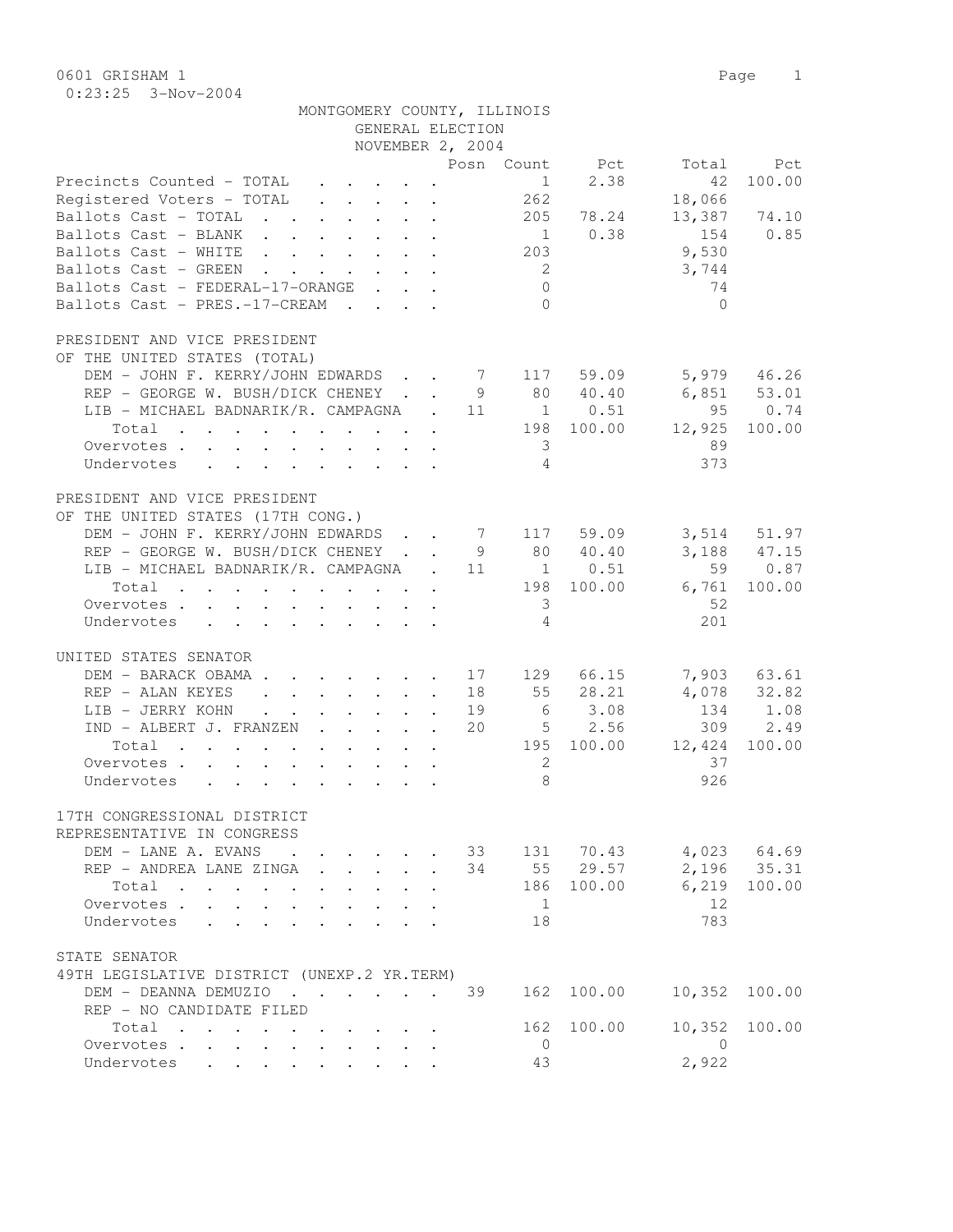0601 GRISHAM 1 Page 2 0:23:25 3-Nov-2004

|                                                                                                                                                    |                                                                       |  | GENERAL ELECTION<br>NOVEMBER 2, 2004 | MONTGOMERY COUNTY, ILLINOIS |                     |                                                                                                      |               |
|----------------------------------------------------------------------------------------------------------------------------------------------------|-----------------------------------------------------------------------|--|--------------------------------------|-----------------------------|---------------------|------------------------------------------------------------------------------------------------------|---------------|
|                                                                                                                                                    |                                                                       |  |                                      |                             |                     | Posn Count Pct Total Pct                                                                             |               |
| REPRESENTATIVE IN THE GENERAL ASSEMBLY<br>98TH REPRESENTATIVE DISTRICT                                                                             |                                                                       |  |                                      |                             |                     |                                                                                                      |               |
| DEM - GARY HANNIG 45 164 100.00<br>REP - NO CANDIDATE FILED                                                                                        |                                                                       |  |                                      |                             |                     | 10,416 100.00                                                                                        |               |
| Total                                                                                                                                              |                                                                       |  |                                      |                             | 164 100.00          |                                                                                                      | 10,416 100.00 |
| Overvotes                                                                                                                                          |                                                                       |  |                                      | $\bigcirc$                  |                     | $\bigcirc$                                                                                           |               |
| Undervotes                                                                                                                                         |                                                                       |  |                                      | 41                          |                     | 2,858                                                                                                |               |
| CIRCUIT CLERK                                                                                                                                      |                                                                       |  |                                      |                             |                     |                                                                                                      |               |
| DEM - BILL MAJOR                                                                                                                                   | $\mathbf{r}$ , and $\mathbf{r}$ , and $\mathbf{r}$ , and $\mathbf{r}$ |  |                                      |                             |                     | 60 91 46.43 5,593 43.97                                                                              |               |
| REP - MARY WEBB                                                                                                                                    |                                                                       |  |                                      |                             |                     |                                                                                                      |               |
| Total                                                                                                                                              |                                                                       |  |                                      |                             |                     | $\begin{array}{cccc} 61 & 105 & 53.57 & 7,126 & 56.03 \\ 196 & 100.00 & 12,719 & 100.00 \end{array}$ |               |
| Overvotes                                                                                                                                          |                                                                       |  |                                      | $\overline{0}$              |                     | 15                                                                                                   |               |
| Undervotes                                                                                                                                         |                                                                       |  |                                      | 9                           |                     | 540                                                                                                  |               |
| STATE'S ATTORNEY                                                                                                                                   |                                                                       |  |                                      |                             |                     |                                                                                                      |               |
| DEM - JIM ROBERTS 64 163                                                                                                                           |                                                                       |  |                                      |                             |                     | 100.00 10,525 100.00                                                                                 |               |
| REP - NO CANDIDATE FILED                                                                                                                           |                                                                       |  |                                      |                             |                     |                                                                                                      |               |
| Total                                                                                                                                              |                                                                       |  |                                      |                             | 163 100.00          | 10,525 100.00                                                                                        |               |
| Overvotes                                                                                                                                          |                                                                       |  |                                      | $\overline{0}$              |                     | $\overline{0}$                                                                                       |               |
| $\mathbf{r} = \mathbf{r} - \mathbf{r}$ , where $\mathbf{r} = \mathbf{r} - \mathbf{r}$ , where $\mathbf{r} = \mathbf{r} - \mathbf{r}$<br>Undervotes |                                                                       |  |                                      | 42                          |                     | 2,749                                                                                                |               |
| CORONER                                                                                                                                            |                                                                       |  |                                      |                             |                     |                                                                                                      |               |
| DEM - RICKEY L. BROADDUS 68                                                                                                                        |                                                                       |  |                                      | 166                         | 100.00              | 10,622                                                                                               | 100.00        |
| REP - NO CANDIDATE FILED                                                                                                                           |                                                                       |  |                                      |                             |                     |                                                                                                      |               |
| Total                                                                                                                                              |                                                                       |  |                                      | 166                         | 100.00              | 10,622 100.00                                                                                        |               |
| Overvotes                                                                                                                                          |                                                                       |  |                                      | $\overline{0}$              |                     | $\Omega$                                                                                             |               |
| Undervotes                                                                                                                                         |                                                                       |  |                                      | 39                          |                     | 2,652                                                                                                |               |
| REGIONAL SUPT. OF SCHOOLS                                                                                                                          |                                                                       |  |                                      |                             |                     |                                                                                                      |               |
| (BOND, EFFINGHAM, FAYETTE) (UNEXP. 2YR. TERM)                                                                                                      |                                                                       |  |                                      |                             |                     |                                                                                                      |               |
| DEM - MARK A. DRONE                                                                                                                                |                                                                       |  |                                      |                             | $\cdot$ 74 1 100.00 | 90 100.00                                                                                            |               |
| REP - NO CANDIDATE FILED                                                                                                                           |                                                                       |  |                                      |                             |                     |                                                                                                      |               |
| Total                                                                                                                                              |                                                                       |  |                                      | 1                           | 100.00              | 90                                                                                                   | 100.00        |
| Overvotes.                                                                                                                                         |                                                                       |  |                                      | $\bigcap$                   |                     | $\Omega$                                                                                             |               |
| Undervotes<br>$\mathcal{L}^{\mathcal{A}}$ , and $\mathcal{L}^{\mathcal{A}}$ , and $\mathcal{L}^{\mathcal{A}}$                                      | <b>Contract Contract Contract</b>                                     |  |                                      | 1                           |                     | 26                                                                                                   |               |
| COUNTY BOARD DISTRICT 4<br>COUNTY BOARD MEMBER                                                                                                     |                                                                       |  |                                      |                             |                     |                                                                                                      |               |
| VOTE FOR 2                                                                                                                                         |                                                                       |  |                                      |                             |                     |                                                                                                      |               |
| DEM - MIKE PLUNKETT 86 135 54.00                                                                                                                   |                                                                       |  |                                      |                             |                     |                                                                                                      | 1,489 56.04   |
| DEM - DENNIS L. JAGODZINSKI                                                                                                                        |                                                                       |  |                                      |                             | 87 115 46.00        |                                                                                                      | 1,168 43.96   |
| REP - NO CANDIDATE FILED                                                                                                                           |                                                                       |  |                                      | 250                         | 100.00              |                                                                                                      | 2,657 100.00  |
| Total<br>Overvotes                                                                                                                                 |                                                                       |  |                                      | $\overline{0}$              |                     | $\overline{0}$                                                                                       |               |
| Undervotes                                                                                                                                         |                                                                       |  |                                      | 160                         |                     | 1,529                                                                                                |               |
| JUDGE OF THE SUPREME COURT                                                                                                                         |                                                                       |  |                                      |                             |                     |                                                                                                      |               |
| 5TH JUD.DISTRICT (HARRISON II)<br>DEM - GORDON E. MAAG 112 117 60.31 5,741 47.68                                                                   |                                                                       |  |                                      |                             |                     |                                                                                                      |               |
| REP - LLOYD A. KARMEIER 113 77 39.69 6,299 52.32                                                                                                   |                                                                       |  |                                      |                             |                     |                                                                                                      |               |
| Total                                                                                                                                              |                                                                       |  |                                      |                             | 194 100.00          | 12,040 100.00                                                                                        |               |
| Overvotes.                                                                                                                                         |                                                                       |  |                                      | $\overline{1}$              |                     | 14                                                                                                   |               |
| Undervotes                                                                                                                                         |                                                                       |  |                                      | 10 <sup>°</sup>             |                     | 1,220                                                                                                |               |
|                                                                                                                                                    |                                                                       |  |                                      |                             |                     |                                                                                                      |               |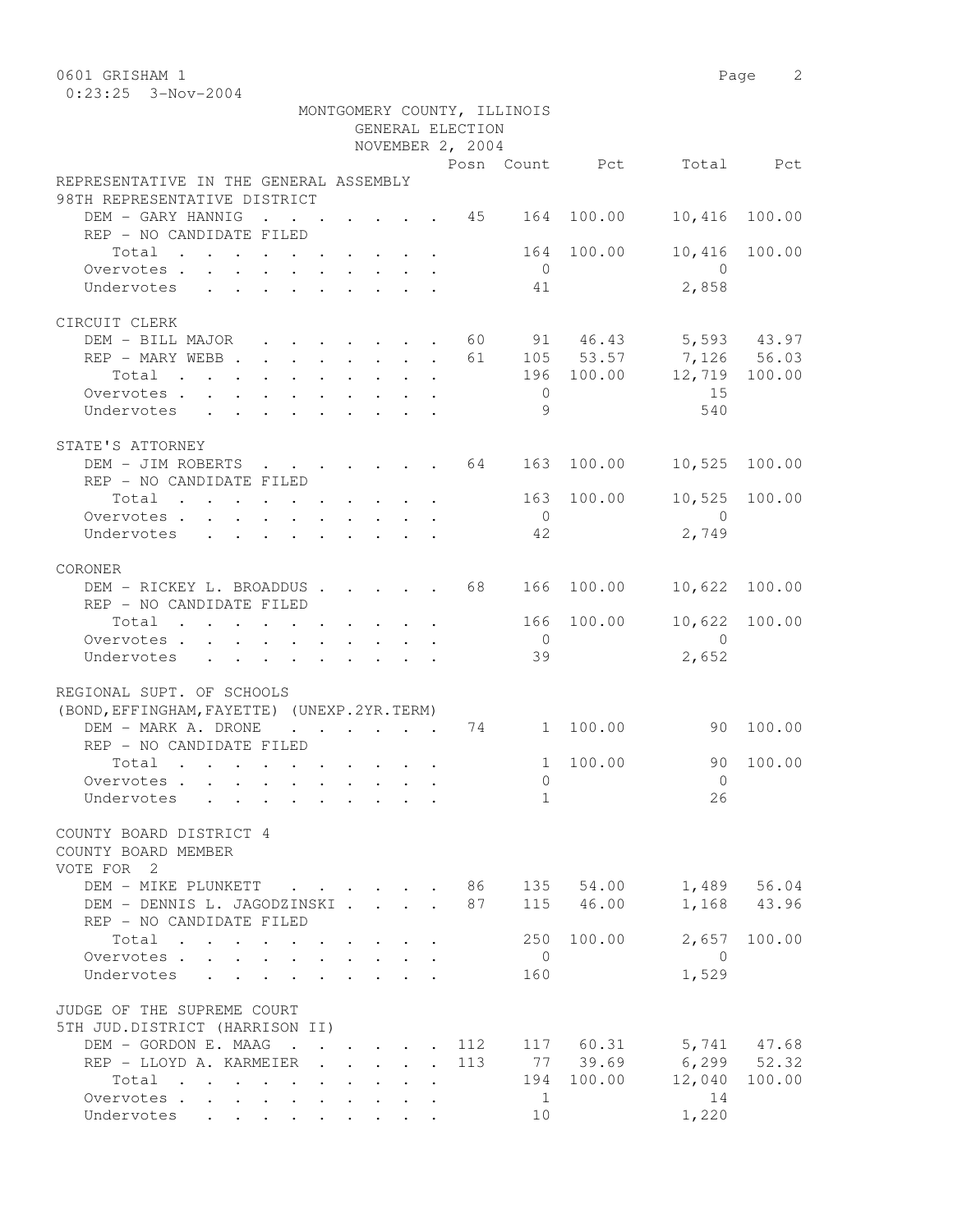| 0601 GRISHAM 1                                                                                                                               |             |                             |                            |                         |                      | Page 3       |
|----------------------------------------------------------------------------------------------------------------------------------------------|-------------|-----------------------------|----------------------------|-------------------------|----------------------|--------------|
| $0:23:25$ 3-Nov-2004                                                                                                                         |             |                             |                            |                         |                      |              |
|                                                                                                                                              |             | MONTGOMERY COUNTY, ILLINOIS |                            |                         |                      |              |
|                                                                                                                                              |             | GENERAL ELECTION            |                            |                         |                      |              |
|                                                                                                                                              |             | NOVEMBER 2, 2004            |                            |                         |                      |              |
|                                                                                                                                              |             |                             |                            | Posn Count Pct          |                      | Total Pct    |
| JUDGE OF THE APPELLATE COURT                                                                                                                 |             |                             |                            |                         |                      |              |
| 5TH JUD.DISTRICT (RARICK)                                                                                                                    |             |                             |                            |                         |                      |              |
| DEM - JAMES K. DONOVAN                                                                                                                       |             |                             |                            | 142 100.00              | 8,881                | 100.00       |
| REP - NO CANDIDATE FILED                                                                                                                     |             |                             |                            |                         |                      |              |
| Total                                                                                                                                        |             |                             | 142                        | 100.00                  | 8,881                | 100.00       |
| Overvotes.                                                                                                                                   |             |                             | $\overline{0}$             |                         | $\overline{0}$       |              |
| Undervotes                                                                                                                                   |             |                             | 63                         |                         | 4,393                |              |
| JUDGE OF THE CIRCUIT COURT                                                                                                                   |             |                             |                            |                         |                      |              |
| 4TH JUD. CIRCUIT (HUBER)                                                                                                                     |             |                             |                            |                         |                      |              |
| DEM - KELLY D. LONG                                                                                                                          |             |                             |                            | . 124 156 100.00        | 9,789                | 100.00       |
| REP - NO CANDIDATE FILED                                                                                                                     |             |                             |                            |                         |                      |              |
| Total                                                                                                                                        |             |                             |                            | 156 100.00              | 9,789                | 100.00       |
| Overvotes                                                                                                                                    |             |                             | $\overline{0}$             |                         | $\bigcirc$           |              |
| Undervotes                                                                                                                                   |             |                             | 49                         |                         | 3,485                |              |
|                                                                                                                                              |             |                             |                            |                         |                      |              |
| APPELLATE COURT FIFTH JUDICIAL DISTRICT                                                                                                      |             |                             |                            |                         |                      |              |
| RETAIN GORDON E. MAAG                                                                                                                        |             |                             |                            |                         |                      |              |
| YES 138 100 62.11 5,820 55.84                                                                                                                |             |                             |                            |                         |                      |              |
| NO                                                                                                                                           |             | 139                         |                            | 61 37.89                | 4,603 44.16          |              |
| Total                                                                                                                                        |             |                             |                            | $161 \t100.00 \t10.423$ |                      | 100.00       |
| Overvotes.                                                                                                                                   |             |                             | $\overline{2}$             |                         | 50                   |              |
| Undervotes                                                                                                                                   |             |                             | 42                         |                         | 2,801                |              |
| APPELLATE COURT FIFTH JUDICIAL DISTRICT                                                                                                      |             |                             |                            |                         |                      |              |
| RETAIN TERRENCE J. HOPKINS                                                                                                                   |             |                             |                            |                         |                      |              |
| YES 140                                                                                                                                      |             |                             |                            |                         | 76 63.87 5,719 64.67 |              |
| NO 141                                                                                                                                       |             |                             |                            | 43 36.13                |                      | 3, 125 35.33 |
| Total                                                                                                                                        |             |                             |                            | 119 100.00              |                      | 8,844 100.00 |
| Overvotes.                                                                                                                                   |             |                             | $\overline{\phantom{0}}^2$ |                         | 38                   |              |
| Undervotes                                                                                                                                   |             |                             | 84                         |                         | 4,392                |              |
|                                                                                                                                              |             |                             |                            |                         |                      |              |
| CIRCUIT COURT FOURTH JUDICIAL CIRCUIT                                                                                                        |             |                             |                            |                         |                      |              |
| RETAIN PATRICK J. HITPAS                                                                                                                     |             |                             |                            |                         |                      |              |
| YES                                                                                                                                          |             | 143                         | 79                         | 64.75                   | 5,824                | 65.62        |
| NO .<br>$\overline{a}$                                                                                                                       |             | 144<br>$\ddot{\phantom{a}}$ | 43                         | 35.25                   | 3,051                | 34.38        |
| Total .                                                                                                                                      |             |                             | 122                        | 100.00                  | 8,875                | 100.00       |
| Overvotes .                                                                                                                                  |             |                             | 2                          |                         | 31                   |              |
| Undervotes                                                                                                                                   |             |                             | 81                         |                         | 4,368                |              |
|                                                                                                                                              |             |                             |                            |                         |                      |              |
| CIRCUIT COURT FOURTH JUDICIAL CIRCUIT                                                                                                        |             |                             |                            |                         |                      |              |
| RETAIN MICHAEL P. KILEY                                                                                                                      |             |                             |                            |                         |                      |              |
| YES                                                                                                                                          |             | 145                         | 88                         | 69.29                   | 6,035                | 66.69        |
| NO.<br>$\mathbf{r}$ , $\mathbf{r}$ , $\mathbf{r}$ , $\mathbf{r}$<br>$\sim$<br>$\ddot{\phantom{a}}$                                           | $\bullet$ . | 146<br>$\ddot{\phantom{a}}$ | 39                         | 30.71                   | 3,015                | 33.31        |
| Total<br>$\bullet$ .<br><br><br><br><br><br><br><br><br><br><br><br><br>$\ddot{\phantom{a}}$<br>$\ddot{\phantom{a}}$<br>$\ddot{\phantom{a}}$ |             |                             | 127                        | 100.00                  | 9,050                | 100.00       |
| Overvotes<br>$\sim$<br>$\ddot{\phantom{a}}$                                                                                                  |             |                             | $\mathbf{1}$               |                         | 29                   |              |
| Undervotes<br><b>College</b>                                                                                                                 |             |                             | 77                         |                         | 4,195                |              |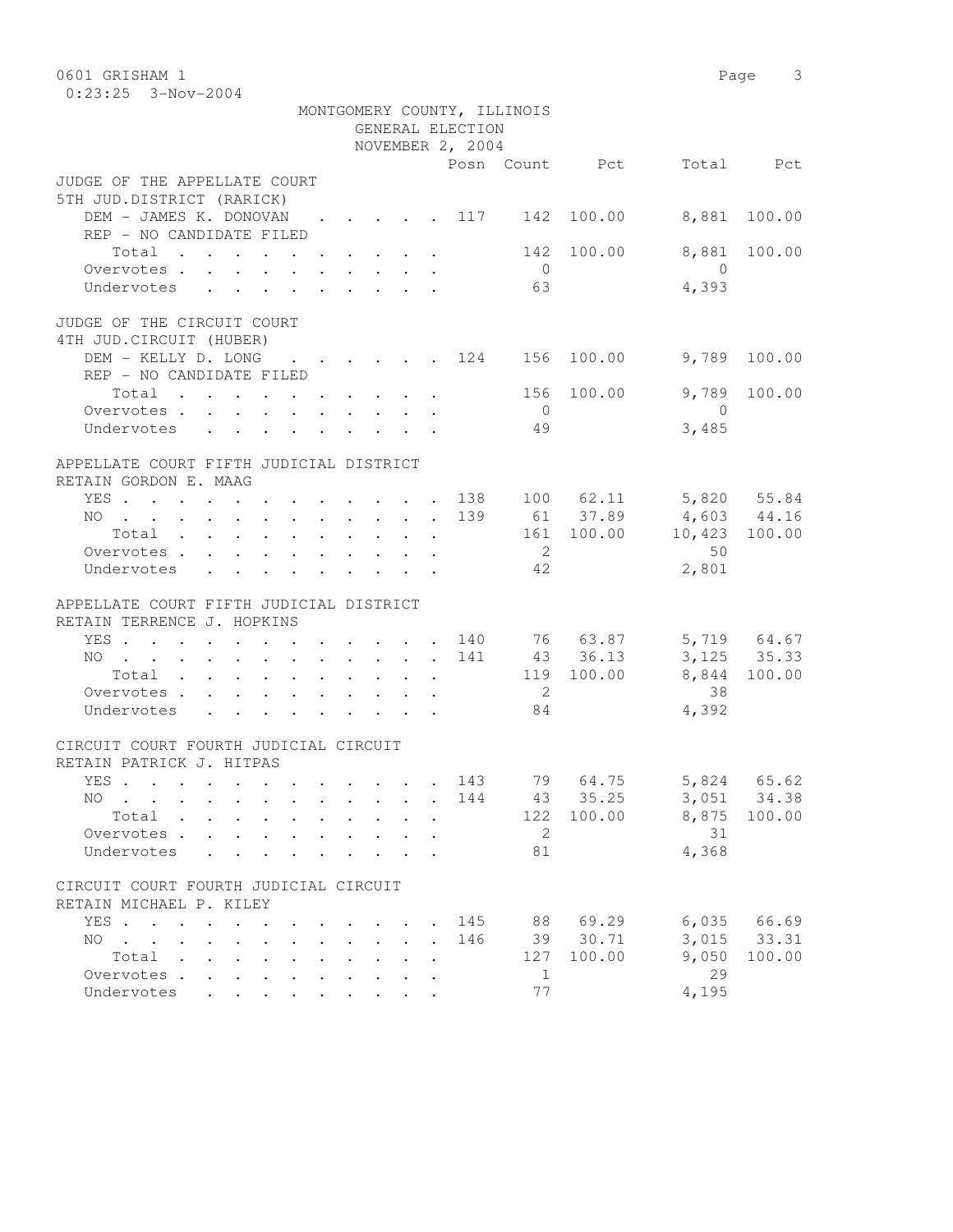| 0602 GRISHAM 2<br>$0:23:25$ 3-Nov-2004                                                                                                     |                            |                 |             |             | Page<br>1   |
|--------------------------------------------------------------------------------------------------------------------------------------------|----------------------------|-----------------|-------------|-------------|-------------|
| MONTGOMERY COUNTY, ILLINOIS                                                                                                                |                            |                 |             |             |             |
|                                                                                                                                            | GENERAL ELECTION           |                 |             |             |             |
| NOVEMBER 2, 2004                                                                                                                           |                            |                 |             |             |             |
|                                                                                                                                            | Posn Count                 |                 | Pct         | Total       | Pct         |
| Precincts Counted - TOTAL<br>$\cdot$ $\cdot$ $\cdot$ $\cdot$                                                                               |                            | $\mathbf{1}$    | 2.38        | 42          | 100.00      |
| Registered Voters - TOTAL<br>$\cdot$ $\cdot$ $\cdot$                                                                                       |                            | 187             |             | 18,066      |             |
| Ballots Cast - TOTAL<br>$\mathbf{r}$ , $\mathbf{r}$<br>$\cdot$ $\cdot$ $\cdot$<br>$\ddot{\phantom{0}}$                                     |                            | 125             | 66.84       | 13,387      | 74.10       |
| Ballots Cast - BLANK                                                                                                                       |                            | $4\overline{4}$ | 2.14        | 154         | 0.85        |
| Ballots Cast - WHITE                                                                                                                       |                            | 123             |             | 9,530       |             |
| Ballots Cast - FEDERAL-17-ORANGE                                                                                                           |                            | -2              |             | 74          |             |
| Ballots Cast - PRES.-17-CREAM<br>$\mathbf{L}$<br><b>Contract Contract</b><br>$\mathbf{L}$                                                  | $\ddot{\phantom{a}}$       | $\bigcap$       |             | $\Omega$    |             |
| PRESIDENT AND VICE PRESIDENT                                                                                                               |                            |                 |             |             |             |
| OF THE UNITED STATES (TOTAL)                                                                                                               |                            |                 |             |             |             |
| DEM - JOHN F. KERRY/JOHN EDWARDS.                                                                                                          | $\overline{7}$             |                 | 58 48.33    |             | 5,979 46.26 |
| REP - GEORGE W. BUSH/DICK CHENEY .                                                                                                         | 9                          | 61              | 50.83       | 6,851       | 53.01       |
| LIB - MICHAEL BADNARIK/R. CAMPAGNA                                                                                                         | 11<br>$\overline{a}$       |                 | $1 \t 0.83$ | 95          | 0.74        |
| Total .<br>$\mathbf{r}$ , $\mathbf{r}$ , $\mathbf{r}$                                                                                      |                            | 120             | 100.00      | 12,925      | 100.00      |
| Overvotes .<br>$\mathbf{L}$<br>$\mathbf{L}$<br>$\mathbf{L}$<br>$\sim$<br>$\ddot{\phantom{0}}$<br>$\sim$                                    |                            | $\overline{0}$  |             | 89          |             |
| Undervotes<br>$\mathbf{r} = \mathbf{r}$<br>$\mathbf{r} = \mathbf{r} + \mathbf{r} + \mathbf{r}$<br>$\mathbf{r}$<br>$\sim$                   |                            | $\overline{5}$  |             | 373         |             |
|                                                                                                                                            |                            |                 |             |             |             |
| PRESIDENT AND VICE PRESIDENT                                                                                                               |                            |                 |             |             |             |
| OF THE UNITED STATES (17TH CONG.)                                                                                                          |                            |                 |             |             |             |
| DEM - JOHN F. KERRY/JOHN EDWARDS                                                                                                           | $\overline{7}$             |                 | 58 48.33    | 3,514       | 51.97       |
| REP - GEORGE W. BUSH/DICK CHENEY                                                                                                           | - 9                        |                 | 61 50.83    | 3,188       | 47.15       |
| LIB - MICHAEL BADNARIK/R. CAMPAGNA                                                                                                         | 11                         |                 | $1 \t 0.83$ | 59          | 0.87        |
| Total                                                                                                                                      |                            | 120             | 100.00      | 6,761       | 100.00      |
| Overvotes.<br>$\mathbf{L}$<br>$\sim$                                                                                                       |                            | $\mathbf 0$     |             | 52          |             |
| Undervotes<br>$\mathbf{L} = \mathbf{L}$<br>$\mathbf{L}$<br>$\mathbf{r} = \mathbf{r}$ , $\mathbf{r} = \mathbf{r}$<br>$\mathbf{L}$<br>$\sim$ | $\mathbf{r}$               | 5               |             | 201         |             |
| UNITED STATES SENATOR                                                                                                                      |                            |                 |             |             |             |
| DEM - BARACK OBAMA .<br>$\sim$<br>$\mathbf{L} = \mathbf{L}$                                                                                | $\cdot$ 17                 | 69              | 58.47       |             | 7,903 63.61 |
| REP - ALAN KEYES<br>$\mathbf{L}^{\text{max}}$<br>$\ddot{\phantom{0}}$                                                                      | $\cdot$ $\cdot$ $\cdot$ 18 |                 | 43 36.44    | 4,078       | 32.82       |
| LIB - JERRY KOHN<br>$\ddot{\phantom{0}}$<br>$\ddot{\phantom{0}}$<br>$\ddot{\phantom{0}}$<br>$\ddot{\phantom{0}}$<br>$\ddot{\phantom{0}}$   | 19                         |                 | 1 0.85      | 134         | 1.08        |
| IND - ALBERT J. FRANZEN                                                                                                                    | 20                         |                 | $5 \t 4.24$ | 309         | 2.49        |
| Total<br>$\sim$<br>$\mathbf{L}$                                                                                                            |                            | 118             | 100.00      | 12,424      | 100.00      |
| Overvotes .<br>$\cdot$                                                                                                                     |                            | $\Omega$        |             | 37          |             |
| Undervotes                                                                                                                                 |                            | 7               |             | 926         |             |
|                                                                                                                                            |                            |                 |             |             |             |
| 17TH CONGRESSIONAL DISTRICT                                                                                                                |                            |                 |             |             |             |
| REPRESENTATIVE IN CONGRESS                                                                                                                 |                            |                 |             |             |             |
| DEM - LANE A. EVANS                                                                                                                        | 33                         | 65              | 58.56       | 4,023       | 64.69       |
| REP - ANDREA LANE ZINGA                                                                                                                    | 34                         | 46              | 41.44       | 2,196       | 35.31       |
| Total<br>Overvotes                                                                                                                         |                            | 111<br>$\Omega$ | 100.00      | 6,219<br>12 | 100.00      |
|                                                                                                                                            |                            |                 |             |             |             |

STATE SENATOR

| STATE SENATOR                               |  |  |  |  |  |    |           |               |  |
|---------------------------------------------|--|--|--|--|--|----|-----------|---------------|--|
| 49TH LEGISLATIVE DISTRICT (UNEXP.2 YR.TERM) |  |  |  |  |  |    |           |               |  |
|                                             |  |  |  |  |  |    |           | 10,352 100.00 |  |
| REP - NO CANDIDATE FILED                    |  |  |  |  |  |    |           |               |  |
| Total                                       |  |  |  |  |  |    | 91 100.00 | 10,352 100.00 |  |
| Overvotes.                                  |  |  |  |  |  | () |           |               |  |
| Undervotes                                  |  |  |  |  |  | 32 |           | 2,922         |  |

Overvotes . . . . . . . . . . 0 12<br>
Undervotes . . . . . . . . . 14 783 Undervotes . . . . . . . . 14 783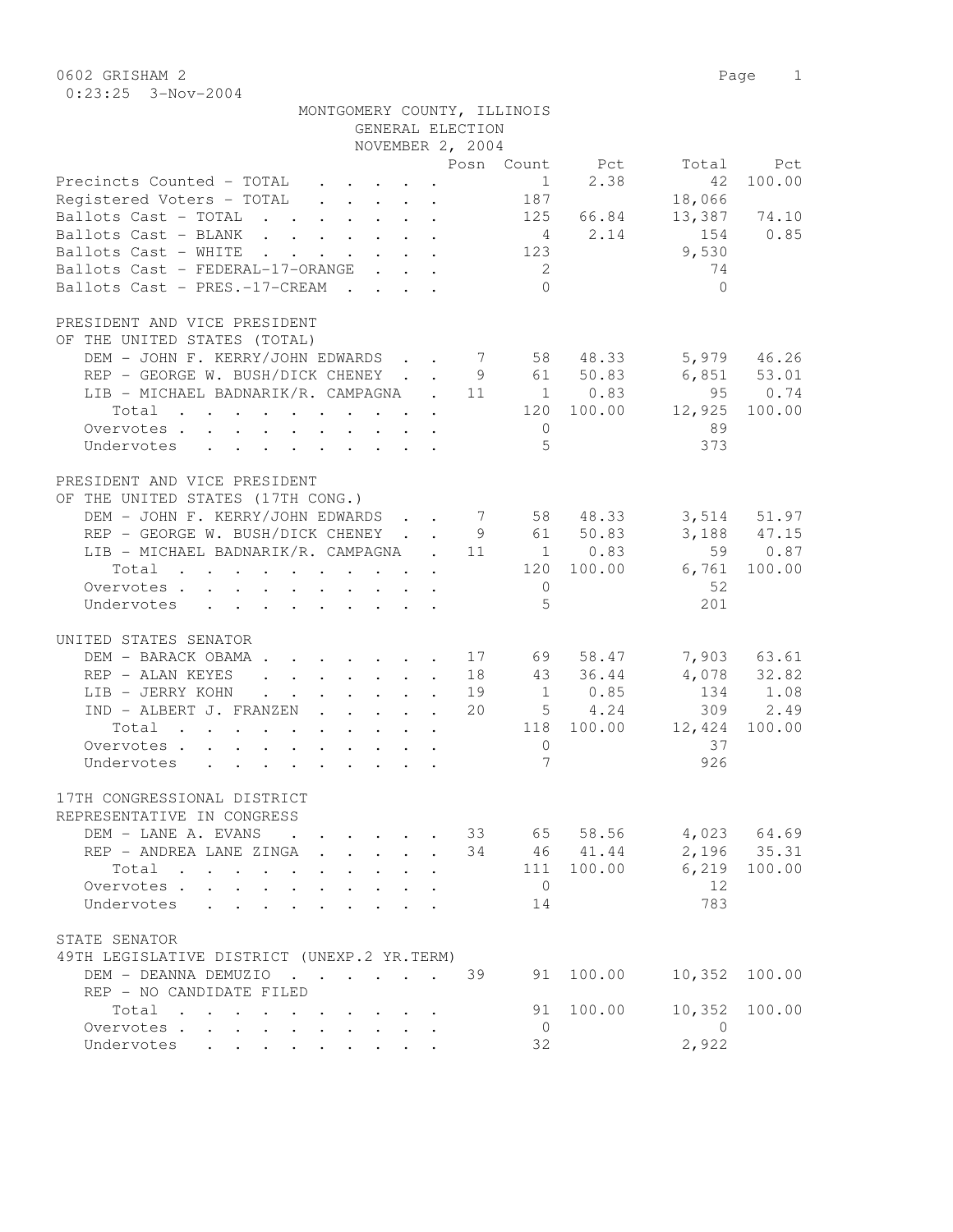0602 GRISHAM 2 Page 2 0:23:25 3-Nov-2004

|                                                                                                                                                                                                                                            |  |  |                  | MONTGOMERY COUNTY, ILLINOIS |            |                          |               |
|--------------------------------------------------------------------------------------------------------------------------------------------------------------------------------------------------------------------------------------------|--|--|------------------|-----------------------------|------------|--------------------------|---------------|
|                                                                                                                                                                                                                                            |  |  | GENERAL ELECTION |                             |            |                          |               |
|                                                                                                                                                                                                                                            |  |  | NOVEMBER 2, 2004 |                             |            |                          |               |
|                                                                                                                                                                                                                                            |  |  |                  |                             |            | Posn Count Pct Total Pct |               |
| REPRESENTATIVE IN THE GENERAL ASSEMBLY                                                                                                                                                                                                     |  |  |                  |                             |            |                          |               |
| 98TH REPRESENTATIVE DISTRICT                                                                                                                                                                                                               |  |  |                  |                             |            |                          |               |
| DEM - GARY HANNIG 45                                                                                                                                                                                                                       |  |  |                  | 93                          | 100.00     |                          | 10,416 100.00 |
| REP - NO CANDIDATE FILED                                                                                                                                                                                                                   |  |  |                  |                             |            |                          |               |
| Total                                                                                                                                                                                                                                      |  |  |                  | 93                          | 100.00     |                          | 10,416 100.00 |
| Overvotes.                                                                                                                                                                                                                                 |  |  |                  | $\overline{0}$              |            | $\overline{0}$           |               |
| Undervotes                                                                                                                                                                                                                                 |  |  |                  | 30                          |            | 2,858                    |               |
| CIRCUIT CLERK                                                                                                                                                                                                                              |  |  |                  |                             |            |                          |               |
| DEM - BILL MAJOR 60 51 43.97 5,593 43.97                                                                                                                                                                                                   |  |  |                  |                             |            |                          |               |
| REP - MARY WEBB                                                                                                                                                                                                                            |  |  |                  |                             |            | 61 65 56.03 7,126 56.03  |               |
| Total $\cdot$                                                                                                                                                                                                                              |  |  |                  |                             |            | 116 100.00 12,719 100.00 |               |
| Overvotes                                                                                                                                                                                                                                  |  |  |                  | $\overline{0}$              |            | 15                       |               |
| Undervotes                                                                                                                                                                                                                                 |  |  |                  | $7\phantom{.0}$             |            | 540                      |               |
| STATE'S ATTORNEY                                                                                                                                                                                                                           |  |  |                  |                             |            |                          |               |
| DEM - JIM ROBERTS 64                                                                                                                                                                                                                       |  |  |                  | 101                         | 100.00     |                          | 10,525 100.00 |
| REP - NO CANDIDATE FILED                                                                                                                                                                                                                   |  |  |                  |                             |            |                          |               |
| Total                                                                                                                                                                                                                                      |  |  |                  | 101                         | 100.00     |                          | 10,525 100.00 |
| Overvotes.                                                                                                                                                                                                                                 |  |  |                  | $\overline{0}$              |            | $\overline{0}$           |               |
| Undervotes                                                                                                                                                                                                                                 |  |  |                  | 22                          |            | 2,749                    |               |
|                                                                                                                                                                                                                                            |  |  |                  |                             |            |                          |               |
| CORONER                                                                                                                                                                                                                                    |  |  |                  |                             |            |                          |               |
| DEM - RICKEY L. BROADDUS                                                                                                                                                                                                                   |  |  | 68               | 97                          | 100.00     |                          | 10,622 100.00 |
| REP - NO CANDIDATE FILED                                                                                                                                                                                                                   |  |  |                  |                             |            |                          |               |
| Total                                                                                                                                                                                                                                      |  |  |                  | 97                          | 100.00     |                          | 10,622 100.00 |
| Overvotes                                                                                                                                                                                                                                  |  |  |                  | $\overline{0}$              |            | $\Omega$                 |               |
| Undervotes                                                                                                                                                                                                                                 |  |  |                  | 26                          |            | 2,652                    |               |
| COUNTY BOARD DISTRICT 4<br>COUNTY BOARD MEMBER<br>VOTE FOR 2                                                                                                                                                                               |  |  |                  |                             |            |                          |               |
| DEM - MIKE PLUNKETT<br>$\cdot$ $\cdot$ $\cdot$ $\cdot$ $\cdot$ $\cdot$ 86                                                                                                                                                                  |  |  |                  |                             | 77 54.23   | 1,489                    | 56.04         |
| DEM - DENNIS L. JAGODZINSKI<br>REP - NO CANDIDATE FILED                                                                                                                                                                                    |  |  | 87               |                             | 65 45.77   |                          | 1,168 43.96   |
| Total<br>$\mathbf{r}$ , and the contribution of the contribution of the contribution of the contribution of the contribution of the contribution of the contribution of the contribution of the contribution of the contribution of the co |  |  |                  | 142                         | 100.00     |                          | 2,657 100.00  |
| Overvotes                                                                                                                                                                                                                                  |  |  |                  | $\overline{0}$              |            | $\mathbf{0}$             |               |
| Undervotes                                                                                                                                                                                                                                 |  |  |                  | 104                         |            | 1,529                    |               |
| JUDGE OF THE SUPREME COURT<br>5TH JUD.DISTRICT (HARRISON II)                                                                                                                                                                               |  |  |                  |                             |            |                          |               |
| DEM - GORDON E. MAAG 112                                                                                                                                                                                                                   |  |  |                  |                             |            | 52 50.49 5,741 47.68     |               |
| REP - LLOYD A. KARMEIER                                                                                                                                                                                                                    |  |  | 113              |                             |            | 51 49.51 6,299 52.32     |               |
| $Total \cdot \cdot \cdot \cdot \cdot \cdot \cdot \cdot \cdot \cdot$                                                                                                                                                                        |  |  |                  |                             | 103 100.00 |                          | 12,040 100.00 |
| Overvotes.                                                                                                                                                                                                                                 |  |  |                  | $\overline{0}$              |            | 14                       |               |
| Undervotes                                                                                                                                                                                                                                 |  |  |                  | 20                          |            | 1,220                    |               |
| JUDGE OF THE APPELLATE COURT<br>5TH JUD.DISTRICT (RARICK)                                                                                                                                                                                  |  |  |                  |                             |            |                          |               |
| DEM - JAMES K. DONOVAN                                                                                                                                                                                                                     |  |  | 117              | 83                          |            | 100.00 8,881 100.00      |               |
| REP - NO CANDIDATE FILED                                                                                                                                                                                                                   |  |  |                  |                             |            |                          |               |
| Total                                                                                                                                                                                                                                      |  |  |                  | 83                          | 100.00     | 8,881                    | 100.00        |
| Overvotes                                                                                                                                                                                                                                  |  |  |                  | $\Omega$                    |            | $\mathbf{0}$             |               |

Undervotes . . . . . . . . . 40 4,393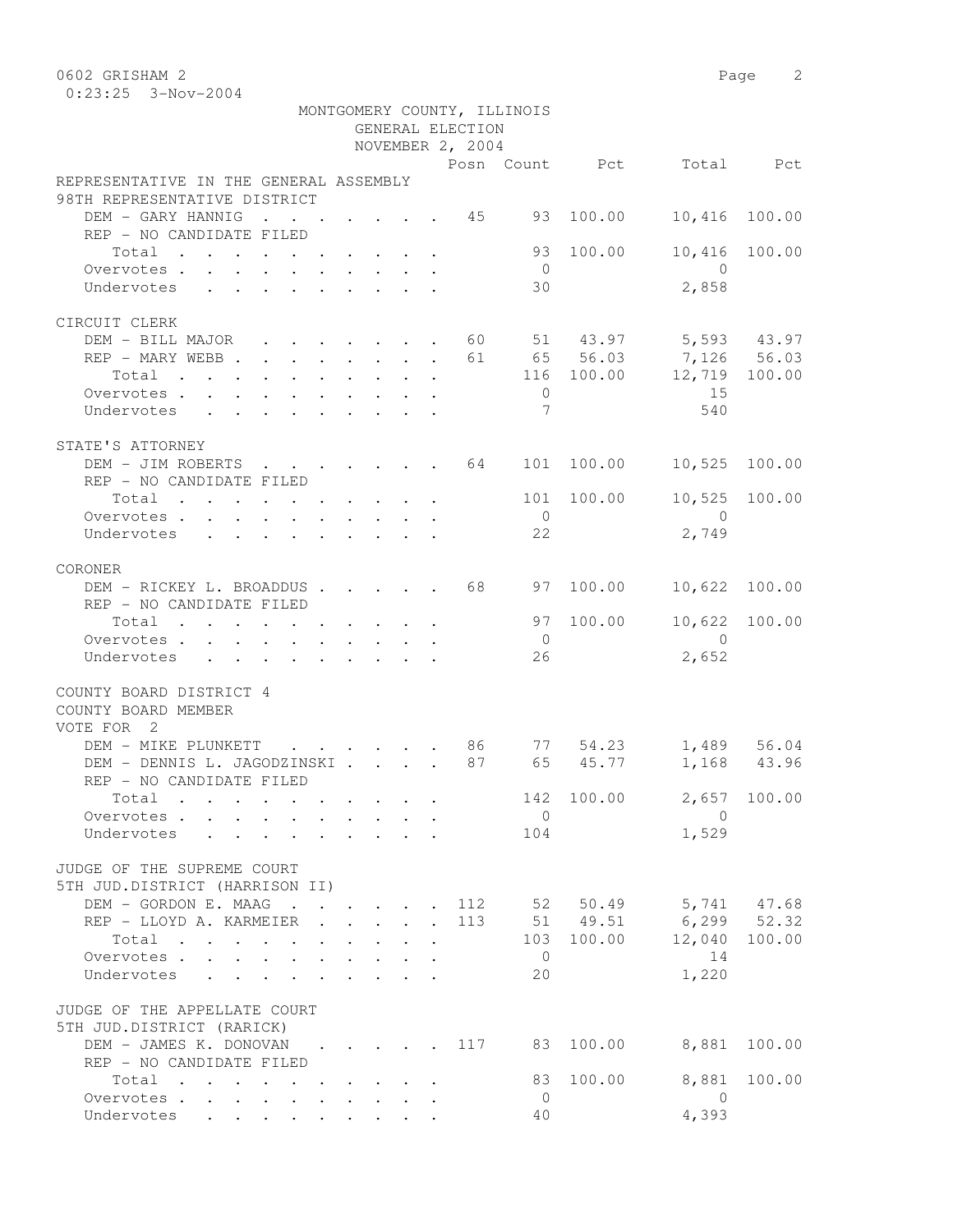| 0602 GRISHAM 2                                                                                  |            |                         |                  |                             |                 |                 | 3<br>Page                  |
|-------------------------------------------------------------------------------------------------|------------|-------------------------|------------------|-----------------------------|-----------------|-----------------|----------------------------|
| $0:23:25$ 3-Nov-2004                                                                            |            |                         |                  |                             |                 |                 |                            |
|                                                                                                 |            |                         |                  | MONTGOMERY COUNTY, ILLINOIS |                 |                 |                            |
|                                                                                                 |            |                         | GENERAL ELECTION |                             |                 |                 |                            |
|                                                                                                 |            |                         | NOVEMBER 2, 2004 |                             |                 |                 |                            |
|                                                                                                 |            |                         |                  |                             | Posn Count Pct  |                 | Total Pct                  |
| JUDGE OF THE CIRCUIT COURT                                                                      |            |                         |                  |                             |                 |                 |                            |
| 4TH JUD. CIRCUIT (HUBER)                                                                        |            |                         |                  |                             |                 |                 |                            |
| DEM - KELLY D. LONG                                                                             |            |                         |                  |                             | . 124 87 100.00 | 9,789           | 100.00                     |
| REP - NO CANDIDATE FILED                                                                        |            |                         |                  |                             |                 |                 |                            |
| Total                                                                                           |            |                         |                  |                             | 87 100.00       | 9,789           | 100.00                     |
| Overvotes.                                                                                      |            |                         |                  | $\bigcirc$                  |                 | $\bigcirc$      |                            |
| Undervotes                                                                                      |            |                         |                  | 36                          |                 | 3,485           |                            |
|                                                                                                 |            |                         |                  |                             |                 |                 |                            |
| APPELLATE COURT FIFTH JUDICIAL DISTRICT                                                         |            |                         |                  |                             |                 |                 |                            |
| RETAIN GORDON E. MAAG                                                                           |            |                         |                  |                             |                 |                 |                            |
| YES                                                                                             |            |                         |                  |                             | 138 58 58.00    | $4,603$ $44.16$ | 5,820 55.84                |
| NO.<br>$\mathbf{r}$ , and $\mathbf{r}$ , and $\mathbf{r}$ , and $\mathbf{r}$ , and $\mathbf{r}$ |            |                         | 139              |                             | 42 42.00        | 10,423 100.00   |                            |
| Total                                                                                           |            |                         |                  |                             | 100 100.00      |                 |                            |
| Overvotes.                                                                                      |            |                         |                  | $\overline{0}$              |                 | 50              |                            |
| Undervotes                                                                                      |            |                         |                  | 23                          |                 | 2,801           |                            |
| APPELLATE COURT FIFTH JUDICIAL DISTRICT                                                         |            |                         |                  |                             |                 |                 |                            |
| RETAIN TERRENCE J. HOPKINS                                                                      |            |                         |                  |                             |                 |                 |                            |
| YES. 140                                                                                        |            |                         |                  |                             | 52 61.18        |                 | 5,719 64.67                |
| $NO$                                                                                            |            |                         | 141              |                             | 33 38.82        |                 | $3,125$ 35.33              |
| Total                                                                                           |            |                         |                  |                             | 85 100.00       | 8,844           | 100.00                     |
| Overvotes.                                                                                      |            |                         |                  | $\overline{0}$              |                 | 38              |                            |
| Undervotes                                                                                      |            |                         |                  | 38                          |                 | 4,392           |                            |
|                                                                                                 |            |                         |                  |                             |                 |                 |                            |
| CIRCUIT COURT FOURTH JUDICIAL CIRCUIT                                                           |            |                         |                  |                             |                 |                 |                            |
| RETAIN PATRICK J. HITPAS                                                                        |            |                         |                  |                             |                 |                 |                            |
| YES                                                                                             |            |                         | 143              |                             | 57 66.28        |                 | 5,824 65.62                |
| NO<br>$\mathbf{r}$ , and $\mathbf{r}$ , and $\mathbf{r}$ , and $\mathbf{r}$ , and $\mathbf{r}$  |            |                         | 144              |                             | 29 33.72        |                 | 3,051 34.38                |
| Total                                                                                           |            |                         |                  |                             | 86 100.00       |                 | 8,875 100.00               |
| Overvotes                                                                                       |            |                         |                  | $\bigcirc$                  |                 | 31              |                            |
| Undervotes                                                                                      |            |                         |                  | 37                          |                 | 4,368           |                            |
| CIRCUIT COURT FOURTH JUDICIAL CIRCUIT                                                           |            |                         |                  |                             |                 |                 |                            |
| RETAIN MICHAEL P. KILEY                                                                         |            |                         |                  |                             |                 |                 |                            |
|                                                                                                 |            |                         | 145              |                             | 48 55.81        |                 |                            |
| YES                                                                                             |            |                         | 146              |                             | 38 44.19        |                 | 6,035 66.69<br>3,015 33.31 |
| NO                                                                                              |            |                         |                  |                             | 86 100.00       | 9,050           |                            |
| Total                                                                                           |            | $\mathbf{L}$<br>$\cdot$ |                  |                             |                 | 29              | 100.00                     |
| Overvotes<br>Undervotes                                                                         |            | $\cdot$ $\cdot$         |                  | $\overline{0}$<br>37        |                 | 4,195           |                            |
| $\mathbf{r} = \mathbf{r} + \mathbf{r} + \mathbf{r} + \mathbf{r} + \mathbf{r}$                   | $\sim$ $-$ |                         |                  |                             |                 |                 |                            |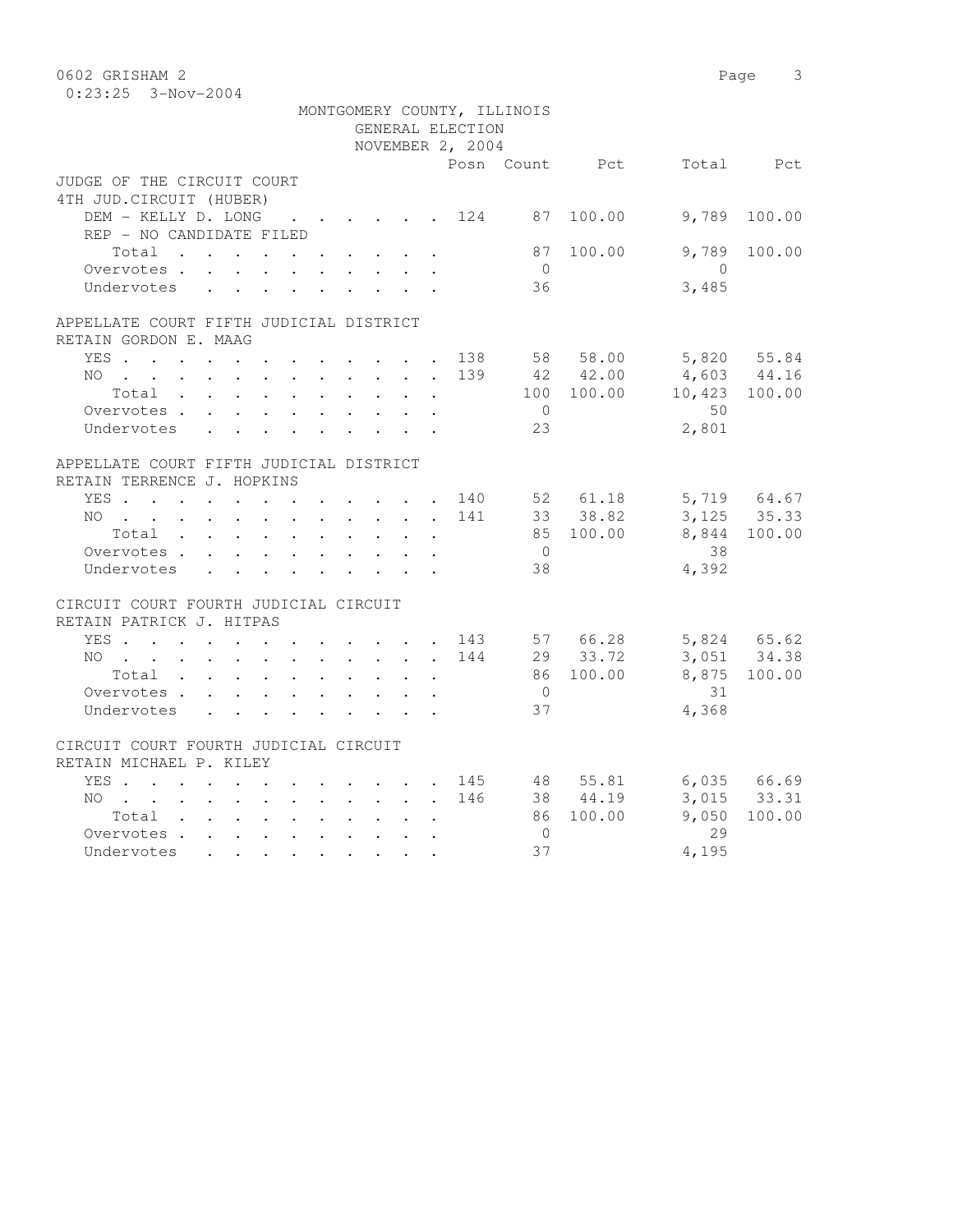0701 HARVEL 2008 Page 2012 0:23:25 3-Nov-2004

|                                                                                                                                                                                                                    | MONTGOMERY COUNTY, ILLINOIS                                                                                                                                                         | GENERAL ELECTION |                      |                                                |                                                             |                                                          |                                                            |
|--------------------------------------------------------------------------------------------------------------------------------------------------------------------------------------------------------------------|-------------------------------------------------------------------------------------------------------------------------------------------------------------------------------------|------------------|----------------------|------------------------------------------------|-------------------------------------------------------------|----------------------------------------------------------|------------------------------------------------------------|
|                                                                                                                                                                                                                    |                                                                                                                                                                                     | NOVEMBER 2, 2004 |                      |                                                |                                                             |                                                          |                                                            |
|                                                                                                                                                                                                                    |                                                                                                                                                                                     |                  |                      |                                                |                                                             | Posn Count Pct Total Pct                                 |                                                            |
| Precincts Counted - TOTAL<br>Registered Voters - TOTAL<br>Ballots Cast - TOTAL<br>Ballots Cast - BLANK<br>Ballots Cast - WHITE<br>Ballots Cast - FEDERAL-19-ORG/BLK.<br>Ballots Cast - PRES.-19-CRM/BLK.           |                                                                                                                                                                                     |                  |                      | 1<br>155<br>116<br>$\overline{0}$<br>$\bigcap$ | 2.38<br>116 74.84<br>$4 \t 2.58$                            | 42<br>18,066<br>154<br>9,530<br>39<br>$\bigcap$          | 100.00<br>$13,387$ 74.10<br>0.85                           |
| PRESIDENT AND VICE PRESIDENT                                                                                                                                                                                       |                                                                                                                                                                                     |                  |                      |                                                |                                                             |                                                          |                                                            |
| OF THE UNITED STATES (TOTAL)<br>DEM - JOHN F. KERRY/JOHN EDWARDS 7 44 39.64 5,979 46.26<br>REP - GEORGE W. BUSH/DICK CHENEY<br>LIB - MICHAEL BADNARIK/R. CAMPAGNA . 11 0 0.00<br>Total<br>Overvotes.<br>Undervotes |                                                                                                                                                                                     |                  |                      | $\overline{0}$<br>$5^{\circ}$                  | 9 67 60.36                                                  | $6,851$ $53.01$<br>111 100.00 12,925 100.00<br>89<br>373 | $-95$ 0.74                                                 |
| PRESIDENT AND VICE PRESIDENT                                                                                                                                                                                       |                                                                                                                                                                                     |                  |                      |                                                |                                                             |                                                          |                                                            |
| OF THE UNITED STATES (19TH CONG.)<br>DEM – JOHN F. KERRY/JOHN EDWARDS 7 44 39.64<br>REP – GEORGE W. BUSH/DICK CHENEY 9 67 60.36<br>LIB - MICHAEL BADNARIK/R. CAMPAGNA . 11 0 0.00<br>Total<br>Overvotes.           |                                                                                                                                                                                     |                  |                      | $\overline{0}$                                 | 111 100.00                                                  | $6,164$ 100.00<br>37                                     | 2,465 39.99<br>3,663 59.43<br>36 0.58                      |
| Undervotes                                                                                                                                                                                                         |                                                                                                                                                                                     |                  |                      | $5^{\circ}$                                    |                                                             | 172                                                      |                                                            |
| UNITED STATES SENATOR                                                                                                                                                                                              |                                                                                                                                                                                     |                  |                      |                                                |                                                             |                                                          |                                                            |
| DEM - BARACK OBAMA.<br>REP - ALAN KEYES<br>LIB - JERRY KOHN<br>IND - ALBERT J. FRANZEN<br>Total<br>Overvotes.                                                                                                      | $\mathbf{r}$ , $\mathbf{r}$ , $\mathbf{r}$ , $\mathbf{r}$ , $\mathbf{r}$<br>$\mathbf{r} = \mathbf{r} \times \mathbf{r}$ , where $\mathbf{r} = \mathbf{r} \times \mathbf{r}$ , where |                  | 17<br>18<br>19<br>20 | $\Omega$                                       | 68 62.39<br>40 36.70<br>0 0.00<br>$1 \t 0.92$<br>109 100.00 | 12,424 100.00<br>37                                      | 7,903 63.61<br>$4,078$ $32.82$<br>$134$ $1.08$<br>309 2.49 |
| Undervotes                                                                                                                                                                                                         |                                                                                                                                                                                     |                  |                      | $7\overline{ }$                                |                                                             | 926                                                      |                                                            |
|                                                                                                                                                                                                                    |                                                                                                                                                                                     |                  |                      |                                                |                                                             |                                                          |                                                            |
| 19TH CONGRESSIONAL DISTRICT                                                                                                                                                                                        |                                                                                                                                                                                     |                  |                      |                                                |                                                             |                                                          |                                                            |
| REPRESENTATIVE IN CONGRESS                                                                                                                                                                                         |                                                                                                                                                                                     |                  | 33                   |                                                |                                                             |                                                          | 1,691 27.95                                                |
| DEM - TIM BAGWELL<br>REP - JOHN M. SHIMKUS.                                                                                                                                                                        | $\mathbf{L} = \mathbf{L}$<br>$\mathcal{L}^{\text{max}}$                                                                                                                             | $\mathbf{L}$     | 34                   |                                                | 31 28.44<br>78 71.56                                        |                                                          | $4,360$ 72.05                                              |
| Total                                                                                                                                                                                                              | $\ddot{\phantom{0}}$                                                                                                                                                                |                  |                      | 109                                            | 100.00                                                      | 6,051                                                    | 100.00                                                     |
| Overvotes                                                                                                                                                                                                          | $\mathbf{r}$                                                                                                                                                                        |                  |                      | $\overline{0}$                                 |                                                             | 7                                                        |                                                            |
| Undervotes<br>and the contract of the contract of the                                                                                                                                                              | $\ddot{\phantom{a}}$                                                                                                                                                                |                  |                      | 7                                              |                                                             | 315                                                      |                                                            |
| STATE SENATOR                                                                                                                                                                                                      |                                                                                                                                                                                     |                  |                      |                                                |                                                             |                                                          |                                                            |
| 49TH LEGISLATIVE DISTRICT (UNEXP.2 YR.TERM)                                                                                                                                                                        |                                                                                                                                                                                     |                  |                      |                                                |                                                             |                                                          |                                                            |
| DEM - DEANNA DEMUZIO                                                                                                                                                                                               |                                                                                                                                                                                     |                  | 39                   |                                                | 91 100.00                                                   | 10,352                                                   | 100.00                                                     |
| REP - NO CANDIDATE FILED                                                                                                                                                                                           |                                                                                                                                                                                     |                  |                      |                                                |                                                             |                                                          |                                                            |
| Total                                                                                                                                                                                                              |                                                                                                                                                                                     |                  |                      | 91                                             | 100.00                                                      | 10,352                                                   | 100.00                                                     |
| Overvotes<br>$\mathbf{L}$<br>$\sim$<br>Undervotes                                                                                                                                                                  |                                                                                                                                                                                     |                  |                      | $\overline{0}$<br>25                           |                                                             | $\bigcirc$<br>2,922                                      |                                                            |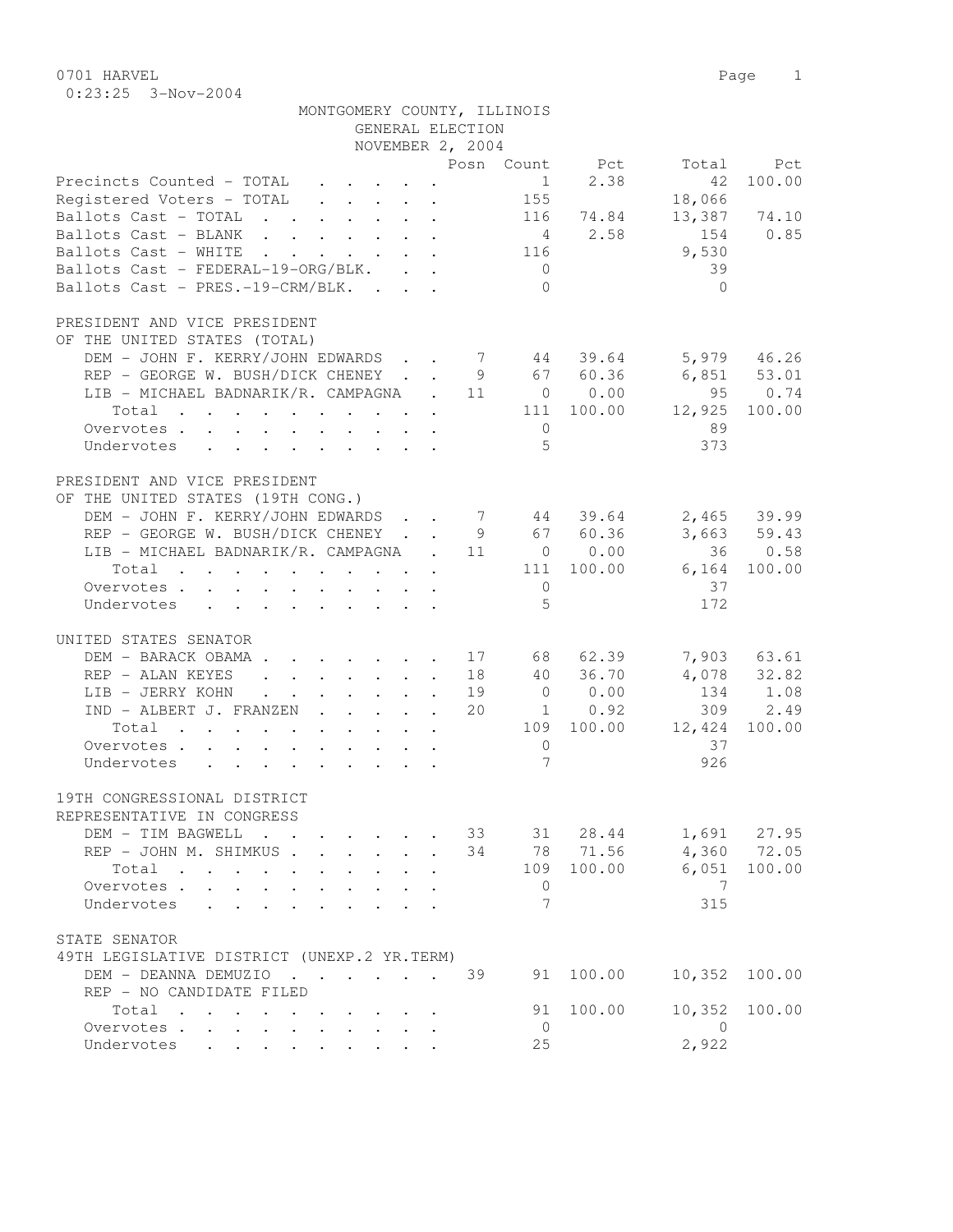| 0701 HARVEL<br>$0:23:25$ 3-Nov-2004      |  |  |  |                  |                             |           |                                  | Page 2        |
|------------------------------------------|--|--|--|------------------|-----------------------------|-----------|----------------------------------|---------------|
|                                          |  |  |  |                  | MONTGOMERY COUNTY, ILLINOIS |           |                                  |               |
|                                          |  |  |  | GENERAL ELECTION |                             |           |                                  |               |
|                                          |  |  |  | NOVEMBER 2, 2004 |                             |           |                                  |               |
|                                          |  |  |  |                  |                             |           | Posn Count - Pct - Total - Tomor | Pct           |
| REPRESENTATIVE IN THE GENERAL ASSEMBLY   |  |  |  |                  |                             |           |                                  |               |
| 98TH REPRESENTATIVE DISTRICT             |  |  |  |                  |                             |           |                                  |               |
| DEM - GARY HANNIG                        |  |  |  | . 45             | 90                          | 100.00    |                                  | 10,416 100.00 |
| REP - NO CANDIDATE FILED                 |  |  |  |                  |                             |           |                                  |               |
| Total                                    |  |  |  |                  | 90                          | 100.00    |                                  | 10,416 100.00 |
| Overvotes.                               |  |  |  |                  | $\bigcirc$                  |           | $\Omega$                         |               |
| Undervotes                               |  |  |  |                  | 26                          |           | 2,858                            |               |
|                                          |  |  |  |                  |                             |           |                                  |               |
| CIRCUIT CLERK                            |  |  |  |                  |                             |           |                                  |               |
| DEM - BILL MAJOR 60 40 36.70 5,593 43.97 |  |  |  |                  |                             |           |                                  |               |
| REP - MARY WEBB 61 69 63.30 7,126 56.03  |  |  |  |                  |                             |           |                                  |               |
| $\cdot$ 109 100.00<br>Total              |  |  |  |                  |                             |           |                                  | 12,719 100.00 |
| Overvotes                                |  |  |  |                  | $\sim$ 1                    |           | 15                               |               |
| Undervotes                               |  |  |  |                  | 6                           |           | 540                              |               |
|                                          |  |  |  |                  |                             |           |                                  |               |
| STATE'S ATTORNEY                         |  |  |  |                  |                             |           |                                  |               |
| DEM - JIM ROBERTS 64                     |  |  |  |                  | 90                          | 100.00    | 10,525                           | 100.00        |
| REP - NO CANDIDATE FILED                 |  |  |  |                  |                             |           |                                  |               |
| Total                                    |  |  |  |                  |                             | 90 100.00 |                                  | 10,525 100.00 |
| Overvotes                                |  |  |  |                  | $\bigcirc$                  |           | $\bigcirc$                       |               |
| Undervotes                               |  |  |  |                  | 26                          |           | 2,749                            |               |
|                                          |  |  |  |                  |                             |           |                                  |               |
| CORONER                                  |  |  |  |                  |                             |           |                                  |               |
| DEM - RICKEY L. BROADDUS 68              |  |  |  |                  |                             | 92 100.00 | 10,622                           | 100.00        |
| REP - NO CANDIDATE FILED                 |  |  |  |                  |                             |           |                                  |               |
| Total                                    |  |  |  |                  |                             | 92 100.00 |                                  | 10,622 100.00 |
| Overvotes                                |  |  |  |                  | $\bigcirc$                  |           | $\bigcap$                        |               |
| Undervotes                               |  |  |  |                  | 24                          |           | 2,652                            |               |
| COUNTY BOARD DISTRICT 1                  |  |  |  |                  |                             |           |                                  |               |
| COUNTY BOARD MEMBER-4 YEAR TERM          |  |  |  |                  |                             |           |                                  |               |
|                                          |  |  |  |                  |                             |           |                                  |               |

| COUNTY BOARD MEMBER-4 YEAR TERM                                                                                                                                                                                                        |                                                                                                                 |                             |  |                         |       |              |            |               |                 |
|----------------------------------------------------------------------------------------------------------------------------------------------------------------------------------------------------------------------------------------|-----------------------------------------------------------------------------------------------------------------|-----------------------------|--|-------------------------|-------|--------------|------------|---------------|-----------------|
| DEM - PAT CLARKE                                                                                                                                                                                                                       | $\sim$ $\sim$<br>$\mathbf{A}$                                                                                   |                             |  |                         | 86    | 59           | 54.63      |               | 1,041 49.67     |
| REP - TOBY A. DEAN                                                                                                                                                                                                                     |                                                                                                                 |                             |  |                         | 87    |              | 49 45.37   |               | 1,055 50.33     |
| Total<br>. The contract of the contract of the contract of the contract of the contract of the contract of the contract of the contract of the contract of the contract of the contract of the contract of the contract of the contrac |                                                                                                                 |                             |  |                         |       |              | 108 100.00 |               | 2,096 100.00    |
| Overvotes.                                                                                                                                                                                                                             |                                                                                                                 |                             |  |                         |       | $\Omega$     |            |               |                 |
| Undervotes                                                                                                                                                                                                                             | the contract of the contract of the contract of the contract of the contract of the contract of the contract of |                             |  |                         |       | 8            |            | 116           |                 |
| COUNTY BOARD DISTRICT 1                                                                                                                                                                                                                |                                                                                                                 |                             |  |                         |       |              |            |               |                 |
| COUNTY BOARD MEMBER-UNEXP.2YR.TERM                                                                                                                                                                                                     |                                                                                                                 |                             |  |                         |       |              |            |               |                 |
| DEM - DAVID HEATON.                                                                                                                                                                                                                    | $\sim$                                                                                                          | $\sim$ $\sim$ $\sim$ $\sim$ |  |                         | 91    | 55           | 51.40      |               | 1,078 52.66     |
| REP - CHARLES BOUTCHER                                                                                                                                                                                                                 |                                                                                                                 |                             |  |                         | 92    |              | 52 48.60   |               | 969 47.34       |
| Total                                                                                                                                                                                                                                  | $\sim$ $\sim$ $\sim$                                                                                            |                             |  |                         |       |              | 107 100.00 |               | 2,047 100.00    |
| Overvotes                                                                                                                                                                                                                              |                                                                                                                 |                             |  |                         |       | $\Omega$     |            | $\Omega$      |                 |
| Undervotes                                                                                                                                                                                                                             |                                                                                                                 |                             |  |                         |       | 9            |            | 166           |                 |
| JUDGE OF THE SUPREME COURT                                                                                                                                                                                                             |                                                                                                                 |                             |  |                         |       |              |            |               |                 |
| 5TH JUD.DISTRICT (HARRISON II)                                                                                                                                                                                                         |                                                                                                                 |                             |  |                         |       |              |            |               |                 |
| DEM - GORDON E. MAAG                                                                                                                                                                                                                   |                                                                                                                 |                             |  |                         | . 112 | 42           | 41.18      |               | 5,741 47.68     |
| REP - LLOYD A. KARMEIER                                                                                                                                                                                                                |                                                                                                                 |                             |  |                         | 113   |              | 60 58.82   |               | $6,299$ $52.32$ |
| Total                                                                                                                                                                                                                                  | the contract of the contract of the contract of the contract of the contract of the contract of the contract of |                             |  |                         |       |              | 102 100.00 | 12,040 100.00 |                 |
| Overvotes.                                                                                                                                                                                                                             |                                                                                                                 |                             |  |                         |       | $\mathbf{0}$ |            | 14            |                 |
| Undervotes                                                                                                                                                                                                                             | $\mathbf{r}$ , and $\mathbf{r}$ , and $\mathbf{r}$ , and $\mathbf{r}$                                           |                             |  | $\cdot$ $\cdot$ $\cdot$ |       | 14           |            | 1,220         |                 |
|                                                                                                                                                                                                                                        |                                                                                                                 |                             |  |                         |       |              |            |               |                 |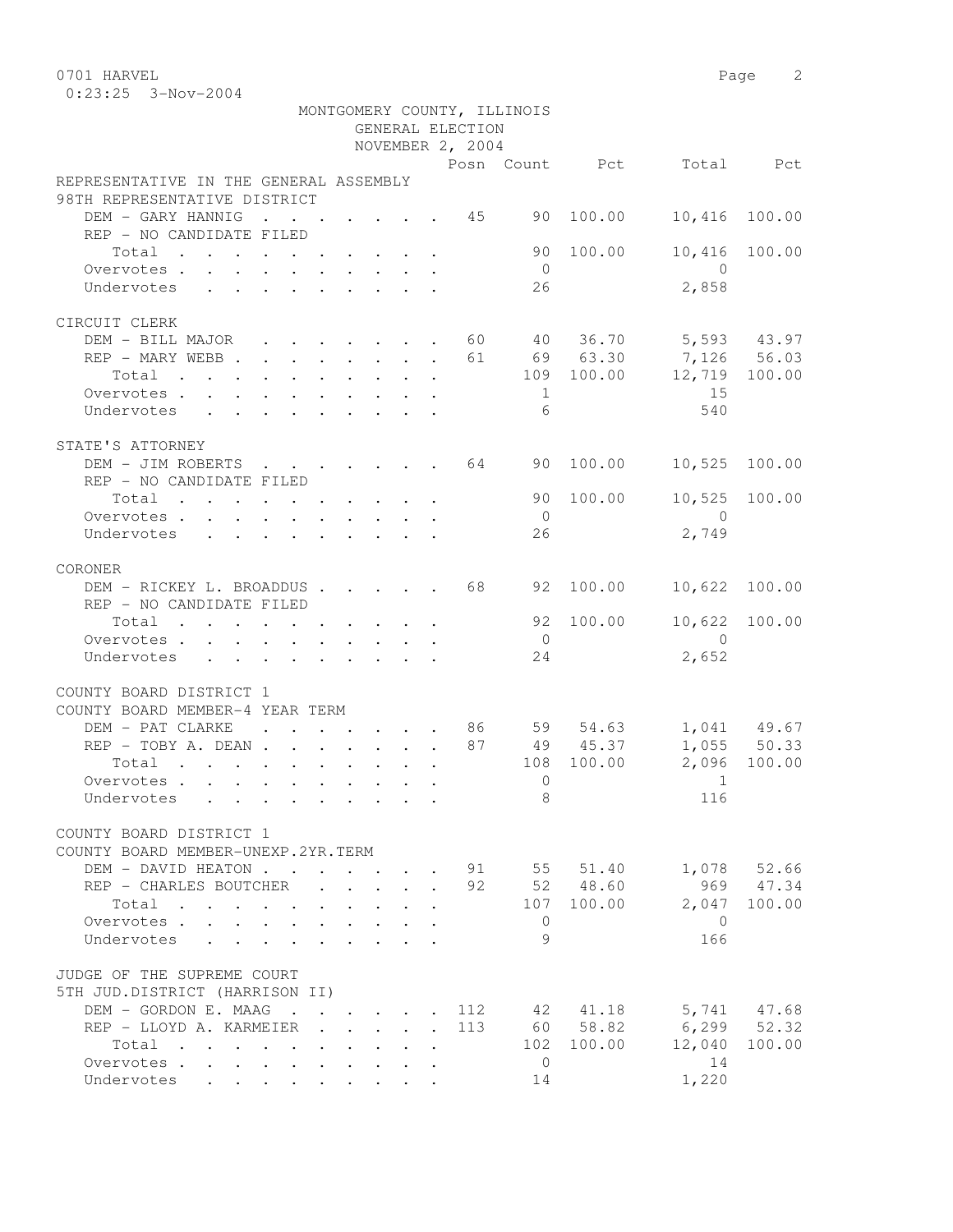0701 HARVEL 2008 Page 3 0:23:25 3-Nov-2004 MONTGOMERY COUNTY, ILLINOIS GENERAL ELECTION NOVEMBER 2, 2004 Posn Count Pct Total Pct JUDGE OF THE APPELLATE COURT 5TH JUD.DISTRICT (RARICK) DEM - JAMES K. DONOVAN . . . . 117 78 100.00 8,881 100.00 REP - NO CANDIDATE FILED Total . . . . . . . . . . 78 100.00 8,881 100.00 Overvotes . . . . . . . . . . 0 0 Undervotes . . . . . . . . . 38 4,393 JUDGE OF THE CIRCUIT COURT 4TH JUD.CIRCUIT (HUBER) DEM - KELLY D. LONG . . . . . 124 87 100.00 9,789 100.00 REP - NO CANDIDATE FILED Total . . . . . . . . . 87 100.00 9,789 100.00 Overvotes . . . . . . . . . . . 0 Undervotes . . . . . . . . . 29 3,485 APPELLATE COURT FIFTH JUDICIAL DISTRICT RETAIN GORDON E. MAAG YES . . . . . . . . . . . . 138 50 56.18 5,820 55.84 NO . . . . . . . . . . . . 139 39 43.82 4,603 44.16 Total . . . . . . . . . . 89 100.00 10,423 100.00 Overvotes . . . . . . . . . . . 0 50 Undervotes . . . . . . . . 27 2,801 APPELLATE COURT FIFTH JUDICIAL DISTRICT RETAIN TERRENCE J. HOPKINS YES . . . . . . . . . . . . 140 53 68.83 5,719 64.67 NO . . . . . . . . . . . . 141 24 31.17 3,125 35.33 Total . . . . . . . . . . 77 100.00 8,844 100.00 Overvotes . . . . . . . . . . . 1 38 Undervotes . . . . . . . . 38 4,392 CIRCUIT COURT FOURTH JUDICIAL CIRCUIT RETAIN PATRICK J. HITPAS YES . . . . . . . . . . . . 143 59 73.75 5,824 65.62 NO . . . . . . . . . . . 144 21 26.25 3,051 34.38 Total . . . . . . . . . . 80 100.00 8,875 100.00 Overvotes . . . . . . . . . . 1 31 Undervotes . . . . . . . . . 35 4,368 CIRCUIT COURT FOURTH JUDICIAL CIRCUIT RETAIN MICHAEL P. KILEY YES . . . . . . . . . . . . 145 56 72.73 6,035 66.69 NO . . . . . . . . . . . 146 21 27.27 3,015 33.31 Total . . . . . . . . . . 77 100.00 9,050 100.00 Overvotes . . . . . . . . . . . 0 29<br>Undervotes . . . . . . . . . . 39 4,195 Undervotes . . . . . . . . .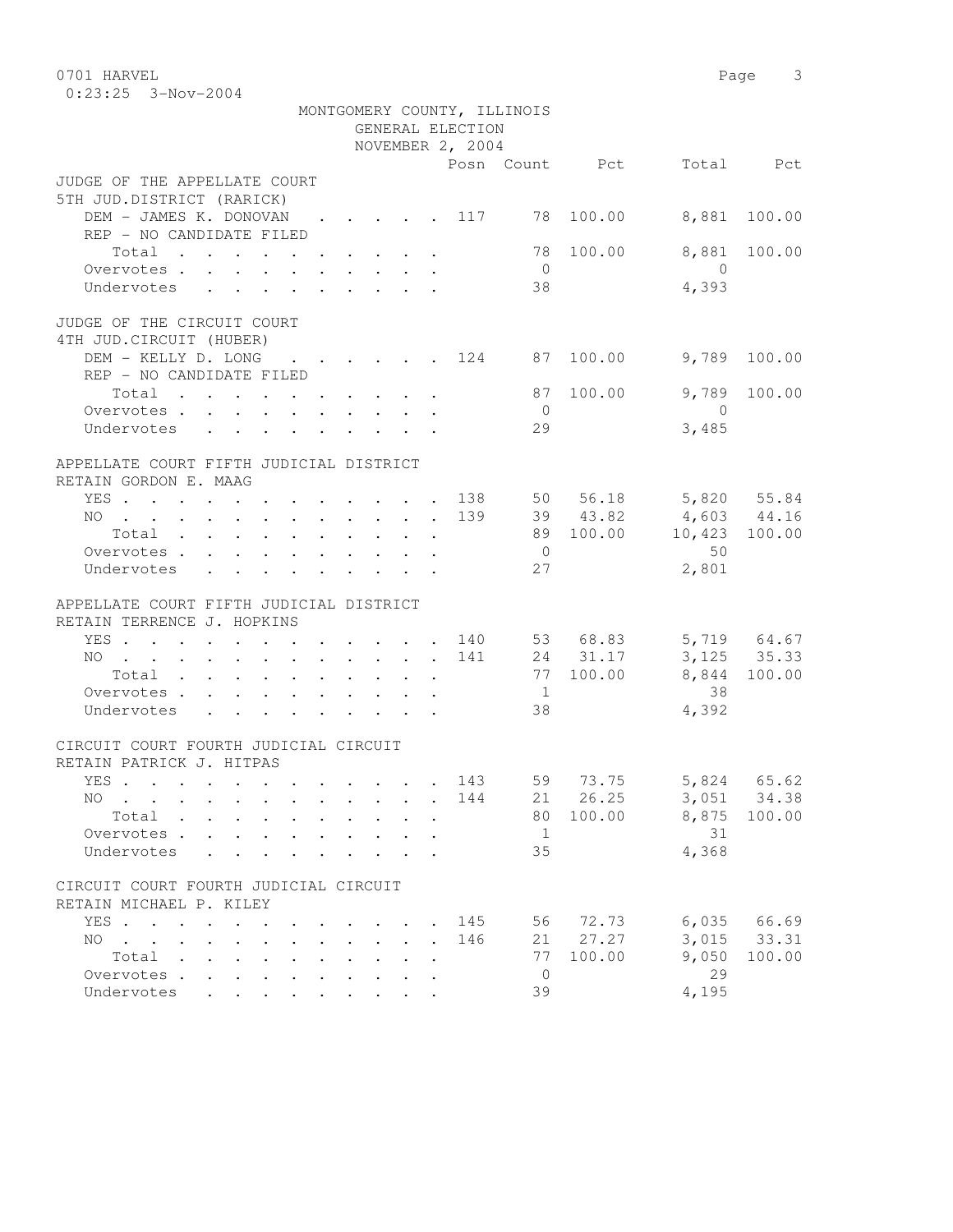0801 HILLSBORO 1 Page 1 0:23:25 3-Nov-2004

| MONTGOMERY COUNTY, ILLINOIS<br>GENERAL ELECTION                                                                                |                         |             |                |             |
|--------------------------------------------------------------------------------------------------------------------------------|-------------------------|-------------|----------------|-------------|
| NOVEMBER 2, 2004                                                                                                               |                         |             |                |             |
|                                                                                                                                | Posn Count Pct          |             |                | Total Pct   |
|                                                                                                                                | 1                       | 2.38        | 42             | 100.00      |
| Precincts Counted - TOTAL<br>Registered Voters - TOTAL                                                                         | 450                     |             | 18,066         |             |
| Ballots Cast - TOTAL 340 75.56                                                                                                 |                         |             | 13,387 74.10   |             |
| Ballots Cast - BLANK                                                                                                           |                         | $1 \t 0.22$ | 154 0.85       |             |
| Ballots Cast - GREEN 331                                                                                                       |                         |             | 3,744          |             |
| Ballots Cast - FEDERAL-17-ORANGE                                                                                               | 9                       |             | 74             |             |
| Ballots Cast - PRES.-17-CREAM                                                                                                  | $\bigcirc$              |             | $\bigcirc$     |             |
| PRESIDENT AND VICE PRESIDENT                                                                                                   |                         |             |                |             |
| OF THE UNITED STATES (TOTAL)                                                                                                   |                         |             |                |             |
| DEM - JOHN F. KERRY/JOHN EDWARDS 7 188 56.46                                                                                   |                         |             |                | 5,979 46.26 |
| REP - GEORGE W. BUSH/DICK CHENEY 9 143 42.94 6,851 53.01                                                                       |                         |             |                |             |
| LIB - MICHAEL BADNARIK/R. CAMPAGNA . 11 2 0.60                                                                                 |                         |             | 95 0.74        |             |
| $\cdot$ 333 100.00 12,925 100.00<br>Total                                                                                      |                         |             |                |             |
| Overvotes                                                                                                                      | $\overline{\mathbf{3}}$ |             | 89             |             |
| Undervotes                                                                                                                     | $\overline{4}$          |             | 373            |             |
|                                                                                                                                |                         |             |                |             |
| PRESIDENT AND VICE PRESIDENT                                                                                                   |                         |             |                |             |
| OF THE UNITED STATES (17TH CONG.)                                                                                              |                         |             |                |             |
| DEM - JOHN F. KERRY/JOHN EDWARDS 7 188 56.46 3,514 51.97                                                                       |                         |             |                |             |
| REP - GEORGE W. BUSH/DICK CHENEY 9 143 42.94                                                                                   |                         |             |                | 3,188 47.15 |
| LIB - MICHAEL BADNARIK/R. CAMPAGNA . 11 2 0.60                                                                                 |                         |             |                | 59 0.87     |
| Total 333 100.00 6,761 100.00                                                                                                  |                         |             |                |             |
| Overvotes.                                                                                                                     | $\overline{\mathbf{3}}$ |             | -52            |             |
| Undervotes                                                                                                                     | $\overline{4}$          |             | 201            |             |
| UNITED STATES SENATOR                                                                                                          |                         |             |                |             |
| DEM - BARACK OBAMA 17 223 69.47                                                                                                |                         |             |                | 7,903 63.61 |
| REP - ALAN KEYES 18                                                                                                            |                         | 90 28.04    |                | 4,078 32.82 |
| LIB - JERRY KOHN                                                                                                               | 19                      | 4 1.25      |                | 134 1.08    |
| IND - ALBERT J. FRANZEN                                                                                                        | 20                      | 4 1.25      |                | 309 2.49    |
| Total                                                                                                                          |                         | 321 100.00  | 12,424         | 100.00      |
| Overvotes                                                                                                                      | 1                       |             | 37             |             |
| Undervotes                                                                                                                     | 18                      |             | 926            |             |
|                                                                                                                                |                         |             |                |             |
| 17TH CONGRESSIONAL DISTRICT                                                                                                    |                         |             |                |             |
| REPRESENTATIVE IN CONGRESS                                                                                                     |                         |             |                |             |
| DEM - LANE A. EVANS<br>$\cdot$ $\cdot$ $\cdot$ $\cdot$ $\cdot$ $\cdot$                                                         | 33 208 68.20            |             |                | 4,023 64.69 |
| REP - ANDREA LANE ZINGA<br>$\overline{a}$                                                                                      | 34                      | 97 31.80    |                | 2,196 35.31 |
| Total<br>$\mathbf{r}$ , and $\mathbf{r}$ , and $\mathbf{r}$ , and $\mathbf{r}$<br>$\ddot{\phantom{0}}$<br>$\ddot{\phantom{0}}$ |                         | 305 100.00  | 6,219          | 100.00      |
| Overvotes                                                                                                                      | $\overline{1}$          |             | 12             |             |
| Undervotes                                                                                                                     | 34                      |             | 783            |             |
| STATE SENATOR                                                                                                                  |                         |             |                |             |
| 49TH LEGISLATIVE DISTRICT (UNEXP.2 YR.TERM)                                                                                    |                         |             |                |             |
| DEM - DEANNA DEMUZIO                                                                                                           | 39<br>275               | 100.00      | 10,352         | 100.00      |
| REP - NO CANDIDATE FILED                                                                                                       |                         |             |                |             |
| Total                                                                                                                          | 275                     | 100.00      | 10,352         | 100.00      |
| Overvotes<br>$\ddot{\phantom{0}}$<br>$\ddot{\phantom{0}}$<br>$\mathbf{r} = \mathbf{r} + \mathbf{r}$                            | $\overline{0}$          |             | $\overline{0}$ |             |
| Undervotes                                                                                                                     | 56                      |             | 2,922          |             |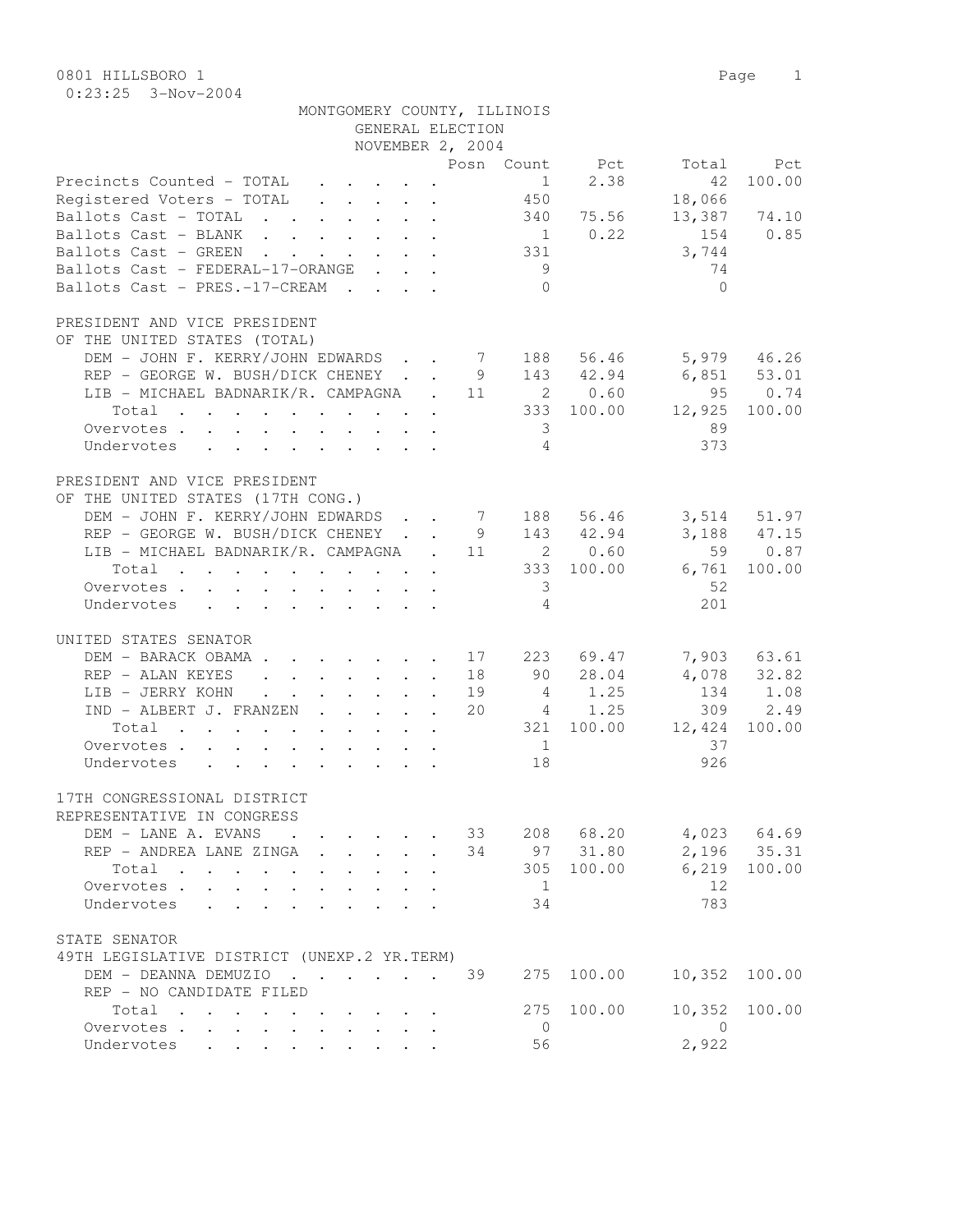0:23:25 3-Nov-2004

| NOVEMBER 2, 2004<br>Posn Count Pct<br>Total<br>Pct<br>REPRESENTATIVE IN THE GENERAL ASSEMBLY<br>98TH REPRESENTATIVE DISTRICT<br>DEM - GARY HANNIG<br>279<br>100.00<br>10,416<br>100.00<br>REP - NO CANDIDATE FILED<br>Total<br>279<br>100.00<br>10,416<br>100.00<br>Overvotes<br>$\overline{0}$<br>$\bigcirc$<br>52<br>2,858<br>Undervotes<br>CIRCUIT CLERK<br>DEM - BILL MAJOR 60<br>163 50.31<br>$5,593$ 43.97<br>161 49.69<br>7,126 56.03<br>REP - MARY WEBB 61<br>324 100.00<br>12,719<br>100.00<br>Total<br>the contract of the contract of the contract of the contract of the contract of the contract of the contract of<br>15<br>2<br>Overvotes.<br>5<br>Undervotes<br>540<br>STATE'S ATTORNEY<br>64<br>287<br>100.00<br>10,525<br>100.00<br>DEM - JIM ROBERTS<br>$\mathbf{r}$ , $\mathbf{r}$ , $\mathbf{r}$ , $\mathbf{r}$ , $\mathbf{r}$<br>REP - NO CANDIDATE FILED<br>10,525<br>287<br>100.00<br>100.00<br>Total<br>the contract of the contract of the contract of the contract of the contract of the contract of the contract of<br>$\bigcirc$<br>$\bigcirc$<br>Overvotes<br>2,749<br>Undervotes<br>44<br>CORONER<br>100.00<br>DEM - RICKEY L. BROADDUS 68<br>282<br>10,622<br>100.00<br>REP - NO CANDIDATE FILED<br>10,622<br>282<br>100.00<br>100.00<br>Total<br>$\bigcap$<br>Overvotes.<br>$\overline{0}$<br>49<br>2,652<br>Undervotes<br>COUNTY BOARD DISTRICT 6<br>COUNTY BOARD MEMBER<br>DEM - TIMOTHY L. FOGLE<br>174 54.89<br>722 43.03<br>86 —<br>$\mathbf{r}$ , $\mathbf{r}$ , $\mathbf{r}$ , $\mathbf{r}$<br>87<br>956<br>56.97<br>REP - ROGER L. MYERS<br>$\mathbf{r}$ , $\mathbf{r}$ , $\mathbf{r}$ , $\mathbf{r}$ , $\mathbf{r}$ , $\mathbf{r}$<br>143 45.11<br>317<br>100.00<br>1,678<br>100.00<br>Total<br>$\mathbf{r}$ , and $\mathbf{r}$ , and $\mathbf{r}$ , and $\mathbf{r}$ , and $\mathbf{r}$<br>3<br>Overvotes.<br>$\overline{1}$<br>Undervotes<br>13<br>114<br>JUDGE OF THE SUPREME COURT<br>5TH JUD.DISTRICT (HARRISON II)<br>5,741 47.68<br>DEM - GORDON E. MAAG<br>112<br>163 54.52<br>REP - LLOYD A. KARMEIER<br>$6, 299$ $52.32$<br><b>Contractor</b><br>113<br>136 45.48<br>$\mathbb{R}^{n \times n}$<br>$\mathbf{r}$<br>$\sim$<br>12,040 100.00<br>Total<br>299 100.00<br>Overvotes<br>$\overline{1}$<br>14<br>$\mathbf{r} = \mathbf{r}$<br>$\mathbf{r}$<br>$\mathbf{A}$<br>1,220<br>31<br>Undervotes<br>$\mathbf{r}$<br>$1 - 1 - 1 = 1$<br>JUDGE OF THE APPELLATE COURT<br>5TH JUD.DISTRICT (RARICK)<br>DEM - JAMES K. DONOVAN<br>117<br>230 100.00<br>8,881<br>100.00<br>REP - NO CANDIDATE FILED<br>8,881<br>Total<br>230<br>100.00<br>100.00<br>$\overline{0}$<br>Overvotes.<br>$\overline{0}$<br>$\ddot{\phantom{0}}$<br>Undervotes<br>101 |  |  | GENERAL ELECTION |  |       |  |
|------------------------------------------------------------------------------------------------------------------------------------------------------------------------------------------------------------------------------------------------------------------------------------------------------------------------------------------------------------------------------------------------------------------------------------------------------------------------------------------------------------------------------------------------------------------------------------------------------------------------------------------------------------------------------------------------------------------------------------------------------------------------------------------------------------------------------------------------------------------------------------------------------------------------------------------------------------------------------------------------------------------------------------------------------------------------------------------------------------------------------------------------------------------------------------------------------------------------------------------------------------------------------------------------------------------------------------------------------------------------------------------------------------------------------------------------------------------------------------------------------------------------------------------------------------------------------------------------------------------------------------------------------------------------------------------------------------------------------------------------------------------------------------------------------------------------------------------------------------------------------------------------------------------------------------------------------------------------------------------------------------------------------------------------------------------------------------------------------------------------------------------------------------------------------------------------------------------------------------------------------------------------------------------------------------------------------------------------------------------------------------------------------------------------------------------------------------------------------------------------------------------------------------------------------------------------------------------------------------------------------------------------------------------------------------------------|--|--|------------------|--|-------|--|
|                                                                                                                                                                                                                                                                                                                                                                                                                                                                                                                                                                                                                                                                                                                                                                                                                                                                                                                                                                                                                                                                                                                                                                                                                                                                                                                                                                                                                                                                                                                                                                                                                                                                                                                                                                                                                                                                                                                                                                                                                                                                                                                                                                                                                                                                                                                                                                                                                                                                                                                                                                                                                                                                                                |  |  |                  |  |       |  |
|                                                                                                                                                                                                                                                                                                                                                                                                                                                                                                                                                                                                                                                                                                                                                                                                                                                                                                                                                                                                                                                                                                                                                                                                                                                                                                                                                                                                                                                                                                                                                                                                                                                                                                                                                                                                                                                                                                                                                                                                                                                                                                                                                                                                                                                                                                                                                                                                                                                                                                                                                                                                                                                                                                |  |  |                  |  |       |  |
|                                                                                                                                                                                                                                                                                                                                                                                                                                                                                                                                                                                                                                                                                                                                                                                                                                                                                                                                                                                                                                                                                                                                                                                                                                                                                                                                                                                                                                                                                                                                                                                                                                                                                                                                                                                                                                                                                                                                                                                                                                                                                                                                                                                                                                                                                                                                                                                                                                                                                                                                                                                                                                                                                                |  |  |                  |  |       |  |
|                                                                                                                                                                                                                                                                                                                                                                                                                                                                                                                                                                                                                                                                                                                                                                                                                                                                                                                                                                                                                                                                                                                                                                                                                                                                                                                                                                                                                                                                                                                                                                                                                                                                                                                                                                                                                                                                                                                                                                                                                                                                                                                                                                                                                                                                                                                                                                                                                                                                                                                                                                                                                                                                                                |  |  |                  |  |       |  |
|                                                                                                                                                                                                                                                                                                                                                                                                                                                                                                                                                                                                                                                                                                                                                                                                                                                                                                                                                                                                                                                                                                                                                                                                                                                                                                                                                                                                                                                                                                                                                                                                                                                                                                                                                                                                                                                                                                                                                                                                                                                                                                                                                                                                                                                                                                                                                                                                                                                                                                                                                                                                                                                                                                |  |  |                  |  |       |  |
|                                                                                                                                                                                                                                                                                                                                                                                                                                                                                                                                                                                                                                                                                                                                                                                                                                                                                                                                                                                                                                                                                                                                                                                                                                                                                                                                                                                                                                                                                                                                                                                                                                                                                                                                                                                                                                                                                                                                                                                                                                                                                                                                                                                                                                                                                                                                                                                                                                                                                                                                                                                                                                                                                                |  |  |                  |  |       |  |
|                                                                                                                                                                                                                                                                                                                                                                                                                                                                                                                                                                                                                                                                                                                                                                                                                                                                                                                                                                                                                                                                                                                                                                                                                                                                                                                                                                                                                                                                                                                                                                                                                                                                                                                                                                                                                                                                                                                                                                                                                                                                                                                                                                                                                                                                                                                                                                                                                                                                                                                                                                                                                                                                                                |  |  |                  |  |       |  |
|                                                                                                                                                                                                                                                                                                                                                                                                                                                                                                                                                                                                                                                                                                                                                                                                                                                                                                                                                                                                                                                                                                                                                                                                                                                                                                                                                                                                                                                                                                                                                                                                                                                                                                                                                                                                                                                                                                                                                                                                                                                                                                                                                                                                                                                                                                                                                                                                                                                                                                                                                                                                                                                                                                |  |  |                  |  |       |  |
|                                                                                                                                                                                                                                                                                                                                                                                                                                                                                                                                                                                                                                                                                                                                                                                                                                                                                                                                                                                                                                                                                                                                                                                                                                                                                                                                                                                                                                                                                                                                                                                                                                                                                                                                                                                                                                                                                                                                                                                                                                                                                                                                                                                                                                                                                                                                                                                                                                                                                                                                                                                                                                                                                                |  |  |                  |  |       |  |
|                                                                                                                                                                                                                                                                                                                                                                                                                                                                                                                                                                                                                                                                                                                                                                                                                                                                                                                                                                                                                                                                                                                                                                                                                                                                                                                                                                                                                                                                                                                                                                                                                                                                                                                                                                                                                                                                                                                                                                                                                                                                                                                                                                                                                                                                                                                                                                                                                                                                                                                                                                                                                                                                                                |  |  |                  |  |       |  |
|                                                                                                                                                                                                                                                                                                                                                                                                                                                                                                                                                                                                                                                                                                                                                                                                                                                                                                                                                                                                                                                                                                                                                                                                                                                                                                                                                                                                                                                                                                                                                                                                                                                                                                                                                                                                                                                                                                                                                                                                                                                                                                                                                                                                                                                                                                                                                                                                                                                                                                                                                                                                                                                                                                |  |  |                  |  |       |  |
|                                                                                                                                                                                                                                                                                                                                                                                                                                                                                                                                                                                                                                                                                                                                                                                                                                                                                                                                                                                                                                                                                                                                                                                                                                                                                                                                                                                                                                                                                                                                                                                                                                                                                                                                                                                                                                                                                                                                                                                                                                                                                                                                                                                                                                                                                                                                                                                                                                                                                                                                                                                                                                                                                                |  |  |                  |  |       |  |
|                                                                                                                                                                                                                                                                                                                                                                                                                                                                                                                                                                                                                                                                                                                                                                                                                                                                                                                                                                                                                                                                                                                                                                                                                                                                                                                                                                                                                                                                                                                                                                                                                                                                                                                                                                                                                                                                                                                                                                                                                                                                                                                                                                                                                                                                                                                                                                                                                                                                                                                                                                                                                                                                                                |  |  |                  |  |       |  |
|                                                                                                                                                                                                                                                                                                                                                                                                                                                                                                                                                                                                                                                                                                                                                                                                                                                                                                                                                                                                                                                                                                                                                                                                                                                                                                                                                                                                                                                                                                                                                                                                                                                                                                                                                                                                                                                                                                                                                                                                                                                                                                                                                                                                                                                                                                                                                                                                                                                                                                                                                                                                                                                                                                |  |  |                  |  |       |  |
|                                                                                                                                                                                                                                                                                                                                                                                                                                                                                                                                                                                                                                                                                                                                                                                                                                                                                                                                                                                                                                                                                                                                                                                                                                                                                                                                                                                                                                                                                                                                                                                                                                                                                                                                                                                                                                                                                                                                                                                                                                                                                                                                                                                                                                                                                                                                                                                                                                                                                                                                                                                                                                                                                                |  |  |                  |  |       |  |
|                                                                                                                                                                                                                                                                                                                                                                                                                                                                                                                                                                                                                                                                                                                                                                                                                                                                                                                                                                                                                                                                                                                                                                                                                                                                                                                                                                                                                                                                                                                                                                                                                                                                                                                                                                                                                                                                                                                                                                                                                                                                                                                                                                                                                                                                                                                                                                                                                                                                                                                                                                                                                                                                                                |  |  |                  |  |       |  |
|                                                                                                                                                                                                                                                                                                                                                                                                                                                                                                                                                                                                                                                                                                                                                                                                                                                                                                                                                                                                                                                                                                                                                                                                                                                                                                                                                                                                                                                                                                                                                                                                                                                                                                                                                                                                                                                                                                                                                                                                                                                                                                                                                                                                                                                                                                                                                                                                                                                                                                                                                                                                                                                                                                |  |  |                  |  |       |  |
|                                                                                                                                                                                                                                                                                                                                                                                                                                                                                                                                                                                                                                                                                                                                                                                                                                                                                                                                                                                                                                                                                                                                                                                                                                                                                                                                                                                                                                                                                                                                                                                                                                                                                                                                                                                                                                                                                                                                                                                                                                                                                                                                                                                                                                                                                                                                                                                                                                                                                                                                                                                                                                                                                                |  |  |                  |  |       |  |
|                                                                                                                                                                                                                                                                                                                                                                                                                                                                                                                                                                                                                                                                                                                                                                                                                                                                                                                                                                                                                                                                                                                                                                                                                                                                                                                                                                                                                                                                                                                                                                                                                                                                                                                                                                                                                                                                                                                                                                                                                                                                                                                                                                                                                                                                                                                                                                                                                                                                                                                                                                                                                                                                                                |  |  |                  |  |       |  |
|                                                                                                                                                                                                                                                                                                                                                                                                                                                                                                                                                                                                                                                                                                                                                                                                                                                                                                                                                                                                                                                                                                                                                                                                                                                                                                                                                                                                                                                                                                                                                                                                                                                                                                                                                                                                                                                                                                                                                                                                                                                                                                                                                                                                                                                                                                                                                                                                                                                                                                                                                                                                                                                                                                |  |  |                  |  |       |  |
|                                                                                                                                                                                                                                                                                                                                                                                                                                                                                                                                                                                                                                                                                                                                                                                                                                                                                                                                                                                                                                                                                                                                                                                                                                                                                                                                                                                                                                                                                                                                                                                                                                                                                                                                                                                                                                                                                                                                                                                                                                                                                                                                                                                                                                                                                                                                                                                                                                                                                                                                                                                                                                                                                                |  |  |                  |  |       |  |
|                                                                                                                                                                                                                                                                                                                                                                                                                                                                                                                                                                                                                                                                                                                                                                                                                                                                                                                                                                                                                                                                                                                                                                                                                                                                                                                                                                                                                                                                                                                                                                                                                                                                                                                                                                                                                                                                                                                                                                                                                                                                                                                                                                                                                                                                                                                                                                                                                                                                                                                                                                                                                                                                                                |  |  |                  |  |       |  |
|                                                                                                                                                                                                                                                                                                                                                                                                                                                                                                                                                                                                                                                                                                                                                                                                                                                                                                                                                                                                                                                                                                                                                                                                                                                                                                                                                                                                                                                                                                                                                                                                                                                                                                                                                                                                                                                                                                                                                                                                                                                                                                                                                                                                                                                                                                                                                                                                                                                                                                                                                                                                                                                                                                |  |  |                  |  |       |  |
|                                                                                                                                                                                                                                                                                                                                                                                                                                                                                                                                                                                                                                                                                                                                                                                                                                                                                                                                                                                                                                                                                                                                                                                                                                                                                                                                                                                                                                                                                                                                                                                                                                                                                                                                                                                                                                                                                                                                                                                                                                                                                                                                                                                                                                                                                                                                                                                                                                                                                                                                                                                                                                                                                                |  |  |                  |  |       |  |
|                                                                                                                                                                                                                                                                                                                                                                                                                                                                                                                                                                                                                                                                                                                                                                                                                                                                                                                                                                                                                                                                                                                                                                                                                                                                                                                                                                                                                                                                                                                                                                                                                                                                                                                                                                                                                                                                                                                                                                                                                                                                                                                                                                                                                                                                                                                                                                                                                                                                                                                                                                                                                                                                                                |  |  |                  |  |       |  |
|                                                                                                                                                                                                                                                                                                                                                                                                                                                                                                                                                                                                                                                                                                                                                                                                                                                                                                                                                                                                                                                                                                                                                                                                                                                                                                                                                                                                                                                                                                                                                                                                                                                                                                                                                                                                                                                                                                                                                                                                                                                                                                                                                                                                                                                                                                                                                                                                                                                                                                                                                                                                                                                                                                |  |  |                  |  |       |  |
|                                                                                                                                                                                                                                                                                                                                                                                                                                                                                                                                                                                                                                                                                                                                                                                                                                                                                                                                                                                                                                                                                                                                                                                                                                                                                                                                                                                                                                                                                                                                                                                                                                                                                                                                                                                                                                                                                                                                                                                                                                                                                                                                                                                                                                                                                                                                                                                                                                                                                                                                                                                                                                                                                                |  |  |                  |  |       |  |
|                                                                                                                                                                                                                                                                                                                                                                                                                                                                                                                                                                                                                                                                                                                                                                                                                                                                                                                                                                                                                                                                                                                                                                                                                                                                                                                                                                                                                                                                                                                                                                                                                                                                                                                                                                                                                                                                                                                                                                                                                                                                                                                                                                                                                                                                                                                                                                                                                                                                                                                                                                                                                                                                                                |  |  |                  |  |       |  |
|                                                                                                                                                                                                                                                                                                                                                                                                                                                                                                                                                                                                                                                                                                                                                                                                                                                                                                                                                                                                                                                                                                                                                                                                                                                                                                                                                                                                                                                                                                                                                                                                                                                                                                                                                                                                                                                                                                                                                                                                                                                                                                                                                                                                                                                                                                                                                                                                                                                                                                                                                                                                                                                                                                |  |  |                  |  |       |  |
|                                                                                                                                                                                                                                                                                                                                                                                                                                                                                                                                                                                                                                                                                                                                                                                                                                                                                                                                                                                                                                                                                                                                                                                                                                                                                                                                                                                                                                                                                                                                                                                                                                                                                                                                                                                                                                                                                                                                                                                                                                                                                                                                                                                                                                                                                                                                                                                                                                                                                                                                                                                                                                                                                                |  |  |                  |  |       |  |
|                                                                                                                                                                                                                                                                                                                                                                                                                                                                                                                                                                                                                                                                                                                                                                                                                                                                                                                                                                                                                                                                                                                                                                                                                                                                                                                                                                                                                                                                                                                                                                                                                                                                                                                                                                                                                                                                                                                                                                                                                                                                                                                                                                                                                                                                                                                                                                                                                                                                                                                                                                                                                                                                                                |  |  |                  |  |       |  |
|                                                                                                                                                                                                                                                                                                                                                                                                                                                                                                                                                                                                                                                                                                                                                                                                                                                                                                                                                                                                                                                                                                                                                                                                                                                                                                                                                                                                                                                                                                                                                                                                                                                                                                                                                                                                                                                                                                                                                                                                                                                                                                                                                                                                                                                                                                                                                                                                                                                                                                                                                                                                                                                                                                |  |  |                  |  |       |  |
|                                                                                                                                                                                                                                                                                                                                                                                                                                                                                                                                                                                                                                                                                                                                                                                                                                                                                                                                                                                                                                                                                                                                                                                                                                                                                                                                                                                                                                                                                                                                                                                                                                                                                                                                                                                                                                                                                                                                                                                                                                                                                                                                                                                                                                                                                                                                                                                                                                                                                                                                                                                                                                                                                                |  |  |                  |  |       |  |
|                                                                                                                                                                                                                                                                                                                                                                                                                                                                                                                                                                                                                                                                                                                                                                                                                                                                                                                                                                                                                                                                                                                                                                                                                                                                                                                                                                                                                                                                                                                                                                                                                                                                                                                                                                                                                                                                                                                                                                                                                                                                                                                                                                                                                                                                                                                                                                                                                                                                                                                                                                                                                                                                                                |  |  |                  |  |       |  |
|                                                                                                                                                                                                                                                                                                                                                                                                                                                                                                                                                                                                                                                                                                                                                                                                                                                                                                                                                                                                                                                                                                                                                                                                                                                                                                                                                                                                                                                                                                                                                                                                                                                                                                                                                                                                                                                                                                                                                                                                                                                                                                                                                                                                                                                                                                                                                                                                                                                                                                                                                                                                                                                                                                |  |  |                  |  |       |  |
|                                                                                                                                                                                                                                                                                                                                                                                                                                                                                                                                                                                                                                                                                                                                                                                                                                                                                                                                                                                                                                                                                                                                                                                                                                                                                                                                                                                                                                                                                                                                                                                                                                                                                                                                                                                                                                                                                                                                                                                                                                                                                                                                                                                                                                                                                                                                                                                                                                                                                                                                                                                                                                                                                                |  |  |                  |  |       |  |
|                                                                                                                                                                                                                                                                                                                                                                                                                                                                                                                                                                                                                                                                                                                                                                                                                                                                                                                                                                                                                                                                                                                                                                                                                                                                                                                                                                                                                                                                                                                                                                                                                                                                                                                                                                                                                                                                                                                                                                                                                                                                                                                                                                                                                                                                                                                                                                                                                                                                                                                                                                                                                                                                                                |  |  |                  |  |       |  |
|                                                                                                                                                                                                                                                                                                                                                                                                                                                                                                                                                                                                                                                                                                                                                                                                                                                                                                                                                                                                                                                                                                                                                                                                                                                                                                                                                                                                                                                                                                                                                                                                                                                                                                                                                                                                                                                                                                                                                                                                                                                                                                                                                                                                                                                                                                                                                                                                                                                                                                                                                                                                                                                                                                |  |  |                  |  |       |  |
|                                                                                                                                                                                                                                                                                                                                                                                                                                                                                                                                                                                                                                                                                                                                                                                                                                                                                                                                                                                                                                                                                                                                                                                                                                                                                                                                                                                                                                                                                                                                                                                                                                                                                                                                                                                                                                                                                                                                                                                                                                                                                                                                                                                                                                                                                                                                                                                                                                                                                                                                                                                                                                                                                                |  |  |                  |  |       |  |
|                                                                                                                                                                                                                                                                                                                                                                                                                                                                                                                                                                                                                                                                                                                                                                                                                                                                                                                                                                                                                                                                                                                                                                                                                                                                                                                                                                                                                                                                                                                                                                                                                                                                                                                                                                                                                                                                                                                                                                                                                                                                                                                                                                                                                                                                                                                                                                                                                                                                                                                                                                                                                                                                                                |  |  |                  |  |       |  |
|                                                                                                                                                                                                                                                                                                                                                                                                                                                                                                                                                                                                                                                                                                                                                                                                                                                                                                                                                                                                                                                                                                                                                                                                                                                                                                                                                                                                                                                                                                                                                                                                                                                                                                                                                                                                                                                                                                                                                                                                                                                                                                                                                                                                                                                                                                                                                                                                                                                                                                                                                                                                                                                                                                |  |  |                  |  |       |  |
|                                                                                                                                                                                                                                                                                                                                                                                                                                                                                                                                                                                                                                                                                                                                                                                                                                                                                                                                                                                                                                                                                                                                                                                                                                                                                                                                                                                                                                                                                                                                                                                                                                                                                                                                                                                                                                                                                                                                                                                                                                                                                                                                                                                                                                                                                                                                                                                                                                                                                                                                                                                                                                                                                                |  |  |                  |  |       |  |
|                                                                                                                                                                                                                                                                                                                                                                                                                                                                                                                                                                                                                                                                                                                                                                                                                                                                                                                                                                                                                                                                                                                                                                                                                                                                                                                                                                                                                                                                                                                                                                                                                                                                                                                                                                                                                                                                                                                                                                                                                                                                                                                                                                                                                                                                                                                                                                                                                                                                                                                                                                                                                                                                                                |  |  |                  |  |       |  |
|                                                                                                                                                                                                                                                                                                                                                                                                                                                                                                                                                                                                                                                                                                                                                                                                                                                                                                                                                                                                                                                                                                                                                                                                                                                                                                                                                                                                                                                                                                                                                                                                                                                                                                                                                                                                                                                                                                                                                                                                                                                                                                                                                                                                                                                                                                                                                                                                                                                                                                                                                                                                                                                                                                |  |  |                  |  |       |  |
|                                                                                                                                                                                                                                                                                                                                                                                                                                                                                                                                                                                                                                                                                                                                                                                                                                                                                                                                                                                                                                                                                                                                                                                                                                                                                                                                                                                                                                                                                                                                                                                                                                                                                                                                                                                                                                                                                                                                                                                                                                                                                                                                                                                                                                                                                                                                                                                                                                                                                                                                                                                                                                                                                                |  |  |                  |  |       |  |
|                                                                                                                                                                                                                                                                                                                                                                                                                                                                                                                                                                                                                                                                                                                                                                                                                                                                                                                                                                                                                                                                                                                                                                                                                                                                                                                                                                                                                                                                                                                                                                                                                                                                                                                                                                                                                                                                                                                                                                                                                                                                                                                                                                                                                                                                                                                                                                                                                                                                                                                                                                                                                                                                                                |  |  |                  |  |       |  |
|                                                                                                                                                                                                                                                                                                                                                                                                                                                                                                                                                                                                                                                                                                                                                                                                                                                                                                                                                                                                                                                                                                                                                                                                                                                                                                                                                                                                                                                                                                                                                                                                                                                                                                                                                                                                                                                                                                                                                                                                                                                                                                                                                                                                                                                                                                                                                                                                                                                                                                                                                                                                                                                                                                |  |  |                  |  |       |  |
|                                                                                                                                                                                                                                                                                                                                                                                                                                                                                                                                                                                                                                                                                                                                                                                                                                                                                                                                                                                                                                                                                                                                                                                                                                                                                                                                                                                                                                                                                                                                                                                                                                                                                                                                                                                                                                                                                                                                                                                                                                                                                                                                                                                                                                                                                                                                                                                                                                                                                                                                                                                                                                                                                                |  |  |                  |  |       |  |
|                                                                                                                                                                                                                                                                                                                                                                                                                                                                                                                                                                                                                                                                                                                                                                                                                                                                                                                                                                                                                                                                                                                                                                                                                                                                                                                                                                                                                                                                                                                                                                                                                                                                                                                                                                                                                                                                                                                                                                                                                                                                                                                                                                                                                                                                                                                                                                                                                                                                                                                                                                                                                                                                                                |  |  |                  |  |       |  |
|                                                                                                                                                                                                                                                                                                                                                                                                                                                                                                                                                                                                                                                                                                                                                                                                                                                                                                                                                                                                                                                                                                                                                                                                                                                                                                                                                                                                                                                                                                                                                                                                                                                                                                                                                                                                                                                                                                                                                                                                                                                                                                                                                                                                                                                                                                                                                                                                                                                                                                                                                                                                                                                                                                |  |  |                  |  |       |  |
|                                                                                                                                                                                                                                                                                                                                                                                                                                                                                                                                                                                                                                                                                                                                                                                                                                                                                                                                                                                                                                                                                                                                                                                                                                                                                                                                                                                                                                                                                                                                                                                                                                                                                                                                                                                                                                                                                                                                                                                                                                                                                                                                                                                                                                                                                                                                                                                                                                                                                                                                                                                                                                                                                                |  |  |                  |  |       |  |
|                                                                                                                                                                                                                                                                                                                                                                                                                                                                                                                                                                                                                                                                                                                                                                                                                                                                                                                                                                                                                                                                                                                                                                                                                                                                                                                                                                                                                                                                                                                                                                                                                                                                                                                                                                                                                                                                                                                                                                                                                                                                                                                                                                                                                                                                                                                                                                                                                                                                                                                                                                                                                                                                                                |  |  |                  |  |       |  |
|                                                                                                                                                                                                                                                                                                                                                                                                                                                                                                                                                                                                                                                                                                                                                                                                                                                                                                                                                                                                                                                                                                                                                                                                                                                                                                                                                                                                                                                                                                                                                                                                                                                                                                                                                                                                                                                                                                                                                                                                                                                                                                                                                                                                                                                                                                                                                                                                                                                                                                                                                                                                                                                                                                |  |  |                  |  |       |  |
|                                                                                                                                                                                                                                                                                                                                                                                                                                                                                                                                                                                                                                                                                                                                                                                                                                                                                                                                                                                                                                                                                                                                                                                                                                                                                                                                                                                                                                                                                                                                                                                                                                                                                                                                                                                                                                                                                                                                                                                                                                                                                                                                                                                                                                                                                                                                                                                                                                                                                                                                                                                                                                                                                                |  |  |                  |  |       |  |
|                                                                                                                                                                                                                                                                                                                                                                                                                                                                                                                                                                                                                                                                                                                                                                                                                                                                                                                                                                                                                                                                                                                                                                                                                                                                                                                                                                                                                                                                                                                                                                                                                                                                                                                                                                                                                                                                                                                                                                                                                                                                                                                                                                                                                                                                                                                                                                                                                                                                                                                                                                                                                                                                                                |  |  |                  |  |       |  |
|                                                                                                                                                                                                                                                                                                                                                                                                                                                                                                                                                                                                                                                                                                                                                                                                                                                                                                                                                                                                                                                                                                                                                                                                                                                                                                                                                                                                                                                                                                                                                                                                                                                                                                                                                                                                                                                                                                                                                                                                                                                                                                                                                                                                                                                                                                                                                                                                                                                                                                                                                                                                                                                                                                |  |  |                  |  |       |  |
|                                                                                                                                                                                                                                                                                                                                                                                                                                                                                                                                                                                                                                                                                                                                                                                                                                                                                                                                                                                                                                                                                                                                                                                                                                                                                                                                                                                                                                                                                                                                                                                                                                                                                                                                                                                                                                                                                                                                                                                                                                                                                                                                                                                                                                                                                                                                                                                                                                                                                                                                                                                                                                                                                                |  |  |                  |  | 4,393 |  |

MONTGOMERY COUNTY, ILLINOIS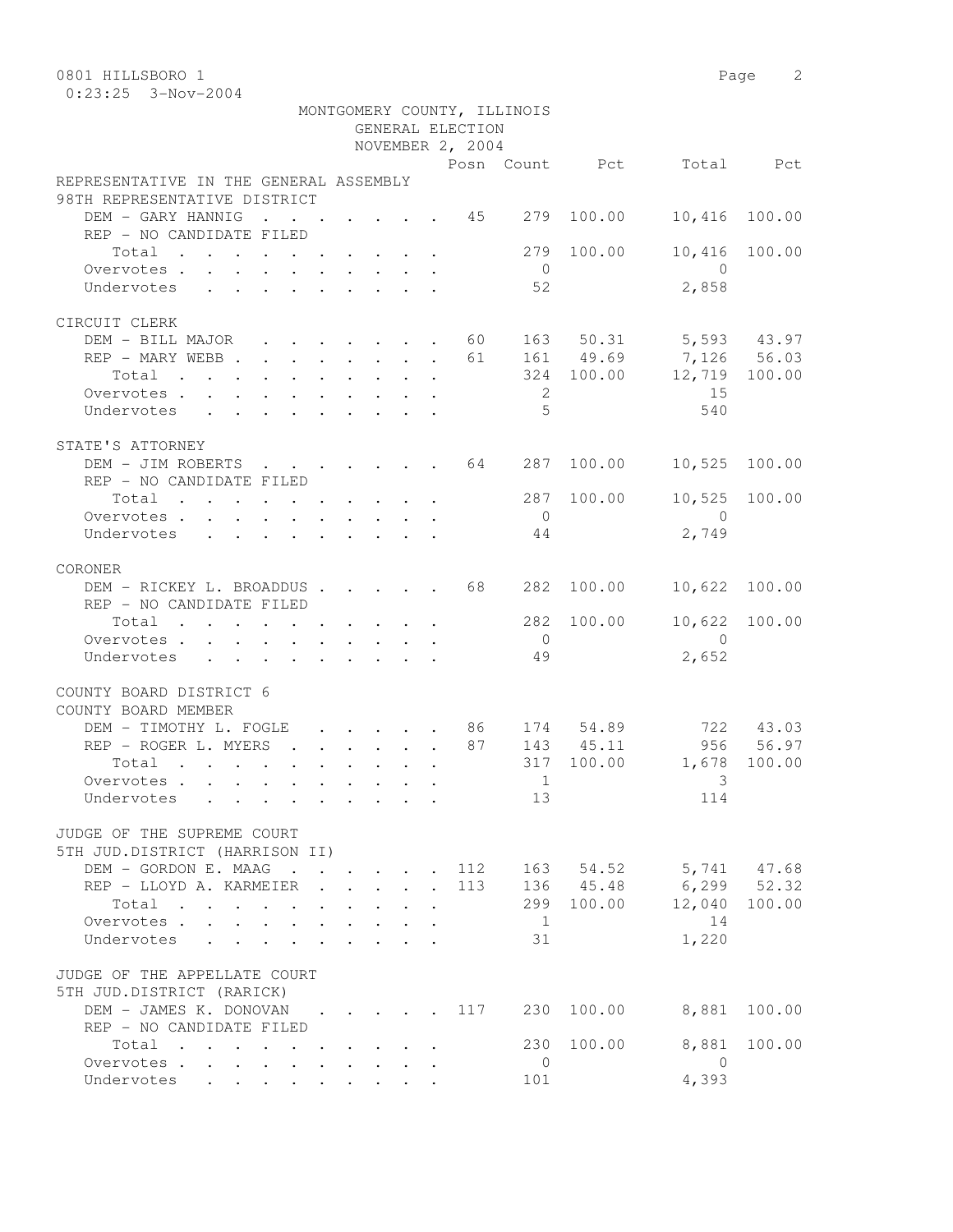| 0801 HILLSBORO 1                                                 |              |              |                      |                      |                      |              |                  |                             |                        |                            | Page 3                |
|------------------------------------------------------------------|--------------|--------------|----------------------|----------------------|----------------------|--------------|------------------|-----------------------------|------------------------|----------------------------|-----------------------|
| $0:23:25$ 3-Nov-2004                                             |              |              |                      |                      |                      |              |                  |                             |                        |                            |                       |
|                                                                  |              |              |                      |                      |                      |              |                  | MONTGOMERY COUNTY, ILLINOIS |                        |                            |                       |
|                                                                  |              |              |                      |                      |                      |              | GENERAL ELECTION |                             |                        |                            |                       |
|                                                                  |              |              |                      |                      |                      |              | NOVEMBER 2, 2004 |                             |                        |                            |                       |
|                                                                  |              |              |                      |                      |                      |              |                  |                             |                        | Posn Count Pct Total Pct   |                       |
| JUDGE OF THE CIRCUIT COURT                                       |              |              |                      |                      |                      |              |                  |                             |                        |                            |                       |
| 4TH JUD. CIRCUIT (HUBER)                                         |              |              |                      |                      |                      |              |                  |                             |                        |                            |                       |
| DEM - KELLY D. LONG 124 274 100.00                               |              |              |                      |                      |                      |              |                  |                             |                        | 9,789                      | 100.00                |
| REP - NO CANDIDATE FILED                                         |              |              |                      |                      |                      |              |                  |                             |                        |                            |                       |
| Total                                                            |              |              |                      | $\ddot{\phantom{1}}$ |                      |              |                  | 274                         | 100.00                 | 9,789                      | 100.00                |
| Overvotes.                                                       |              |              |                      |                      |                      |              |                  | $\overline{0}$              |                        | $\bigcirc$                 |                       |
| Undervotes                                                       |              |              |                      |                      |                      |              |                  | 57                          |                        | 3,485                      |                       |
|                                                                  |              |              |                      |                      |                      |              |                  |                             |                        |                            |                       |
| APPELLATE COURT FIFTH JUDICIAL DISTRICT<br>RETAIN GORDON E. MAAG |              |              |                      |                      |                      |              |                  |                             |                        |                            |                       |
| YES 138 147 56.32                                                |              |              |                      |                      |                      |              |                  |                             |                        |                            | 5,820 55.84           |
| $NO$                                                             |              |              |                      |                      |                      |              | 139              |                             | $114$ 43.68            | $4,603$ $44.16$            |                       |
| Total                                                            |              |              |                      |                      |                      |              |                  |                             |                        | 261 100.00 10,423 100.00   |                       |
| Overvotes.                                                       |              |              |                      |                      |                      |              |                  | 1                           |                        | 50                         |                       |
| Undervotes                                                       |              |              |                      |                      |                      |              |                  | 69                          |                        | 2,801                      |                       |
|                                                                  |              |              |                      |                      |                      |              |                  |                             |                        |                            |                       |
| APPELLATE COURT FIFTH JUDICIAL DISTRICT                          |              |              |                      |                      |                      |              |                  |                             |                        |                            |                       |
| RETAIN TERRENCE J. HOPKINS                                       |              |              |                      |                      |                      |              |                  |                             |                        |                            |                       |
| YES 140 144 64.86                                                |              |              |                      |                      |                      |              |                  |                             |                        |                            |                       |
| NO                                                               |              |              |                      |                      |                      |              | 141              |                             | 78 35.14               | 5,719 64.67<br>3,125 35.33 |                       |
| Total $\cdots$                                                   |              |              |                      |                      |                      |              |                  |                             | 222 100.00             |                            | 8,844 100.00          |
| Overvotes                                                        |              |              |                      |                      |                      |              |                  | 1                           |                        | 38                         |                       |
| Undervotes                                                       | $\mathbf{L}$ | $\mathbf{L}$ | $\ddot{\phantom{0}}$ |                      |                      |              |                  | 108                         |                        | 4,392                      |                       |
|                                                                  |              |              |                      |                      |                      |              |                  |                             |                        |                            |                       |
| CIRCUIT COURT FOURTH JUDICIAL CIRCUIT                            |              |              |                      |                      |                      |              |                  |                             |                        |                            |                       |
| RETAIN PATRICK J. HITPAS                                         |              |              |                      |                      |                      |              |                  |                             |                        |                            |                       |
| YES                                                              |              |              |                      |                      |                      |              |                  |                             |                        | 143 149 66.22 5,824 65.62  |                       |
| NO                                                               |              |              |                      |                      |                      |              | 144              |                             | 76 33.78               |                            | 3,051 34.38           |
| Total                                                            |              |              |                      |                      |                      |              |                  |                             | 225 100.00             |                            | 8,875 100.00          |
| Overvotes                                                        |              |              |                      |                      |                      |              |                  | $\overline{\mathbf{3}}$     |                        | 31                         |                       |
| Undervotes                                                       |              |              |                      |                      |                      |              |                  | 103                         |                        | 4,368                      |                       |
|                                                                  |              |              |                      |                      |                      |              |                  |                             |                        |                            |                       |
| CIRCUIT COURT FOURTH JUDICIAL CIRCUIT                            |              |              |                      |                      |                      |              |                  |                             |                        |                            |                       |
| RETAIN MICHAEL P. KILEY                                          |              |              |                      |                      |                      |              |                  |                             | 145 153 67.40          |                            |                       |
| YES.                                                             |              |              |                      |                      |                      |              |                  |                             |                        |                            | $6,035$ $66.69$       |
| NO                                                               |              |              |                      |                      |                      |              | 146              |                             | 74 32.60<br>227 100.00 | 9,050                      | 3,015 33.31<br>100.00 |
| Total                                                            |              |              |                      |                      | $\ddot{\phantom{0}}$ | $\mathbf{r}$ |                  | 1                           |                        | 29                         |                       |
| Overvotes<br>Undervotes                                          |              |              |                      |                      |                      |              |                  | 103                         |                        | 4,195                      |                       |
|                                                                  |              |              |                      |                      |                      |              |                  |                             |                        |                            |                       |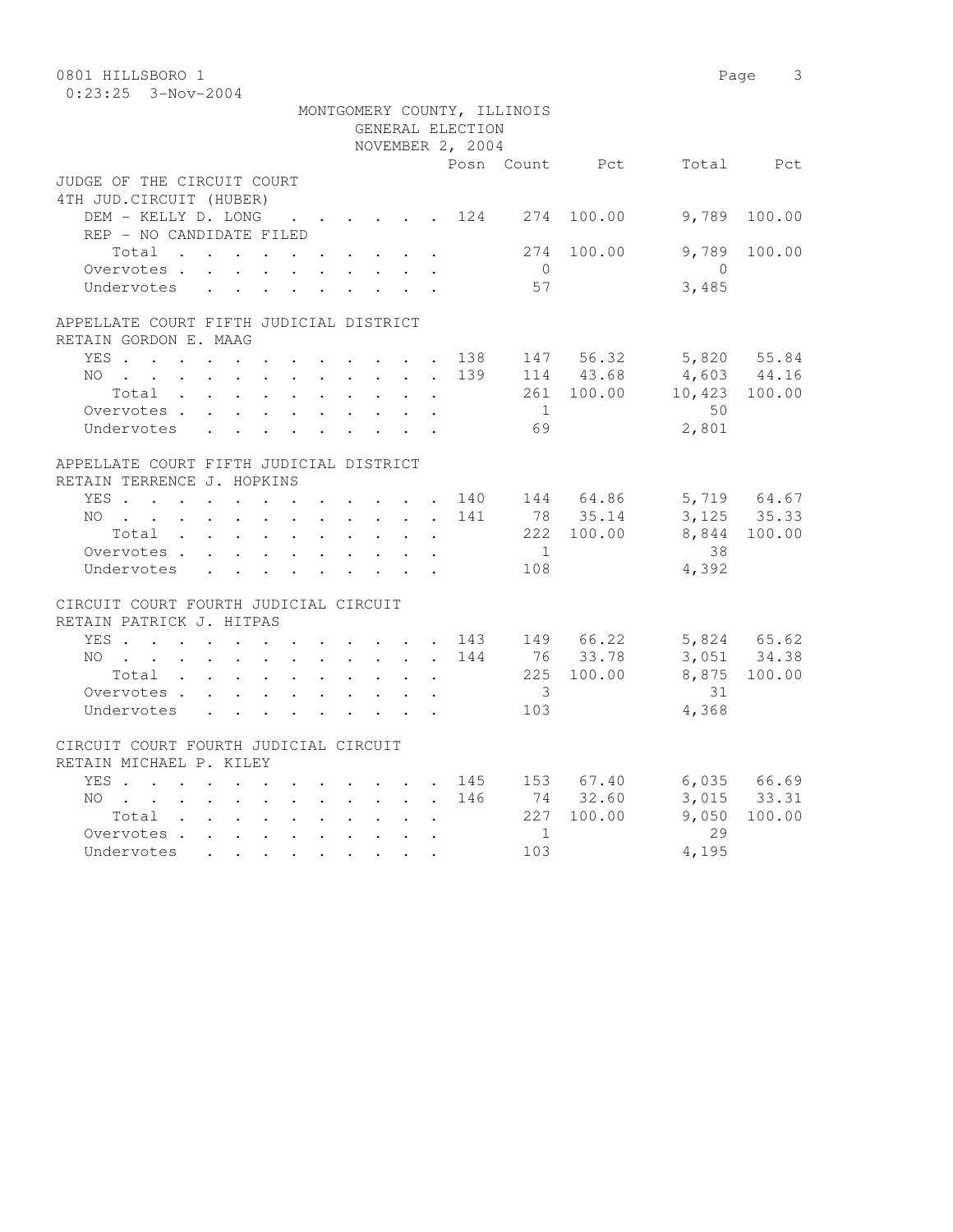| MONTGOMERY COUNTY, ILLINOIS                                                                                                             |                          |             |                            |                 |
|-----------------------------------------------------------------------------------------------------------------------------------------|--------------------------|-------------|----------------------------|-----------------|
| GENERAL ELECTION                                                                                                                        |                          |             |                            |                 |
| NOVEMBER 2, 2004                                                                                                                        |                          |             |                            |                 |
| Precincts Counted - TOTAL                                                                                                               | 1                        | 2.38        | Posn Count Pct Total<br>42 | Pct<br>100.00   |
| Registered Voters - TOTAL                                                                                                               | 374                      |             | 18,066                     |                 |
| Ballots Cast - TOTAL                                                                                                                    |                          | 292 78.07   |                            | 13,387 74.10    |
| Ballots Cast - BLANK                                                                                                                    |                          | 4 1.07      | 154                        | 0.85            |
| Ballots Cast - GREEN<br>$\mathbf{r}$ , $\mathbf{r}$ , $\mathbf{r}$ , $\mathbf{r}$ , $\mathbf{r}$ , $\mathbf{r}$                         | 284                      |             | 3,744                      |                 |
| Ballots Cast - FEDERAL-17-ORANGE                                                                                                        | 8 <sup>8</sup>           |             | 74                         |                 |
| Ballots Cast - PRES.-17-CREAM                                                                                                           | $\bigcap$                |             | $\Omega$                   |                 |
| PRESIDENT AND VICE PRESIDENT                                                                                                            |                          |             |                            |                 |
| OF THE UNITED STATES (TOTAL)                                                                                                            |                          |             |                            |                 |
| DEM - JOHN F. KERRY/JOHN EDWARDS 7 111 40.66                                                                                            |                          |             | $5,979$ 46.26              |                 |
| REP - GEORGE W. BUSH/DICK CHENEY                                                                                                        | 9                        | 158 57.88   | $6,851$ $53.01$            |                 |
| LIB - MICHAEL BADNARIK/R. CAMPAGNA . 11                                                                                                 |                          | 4 1.47      | 95                         | 0.74            |
| Total                                                                                                                                   |                          | 273 100.00  | 12,925                     | 100.00          |
| Overvotes.                                                                                                                              | $\overline{2}$           |             | 89                         |                 |
| Undervotes                                                                                                                              | 17                       |             | 373                        |                 |
| PRESIDENT AND VICE PRESIDENT                                                                                                            |                          |             |                            |                 |
| OF THE UNITED STATES (17TH CONG.)                                                                                                       |                          |             |                            |                 |
| DEM - JOHN F. KERRY/JOHN EDWARDS                                                                                                        | 7 111 40.66              |             |                            | $3,514$ $51.97$ |
| REP - GEORGE W. BUSH/DICK CHENEY.                                                                                                       | 9                        | 158 57.88   |                            | $3,188$ 47.15   |
| LIB - MICHAEL BADNARIK/R. CAMPAGNA . 11                                                                                                 |                          | 4 1.47      |                            | 59 0.87         |
| Total                                                                                                                                   |                          | 273 100.00  | 6,761                      | 100.00          |
| Overvotes.                                                                                                                              | $\overline{2}$           |             | 52                         |                 |
| Undervotes                                                                                                                              | 17                       |             | 201                        |                 |
| UNITED STATES SENATOR                                                                                                                   |                          |             |                            |                 |
| DEM - BARACK OBAMA.<br>. 17                                                                                                             |                          | 155 58.94   |                            | 7,903 63.61     |
| REP - ALAN KEYES<br>$\cdot$ $\cdot$ $\cdot$ $\cdot$ $\cdot$ $\cdot$ 18<br>$\mathbf{L}$                                                  |                          | 100 38.02   |                            | 4,078 32.82     |
| LIB - JERRY KOHN<br>$\mathbf{r}$ , $\mathbf{r}$ , $\mathbf{r}$ , $\mathbf{r}$<br>$\ddot{\phantom{a}}$ . The set of $\ddot{\phantom{a}}$ | $\overline{2}$<br>19     | 0.76        | 134                        | 1.08            |
| IND - ALBERT J. FRANZEN                                                                                                                 | 20                       | $6 \t 2.28$ | 309                        | 2.49            |
| Total                                                                                                                                   |                          | 263 100.00  | 12,424                     | 100.00          |
| Overvotes.                                                                                                                              | $\overline{\phantom{a}}$ |             | 37                         |                 |
| Undervotes                                                                                                                              | 27                       |             | 926                        |                 |
|                                                                                                                                         |                          |             |                            |                 |
| 17TH CONGRESSIONAL DISTRICT                                                                                                             |                          |             |                            |                 |
| REPRESENTATIVE IN CONGRESS                                                                                                              |                          |             |                            |                 |
| DEM - LANE A. EVANS                                                                                                                     | 33                       | 142 57.96   |                            | 4,023 64.69     |
| REP - ANDREA LANE ZINGA<br>$\mathbf{r}$                                                                                                 | 34                       | 103 42.04   | 2,196                      | 35.31           |
| Total<br>$\ddot{\phantom{0}}$                                                                                                           | 245                      | 100.00      | 6,219                      | 100.00          |
| Overvotes .<br>$\mathbf{L}$<br>$\mathcal{L}^{\text{max}}$<br>$\sim$                                                                     | $\overline{0}$           |             | 12                         |                 |
| Undervotes<br>$\mathbf{r}$<br>$\mathbf{r}$                                                                                              | 47                       |             | 783                        |                 |
| STATE SENATOR                                                                                                                           |                          |             |                            |                 |
| 49TH LEGISLATIVE DISTRICT (UNEXP.2 YR.TERM)                                                                                             |                          |             |                            |                 |
| DEM - DEANNA DEMUZIO                                                                                                                    | 39<br>209                | 100.00      | 10,352                     | 100.00          |
| REP - NO CANDIDATE FILED                                                                                                                |                          |             |                            |                 |
| Total                                                                                                                                   | 209                      | 100.00      | 10,352                     | 100.00          |
| Overvotes                                                                                                                               | $\mathbf{0}$             |             | $\mathbf{0}$               |                 |

Undervotes . . . . . . . . . 75 2,922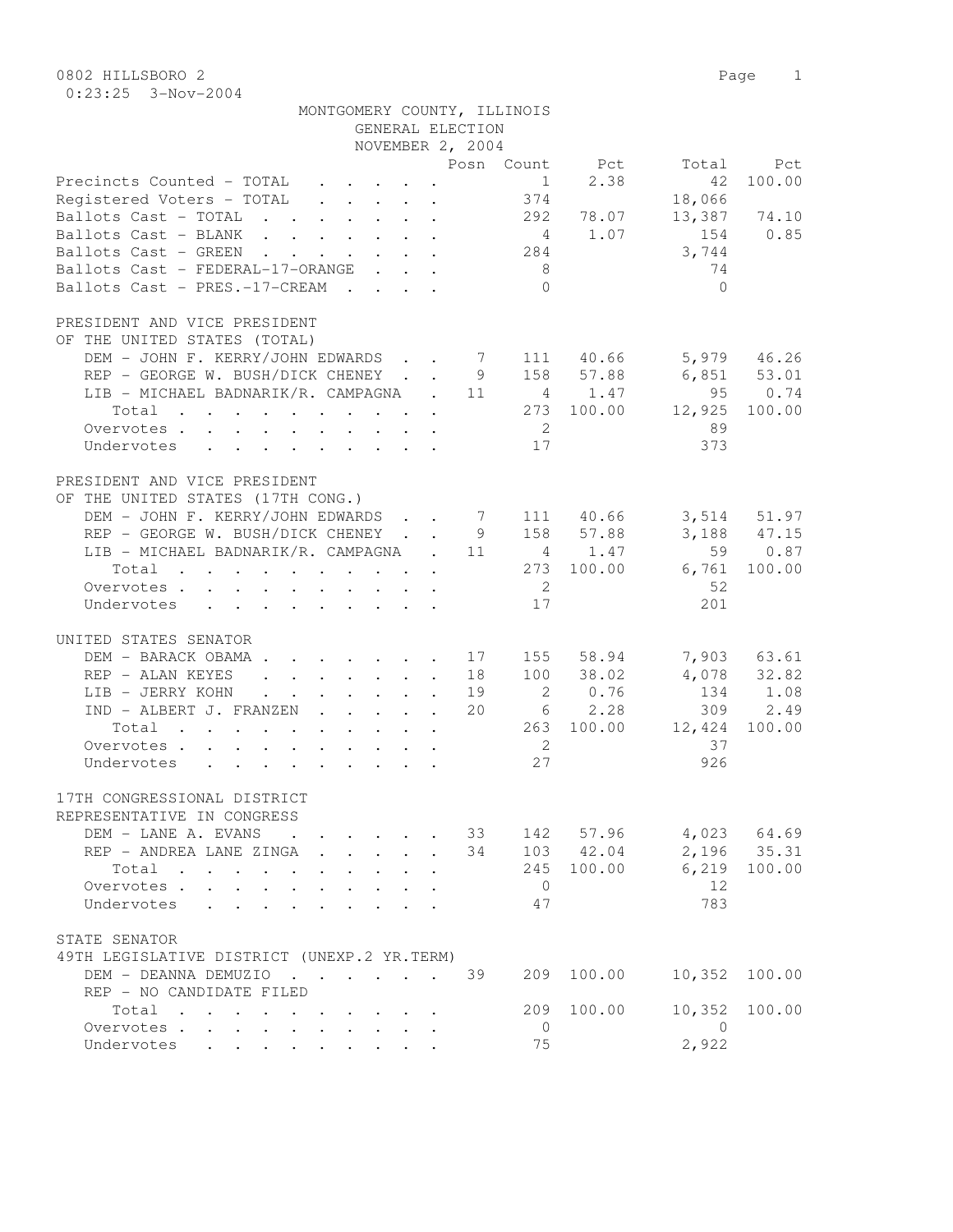0802 HILLSBORO 2 Page 2

|                                                                                                                                                                                                                                                                                                                                                                                                                                                                          |  |        | GENERAL ELECTION<br>NOVEMBER 2, 2004 | MONTGOMERY COUNTY, ILLINOIS |            |                          |               |
|--------------------------------------------------------------------------------------------------------------------------------------------------------------------------------------------------------------------------------------------------------------------------------------------------------------------------------------------------------------------------------------------------------------------------------------------------------------------------|--|--------|--------------------------------------|-----------------------------|------------|--------------------------|---------------|
|                                                                                                                                                                                                                                                                                                                                                                                                                                                                          |  |        |                                      |                             |            | Posn Count Pct Total Pct |               |
| REPRESENTATIVE IN THE GENERAL ASSEMBLY<br>98TH REPRESENTATIVE DISTRICT                                                                                                                                                                                                                                                                                                                                                                                                   |  |        |                                      |                             |            |                          |               |
| DEM - GARY HANNIG<br>$\cdots$ 45 211<br>REP - NO CANDIDATE FILED                                                                                                                                                                                                                                                                                                                                                                                                         |  |        |                                      |                             | 100.00     | 10,416                   | 100.00        |
| Total $\cdot$                                                                                                                                                                                                                                                                                                                                                                                                                                                            |  |        |                                      | 211                         | 100.00     | 10,416                   | 100.00        |
| Overvotes                                                                                                                                                                                                                                                                                                                                                                                                                                                                |  |        |                                      | $\overline{0}$              |            | $\overline{0}$           |               |
| Undervotes                                                                                                                                                                                                                                                                                                                                                                                                                                                               |  |        |                                      | 73                          |            | 2,858                    |               |
| CIRCUIT CLERK                                                                                                                                                                                                                                                                                                                                                                                                                                                            |  |        |                                      |                             |            |                          |               |
| DEM - BILL MAJOR 60 100 36.76 5,593 43.97                                                                                                                                                                                                                                                                                                                                                                                                                                |  |        |                                      |                             |            |                          |               |
| REP - MARY WEBB 61                                                                                                                                                                                                                                                                                                                                                                                                                                                       |  |        |                                      |                             |            | 172 63.24 7,126 56.03    |               |
| Total                                                                                                                                                                                                                                                                                                                                                                                                                                                                    |  |        |                                      |                             |            | 272 100.00 12,719 100.00 |               |
| Overvotes.                                                                                                                                                                                                                                                                                                                                                                                                                                                               |  |        |                                      | $\overline{0}$              |            | 15                       |               |
| Undervotes 12                                                                                                                                                                                                                                                                                                                                                                                                                                                            |  |        |                                      |                             |            | 540                      |               |
| STATE'S ATTORNEY                                                                                                                                                                                                                                                                                                                                                                                                                                                         |  |        |                                      |                             |            |                          |               |
| DEM - JIM ROBERTS 64 226 100.00<br>REP - NO CANDIDATE FILED                                                                                                                                                                                                                                                                                                                                                                                                              |  |        |                                      |                             |            | 10,525 100.00            |               |
| Total $\cdot$                                                                                                                                                                                                                                                                                                                                                                                                                                                            |  |        |                                      |                             | 226 100.00 |                          | 10,525 100.00 |
| Overvotes.                                                                                                                                                                                                                                                                                                                                                                                                                                                               |  |        |                                      | $\overline{0}$              |            | $\overline{0}$           |               |
| Undervotes                                                                                                                                                                                                                                                                                                                                                                                                                                                               |  |        |                                      | 58                          |            | 2,749                    |               |
| CORONER                                                                                                                                                                                                                                                                                                                                                                                                                                                                  |  |        |                                      |                             |            |                          |               |
| DEM - RICKEY L. BROADDUS 68<br>REP - NO CANDIDATE FILED                                                                                                                                                                                                                                                                                                                                                                                                                  |  |        |                                      | 220                         | 100.00     | 10,622                   | 100.00        |
| Total                                                                                                                                                                                                                                                                                                                                                                                                                                                                    |  |        |                                      |                             | 220 100.00 |                          | 10,622 100.00 |
| Overvotes                                                                                                                                                                                                                                                                                                                                                                                                                                                                |  |        |                                      | $\overline{0}$              |            | $\bigcirc$               |               |
| Undervotes<br>$\mathbf{1} \qquad \mathbf{1} \qquad \mathbf{1} \qquad \mathbf{1} \qquad \mathbf{1} \qquad \mathbf{1} \qquad \mathbf{1} \qquad \mathbf{1} \qquad \mathbf{1} \qquad \mathbf{1} \qquad \mathbf{1} \qquad \mathbf{1} \qquad \mathbf{1} \qquad \mathbf{1} \qquad \mathbf{1} \qquad \mathbf{1} \qquad \mathbf{1} \qquad \mathbf{1} \qquad \mathbf{1} \qquad \mathbf{1} \qquad \mathbf{1} \qquad \mathbf{1} \qquad \mathbf{1} \qquad \mathbf{1} \qquad \mathbf{$ |  |        |                                      | 64                          |            | 2,652                    |               |
| COUNTY BOARD DISTRICT 6<br>COUNTY BOARD MEMBER                                                                                                                                                                                                                                                                                                                                                                                                                           |  |        |                                      |                             |            |                          |               |
| DEM - TIMOTHY L. FOGLE 86 103 40.71                                                                                                                                                                                                                                                                                                                                                                                                                                      |  |        |                                      |                             |            |                          | 722 43.03     |
| REP - ROGER L. MYERS 87                                                                                                                                                                                                                                                                                                                                                                                                                                                  |  |        |                                      |                             | 150 59.29  |                          | 956 56.97     |
| Total                                                                                                                                                                                                                                                                                                                                                                                                                                                                    |  |        |                                      |                             | 253 100.00 | 1,678 100.00             |               |
| Overvotes.                                                                                                                                                                                                                                                                                                                                                                                                                                                               |  |        |                                      | $\overline{0}$              | 31         | 3<br>114                 |               |
| Undervotes                                                                                                                                                                                                                                                                                                                                                                                                                                                               |  |        |                                      |                             |            |                          |               |
| JUDGE OF THE SUPREME COURT<br>5TH JUD.DISTRICT (HARRISON II)                                                                                                                                                                                                                                                                                                                                                                                                             |  |        |                                      |                             |            |                          |               |
| DEM - GORDON E. MAAG                                                                                                                                                                                                                                                                                                                                                                                                                                                     |  |        | 112                                  |                             |            | 101 41.74 5,741 47.68    |               |
| REP - LLOYD A. KARMEIER                                                                                                                                                                                                                                                                                                                                                                                                                                                  |  | $\sim$ | 113                                  |                             |            | 141 58.26 6,299 52.32    |               |
| Total                                                                                                                                                                                                                                                                                                                                                                                                                                                                    |  |        |                                      |                             | 242 100.00 | 12,040                   | 100.00        |
| Overvotes                                                                                                                                                                                                                                                                                                                                                                                                                                                                |  |        |                                      | $\overline{0}$              |            | 14                       |               |
| Undervotes<br>$\sim$                                                                                                                                                                                                                                                                                                                                                                                                                                                     |  |        |                                      | 42                          |            | 1,220                    |               |
| JUDGE OF THE APPELLATE COURT                                                                                                                                                                                                                                                                                                                                                                                                                                             |  |        |                                      |                             |            |                          |               |
| 5TH JUD.DISTRICT (RARICK)                                                                                                                                                                                                                                                                                                                                                                                                                                                |  |        |                                      |                             | 100.00     |                          | 100.00        |
| DEM - JAMES K. DONOVAN 117<br>REP - NO CANDIDATE FILED                                                                                                                                                                                                                                                                                                                                                                                                                   |  |        |                                      | 174                         |            | 8,881                    |               |
| Total                                                                                                                                                                                                                                                                                                                                                                                                                                                                    |  |        |                                      |                             | 174 100.00 | 8,881                    | 100.00        |
| Overvotes<br>$\ddotsc$ $\ddotsc$                                                                                                                                                                                                                                                                                                                                                                                                                                         |  |        |                                      | $\overline{0}$              |            | $\overline{0}$           |               |
| Undervotes                                                                                                                                                                                                                                                                                                                                                                                                                                                               |  |        |                                      | 110                         |            | 4,393                    |               |
|                                                                                                                                                                                                                                                                                                                                                                                                                                                                          |  |        |                                      |                             |            |                          |               |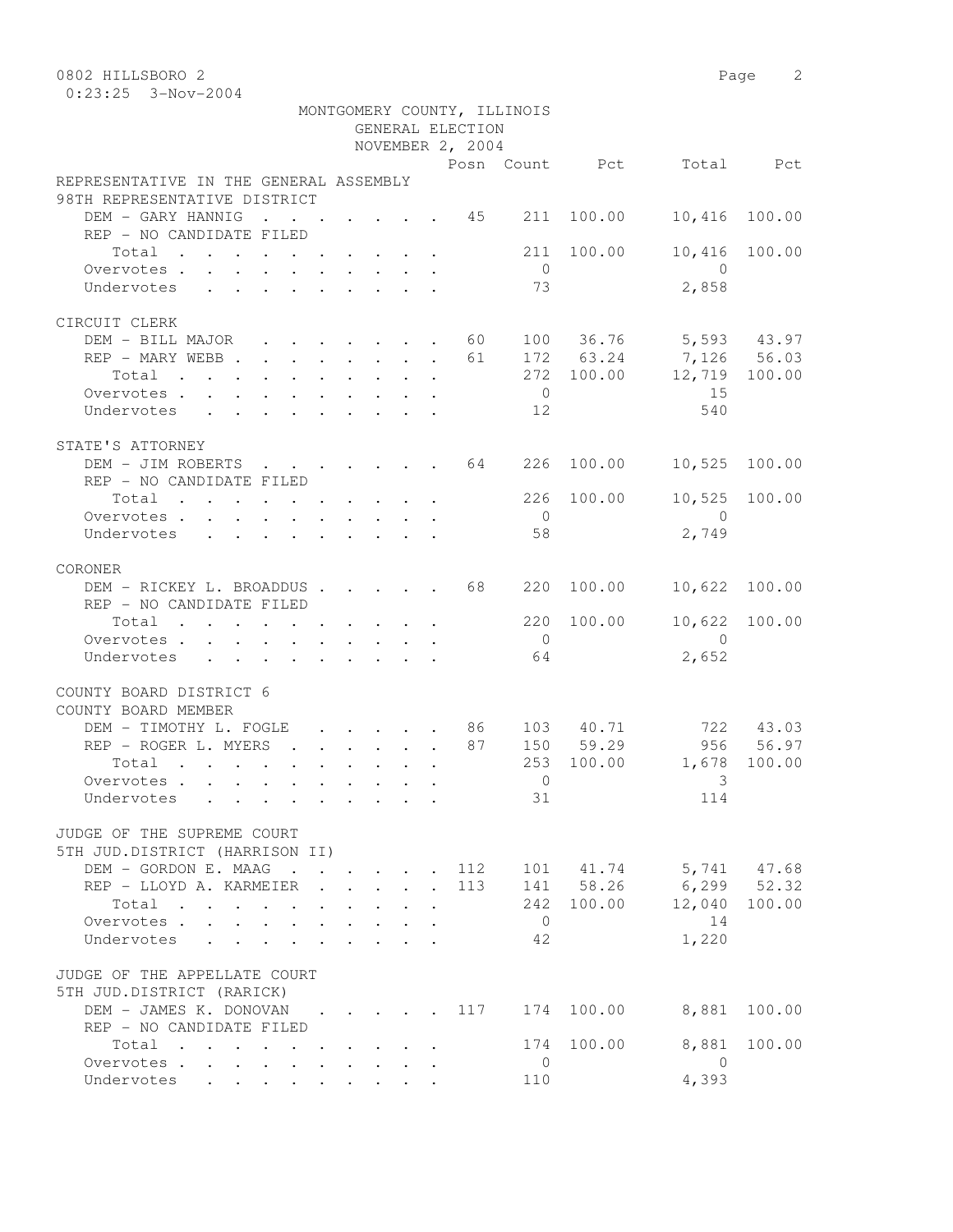| 0802 HILLSBORO 2                                                                               |                           |                      |                           |                                              |                  |                             |                |                     | Page 3                     |
|------------------------------------------------------------------------------------------------|---------------------------|----------------------|---------------------------|----------------------------------------------|------------------|-----------------------------|----------------|---------------------|----------------------------|
| $0:23:25$ 3-Nov-2004                                                                           |                           |                      |                           |                                              |                  |                             |                |                     |                            |
|                                                                                                |                           |                      |                           |                                              |                  | MONTGOMERY COUNTY, ILLINOIS |                |                     |                            |
|                                                                                                |                           |                      |                           |                                              | GENERAL ELECTION |                             |                |                     |                            |
|                                                                                                |                           |                      |                           |                                              | NOVEMBER 2, 2004 |                             |                |                     |                            |
|                                                                                                |                           |                      |                           |                                              |                  |                             | Posn Count Pct |                     | Total Pct                  |
| JUDGE OF THE CIRCUIT COURT                                                                     |                           |                      |                           |                                              |                  |                             |                |                     |                            |
| 4TH JUD. CIRCUIT (HUBER)                                                                       |                           |                      |                           |                                              |                  |                             |                |                     |                            |
| DEM - KELLY D. LONG 124 196 100.00                                                             |                           |                      |                           |                                              |                  |                             |                | 9,789               | 100.00                     |
| REP - NO CANDIDATE FILED                                                                       |                           |                      |                           |                                              |                  |                             |                |                     |                            |
| Total                                                                                          |                           |                      |                           |                                              |                  | 196                         | 100.00         | 9,789               | 100.00                     |
| Overvotes.                                                                                     |                           |                      |                           |                                              |                  | $\bigcirc$<br>88            |                | $\bigcirc$<br>3,485 |                            |
| Undervotes                                                                                     |                           |                      |                           |                                              |                  |                             |                |                     |                            |
| APPELLATE COURT FIFTH JUDICIAL DISTRICT                                                        |                           |                      |                           |                                              |                  |                             |                |                     |                            |
| RETAIN GORDON E. MAAG                                                                          |                           |                      |                           |                                              |                  |                             |                |                     |                            |
| YES 138                                                                                        |                           |                      |                           |                                              |                  |                             | 113 51.60      |                     | 5,820 55.84                |
| NO                                                                                             |                           |                      |                           |                                              | 139              |                             | 106 48.40      | 4,603 44.16         |                            |
| Total                                                                                          |                           |                      |                           |                                              |                  |                             | 219 100.00     | 10,423 100.00       |                            |
| Overvotes.                                                                                     |                           |                      |                           |                                              |                  | $\bigcirc$                  |                | 50                  |                            |
| Undervotes                                                                                     |                           |                      |                           |                                              |                  | 65                          |                | 2,801               |                            |
|                                                                                                |                           |                      |                           |                                              |                  |                             |                |                     |                            |
| APPELLATE COURT FIFTH JUDICIAL DISTRICT                                                        |                           |                      |                           |                                              |                  |                             |                |                     |                            |
| RETAIN TERRENCE J. HOPKINS                                                                     |                           |                      |                           |                                              |                  |                             |                |                     |                            |
| YES 140 117 62.90                                                                              |                           |                      |                           |                                              |                  |                             |                |                     |                            |
| $NO$                                                                                           |                           |                      |                           |                                              | 141              |                             | 69 37.10       |                     | 5,719 64.67<br>3,125 35.33 |
| Total                                                                                          |                           |                      |                           |                                              |                  |                             | 186 100.00     |                     | 8,844 100.00               |
| Overvotes.                                                                                     |                           |                      |                           |                                              |                  | $\overline{0}$              |                | 38                  |                            |
| Undervotes                                                                                     | $\mathbf{r} = \mathbf{r}$ |                      | $\mathbf{L} = \mathbf{L}$ | $\mathbf{L}$                                 |                  | 98                          |                | 4,392               |                            |
|                                                                                                |                           |                      |                           |                                              |                  |                             |                |                     |                            |
| CIRCUIT COURT FOURTH JUDICIAL CIRCUIT                                                          |                           |                      |                           |                                              |                  |                             |                |                     |                            |
| RETAIN PATRICK J. HITPAS                                                                       |                           |                      |                           |                                              |                  |                             |                |                     |                            |
| YES                                                                                            |                           |                      |                           |                                              |                  |                             | 143 123 66.49  | 5,824 65.62         |                            |
| NO<br>$\mathbf{r}$ , and $\mathbf{r}$ , and $\mathbf{r}$ , and $\mathbf{r}$ , and $\mathbf{r}$ |                           |                      |                           |                                              | 144              |                             | 62 33.51       |                     | 3,051 34.38                |
| Total                                                                                          |                           |                      |                           |                                              | $\mathbf{L}$     |                             | 185 100.00     |                     | 8,875 100.00               |
| Overvotes                                                                                      |                           |                      |                           |                                              |                  | $\mathbf{1}$                |                | 31                  |                            |
| Undervotes                                                                                     | $\mathbf{L}$              | $\ddot{\phantom{0}}$ |                           |                                              |                  | 98                          |                | 4,368               |                            |
| CIRCUIT COURT FOURTH JUDICIAL CIRCUIT                                                          |                           |                      |                           |                                              |                  |                             |                |                     |                            |
| RETAIN MICHAEL P. KILEY                                                                        |                           |                      |                           |                                              |                  |                             |                |                     |                            |
| YES                                                                                            |                           |                      |                           |                                              |                  |                             | 145 124 64.92  |                     | 6,035 66.69                |
| NO                                                                                             |                           |                      |                           |                                              | 146              |                             | 67 35.08       |                     | 3,015 33.31                |
| Total                                                                                          |                           |                      |                           | $\ddot{\phantom{0}}$<br>$\ddot{\phantom{a}}$ |                  |                             | 191 100.00     | 9,050               | 100.00                     |
| Overvotes                                                                                      |                           |                      |                           | $\ddot{\phantom{0}}$                         |                  | $\overline{0}$              |                | 29                  |                            |
| Undervotes                                                                                     |                           | $\sim$               |                           |                                              |                  | 93                          |                | 4,195               |                            |
|                                                                                                |                           |                      |                           |                                              |                  |                             |                |                     |                            |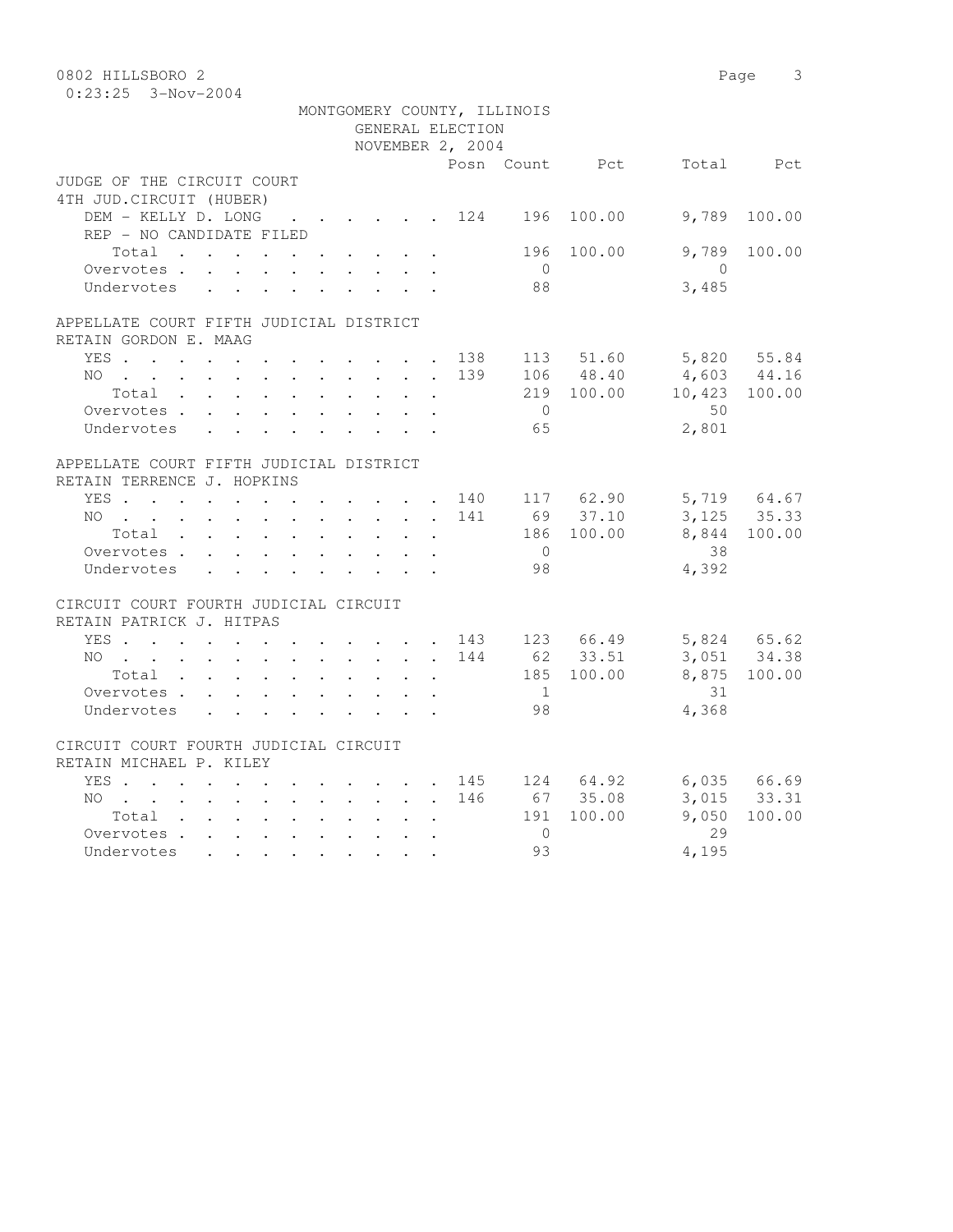| MONTGOMERY COUNTY, ILLINOIS |                  |  |
|-----------------------------|------------------|--|
|                             | GENERAL ELECTION |  |

|                                                                                                                          |  | NOVEMBER 2, 2004 |                |                |                   |                            |
|--------------------------------------------------------------------------------------------------------------------------|--|------------------|----------------|----------------|-------------------|----------------------------|
|                                                                                                                          |  |                  |                | Posn Count Pct | Total             | Pct                        |
| Precincts Counted - TOTAL                                                                                                |  |                  | 1              | 2.38           | 42                | 100.00                     |
| Registered Voters - TOTAL                                                                                                |  |                  | 707            |                | 18,066            |                            |
| Ballots Cast - TOTAL 595 84.16                                                                                           |  |                  |                |                | 13,387 74.10      |                            |
| Ballots Cast - BLANK                                                                                                     |  |                  |                | 1 0.14         | 154               | 0.85                       |
| Ballots Cast - GREEN 580                                                                                                 |  |                  |                |                | 3,744             |                            |
| Ballots Cast - FEDERAL-17-ORANGE                                                                                         |  |                  | 15             |                | 74                |                            |
| Ballots Cast - PRES.-17-CREAM                                                                                            |  |                  | $\bigcirc$     |                | $\bigcirc$        |                            |
|                                                                                                                          |  |                  |                |                |                   |                            |
| PRESIDENT AND VICE PRESIDENT                                                                                             |  |                  |                |                |                   |                            |
| OF THE UNITED STATES (TOTAL)                                                                                             |  |                  |                |                |                   |                            |
| DEM - JOHN F. KERRY/JOHN EDWARDS 7 256 43.91                                                                             |  |                  |                |                |                   | 5,979 46.26                |
| REP - GEORGE W. BUSH/DICK CHENEY 9 321 55.06                                                                             |  |                  |                |                | 6,851 53.01       |                            |
| LIB - MICHAEL BADNARIK/R. CAMPAGNA . 11                                                                                  |  |                  |                | 6 1.03         |                   | 95 0.74                    |
| the contract of the contract of the contract of the<br>Total                                                             |  |                  |                | 583 100.00     | 12,925            | 100.00                     |
| Overvotes                                                                                                                |  |                  | $\overline{2}$ |                | 89                |                            |
| Undervotes                                                                                                               |  |                  | 10             |                | 373               |                            |
|                                                                                                                          |  |                  |                |                |                   |                            |
| PRESIDENT AND VICE PRESIDENT                                                                                             |  |                  |                |                |                   |                            |
| OF THE UNITED STATES (17TH CONG.)                                                                                        |  |                  |                |                |                   |                            |
| DEM - JOHN F. KERRY/JOHN EDWARDS 7 256 43.91                                                                             |  |                  |                |                |                   | 3,514 51.97                |
| REP - GEORGE W. BUSH/DICK CHENEY 9 321 55.06                                                                             |  |                  |                |                |                   | 3,188 47.15                |
| LIB - MICHAEL BADNARIK/R. CAMPAGNA . 11                                                                                  |  |                  |                | $6 \t 1.03$    |                   | 59 0.87                    |
|                                                                                                                          |  |                  |                | 583 100.00     |                   |                            |
| Total<br>the contract of the contract of the contract of the contract of the contract of the contract of the contract of |  |                  |                |                | 6,761             | 100.00                     |
| Overvotes.                                                                                                               |  |                  | $\overline{2}$ |                | -52               |                            |
| Undervotes                                                                                                               |  |                  | 10             |                | 201               |                            |
|                                                                                                                          |  |                  |                |                |                   |                            |
| UNITED STATES SENATOR                                                                                                    |  |                  |                |                |                   |                            |
| DEM - BARACK OBAMA 17                                                                                                    |  |                  |                | 364 65.94      |                   | 7,903 63.61<br>4,078 32.82 |
| REP - ALAN KEYES                                                                                                         |  | 18               |                | 164 29.71      |                   |                            |
| LIB - JERRY KOHN                                                                                                         |  | 19               |                | 50.91          | 134               | 1.08                       |
| IND - ALBERT J. FRANZEN                                                                                                  |  | 20               |                | 19 3.44        |                   | 309 2.49                   |
| Total<br>the contract of the contract of the contract of the contract of the contract of the contract of the contract of |  |                  |                |                | 552 100.00 12,424 | 100.00                     |
| Overvotes                                                                                                                |  |                  | $\overline{1}$ |                | 37                |                            |
| Undervotes                                                                                                               |  |                  | 42             |                | 926               |                            |
|                                                                                                                          |  |                  |                |                |                   |                            |
| 17TH CONGRESSIONAL DISTRICT                                                                                              |  |                  |                |                |                   |                            |
| REPRESENTATIVE IN CONGRESS                                                                                               |  |                  |                |                |                   |                            |
| DEM - LANE A. EVANS                                                                                                      |  | 33               | 312            |                | 59.54 4,023 64.69 |                            |
| REP - ANDREA LANE ZINGA                                                                                                  |  | 34               |                | 212 40.46      |                   | 2,196 35.31                |
| Total                                                                                                                    |  |                  |                | 524 100.00     |                   | 6,219 100.00               |
| Overvotes                                                                                                                |  |                  | $\overline{1}$ |                | 12                |                            |
| Undervotes                                                                                                               |  |                  | 70             |                | 783               |                            |
|                                                                                                                          |  |                  |                |                |                   |                            |
| STATE SENATOR                                                                                                            |  |                  |                |                |                   |                            |
| 49TH LEGISLATIVE DISTRICT (UNEXP.2 YR.TERM)                                                                              |  |                  |                |                |                   |                            |
| DEM - DEANNA DEMUZIO 39                                                                                                  |  |                  | 450            | 100.00         | 10,352            | 100.00                     |
| REP - NO CANDIDATE FILED                                                                                                 |  |                  |                |                |                   |                            |
| Total                                                                                                                    |  |                  | 450            | 100.00         | 10,352            | 100.00                     |
| Overvotes.                                                                                                               |  |                  | $\overline{0}$ |                | $\overline{0}$    |                            |
| Undervotes                                                                                                               |  |                  | 130            |                | 2,922             |                            |
|                                                                                                                          |  |                  |                |                |                   |                            |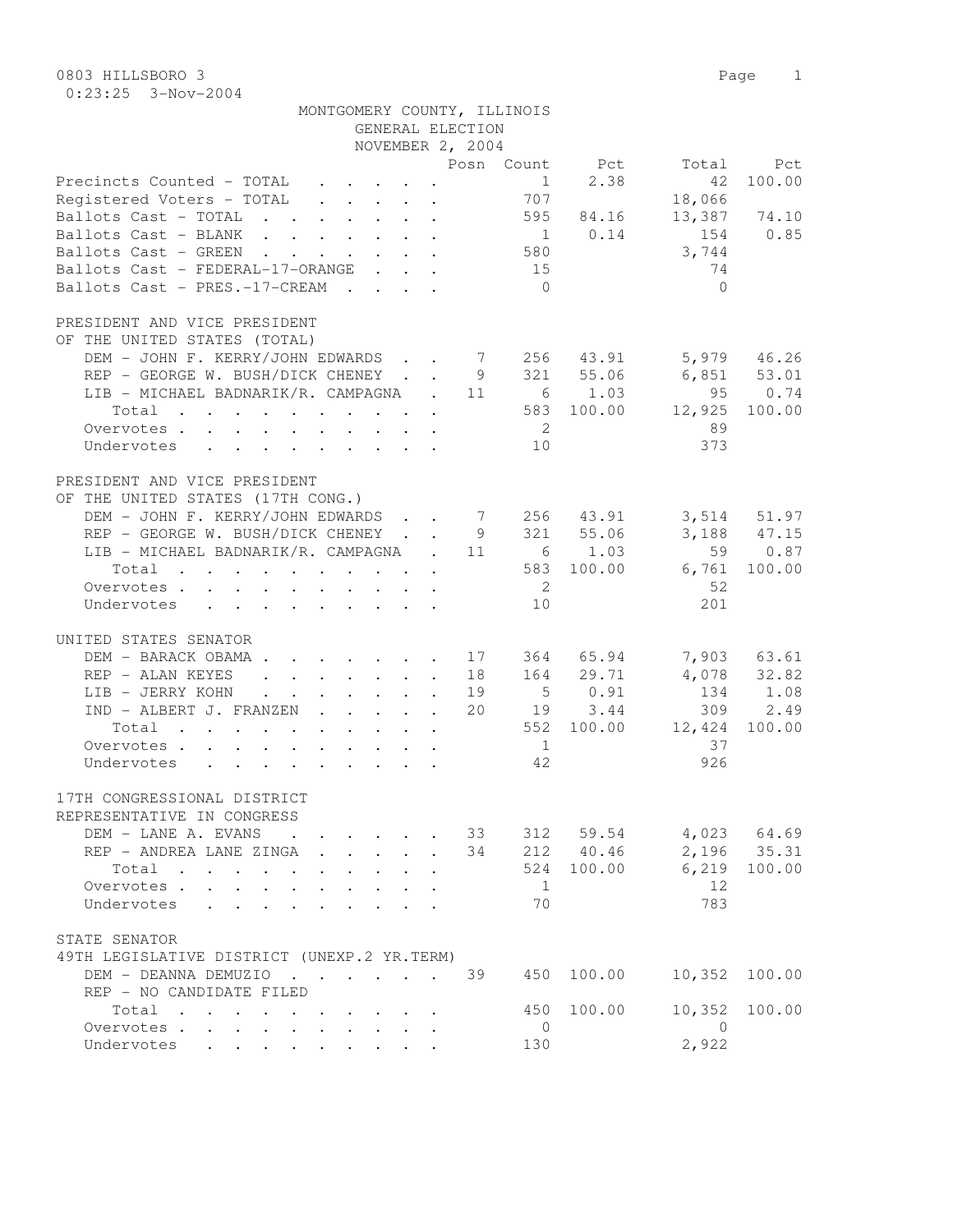0:23:25 3-Nov-2004

|                                                                      |  |                           |        | GENERAL ELECTION | MONTGOMERY COUNTY, ILLINOIS |            |                           |               |
|----------------------------------------------------------------------|--|---------------------------|--------|------------------|-----------------------------|------------|---------------------------|---------------|
|                                                                      |  |                           |        | NOVEMBER 2, 2004 |                             |            |                           |               |
| REPRESENTATIVE IN THE GENERAL ASSEMBLY                               |  |                           |        |                  |                             |            | Posn Count Pct Total Pct  |               |
| 98TH REPRESENTATIVE DISTRICT                                         |  |                           |        |                  |                             |            |                           |               |
| DEM - GARY HANNIG 45 446                                             |  |                           |        |                  |                             | 100.00     | 10,416                    | 100.00        |
| REP - NO CANDIDATE FILED                                             |  |                           |        |                  |                             |            |                           |               |
| Total                                                                |  |                           |        |                  |                             | 446 100.00 |                           | 10,416 100.00 |
| Overvotes                                                            |  |                           |        |                  | $\overline{0}$              |            | $\bigcirc$                |               |
| Undervotes                                                           |  |                           |        |                  | 134                         |            | 2,858                     |               |
| CIRCUIT CLERK                                                        |  |                           |        |                  |                             |            |                           |               |
| DEM - BILL MAJOR 60 240 42.11 5,593 43.97                            |  |                           |        |                  |                             |            |                           |               |
| REP - MARY WEBB 61 330 57.89 7,126 56.03                             |  |                           |        |                  |                             |            |                           |               |
| $\cdot$ 570 100.00 12,719 100.00<br>Total                            |  |                           |        |                  |                             |            |                           |               |
| Overvotes.                                                           |  |                           |        |                  | $\overline{0}$              |            | 15                        |               |
| Undervotes                                                           |  |                           |        |                  | 10                          |            | 540                       |               |
|                                                                      |  |                           |        |                  |                             |            |                           |               |
| STATE'S ATTORNEY                                                     |  |                           |        |                  |                             |            |                           |               |
| DEM - JIM ROBERTS 64 487 100.00                                      |  |                           |        |                  |                             |            | 10,525 100.00             |               |
| REP - NO CANDIDATE FILED                                             |  |                           |        |                  |                             |            |                           |               |
| Total                                                                |  |                           |        |                  |                             | 487 100.00 |                           | 10,525 100.00 |
| Overvotes.                                                           |  |                           |        |                  | $\overline{0}$              |            | $\overline{0}$            |               |
| Undervotes                                                           |  |                           |        |                  | 93                          |            | 2,749                     |               |
|                                                                      |  |                           |        |                  |                             |            |                           |               |
| CORONER                                                              |  |                           |        |                  |                             |            |                           |               |
| DEM - RICKEY L. BROADDUS 68 479 100.00                               |  |                           |        |                  |                             |            |                           | 10,622 100.00 |
| REP - NO CANDIDATE FILED                                             |  |                           |        |                  |                             |            |                           |               |
| Total                                                                |  |                           |        |                  |                             | 479 100.00 |                           | 10,622 100.00 |
| Overvotes                                                            |  |                           |        |                  | $\overline{0}$              |            | $\overline{0}$            |               |
| Undervotes                                                           |  |                           |        |                  | 101                         |            | 2,652                     |               |
| COUNTY BOARD DISTRICT 6                                              |  |                           |        |                  |                             |            |                           |               |
| COUNTY BOARD MEMBER                                                  |  |                           |        |                  |                             |            |                           |               |
| DEM - TIMOTHY L. FOGLE 86 213 38.94                                  |  |                           |        |                  |                             |            |                           | 722 43.03     |
| REP - ROGER L. MYERS 87 334 61.06                                    |  |                           |        |                  |                             |            |                           | 956 56.97     |
| Total                                                                |  |                           |        |                  |                             | 547 100.00 | 1,678 100.00              |               |
| Overvotes.                                                           |  |                           |        |                  | $\bigcirc$                  |            | 3                         |               |
| Undervotes                                                           |  |                           |        |                  | 33                          |            | 114                       |               |
| JUDGE OF THE SUPREME COURT                                           |  |                           |        |                  |                             |            |                           |               |
| 5TH JUD.DISTRICT (HARRISON II)                                       |  |                           |        |                  |                             |            |                           |               |
| DEM - GORDON E. MAAG 112 261 48.88 5,741 47.68                       |  |                           |        |                  |                             |            |                           |               |
| REP - LLOYD A. KARMEIER                                              |  | $\mathbf{L} = \mathbf{L}$ | $\sim$ |                  |                             |            | 113 273 51.12 6,299 52.32 |               |
| Total                                                                |  |                           |        |                  |                             | 534 100.00 | 12,040 100.00             |               |
| Overvotes<br>$\mathbf{A}$                                            |  |                           |        |                  | $\overline{0}$              |            | 14                        |               |
| Undervotes<br>$\mathbf{L}$<br>$\mathbf{L}$<br>$\mathbf{r}$<br>$\sim$ |  |                           |        |                  | 46                          |            | 1,220                     |               |
| JUDGE OF THE APPELLATE COURT                                         |  |                           |        |                  |                             |            |                           |               |
| 5TH JUD.DISTRICT (RARICK)                                            |  |                           |        |                  |                             |            |                           |               |
| DEM - JAMES K. DONOVAN 117 376 100.00                                |  |                           |        |                  |                             |            | 8,881                     | 100.00        |
| REP - NO CANDIDATE FILED                                             |  |                           |        |                  |                             |            |                           |               |
| Total                                                                |  |                           |        |                  |                             | 376 100.00 | 8,881                     | 100.00        |
| Overvotes                                                            |  |                           |        |                  | $\overline{0}$              |            | $\overline{0}$            |               |
| Undervotes<br>$\mathbf{L}$<br>$\mathbf{L}$<br>$\mathbf{L}$           |  |                           |        |                  | 204                         |            | 4,393                     |               |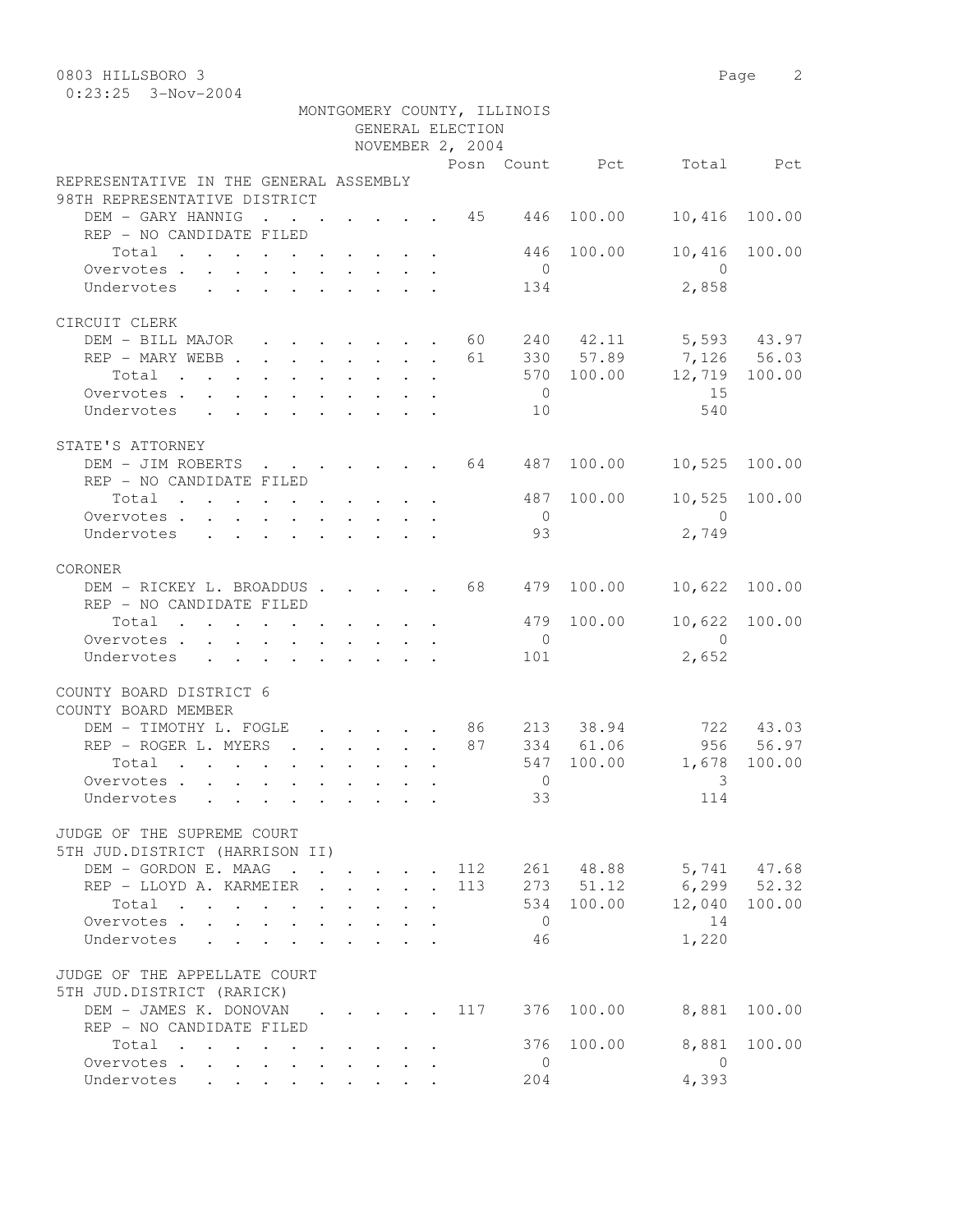| 0803 HILLSBORO 3                                                 |  |                           |                  |                             |            |                          | Page 3                     |
|------------------------------------------------------------------|--|---------------------------|------------------|-----------------------------|------------|--------------------------|----------------------------|
| $0:23:25$ 3-Nov-2004                                             |  |                           |                  |                             |            |                          |                            |
|                                                                  |  |                           |                  | MONTGOMERY COUNTY, ILLINOIS |            |                          |                            |
|                                                                  |  |                           | GENERAL ELECTION |                             |            |                          |                            |
|                                                                  |  |                           | NOVEMBER 2, 2004 |                             |            |                          |                            |
|                                                                  |  |                           |                  |                             |            | Posn Count Pct Total Pct |                            |
| JUDGE OF THE CIRCUIT COURT                                       |  |                           |                  |                             |            |                          |                            |
| 4TH JUD. CIRCUIT (HUBER)                                         |  |                           |                  |                             |            |                          |                            |
| DEM - KELLY D. LONG 124 441 100.00                               |  |                           |                  |                             |            | 9,789                    | 100.00                     |
| REP - NO CANDIDATE FILED                                         |  |                           |                  |                             |            |                          |                            |
| Total                                                            |  |                           |                  |                             | 441 100.00 | 9,789                    | 100.00                     |
| Overvotes.                                                       |  |                           |                  | $\bigcirc$                  |            | $\bigcirc$               |                            |
| Undervotes                                                       |  |                           |                  | 139                         |            | 3,485                    |                            |
| APPELLATE COURT FIFTH JUDICIAL DISTRICT                          |  |                           |                  |                             |            |                          |                            |
| RETAIN GORDON E. MAAG                                            |  |                           |                  |                             |            |                          |                            |
| YES 138                                                          |  |                           |                  |                             | 261 53.59  |                          | 5,820 55.84                |
| $NO$                                                             |  |                           | 139              |                             | 226 46.41  | $4,603$ $44.16$          |                            |
| Total                                                            |  |                           |                  |                             |            | 487 100.00 10,423 100.00 |                            |
| Overvotes.                                                       |  |                           |                  | $\overline{0}$              |            | 50                       |                            |
| Undervotes                                                       |  |                           |                  | 93                          |            | 2,801                    |                            |
|                                                                  |  |                           |                  |                             |            |                          |                            |
| APPELLATE COURT FIFTH JUDICIAL DISTRICT                          |  |                           |                  |                             |            |                          |                            |
| RETAIN TERRENCE J. HOPKINS                                       |  |                           |                  |                             |            |                          |                            |
| YES 140                                                          |  |                           |                  |                             | 268 66.83  |                          |                            |
| $NO$                                                             |  |                           | 141              |                             | 133 33.17  |                          | 5,719 64.67<br>3,125 35.33 |
| Total                                                            |  |                           |                  |                             | 401 100.00 |                          | 8,844 100.00               |
| Overvotes                                                        |  |                           |                  | 1                           |            | 38                       |                            |
| Undervotes                                                       |  |                           |                  | 178                         |            | 4,392                    |                            |
|                                                                  |  |                           |                  |                             |            |                          |                            |
| CIRCUIT COURT FOURTH JUDICIAL CIRCUIT                            |  |                           |                  |                             |            |                          |                            |
| RETAIN PATRICK J. HITPAS                                         |  |                           |                  |                             |            |                          |                            |
| YES. 143                                                         |  |                           |                  |                             | 263 65.26  | 5,824 65.62              |                            |
| NO                                                               |  |                           | 144              |                             | 140 34.74  |                          | 3,051 34.38                |
| Total                                                            |  | $\mathbf{L}$              |                  |                             | 403 100.00 |                          | 8,875 100.00               |
| Overvotes                                                        |  |                           |                  | $\frac{1}{2}$               |            | 31                       |                            |
| Undervotes                                                       |  | $\mathbf{L} = \mathbf{L}$ |                  | 176                         |            | 4,368                    |                            |
|                                                                  |  |                           |                  |                             |            |                          |                            |
| CIRCUIT COURT FOURTH JUDICIAL CIRCUIT<br>RETAIN MICHAEL P. KILEY |  |                           |                  |                             |            |                          |                            |
|                                                                  |  |                           | 145              |                             | 284 67.94  |                          | 6,035 66.69                |
| YES<br>NO                                                        |  |                           | 146              |                             | 134 32.06  |                          | 3,015 33.31                |
| Total                                                            |  | $\sim$<br>$\mathbf{r}$    |                  |                             | 418 100.00 | 9,050                    | 100.00                     |
| Overvotes.                                                       |  |                           |                  | $\mathbf{0}$                |            | 29                       |                            |
| Undervotes                                                       |  |                           |                  | 162                         |            | 4,195                    |                            |
|                                                                  |  |                           |                  |                             |            |                          |                            |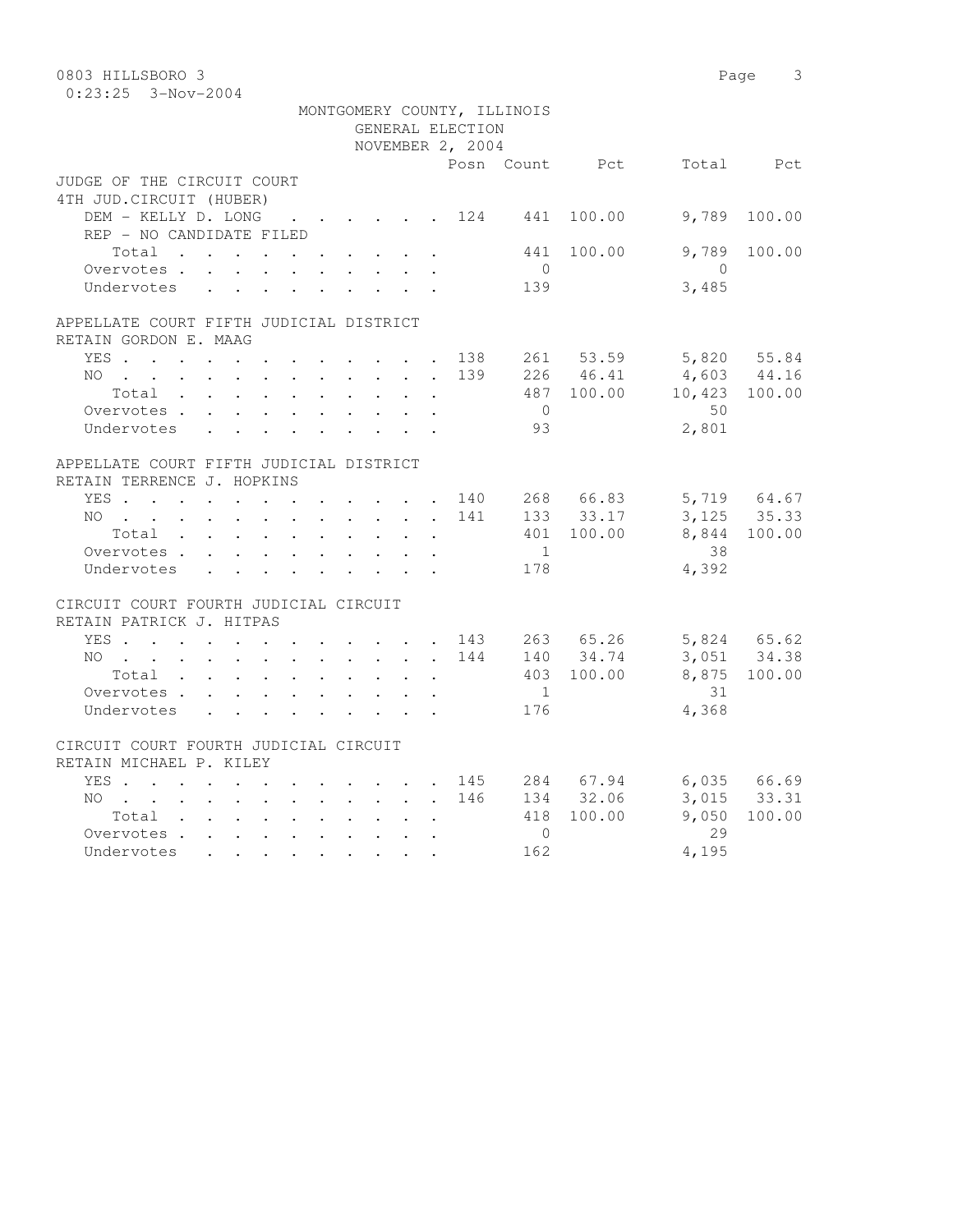| $0:23:25$ 3-Nov-2004                                                                                                           |        |                |                     |                            |                                                                                              |
|--------------------------------------------------------------------------------------------------------------------------------|--------|----------------|---------------------|----------------------------|----------------------------------------------------------------------------------------------|
| MONTGOMERY COUNTY, ILLINOIS                                                                                                    |        |                |                     |                            |                                                                                              |
| GENERAL ELECTION                                                                                                               |        |                |                     |                            |                                                                                              |
| NOVEMBER 2, 2004                                                                                                               |        |                |                     |                            |                                                                                              |
|                                                                                                                                |        |                |                     | Posn Count Pct Total       | Pct                                                                                          |
| Precincts Counted - TOTAL<br>$\mathbf{r} = \mathbf{r} + \mathbf{r} + \mathbf{r} + \mathbf{r} + \mathbf{r}$                     |        | 1              | 2.38                | 42                         | 100.00                                                                                       |
| Registered Voters - TOTAL                                                                                                      |        | 377            |                     | 18,066                     |                                                                                              |
|                                                                                                                                |        |                |                     |                            |                                                                                              |
| Ballots Cast - TOTAL $\ldots$ $\ldots$ $\ldots$ $\ldots$ $\qquad$ 276 $\qquad$ 73.21                                           |        |                | 6 1.59              | 154                        | 13,387 74.10<br>0.85                                                                         |
| Ballots Cast - BLANK   .   .   .   .   .<br>Ballots Cast - GREEN   .   .   .   .   .                                           |        | 274            |                     | 3,744                      |                                                                                              |
| Ballots Cast - FEDERAL-17-ORANGE                                                                                               |        | $\overline{2}$ |                     | 74                         |                                                                                              |
|                                                                                                                                |        | $\bigcirc$     |                     | $\bigcirc$                 |                                                                                              |
| Ballots $\text{Cast}$ - $\text{PRES}.-17-\text{CREAM}$                                                                         |        |                |                     |                            |                                                                                              |
|                                                                                                                                |        |                |                     |                            |                                                                                              |
| PRESIDENT AND VICE PRESIDENT                                                                                                   |        |                |                     |                            |                                                                                              |
| OF THE UNITED STATES (TOTAL)                                                                                                   |        |                |                     |                            |                                                                                              |
| DEM - JOHN F. KERRY/JOHN EDWARDS 7 134 50.76 5,979 46.26                                                                       |        |                |                     |                            |                                                                                              |
|                                                                                                                                |        |                |                     | 6,851 53.01<br>95 0.74     |                                                                                              |
|                                                                                                                                |        |                |                     |                            |                                                                                              |
|                                                                                                                                |        |                |                     | 264 100.00 12,925          | 100.00                                                                                       |
| Overvotes.                                                                                                                     |        | 1              |                     | 89                         |                                                                                              |
| Undervotes                                                                                                                     |        | 11             |                     | 373                        |                                                                                              |
|                                                                                                                                |        |                |                     |                            |                                                                                              |
| PRESIDENT AND VICE PRESIDENT                                                                                                   |        |                |                     |                            |                                                                                              |
| OF THE UNITED STATES (17TH CONG.)                                                                                              |        |                |                     |                            |                                                                                              |
|                                                                                                                                |        |                |                     |                            |                                                                                              |
| DEM - JOHN F. KERRY/JOHN EDWARDS 7 134 50.76<br>REP - GEORGE W. BUSH/DICK CHENEY 9 129 48.86                                   |        |                |                     |                            |                                                                                              |
| REP - GEORGE W. BUSH/DICK CHENEY 9 129 48.86<br>LIB - MICHAEL BADNARIK/R. CAMPAGNA . 11 1 0.38                                 |        |                |                     |                            | $\begin{array}{ccc} 3\text{, }514 & 51.97 \\ 3\text{, }188 & 47.15 \\ 59 & 0.87 \end{array}$ |
| Total                                                                                                                          | $\sim$ |                | 264 100.00          | 6,761                      | 100.00                                                                                       |
| Overvotes.                                                                                                                     |        | 1              |                     | 52                         |                                                                                              |
| Undervotes                                                                                                                     |        | 11             |                     | 201                        |                                                                                              |
|                                                                                                                                |        |                |                     |                            |                                                                                              |
| UNITED STATES SENATOR                                                                                                          |        |                |                     |                            |                                                                                              |
| DEM - BARACK OBAMA 17 172 69.08                                                                                                |        |                |                     |                            | 7,903 63.61                                                                                  |
| REP - ALAN KEYES                                                                                                               |        |                | 75 30.12            |                            | $4,078$ 32.82                                                                                |
| LIB - JERRY KOHN<br>$\mathbf{r}$ , $\mathbf{r}$ , $\mathbf{r}$ , $\mathbf{r}$ , $\mathbf{r}$<br>$\ddot{\phantom{0}}$<br>$\sim$ | 19     |                | $1 \t 0.40$         |                            | 134 1.08                                                                                     |
| IND - ALBERT J. FRANZEN                                                                                                        | 20     |                | $\overline{1}$ 0.40 | 309                        | 2.49                                                                                         |
| Total                                                                                                                          |        |                |                     | 249 100.00 12,424          | 100.00                                                                                       |
| Overvotes.                                                                                                                     |        | $\overline{0}$ |                     | 37                         |                                                                                              |
| Undervotes                                                                                                                     |        | 27             |                     | 926                        |                                                                                              |
|                                                                                                                                |        |                |                     |                            |                                                                                              |
| 17TH CONGRESSIONAL DISTRICT                                                                                                    |        |                |                     |                            |                                                                                              |
| REPRESENTATIVE IN CONGRESS                                                                                                     |        |                |                     |                            |                                                                                              |
| DEM - LANE A. EVANS                                                                                                            |        |                | 33 165 68.18        |                            |                                                                                              |
| REP - ANDREA LANE ZINGA                                                                                                        | 34     |                | 77 31.82            | 4,023 64.69<br>2,196 35.31 |                                                                                              |
| Total<br>$\cdot$ $\cdot$ $\cdot$                                                                                               |        |                | 242 100.00          |                            | 6,219 100.00                                                                                 |
| Overvotes.                                                                                                                     |        | $\overline{1}$ |                     | 12                         |                                                                                              |
| Undervotes                                                                                                                     |        | 33             |                     | 783                        |                                                                                              |
|                                                                                                                                |        |                |                     |                            |                                                                                              |
| STATE SENATOR                                                                                                                  |        |                |                     |                            |                                                                                              |
| 49TH LEGISLATIVE DISTRICT (UNEXP.2 YR.TERM)                                                                                    |        |                |                     |                            |                                                                                              |
|                                                                                                                                |        |                |                     |                            |                                                                                              |

49TH LEGISLATIVE DISTRICT (UNEXP.2 YR.TERM) DEM - DEANNA DEMUZIO . . . . . 39 213 100.00 10,352 100.00 REP - NO CANDIDATE FILED Total . . . . . . . . . . 213 100.00 10,352 100.00 Overvotes . . . . . . . . . . 0 0 Undervotes . . . . . . . . . 61 2,922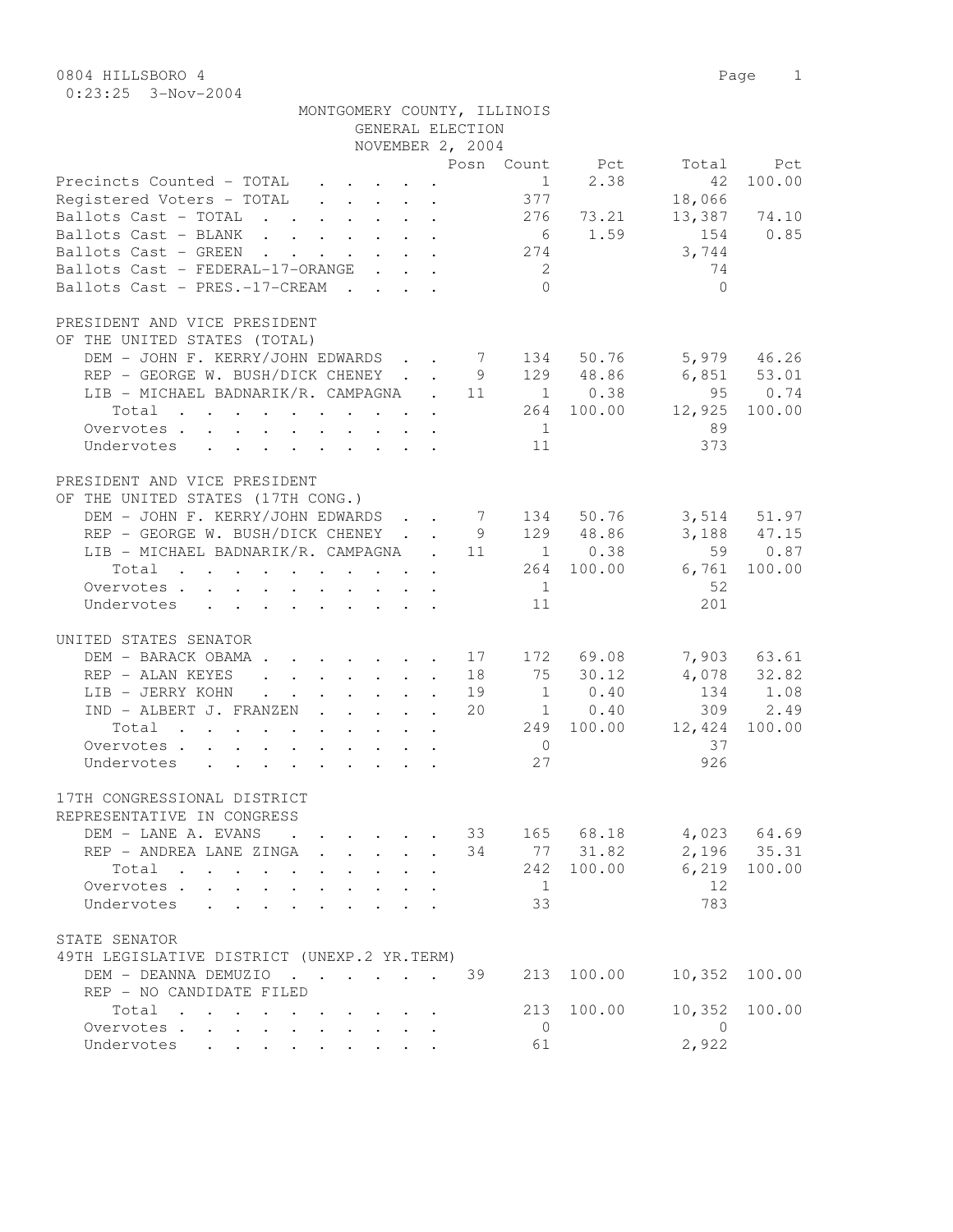| 0804 HILLSBORO 4 | Page |  |
|------------------|------|--|
| .                |      |  |

|                                                                                                        |  |        | GENERAL ELECTION<br>NOVEMBER 2, 2004 | MONTGOMERY COUNTY, ILLINOIS |            |                            |           |
|--------------------------------------------------------------------------------------------------------|--|--------|--------------------------------------|-----------------------------|------------|----------------------------|-----------|
|                                                                                                        |  |        |                                      |                             |            | Posn Count Pct Total Pct   |           |
| REPRESENTATIVE IN THE GENERAL ASSEMBLY                                                                 |  |        |                                      |                             |            |                            |           |
| 98TH REPRESENTATIVE DISTRICT                                                                           |  |        |                                      |                             |            |                            |           |
| DEM - GARY HANNIG 45 216                                                                               |  |        |                                      |                             | 100.00     | 10,416                     | 100.00    |
| REP - NO CANDIDATE FILED                                                                               |  |        |                                      |                             |            |                            |           |
| Total 216                                                                                              |  |        |                                      |                             | 100.00     | 10,416                     | 100.00    |
| Overvotes.                                                                                             |  |        |                                      | $\overline{0}$              |            | $\overline{0}$             |           |
| Undervotes                                                                                             |  |        |                                      | 58                          |            | 2,858                      |           |
|                                                                                                        |  |        |                                      |                             |            |                            |           |
| CIRCUIT CLERK                                                                                          |  |        |                                      |                             |            |                            |           |
| DEM - BILL MAJOR 60                                                                                    |  |        |                                      |                             |            | 121 45.66 5,593 43.97      |           |
| REP - MARY WEBB 61                                                                                     |  |        |                                      |                             |            | 144 54.34 7,126 56.03      |           |
| Total                                                                                                  |  |        |                                      |                             |            | 265 100.00 12,719 100.00   |           |
| Overvotes.                                                                                             |  |        |                                      | $\overline{0}$              |            | 15                         |           |
| Undervotes                                                                                             |  |        |                                      | 9 <sup>o</sup>              |            | 540                        |           |
|                                                                                                        |  |        |                                      |                             |            |                            |           |
| STATE'S ATTORNEY                                                                                       |  |        |                                      |                             |            |                            |           |
|                                                                                                        |  |        |                                      |                             |            |                            |           |
| DEM - JIM ROBERTS 64 224 100.00                                                                        |  |        |                                      |                             |            | 10,525 100.00              |           |
| REP - NO CANDIDATE FILED                                                                               |  |        |                                      |                             |            |                            |           |
| Total                                                                                                  |  |        |                                      |                             | 224 100.00 | 10,525 100.00              |           |
| Overvotes                                                                                              |  |        |                                      | $\overline{0}$              |            | $\overline{0}$             |           |
| Undervotes                                                                                             |  |        |                                      | 50                          |            | 2,749                      |           |
|                                                                                                        |  |        |                                      |                             |            |                            |           |
| CORONER                                                                                                |  |        |                                      |                             |            |                            |           |
| DEM - RICKEY L. BROADDUS 68                                                                            |  |        |                                      | 218                         | 100.00     | 10,622                     | 100.00    |
| REP - NO CANDIDATE FILED                                                                               |  |        |                                      |                             |            |                            |           |
| Total                                                                                                  |  |        |                                      |                             | 218 100.00 | 10,622 100.00              |           |
| Overvotes                                                                                              |  |        |                                      | $\overline{0}$              |            | $\bigcirc$                 |           |
| Undervotes<br>$\mathbf{r}$ , and $\mathbf{r}$ , and $\mathbf{r}$ , and $\mathbf{r}$ , and $\mathbf{r}$ |  |        |                                      | 56                          |            | 2,652                      |           |
| COUNTY BOARD DISTRICT 6<br>COUNTY BOARD MEMBER                                                         |  |        |                                      |                             |            |                            |           |
| DEM - TIMOTHY L. FOGLE 86 128 50.00 722 43.03                                                          |  |        |                                      |                             |            |                            |           |
| REP - ROGER L. MYERS 87 128 50.00                                                                      |  |        |                                      |                             |            |                            | 956 56.97 |
| Total $\cdot$                                                                                          |  |        |                                      |                             | 256 100.00 | 1,678 100.00               |           |
| Overvotes                                                                                              |  |        |                                      | $\mathbf{1}$                |            | $\overline{\phantom{a}}$ 3 |           |
| Undervotes .                                                                                           |  |        |                                      |                             | 17         | 114                        |           |
|                                                                                                        |  |        |                                      |                             |            |                            |           |
| JUDGE OF THE SUPREME COURT                                                                             |  |        |                                      |                             |            |                            |           |
| 5TH JUD.DISTRICT (HARRISON II)                                                                         |  |        |                                      |                             |            |                            |           |
| DEM - GORDON E. MAAG                                                                                   |  |        | 112                                  |                             |            | 133 54.29 5,741 47.68      |           |
|                                                                                                        |  |        | 113                                  |                             |            | 112 45.71 6,299 52.32      |           |
| REP - LLOYD A. KARMEIER                                                                                |  | $\sim$ |                                      |                             |            |                            |           |
| Total                                                                                                  |  |        |                                      |                             | 245 100.00 | 12,040                     | 100.00    |
| Overvotes                                                                                              |  |        |                                      | $\overline{0}$              |            | 14                         |           |
| Undervotes<br>$\mathbf{L} = \mathbf{L} \mathbf{L} + \mathbf{L} \mathbf{L}$                             |  |        |                                      | 29                          |            | 1,220                      |           |
| JUDGE OF THE APPELLATE COURT<br>5TH JUD.DISTRICT (RARICK)                                              |  |        |                                      |                             |            |                            |           |
| DEM - JAMES K. DONOVAN 117                                                                             |  |        |                                      | 195                         | 100.00     | 8,881                      | 100.00    |
| REP - NO CANDIDATE FILED                                                                               |  |        |                                      |                             |            |                            |           |
| Total                                                                                                  |  |        |                                      |                             | 195 100.00 | 8,881                      | 100.00    |
| Overvotes                                                                                              |  |        |                                      | $\overline{0}$              |            | $\overline{0}$             |           |
| Undervotes                                                                                             |  |        |                                      | 79                          |            | 4,393                      |           |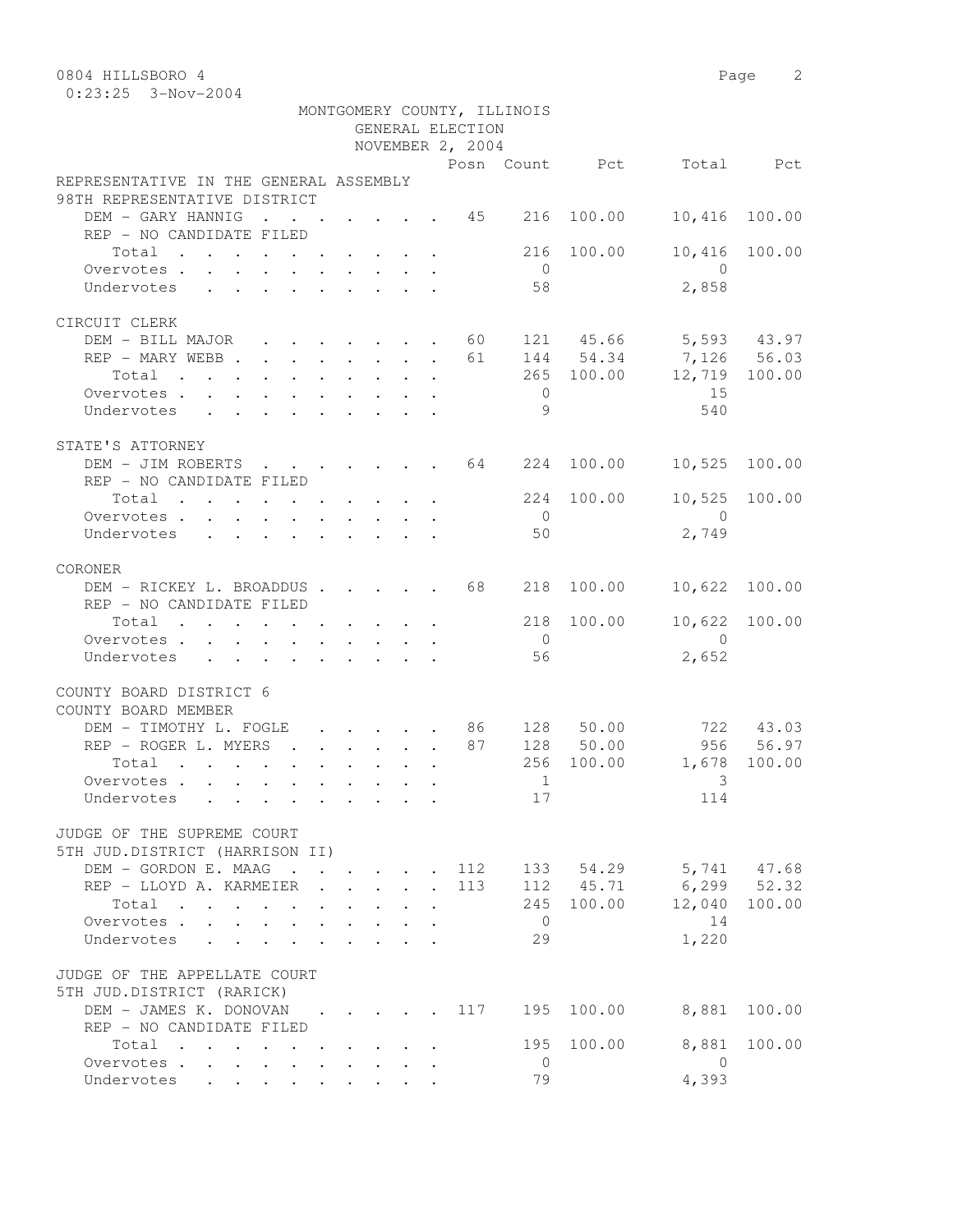| 0804 HILLSBORO 4                                                                                                   |                                                             |                      |                                                                       |                  |                             |                 |                 | 3<br>Page       |
|--------------------------------------------------------------------------------------------------------------------|-------------------------------------------------------------|----------------------|-----------------------------------------------------------------------|------------------|-----------------------------|-----------------|-----------------|-----------------|
| $0:23:25$ 3-Nov-2004                                                                                               |                                                             |                      |                                                                       |                  |                             |                 |                 |                 |
|                                                                                                                    |                                                             |                      |                                                                       |                  | MONTGOMERY COUNTY, ILLINOIS |                 |                 |                 |
|                                                                                                                    |                                                             |                      |                                                                       | GENERAL ELECTION |                             |                 |                 |                 |
|                                                                                                                    |                                                             |                      |                                                                       | NOVEMBER 2, 2004 |                             |                 |                 |                 |
|                                                                                                                    |                                                             |                      |                                                                       |                  |                             | Posn Count Pct  |                 | Total Pct       |
| JUDGE OF THE CIRCUIT COURT                                                                                         |                                                             |                      |                                                                       |                  |                             |                 |                 |                 |
| 4TH JUD. CIRCUIT (HUBER)                                                                                           |                                                             |                      |                                                                       |                  |                             |                 |                 |                 |
| DEM - KELLY D. LONG                                                                                                | $\cdot$ $\cdot$ $\cdot$ $\cdot$ $\cdot$ $\cdot$ $\cdot$ 124 |                      |                                                                       |                  | 206                         | 100.00          | 9,789           | 100.00          |
| REP - NO CANDIDATE FILED                                                                                           |                                                             |                      |                                                                       |                  |                             |                 |                 |                 |
| Total                                                                                                              |                                                             |                      |                                                                       |                  | 206                         | 100.00          | 9,789           | 100.00          |
| Overvotes                                                                                                          |                                                             |                      |                                                                       |                  | $\bigcirc$                  |                 | $\bigcirc$      |                 |
| Undervotes                                                                                                         |                                                             |                      |                                                                       |                  | 68                          |                 | 3,485           |                 |
|                                                                                                                    |                                                             |                      |                                                                       |                  |                             |                 |                 |                 |
|                                                                                                                    |                                                             |                      |                                                                       |                  |                             |                 |                 |                 |
| APPELLATE COURT FIFTH JUDICIAL DISTRICT                                                                            |                                                             |                      |                                                                       |                  |                             |                 |                 |                 |
| RETAIN GORDON E. MAAG                                                                                              |                                                             |                      |                                                                       |                  |                             |                 |                 |                 |
| YES                                                                                                                |                                                             |                      | $\mathbf{r}$ , and $\mathbf{r}$ , and $\mathbf{r}$ , and $\mathbf{r}$ | 138              |                             | 137 65.55       |                 | 5,820 55.84     |
| NO.<br>$\mathbf{r}$ , and $\mathbf{r}$ , and $\mathbf{r}$ , and $\mathbf{r}$ , and $\mathbf{r}$ , and $\mathbf{r}$ |                                                             |                      |                                                                       | 139              |                             | 72 34.45        | $4,603$ $44.16$ |                 |
| Total                                                                                                              |                                                             |                      |                                                                       |                  |                             | 209 100.00      | 10,423 100.00   |                 |
| Overvotes.                                                                                                         |                                                             |                      |                                                                       |                  | $\overline{2}$              |                 | 50              |                 |
| Undervotes                                                                                                         |                                                             |                      |                                                                       |                  | 63                          |                 | 2,801           |                 |
|                                                                                                                    |                                                             |                      |                                                                       |                  |                             |                 |                 |                 |
| APPELLATE COURT FIFTH JUDICIAL DISTRICT                                                                            |                                                             |                      |                                                                       |                  |                             |                 |                 |                 |
| RETAIN TERRENCE J. HOPKINS                                                                                         |                                                             |                      |                                                                       |                  |                             |                 |                 |                 |
| YES 140 119 68.39                                                                                                  |                                                             |                      |                                                                       |                  |                             |                 |                 | 5,719 64.67     |
| NO 141                                                                                                             |                                                             |                      |                                                                       |                  |                             | 55 31.61        |                 | 3, 125 35.33    |
| Total                                                                                                              |                                                             |                      |                                                                       |                  |                             | 174 100.00      |                 | 8,844 100.00    |
| Overvotes                                                                                                          |                                                             | $\sim$               | $\mathbf{L}$<br>$\sim$                                                |                  | 1                           |                 | 38              |                 |
| Undervotes                                                                                                         |                                                             |                      |                                                                       |                  | 99                          |                 | 4,392           |                 |
| CIRCUIT COURT FOURTH JUDICIAL CIRCUIT                                                                              |                                                             |                      |                                                                       |                  |                             |                 |                 |                 |
| RETAIN PATRICK J. HITPAS                                                                                           |                                                             |                      |                                                                       |                  |                             |                 |                 |                 |
| YES.                                                                                                               |                                                             |                      |                                                                       |                  |                             | . 143 123 69.10 |                 | 5,824 65.62     |
| $NO$                                                                                                               |                                                             |                      |                                                                       | 144              |                             | 55 30.90        |                 | $3,051$ 34.38   |
|                                                                                                                    |                                                             |                      |                                                                       |                  |                             |                 |                 |                 |
| Total                                                                                                              |                                                             |                      |                                                                       |                  |                             | 178 100.00      |                 | 8,875 100.00    |
| Overvotes                                                                                                          |                                                             |                      | $\sim$                                                                |                  | $\frac{1}{2}$               |                 | 31              |                 |
| Undervotes                                                                                                         |                                                             |                      |                                                                       |                  | 95                          |                 | 4,368           |                 |
| CIRCUIT COURT FOURTH JUDICIAL CIRCUIT                                                                              |                                                             |                      |                                                                       |                  |                             |                 |                 |                 |
| RETAIN MICHAEL P. KILEY                                                                                            |                                                             |                      |                                                                       |                  |                             |                 |                 |                 |
| YES 145 133 73.48                                                                                                  |                                                             |                      |                                                                       |                  |                             |                 |                 | $6,035$ $66.69$ |
| $NO$                                                                                                               |                                                             |                      |                                                                       | 146              |                             | 48 26.52        |                 | 3,015 33.31     |
|                                                                                                                    |                                                             |                      |                                                                       |                  |                             |                 | 9,050           |                 |
| Total                                                                                                              |                                                             |                      |                                                                       |                  |                             | 181 100.00      | 29              | 100.00          |
| Overvotes.                                                                                                         |                                                             | $\ddot{\phantom{0}}$ |                                                                       |                  | $\mathbf{1}$                |                 |                 |                 |
| Undervotes<br>$\mathbf{r}$ , $\mathbf{r}$ , $\mathbf{r}$ , $\mathbf{r}$ , $\mathbf{r}$                             |                                                             |                      |                                                                       |                  | 92                          |                 | 4,195           |                 |
|                                                                                                                    |                                                             |                      |                                                                       |                  |                             |                 |                 |                 |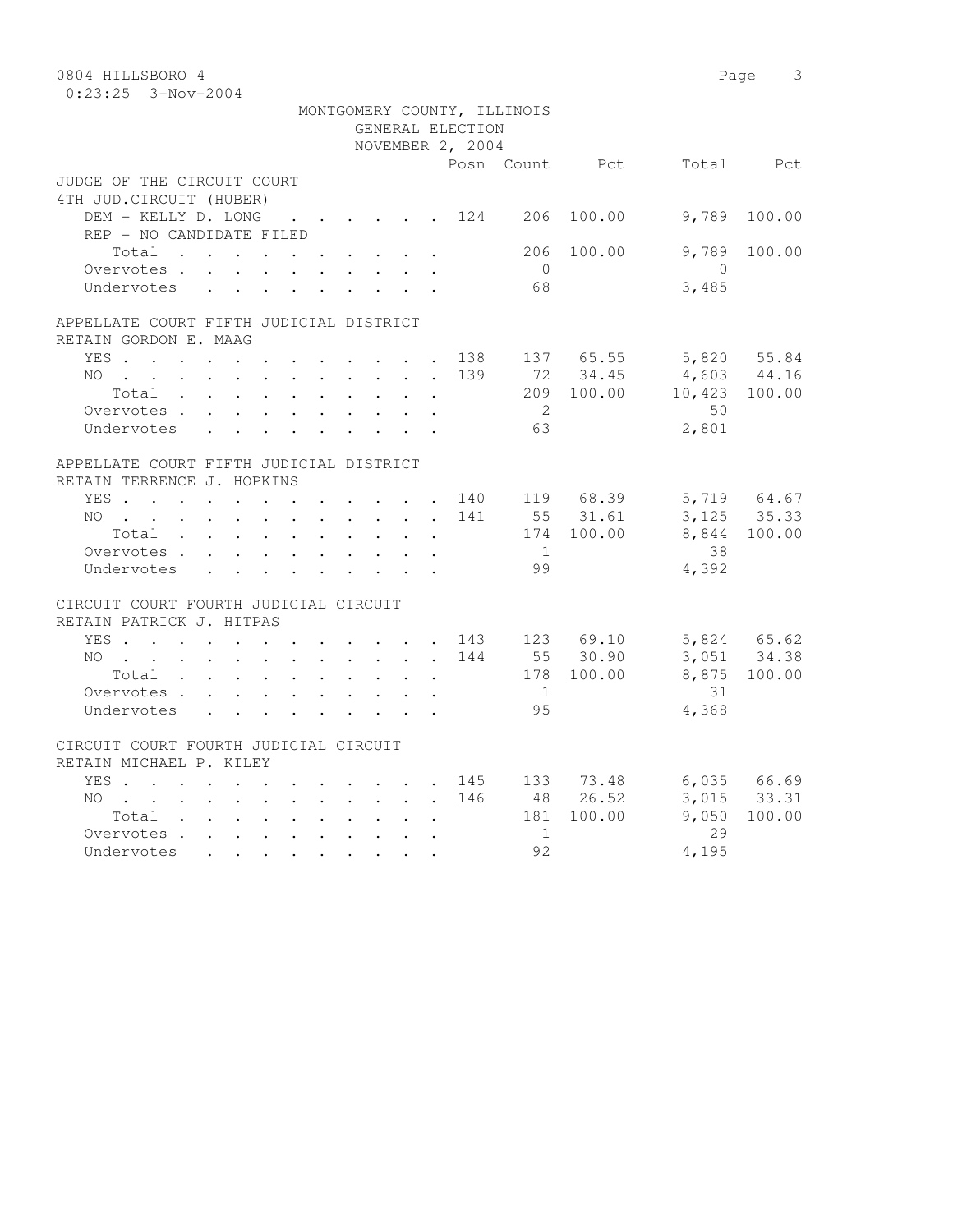## MONTGOMERY COUNTY, ILLINOIS

|                                                                                           |                                 | GENERAL ELECTION |                         |                |                 |              |
|-------------------------------------------------------------------------------------------|---------------------------------|------------------|-------------------------|----------------|-----------------|--------------|
|                                                                                           |                                 | NOVEMBER 2, 2004 |                         |                |                 |              |
|                                                                                           |                                 |                  |                         | Posn Count Pct | Total           | Pct          |
| Precincts Counted - TOTAL                                                                 |                                 |                  | 1                       | 2.38           | 42              | 100.00       |
| Registered Voters - TOTAL                                                                 |                                 |                  | 726                     |                | 18,066          |              |
| Ballots Cast - TOTAL                                                                      |                                 |                  | 582                     | 80.17          |                 | 13,387 74.10 |
| Ballots Cast - BLANK                                                                      |                                 |                  |                         | 9 1.24         | 154             | 0.85         |
| Ballots Cast - WHITE                                                                      |                                 |                  | 405                     |                | 9,530           |              |
| Ballots Cast - GREEN                                                                      |                                 |                  | 169                     |                | 3,744           |              |
| Ballots Cast - FEDERAL-17-ORANGE                                                          |                                 |                  | 8 <sup>1</sup>          |                | 74              |              |
| Ballots Cast - PRES.-17-CREAM                                                             |                                 |                  | $\Omega$                |                | $\Omega$        |              |
|                                                                                           |                                 |                  |                         |                |                 |              |
| PRESIDENT AND VICE PRESIDENT                                                              |                                 |                  |                         |                |                 |              |
| OF THE UNITED STATES (TOTAL)                                                              |                                 |                  |                         |                |                 |              |
| DEM - JOHN F. KERRY/JOHN EDWARDS 7 285                                                    |                                 |                  |                         | 50.18          |                 | 5,979 46.26  |
| REP - GEORGE W. BUSH/DICK CHENEY 9 279 49.12                                              |                                 |                  |                         |                | $6,851$ $53.01$ |              |
| LIB - MICHAEL BADNARIK/R. CAMPAGNA . 11 4 0.70                                            |                                 |                  |                         |                | 95              | 0.74         |
| Total                                                                                     |                                 |                  |                         | 568 100.00     | 12,925          | 100.00       |
| Overvotes                                                                                 |                                 |                  | 1                       |                | 89              |              |
| Undervotes                                                                                |                                 |                  | 13                      |                | 373             |              |
| PRESIDENT AND VICE PRESIDENT                                                              |                                 |                  |                         |                |                 |              |
| OF THE UNITED STATES (17TH CONG.)                                                         |                                 |                  |                         |                |                 |              |
| DEM - JOHN F. KERRY/JOHN EDWARDS 7 285                                                    |                                 |                  |                         | 50.18          |                 | 3,514 51.97  |
| REP - GEORGE W. BUSH/DICK CHENEY 9 279 49.12                                              |                                 |                  |                         |                |                 | 3,188 47.15  |
| LIB - MICHAEL BADNARIK/R. CAMPAGNA . 11 4 0.70                                            |                                 |                  |                         |                |                 | 59 0.87      |
|                                                                                           |                                 |                  |                         | 568 100.00     | 6,761           | 100.00       |
| Total                                                                                     |                                 |                  |                         |                |                 |              |
| Overvotes                                                                                 |                                 |                  | 1                       |                | -52             |              |
| Undervotes                                                                                |                                 |                  | 13                      |                | 201             |              |
| UNITED STATES SENATOR                                                                     |                                 |                  |                         |                |                 |              |
| DEM - BARACK OBAMA 17                                                                     |                                 |                  |                         | 367 68.47      |                 | 7,903 63.61  |
| REP - ALAN KEYES<br>$\mathbf{r}$ , and $\mathbf{r}$ , and $\mathbf{r}$ , and $\mathbf{r}$ |                                 | 18               |                         | 152 28.36      |                 | 4,078 32.82  |
| LIB - JERRY KOHN                                                                          |                                 | 19               |                         | 10 1.87        | 134             | 1.08         |
| IND - ALBERT J. FRANZEN                                                                   |                                 | 20               |                         | 7 1.31         | 309             | 2.49         |
| Total                                                                                     |                                 |                  | 536                     | 100.00         | 12,424          | 100.00       |
| Overvotes                                                                                 |                                 |                  | $\overline{\mathbf{3}}$ |                | 37              |              |
| Undervotes                                                                                |                                 |                  | 43                      |                | 926             |              |
|                                                                                           |                                 |                  |                         |                |                 |              |
| 17TH CONGRESSIONAL DISTRICT                                                               |                                 |                  |                         |                |                 |              |
| REPRESENTATIVE IN CONGRESS                                                                |                                 |                  |                         |                |                 |              |
| DEM - LANE A. EVANS                                                                       |                                 | 33               |                         | 325 63.73      |                 | 4,023 64.69  |
| REP - ANDREA LANE ZINGA.                                                                  | $\cdot$ $\cdot$ $\cdot$ $\cdot$ | 34               |                         | 185 36.27      |                 | 2,196 35.31  |
| Total                                                                                     |                                 |                  | 510                     | 100.00         | 6,219           | 100.00       |
| Overvotes                                                                                 |                                 |                  | $\mathbf{1}$            |                | 12              |              |
| Undervotes .                                                                              |                                 |                  | 71                      |                | 783             |              |
|                                                                                           |                                 |                  |                         |                |                 |              |
| STATE SENATOR                                                                             |                                 |                  |                         |                |                 |              |
| 49TH LEGISLATIVE DISTRICT (UNEXP.2 YR.TERM)                                               |                                 |                  |                         |                | 10,352          |              |
| DEM - DEANNA DEMUZIO                                                                      |                                 | 39               | 445                     | 100.00         |                 | 100.00       |
| REP - NO CANDIDATE FILED                                                                  |                                 |                  |                         |                |                 |              |
| Total                                                                                     |                                 |                  | 445                     | 100.00         | 10,352          | 100.00       |
| Overvotes                                                                                 |                                 |                  | $\overline{0}$          |                | 0               |              |
| Undervotes                                                                                |                                 |                  | 129                     |                | 2,922           |              |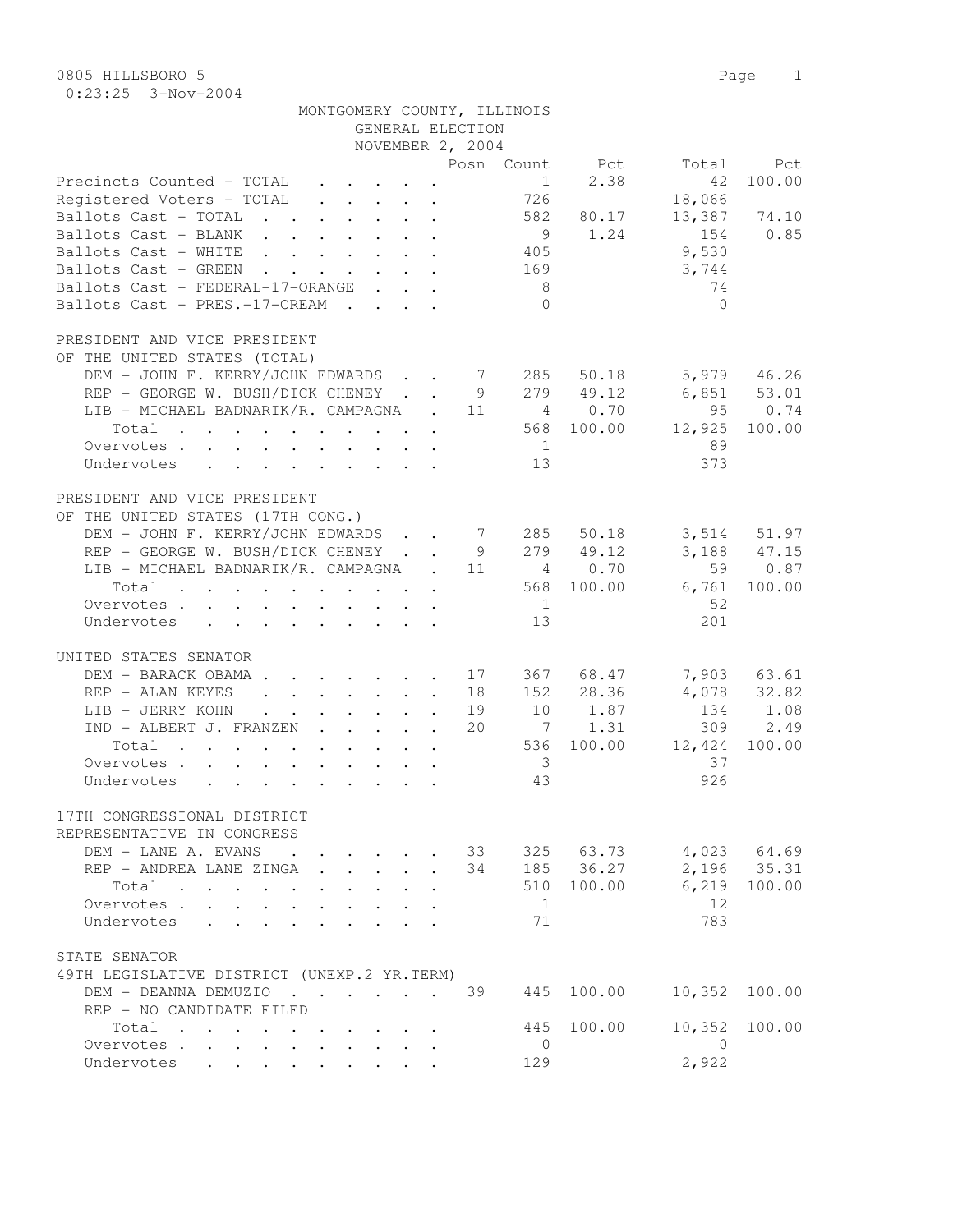0805 HILLSBORO 5 Page 2

| MONTGOMERY COUNTY, ILLINOIS<br>GENERAL ELECTION<br>NOVEMBER 2, 2004 |                                                                                          |              |  |                      |                      |     |                |              |                                                                          |           |
|---------------------------------------------------------------------|------------------------------------------------------------------------------------------|--------------|--|----------------------|----------------------|-----|----------------|--------------|--------------------------------------------------------------------------|-----------|
|                                                                     |                                                                                          |              |  |                      |                      |     |                |              | Posn Count Pct Total Pct                                                 |           |
| REPRESENTATIVE IN THE GENERAL ASSEMBLY                              |                                                                                          |              |  |                      |                      |     |                |              |                                                                          |           |
| 98TH REPRESENTATIVE DISTRICT                                        |                                                                                          |              |  |                      |                      |     |                |              |                                                                          |           |
| DEM - GARY HANNIG 45 446                                            |                                                                                          |              |  |                      |                      |     |                | 100.00       | 10,416                                                                   | 100.00    |
| REP - NO CANDIDATE FILED                                            |                                                                                          |              |  |                      |                      |     |                |              |                                                                          |           |
| Total 446 100.00                                                    |                                                                                          |              |  |                      |                      |     | $\overline{0}$ |              | 10,416<br>$\overline{0}$                                                 | 100.00    |
| Overvotes.<br>Undervotes                                            |                                                                                          |              |  |                      |                      |     | 128            |              | 2,858                                                                    |           |
|                                                                     |                                                                                          |              |  |                      |                      |     |                |              |                                                                          |           |
| CIRCUIT CLERK                                                       |                                                                                          |              |  |                      |                      |     |                |              |                                                                          |           |
| DEM - BILL MAJOR 60 250 45.21 5,593 43.97                           |                                                                                          |              |  |                      |                      |     |                |              |                                                                          |           |
| REP - MARY WEBB                                                     |                                                                                          |              |  |                      |                      | 61  |                |              | $303$ $54.79$ $7,126$ $56.03$                                            |           |
| Total                                                               |                                                                                          |              |  |                      |                      |     |                |              | 553 100.00 12,719 100.00                                                 |           |
| Overvotes                                                           |                                                                                          |              |  |                      |                      |     | $\sim$ 1       |              | 15                                                                       |           |
| Undervotes                                                          |                                                                                          |              |  |                      |                      |     | 20             |              | 540                                                                      |           |
| STATE'S ATTORNEY                                                    |                                                                                          |              |  |                      |                      |     |                |              |                                                                          |           |
| DEM - JIM ROBERTS 64 480 100.00 10,525 100.00                       |                                                                                          |              |  |                      |                      |     |                |              |                                                                          |           |
| REP - NO CANDIDATE FILED                                            |                                                                                          |              |  |                      |                      |     |                |              |                                                                          |           |
| Total                                                               |                                                                                          |              |  |                      |                      |     |                | 480 100.00   | 10,525 100.00                                                            |           |
| Overvotes                                                           |                                                                                          |              |  |                      |                      |     | $\overline{0}$ |              | $\overline{0}$                                                           |           |
| Undervotes                                                          |                                                                                          |              |  |                      |                      |     | 94             |              | 2,749                                                                    |           |
|                                                                     |                                                                                          |              |  |                      |                      |     |                |              |                                                                          |           |
| CORONER                                                             |                                                                                          |              |  |                      |                      |     |                | 100.00       |                                                                          | 100.00    |
| DEM - RICKEY L. BROADDUS 68 458<br>REP - NO CANDIDATE FILED         |                                                                                          |              |  |                      |                      |     |                |              | 10,622                                                                   |           |
| Total $\cdot$                                                       |                                                                                          |              |  |                      |                      |     |                | 458 100.00   | 10,622 100.00                                                            |           |
| Overvotes                                                           |                                                                                          |              |  |                      |                      |     | $\overline{0}$ |              | $\overline{0}$                                                           |           |
| Undervotes                                                          | $\mathbf{r}$ , and $\mathbf{r}$ , and $\mathbf{r}$ , and $\mathbf{r}$ , and $\mathbf{r}$ |              |  |                      |                      |     | 116            |              | 2,652                                                                    |           |
|                                                                     |                                                                                          |              |  |                      |                      |     |                |              |                                                                          |           |
| COUNTY BOARD DISTRICT 4<br>COUNTY BOARD MEMBER<br>VOTE FOR 2        |                                                                                          |              |  |                      |                      |     |                |              |                                                                          |           |
| DEM - MIKE PLUNKETT                                                 |                                                                                          |              |  |                      |                      |     |                |              | $\cdot$ $\cdot$ $\cdot$ $\cdot$ $\cdot$ $\cdot$ 86 318 60.00 1,489 56.04 |           |
| DEM - DENNIS L. JAGODZINSKI                                         |                                                                                          |              |  |                      |                      |     |                | 87 212 40.00 | 1,168 43.96                                                              |           |
| REP - NO CANDIDATE FILED                                            |                                                                                          |              |  |                      |                      |     |                |              | 530 100.00 2,657 100.00                                                  |           |
| Total                                                               |                                                                                          |              |  |                      |                      |     | $\overline{0}$ |              | $\bigcirc$                                                               |           |
| Overvotes<br>Undervotes                                             |                                                                                          | $\mathbf{L}$ |  |                      |                      |     | 280            |              | 1,529                                                                    |           |
|                                                                     |                                                                                          |              |  |                      |                      |     |                |              |                                                                          |           |
| COUNTY BOARD DISTRICT 6<br>COUNTY BOARD MEMBER                      |                                                                                          |              |  |                      |                      |     |                |              |                                                                          |           |
| DEM - TIMOTHY L. FOGLE                                              |                                                                                          |              |  |                      |                      |     |                | 86 64 40.51  | 722                                                                      | 43.03     |
| REP - ROGER L. MYERS                                                | $\sim$ $\sim$                                                                            |              |  |                      |                      |     |                | 87 94 59.49  |                                                                          | 956 56.97 |
| Total                                                               |                                                                                          |              |  |                      |                      |     |                | 158 100.00   | 1,678                                                                    | 100.00    |
| Overvotes                                                           |                                                                                          |              |  |                      |                      |     | $\overline{1}$ |              | 3                                                                        |           |
| Undervotes<br>$\mathbf{L}$<br>$\sim$                                | $\ddot{\phantom{0}}$                                                                     |              |  |                      |                      |     | 10             |              | 114                                                                      |           |
| JUDGE OF THE SUPREME COURT<br>5TH JUD.DISTRICT (HARRISON II)        |                                                                                          |              |  |                      |                      |     |                |              |                                                                          |           |
| DEM - GORDON E. MAAG                                                |                                                                                          |              |  |                      |                      | 112 |                |              | 253 48.56 5,741 47.68                                                    |           |
| REP - LLOYD A. KARMEIER .                                           |                                                                                          | $\mathbf{L}$ |  | $\ddot{\phantom{1}}$ | $\ddot{\phantom{0}}$ | 113 |                | 268 51.44    | $6,299$ $52.32$                                                          |           |
| Total                                                               |                                                                                          |              |  |                      |                      |     | 521            | 100.00       | 12,040                                                                   | 100.00    |
| Overvotes                                                           |                                                                                          |              |  |                      |                      |     | $\overline{0}$ |              | 14                                                                       |           |
| Undervotes                                                          |                                                                                          |              |  |                      |                      |     | 53             |              | 1,220                                                                    |           |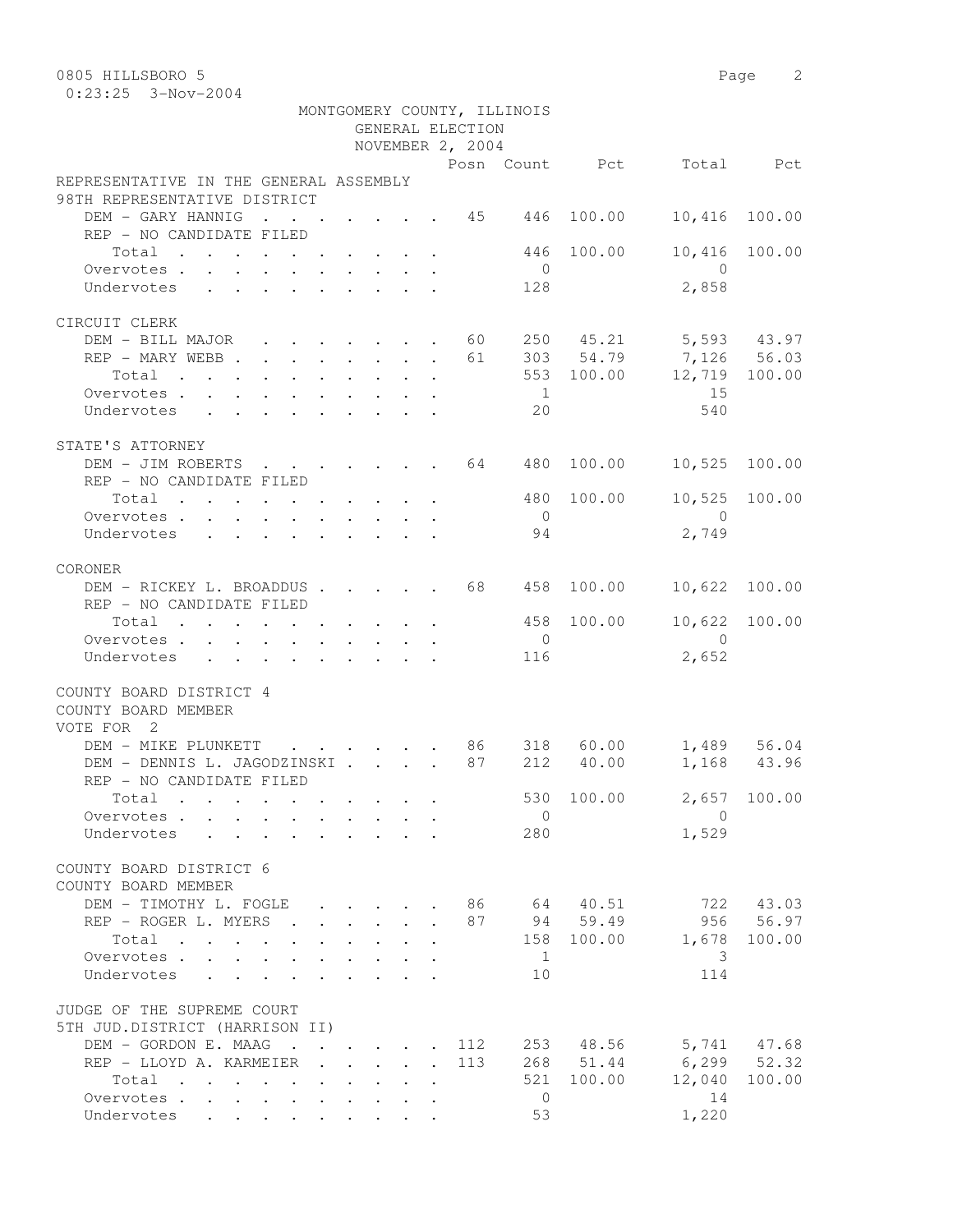| 0805 HILLSBORO 5                                                                                 |             |                      |                  |                             |                                  |                       | Page 3         |
|--------------------------------------------------------------------------------------------------|-------------|----------------------|------------------|-----------------------------|----------------------------------|-----------------------|----------------|
| $0:23:25$ 3-Nov-2004                                                                             |             |                      |                  |                             |                                  |                       |                |
|                                                                                                  |             |                      |                  | MONTGOMERY COUNTY, ILLINOIS |                                  |                       |                |
|                                                                                                  |             |                      | GENERAL ELECTION |                             |                                  |                       |                |
|                                                                                                  |             |                      | NOVEMBER 2, 2004 |                             |                                  |                       |                |
|                                                                                                  |             |                      |                  |                             | Posn Count Pct                   |                       | Total Pct      |
| JUDGE OF THE APPELLATE COURT                                                                     |             |                      |                  |                             |                                  |                       |                |
| 5TH JUD.DISTRICT (RARICK)                                                                        |             |                      |                  |                             |                                  |                       |                |
| DEM - JAMES K. DONOVAN 117 380                                                                   |             |                      |                  |                             | 100.00                           | 8,881                 | 100.00         |
| REP - NO CANDIDATE FILED                                                                         |             |                      |                  |                             |                                  |                       |                |
| Total $\cdot$                                                                                    |             |                      |                  | 380                         | 100.00                           | 8,881                 | 100.00         |
| Overvotes.                                                                                       |             |                      |                  | $\overline{0}$              |                                  | $\overline{0}$        |                |
| Undervotes                                                                                       |             |                      |                  | 194                         |                                  | 4,393                 |                |
|                                                                                                  |             |                      |                  |                             |                                  |                       |                |
| JUDGE OF THE CIRCUIT COURT                                                                       |             |                      |                  |                             |                                  |                       |                |
| 4TH JUD. CIRCUIT (HUBER)                                                                         |             |                      |                  |                             |                                  |                       |                |
| DEM - KELLY D. LONG                                                                              |             |                      |                  |                             | $\cdot$ , , , , , 124 443 100.00 | 9,789                 | 100.00         |
| REP - NO CANDIDATE FILED                                                                         |             |                      |                  |                             |                                  |                       |                |
| Total<br>Overvotes                                                                               |             |                      |                  | 443                         | 100.00                           | 9,789                 | 100.00         |
|                                                                                                  |             |                      |                  | $\overline{0}$              |                                  | $\bigcirc$            |                |
| Undervotes                                                                                       |             |                      |                  | 131                         |                                  | 3,485                 |                |
| APPELLATE COURT FIFTH JUDICIAL DISTRICT                                                          |             |                      |                  |                             |                                  |                       |                |
| RETAIN GORDON E. MAAG                                                                            |             |                      |                  |                             |                                  |                       |                |
| YES 138                                                                                          |             |                      |                  |                             |                                  | 251 56.15 5,820 55.84 |                |
| NO 139                                                                                           |             |                      |                  |                             | 196 43.85                        | 4,603 44.16           |                |
| Total                                                                                            |             |                      |                  |                             |                                  | $447$ 100.00 10,423   | 100.00         |
| Overvotes                                                                                        |             |                      |                  | $\overline{\phantom{a}}$    |                                  | 50                    |                |
| Undervotes                                                                                       |             |                      |                  | 125                         |                                  | 2,801                 |                |
|                                                                                                  |             |                      |                  |                             |                                  |                       |                |
| APPELLATE COURT FIFTH JUDICIAL DISTRICT                                                          |             |                      |                  |                             |                                  |                       |                |
| RETAIN TERRENCE J. HOPKINS                                                                       |             |                      |                  |                             |                                  |                       |                |
| YES 140                                                                                          |             |                      |                  |                             |                                  | 239 62.24 5,719 64.67 |                |
| NO 141                                                                                           |             |                      |                  |                             | 145 37.76                        |                       | 3, 125 35.33   |
| Total                                                                                            |             |                      |                  |                             | 384 100.00                       |                       | 8,844 100.00   |
| Overvotes                                                                                        |             |                      |                  | $\overline{0}$              |                                  | 38                    |                |
| Undervotes                                                                                       |             |                      |                  | 190                         |                                  | 4,392                 |                |
|                                                                                                  |             |                      |                  |                             |                                  |                       |                |
| CIRCUIT COURT FOURTH JUDICIAL CIRCUIT                                                            |             |                      |                  |                             |                                  |                       |                |
| RETAIN PATRICK J. HITPAS                                                                         |             |                      |                  |                             |                                  |                       |                |
| YES                                                                                              |             |                      | 143              | 243                         | 62.63                            | 5,824                 | 65.62          |
| NO .<br>$\sim$ $\sim$                                                                            |             | $\ddot{\phantom{a}}$ | 144              | 145                         | 37.37                            | 3,051                 | 34.38          |
| Total.                                                                                           |             |                      |                  | 388                         | 100.00                           | 8,875                 | 100.00         |
| Overvotes .<br>$\mathbf{L}$                                                                      |             |                      |                  | $\mathbf{1}$                |                                  | 31                    |                |
| Undervotes                                                                                       |             |                      |                  | 185                         |                                  | 4,368                 |                |
| CIRCUIT COURT FOURTH JUDICIAL CIRCUIT                                                            |             |                      |                  |                             |                                  |                       |                |
|                                                                                                  |             |                      |                  |                             |                                  |                       |                |
| RETAIN MICHAEL P. KILEY                                                                          |             |                      |                  |                             |                                  |                       |                |
| YES                                                                                              |             |                      | 145<br>146       | 248<br>147                  | 62.78<br>37.22                   | 6,035<br>3,015        | 66.69<br>33.31 |
| NO.<br>$\mathbf{r}$ , $\mathbf{r}$ , $\mathbf{r}$ , $\mathbf{r}$<br>$\sim$<br>Total              | $\bullet$ . | $\ddot{\phantom{a}}$ |                  | 395                         | 100.00                           | 9,050                 | 100.00         |
| $\ddot{\phantom{0}}$<br>$\bullet$<br>$\ddot{\phantom{a}}$<br>$\ddot{\phantom{0}}$<br>Overvotes . |             |                      |                  | 1                           |                                  | 29                    |                |
| $\ddot{\phantom{a}}$<br>$\ddot{\phantom{a}}$<br>Undervotes                                       |             |                      |                  | 178                         |                                  | 4,195                 |                |
|                                                                                                  |             |                      |                  |                             |                                  |                       |                |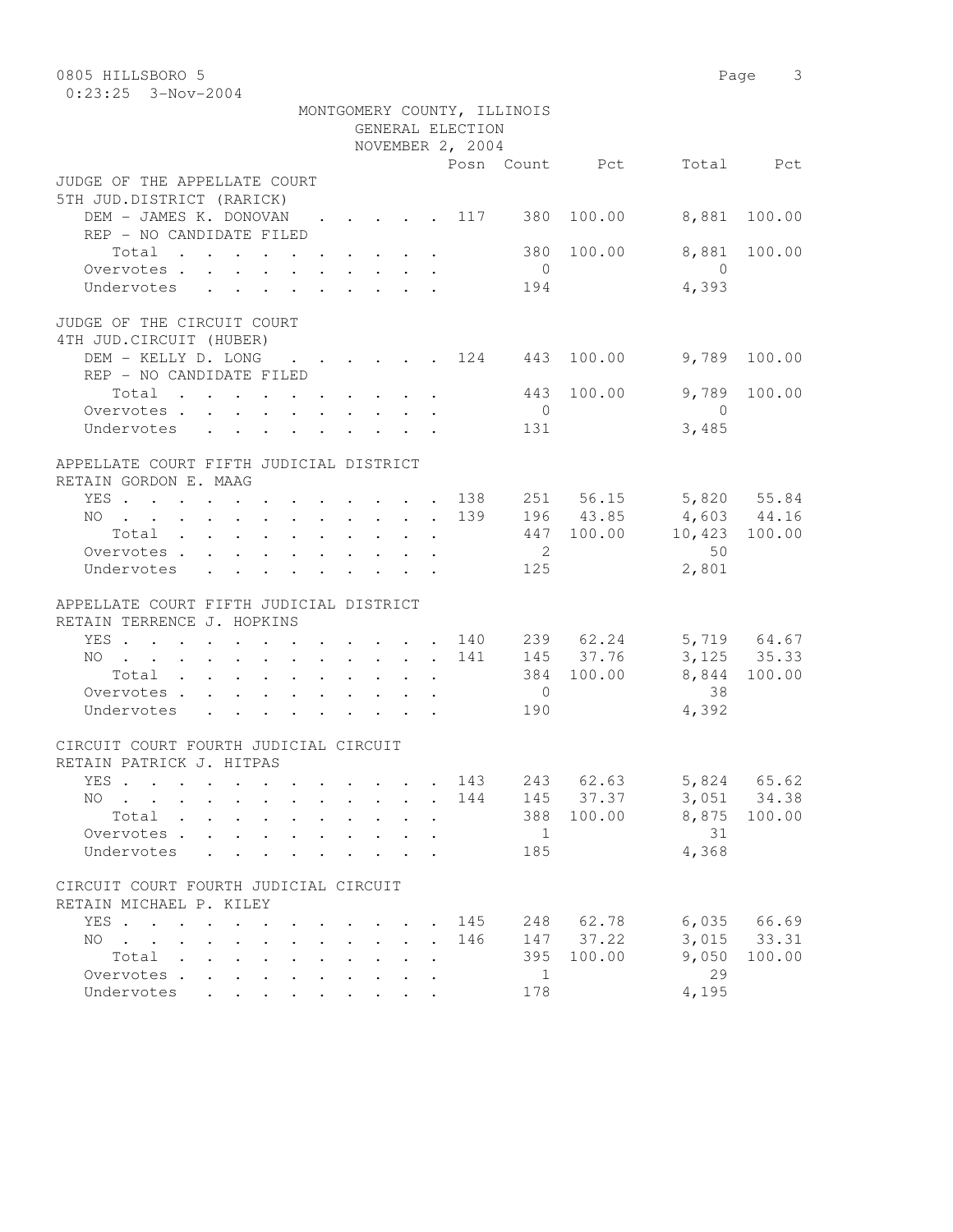|                                                          | MONTGOMERY COUNTY, ILLINOIS                                                               |                                                                                            |                                 | GENERAL ELECTION |                     |                        |                         |                           |
|----------------------------------------------------------|-------------------------------------------------------------------------------------------|--------------------------------------------------------------------------------------------|---------------------------------|------------------|---------------------|------------------------|-------------------------|---------------------------|
|                                                          |                                                                                           |                                                                                            |                                 | NOVEMBER 2, 2004 |                     |                        |                         |                           |
| Precincts Counted - TOTAL                                |                                                                                           |                                                                                            |                                 |                  | 1                   | Posn Count Pct<br>2.38 | 42                      | Total Pct<br>100.00       |
| Registered Voters - TOTAL                                |                                                                                           |                                                                                            |                                 |                  | 716                 |                        | 18,066                  |                           |
| Ballots Cast - TOTAL                                     |                                                                                           |                                                                                            |                                 |                  |                     | 533 74.44              | 13,387 74.10            |                           |
| Ballots Cast - BLANK 10 1.40                             |                                                                                           |                                                                                            |                                 |                  |                     |                        | 154 0.85                |                           |
| Ballots Cast - WHITE 531                                 |                                                                                           |                                                                                            |                                 |                  |                     |                        | 9,530                   |                           |
| Ballots Cast - FEDERAL-17-ORANGE                         |                                                                                           |                                                                                            |                                 |                  | $\overline{c}$      |                        | 74                      |                           |
| Ballots Cast - PRES.-17-CREAM                            |                                                                                           |                                                                                            |                                 |                  | $\bigcap$           |                        | $\bigcap$               |                           |
| PRESIDENT AND VICE PRESIDENT                             |                                                                                           |                                                                                            |                                 |                  |                     |                        |                         |                           |
| OF THE UNITED STATES (TOTAL)                             |                                                                                           |                                                                                            |                                 |                  |                     |                        |                         |                           |
| DEM - JOHN F. KERRY/JOHN EDWARDS 7 319 62.67 5,979 46.26 |                                                                                           |                                                                                            |                                 |                  |                     |                        |                         |                           |
| REP - GEORGE W. BUSH/DICK CHENEY                         |                                                                                           |                                                                                            |                                 |                  |                     |                        | 9 188 36.94 6,851 53.01 |                           |
| LIB - MICHAEL BADNARIK/R. CAMPAGNA . 11 2 0.39           |                                                                                           |                                                                                            |                                 |                  |                     |                        | 95 0.74                 |                           |
| Total 509 100.00 12,925 100.00                           |                                                                                           |                                                                                            |                                 |                  |                     |                        |                         |                           |
| Overvotes.                                               |                                                                                           |                                                                                            |                                 |                  | 6                   |                        | 89                      |                           |
| Undervotes                                               |                                                                                           |                                                                                            |                                 |                  | 18                  |                        | 373                     |                           |
|                                                          |                                                                                           |                                                                                            |                                 |                  |                     |                        |                         |                           |
| PRESIDENT AND VICE PRESIDENT                             |                                                                                           |                                                                                            |                                 |                  |                     |                        |                         |                           |
| OF THE UNITED STATES (17TH CONG.)                        |                                                                                           |                                                                                            |                                 |                  |                     |                        |                         |                           |
| DEM - JOHN F. KERRY/JOHN EDWARDS 7 319 62.67             |                                                                                           |                                                                                            |                                 |                  |                     |                        |                         | 3,514 51.97               |
| REP - GEORGE W. BUSH/DICK CHENEY 9 188 36.94             |                                                                                           |                                                                                            |                                 |                  |                     |                        |                         | 3,188 47.15               |
| LIB - MICHAEL BADNARIK/R. CAMPAGNA . 11 2 0.39           |                                                                                           |                                                                                            |                                 |                  |                     |                        |                         | 59 0.87                   |
| Total 509 100.00 6,761 100.00                            |                                                                                           |                                                                                            |                                 |                  |                     |                        |                         |                           |
| Overvotes                                                |                                                                                           |                                                                                            |                                 |                  | 6                   |                        | - 52                    |                           |
| Undervotes                                               |                                                                                           |                                                                                            |                                 |                  | 18                  |                        | 201                     |                           |
|                                                          |                                                                                           |                                                                                            |                                 |                  |                     |                        |                         |                           |
| UNITED STATES SENATOR                                    |                                                                                           |                                                                                            |                                 |                  |                     |                        |                         |                           |
| DEM - BARACK OBAMA 17 373 74.60                          |                                                                                           |                                                                                            |                                 |                  |                     | 18  119  23.80         |                         | 7,903 63.61               |
| REP - ALAN KEYES                                         |                                                                                           |                                                                                            |                                 |                  |                     | 2 0.40                 |                         | $4,078$ 32.82<br>134 1.08 |
| LIB - JERRY KOHN                                         |                                                                                           |                                                                                            |                                 | 19<br>20         |                     |                        |                         | 309 2.49                  |
| IND - ALBERT J. FRANZEN                                  |                                                                                           |                                                                                            |                                 |                  |                     | 6 1.20                 | 500 100.00 12,424       |                           |
| Total                                                    |                                                                                           |                                                                                            |                                 |                  |                     |                        | 37                      | 100.00                    |
| Overvotes<br>Undervotes                                  |                                                                                           |                                                                                            |                                 |                  | $\frac{1}{2}$<br>32 |                        | 926                     |                           |
|                                                          |                                                                                           |                                                                                            |                                 |                  |                     |                        |                         |                           |
| 17TH CONGRESSIONAL DISTRICT                              |                                                                                           |                                                                                            |                                 |                  |                     |                        |                         |                           |
| REPRESENTATIVE IN CONGRESS                               |                                                                                           |                                                                                            |                                 |                  |                     |                        |                         |                           |
| DEM - LANE A. EVANS                                      | $\mathbf{r}$ , $\mathbf{r}$ , $\mathbf{r}$ , $\mathbf{r}$ , $\mathbf{r}$                  |                                                                                            |                                 | 33               |                     | 354 74.68              |                         | $4,023$ $64.69$           |
| REP - ANDREA LANE ZINGA                                  | $\mathbf{r} = \mathbf{r} \cdot \mathbf{r}$ and $\mathbf{r} = \mathbf{r} \cdot \mathbf{r}$ |                                                                                            |                                 |                  |                     | 34 120 25.32           |                         | 2,196 35.31               |
| Total                                                    |                                                                                           | $\mathbf{1}$ $\mathbf{1}$ $\mathbf{1}$ $\mathbf{1}$ $\mathbf{1}$ $\mathbf{1}$ $\mathbf{1}$ |                                 |                  |                     | 474 100.00             |                         | 6,219 100.00              |
| Overvotes                                                | $\sim$<br>$\ddot{\phantom{0}}$                                                            |                                                                                            |                                 |                  | 2                   |                        | 12                      |                           |
| Undervotes                                               | $\ddot{\phantom{a}}$<br>$\ddot{\phantom{a}}$                                              |                                                                                            | $\mathbf{r}$ , $\mathbf{r}$     |                  | 57                  |                        | 783                     |                           |
|                                                          |                                                                                           |                                                                                            |                                 |                  |                     |                        |                         |                           |
| STATE SENATOR                                            |                                                                                           |                                                                                            |                                 |                  |                     |                        |                         |                           |
| 49TH LEGISLATIVE DISTRICT (UNEXP.2 YR.TERM)              |                                                                                           |                                                                                            |                                 |                  |                     |                        |                         |                           |
| DEM - DEANNA DEMUZIO                                     |                                                                                           |                                                                                            |                                 | 39               | 439                 | 100.00                 | 10,352                  | 100.00                    |
| REP - NO CANDIDATE FILED                                 |                                                                                           |                                                                                            |                                 |                  |                     |                        |                         |                           |
| Total                                                    |                                                                                           |                                                                                            |                                 |                  | 439                 | 100.00                 | 10,352                  | 100.00                    |
| Overvotes                                                |                                                                                           |                                                                                            | $\cdot$ $\cdot$ $\cdot$ $\cdot$ |                  | $\overline{0}$      |                        | $\overline{0}$          |                           |
| Undervotes                                               |                                                                                           |                                                                                            |                                 |                  | 92                  |                        | 2,922                   |                           |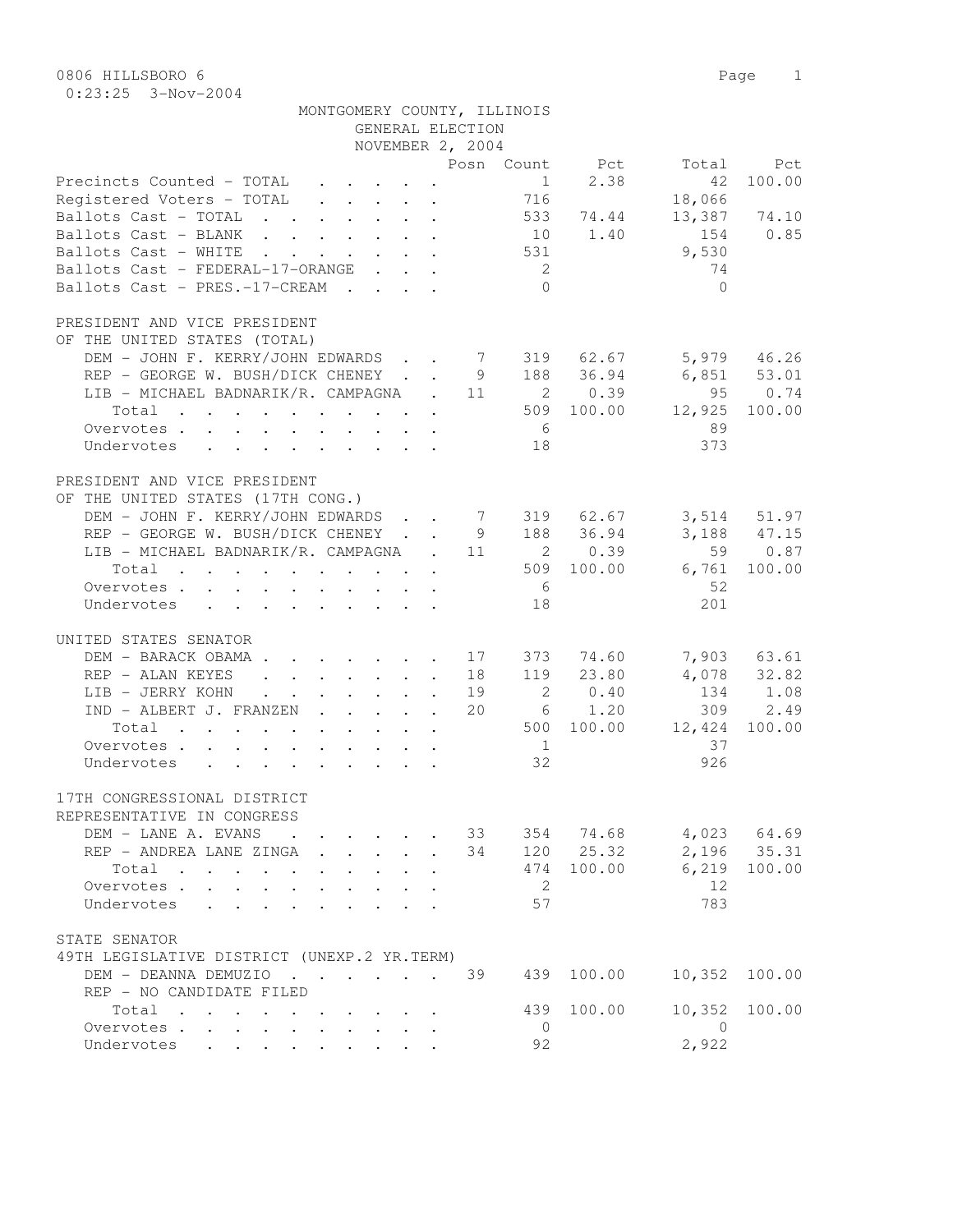0806 HILLSBORO 6 Page 2

|                                                          |                                                           |                | GENERAL ELECTION | MONTGOMERY COUNTY, ILLINOIS |                 |                                  |             |
|----------------------------------------------------------|-----------------------------------------------------------|----------------|------------------|-----------------------------|-----------------|----------------------------------|-------------|
|                                                          |                                                           |                | NOVEMBER 2, 2004 |                             |                 |                                  |             |
|                                                          |                                                           |                |                  |                             |                 | Posn Count Pct Total Pct         |             |
| REPRESENTATIVE IN THE GENERAL ASSEMBLY                   |                                                           |                |                  |                             |                 |                                  |             |
| 98TH REPRESENTATIVE DISTRICT                             |                                                           |                |                  |                             |                 |                                  |             |
| DEM - GARY HANNIG 45 432 100.00                          |                                                           |                |                  |                             |                 | 10,416                           | 100.00      |
| REP - NO CANDIDATE FILED                                 |                                                           |                |                  |                             |                 |                                  |             |
| Total $\cdot$                                            |                                                           |                |                  |                             | 432 100.00      | 10,416 100.00                    |             |
| Overvotes.                                               |                                                           |                |                  | $\overline{0}$              |                 | $\overline{0}$                   |             |
| Undervotes                                               |                                                           |                |                  | 99                          |                 | 2,858                            |             |
|                                                          |                                                           |                |                  |                             |                 |                                  |             |
| CIRCUIT CLERK                                            |                                                           |                |                  |                             |                 |                                  |             |
| DEM - BILL MAJOR 60 252 49.41 5,593 43.97                |                                                           |                |                  |                             |                 |                                  |             |
| REP - MARY WEBB 61                                       |                                                           |                |                  |                             |                 | 258 50.59 7,126 56.03            |             |
| Total                                                    |                                                           |                |                  |                             |                 | 510 100.00 12,719 100.00         |             |
| Overvotes.                                               |                                                           |                |                  | $\overline{2}$              |                 | 15                               |             |
| Undervotes 19                                            |                                                           |                |                  |                             |                 | 540                              |             |
|                                                          |                                                           |                |                  |                             |                 |                                  |             |
| STATE'S ATTORNEY                                         |                                                           |                |                  |                             |                 |                                  |             |
| DEM - JIM ROBERTS 64 435 100.00 10,525 100.00            |                                                           |                |                  |                             |                 |                                  |             |
| REP - NO CANDIDATE FILED                                 |                                                           |                |                  |                             |                 |                                  |             |
| Total                                                    |                                                           |                |                  |                             | 435 100.00      | 10,525 100.00                    |             |
| Overvotes.                                               |                                                           |                |                  | $\overline{0}$              |                 | $\overline{0}$                   |             |
| Undervotes                                               |                                                           |                |                  | 96                          |                 | 2,749                            |             |
|                                                          |                                                           |                |                  |                             |                 |                                  |             |
| CORONER                                                  |                                                           |                |                  |                             |                 |                                  |             |
| DEM - RICKEY L. BROADDUS 68 437 100.00                   |                                                           |                |                  |                             |                 | 10,622 100.00                    |             |
| REP - NO CANDIDATE FILED                                 |                                                           |                |                  |                             |                 |                                  |             |
| Total                                                    |                                                           |                |                  |                             | 437 100.00      | 10,622 100.00                    |             |
| Overvotes                                                |                                                           |                |                  | $\overline{0}$              |                 | $\overline{0}$                   |             |
| Undervotes                                               |                                                           |                |                  | 94                          |                 | 2,652                            |             |
|                                                          |                                                           |                |                  |                             |                 |                                  |             |
| COUNTY BOARD DISTRICT 4                                  |                                                           |                |                  |                             |                 |                                  |             |
| COUNTY BOARD MEMBER                                      |                                                           |                |                  |                             |                 |                                  |             |
| VOTE FOR 2                                               |                                                           |                |                  |                             |                 |                                  |             |
| DEM - MIKE PLUNKETT<br><b>Contract Contract Contract</b> |                                                           |                |                  |                             |                 | $\cdot$ 86 355 50.71 1,489 56.04 |             |
| DEM - DENNIS L. JAGODZINSKI                              |                                                           |                |                  |                             | 87 345 49.29    |                                  | 1,168 43.96 |
| REP - NO CANDIDATE FILED                                 |                                                           |                |                  |                             |                 |                                  |             |
| Total                                                    |                                                           |                |                  |                             |                 | 700 100.00 2,657 100.00          |             |
| Overvotes.                                               |                                                           |                |                  | $\overline{0}$              |                 | $\Omega$                         |             |
| Undervotes                                               |                                                           |                |                  | 362                         |                 | 1,529                            |             |
|                                                          |                                                           |                |                  |                             |                 |                                  |             |
| JUDGE OF THE SUPREME COURT                               |                                                           |                |                  |                             |                 |                                  |             |
| 5TH JUD.DISTRICT (HARRISON II)                           |                                                           |                |                  |                             |                 |                                  |             |
| DEM - GORDON E. MAAG                                     |                                                           |                |                  |                             | . 112 303 61.96 | 5,741 47.68                      |             |
| REP - LLOYD A. KARMEIER                                  | $\mathbf{r}$ , $\mathbf{r}$ , $\mathbf{r}$ , $\mathbf{r}$ |                | 113              |                             | 186 38.04       | $6, 299$ $52.32$                 |             |
| Total                                                    |                                                           |                |                  |                             | 489 100.00      | 12,040 100.00                    |             |
| Overvotes.                                               |                                                           |                |                  | $\overline{0}$              |                 | 14                               |             |
| Undervotes                                               |                                                           | $\mathbb{R}^2$ |                  | 42                          |                 | 1,220                            |             |
|                                                          |                                                           |                |                  |                             |                 |                                  |             |
| JUDGE OF THE APPELLATE COURT                             |                                                           |                |                  |                             |                 |                                  |             |
| 5TH JUD.DISTRICT (RARICK)                                |                                                           |                |                  |                             |                 |                                  |             |
| DEM - JAMES K. DONOVAN 117                               |                                                           |                |                  | 385                         | 100.00          | 8,881                            | 100.00      |
| REP - NO CANDIDATE FILED                                 |                                                           |                |                  |                             |                 |                                  |             |
| Total                                                    |                                                           |                |                  | 385                         | 100.00          | 8,881                            | 100.00      |
| Overvotes                                                |                                                           |                |                  | $\overline{0}$              |                 | $\overline{0}$                   |             |
| Undervotes                                               |                                                           |                |                  | 146                         |                 | 4,393                            |             |
|                                                          |                                                           |                |                  |                             |                 |                                  |             |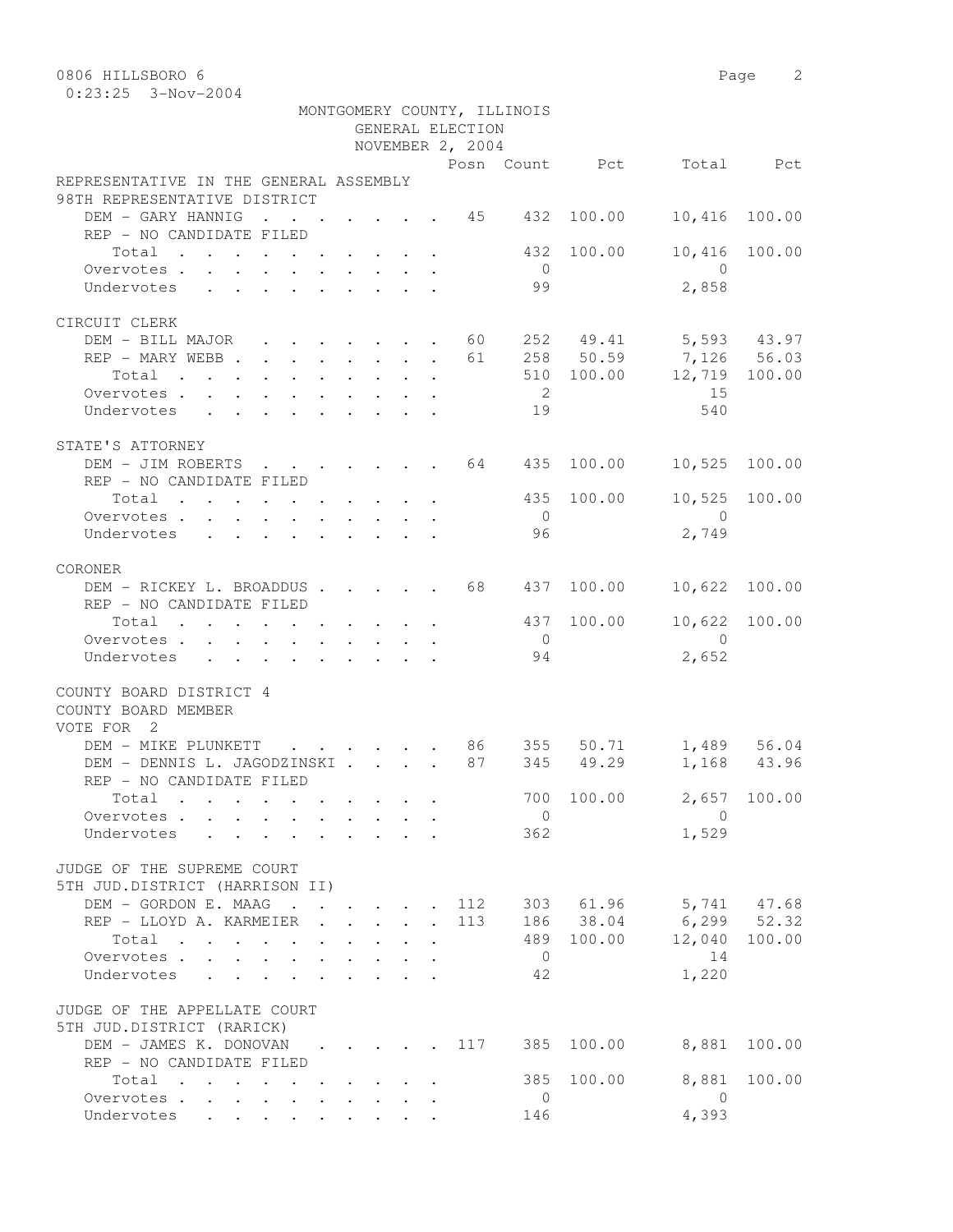| 0806 HILLSBORO 6                        |               |                                                                          |                             |               |                            | Page 3       |
|-----------------------------------------|---------------|--------------------------------------------------------------------------|-----------------------------|---------------|----------------------------|--------------|
| $0:23:25$ 3-Nov-2004                    |               |                                                                          |                             |               |                            |              |
|                                         |               |                                                                          | MONTGOMERY COUNTY, ILLINOIS |               |                            |              |
|                                         |               | GENERAL ELECTION                                                         |                             |               |                            |              |
|                                         |               | NOVEMBER 2, 2004                                                         |                             |               |                            |              |
|                                         |               |                                                                          | Posn Count Pct              |               |                            | Total Pct    |
| JUDGE OF THE CIRCUIT COURT              |               |                                                                          |                             |               |                            |              |
| 4TH JUD. CIRCUIT (HUBER)                |               |                                                                          |                             |               |                            |              |
| DEM - KELLY D. LONG 124 418 100.00      |               |                                                                          |                             |               | 9,789                      | 100.00       |
| REP - NO CANDIDATE FILED                |               |                                                                          |                             |               |                            |              |
| Total                                   |               |                                                                          | 418                         | 100.00        | 9,789                      | 100.00       |
| Overvotes.                              |               |                                                                          | $\overline{0}$              |               | $\bigcirc$                 |              |
| Undervotes                              |               |                                                                          | 113                         |               | 3,485                      |              |
| APPELLATE COURT FIFTH JUDICIAL DISTRICT |               |                                                                          |                             |               |                            |              |
| RETAIN GORDON E. MAAG                   |               |                                                                          |                             |               |                            |              |
| YES 138                                 |               |                                                                          |                             | 283 69.19     |                            |              |
| $NO$                                    |               |                                                                          | 139                         | 126 30.81     | 5,820 55.84<br>4,603 44.16 |              |
| Total                                   |               |                                                                          |                             |               | 409 100.00 10,423 100.00   |              |
| Overvotes                               |               |                                                                          | $\overline{7}$              |               | 50                         |              |
| Undervotes                              |               |                                                                          | 115                         |               | 2,801                      |              |
| APPELLATE COURT FIFTH JUDICIAL DISTRICT |               |                                                                          |                             |               |                            |              |
| RETAIN TERRENCE J. HOPKINS              |               |                                                                          |                             |               |                            |              |
| YES 140                                 |               |                                                                          |                             | 231 66.76     |                            | 5,719 64.67  |
| $NO$                                    |               |                                                                          | 141                         | 115 33.24     |                            | 3, 125 35.33 |
| Total                                   |               |                                                                          |                             | 346 100.00    |                            | 8,844 100.00 |
| Overvotes.                              |               |                                                                          | $4\phantom{.0000}\,$        |               | 38                         |              |
| Undervotes                              |               |                                                                          | 181                         |               | 4,392                      |              |
|                                         |               |                                                                          |                             |               |                            |              |
| CIRCUIT COURT FOURTH JUDICIAL CIRCUIT   |               |                                                                          |                             |               |                            |              |
| RETAIN PATRICK J. HITPAS                |               |                                                                          |                             |               |                            |              |
| YES 143 244 68.73 5,824 65.62           |               |                                                                          |                             |               |                            |              |
| NO                                      |               |                                                                          | 144                         | 111 31.27     | 3,051 34.38                |              |
| Total                                   | $\sim$ $\sim$ | $\mathbf{L}$<br>$\sim$                                                   |                             | 355 100.00    | 8,875                      | 100.00       |
| Overvotes                               |               |                                                                          | $\overline{2}$              |               | 31                         |              |
| Undervotes                              |               |                                                                          | 174                         |               | 4,368                      |              |
| CIRCUIT COURT FOURTH JUDICIAL CIRCUIT   |               |                                                                          |                             |               |                            |              |
| RETAIN MICHAEL P. KILEY                 |               |                                                                          |                             |               |                            |              |
| YES                                     |               | $\mathbf{r}$ , $\mathbf{r}$ , $\mathbf{r}$ , $\mathbf{r}$ , $\mathbf{r}$ |                             |               | 145 252 70.59 6,035 66.69  |              |
| NO                                      |               |                                                                          |                             | 146 105 29.41 |                            | 3,015 33.31  |
| Total                                   |               |                                                                          |                             | 357 100.00    | 9,050                      | 100.00       |
| Overvotes.                              |               |                                                                          | $\overline{\mathbf{3}}$     |               | 29                         |              |
| Undervotes                              |               |                                                                          | 171                         |               | 4,195                      |              |
|                                         |               |                                                                          |                             |               |                            |              |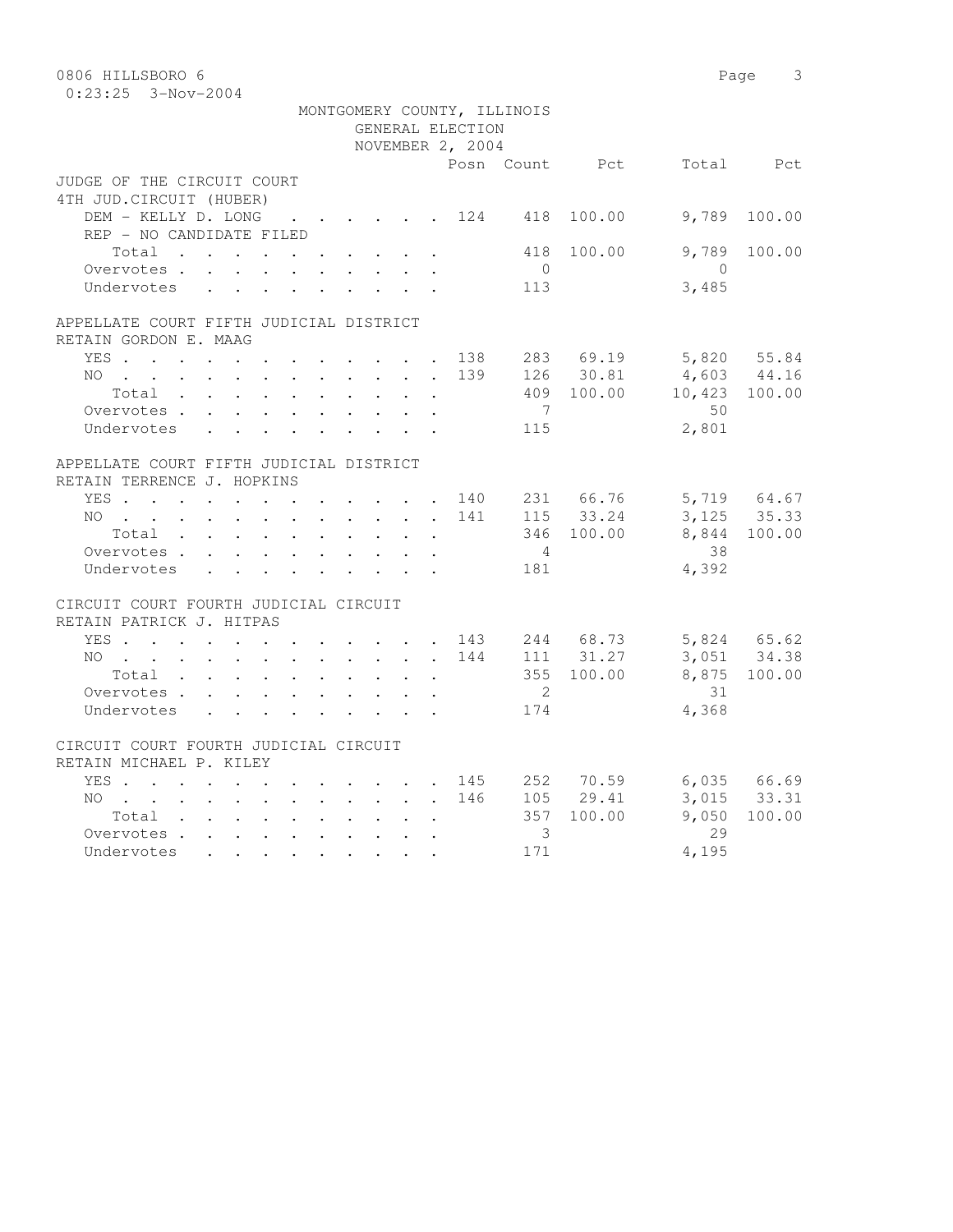0901 IRVING Page 1 0:23:25 3-Nov-2004

| MONTGOMERY COUNTY, ILLINOIS                                                                                                 |                                                         |                            |    |                         |                      |                                 |             |
|-----------------------------------------------------------------------------------------------------------------------------|---------------------------------------------------------|----------------------------|----|-------------------------|----------------------|---------------------------------|-------------|
|                                                                                                                             | GENERAL ELECTION                                        |                            |    |                         |                      |                                 |             |
|                                                                                                                             | NOVEMBER 2, 2004                                        |                            |    |                         |                      |                                 |             |
|                                                                                                                             |                                                         |                            |    |                         |                      | Posn Count Pct Total Pct        |             |
| Precincts Counted - TOTAL                                                                                                   |                                                         |                            |    | 1                       | 2.38                 | 42                              | 100.00      |
| Registered Voters - TOTAL                                                                                                   |                                                         |                            |    | 607                     |                      | 18,066                          |             |
| Ballots Cast - TOTAL                                                                                                        |                                                         |                            |    |                         | 402 66.23            | 13,387 74.10                    |             |
| Ballots Cast - BLANK                                                                                                        |                                                         |                            |    |                         | 40.66                | 154                             | 0.85        |
| Ballots Cast - WHITE                                                                                                        |                                                         |                            |    | 401                     |                      | 9,530                           |             |
| Ballots Cast - FEDERAL-19-ORG/BLK.                                                                                          |                                                         |                            |    | 1                       |                      | 39                              |             |
| Ballots Cast - PRES.-19-CRM/BLK.                                                                                            |                                                         |                            |    | $\bigcap$               |                      | $\bigcap$                       |             |
|                                                                                                                             |                                                         |                            |    |                         |                      |                                 |             |
| PRESIDENT AND VICE PRESIDENT                                                                                                |                                                         |                            |    |                         |                      |                                 |             |
| OF THE UNITED STATES (TOTAL)                                                                                                |                                                         |                            |    |                         |                      |                                 |             |
| DEM – JOHN F. KERRY/JOHN EDWARDS 7 188 47.72 5,979 46.26<br>REP – GEORGE W. BUSH/DICK CHENEY 9 205 52.03 6,851 53.01        |                                                         |                            |    |                         |                      |                                 |             |
|                                                                                                                             |                                                         |                            |    |                         |                      |                                 | 950.74      |
| REP - GEORGE W. BUSH/DICK CHENEY 95<br>LIB - MICHAEL BADNARIK/R. CAMPAGNA . 11 1 0.25 95<br>394 100.00 12,925               |                                                         |                            |    |                         |                      |                                 |             |
|                                                                                                                             |                                                         |                            |    |                         |                      |                                 | 100.00      |
| Overvotes                                                                                                                   |                                                         |                            |    | $\overline{\mathbf{3}}$ |                      | 89                              |             |
| Undervotes                                                                                                                  |                                                         |                            |    | 5 <sup>5</sup>          |                      | 373                             |             |
| PRESIDENT AND VICE PRESIDENT                                                                                                |                                                         |                            |    |                         |                      |                                 |             |
| OF THE UNITED STATES (19TH CONG.)                                                                                           |                                                         |                            |    |                         |                      |                                 |             |
|                                                                                                                             |                                                         |                            |    |                         |                      |                                 |             |
|                                                                                                                             |                                                         |                            |    |                         |                      |                                 |             |
| LIB - MICHAEL BADNARIK/R. CAMPAGNA . 11 1 0.25                                                                              |                                                         |                            |    |                         |                      |                                 | 36 0.58     |
| Total                                                                                                                       |                                                         |                            |    |                         |                      | 394 100.00 6,164                | 100.00      |
| Overvotes.                                                                                                                  |                                                         |                            |    | $\overline{\mathbf{3}}$ |                      | 37                              |             |
| Undervotes                                                                                                                  |                                                         |                            |    | - 5                     |                      | 172                             |             |
|                                                                                                                             |                                                         |                            |    |                         |                      |                                 |             |
| UNITED STATES SENATOR                                                                                                       |                                                         |                            |    |                         |                      |                                 |             |
| DEM - BARACK OBAMA.                                                                                                         |                                                         |                            |    |                         | $\cdot$ 17 248 65.96 |                                 | 7,903 63.61 |
| REP - ALAN KEYES<br>$\mathbf{r} = \mathbf{r} + \mathbf{r} + \mathbf{r} + \mathbf{r} + \mathbf{r} + \mathbf{r} + \mathbf{r}$ |                                                         |                            |    |                         | 18 106 28.19         | $4,078$ $32.82$<br>$134$ $1.08$ |             |
| LIB - JERRY KOHN                                                                                                            |                                                         |                            | 19 |                         | 8 2.13               |                                 |             |
| IND - ALBERT J. FRANZEN                                                                                                     |                                                         |                            |    |                         | 20 14 3.72           |                                 | 309 2.49    |
| Total                                                                                                                       |                                                         |                            |    |                         |                      | 376 100.00 12,424               | 100.00      |
| Overvotes.                                                                                                                  |                                                         |                            |    | $\overline{1}$          |                      | 37                              |             |
| Undervotes                                                                                                                  |                                                         |                            |    | 25                      |                      | 926                             |             |
| 19TH CONGRESSIONAL DISTRICT                                                                                                 |                                                         |                            |    |                         |                      |                                 |             |
| REPRESENTATIVE IN CONGRESS                                                                                                  |                                                         |                            |    |                         |                      |                                 |             |
| DEM - TIM BAGWELL                                                                                                           | $\mathbf{r} = \mathbf{r}$ and $\mathbf{r} = \mathbf{r}$ |                            | 33 |                         | 118 30.89            |                                 | 1,691 27.95 |
| REP - JOHN M. SHIMKUS.<br>$\mathbf{r}$ $\mathbf{r}$                                                                         | $\mathbf{A}$                                            | $\mathcal{L}^{\text{max}}$ | 34 |                         | 264 69.11            |                                 | 4,360 72.05 |
| Total                                                                                                                       | $\mathbf{r}$ , $\mathbf{r}$ , $\mathbf{r}$              | $\mathbf{L}$               |    | 382                     | 100.00               | 6,051                           | 100.00      |
| Overvotes.                                                                                                                  |                                                         |                            |    | $\overline{0}$          |                      | - 7                             |             |
| Undervotes<br>$\mathbf{r}$<br>$\ddot{\phantom{a}}$                                                                          |                                                         |                            |    | 20                      |                      | 315                             |             |
|                                                                                                                             |                                                         |                            |    |                         |                      |                                 |             |
| STATE SENATOR                                                                                                               |                                                         |                            |    |                         |                      |                                 |             |
| 49TH LEGISLATIVE DISTRICT (UNEXP.2 YR.TERM)                                                                                 |                                                         |                            |    |                         |                      |                                 |             |
| DEM - DEANNA DEMUZIO                                                                                                        |                                                         |                            | 39 |                         | 328 100.00           | 10,352 100.00                   |             |
| REP - NO CANDIDATE FILED                                                                                                    |                                                         |                            |    |                         |                      |                                 |             |
| Total                                                                                                                       |                                                         |                            |    | 328                     | 100.00               | 10,352                          | 100.00      |
| Overvotes.<br>$\sim$                                                                                                        | $\mathbf{L}$                                            | $\mathbf{L} = \mathbf{L}$  |    | $\overline{0}$          |                      | $\bigcirc$                      |             |
| Undervotes                                                                                                                  |                                                         |                            |    | 73                      |                      | 2,922                           |             |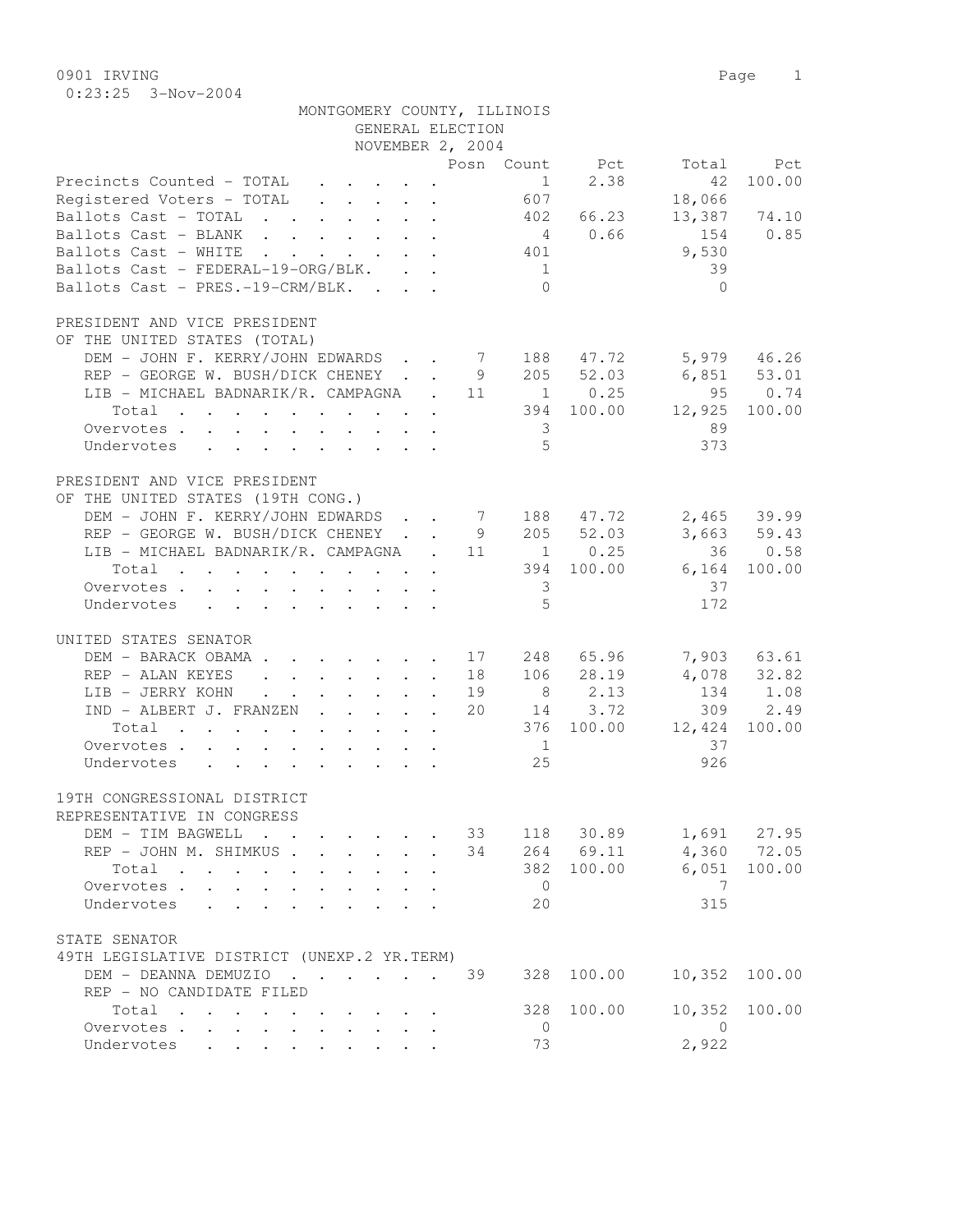| 0901 IRVING                                                         |                                                             |  |  |  |     |                |                         |                          | Page 2          |
|---------------------------------------------------------------------|-------------------------------------------------------------|--|--|--|-----|----------------|-------------------------|--------------------------|-----------------|
| $0:23:25$ 3-Nov-2004                                                |                                                             |  |  |  |     |                |                         |                          |                 |
| MONTGOMERY COUNTY, ILLINOIS<br>GENERAL ELECTION<br>NOVEMBER 2, 2004 |                                                             |  |  |  |     |                |                         |                          |                 |
|                                                                     |                                                             |  |  |  |     |                |                         |                          |                 |
| REPRESENTATIVE IN THE GENERAL ASSEMBLY                              |                                                             |  |  |  |     |                |                         | Posn Count Pct Total Pct |                 |
| 98TH REPRESENTATIVE DISTRICT                                        |                                                             |  |  |  |     |                |                         |                          |                 |
| DEM - GARY HANNIG 45 321 100.00                                     |                                                             |  |  |  |     |                |                         | 10,416                   | 100.00          |
| REP - NO CANDIDATE FILED                                            |                                                             |  |  |  |     |                |                         |                          |                 |
| Total 321 100.00                                                    |                                                             |  |  |  |     |                |                         | 10,416                   | 100.00          |
| Overvotes.                                                          |                                                             |  |  |  |     | $\overline{0}$ |                         | $\overline{0}$           |                 |
| Undervotes                                                          |                                                             |  |  |  |     | 80             |                         | 2,858                    |                 |
| CIRCUIT CLERK                                                       |                                                             |  |  |  |     |                |                         |                          |                 |
| DEM - BILL MAJOR 60 148 38.05 5,593 43.97                           |                                                             |  |  |  |     |                |                         |                          |                 |
| REP - MARY WEBB                                                     |                                                             |  |  |  |     |                |                         | 61 241 61.95 7,126 56.03 |                 |
| $Total \cdot \cdot \cdot \cdot \cdot \cdot \cdot \cdot \cdot$       |                                                             |  |  |  |     |                |                         | 389 100.00 12,719 100.00 |                 |
| Overvotes.                                                          |                                                             |  |  |  |     | $\overline{0}$ |                         | 15                       |                 |
| Undervotes 12                                                       |                                                             |  |  |  |     |                |                         | 540                      |                 |
| STATE'S ATTORNEY                                                    |                                                             |  |  |  |     |                |                         |                          |                 |
| DEM - JIM ROBERTS 64 327 100.00 10,525 100.00                       |                                                             |  |  |  |     |                |                         |                          |                 |
| REP - NO CANDIDATE FILED                                            |                                                             |  |  |  |     |                |                         |                          |                 |
| Total                                                               |                                                             |  |  |  |     |                | 327 100.00              |                          | 10,525 100.00   |
| Overvotes.                                                          |                                                             |  |  |  |     | $\overline{0}$ |                         | $\overline{0}$           |                 |
| Undervotes                                                          |                                                             |  |  |  |     | 74             |                         | 2,749                    |                 |
|                                                                     |                                                             |  |  |  |     |                |                         |                          |                 |
| CORONER                                                             |                                                             |  |  |  |     |                |                         |                          |                 |
| DEM - RICKEY L. BROADDUS 68<br>REP - NO CANDIDATE FILED             |                                                             |  |  |  |     |                | 338 100.00              | 10,622 100.00            |                 |
| Total                                                               |                                                             |  |  |  |     |                | 338 100.00              | 10,622 100.00            |                 |
| Overvotes.                                                          |                                                             |  |  |  |     | $\overline{0}$ |                         | $\overline{0}$           |                 |
| Undervotes                                                          |                                                             |  |  |  |     | 63             |                         | 2,652                    |                 |
|                                                                     |                                                             |  |  |  |     |                |                         |                          |                 |
| COUNTY BOARD DISTRICT 3                                             |                                                             |  |  |  |     |                |                         |                          |                 |
| COUNTY BOARD MEMBER                                                 |                                                             |  |  |  |     |                |                         |                          |                 |
| DEM - ROBERT L. DURBIN<br>REP - NO CANDIDATE FILED                  | $\mathbf{r}$ , $\mathbf{r}$ , $\mathbf{r}$ , $\mathbf{r}$   |  |  |  |     |                | 86 327 100.00           | 1,519 100.00             |                 |
| Total .                                                             |                                                             |  |  |  |     |                |                         | 327 100.00  1,519 100.00 |                 |
| Overvotes .                                                         |                                                             |  |  |  |     | $\overline{0}$ |                         | 0                        |                 |
| Undervotes                                                          |                                                             |  |  |  |     | 74             |                         | 392                      |                 |
|                                                                     |                                                             |  |  |  |     |                |                         |                          |                 |
| JUDGE OF THE SUPREME COURT                                          |                                                             |  |  |  |     |                |                         |                          |                 |
| 5TH JUD.DISTRICT (HARRISON II)                                      |                                                             |  |  |  |     |                |                         |                          |                 |
| DEM - GORDON E. MAAG                                                |                                                             |  |  |  | 112 |                | 171 47.63               | 5,741<br>6,299           | 47.68           |
| REP - LLOYD A. KARMEIER<br>Total                                    |                                                             |  |  |  | 113 |                | 188 52.37<br>359 100.00 | 12,040                   | 52.32<br>100.00 |
|                                                                     | $\bullet$ .<br><br><br><br><br><br><br><br><br><br><br><br> |  |  |  |     |                |                         |                          |                 |

| Overvotes.                            |  |  |    |            | 14    |              |
|---------------------------------------|--|--|----|------------|-------|--------------|
| Undervotes                            |  |  | 42 |            | 1,220 |              |
| JUDGE OF THE APPELLATE COURT          |  |  |    |            |       |              |
| 5TH JUD.DISTRICT (RARICK)             |  |  |    |            |       |              |
| DEM - JAMES K. DONOVAN 117 276 100.00 |  |  |    |            |       | 8,881 100.00 |
| REP - NO CANDIDATE FILED              |  |  |    |            |       |              |
| Total                                 |  |  |    | 276 100.00 |       | 8,881 100.00 |
| Overvotes.                            |  |  |    |            |       |              |

Undervotes . . . . . . . . . 125 4,393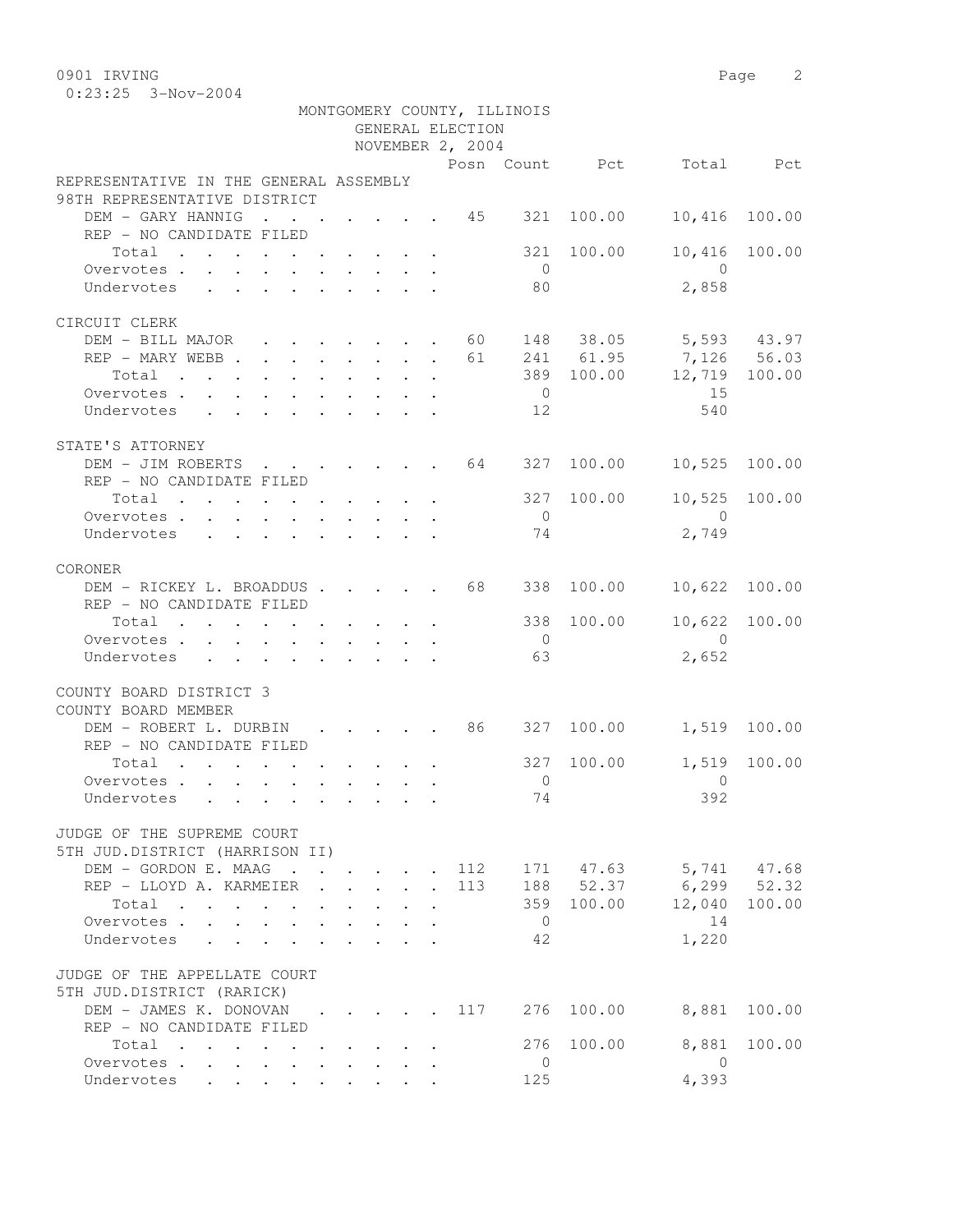0901 IRVING Page 3 0:23:25 3-Nov-2004

|                                                                                                                                    |  |               | MONTGOMERY COUNTY, ILLINOIS                                     |                |                            |                                                       |                 |
|------------------------------------------------------------------------------------------------------------------------------------|--|---------------|-----------------------------------------------------------------|----------------|----------------------------|-------------------------------------------------------|-----------------|
|                                                                                                                                    |  |               | GENERAL ELECTION                                                |                |                            |                                                       |                 |
|                                                                                                                                    |  |               | NOVEMBER 2, 2004                                                |                |                            |                                                       |                 |
|                                                                                                                                    |  |               |                                                                 |                |                            | Posn Count Pct Total Pct                              |                 |
| JUDGE OF THE CIRCUIT COURT                                                                                                         |  |               |                                                                 |                |                            |                                                       |                 |
| 4TH JUD. CIRCUIT (HUBER)                                                                                                           |  |               |                                                                 |                |                            |                                                       |                 |
| DEM - KELLY D. LONG                                                                                                                |  |               | $\cdot$ $\cdot$ $\cdot$ $\cdot$ $\cdot$ $\cdot$ $\cdot$ 124 298 |                | 100.00                     | 9,789                                                 | 100.00          |
| REP - NO CANDIDATE FILED                                                                                                           |  |               |                                                                 |                |                            |                                                       |                 |
| Total                                                                                                                              |  |               |                                                                 |                | 298 100.00                 | 9,789                                                 | 100.00          |
| Overvotes.                                                                                                                         |  |               |                                                                 | $\overline{0}$ |                            | $\bigcap$                                             |                 |
| Undervotes                                                                                                                         |  |               |                                                                 | 103            |                            | 3,485                                                 |                 |
| APPELLATE COURT FIFTH JUDICIAL DISTRICT                                                                                            |  |               |                                                                 |                |                            |                                                       |                 |
| RETAIN GORDON E. MAAG                                                                                                              |  |               |                                                                 |                |                            |                                                       |                 |
| YES 138 161 50.16 5,820 55.84                                                                                                      |  |               |                                                                 |                |                            |                                                       |                 |
| $NO$                                                                                                                               |  |               |                                                                 |                |                            |                                                       |                 |
| Total                                                                                                                              |  | $\sim$ $\sim$ | $\ddot{\phantom{a}}$                                            |                |                            | 139 160 49.84 4,603 44.16<br>321 100.00 10,423 100.00 |                 |
| Overvotes.                                                                                                                         |  |               |                                                                 | $\overline{2}$ |                            | 50                                                    |                 |
| Undervotes                                                                                                                         |  |               |                                                                 | 78             |                            | 2,801                                                 |                 |
| APPELLATE COURT FIFTH JUDICIAL DISTRICT                                                                                            |  |               |                                                                 |                |                            |                                                       |                 |
| RETAIN TERRENCE J. HOPKINS                                                                                                         |  |               |                                                                 |                |                            |                                                       |                 |
|                                                                                                                                    |  |               |                                                                 |                |                            |                                                       |                 |
| YES 140 173 64.31 5,719 64.67<br>NO                                                                                                |  |               |                                                                 |                |                            | $3,125$ $8,811$                                       |                 |
| $Total$                                                                                                                            |  |               |                                                                 |                | 141 96 35.69<br>269 100.00 |                                                       |                 |
|                                                                                                                                    |  |               |                                                                 | $\overline{2}$ |                            | 38                                                    |                 |
| Overvotes                                                                                                                          |  |               |                                                                 | 130            |                            | 4,392                                                 |                 |
| Undervotes                                                                                                                         |  |               |                                                                 |                |                            |                                                       |                 |
| CIRCUIT COURT FOURTH JUDICIAL CIRCUIT                                                                                              |  |               |                                                                 |                |                            |                                                       |                 |
| RETAIN PATRICK J. HITPAS                                                                                                           |  |               |                                                                 |                |                            |                                                       |                 |
| YES 143 172 63.70<br>NO 144 98 36.30                                                                                               |  |               |                                                                 |                |                            | 5,824 65.62<br>3,051 34.38                            |                 |
|                                                                                                                                    |  |               |                                                                 |                |                            |                                                       |                 |
|                                                                                                                                    |  |               |                                                                 |                | 270 100.00                 |                                                       | 8,875 100.00    |
| Overvotes                                                                                                                          |  |               |                                                                 | $\overline{1}$ |                            | 31                                                    |                 |
| Undervotes                                                                                                                         |  |               |                                                                 | 130            |                            | 4,368                                                 |                 |
| CIRCUIT COURT FOURTH JUDICIAL CIRCUIT                                                                                              |  |               |                                                                 |                |                            |                                                       |                 |
| RETAIN MICHAEL P. KILEY                                                                                                            |  |               |                                                                 |                |                            |                                                       |                 |
| YES 145 181 65.11 6,035 66.69                                                                                                      |  |               |                                                                 |                |                            |                                                       |                 |
| NO. 146 97 34.89                                                                                                                   |  |               |                                                                 |                |                            |                                                       | $3,015$ $33.31$ |
| Total 278 100.00                                                                                                                   |  |               |                                                                 |                |                            | 9,050                                                 | 100.00          |
| Overvotes                                                                                                                          |  |               |                                                                 | $\overline{2}$ |                            | 29                                                    |                 |
| Undervotes<br>$\mathbf{r} = \mathbf{r} + \mathbf{r} + \mathbf{r} + \mathbf{r} + \mathbf{r} + \mathbf{r} + \mathbf{r} + \mathbf{r}$ |  |               |                                                                 | 121            |                            | 4,195                                                 |                 |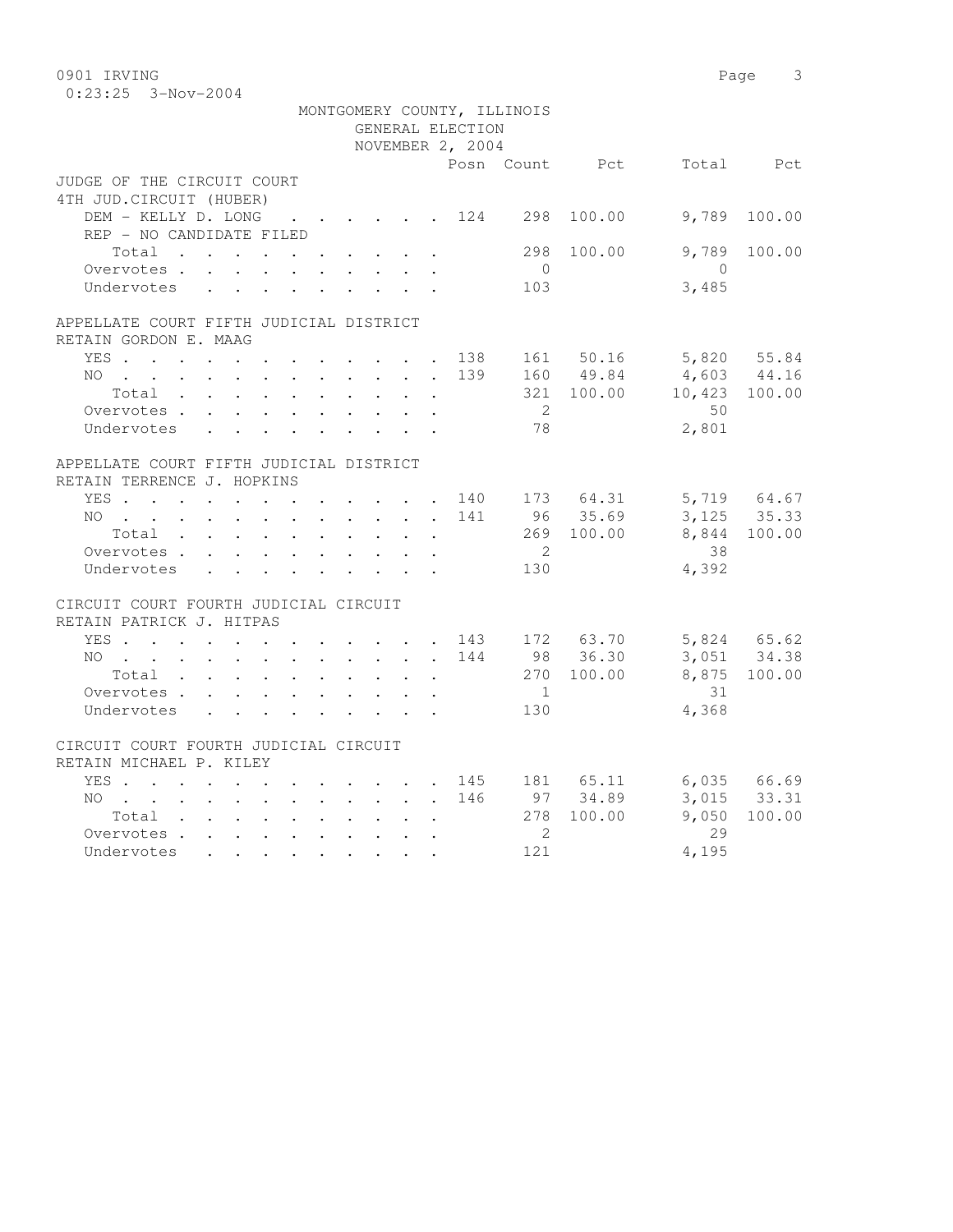1001 NOKOMIS 1 Page 1 0:23:25 3-Nov-2004

| MONTGOMERY COUNTY, ILLINOIS                                                                                                                          |                                                 |
|------------------------------------------------------------------------------------------------------------------------------------------------------|-------------------------------------------------|
| GENERAL ELECTION                                                                                                                                     |                                                 |
| NOVEMBER 2, 2004                                                                                                                                     |                                                 |
|                                                                                                                                                      | Posn Count Pct<br>Total Pct                     |
| Precincts Counted - TOTAL<br>$\cdot$ $\cdot$ $\cdot$ $\cdot$ $\cdot$                                                                                 | 2.38<br>100.00<br>$\frac{1}{1}$<br>42           |
| Registered Voters - TOTAL                                                                                                                            | 201<br>18,066<br>13,387 74.10                   |
| Ballots Cast - TOTAL                                                                                                                                 | 133<br>66.17<br>154 0.85                        |
| Ballots Cast - BLANK                                                                                                                                 | $1 \t 0.50$<br>9,530<br>133                     |
| Ballots Cast - WHITE<br>Ballots Cast - FEDERAL-19-ORG/BLK.                                                                                           | 39<br>$\sim$ 0                                  |
| Ballots Cast - PRES.-19-CRM/BLK.                                                                                                                     | $\bigcirc$<br>$\Omega$                          |
|                                                                                                                                                      |                                                 |
| PRESIDENT AND VICE PRESIDENT                                                                                                                         |                                                 |
| OF THE UNITED STATES (TOTAL)                                                                                                                         |                                                 |
| DEM - JOHN F. KERRY/JOHN EDWARDS 7 62 48.44 5,979 46.26                                                                                              |                                                 |
| REP - GEORGE W. BUSH/DICK CHENEY 9 66 51.56 6,851 53.01                                                                                              |                                                 |
| LIB - MICHAEL BADNARIK/R. CAMPAGNA . 11 0 0.00                                                                                                       | 95 0.74                                         |
| Total 128 100.00                                                                                                                                     | 12,925<br>100.00                                |
|                                                                                                                                                      | 89<br>1                                         |
| Overvotes                                                                                                                                            | $\overline{4}$<br>373                           |
| Undervotes                                                                                                                                           |                                                 |
| PRESIDENT AND VICE PRESIDENT                                                                                                                         |                                                 |
| OF THE UNITED STATES (19TH CONG.)                                                                                                                    |                                                 |
| DEM - JOHN F. KERRY/JOHN EDWARDS 7 62 48.44                                                                                                          | 2,465 39.99                                     |
| REP - GEORGE W. BUSH/DICK CHENEY 9 66 51.56                                                                                                          | 3,663 59.43                                     |
| LIB - MICHAEL BADNARIK/R. CAMPAGNA . 11 0 0.00                                                                                                       | 36 0.58                                         |
|                                                                                                                                                      | $6,164$ 100.00                                  |
| Total 128 100.00                                                                                                                                     |                                                 |
| Overvotes                                                                                                                                            | 37<br>1<br>172<br>$\overline{4}$                |
| Undervotes                                                                                                                                           |                                                 |
| UNITED STATES SENATOR                                                                                                                                |                                                 |
| DEM - BARACK OBAMA                                                                                                                                   | 17 76 60.80<br>7,903 63.61                      |
| REP - ALAN KEYES 18 42 33.60                                                                                                                         | 4,078 32.82                                     |
| LIB - JERRY KOHN                                                                                                                                     | $0 \t 0.00$<br>134 1.08<br>19                   |
| IND - ALBERT J. FRANZEN                                                                                                                              | 7 5.60<br>309 2.49<br>20                        |
|                                                                                                                                                      |                                                 |
| Total<br>the contract of the contract of the contract of the contract of the contract of the contract of the contract of                             | 125 100.00<br>12,424<br>100.00                  |
| Overvotes                                                                                                                                            | 37<br>1<br>$\overline{7}$                       |
| Undervotes                                                                                                                                           | 926                                             |
| 19TH CONGRESSIONAL DISTRICT                                                                                                                          |                                                 |
|                                                                                                                                                      |                                                 |
| REPRESENTATIVE IN CONGRESS                                                                                                                           | 1,691 27.95<br>33<br>51 39.84                   |
| DEM - TIM BAGWELL<br>$\mathbf{r}$ , $\mathbf{r}$ , $\mathbf{r}$<br>$\cdot$ $\cdot$ $\cdot$ $\cdot$ $\cdot$                                           |                                                 |
| REP - JOHN M. SHIMKUS                                                                                                                                | 34 77 60.16<br>4,360 72.05                      |
| Total<br>$\mathbf{r}$ , and $\mathbf{r}$ , and $\mathbf{r}$ , and $\mathbf{r}$<br>$\sim$<br>$\sim$ 100 $\pm$<br>$\mathbf{L}$<br>$\ddot{\phantom{0}}$ | 100.00<br>128 100.00<br>6,051                   |
| Overvotes.                                                                                                                                           | 7<br>$\circ$                                    |
| Undervotes                                                                                                                                           | 5<br>315                                        |
| STATE SENATOR                                                                                                                                        |                                                 |
|                                                                                                                                                      |                                                 |
| 49TH LEGISLATIVE DISTRICT (UNEXP.2 YR.TERM)<br>DEM - DEANNA DEMUZIO                                                                                  | 100.00<br>10,352<br>109<br>100.00               |
|                                                                                                                                                      | 39                                              |
| REP - NO CANDIDATE FILED                                                                                                                             | 100.00<br>10,352<br>109<br>100.00               |
| Total                                                                                                                                                |                                                 |
| Overvotes<br>$\sim$<br>$\cdot$ $\cdot$ $\cdot$ $\cdot$ $\cdot$                                                                                       | $\overline{0}$<br>$\overline{0}$<br>2,922<br>24 |
| Undervotes                                                                                                                                           |                                                 |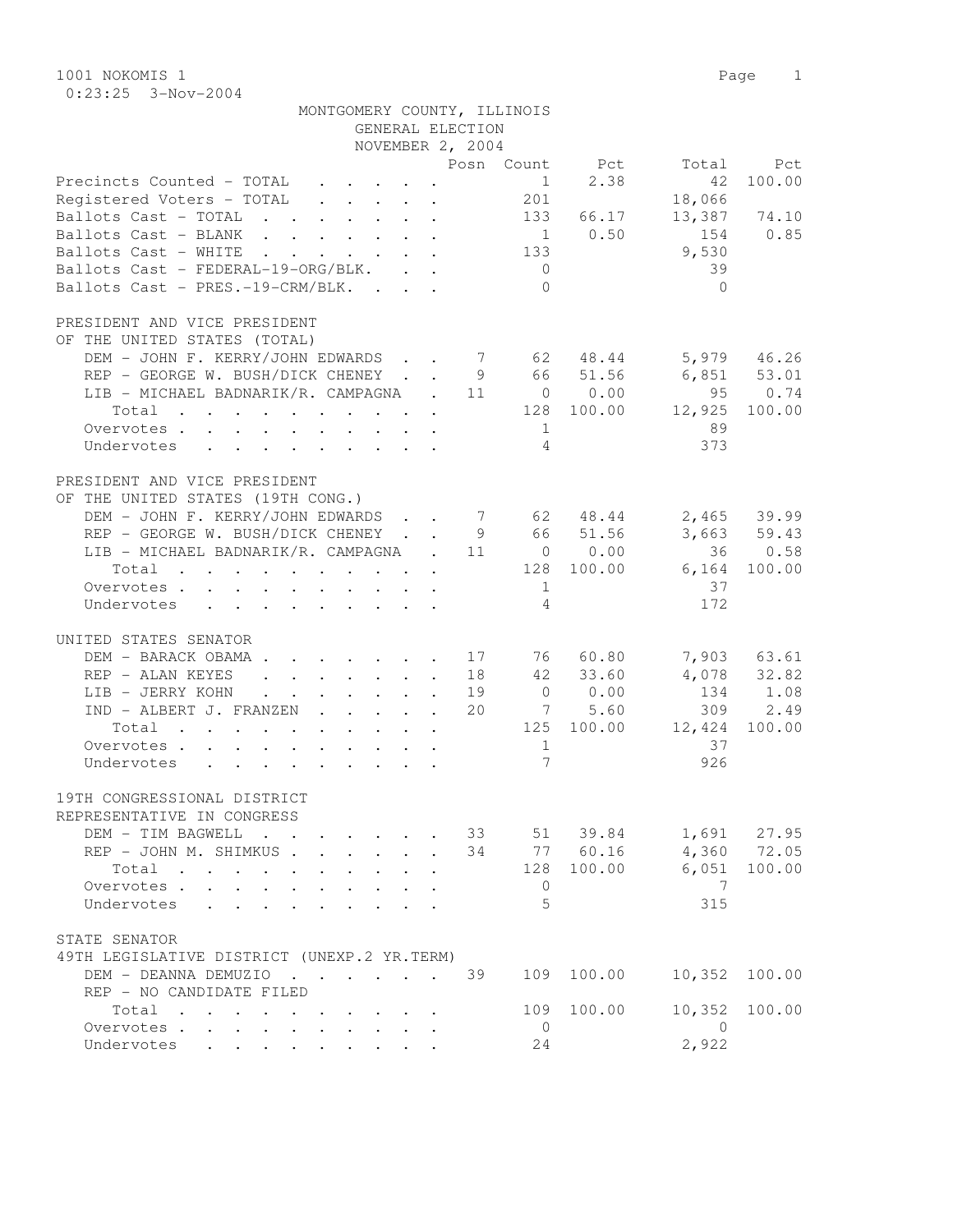1001 NOKOMIS 1 Page 2 0:23:25 3-Nov-2004

|                                                                                            |                                         |  |        | GENERAL ELECTION<br>NOVEMBER 2, 2004 | MONTGOMERY COUNTY, ILLINOIS |                                                     |                          |              |
|--------------------------------------------------------------------------------------------|-----------------------------------------|--|--------|--------------------------------------|-----------------------------|-----------------------------------------------------|--------------------------|--------------|
|                                                                                            |                                         |  |        |                                      |                             |                                                     | Posn Count Pct Total Pct |              |
| REPRESENTATIVE IN THE GENERAL ASSEMBLY<br>98TH REPRESENTATIVE DISTRICT                     |                                         |  |        |                                      |                             |                                                     |                          |              |
| . 45 108<br>DEM - GARY HANNIG<br>REP - NO CANDIDATE FILED                                  |                                         |  |        |                                      |                             | 100.00                                              | 10,416                   | 100.00       |
| Total<br>. The contribution of the contribution of the contribution of $\mathcal{O}(10^6)$ |                                         |  |        |                                      |                             | 108 100.00                                          | 10,416                   | 100.00       |
| Overvotes                                                                                  |                                         |  |        |                                      | $\overline{0}$              |                                                     | $\overline{0}$           |              |
| Undervotes                                                                                 |                                         |  |        |                                      | 25                          |                                                     | 2,858                    |              |
| CIRCUIT CLERK                                                                              |                                         |  |        |                                      |                             |                                                     |                          |              |
| DEM - BILL MAJOR 60 62 46.97 5,593 43.97                                                   |                                         |  |        |                                      |                             |                                                     |                          |              |
| REP - MARY WEBB                                                                            |                                         |  |        | 61                                   |                             |                                                     | 70 53.03 7,126 56.03     |              |
| Total                                                                                      |                                         |  |        |                                      |                             |                                                     | 132 100.00 12,719 100.00 |              |
| Overvotes.                                                                                 |                                         |  |        |                                      | $\overline{0}$              |                                                     | 15                       |              |
| Undervotes                                                                                 |                                         |  |        |                                      | $\overline{1}$              |                                                     | 540                      |              |
| STATE'S ATTORNEY                                                                           |                                         |  |        |                                      |                             |                                                     |                          |              |
| DEM - JIM ROBERTS 64 107 100.00 10,525 100.00                                              |                                         |  |        |                                      |                             |                                                     |                          |              |
| REP - NO CANDIDATE FILED                                                                   |                                         |  |        |                                      |                             |                                                     |                          |              |
| Total                                                                                      |                                         |  |        |                                      |                             | 107 100.00                                          | 10,525 100.00            |              |
| Overvotes.                                                                                 |                                         |  |        |                                      | $\overline{0}$              |                                                     | $\overline{0}$           |              |
| Undervotes                                                                                 |                                         |  |        |                                      | 26                          |                                                     | 2,749                    |              |
| CORONER                                                                                    |                                         |  |        |                                      |                             |                                                     |                          |              |
| DEM - RICKEY L. BROADDUS 68                                                                |                                         |  |        |                                      | 111                         | 100.00                                              | 10,622                   | 100.00       |
| REP - NO CANDIDATE FILED                                                                   |                                         |  |        |                                      |                             |                                                     |                          |              |
| $Total \cdot \cdot \cdot \cdot \cdot \cdot \cdot \cdot \cdot$                              |                                         |  |        |                                      |                             | 111 100.00                                          | 10,622 100.00            |              |
| Overvotes                                                                                  |                                         |  |        |                                      | $\overline{0}$              |                                                     | $\overline{0}$           |              |
| Undervotes                                                                                 |                                         |  |        |                                      | 22                          |                                                     | 2,652                    |              |
| COUNTY BOARD DISTRICT 2<br>COUNTY BOARD MEMBER<br>VOTE FOR 2                               |                                         |  |        |                                      |                             |                                                     |                          |              |
| DEM - MIKE A. HAVERA                                                                       |                                         |  |        |                                      |                             | $\cdot$ $\cdot$ $\cdot$ $\cdot$ $\cdot$ 86 89 53.29 |                          | 1,081 51.92  |
| REP - NELSON AUMANN                                                                        |                                         |  |        |                                      |                             | $\cdot$ 87 78 46.71                                 |                          | 1,001 48.08  |
| Total                                                                                      |                                         |  |        |                                      |                             | 167 100.00                                          |                          | 2,082 100.00 |
| Overvotes                                                                                  |                                         |  |        |                                      |                             | $\Omega$                                            | $\overline{a}$           |              |
| Undervotes                                                                                 |                                         |  |        |                                      | 99                          |                                                     | 1,378                    |              |
| JUDGE OF THE SUPREME COURT                                                                 |                                         |  |        |                                      |                             |                                                     |                          |              |
| 5TH JUD.DISTRICT (HARRISON II)                                                             |                                         |  |        |                                      |                             |                                                     |                          |              |
| DEM - GORDON E. MAAG                                                                       |                                         |  |        |                                      |                             |                                                     | 112 65 52.42 5,741 47.68 |              |
| REP - LLOYD A. KARMEIER                                                                    |                                         |  | $\sim$ |                                      |                             | 113 59 47.58                                        | $6, 299$ $52.32$         |              |
| Total                                                                                      | $\cdot$ $\cdot$ $\cdot$ $\cdot$ $\cdot$ |  |        |                                      |                             | 124 100.00                                          | 12,040 100.00<br>14      |              |
| Overvotes                                                                                  |                                         |  |        |                                      | $\overline{0}$<br>9         |                                                     | 1,220                    |              |
| Undervotes<br>$\sim$<br>$\ddot{\phantom{0}}$<br>$\mathbf{L}$<br>$\sim$                     |                                         |  |        |                                      |                             |                                                     |                          |              |
| JUDGE OF THE APPELLATE COURT<br>5TH JUD.DISTRICT (RARICK)                                  |                                         |  |        |                                      |                             |                                                     |                          |              |
| DEM - JAMES K. DONOVAN 117                                                                 |                                         |  |        |                                      |                             | 93 100.00                                           | 8,881                    | 100.00       |
| REP - NO CANDIDATE FILED                                                                   |                                         |  |        |                                      |                             |                                                     |                          |              |
| Total                                                                                      |                                         |  |        |                                      |                             | 93 100.00                                           | 8,881                    | 100.00       |
| Overvotes                                                                                  |                                         |  |        |                                      | $\overline{0}$              |                                                     | $\overline{0}$           |              |
| Undervotes                                                                                 |                                         |  |        |                                      | 40                          |                                                     | 4,393                    |              |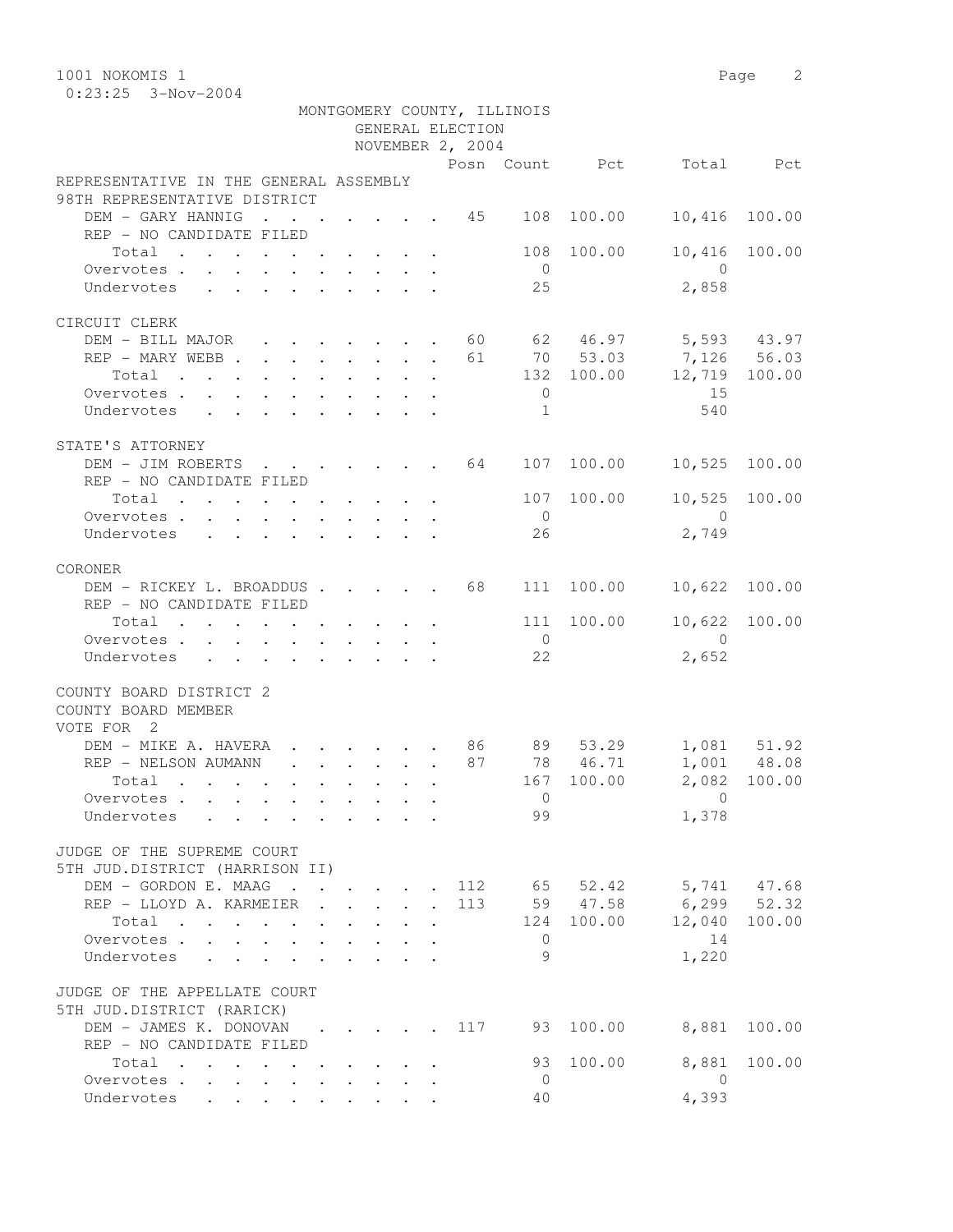| 1001 NOKOMIS 1                                                   |  |            |                           |                         |                           |                  |                             |                |                            | Page 3          |
|------------------------------------------------------------------|--|------------|---------------------------|-------------------------|---------------------------|------------------|-----------------------------|----------------|----------------------------|-----------------|
| $0:23:25$ 3-Nov-2004                                             |  |            |                           |                         |                           |                  |                             |                |                            |                 |
|                                                                  |  |            |                           |                         |                           |                  | MONTGOMERY COUNTY, ILLINOIS |                |                            |                 |
|                                                                  |  |            |                           |                         |                           | GENERAL ELECTION |                             |                |                            |                 |
|                                                                  |  |            |                           |                         |                           | NOVEMBER 2, 2004 |                             |                |                            |                 |
|                                                                  |  |            |                           |                         |                           |                  |                             | Posn Count Pct |                            | Total Pct       |
| JUDGE OF THE CIRCUIT COURT                                       |  |            |                           |                         |                           |                  |                             |                |                            |                 |
| 4TH JUD. CIRCUIT (HUBER)                                         |  |            |                           |                         |                           |                  |                             |                |                            |                 |
| DEM - KELLY D. LONG 124 98 100.00                                |  |            |                           |                         |                           |                  |                             |                | 9,789                      | 100.00          |
| REP - NO CANDIDATE FILED                                         |  |            |                           |                         |                           |                  |                             |                |                            |                 |
| Total                                                            |  |            |                           |                         |                           |                  | 98                          | 100.00         | 9,789                      | 100.00          |
| Overvotes                                                        |  |            | $\cdot$ $\cdot$ $\cdot$   |                         | $\mathbf{L} = \mathbf{L}$ |                  | $\overline{0}$              |                | $\overline{0}$             |                 |
| Undervotes                                                       |  |            |                           |                         |                           |                  | 35                          |                | 3,485                      |                 |
|                                                                  |  |            |                           |                         |                           |                  |                             |                |                            |                 |
| APPELLATE COURT FIFTH JUDICIAL DISTRICT<br>RETAIN GORDON E. MAAG |  |            |                           |                         |                           |                  |                             |                |                            |                 |
| YES 138 65 61.32                                                 |  |            |                           |                         |                           |                  |                             |                |                            | 5,820 55.84     |
| $NO$                                                             |  |            |                           |                         |                           | 139              |                             | 41 38.68       |                            | $4,603$ $44.16$ |
| Total                                                            |  |            |                           |                         |                           |                  |                             |                | 106 100.00 10,423 100.00   |                 |
| Overvotes.                                                       |  |            |                           |                         |                           |                  | $\overline{0}$              |                | 50                         |                 |
| Undervotes                                                       |  |            |                           |                         |                           |                  | 27                          |                | 2,801                      |                 |
|                                                                  |  |            |                           |                         |                           |                  |                             |                |                            |                 |
| APPELLATE COURT FIFTH JUDICIAL DISTRICT                          |  |            |                           |                         |                           |                  |                             |                |                            |                 |
| RETAIN TERRENCE J. HOPKINS                                       |  |            |                           |                         |                           |                  |                             |                |                            |                 |
|                                                                  |  |            |                           |                         |                           |                  |                             |                |                            |                 |
| YES 140 61 71.76<br>NO 141 24 28.24                              |  |            |                           |                         |                           |                  |                             |                | 5,719 64.67<br>3,125 35.33 |                 |
| Total                                                            |  |            |                           |                         |                           |                  |                             | 85 100.00      |                            | 8,844 100.00    |
| Overvotes                                                        |  |            |                           |                         |                           |                  | $\overline{2}$              |                | 38                         |                 |
| Undervotes                                                       |  |            | $\mathbf{L} = \mathbf{L}$ | $\sim$                  |                           |                  | 46                          |                | 4,392                      |                 |
|                                                                  |  |            |                           |                         |                           |                  |                             |                |                            |                 |
| CIRCUIT COURT FOURTH JUDICIAL CIRCUIT                            |  |            |                           |                         |                           |                  |                             |                |                            |                 |
| RETAIN PATRICK J. HITPAS                                         |  |            |                           |                         |                           |                  |                             |                |                            |                 |
| YES 143 63 70.00                                                 |  |            |                           |                         |                           |                  |                             |                | 5,824 65.62                |                 |
| NO                                                               |  |            |                           |                         |                           | 144              |                             | 27 30.00       |                            | 3,051 34.38     |
| Total                                                            |  |            |                           |                         | $\ddot{\phantom{0}}$      |                  |                             | 90 100.00      |                            | 8,875 100.00    |
| Overvotes                                                        |  |            |                           |                         |                           |                  | 1                           |                | 31                         |                 |
| Undervotes                                                       |  |            |                           |                         |                           |                  | 42                          |                | 4,368                      |                 |
|                                                                  |  |            |                           |                         |                           |                  |                             |                |                            |                 |
| CIRCUIT COURT FOURTH JUDICIAL CIRCUIT                            |  |            |                           |                         |                           |                  |                             |                |                            |                 |
| RETAIN MICHAEL P. KILEY                                          |  |            |                           |                         |                           |                  |                             |                |                            |                 |
| YES                                                              |  |            |                           |                         |                           | 145              |                             | 67 72.83       |                            | 6,035 66.69     |
| NO                                                               |  |            |                           |                         |                           | 146              |                             | $25 \t 27.17$  |                            | 3,015 33.31     |
| Total                                                            |  |            |                           | $\sim$                  | $\ddot{\phantom{a}}$      |                  |                             | 92 100.00      | 9,050                      | 100.00          |
| Overvotes                                                        |  |            |                           | $\ddot{\phantom{a}}$    |                           |                  | $\sim$ 1                    |                | 29                         |                 |
| Undervotes                                                       |  | $\sim$ $-$ |                           | $\cdot$ $\cdot$ $\cdot$ |                           |                  | 40                          |                | 4,195                      |                 |
|                                                                  |  |            |                           |                         |                           |                  |                             |                |                            |                 |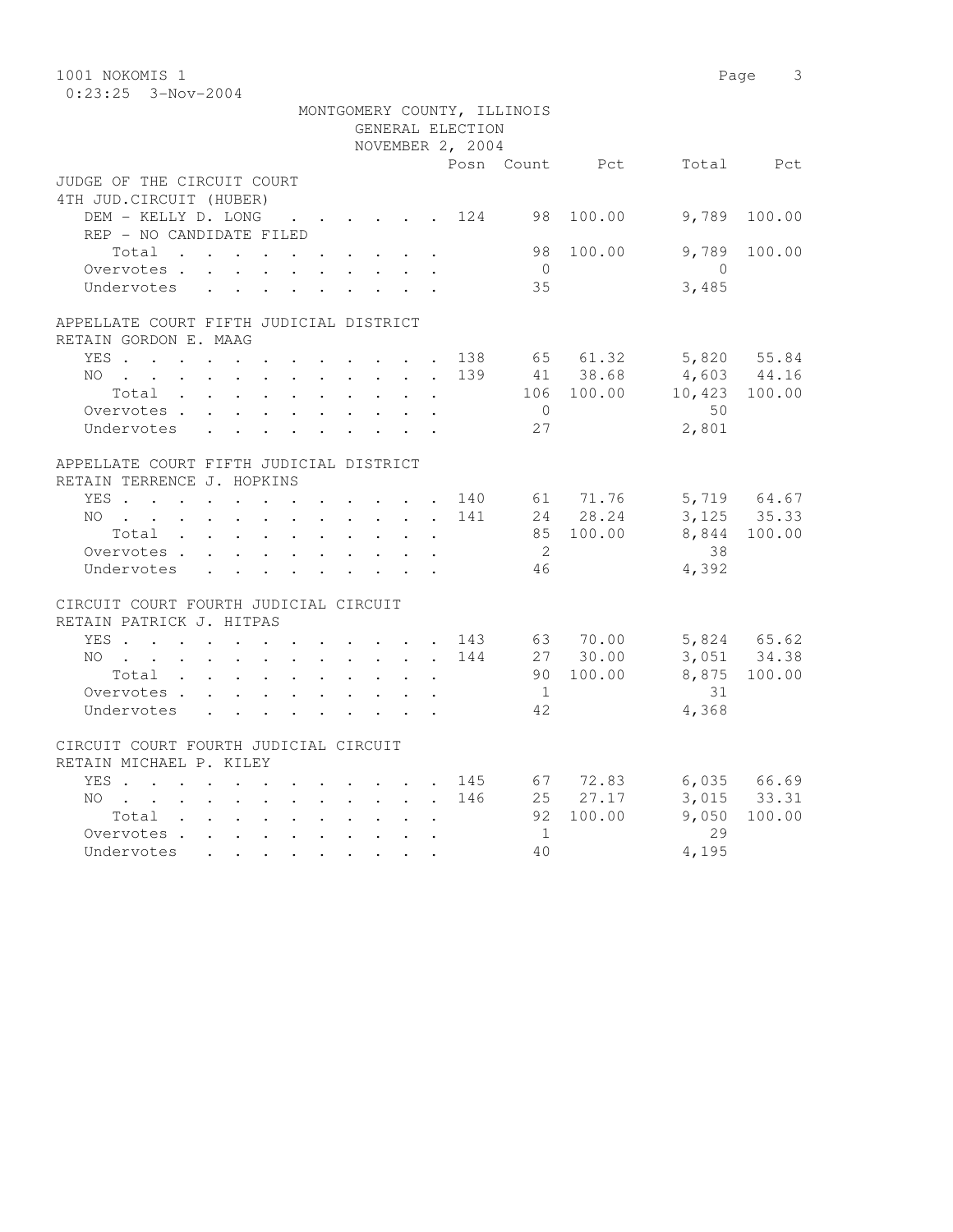1002 NOKOMIS 2 Page 1 0:23:25 3-Nov-2004

| MONTGOMERY COUNTY, ILLINOIS |                  |  |
|-----------------------------|------------------|--|
|                             | GENERAL ELECTION |  |

|                                                                                                | NOVEMBER 2, 2004 |                         |                                                                           |                            |                      |
|------------------------------------------------------------------------------------------------|------------------|-------------------------|---------------------------------------------------------------------------|----------------------------|----------------------|
|                                                                                                |                  |                         | Posn Count Pct                                                            |                            | Total Pct            |
| Precincts Counted - TOTAL                                                                      |                  | 1                       | 2.38                                                                      | 42                         | 100.00               |
| Registered Voters - TOTAL                                                                      |                  | 396                     |                                                                           | 18,066                     |                      |
| Ballots Cast - TOTAL 292 73.74                                                                 |                  |                         |                                                                           |                            | 13,387 74.10         |
| Ballots Cast - BLANK                                                                           |                  |                         | $1 \t 0.25$                                                               | 154                        | 0.85                 |
| Ballots Cast - WHITE<br>and the contract of the contract of                                    |                  | 282                     |                                                                           | 9,530                      |                      |
| Ballots Cast - FEDERAL-19-ORG/BLK.                                                             |                  | 10                      |                                                                           | 39                         |                      |
| Ballots Cast - PRES.-19-CRM/BLK.                                                               |                  | $\bigcirc$              |                                                                           | $\bigcap$                  |                      |
|                                                                                                |                  |                         |                                                                           |                            |                      |
| PRESIDENT AND VICE PRESIDENT                                                                   |                  |                         |                                                                           |                            |                      |
| OF THE UNITED STATES (TOTAL)                                                                   |                  |                         |                                                                           |                            |                      |
| DEM - JOHN F. KERRY/JOHN EDWARDS 7 129 46.24                                                   |                  |                         |                                                                           |                            | 5,979 46.26          |
| REP - GEORGE W. BUSH/DICK CHENEY                                                               | 9                |                         | 149 53.41                                                                 | $6,851$ $53.01$<br>95 0.74 |                      |
| LIB - MICHAEL BADNARIK/R. CAMPAGNA . 11                                                        |                  |                         | $\begin{array}{c}\n 1 \quad 0.36 \\  279 \quad 100 \quad 1\n \end{array}$ |                            |                      |
| Total                                                                                          |                  |                         | 279 100.00                                                                | 12,925                     | 100.00               |
| Overvotes.                                                                                     |                  | $5^{\circ}$             |                                                                           | 89                         |                      |
| Undervotes                                                                                     |                  | - 8                     |                                                                           | 373                        |                      |
|                                                                                                |                  |                         |                                                                           |                            |                      |
| PRESIDENT AND VICE PRESIDENT                                                                   |                  |                         |                                                                           |                            |                      |
| OF THE UNITED STATES (19TH CONG.)                                                              |                  |                         |                                                                           |                            |                      |
| DEM - JOHN F. KERRY/JOHN EDWARDS 7 129 46.24 2,465 39.99                                       |                  |                         |                                                                           |                            |                      |
| REP - GEORGE W. BUSH/DICK CHENEY                                                               | 9                |                         | $149$ $53.41$<br>1 0.36                                                   |                            | $3,663$ 59.43        |
| LIB - MICHAEL BADNARIK/R. CAMPAGNA . 11                                                        |                  |                         |                                                                           |                            | 36 0.58              |
| Total                                                                                          |                  |                         | 279 100.00                                                                |                            | 6,164 100.00         |
| Overvotes.                                                                                     |                  | $5^{\circ}$             |                                                                           | 37                         |                      |
| Undervotes                                                                                     |                  | - 8                     |                                                                           | 172                        |                      |
| UNITED STATES SENATOR                                                                          |                  |                         |                                                                           |                            |                      |
| DEM - BARACK OBAMA.<br>$\cdot$ 17                                                              |                  |                         | 161 60.98                                                                 |                            | 7,903 63.61          |
| REP - ALAN KEYES<br>$\cdot$ $\cdot$ $\cdot$ $\cdot$ $\cdot$ $\cdot$ 18<br>$\ddot{\phantom{0}}$ |                  |                         | 93 35.23                                                                  |                            |                      |
| LIB - JERRY KOHN<br>and the contract of the contract of the                                    | 19               |                         |                                                                           |                            | 4,078 32.82          |
| IND - ALBERT J. FRANZEN                                                                        | 20               |                         | $6$ 2.27<br>4 1.52                                                        |                            | 134 1.08<br>309 2.49 |
| Total                                                                                          |                  |                         | 264 100.00                                                                | 12,424                     | 100.00               |
| Overvotes.                                                                                     |                  | $\overline{\mathbf{3}}$ |                                                                           | 37                         |                      |
| Undervotes                                                                                     |                  | 25                      |                                                                           | 926                        |                      |
|                                                                                                |                  |                         |                                                                           |                            |                      |
| 19TH CONGRESSIONAL DISTRICT                                                                    |                  |                         |                                                                           |                            |                      |
| REPRESENTATIVE IN CONGRESS                                                                     |                  |                         |                                                                           |                            |                      |
| DEM - TIM BAGWELL                                                                              |                  |                         |                                                                           | 33 91 32.27 1,691 27.95    |                      |
| REP - JOHN M. SHIMKUS .                                                                        | 34               |                         | 191 67.73                                                                 |                            | 4,360 72.05          |
| Total<br>$\mathbf{L} = \mathbf{L}$                                                             |                  |                         | 282 100.00                                                                |                            | 6,051 100.00         |
| Overvotes                                                                                      |                  | 3                       |                                                                           | 7                          |                      |
| Undervotes<br>$\mathcal{L}^{\text{max}}$<br>L.                                                 |                  | 7                       |                                                                           | 315                        |                      |
|                                                                                                |                  |                         |                                                                           |                            |                      |
| STATE SENATOR                                                                                  |                  |                         |                                                                           |                            |                      |
| 49TH LEGISLATIVE DISTRICT (UNEXP.2 YR.TERM)                                                    |                  |                         |                                                                           |                            |                      |
| DEM - DEANNA DEMUZIO                                                                           | 39               | 231                     | 100.00                                                                    | 10,352                     | 100.00               |
| REP - NO CANDIDATE FILED                                                                       |                  |                         |                                                                           |                            |                      |
| Total                                                                                          |                  | 231                     | 100.00                                                                    | 10,352                     | 100.00               |
| Overvotes<br>$\sim$<br>$\mathbf{L}$<br>$\sim$                                                  |                  | $\overline{0}$          |                                                                           | $\overline{0}$             |                      |
| Undervotes<br>$\mathbf{L}$<br>$\mathbf{L}$                                                     |                  | 51                      |                                                                           | 2,922                      |                      |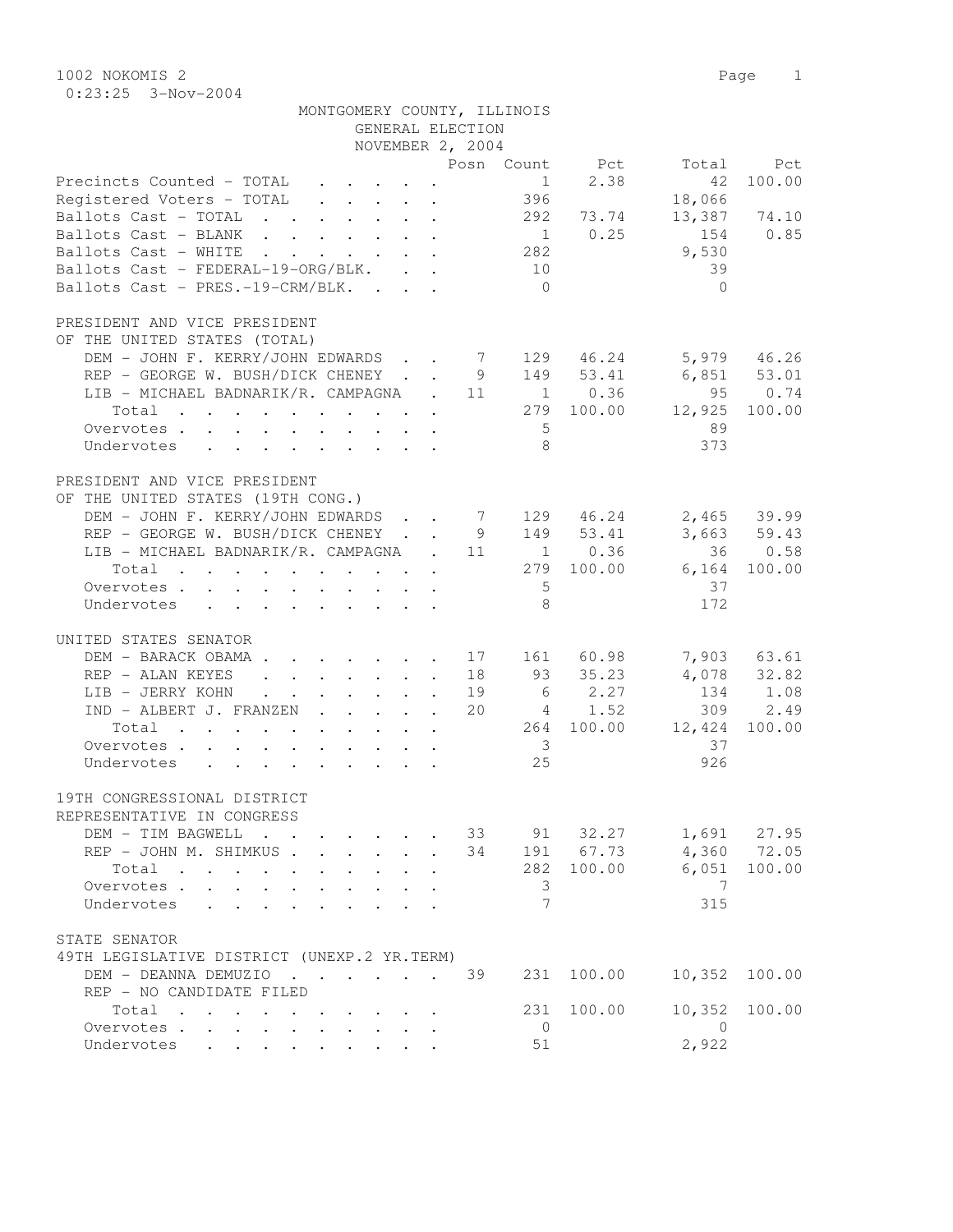1002 NOKOMIS 2 Page 2 0:23:25 3-Nov-2004

|                                                                                               |                                                                          |  | GENERAL ELECTION<br>NOVEMBER 2, 2004 | MONTGOMERY COUNTY, ILLINOIS |            |                                 |               |
|-----------------------------------------------------------------------------------------------|--------------------------------------------------------------------------|--|--------------------------------------|-----------------------------|------------|---------------------------------|---------------|
|                                                                                               |                                                                          |  |                                      |                             |            | Posn Count Pct Total Pct        |               |
| REPRESENTATIVE IN THE GENERAL ASSEMBLY                                                        |                                                                          |  |                                      |                             |            |                                 |               |
| 98TH REPRESENTATIVE DISTRICT                                                                  |                                                                          |  |                                      |                             |            |                                 |               |
| DEM - GARY HANNIG 45 227                                                                      |                                                                          |  |                                      |                             | 100.00     | 10,416                          | 100.00        |
| REP - NO CANDIDATE FILED                                                                      |                                                                          |  |                                      |                             |            |                                 |               |
| Total $\cdot$                                                                                 |                                                                          |  |                                      |                             | 227 100.00 | 10,416 100.00                   |               |
| Overvotes                                                                                     |                                                                          |  |                                      | $\overline{0}$              |            | $\bigcirc$                      |               |
| Undervotes                                                                                    |                                                                          |  |                                      | 55                          |            | 2,858                           |               |
|                                                                                               |                                                                          |  |                                      |                             |            |                                 |               |
| CIRCUIT CLERK                                                                                 |                                                                          |  |                                      |                             |            |                                 |               |
| DEM - BILL MAJOR 60 124 46.10 5,593 43.97                                                     |                                                                          |  |                                      |                             |            |                                 |               |
| REP - MARY WEBB 61 145 53.90 7,126 56.03                                                      |                                                                          |  |                                      |                             |            |                                 |               |
| $\cdot$ 269 100.00 12,719 100.00<br>Total                                                     |                                                                          |  |                                      |                             |            |                                 |               |
| Overvotes.                                                                                    |                                                                          |  |                                      | $\overline{2}$              |            | 15                              |               |
| Undervotes 11                                                                                 |                                                                          |  |                                      |                             |            | 540                             |               |
|                                                                                               |                                                                          |  |                                      |                             |            |                                 |               |
| STATE'S ATTORNEY                                                                              |                                                                          |  |                                      |                             |            |                                 |               |
| DEM - JIM ROBERTS 64 225 100.00                                                               |                                                                          |  |                                      |                             |            | 10,525 100.00                   |               |
| REP - NO CANDIDATE FILED                                                                      |                                                                          |  |                                      |                             |            |                                 |               |
| Total 225 100.00                                                                              |                                                                          |  |                                      | $\overline{0}$              |            | 10,525 100.00<br>$\overline{0}$ |               |
| Overvotes.                                                                                    |                                                                          |  |                                      | 57                          |            | 2,749                           |               |
| Undervotes                                                                                    |                                                                          |  |                                      |                             |            |                                 |               |
| CORONER                                                                                       |                                                                          |  |                                      |                             |            |                                 |               |
| DEM - RICKEY L. BROADDUS 68 234 100.00                                                        |                                                                          |  |                                      |                             |            | 10,622 100.00                   |               |
| REP - NO CANDIDATE FILED                                                                      |                                                                          |  |                                      |                             |            |                                 |               |
| Total $\cdot$                                                                                 |                                                                          |  |                                      |                             | 234 100.00 | 10,622 100.00                   |               |
| Overvotes.                                                                                    |                                                                          |  |                                      | $\overline{0}$              |            | $\overline{0}$                  |               |
| Undervotes                                                                                    |                                                                          |  |                                      | 48                          |            | 2,652                           |               |
|                                                                                               |                                                                          |  |                                      |                             |            |                                 |               |
| COUNTY BOARD DISTRICT 2<br>COUNTY BOARD MEMBER                                                |                                                                          |  |                                      |                             |            |                                 |               |
| VOTE FOR 2                                                                                    |                                                                          |  |                                      |                             |            |                                 |               |
| DEM – MIKE A. HAVERA 86 190 53.52 1,081 51.92<br>REP – NELSON AUMANN 87 165 46.48 1,001 48.08 |                                                                          |  |                                      |                             |            |                                 |               |
|                                                                                               |                                                                          |  |                                      |                             |            |                                 |               |
| Total                                                                                         |                                                                          |  |                                      |                             | 355 100.00 |                                 | 2,082 100.00  |
| Overvotes                                                                                     |                                                                          |  |                                      |                             |            | $\sim$ 0                        |               |
| Undervotes                                                                                    |                                                                          |  |                                      | 209                         |            | 1,378                           |               |
| JUDGE OF THE SUPREME COURT                                                                    |                                                                          |  |                                      |                             |            |                                 |               |
| 5TH JUD.DISTRICT (HARRISON II)                                                                |                                                                          |  |                                      |                             |            |                                 |               |
| DEM - GORDON E. MAAG 112                                                                      |                                                                          |  |                                      |                             | 129 49.62  | 5,741 47.68                     |               |
| REP - LLOYD A. KARMEIER                                                                       | $\mathbf{r}$ , $\mathbf{r}$ , $\mathbf{r}$ , $\mathbf{r}$ , $\mathbf{r}$ |  | 113                                  |                             | 131 50.38  | $6, 299$ $52.32$                |               |
| Total                                                                                         | $\cdot$ $\cdot$ $\cdot$                                                  |  |                                      |                             | 260 100.00 |                                 | 12,040 100.00 |
| Overvotes.                                                                                    |                                                                          |  |                                      | $\overline{2}$              |            | 14                              |               |
| Undervotes                                                                                    |                                                                          |  |                                      | 20                          |            | 1,220                           |               |
|                                                                                               |                                                                          |  |                                      |                             |            |                                 |               |
| JUDGE OF THE APPELLATE COURT<br>5TH JUD.DISTRICT (RARICK)                                     |                                                                          |  |                                      |                             |            |                                 |               |
| DEM - JAMES K. DONOVAN 117                                                                    |                                                                          |  |                                      |                             | 210 100.00 | 8,881                           | 100.00        |
| REP - NO CANDIDATE FILED                                                                      |                                                                          |  |                                      |                             |            |                                 |               |
| Total                                                                                         |                                                                          |  |                                      |                             | 210 100.00 | 8,881                           | 100.00        |
| Overvotes                                                                                     |                                                                          |  |                                      | $\overline{0}$              |            | $\overline{0}$                  |               |
| Undervotes                                                                                    |                                                                          |  |                                      | 72                          |            | 4,393                           |               |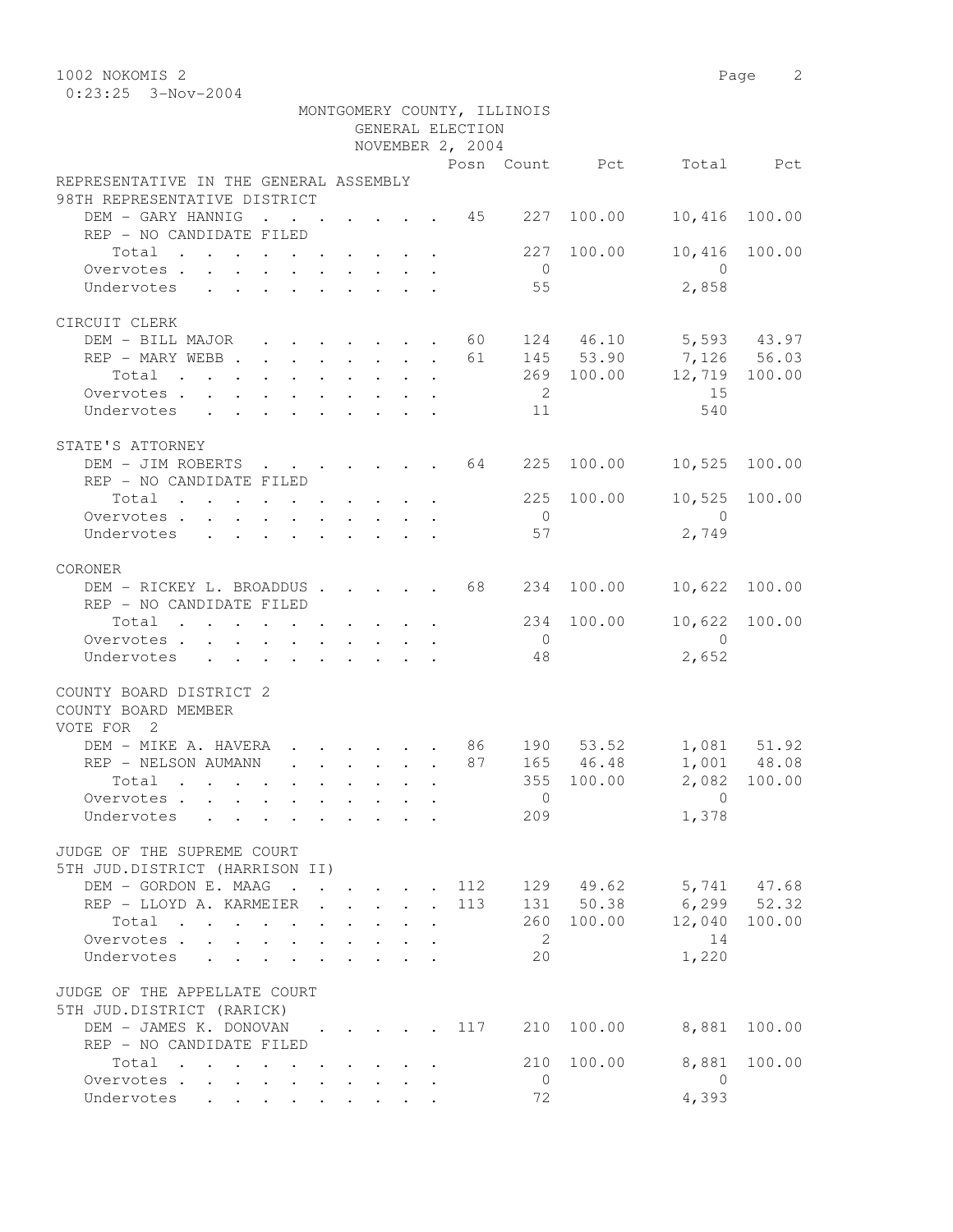| 1002 NOKOMIS 2                             |           |                                                 |                  |     |                             |                |                            | Page<br>$\overline{\mathbf{3}}$ |
|--------------------------------------------|-----------|-------------------------------------------------|------------------|-----|-----------------------------|----------------|----------------------------|---------------------------------|
| $0:23:25$ 3-Nov-2004                       |           |                                                 |                  |     |                             |                |                            |                                 |
|                                            |           |                                                 |                  |     | MONTGOMERY COUNTY, ILLINOIS |                |                            |                                 |
|                                            |           |                                                 | GENERAL ELECTION |     |                             |                |                            |                                 |
|                                            |           |                                                 | NOVEMBER 2, 2004 |     |                             |                |                            |                                 |
|                                            |           |                                                 |                  |     |                             | Posn Count Pct |                            | Total Pct                       |
| JUDGE OF THE CIRCUIT COURT                 |           |                                                 |                  |     |                             |                |                            |                                 |
| 4TH JUD. CIRCUIT (HUBER)                   |           |                                                 |                  |     |                             |                |                            |                                 |
| DEM - KELLY D. LONG                        | . 124 219 |                                                 |                  |     |                             | 100.00         | 9,789                      | 100.00                          |
| REP - NO CANDIDATE FILED                   |           |                                                 |                  |     |                             |                |                            |                                 |
| Total                                      |           |                                                 |                  |     | 219                         | 100.00         | 9,789                      | 100.00                          |
| Overvotes                                  |           |                                                 |                  |     | $\bigcirc$                  |                | $\bigcirc$                 |                                 |
| Undervotes                                 |           |                                                 |                  |     | 63                          |                | 3,485                      |                                 |
|                                            |           |                                                 |                  |     |                             |                |                            |                                 |
| APPELLATE COURT FIFTH JUDICIAL DISTRICT    |           |                                                 |                  |     |                             |                |                            |                                 |
| RETAIN GORDON E. MAAG<br>YES 138 142 59.66 |           |                                                 |                  |     |                             |                |                            |                                 |
|                                            |           |                                                 |                  | 139 |                             | 96 40.34       | 5,820 55.84<br>4,603 44.16 |                                 |
| NO                                         |           |                                                 |                  |     |                             | 238 100.00     |                            | 10,423 100.00                   |
| Overvotes                                  |           |                                                 |                  |     | $\mathbf{1}$                |                | 50                         |                                 |
| Undervotes                                 |           |                                                 |                  |     | 43                          |                | 2,801                      |                                 |
|                                            |           |                                                 |                  |     |                             |                |                            |                                 |
| APPELLATE COURT FIFTH JUDICIAL DISTRICT    |           |                                                 |                  |     |                             |                |                            |                                 |
| RETAIN TERRENCE J. HOPKINS                 |           |                                                 |                  |     |                             |                |                            |                                 |
| YES                                        |           |                                                 |                  | 140 |                             | 135 65.22      |                            | 5,719 64.67                     |
| NO                                         |           |                                                 |                  | 141 |                             | 72 34.78       |                            | 3, 125 35.33                    |
| Total                                      |           |                                                 | $\mathbf{r}$     |     |                             | 207 100.00     |                            | 8,844 100.00                    |
| Overvotes                                  |           |                                                 |                  |     | $\overline{1}$              |                | 38                         |                                 |
| Undervotes                                 |           |                                                 |                  |     | 74                          |                | 4,392                      |                                 |
|                                            |           |                                                 |                  |     |                             |                |                            |                                 |
| CIRCUIT COURT FOURTH JUDICIAL CIRCUIT      |           |                                                 |                  |     |                             |                |                            |                                 |
| RETAIN PATRICK J. HITPAS                   |           |                                                 |                  |     |                             |                |                            |                                 |
| YES 143 137 65.87                          |           |                                                 |                  |     |                             |                |                            | 5,824 65.62                     |
| NO                                         |           |                                                 |                  |     |                             | 144 71 34.13   |                            | 3,051 34.38                     |
| Total                                      |           | $\sim$ $\sim$<br>$\mathbf{L}$                   |                  |     |                             | 208 100.00     |                            | 8,875 100.00                    |
| Overvotes                                  |           |                                                 |                  |     | 1                           |                | 31                         |                                 |
| Undervotes                                 |           |                                                 |                  |     | 73                          |                | 4,368                      |                                 |
|                                            |           |                                                 |                  |     |                             |                |                            |                                 |
| CIRCUIT COURT FOURTH JUDICIAL CIRCUIT      |           |                                                 |                  |     |                             |                |                            |                                 |
| RETAIN MICHAEL P. KILEY                    |           |                                                 |                  |     |                             |                |                            |                                 |
| YES                                        |           | $\cdot$ $\cdot$ $\cdot$ $\cdot$ $\cdot$ $\cdot$ |                  |     |                             | 145 136 66.02  |                            | 6,035 66.69                     |
| NO                                         |           |                                                 |                  | 146 |                             | 70 33.98       |                            | 3,015 33.31                     |
| Total                                      |           |                                                 |                  |     |                             | 206 100.00     | 9,050                      | 100.00                          |
| Overvotes.                                 |           |                                                 |                  |     | $\overline{2}$              |                | 29                         |                                 |
| Undervotes                                 |           |                                                 |                  |     | 74                          |                | 4,195                      |                                 |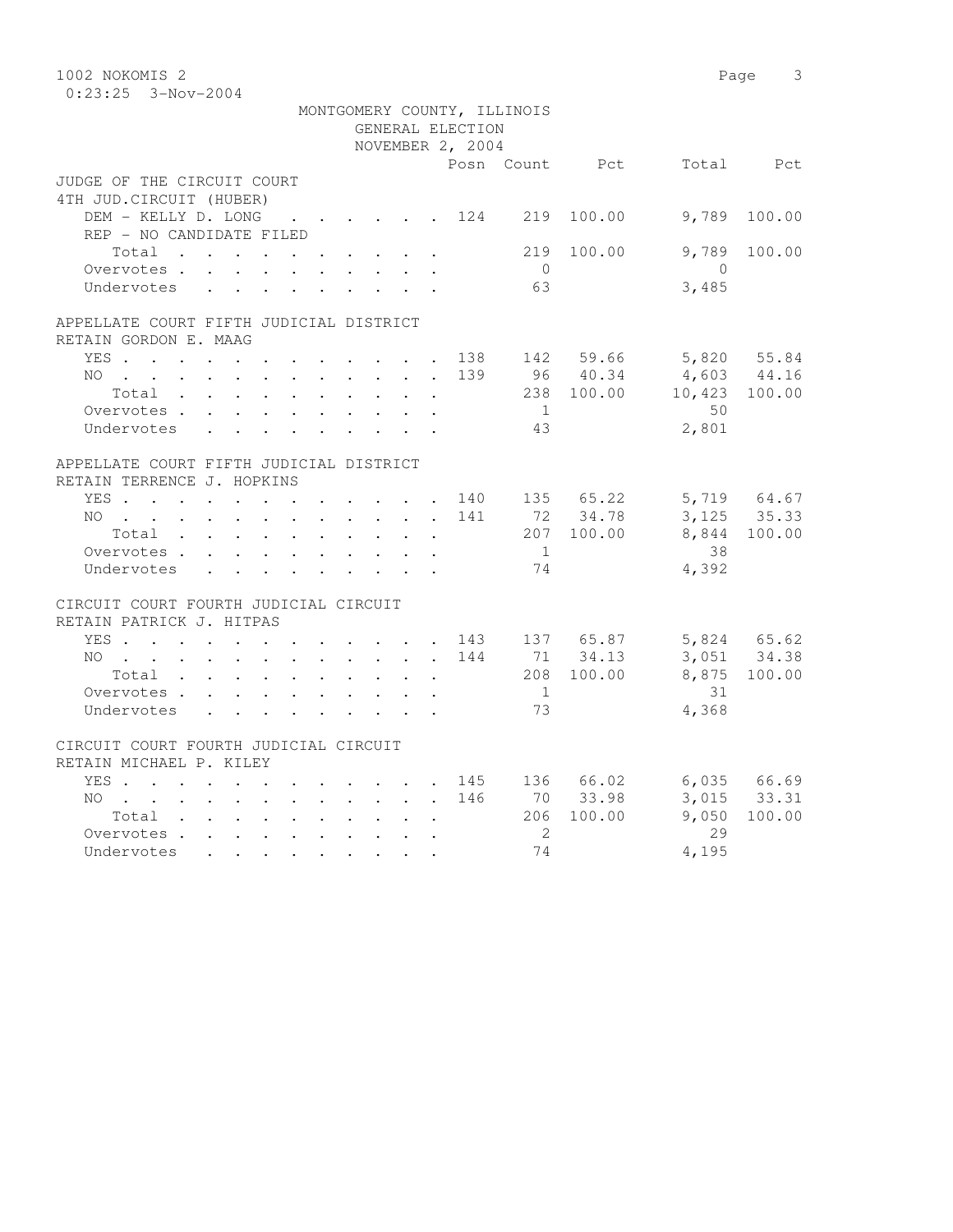1003 NOKOMIS 3 Page 1 0:23:25 3-Nov-2004

|                                                          | MONTGOMERY COUNTY, ILLINOIS                               |  | GENERAL ELECTION<br>NOVEMBER 2, 2004 |                |            |                                |               |
|----------------------------------------------------------|-----------------------------------------------------------|--|--------------------------------------|----------------|------------|--------------------------------|---------------|
|                                                          |                                                           |  |                                      |                |            |                                |               |
| Precincts Counted - TOTAL                                |                                                           |  |                                      | 1              | 2.38       | Posn Count Pct Total Pct<br>42 | 100.00        |
| Registered Voters - TOTAL                                | $\mathbf{r}$ , $\mathbf{r}$ , $\mathbf{r}$ , $\mathbf{r}$ |  |                                      | 467            |            | 18,066                         |               |
| Ballots Cast - TOTAL 344 73.66 13,387 74.10              |                                                           |  |                                      |                |            |                                |               |
| Ballots Cast - BLANK 0 0.00                              |                                                           |  |                                      |                |            | 154 0.85                       |               |
| Ballots Cast - WHITE 342                                 |                                                           |  |                                      |                |            | 9,530                          |               |
| Ballots Cast - FEDERAL-19-ORG/BLK.                       |                                                           |  |                                      | $\overline{2}$ |            | 39                             |               |
| Ballots Cast - PRES.-19-CRM/BLK.                         |                                                           |  |                                      | $\bigcap$      |            | $\bigcap$                      |               |
| PRESIDENT AND VICE PRESIDENT                             |                                                           |  |                                      |                |            |                                |               |
| OF THE UNITED STATES (TOTAL)                             |                                                           |  |                                      |                |            |                                |               |
| DEM - JOHN F. KERRY/JOHN EDWARDS 7 134 40.12 5,979 46.26 |                                                           |  |                                      |                |            |                                |               |
| REP - GEORGE W. BUSH/DICK CHENEY 9 196 58.68 6,851 53.01 |                                                           |  |                                      |                |            |                                |               |
| LIB - MICHAEL BADNARIK/R. CAMPAGNA . 11 4 1.20           |                                                           |  |                                      |                |            | 95 0.74                        |               |
| Total 334 100.00 12,925 100.00                           |                                                           |  |                                      |                |            |                                |               |
| Overvotes.                                               |                                                           |  |                                      | $\overline{2}$ |            | 89                             |               |
| Undervotes                                               |                                                           |  |                                      | 8 <sup>7</sup> |            | 373                            |               |
| PRESIDENT AND VICE PRESIDENT                             |                                                           |  |                                      |                |            |                                |               |
| OF THE UNITED STATES (19TH CONG.)                        |                                                           |  |                                      |                |            |                                |               |
| DEM - JOHN F. KERRY/JOHN EDWARDS 7 134 40.12 2,465 39.99 |                                                           |  |                                      |                |            |                                |               |
| REP - GEORGE W. BUSH/DICK CHENEY 9 196 58.68             |                                                           |  |                                      |                |            |                                | 3,663 59.43   |
| LIB - MICHAEL BADNARIK/R. CAMPAGNA . 11 4 1.20           |                                                           |  |                                      |                |            |                                | 36 0.58       |
| Total 334 100.00 6,164 100.00                            |                                                           |  |                                      |                |            |                                |               |
| Overvotes.                                               |                                                           |  |                                      | $\overline{2}$ |            | 37                             |               |
| Undervotes                                               |                                                           |  |                                      | 8 <sup>8</sup> |            | 172                            |               |
| UNITED STATES SENATOR                                    |                                                           |  |                                      |                |            |                                |               |
| DEM - BARACK OBAMA 17                                    |                                                           |  |                                      |                |            | 203 63.04 7,903 63.61          |               |
| REP - ALAN KEYES 18                                      |                                                           |  |                                      |                |            | $112$ 34.78 $4,078$ 32.82      |               |
| LIB - JERRY KOHN 19                                      |                                                           |  |                                      |                | 2 0.62     |                                | 134 1.08      |
| $IND - ALBERT J. FRANZEN$ 20 $5$ 1.55                    |                                                           |  |                                      |                |            |                                | 309 2.49      |
| Total 322 100.00 12,424 100.00                           |                                                           |  |                                      |                |            |                                |               |
| Overvotes.                                               |                                                           |  |                                      | $\overline{0}$ |            | 37                             |               |
| Undervotes                                               |                                                           |  |                                      | 22             |            | 926                            |               |
| 19TH CONGRESSIONAL DISTRICT                              |                                                           |  |                                      |                |            |                                |               |
| REPRESENTATIVE IN CONGRESS                               |                                                           |  |                                      |                |            |                                |               |
| DEM - TIM BAGWELL                                        |                                                           |  | 33                                   |                |            | 102 30.82 1,691 27.95          |               |
| REP - JOHN M. SHIMKUS                                    |                                                           |  | 34                                   |                |            | 229 69.18 4,360 72.05          |               |
| Total                                                    |                                                           |  |                                      |                |            | 331 100.00 6,051 100.00        |               |
| Overvotes.                                               |                                                           |  |                                      | $\overline{0}$ |            | $\overline{7}$                 |               |
| Undervotes                                               |                                                           |  |                                      | 13             |            | 315                            |               |
| STATE SENATOR                                            |                                                           |  |                                      |                |            |                                |               |
| 49TH LEGISLATIVE DISTRICT (UNEXP.2 YR.TERM)              |                                                           |  |                                      |                |            |                                |               |
| DEM - DEANNA DEMUZIO 39                                  |                                                           |  |                                      |                | 258 100.00 | 10,352 100.00                  |               |
| REP - NO CANDIDATE FILED                                 |                                                           |  |                                      |                |            |                                |               |
| Total                                                    |                                                           |  |                                      |                | 258 100.00 |                                | 10,352 100.00 |

 Overvotes . . . . . . . . . . 0 0 Undervotes . . . . . . . . . 84 2,922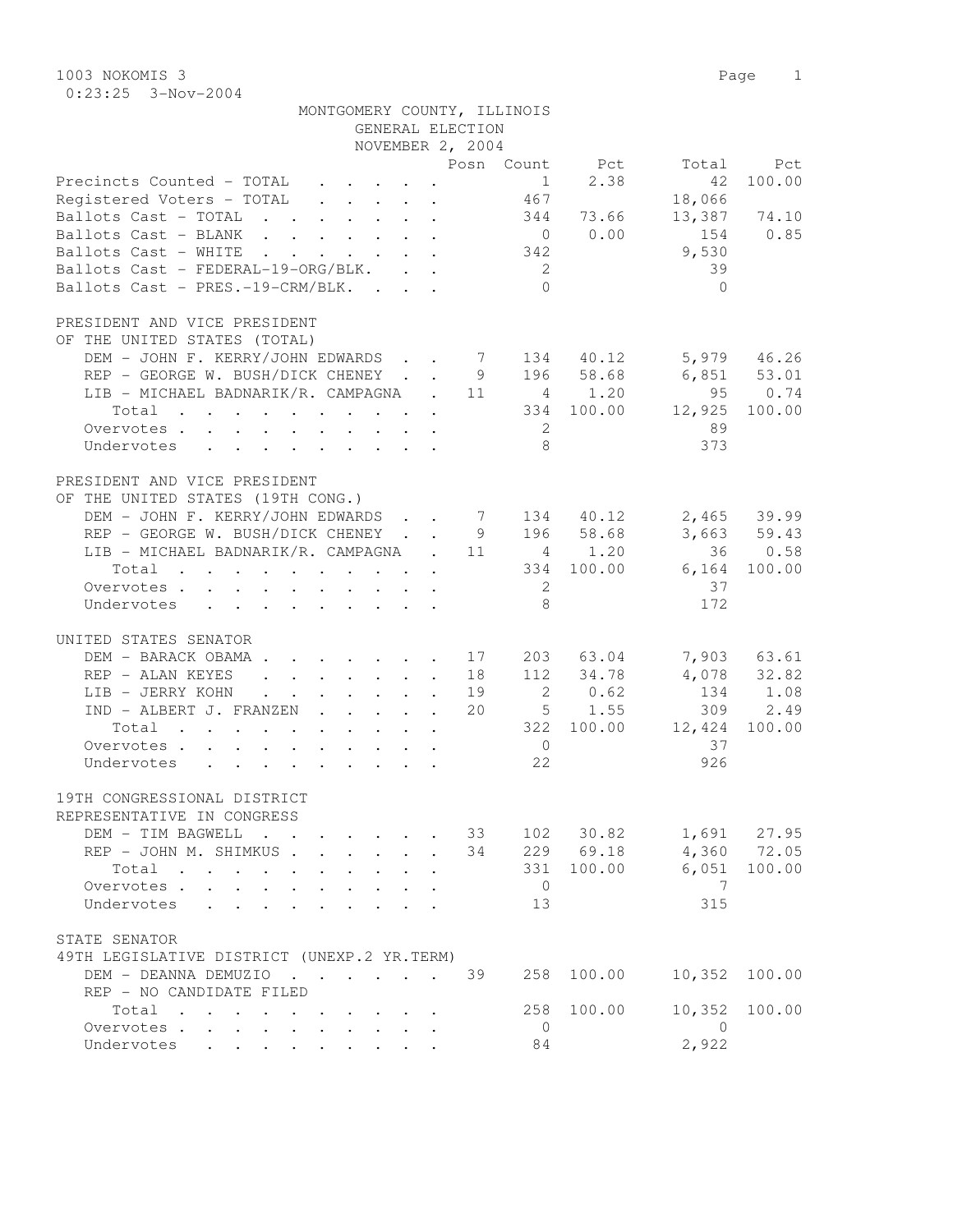0:23:25 3-Nov-2004

|                                                                                                                                                                                                                                                                                                                                      |                                                                          |                                 |             | GENERAL ELECTION | MONTGOMERY COUNTY, ILLINOIS |            |                          |               |
|--------------------------------------------------------------------------------------------------------------------------------------------------------------------------------------------------------------------------------------------------------------------------------------------------------------------------------------|--------------------------------------------------------------------------|---------------------------------|-------------|------------------|-----------------------------|------------|--------------------------|---------------|
|                                                                                                                                                                                                                                                                                                                                      |                                                                          |                                 |             | NOVEMBER 2, 2004 |                             |            |                          |               |
|                                                                                                                                                                                                                                                                                                                                      |                                                                          |                                 |             |                  |                             |            | Posn Count Pct Total Pct |               |
| REPRESENTATIVE IN THE GENERAL ASSEMBLY<br>98TH REPRESENTATIVE DISTRICT                                                                                                                                                                                                                                                               |                                                                          |                                 |             |                  |                             |            |                          |               |
| DEM - GARY HANNIG 45 256                                                                                                                                                                                                                                                                                                             |                                                                          |                                 |             |                  |                             | 100.00     | 10,416 100.00            |               |
| REP - NO CANDIDATE FILED                                                                                                                                                                                                                                                                                                             |                                                                          |                                 |             |                  |                             |            |                          |               |
| Total $\cdot$                                                                                                                                                                                                                                                                                                                        |                                                                          |                                 |             |                  |                             | 256 100.00 | 10,416 100.00            |               |
| Overvotes                                                                                                                                                                                                                                                                                                                            |                                                                          |                                 |             |                  | $\overline{0}$              |            | $\overline{0}$           |               |
| Undervotes                                                                                                                                                                                                                                                                                                                           |                                                                          |                                 |             |                  | 86                          |            | 2,858                    |               |
|                                                                                                                                                                                                                                                                                                                                      |                                                                          |                                 |             |                  |                             |            |                          |               |
| CIRCUIT CLERK                                                                                                                                                                                                                                                                                                                        |                                                                          |                                 |             |                  |                             |            |                          |               |
| DEM - BILL MAJOR 60 139 41.99 5,593 43.97                                                                                                                                                                                                                                                                                            |                                                                          |                                 |             |                  |                             |            |                          |               |
| REP - MARY WEBB 61 192 58.01 7,126 56.03                                                                                                                                                                                                                                                                                             |                                                                          |                                 |             |                  |                             |            |                          |               |
| $\cdot$ 331 100.00 12,719 100.00<br>Total                                                                                                                                                                                                                                                                                            |                                                                          |                                 |             |                  |                             |            |                          |               |
| Overvotes                                                                                                                                                                                                                                                                                                                            |                                                                          |                                 |             |                  | $\overline{0}$              |            | 15                       |               |
| Undervotes 11                                                                                                                                                                                                                                                                                                                        |                                                                          |                                 |             |                  |                             |            | 540                      |               |
|                                                                                                                                                                                                                                                                                                                                      |                                                                          |                                 |             |                  |                             |            |                          |               |
| STATE'S ATTORNEY                                                                                                                                                                                                                                                                                                                     |                                                                          |                                 |             |                  |                             |            |                          |               |
| DEM - JIM ROBERTS 64 255 100.00                                                                                                                                                                                                                                                                                                      |                                                                          |                                 |             |                  |                             |            | 10,525 100.00            |               |
| REP - NO CANDIDATE FILED<br>Total 255 100.00                                                                                                                                                                                                                                                                                         |                                                                          |                                 |             |                  |                             |            |                          | 10,525 100.00 |
| Overvotes                                                                                                                                                                                                                                                                                                                            |                                                                          |                                 |             |                  | $\overline{0}$              |            | $\overline{0}$           |               |
| Undervotes                                                                                                                                                                                                                                                                                                                           |                                                                          |                                 |             |                  | 87                          |            | 2,749                    |               |
|                                                                                                                                                                                                                                                                                                                                      |                                                                          |                                 |             |                  |                             |            |                          |               |
| CORONER                                                                                                                                                                                                                                                                                                                              |                                                                          |                                 |             |                  |                             |            |                          |               |
| DEM - RICKEY L. BROADDUS 68 263 100.00                                                                                                                                                                                                                                                                                               |                                                                          |                                 |             |                  |                             |            | 10,622 100.00            |               |
| REP - NO CANDIDATE FILED                                                                                                                                                                                                                                                                                                             |                                                                          |                                 |             |                  |                             |            |                          |               |
| Total $\cdot$                                                                                                                                                                                                                                                                                                                        |                                                                          |                                 |             |                  |                             | 263 100.00 | 10,622 100.00            |               |
| Overvotes.                                                                                                                                                                                                                                                                                                                           |                                                                          |                                 |             |                  | $\overline{O}$              |            | $\overline{0}$           |               |
| Undervotes                                                                                                                                                                                                                                                                                                                           |                                                                          |                                 |             |                  | 79                          |            | 2,652                    |               |
|                                                                                                                                                                                                                                                                                                                                      |                                                                          |                                 |             |                  |                             |            |                          |               |
| COUNTY BOARD DISTRICT 2<br>COUNTY BOARD MEMBER<br>VOTE FOR 2                                                                                                                                                                                                                                                                         |                                                                          |                                 |             |                  |                             |            |                          |               |
|                                                                                                                                                                                                                                                                                                                                      |                                                                          |                                 |             |                  |                             |            |                          |               |
| DEM – MIKE A. HAVERA 86 234 55.71 1,081 51.92<br>REP – NELSON AUMANN 87 186 44.29 1,001 48.08                                                                                                                                                                                                                                        |                                                                          |                                 |             |                  |                             |            |                          |               |
| Total                                                                                                                                                                                                                                                                                                                                |                                                                          |                                 |             |                  |                             | 420 100.00 |                          | 2,082 100.00  |
| Overvotes $\cdots$ $\cdots$ $\cdots$ $\cdots$ $\cdots$ $\cdots$ $\cdots$ $\cdots$ $\cdots$ $\cdots$ $\cdots$ $\cdots$ $\cdots$ $\cdots$ $\cdots$ $\cdots$ $\cdots$ $\cdots$ $\cdots$ $\cdots$ $\cdots$ $\cdots$ $\cdots$ $\cdots$ $\cdots$ $\cdots$ $\cdots$ $\cdots$ $\cdots$ $\cdots$ $\cdots$ $\cdots$ $\cdots$ $\cdots$ $\cdots$ |                                                                          |                                 |             |                  |                             |            |                          |               |
| Undervotes                                                                                                                                                                                                                                                                                                                           |                                                                          |                                 |             |                  | 264                         |            | 1,378                    |               |
|                                                                                                                                                                                                                                                                                                                                      |                                                                          |                                 |             |                  |                             |            |                          |               |
| JUDGE OF THE SUPREME COURT                                                                                                                                                                                                                                                                                                           |                                                                          |                                 |             |                  |                             |            |                          |               |
| 5TH JUD.DISTRICT (HARRISON II)                                                                                                                                                                                                                                                                                                       |                                                                          |                                 |             |                  |                             |            |                          |               |
| DEM - GORDON E. MAAG 112 152 49.19                                                                                                                                                                                                                                                                                                   |                                                                          |                                 |             |                  |                             |            | 5,741 47.68              |               |
| REP - LLOYD A. KARMEIER                                                                                                                                                                                                                                                                                                              | $\mathbf{r}$ , $\mathbf{r}$ , $\mathbf{r}$ , $\mathbf{r}$ , $\mathbf{r}$ |                                 |             | 113              |                             | 157 50.81  | $6, 299$ $52.32$         |               |
| Total                                                                                                                                                                                                                                                                                                                                |                                                                          | $\cdot$ $\cdot$ $\cdot$ $\cdot$ |             |                  |                             | 309 100.00 |                          | 12,040 100.00 |
| Overvotes.                                                                                                                                                                                                                                                                                                                           |                                                                          |                                 |             |                  | $\overline{1}$              |            | 14                       |               |
| Undervotes                                                                                                                                                                                                                                                                                                                           |                                                                          |                                 | $1 - 1 - 1$ |                  | 32                          |            | 1,220                    |               |
| JUDGE OF THE APPELLATE COURT<br>5TH JUD.DISTRICT (RARICK)                                                                                                                                                                                                                                                                            |                                                                          |                                 |             |                  |                             |            |                          |               |
| DEM - JAMES K. DONOVAN 117                                                                                                                                                                                                                                                                                                           |                                                                          |                                 |             |                  |                             | 220 100.00 | 8,881                    | 100.00        |
| REP - NO CANDIDATE FILED                                                                                                                                                                                                                                                                                                             |                                                                          |                                 |             |                  |                             |            |                          |               |
| Total                                                                                                                                                                                                                                                                                                                                |                                                                          |                                 |             |                  |                             | 220 100.00 | 8,881                    | 100.00        |
| Overvotes.                                                                                                                                                                                                                                                                                                                           |                                                                          |                                 |             |                  | $\overline{0}$              |            | $\overline{0}$           |               |
| Undervotes                                                                                                                                                                                                                                                                                                                           |                                                                          |                                 |             |                  | 122                         |            | 4,393                    |               |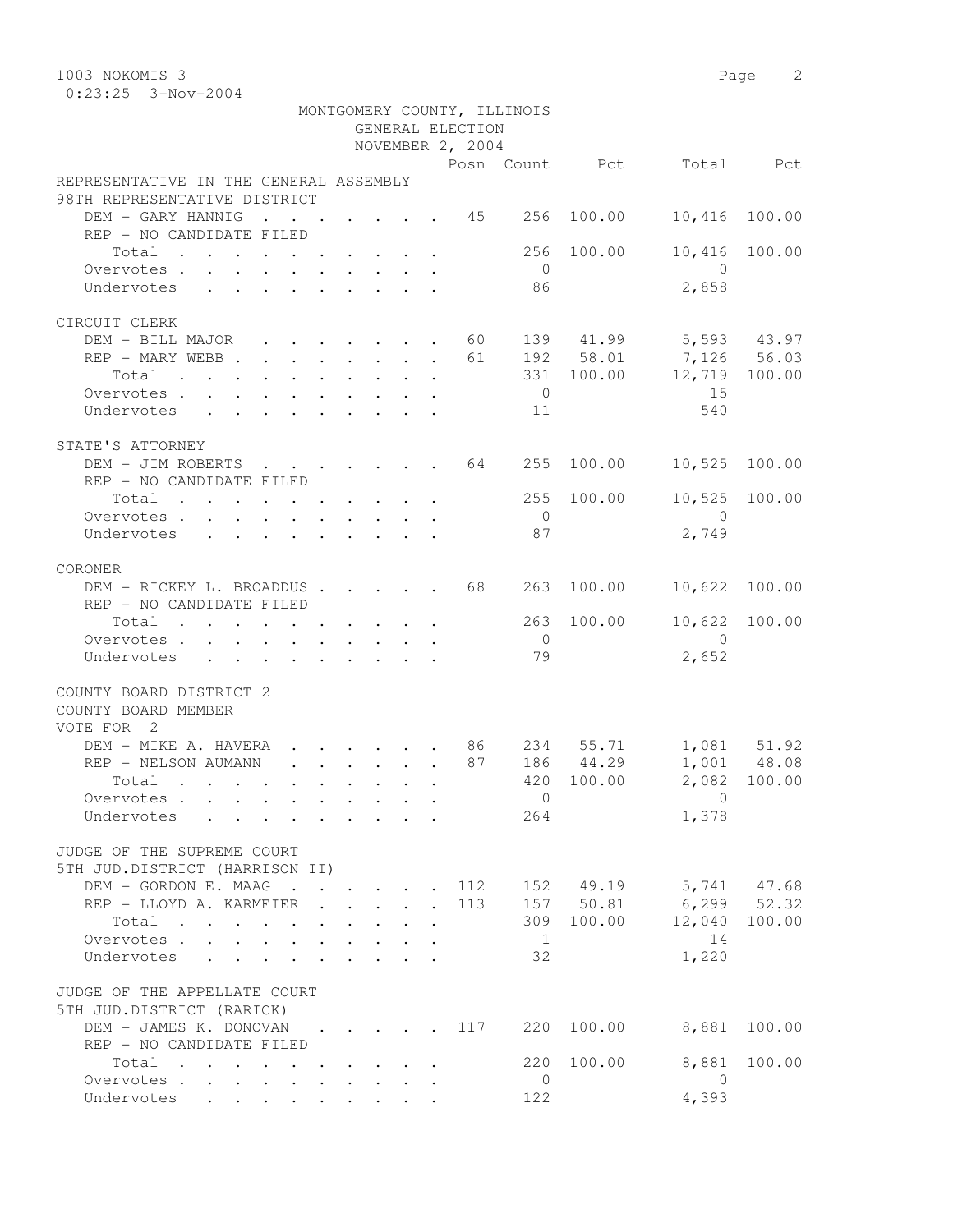| 1003 NOKOMIS 3                                                                                                              |        |                             |                |                |                          | Page 3        |
|-----------------------------------------------------------------------------------------------------------------------------|--------|-----------------------------|----------------|----------------|--------------------------|---------------|
| $0:23:25$ 3-Nov-2004                                                                                                        |        |                             |                |                |                          |               |
|                                                                                                                             |        | MONTGOMERY COUNTY, ILLINOIS |                |                |                          |               |
|                                                                                                                             |        | GENERAL ELECTION            |                |                |                          |               |
|                                                                                                                             |        | NOVEMBER 2, 2004            |                |                |                          |               |
|                                                                                                                             |        |                             |                | Posn Count Pct |                          | Total Pct     |
| JUDGE OF THE CIRCUIT COURT                                                                                                  |        |                             |                |                |                          |               |
| 4TH JUD. CIRCUIT (HUBER)                                                                                                    |        |                             |                |                |                          |               |
| DEM - KELLY D. LONG 124 234 100.00                                                                                          |        |                             |                |                | 9,789                    | 100.00        |
| REP - NO CANDIDATE FILED                                                                                                    |        |                             |                |                |                          |               |
| Total                                                                                                                       |        |                             |                | 234 100.00     | 9,789                    | 100.00        |
| Overvotes.                                                                                                                  |        |                             | $\overline{0}$ |                | $\overline{0}$           |               |
| Undervotes                                                                                                                  |        |                             | 108            |                | 3,485                    |               |
|                                                                                                                             |        |                             |                |                |                          |               |
| APPELLATE COURT FIFTH JUDICIAL DISTRICT                                                                                     |        |                             |                |                |                          |               |
| RETAIN GORDON E. MAAG                                                                                                       |        |                             |                |                |                          |               |
| YES. 138                                                                                                                    |        |                             |                | 157 57.51      | 5,820 55.84              |               |
| NO 139                                                                                                                      |        |                             |                | 116 42.49      | $4,603$ $44.16$          |               |
| Total                                                                                                                       |        |                             |                |                | 273 100.00 10,423 100.00 |               |
| Overvotes.                                                                                                                  |        |                             | $\overline{1}$ |                | 50                       |               |
| Undervotes                                                                                                                  |        |                             | 68             |                | 2,801                    |               |
|                                                                                                                             |        |                             |                |                |                          |               |
| APPELLATE COURT FIFTH JUDICIAL DISTRICT                                                                                     |        |                             |                |                |                          |               |
| RETAIN TERRENCE J. HOPKINS                                                                                                  |        |                             |                |                |                          |               |
| YES. 140                                                                                                                    |        |                             |                | 128 58.18      |                          | 5,719 64.67   |
| $NO$                                                                                                                        |        | 141                         |                | 92 41.82       |                          | $3,125$ 35.33 |
| Total                                                                                                                       |        |                             |                | 220 100.00     | 8,844                    | 100.00        |
| Overvotes                                                                                                                   |        |                             | $\overline{0}$ |                | 38                       |               |
| Undervotes                                                                                                                  |        |                             | 122            |                | 4,392                    |               |
|                                                                                                                             |        |                             |                |                |                          |               |
| CIRCUIT COURT FOURTH JUDICIAL CIRCUIT                                                                                       |        |                             |                |                |                          |               |
| RETAIN PATRICK J. HITPAS                                                                                                    |        |                             |                |                |                          |               |
| YES 143 139 63.76                                                                                                           |        |                             |                |                | 5,824 65.62              |               |
| NO<br>$\mathcal{A}^{\mathcal{A}}$ . The contribution of the contribution of the contribution of $\mathcal{A}^{\mathcal{A}}$ |        | 144                         |                | 79 36.24       |                          | 3,051 34.38   |
| Total                                                                                                                       |        |                             |                | 218 100.00     |                          | 8,875 100.00  |
| Overvotes                                                                                                                   |        |                             | $\overline{0}$ |                | 31                       |               |
| Undervotes                                                                                                                  |        | $\mathbf{L} = \mathbf{L}$   | 124            |                | 4,368                    |               |
|                                                                                                                             |        |                             |                |                |                          |               |
| CIRCUIT COURT FOURTH JUDICIAL CIRCUIT                                                                                       |        |                             |                |                |                          |               |
| RETAIN MICHAEL P. KILEY                                                                                                     |        |                             |                |                |                          |               |
| YES                                                                                                                         |        |                             |                | 145 145 65.91  |                          | 6,035 66.69   |
| NO                                                                                                                          |        | 146                         |                | 75 34.09       |                          | 3,015 33.31   |
| Total , , , , , , , ,                                                                                                       | $\sim$ | $\ddot{\phantom{a}}$        |                | 220 100.00     | 9,050                    | 100.00        |
| Overvotes.                                                                                                                  |        |                             | $\circ$        |                | 29                       |               |
| Undervotes                                                                                                                  |        |                             | 122            |                | 4,195                    |               |
|                                                                                                                             |        |                             |                |                |                          |               |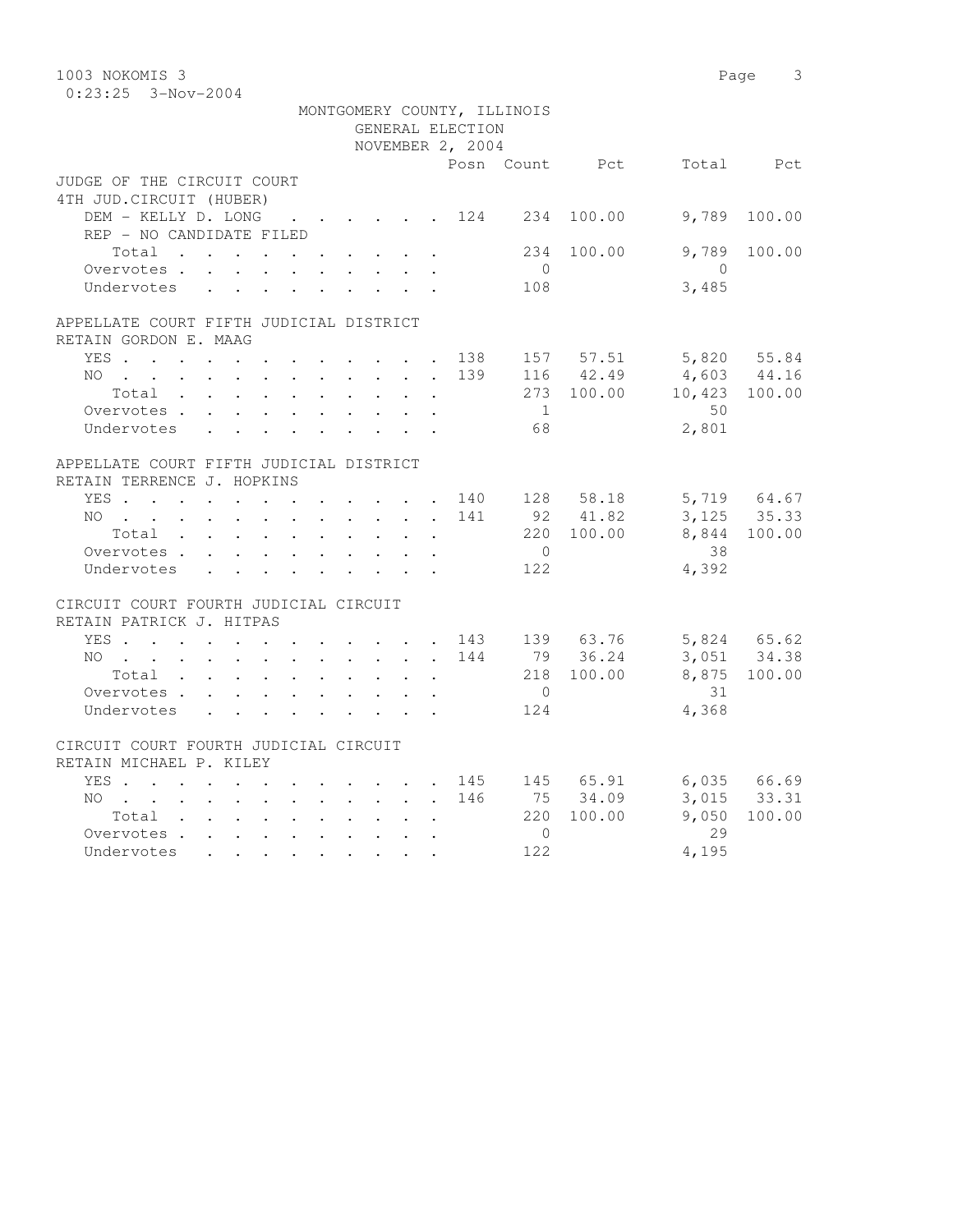1004 NOKOMIS 4 Page 1 0:23:25 3-Nov-2004

| MONTGOMERY COUNTY, ILLINOIS                                                                                             |                         |                           |                          |                            |
|-------------------------------------------------------------------------------------------------------------------------|-------------------------|---------------------------|--------------------------|----------------------------|
| GENERAL ELECTION                                                                                                        |                         |                           |                          |                            |
| NOVEMBER 2, 2004                                                                                                        |                         |                           |                          |                            |
| Precincts Counted - TOTAL<br>$\mathbf{r} = \mathbf{r} + \mathbf{r} + \mathbf{r} + \mathbf{r}$ .<br>$\ddot{\phantom{0}}$ | Posn Count Pct          | 2.38<br>1                 | Total<br>42              | Pct.<br>100.00             |
| Registered Voters - TOTAL                                                                                               | 263                     |                           | 18,066                   |                            |
| Ballots Cast - TOTAL 213 80.99                                                                                          |                         |                           |                          | 13,387 74.10               |
| Ballots Cast - BLANK                                                                                                    |                         | 6 2.28                    | 154                      | 0.85                       |
| Ballots Cast - WHITE                                                                                                    | 210                     |                           | 9,530                    |                            |
| Ballots Cast - FEDERAL-19-ORG/BLK.                                                                                      | $\overline{\mathbf{3}}$ |                           | 39                       |                            |
| Ballots Cast - PRES.-19-CRM/BLK.                                                                                        | $\bigcap$               |                           | $\Omega$                 |                            |
| PRESIDENT AND VICE PRESIDENT                                                                                            |                         |                           |                          |                            |
| OF THE UNITED STATES (TOTAL)                                                                                            |                         |                           |                          |                            |
| DEM - JOHN F. KERRY/JOHN EDWARDS 7 86 42.79                                                                             |                         |                           | $5,979$ $46.26$          |                            |
| REP - GEORGE W. BUSH/DICK CHENEY                                                                                        |                         |                           |                          |                            |
| LIB - MICHAEL BADNARIK/R. CAMPAGNA . 11                                                                                 | 9                       | $114$ $56.72$<br>1 0.50   | $6,851$ $53.01$<br>95    | 0.74                       |
| Total                                                                                                                   |                         |                           | 201 100.00 12,925        | 100.00                     |
| Overvotes.                                                                                                              | $\sim$ 1                |                           | 89                       |                            |
| Undervotes                                                                                                              | 11                      |                           | 373                      |                            |
|                                                                                                                         |                         |                           |                          |                            |
| PRESIDENT AND VICE PRESIDENT                                                                                            |                         |                           |                          |                            |
| OF THE UNITED STATES (19TH CONG.)                                                                                       |                         |                           |                          |                            |
| DEM - JOHN F. KERRY/JOHN EDWARDS                                                                                        | 7 86 42.79              |                           |                          | $2,465$ 39.99              |
| REP - GEORGE W. BUSH/DICK CHENEY                                                                                        | 9                       | 114 56.72                 |                          | $3,663$ $59.43$<br>36 0.58 |
| LIB - MICHAEL BADNARIK/R. CAMPAGNA . 11                                                                                 |                         | $1 \t 0.50$               |                          |                            |
| Total                                                                                                                   |                         | 201 100.00                |                          | 6,164 100.00               |
| Overvotes.                                                                                                              | $\overline{1}$          |                           | 37                       |                            |
| Undervotes                                                                                                              | 11                      |                           | 172                      |                            |
|                                                                                                                         |                         |                           |                          |                            |
| UNITED STATES SENATOR                                                                                                   |                         |                           |                          |                            |
| $\cdot$ 17 114 59.69<br>DEM - BARACK OBAMA.                                                                             |                         |                           |                          | 7,903 63.61                |
| REP - ALAN KEYES<br>$\cdot$ $\cdot$ $\cdot$ $\cdot$ $\cdot$ $\cdot$ 18<br>$\mathbf{L}$                                  |                         | 70 36.65                  |                          | 4,078 32.82                |
| LIB - JERRY KOHN<br>$\cdot$ $\cdot$ $\cdot$ $\cdot$ $\cdot$ $\cdot$<br>IND - ALBERT J. FRANZEN                          | 19                      | $1 \qquad 0.52$<br>6 3.14 |                          | 134 1.08<br>2.49           |
|                                                                                                                         | 20                      |                           | 309<br>191 100.00 12,424 |                            |
| Total                                                                                                                   |                         |                           |                          | 100.00                     |
| Overvotes                                                                                                               | $\overline{1}$          |                           | 37                       |                            |
| Undervotes                                                                                                              | 21                      |                           | 926                      |                            |
| 19TH CONGRESSIONAL DISTRICT                                                                                             |                         |                           |                          |                            |
| REPRESENTATIVE IN CONGRESS                                                                                              |                         |                           |                          |                            |
| DEM - TIM BAGWELL<br>$\cdot$ $\cdot$                                                                                    | 33                      | 64 32.49                  |                          | 1,691 27.95                |
| REP - JOHN M. SHIMKUS.<br>$\mathbf{L}$<br>$\mathbf{r}$                                                                  | 34                      | 133 67.51                 | 4,360                    | 72.05                      |
| Total<br>$\ddot{\phantom{0}}$<br>$\mathbf{L}$                                                                           | 197                     | 100.00                    | 6,051                    | 100.00                     |
| Overvotes                                                                                                               | $\overline{0}$          |                           | 7                        |                            |
| Undervotes<br>$\ddot{\phantom{a}}$<br>$\mathbf{L}$<br>$\overline{a}$                                                    | 16                      |                           | 315                      |                            |
|                                                                                                                         |                         |                           |                          |                            |
| STATE SENATOR                                                                                                           |                         |                           |                          |                            |
| 49TH LEGISLATIVE DISTRICT (UNEXP.2 YR.TERM)                                                                             |                         |                           |                          |                            |
| DEM - DEANNA DEMUZIO                                                                                                    | 39<br>158               | 100.00                    | 10,352                   | 100.00                     |
| REP - NO CANDIDATE FILED                                                                                                |                         |                           |                          |                            |
| Total                                                                                                                   | 158                     | 100.00                    | 10,352                   | 100.00                     |
| Overvotes.                                                                                                              | $\mathbf{0}$            |                           | 0                        |                            |

Undervotes . . . . . . . . . 52 2,922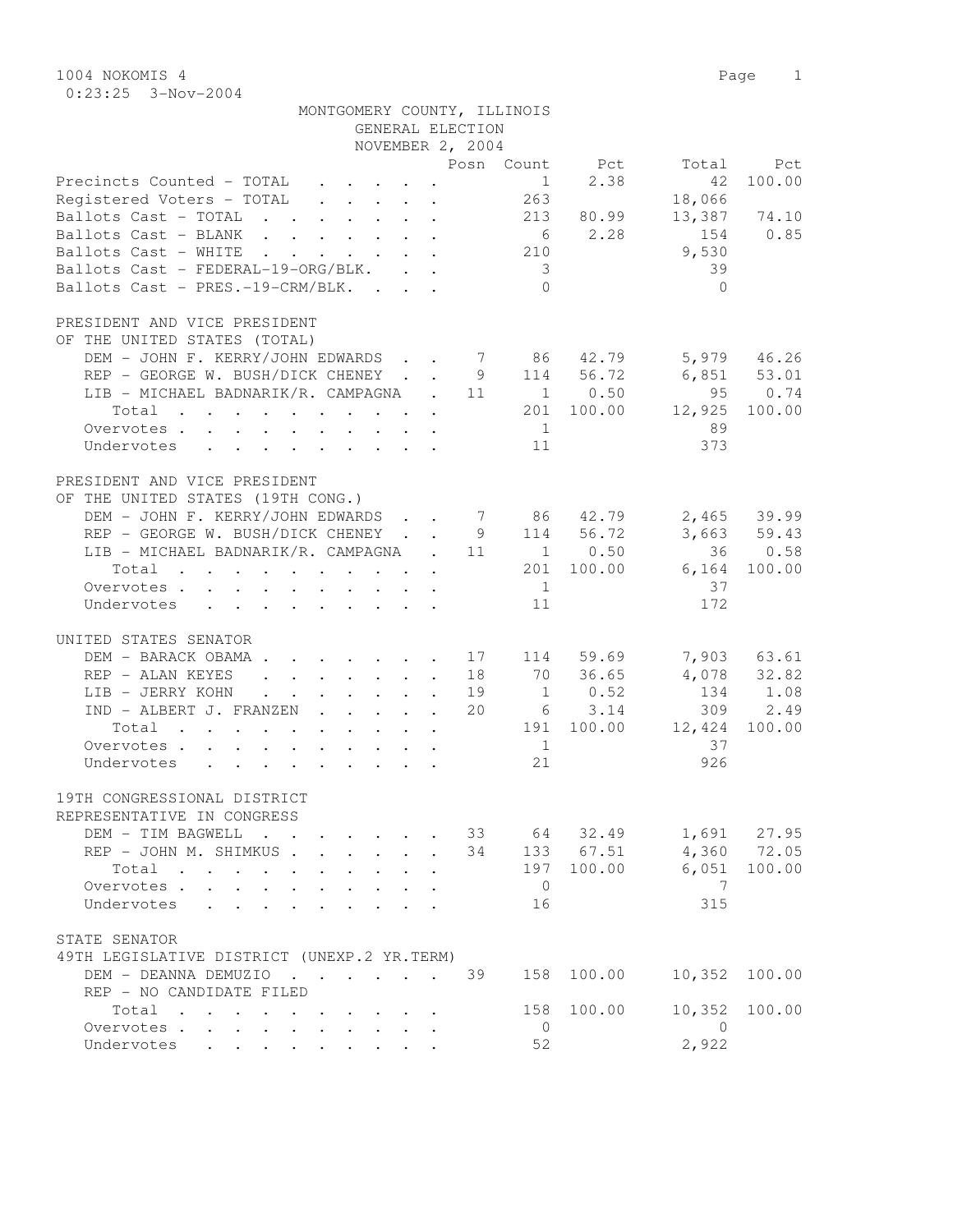1004 NOKOMIS 4 Page 2 0:23:25 3-Nov-2004

|                                                                                                                                                                                                                                                 |  |  |        | GENERAL ELECTION<br>NOVEMBER 2, 2004 | MONTGOMERY COUNTY, ILLINOIS |                                                                      |                          |               |
|-------------------------------------------------------------------------------------------------------------------------------------------------------------------------------------------------------------------------------------------------|--|--|--------|--------------------------------------|-----------------------------|----------------------------------------------------------------------|--------------------------|---------------|
|                                                                                                                                                                                                                                                 |  |  |        |                                      |                             |                                                                      | Posn Count Pct Total Pct |               |
| REPRESENTATIVE IN THE GENERAL ASSEMBLY<br>98TH REPRESENTATIVE DISTRICT                                                                                                                                                                          |  |  |        |                                      |                             |                                                                      |                          |               |
| DEM - GARY HANNIG                                                                                                                                                                                                                               |  |  |        |                                      |                             | $\cdot$ 45 152 100.00                                                | 10,416 100.00            |               |
| REP - NO CANDIDATE FILED                                                                                                                                                                                                                        |  |  |        |                                      |                             |                                                                      |                          |               |
| Total 152 100.00                                                                                                                                                                                                                                |  |  |        |                                      |                             |                                                                      | 10,416 100.00            |               |
| Overvotes.                                                                                                                                                                                                                                      |  |  |        |                                      | $\overline{0}$              |                                                                      | $\overline{0}$           |               |
| Undervotes                                                                                                                                                                                                                                      |  |  |        |                                      | 58                          |                                                                      | 2,858                    |               |
|                                                                                                                                                                                                                                                 |  |  |        |                                      |                             |                                                                      |                          |               |
| CIRCUIT CLERK                                                                                                                                                                                                                                   |  |  |        |                                      |                             |                                                                      |                          |               |
| DEM - BILL MAJOR 60 81 42.19 5,593 43.97                                                                                                                                                                                                        |  |  |        |                                      |                             |                                                                      |                          |               |
| REP – MARY WEBB 1. 61 111 57.81 7,126 56.03                                                                                                                                                                                                     |  |  |        |                                      |                             |                                                                      |                          |               |
| Total                                                                                                                                                                                                                                           |  |  |        |                                      |                             |                                                                      | 192 100.00 12,719 100.00 |               |
|                                                                                                                                                                                                                                                 |  |  |        |                                      | $\overline{0}$              |                                                                      | 15                       |               |
| Overvotes.                                                                                                                                                                                                                                      |  |  |        |                                      |                             |                                                                      |                          |               |
| Undervotes 18                                                                                                                                                                                                                                   |  |  |        |                                      |                             |                                                                      | 540                      |               |
| STATE'S ATTORNEY                                                                                                                                                                                                                                |  |  |        |                                      |                             |                                                                      |                          |               |
|                                                                                                                                                                                                                                                 |  |  |        |                                      |                             |                                                                      |                          |               |
| DEM - JIM ROBERTS 64 150 100.00 10,525 100.00                                                                                                                                                                                                   |  |  |        |                                      |                             |                                                                      |                          |               |
| REP - NO CANDIDATE FILED                                                                                                                                                                                                                        |  |  |        |                                      |                             |                                                                      |                          |               |
| Total                                                                                                                                                                                                                                           |  |  |        |                                      |                             | 150 100.00                                                           | 10,525 100.00            |               |
| Overvotes.                                                                                                                                                                                                                                      |  |  |        |                                      | $\overline{0}$              |                                                                      | $\overline{0}$           |               |
| Undervotes                                                                                                                                                                                                                                      |  |  |        |                                      | 60                          |                                                                      | 2,749                    |               |
|                                                                                                                                                                                                                                                 |  |  |        |                                      |                             |                                                                      |                          |               |
| CORONER                                                                                                                                                                                                                                         |  |  |        |                                      |                             |                                                                      |                          |               |
| DEM - RICKEY L. BROADDUS 68 154 100.00                                                                                                                                                                                                          |  |  |        |                                      |                             |                                                                      | 10,622 100.00            |               |
| REP - NO CANDIDATE FILED                                                                                                                                                                                                                        |  |  |        |                                      |                             |                                                                      |                          |               |
| Total                                                                                                                                                                                                                                           |  |  |        |                                      |                             | 154 100.00                                                           |                          | 10,622 100.00 |
| Overvotes                                                                                                                                                                                                                                       |  |  |        |                                      | $\overline{0}$              |                                                                      | $\overline{0}$           |               |
| Undervotes<br>$\mathbf{r}$ . The contract of the contract of the contract of the contract of the contract of the contract of the contract of the contract of the contract of the contract of the contract of the contract of the contract of th |  |  |        |                                      | 56                          |                                                                      | 2,652                    |               |
| COUNTY BOARD DISTRICT 2<br>COUNTY BOARD MEMBER<br>VOTE FOR 2                                                                                                                                                                                    |  |  |        |                                      |                             |                                                                      |                          |               |
| DEM - MIKE A. HAVERA 86 142 55.69 1,081 51.92                                                                                                                                                                                                   |  |  |        |                                      |                             |                                                                      |                          |               |
| REP - NELSON AUMANN                                                                                                                                                                                                                             |  |  |        |                                      |                             | $\cdot \cdot \cdot \cdot \cdot \cdot \cdot \cdot \cdot 87$ 113 44.31 |                          | 1,001 48.08   |
| Total $\cdot$                                                                                                                                                                                                                                   |  |  |        |                                      |                             | 255 100.00                                                           |                          | 2,082 100.00  |
| Overvotes                                                                                                                                                                                                                                       |  |  |        |                                      | $\overline{0}$              |                                                                      | $\overline{0}$           |               |
| Undervotes                                                                                                                                                                                                                                      |  |  |        |                                      | 165                         |                                                                      | 1,378                    |               |
|                                                                                                                                                                                                                                                 |  |  |        |                                      |                             |                                                                      |                          |               |
| JUDGE OF THE SUPREME COURT<br>5TH JUD.DISTRICT (HARRISON II)                                                                                                                                                                                    |  |  |        |                                      |                             |                                                                      |                          |               |
| DEM - GORDON E. MAAG                                                                                                                                                                                                                            |  |  |        | 112                                  |                             |                                                                      | 92 48.42 5,741 47.68     |               |
| REP - LLOYD A. KARMEIER                                                                                                                                                                                                                         |  |  | $\sim$ | 113                                  |                             | 98 51.58                                                             | $6, 299$ $52.32$         |               |
| Total                                                                                                                                                                                                                                           |  |  |        |                                      |                             | 190 100.00                                                           | 12,040                   | 100.00        |
| Overvotes.                                                                                                                                                                                                                                      |  |  |        |                                      | $\overline{0}$              |                                                                      | 14                       |               |
| Undervotes                                                                                                                                                                                                                                      |  |  |        |                                      | 20                          |                                                                      | 1,220                    |               |
|                                                                                                                                                                                                                                                 |  |  |        |                                      |                             |                                                                      |                          |               |
| JUDGE OF THE APPELLATE COURT<br>5TH JUD.DISTRICT (RARICK)                                                                                                                                                                                       |  |  |        |                                      |                             |                                                                      |                          |               |
| DEM - JAMES K. DONOVAN 117                                                                                                                                                                                                                      |  |  |        |                                      |                             | 130 100.00                                                           | 8,881                    | 100.00        |
| REP - NO CANDIDATE FILED                                                                                                                                                                                                                        |  |  |        |                                      |                             |                                                                      |                          |               |
| Total                                                                                                                                                                                                                                           |  |  |        |                                      | 130                         | 100.00                                                               | 8,881                    | 100.00        |
| Overvotes                                                                                                                                                                                                                                       |  |  |        |                                      | $\overline{0}$              |                                                                      | $\overline{0}$           |               |
| Undervotes                                                                                                                                                                                                                                      |  |  |        |                                      | 80                          |                                                                      | 4,393                    |               |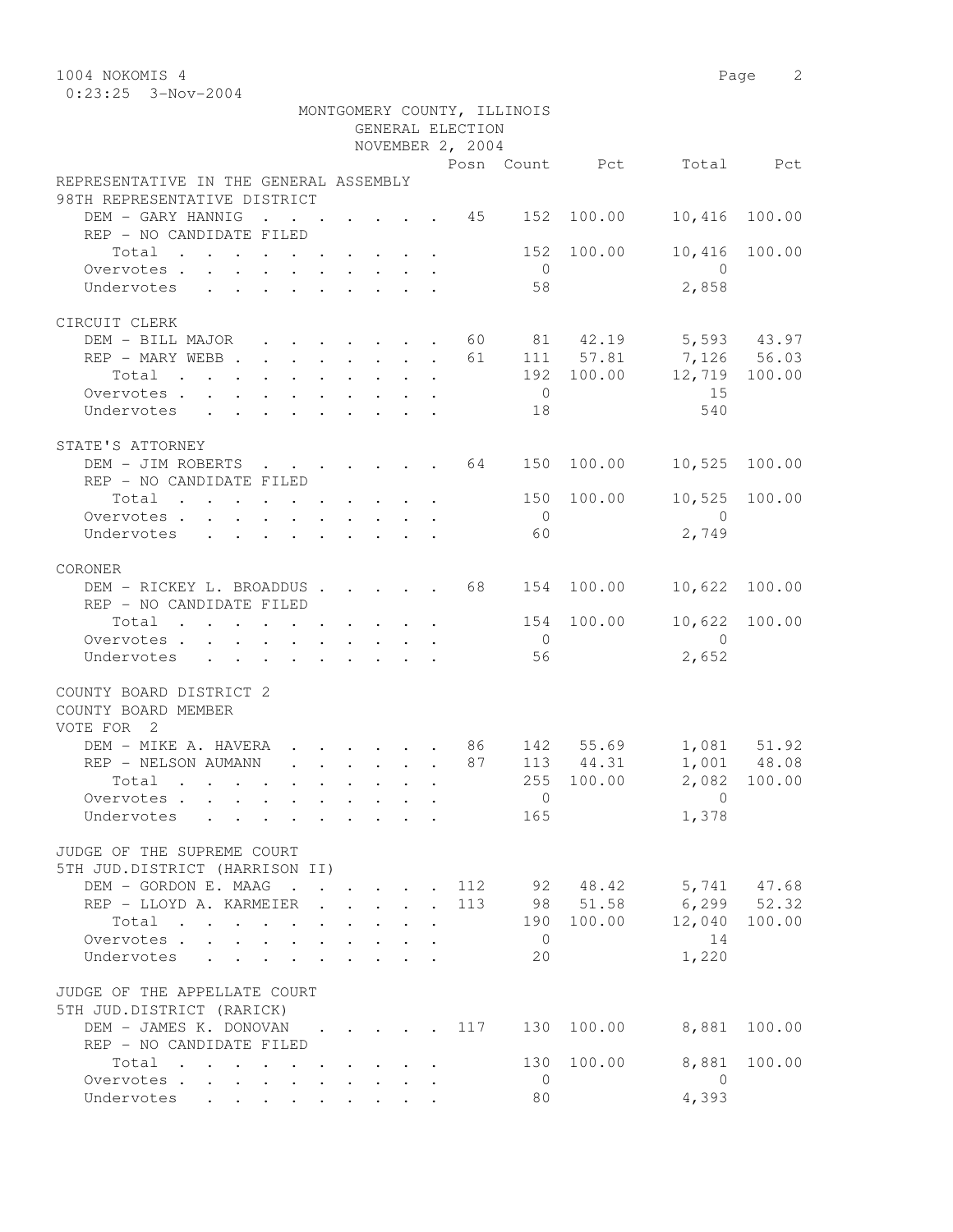| 1004 NOKOMIS 4                                                                                  |        |                                                                          |     |                             |                  |               | 3<br>Page     |
|-------------------------------------------------------------------------------------------------|--------|--------------------------------------------------------------------------|-----|-----------------------------|------------------|---------------|---------------|
| $0:23:25$ 3-Nov-2004                                                                            |        |                                                                          |     |                             |                  |               |               |
|                                                                                                 |        |                                                                          |     | MONTGOMERY COUNTY, ILLINOIS |                  |               |               |
|                                                                                                 |        | GENERAL ELECTION                                                         |     |                             |                  |               |               |
|                                                                                                 |        | NOVEMBER 2, 2004                                                         |     |                             |                  |               |               |
|                                                                                                 |        |                                                                          |     |                             | Posn Count Pct   |               | Total Pct     |
| JUDGE OF THE CIRCUIT COURT                                                                      |        |                                                                          |     |                             |                  |               |               |
| 4TH JUD. CIRCUIT (HUBER)                                                                        |        |                                                                          |     |                             |                  |               |               |
| DEM - KELLY D. LONG                                                                             |        |                                                                          |     |                             | . 124 140 100.00 | 9,789         | 100.00        |
| REP - NO CANDIDATE FILED                                                                        |        |                                                                          |     |                             |                  |               |               |
| Total                                                                                           |        |                                                                          |     |                             | 140 100.00       | 9,789         | 100.00        |
| Overvotes.                                                                                      |        |                                                                          |     | $\bigcirc$                  |                  | $\bigcirc$    |               |
| Undervotes                                                                                      |        |                                                                          |     | 70                          |                  | 3,485         |               |
|                                                                                                 |        |                                                                          |     |                             |                  |               |               |
| APPELLATE COURT FIFTH JUDICIAL DISTRICT                                                         |        |                                                                          |     |                             |                  |               |               |
| RETAIN GORDON E. MAAG                                                                           |        |                                                                          |     |                             |                  |               |               |
| YES                                                                                             |        | $\mathbf{r}$ , $\mathbf{r}$ , $\mathbf{r}$ , $\mathbf{r}$ , $\mathbf{r}$ |     |                             | 138 89 57.42     |               | 5,820 55.84   |
| NO.<br>$\mathbf{r}$ , and $\mathbf{r}$ , and $\mathbf{r}$ , and $\mathbf{r}$ , and $\mathbf{r}$ |        |                                                                          |     |                             | 139 66 42.58     | 4,603 44.16   |               |
| Total                                                                                           |        |                                                                          |     |                             | 155 100.00       | 10,423 100.00 |               |
| Overvotes.                                                                                      |        |                                                                          |     | $\overline{2}$              |                  | 50            |               |
| Undervotes                                                                                      |        |                                                                          |     | 53                          |                  | 2,801         |               |
|                                                                                                 |        |                                                                          |     |                             |                  |               |               |
| APPELLATE COURT FIFTH JUDICIAL DISTRICT                                                         |        |                                                                          |     |                             |                  |               |               |
| RETAIN TERRENCE J. HOPKINS                                                                      |        |                                                                          |     |                             |                  |               |               |
| YES. 140                                                                                        |        |                                                                          |     |                             | 73 59.84         |               | 5,719 64.67   |
| $NO$                                                                                            |        |                                                                          | 141 |                             | 49 40.16         |               | $3,125$ 35.33 |
| Total                                                                                           |        |                                                                          |     |                             | 122 100.00       | 8,844         | 100.00        |
| Overvotes.                                                                                      |        |                                                                          |     | $\overline{0}$              |                  | 38            |               |
| Undervotes                                                                                      |        |                                                                          |     | 88                          |                  | 4,392         |               |
|                                                                                                 |        |                                                                          |     |                             |                  |               |               |
| CIRCUIT COURT FOURTH JUDICIAL CIRCUIT                                                           |        |                                                                          |     |                             |                  |               |               |
| RETAIN PATRICK J. HITPAS                                                                        |        |                                                                          |     |                             |                  |               |               |
| YES                                                                                             |        |                                                                          | 143 |                             | 76 61.79         |               | 5,824 65.62   |
| NO<br>$\mathbf{r}$ , and $\mathbf{r}$ , and $\mathbf{r}$ , and $\mathbf{r}$ , and $\mathbf{r}$  |        |                                                                          | 144 |                             | 47 38.21         |               | 3,051 34.38   |
| Total                                                                                           |        |                                                                          |     |                             | 123 100.00       |               | 8,875 100.00  |
| Overvotes                                                                                       |        |                                                                          |     | $\bigcirc$                  |                  | 31            |               |
| Undervotes                                                                                      |        |                                                                          |     | 87                          |                  | 4,368         |               |
|                                                                                                 |        |                                                                          |     |                             |                  |               |               |
| CIRCUIT COURT FOURTH JUDICIAL CIRCUIT                                                           |        |                                                                          |     |                             |                  |               |               |
| RETAIN MICHAEL P. KILEY                                                                         |        |                                                                          |     |                             |                  |               |               |
| YES                                                                                             |        |                                                                          | 145 |                             | 76 63.87         |               | 6,035 66.69   |
| NO                                                                                              |        |                                                                          | 146 |                             | 43 36.13         |               | 3,015 33.31   |
| Total                                                                                           |        | $\ddot{\phantom{0}}$<br>$\cdot$                                          |     |                             | 119 100.00       | 9,050         | 100.00        |
| Overvotes                                                                                       |        | $\cdot$ $\cdot$                                                          |     | $\overline{0}$              |                  | 29            |               |
| Undervotes<br>$\mathbf{r}$ , $\mathbf{r}$ , $\mathbf{r}$ , $\mathbf{r}$ , $\mathbf{r}$          | $\sim$ |                                                                          |     | 91                          |                  | 4,195         |               |
|                                                                                                 |        |                                                                          |     |                             |                  |               |               |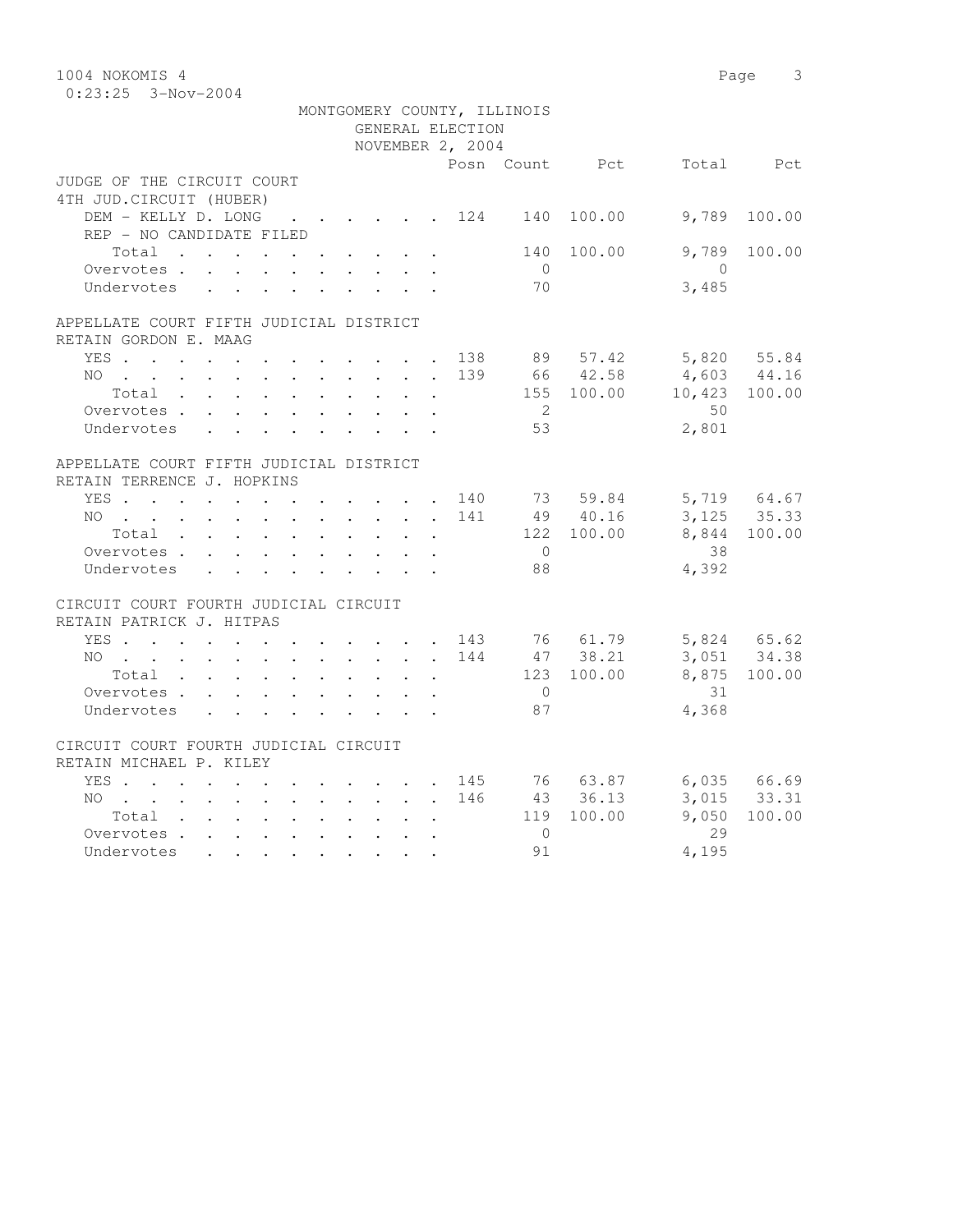1005 NOKOMIS 5 Page 1 0:23:25 3-Nov-2004

| MONTGOMERY COUNTY, ILLINOIS                                                                                              |                  |                         |                  |
|--------------------------------------------------------------------------------------------------------------------------|------------------|-------------------------|------------------|
|                                                                                                                          | GENERAL ELECTION |                         |                  |
|                                                                                                                          | NOVEMBER 2, 2004 |                         |                  |
|                                                                                                                          |                  | Posn Count Pct          | Total Pct        |
| Precincts Counted - TOTAL                                                                                                |                  | 2.38<br>1               | 100.00<br>42     |
| Registered Voters - TOTAL                                                                                                |                  | 509                     | 18,066           |
| Ballots Cast - TOTAL 373 73.28                                                                                           |                  |                         | 13,387 74.10     |
| Ballots Cast - BLANK                                                                                                     |                  | 2 0.39                  | 154 0.85         |
| Ballots Cast - WHITE                                                                                                     |                  | 369                     | 9,530            |
| Ballots Cast - FEDERAL-19-ORG/BLK.                                                                                       |                  | $4\overline{4}$         | 39               |
| Ballots Cast - PRES.-19-CRM/BLK.                                                                                         |                  | $\bigcirc$              | $\bigcirc$       |
| PRESIDENT AND VICE PRESIDENT                                                                                             |                  |                         |                  |
| OF THE UNITED STATES (TOTAL)                                                                                             |                  |                         |                  |
| DEM - JOHN F. KERRY/JOHN EDWARDS 7 143 39.50 5,979 46.26                                                                 |                  |                         |                  |
| REP - GEORGE W. BUSH/DICK CHENEY 9 218 60.22                                                                             |                  |                         | $6,851$ $53.01$  |
| LIB - MICHAEL BADNARIK/R. CAMPAGNA   .   11       1      0.28                                                            |                  |                         | 95 0.74          |
| Total 362 100.00                                                                                                         |                  |                         | 12,925<br>100.00 |
| Overvotes                                                                                                                |                  | $\overline{\mathbf{3}}$ | 89               |
| Undervotes                                                                                                               |                  | 8                       | 373              |
| PRESIDENT AND VICE PRESIDENT                                                                                             |                  |                         |                  |
| OF THE UNITED STATES (19TH CONG.)                                                                                        |                  |                         |                  |
| DEM - JOHN F. KERRY/JOHN EDWARDS 7 143 39.50                                                                             |                  |                         | 2,465 39.99      |
| REP - GEORGE W. BUSH/DICK CHENEY                                                                                         |                  | 9 218 60.22             | 3,663 59.43      |
| LIB - MICHAEL BADNARIK/R. CAMPAGNA . 11 1 0.28                                                                           |                  |                         | 36 0.58          |
| Total 362 100.00                                                                                                         |                  |                         | 6,164 100.00     |
| Overvotes                                                                                                                |                  | $\overline{\mathbf{3}}$ | 37               |
| Undervotes                                                                                                               |                  | 8                       | 172              |
| UNITED STATES SENATOR                                                                                                    |                  |                         |                  |
| DEM - BARACK OBAMA                                                                                                       | 17 200           | 58.31                   | 7,903 63.61      |
| REP - ALAN KEYES                                                                                                         |                  | 18 126 36.73            | 4,078 32.82      |
| LIB - JERRY KOHN                                                                                                         | 19               | 2 0.58                  | 134 1.08         |
| IND - ALBERT J. FRANZEN                                                                                                  | 20               | 15 4.37                 | 309 2.49         |
| Total<br>$\mathcal{L}(\mathcal{A})$ . The contribution of the contribution of the contribution of $\mathcal{A}$          |                  | 343 100.00              | 12,424<br>100.00 |
| Overvotes                                                                                                                |                  | $\overline{\mathbf{3}}$ | 37               |
| Undervotes                                                                                                               |                  | 27                      | 926              |
| 19TH CONGRESSIONAL DISTRICT                                                                                              |                  |                         |                  |
| REPRESENTATIVE IN CONGRESS                                                                                               |                  |                         |                  |
| DEM - TIM BAGWELL                                                                                                        | 33               | 108 30.08               | 1,691 27.95      |
| REP - JOHN M. SHIMKUS                                                                                                    | $\mathbf{r}$     | 34 251 69.92            | 4,360 72.05      |
| Total<br>the contract of the contract of the contract of the contract of the contract of the contract of the contract of |                  | 359 100.00              | 100.00<br>6,051  |
| Overvotes                                                                                                                |                  | $\overline{0}$          | $\overline{7}$   |
| Undervotes                                                                                                               |                  | 14                      | 315              |
|                                                                                                                          |                  |                         |                  |
| STATE SENATOR                                                                                                            |                  |                         |                  |
| 49TH LEGISLATIVE DISTRICT (UNEXP.2 YR.TERM)                                                                              |                  |                         |                  |
| DEM - DEANNA DEMUZIO                                                                                                     | 39               | 100.00<br>274           | 10,352<br>100.00 |
| REP - NO CANDIDATE FILED                                                                                                 |                  |                         |                  |
| Total                                                                                                                    |                  | 100.00<br>274           | 10,352<br>100.00 |
| Overvotes.                                                                                                               |                  | $\overline{0}$          | $\overline{0}$   |
| Undervotes                                                                                                               |                  | 95                      | 2,922            |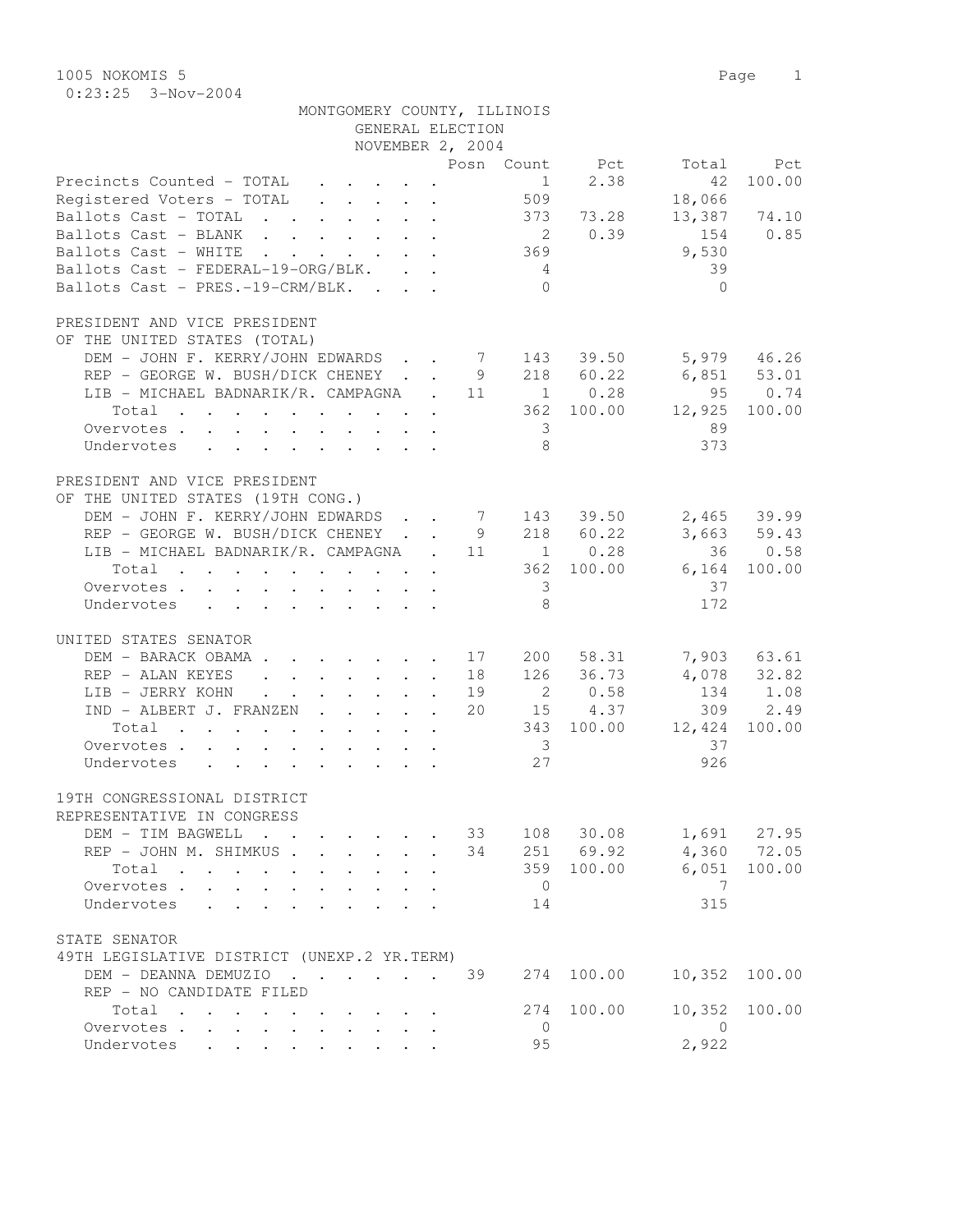0:23:25 3-Nov-2004

|                                                                        |                                                                          |                         |                                                     | GENERAL ELECTION | MONTGOMERY COUNTY, ILLINOIS |            |                                                                                                                                                                                                                                                                                                                                    |                            |
|------------------------------------------------------------------------|--------------------------------------------------------------------------|-------------------------|-----------------------------------------------------|------------------|-----------------------------|------------|------------------------------------------------------------------------------------------------------------------------------------------------------------------------------------------------------------------------------------------------------------------------------------------------------------------------------------|----------------------------|
|                                                                        |                                                                          |                         |                                                     | NOVEMBER 2, 2004 |                             |            |                                                                                                                                                                                                                                                                                                                                    |                            |
|                                                                        |                                                                          |                         |                                                     |                  |                             |            | Posn Count Pct Total Pct                                                                                                                                                                                                                                                                                                           |                            |
| REPRESENTATIVE IN THE GENERAL ASSEMBLY<br>98TH REPRESENTATIVE DISTRICT |                                                                          |                         |                                                     |                  |                             |            |                                                                                                                                                                                                                                                                                                                                    |                            |
| DEM - GARY HANNIG 45 271 100.00                                        |                                                                          |                         |                                                     |                  |                             |            | 10,416 100.00                                                                                                                                                                                                                                                                                                                      |                            |
| REP - NO CANDIDATE FILED                                               |                                                                          |                         |                                                     |                  |                             |            |                                                                                                                                                                                                                                                                                                                                    |                            |
| Total                                                                  |                                                                          |                         |                                                     |                  |                             | 271 100.00 |                                                                                                                                                                                                                                                                                                                                    | 10,416 100.00              |
| Overvotes                                                              |                                                                          |                         |                                                     |                  | $\overline{0}$              |            | $\overline{0}$                                                                                                                                                                                                                                                                                                                     |                            |
| Undervotes                                                             |                                                                          |                         |                                                     |                  | 98                          |            | 2,858                                                                                                                                                                                                                                                                                                                              |                            |
|                                                                        |                                                                          |                         |                                                     |                  |                             |            |                                                                                                                                                                                                                                                                                                                                    |                            |
| CIRCUIT CLERK                                                          |                                                                          |                         |                                                     |                  |                             |            |                                                                                                                                                                                                                                                                                                                                    |                            |
| DEM - BILL MAJOR 60 149 42.09 5,593 43.97                              |                                                                          |                         |                                                     |                  |                             |            |                                                                                                                                                                                                                                                                                                                                    |                            |
| REP - MARY WEBB 61 205 57.91 7,126 56.03                               |                                                                          |                         |                                                     |                  |                             |            |                                                                                                                                                                                                                                                                                                                                    |                            |
| $\cdot$ 354 100.00 12,719 100.00<br>Total                              |                                                                          |                         |                                                     |                  |                             |            |                                                                                                                                                                                                                                                                                                                                    |                            |
| Overvotes.                                                             |                                                                          |                         |                                                     |                  | $\overline{0}$              |            | 15                                                                                                                                                                                                                                                                                                                                 |                            |
| Undervotes 15                                                          |                                                                          |                         |                                                     |                  |                             |            | 540                                                                                                                                                                                                                                                                                                                                |                            |
|                                                                        |                                                                          |                         |                                                     |                  |                             |            |                                                                                                                                                                                                                                                                                                                                    |                            |
| STATE'S ATTORNEY                                                       |                                                                          |                         |                                                     |                  |                             |            |                                                                                                                                                                                                                                                                                                                                    |                            |
| DEM - JIM ROBERTS 64 283 100.00                                        |                                                                          |                         |                                                     |                  |                             |            | 10,525 100.00                                                                                                                                                                                                                                                                                                                      |                            |
| REP - NO CANDIDATE FILED                                               |                                                                          |                         |                                                     |                  |                             |            |                                                                                                                                                                                                                                                                                                                                    |                            |
| Total 283 100.00                                                       |                                                                          |                         |                                                     |                  |                             |            |                                                                                                                                                                                                                                                                                                                                    | 10,525 100.00              |
| Overvotes                                                              |                                                                          |                         |                                                     |                  | $\overline{0}$              |            | $\overline{0}$                                                                                                                                                                                                                                                                                                                     |                            |
| Undervotes                                                             |                                                                          |                         |                                                     |                  | 86                          |            | 2,749                                                                                                                                                                                                                                                                                                                              |                            |
|                                                                        |                                                                          |                         |                                                     |                  |                             |            |                                                                                                                                                                                                                                                                                                                                    |                            |
| CORONER                                                                |                                                                          |                         |                                                     |                  |                             |            |                                                                                                                                                                                                                                                                                                                                    |                            |
| DEM - RICKEY L. BROADDUS 68 287 100.00                                 |                                                                          |                         |                                                     |                  |                             |            | 10,622 100.00                                                                                                                                                                                                                                                                                                                      |                            |
| REP - NO CANDIDATE FILED                                               |                                                                          |                         |                                                     |                  |                             |            |                                                                                                                                                                                                                                                                                                                                    | 10,622 100.00              |
| Total                                                                  |                                                                          |                         |                                                     |                  | $\overline{O}$              | 287 100.00 | $\overline{0}$                                                                                                                                                                                                                                                                                                                     |                            |
| Overvotes.<br>Undervotes                                               |                                                                          |                         |                                                     |                  | 82                          |            | 2,652                                                                                                                                                                                                                                                                                                                              |                            |
|                                                                        |                                                                          |                         |                                                     |                  |                             |            |                                                                                                                                                                                                                                                                                                                                    |                            |
| COUNTY BOARD DISTRICT 2<br>COUNTY BOARD MEMBER<br>VOTE FOR 2           |                                                                          |                         |                                                     |                  |                             |            |                                                                                                                                                                                                                                                                                                                                    |                            |
|                                                                        |                                                                          |                         |                                                     |                  |                             |            |                                                                                                                                                                                                                                                                                                                                    |                            |
| DEM – MIKE A. HAVERA 86 220 50.69<br>REP – NELSON AUMANN 87 214 49.31  |                                                                          |                         |                                                     |                  |                             |            |                                                                                                                                                                                                                                                                                                                                    | 1,081 51.92<br>1,001 48.08 |
| Total                                                                  |                                                                          |                         |                                                     |                  |                             | 434 100.00 |                                                                                                                                                                                                                                                                                                                                    | 2,082 100.00               |
| Overvotes                                                              |                                                                          |                         |                                                     |                  |                             |            | $\overline{0}$ and $\overline{0}$ and $\overline{0}$ and $\overline{0}$ and $\overline{0}$ and $\overline{0}$ and $\overline{0}$ and $\overline{0}$ and $\overline{0}$ and $\overline{0}$ and $\overline{0}$ and $\overline{0}$ and $\overline{0}$ and $\overline{0}$ and $\overline{0}$ and $\overline{0}$ and $\overline{0}$ and |                            |
| Undervotes                                                             |                                                                          |                         |                                                     |                  | 304                         |            | 1,378                                                                                                                                                                                                                                                                                                                              |                            |
|                                                                        |                                                                          |                         |                                                     |                  |                             |            |                                                                                                                                                                                                                                                                                                                                    |                            |
| JUDGE OF THE SUPREME COURT                                             |                                                                          |                         |                                                     |                  |                             |            |                                                                                                                                                                                                                                                                                                                                    |                            |
| 5TH JUD.DISTRICT (HARRISON II)                                         |                                                                          |                         |                                                     |                  |                             |            |                                                                                                                                                                                                                                                                                                                                    |                            |
| DEM - GORDON E. MAAG 112 137 40.53 5,741 47.68                         |                                                                          |                         |                                                     |                  |                             |            |                                                                                                                                                                                                                                                                                                                                    |                            |
| REP - LLOYD A. KARMEIER                                                | $\mathbf{r}$ , $\mathbf{r}$ , $\mathbf{r}$ , $\mathbf{r}$ , $\mathbf{r}$ |                         |                                                     | 113              |                             | 201 59.47  | $6, 299$ $52.32$                                                                                                                                                                                                                                                                                                                   |                            |
| Total                                                                  |                                                                          | $\cdot$ $\cdot$ $\cdot$ |                                                     |                  |                             | 338 100.00 |                                                                                                                                                                                                                                                                                                                                    | 12,040 100.00              |
| Overvotes.                                                             |                                                                          |                         |                                                     |                  | $5\overline{)}$             |            | 14                                                                                                                                                                                                                                                                                                                                 |                            |
| Undervotes                                                             |                                                                          |                         | $\mathbf{1}$ $\mathbf{1}$ $\mathbf{1}$ $\mathbf{1}$ |                  | 26                          |            | 1,220                                                                                                                                                                                                                                                                                                                              |                            |
| JUDGE OF THE APPELLATE COURT<br>5TH JUD.DISTRICT (RARICK)              |                                                                          |                         |                                                     |                  |                             |            |                                                                                                                                                                                                                                                                                                                                    |                            |
| DEM - JAMES K. DONOVAN 117                                             |                                                                          |                         |                                                     |                  |                             | 236 100.00 | 8,881                                                                                                                                                                                                                                                                                                                              | 100.00                     |
| REP - NO CANDIDATE FILED                                               |                                                                          |                         |                                                     |                  |                             |            |                                                                                                                                                                                                                                                                                                                                    |                            |
| Total                                                                  |                                                                          |                         |                                                     |                  | 236                         | 100.00     | 8,881                                                                                                                                                                                                                                                                                                                              | 100.00                     |
| Overvotes.                                                             |                                                                          |                         |                                                     |                  | $\overline{0}$              |            | $\overline{0}$                                                                                                                                                                                                                                                                                                                     |                            |
| Undervotes                                                             |                                                                          |                         |                                                     |                  | 133                         |            | 4,393                                                                                                                                                                                                                                                                                                                              |                            |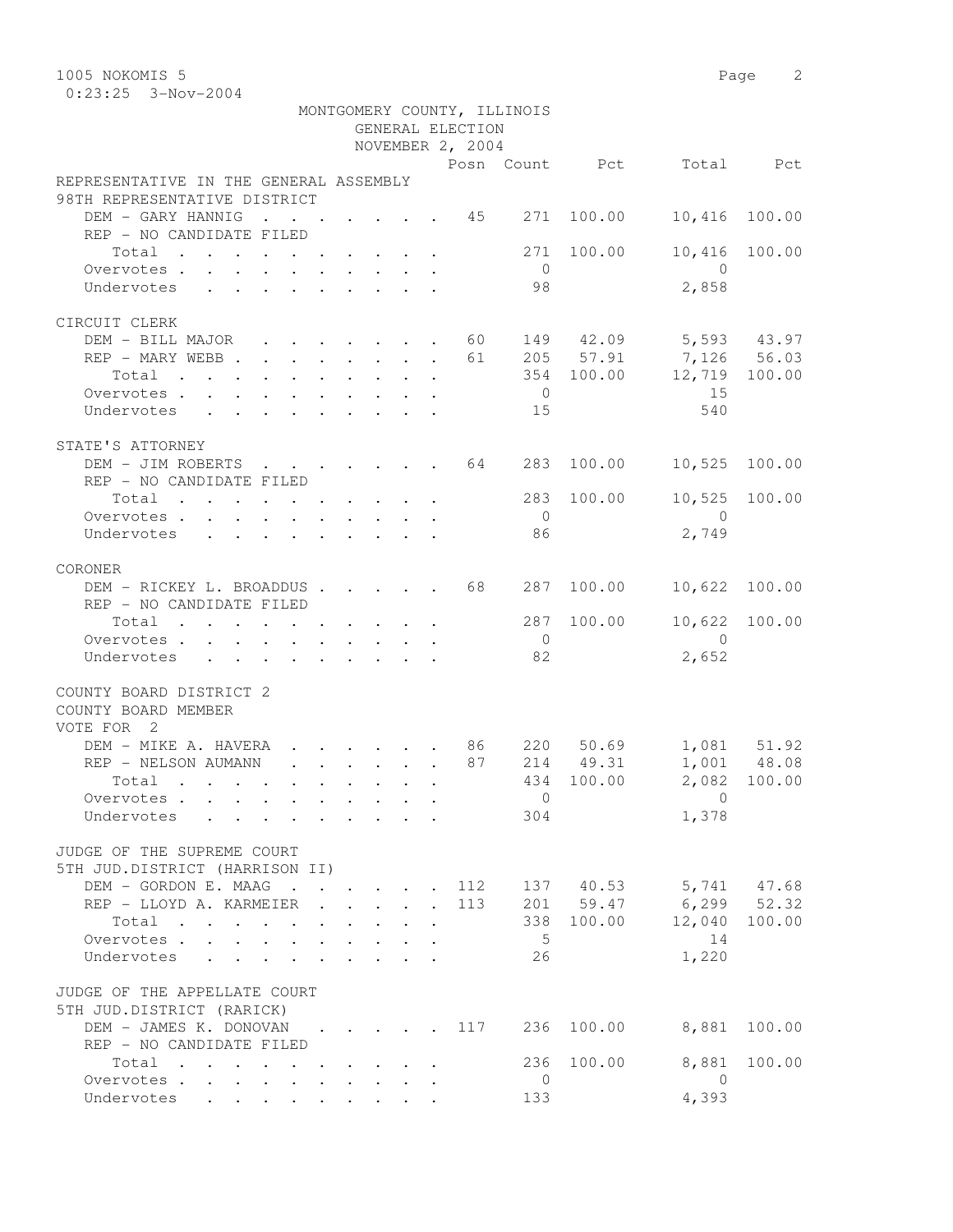| 1005 NOKOMIS 5                                          |  |  |  |            |                           |              |                  |                             |                |                          | Page 3                     |
|---------------------------------------------------------|--|--|--|------------|---------------------------|--------------|------------------|-----------------------------|----------------|--------------------------|----------------------------|
| $0:23:25$ 3-Nov-2004                                    |  |  |  |            |                           |              |                  |                             |                |                          |                            |
|                                                         |  |  |  |            |                           |              |                  | MONTGOMERY COUNTY, ILLINOIS |                |                          |                            |
|                                                         |  |  |  |            |                           |              | GENERAL ELECTION |                             |                |                          |                            |
|                                                         |  |  |  |            |                           |              | NOVEMBER 2, 2004 |                             |                |                          |                            |
|                                                         |  |  |  |            |                           |              |                  |                             | Posn Count Pct |                          | Total Pct                  |
| JUDGE OF THE CIRCUIT COURT                              |  |  |  |            |                           |              |                  |                             |                |                          |                            |
| 4TH JUD. CIRCUIT (HUBER)<br>DEM - KELLY D. LONG 124 246 |  |  |  |            |                           |              |                  |                             | 100.00         | 9,789                    | 100.00                     |
| REP - NO CANDIDATE FILED                                |  |  |  |            |                           |              |                  |                             |                |                          |                            |
| Total                                                   |  |  |  |            |                           |              |                  | 246                         | 100.00         | 9,789                    | 100.00                     |
| Overvotes.                                              |  |  |  |            |                           |              |                  | $\overline{0}$              |                | $\bigcirc$               |                            |
| Undervotes                                              |  |  |  |            |                           |              |                  | 123                         |                | 3,485                    |                            |
|                                                         |  |  |  |            |                           |              |                  |                             |                |                          |                            |
| APPELLATE COURT FIFTH JUDICIAL DISTRICT                 |  |  |  |            |                           |              |                  |                             |                |                          |                            |
| RETAIN GORDON E. MAAG                                   |  |  |  |            |                           |              |                  |                             |                |                          |                            |
| YES 138                                                 |  |  |  |            |                           |              |                  |                             | 150 50.85      |                          | 5,820 55.84                |
| NO 139                                                  |  |  |  |            |                           |              |                  |                             | 145 49.15      |                          | 4,603 44.16                |
| Total                                                   |  |  |  |            |                           |              |                  |                             |                | 295 100.00 10,423 100.00 |                            |
| Overvotes.                                              |  |  |  |            |                           |              |                  | $\overline{2}$              |                | 50                       |                            |
| Undervotes                                              |  |  |  |            |                           |              |                  | 72                          |                | 2,801                    |                            |
| APPELLATE COURT FIFTH JUDICIAL DISTRICT                 |  |  |  |            |                           |              |                  |                             |                |                          |                            |
| RETAIN TERRENCE J. HOPKINS                              |  |  |  |            |                           |              |                  |                             |                |                          |                            |
| YES 140 152 62.81                                       |  |  |  |            |                           |              |                  |                             |                |                          | 5,719 64.67<br>3,125 35.33 |
| $NO$                                                    |  |  |  |            |                           |              | 141              |                             | 90 37.19       |                          |                            |
| Total                                                   |  |  |  |            |                           |              |                  |                             | 242 100.00     |                          | 8,844 100.00               |
| Overvotes                                               |  |  |  |            |                           |              |                  | $\bigcirc$                  |                | 38                       |                            |
| Undervotes                                              |  |  |  |            | <b>Service</b>            |              |                  | 127                         |                | 4,392                    |                            |
| CIRCUIT COURT FOURTH JUDICIAL CIRCUIT                   |  |  |  |            |                           |              |                  |                             |                |                          |                            |
| RETAIN PATRICK J. HITPAS                                |  |  |  |            |                           |              |                  |                             |                |                          |                            |
| YES 143 151 63.98                                       |  |  |  |            |                           |              |                  |                             |                | 5,824 65.62              |                            |
| NO                                                      |  |  |  |            |                           |              | 144              |                             | 85 36.02       |                          | 3,051 34.38                |
| Total                                                   |  |  |  |            |                           | $\mathbf{L}$ |                  |                             | 236 100.00     |                          | 8,875 100.00               |
| Overvotes                                               |  |  |  |            |                           |              |                  | $\overline{\mathbf{3}}$     |                | 31                       |                            |
| Undervotes                                              |  |  |  |            | $\mathbf{r}$              |              |                  | 130                         |                | 4,368                    |                            |
| CIRCUIT COURT FOURTH JUDICIAL CIRCUIT                   |  |  |  |            |                           |              |                  |                             |                |                          |                            |
| RETAIN MICHAEL P. KILEY                                 |  |  |  |            |                           |              |                  |                             |                |                          |                            |
| YES                                                     |  |  |  |            |                           |              |                  |                             | 145 165 66.27  |                          | 6,035 66.69                |
| NO                                                      |  |  |  |            |                           |              | 146              |                             | 84 33.73       |                          | 3,015 33.31                |
| Total                                                   |  |  |  |            | $\sim$ $\sim$             | $\cdot$      |                  |                             | 249 100.00     | 9,050                    | 100.00                     |
| Overvotes                                               |  |  |  |            | $\mathbf{L} = \mathbf{L}$ |              |                  | $\overline{0}$              |                | 29                       |                            |
| Undervotes                                              |  |  |  | $\sim$ $-$ |                           |              |                  | 120                         |                | 4,195                    |                            |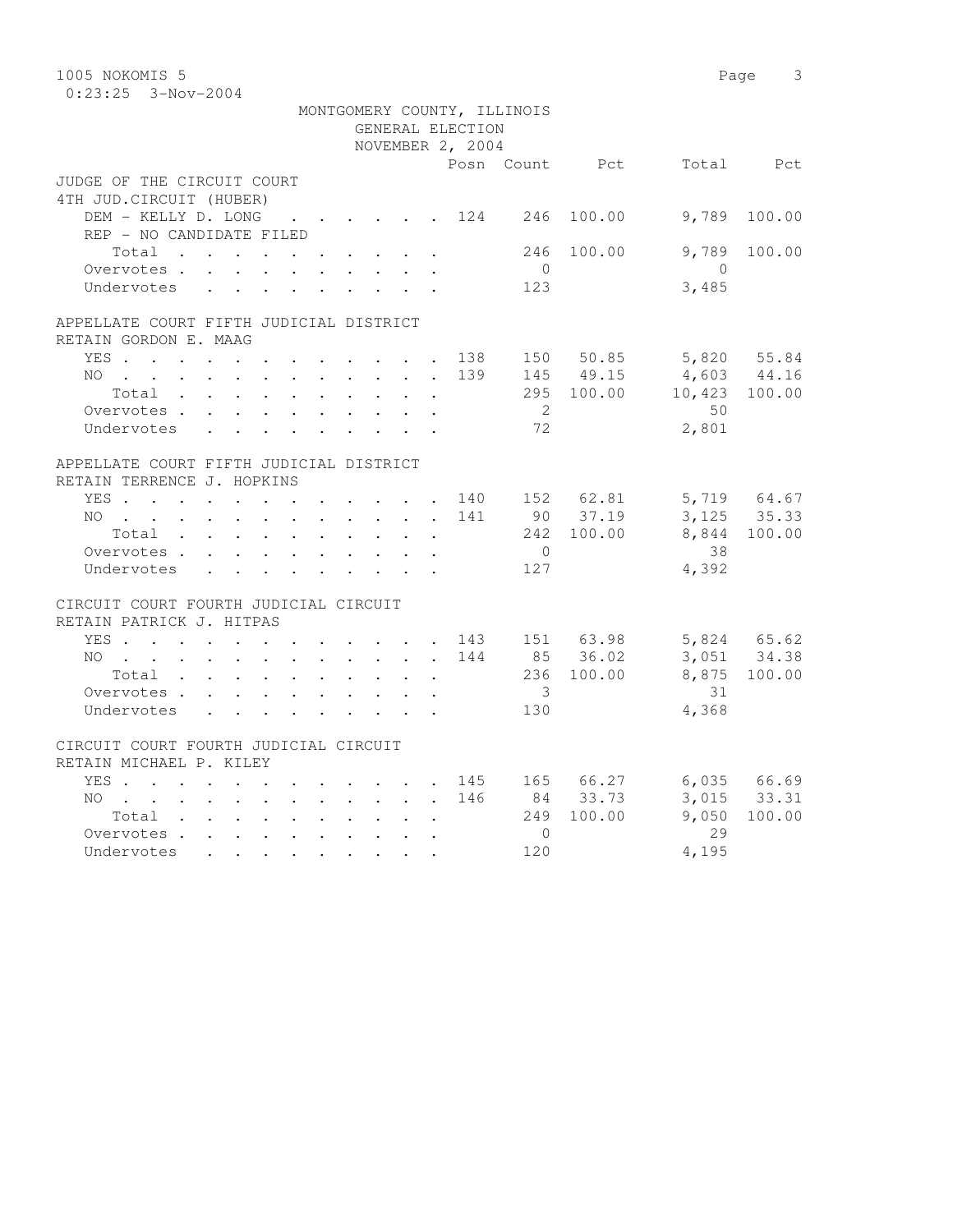1101 NO. LITCHFIELD 1 Page 1 0:23:25 3-Nov-2004

| MONTGOMERY COUNTY, ILLINOIS |                  |  |
|-----------------------------|------------------|--|
|                             | GENERAL ELECTION |  |

|                                                                                                                          |  |                      | NOVEMBER 2, 2004 |                          |                                                                |                       |               |
|--------------------------------------------------------------------------------------------------------------------------|--|----------------------|------------------|--------------------------|----------------------------------------------------------------|-----------------------|---------------|
|                                                                                                                          |  |                      |                  |                          | Posn Count Pct                                                 |                       | Total Pct     |
| Precincts Counted - TOTAL                                                                                                |  |                      |                  |                          | $\begin{array}{cccc}\n & 1 & 2.38 \\  & 670 & & \n\end{array}$ | 42                    | 100.00        |
| Registered Voters - TOTAL                                                                                                |  |                      |                  |                          |                                                                | 18,066                |               |
| Ballots Cast - TOTAL 522 77.91                                                                                           |  |                      |                  |                          |                                                                | 13,387 74.10          |               |
| Ballots Cast - BLANK 11 1.64                                                                                             |  |                      |                  |                          |                                                                | 154                   | 0.85          |
| Ballots Cast - WHITE 184                                                                                                 |  |                      |                  |                          |                                                                | 9,530                 |               |
| Ballots Cast - GREEN 338                                                                                                 |  |                      |                  |                          |                                                                | 3,744                 |               |
| Ballots Cast - FEDERAL-19-ORG/BLK.                                                                                       |  |                      |                  | $\overline{0}$           |                                                                | 39                    |               |
| Ballots Cast - PRES.-19-CRM/BLK.                                                                                         |  |                      |                  | $\bigcirc$               |                                                                | $\bigcirc$            |               |
|                                                                                                                          |  |                      |                  |                          |                                                                |                       |               |
| PRESIDENT AND VICE PRESIDENT                                                                                             |  |                      |                  |                          |                                                                |                       |               |
| OF THE UNITED STATES (TOTAL)                                                                                             |  |                      |                  |                          |                                                                |                       |               |
| DEM - JOHN F. KERRY/JOHN EDWARDS 7 174 34.87 5,979 46.26                                                                 |  |                      |                  |                          |                                                                |                       |               |
| REP - GEORGE W. BUSH/DICK CHENEY 9 323 64.73 6,851 53.01                                                                 |  |                      |                  |                          |                                                                |                       |               |
| LIB - MICHAEL BADNARIK/R. CAMPAGNA . 11 2 0.40 95 0.74                                                                   |  |                      |                  |                          |                                                                |                       |               |
| Total 499 100.00 12,925 100.00                                                                                           |  |                      |                  |                          |                                                                |                       |               |
| Overvotes                                                                                                                |  |                      |                  | $\sim$ 1                 |                                                                | 89                    |               |
| Undervotes                                                                                                               |  |                      |                  | 22                       |                                                                | 373                   |               |
|                                                                                                                          |  |                      |                  |                          |                                                                |                       |               |
| PRESIDENT AND VICE PRESIDENT                                                                                             |  |                      |                  |                          |                                                                |                       |               |
| OF THE UNITED STATES (19TH CONG.)                                                                                        |  |                      |                  |                          |                                                                |                       |               |
| DEM - JOHN F. KERRY/JOHN EDWARDS 7 174 34.87 2,465 39.99                                                                 |  |                      |                  |                          |                                                                |                       |               |
| REP - GEORGE W. BUSH/DICK CHENEY 9 323 64.73                                                                             |  |                      |                  |                          |                                                                |                       | $3,663$ 59.43 |
| LIB - MICHAEL BADNARIK/R. CAMPAGNA . 11 2 0.40                                                                           |  |                      |                  |                          |                                                                |                       | 36 0.58       |
| Total 499 100.00 6,164 100.00                                                                                            |  |                      |                  |                          |                                                                |                       |               |
| Overvotes                                                                                                                |  |                      |                  | $\overline{1}$           |                                                                | 37                    |               |
| Undervotes                                                                                                               |  |                      |                  | 22                       |                                                                | 172                   |               |
|                                                                                                                          |  |                      |                  |                          |                                                                |                       |               |
| UNITED STATES SENATOR                                                                                                    |  |                      |                  |                          |                                                                |                       |               |
| DEM - BARACK OBAMA 17 275 56.94                                                                                          |  |                      |                  |                          |                                                                |                       | 7,903 63.61   |
| REP - ALAN KEYES 18                                                                                                      |  |                      |                  |                          |                                                                | 192 39.75 4,078 32.82 |               |
| LIB - JERRY KOHN. 19                                                                                                     |  |                      |                  |                          |                                                                | 4 0.83 134 1.08       |               |
| $IND - ALBERT J. FRANZEN 20 12 2.48$                                                                                     |  |                      |                  |                          |                                                                |                       | 309 2.49      |
| Total 483 100.00 12,424                                                                                                  |  |                      |                  |                          |                                                                |                       | 100.00        |
| Overvotes.                                                                                                               |  |                      |                  | $\overline{\phantom{a}}$ |                                                                | 37                    |               |
| Undervotes                                                                                                               |  |                      |                  | 37                       |                                                                | 926                   |               |
|                                                                                                                          |  |                      |                  |                          |                                                                |                       |               |
| 19TH CONGRESSIONAL DISTRICT                                                                                              |  |                      |                  |                          |                                                                |                       |               |
| REPRESENTATIVE IN CONGRESS                                                                                               |  |                      |                  |                          |                                                                |                       |               |
| DEM - TIM BAGWELL                                                                                                        |  |                      | 33               |                          | 110 22.13                                                      |                       | 1,691 27.95   |
| REP - JOHN M. SHIMKUS                                                                                                    |  |                      | 34               |                          | 387 77.87                                                      |                       | 4,360 72.05   |
| Total<br>the contract of the contract of the contract of the contract of the contract of the contract of the contract of |  | $\ddot{\phantom{a}}$ |                  | 497                      | 100.00                                                         | 6,051                 | 100.00        |
| Overvotes                                                                                                                |  |                      |                  | 1                        |                                                                | 7                     |               |
| Undervotes                                                                                                               |  |                      |                  | 24                       |                                                                | 315                   |               |
|                                                                                                                          |  |                      |                  |                          |                                                                |                       |               |
| STATE SENATOR                                                                                                            |  |                      |                  |                          |                                                                |                       |               |
| 49TH LEGISLATIVE DISTRICT (UNEXP.2 YR.TERM)                                                                              |  |                      |                  |                          |                                                                |                       |               |
| DEM - DEANNA DEMUZIO                                                                                                     |  |                      | 39               | 394                      | 100.00                                                         | 10,352                | 100.00        |
| REP - NO CANDIDATE FILED                                                                                                 |  |                      |                  |                          |                                                                |                       |               |
| Total                                                                                                                    |  |                      |                  | 394                      | 100.00                                                         | 10,352                | 100.00        |
| Overvotes.                                                                                                               |  |                      |                  | 0                        |                                                                | $\overline{0}$        |               |
| Undervotes                                                                                                               |  |                      |                  | 128                      |                                                                | 2,922                 |               |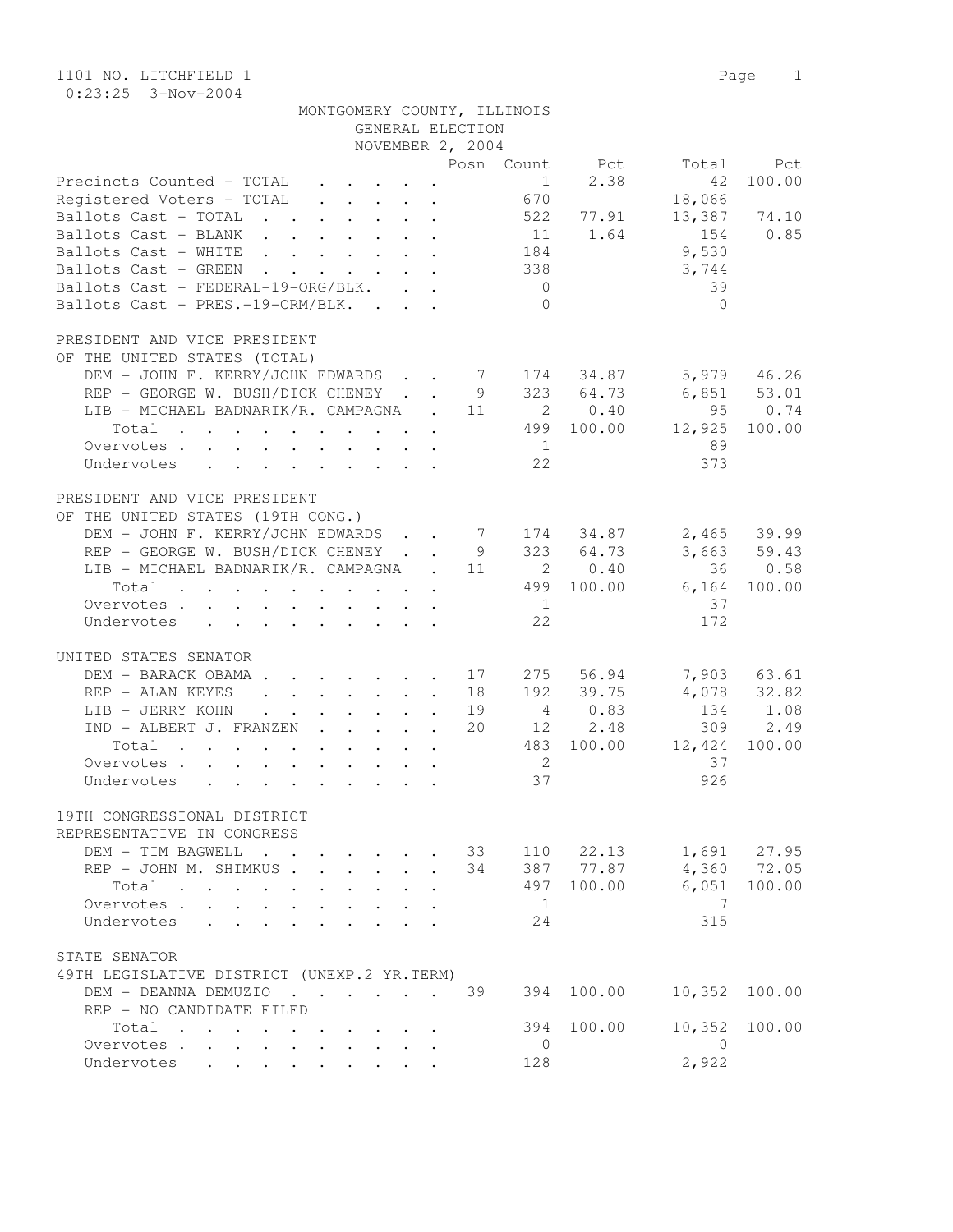| 1101 NO. LITCHFIELD 1                                                                          |                                                                                          |                                            |  |                  |    |                             |                        |                                                   | Page 2        |
|------------------------------------------------------------------------------------------------|------------------------------------------------------------------------------------------|--------------------------------------------|--|------------------|----|-----------------------------|------------------------|---------------------------------------------------|---------------|
| $0:23:25$ 3-Nov-2004                                                                           |                                                                                          |                                            |  |                  |    |                             |                        |                                                   |               |
|                                                                                                |                                                                                          |                                            |  | GENERAL ELECTION |    | MONTGOMERY COUNTY, ILLINOIS |                        |                                                   |               |
|                                                                                                |                                                                                          |                                            |  |                  |    |                             |                        |                                                   |               |
|                                                                                                |                                                                                          |                                            |  | NOVEMBER 2, 2004 |    |                             |                        |                                                   |               |
| REPRESENTATIVE IN THE GENERAL ASSEMBLY                                                         |                                                                                          |                                            |  |                  |    |                             |                        | Posn Count Pct Total Pct                          |               |
| 98TH REPRESENTATIVE DISTRICT                                                                   |                                                                                          |                                            |  |                  |    |                             |                        |                                                   |               |
| DEM - GARY HANNIG 45 400                                                                       |                                                                                          |                                            |  |                  |    |                             | 100.00                 | 10,416 100.00                                     |               |
| REP - NO CANDIDATE FILED                                                                       |                                                                                          |                                            |  |                  |    |                             |                        |                                                   |               |
| Total                                                                                          |                                                                                          |                                            |  |                  |    | 400                         | 100.00                 | 10,416                                            | 100.00        |
| Overvotes.                                                                                     |                                                                                          |                                            |  |                  |    | $\overline{0}$              |                        | $\overline{0}$                                    |               |
| Undervotes                                                                                     |                                                                                          |                                            |  |                  |    | 122                         |                        | 2,858                                             |               |
|                                                                                                |                                                                                          |                                            |  |                  |    |                             |                        |                                                   |               |
| CIRCUIT CLERK                                                                                  |                                                                                          |                                            |  |                  |    |                             |                        |                                                   |               |
| DEM - BILL MAJOR 60                                                                            |                                                                                          |                                            |  |                  |    |                             |                        | 205 41.08 5,593 43.97                             |               |
| REP - MARY WEBB                                                                                |                                                                                          |                                            |  |                  | 61 |                             | 294 58.92              |                                                   |               |
| $\begin{tabular}{ccccccccccc} Total & . & . & . & . & . & . & . & . & . & . & . \end{tabular}$ |                                                                                          |                                            |  |                  |    |                             |                        | 294 58.92 7,126 56.03<br>499 100.00 12,719 100.00 |               |
| Overvotes.                                                                                     |                                                                                          |                                            |  |                  |    | $\overline{\phantom{a}}$    |                        | 15                                                |               |
| Undervotes                                                                                     |                                                                                          |                                            |  |                  |    | 2.1                         |                        | 540                                               |               |
|                                                                                                |                                                                                          |                                            |  |                  |    |                             |                        |                                                   |               |
| STATE'S ATTORNEY                                                                               |                                                                                          |                                            |  |                  |    |                             |                        |                                                   |               |
| DEM - JIM ROBERTS 64                                                                           |                                                                                          |                                            |  |                  |    | 392                         | 100.00                 | 10,525                                            | 100.00        |
| REP - NO CANDIDATE FILED                                                                       |                                                                                          |                                            |  |                  |    |                             |                        |                                                   |               |
| Total                                                                                          |                                                                                          |                                            |  |                  |    |                             | 392 100.00             |                                                   | 10,525 100.00 |
| Overvotes.                                                                                     |                                                                                          |                                            |  |                  |    | $\overline{0}$              |                        | $\bigcirc$                                        |               |
| Undervotes                                                                                     | $\mathbf{r}$ , and $\mathbf{r}$ , and $\mathbf{r}$ , and $\mathbf{r}$ , and $\mathbf{r}$ |                                            |  |                  |    | 130                         |                        | 2,749                                             |               |
|                                                                                                |                                                                                          |                                            |  |                  |    |                             |                        |                                                   |               |
| CORONER                                                                                        |                                                                                          |                                            |  |                  |    |                             |                        |                                                   |               |
| DEM - RICKEY L. BROADDUS 68                                                                    |                                                                                          |                                            |  |                  |    | 400                         | 100.00                 | 10,622 100.00                                     |               |
| REP - NO CANDIDATE FILED                                                                       |                                                                                          |                                            |  |                  |    |                             |                        |                                                   |               |
| Total $\cdot$                                                                                  |                                                                                          |                                            |  |                  |    | 400                         | 100.00                 | 10,622                                            | 100.00        |
| Overvotes.                                                                                     |                                                                                          |                                            |  |                  |    | $\overline{0}$              |                        | $\overline{0}$                                    |               |
| Undervotes                                                                                     |                                                                                          |                                            |  |                  |    | 122                         |                        | 2,652                                             |               |
|                                                                                                |                                                                                          |                                            |  |                  |    |                             |                        |                                                   |               |
| COUNTY BOARD DISTRICT 1                                                                        |                                                                                          |                                            |  |                  |    |                             |                        |                                                   |               |
| COUNTY BOARD MEMBER-4 YEAR TERM                                                                |                                                                                          |                                            |  |                  |    |                             |                        |                                                   |               |
| DEM - PAT CLARKE                                                                               |                                                                                          |                                            |  |                  |    |                             |                        | $\cdots$ 86 75 44.91 1,041 49.67                  |               |
| REP - TOBY A. DEAN 87                                                                          |                                                                                          |                                            |  |                  |    |                             |                        | 92 55.09 1,055 50.33                              |               |
| Total                                                                                          |                                                                                          |                                            |  |                  |    |                             |                        | $\cdot$ 167 100.00 2,096 100.00                   |               |
| Overvotes                                                                                      |                                                                                          |                                            |  |                  |    | $\overline{0}$              |                        | 1                                                 |               |
| Undervotes                                                                                     |                                                                                          |                                            |  |                  |    | 17                          |                        | 116                                               |               |
|                                                                                                |                                                                                          |                                            |  |                  |    |                             |                        |                                                   |               |
| COUNTY BOARD DISTRICT 1                                                                        |                                                                                          |                                            |  |                  |    |                             |                        |                                                   |               |
| COUNTY BOARD MEMBER-UNEXP.2YR.TERM                                                             |                                                                                          |                                            |  |                  |    |                             |                        |                                                   |               |
| DEM - DAVID HEATON 91 79 48.17                                                                 |                                                                                          |                                            |  |                  |    |                             |                        |                                                   | 1,078 52.66   |
| REP - CHARLES BOUTCHER                                                                         |                                                                                          | $\mathbf{r}$ , $\mathbf{r}$ , $\mathbf{r}$ |  | $\mathbf{r}$     | 92 |                             | 85 51.83               | 969                                               | 47.34         |
| Total                                                                                          |                                                                                          |                                            |  |                  |    | 164                         | 100.00                 | 2,047                                             | 100.00        |
| Overvotes                                                                                      |                                                                                          |                                            |  |                  |    | $\bigcirc$                  |                        | $\overline{0}$                                    |               |
| Undervotes                                                                                     |                                                                                          |                                            |  |                  |    | 20                          |                        | 166                                               |               |
|                                                                                                |                                                                                          |                                            |  |                  |    |                             |                        |                                                   |               |
| COUNTY BOARD DISTRICT 7                                                                        |                                                                                          |                                            |  |                  |    |                             |                        |                                                   |               |
| COUNTY BOARD MEMBER                                                                            |                                                                                          |                                            |  |                  |    |                             |                        |                                                   |               |
| VOTE FOR 2                                                                                     |                                                                                          |                                            |  |                  |    |                             |                        |                                                   |               |
| DEM - DEAN BRANDT                                                                              |                                                                                          |                                            |  |                  | 86 | 104                         | 19.70                  | 720                                               | 25.09         |
| REP - EDWARD HELGEN<br>REP - MARY BATHURST                                                     | $\mathbf{r}$ , $\mathbf{r}$ , $\mathbf{r}$ , $\mathbf{r}$                                |                                            |  |                  | 87 |                             | 233 44.13<br>191 36.17 | 921                                               | $1,229$ 42.82 |
| Total                                                                                          | $\cdot$ $\cdot$ $\cdot$ $\cdot$ $\cdot$ $\cdot$ $\cdot$                                  |                                            |  |                  | 88 | 528                         | 100.00                 | 2,870                                             | 32.09         |
| $\mathbf{r}$ , and $\mathbf{r}$ , and $\mathbf{r}$ , and $\mathbf{r}$ , and $\mathbf{r}$       |                                                                                          |                                            |  |                  |    | $\mathbf{0}$                |                        | $\overline{0}$                                    | 100.00        |
| Overvotes<br>Undervotes                                                                        |                                                                                          |                                            |  |                  |    | 148                         |                        | 982                                               |               |
|                                                                                                |                                                                                          |                                            |  |                  |    |                             |                        |                                                   |               |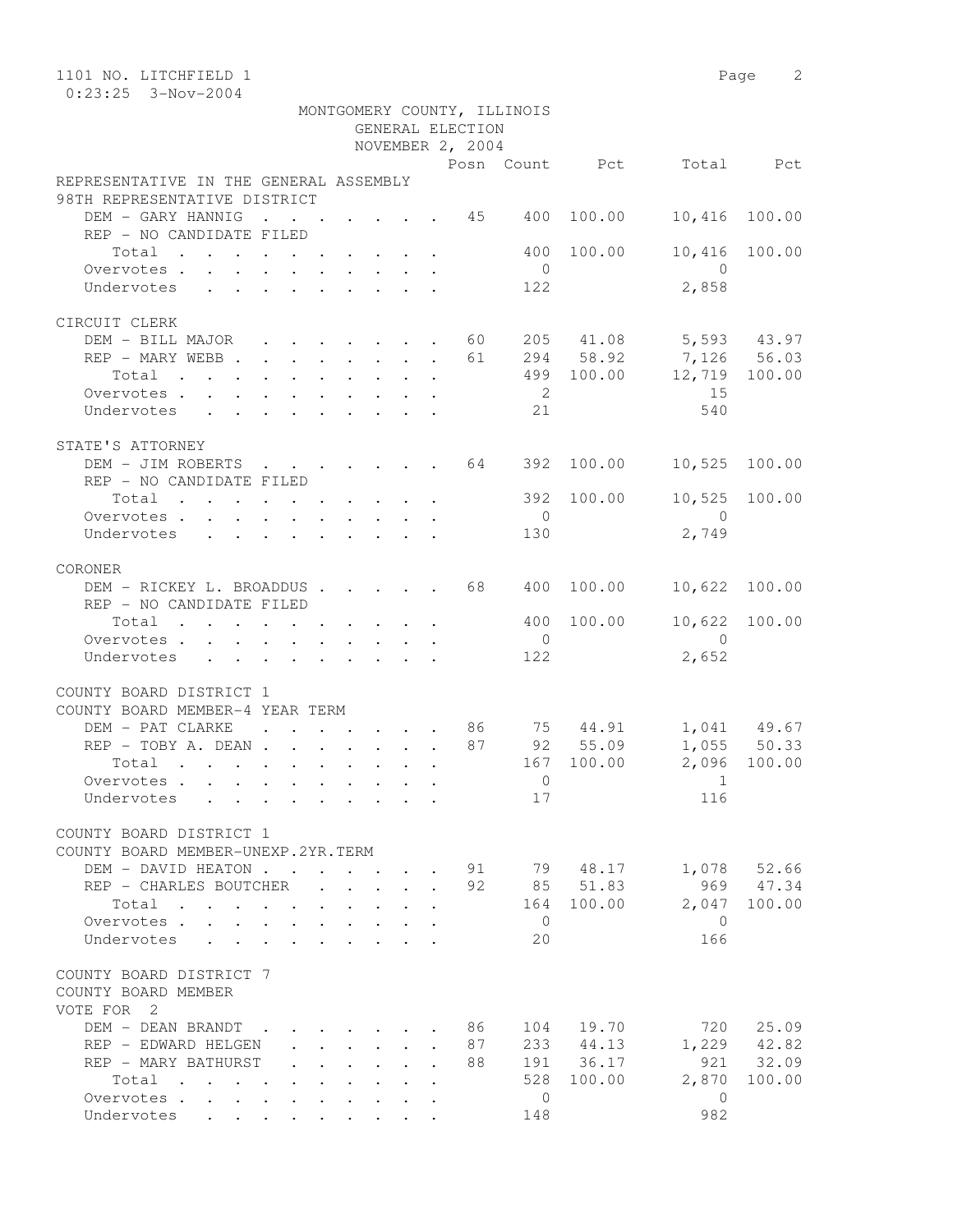| 1101 NO. LITCHFIELD 1<br>$0:23:25$ 3-Nov-2004                                                  |           |                      |        |                      |                      |                             |                |                |                                                   | Page 3    |
|------------------------------------------------------------------------------------------------|-----------|----------------------|--------|----------------------|----------------------|-----------------------------|----------------|----------------|---------------------------------------------------|-----------|
|                                                                                                |           |                      |        |                      |                      | MONTGOMERY COUNTY, ILLINOIS |                |                |                                                   |           |
|                                                                                                |           |                      |        |                      |                      | GENERAL ELECTION            |                |                |                                                   |           |
|                                                                                                |           |                      |        |                      |                      | NOVEMBER 2, 2004            |                |                |                                                   |           |
|                                                                                                |           |                      |        |                      |                      |                             |                | Posn Count Pct |                                                   | Total Pct |
| JUDGE OF THE SUPREME COURT                                                                     |           |                      |        |                      |                      |                             |                |                |                                                   |           |
| 5TH JUD.DISTRICT (HARRISON II)                                                                 |           |                      |        |                      |                      |                             |                |                |                                                   |           |
| DEM - GORDON E. MAAG 112 144 30.38 5,741 47.68                                                 |           |                      |        |                      |                      |                             |                |                |                                                   |           |
| REP - LLOYD A. KARMEIER 113 330 69.62 6,299 52.32                                              |           |                      |        |                      |                      |                             |                |                |                                                   |           |
| Total                                                                                          |           |                      |        |                      |                      |                             |                |                | 474 100.00 12,040 100.00                          |           |
| Overvotes.                                                                                     |           |                      |        |                      |                      |                             | $\sim$ 1       |                | 14                                                |           |
| Undervotes 47                                                                                  |           |                      |        |                      |                      |                             |                |                | 1,220                                             |           |
| JUDGE OF THE APPELLATE COURT                                                                   |           |                      |        |                      |                      |                             |                |                |                                                   |           |
| 5TH JUD.DISTRICT (RARICK)                                                                      |           |                      |        |                      |                      |                             |                |                |                                                   |           |
| DEM - JAMES K. DONOVAN                                                                         |           |                      |        |                      |                      |                             |                |                | $\cdot$ 117 331 100.00 8,881 100.00               |           |
| REP - NO CANDIDATE FILED                                                                       |           |                      |        |                      |                      |                             |                |                |                                                   |           |
| Total $\cdot$                                                                                  |           |                      |        |                      |                      |                             |                | 331 100.00     | 8,881                                             | 100.00    |
| Overvotes.                                                                                     |           |                      |        |                      |                      |                             | $\overline{0}$ |                | $\overline{0}$                                    |           |
| Undervotes                                                                                     |           |                      |        |                      |                      |                             | 191            |                | 4,393                                             |           |
| JUDGE OF THE CIRCUIT COURT                                                                     |           |                      |        |                      |                      |                             |                |                |                                                   |           |
| 4TH JUD. CIRCUIT (HUBER)                                                                       |           |                      |        |                      |                      |                             |                |                |                                                   |           |
| DEM - KELLY D. LONG 124                                                                        |           |                      |        |                      |                      |                             |                | 346 100.00     | 9,789                                             | 100.00    |
| REP - NO CANDIDATE FILED                                                                       |           |                      |        |                      |                      |                             |                |                |                                                   |           |
| Total                                                                                          |           |                      |        |                      |                      |                             |                | 346 100.00     | 9,789                                             | 100.00    |
| Overvotes.                                                                                     |           |                      |        |                      |                      |                             | $\overline{0}$ |                | $\overline{0}$                                    |           |
| Undervotes                                                                                     |           |                      |        |                      |                      |                             | 176            |                | 3,485                                             |           |
| APPELLATE COURT FIFTH JUDICIAL DISTRICT                                                        |           |                      |        |                      |                      |                             |                |                |                                                   |           |
| RETAIN GORDON E. MAAG                                                                          |           |                      |        |                      |                      |                             |                |                |                                                   |           |
|                                                                                                |           |                      |        |                      |                      |                             |                |                |                                                   |           |
| YES 138<br>NO 139                                                                              |           |                      |        |                      |                      |                             |                |                | 167 39.67 5,820 55.84                             |           |
| Total                                                                                          |           |                      |        |                      |                      |                             |                |                | 254 60.33 4,603 44.16<br>421 100.00 10,423 100.00 |           |
| Overvotes.                                                                                     |           |                      |        |                      |                      |                             | $\overline{2}$ |                | 50                                                |           |
| Undervotes                                                                                     |           |                      |        |                      |                      |                             | 99             |                | 2,801                                             |           |
|                                                                                                |           |                      |        |                      |                      |                             |                |                |                                                   |           |
| APPELLATE COURT FIFTH JUDICIAL DISTRICT                                                        |           |                      |        |                      |                      |                             |                |                |                                                   |           |
| RETAIN TERRENCE J. HOPKINS                                                                     |           |                      |        |                      |                      |                             |                | 59.89          | 5,719                                             | 64.67     |
| YES<br>NO                                                                                      |           |                      |        |                      |                      | 140<br>141                  | 215<br>144     | 40.11          | 3,125                                             | 35.33     |
| Total .                                                                                        |           |                      |        |                      | $\ddot{\phantom{a}}$ |                             | 359            | 100.00         | 8,844                                             | 100.00    |
| Overvotes .<br>$\mathbf{L}$                                                                    |           |                      |        |                      |                      |                             | 5              |                | 38                                                |           |
| Undervotes                                                                                     |           |                      |        |                      |                      |                             | 158            |                | 4,392                                             |           |
|                                                                                                |           |                      |        |                      |                      |                             |                |                |                                                   |           |
| CIRCUIT COURT FOURTH JUDICIAL CIRCUIT                                                          |           |                      |        |                      |                      |                             |                |                |                                                   |           |
| RETAIN PATRICK J. HITPAS                                                                       |           |                      |        |                      |                      |                             |                |                |                                                   |           |
| YES<br>$\ddot{\phantom{a}}$                                                                    |           |                      |        |                      | $\ddot{\phantom{a}}$ | 143                         | 210            | 57.38          | 5,824                                             | 65.62     |
| NO.<br>$\mathbf{r}$ , $\mathbf{r}$ , $\mathbf{r}$ , $\mathbf{r}$ , $\mathbf{r}$<br>$\bullet$ . |           | $\ddot{\phantom{0}}$ | $\sim$ | $\ddot{\phantom{a}}$ | $\ddot{\phantom{a}}$ | 144                         | 156            | 42.62          | 3,051                                             | 34.38     |
| Total<br>$\ddot{\phantom{0}}$<br>$\ddot{\phantom{a}}$                                          | $\bullet$ |                      |        |                      |                      |                             | 366            | 100.00         | 8,875                                             | 100.00    |
| Overvotes .<br>$\ddot{\phantom{a}}$<br>$\ddot{\phantom{a}}$                                    |           |                      |        |                      |                      |                             | $\mathbf{1}$   |                | 31                                                |           |
| Undervotes                                                                                     |           |                      |        |                      |                      |                             | 155            |                | 4,368                                             |           |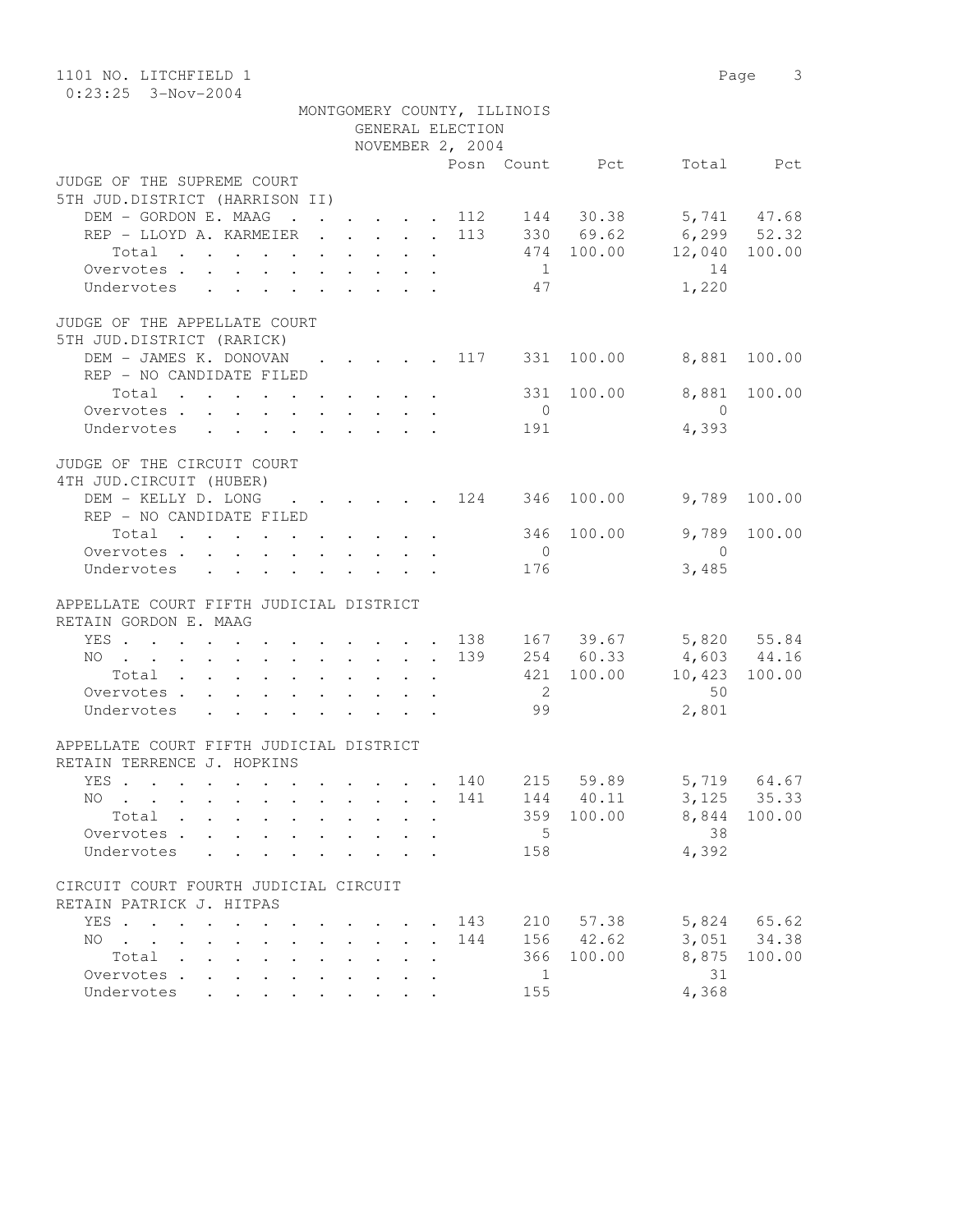| 1101 NO. LITCHFIELD 1                 |       |             |                      |                         |        |               |                      |        |  |                  |                             |        |       | 4<br>Page   |
|---------------------------------------|-------|-------------|----------------------|-------------------------|--------|---------------|----------------------|--------|--|------------------|-----------------------------|--------|-------|-------------|
| $0:23:25$ 3-Nov-2004                  |       |             |                      |                         |        |               |                      |        |  |                  |                             |        |       |             |
|                                       |       |             |                      |                         |        |               |                      |        |  |                  | MONTGOMERY COUNTY, ILLINOIS |        |       |             |
|                                       |       |             |                      |                         |        |               |                      |        |  | GENERAL ELECTION |                             |        |       |             |
|                                       |       |             |                      |                         |        |               |                      |        |  | NOVEMBER 2, 2004 |                             |        |       |             |
|                                       |       |             |                      |                         |        |               |                      |        |  |                  | Posn Count                  | Pct    | Total | Pct         |
| CIRCUIT COURT FOURTH JUDICIAL CIRCUIT |       |             |                      |                         |        |               |                      |        |  |                  |                             |        |       |             |
| RETAIN MICHAEL P. KILEY               |       |             |                      |                         |        |               |                      |        |  |                  |                             |        |       |             |
|                                       | YES . |             |                      | $\cdots$                |        |               |                      |        |  | 145              | 215                         | 59.07  | 6,035 | 66.69       |
| NO.                                   |       |             |                      |                         |        |               |                      |        |  | 146              | 149                         | 40.93  |       | 3,015 33.31 |
|                                       |       | Total       | $\ddot{\phantom{a}}$ | $\cdot$ $\cdot$ $\cdot$ |        | $\sim$ $\sim$ | $\bullet$            | $\sim$ |  |                  | 364                         | 100.00 | 9,050 | 100.00      |
|                                       |       | Overvotes . | $\ddot{\phantom{a}}$ | $\ddot{\phantom{a}}$    | $\sim$ | $\cdot$       | $\ddot{\phantom{a}}$ |        |  |                  | 2                           |        | 29    |             |
|                                       |       | Undervotes  |                      |                         | $\sim$ | $\sim$        | $\bullet$            |        |  |                  | 156                         |        | 4,195 |             |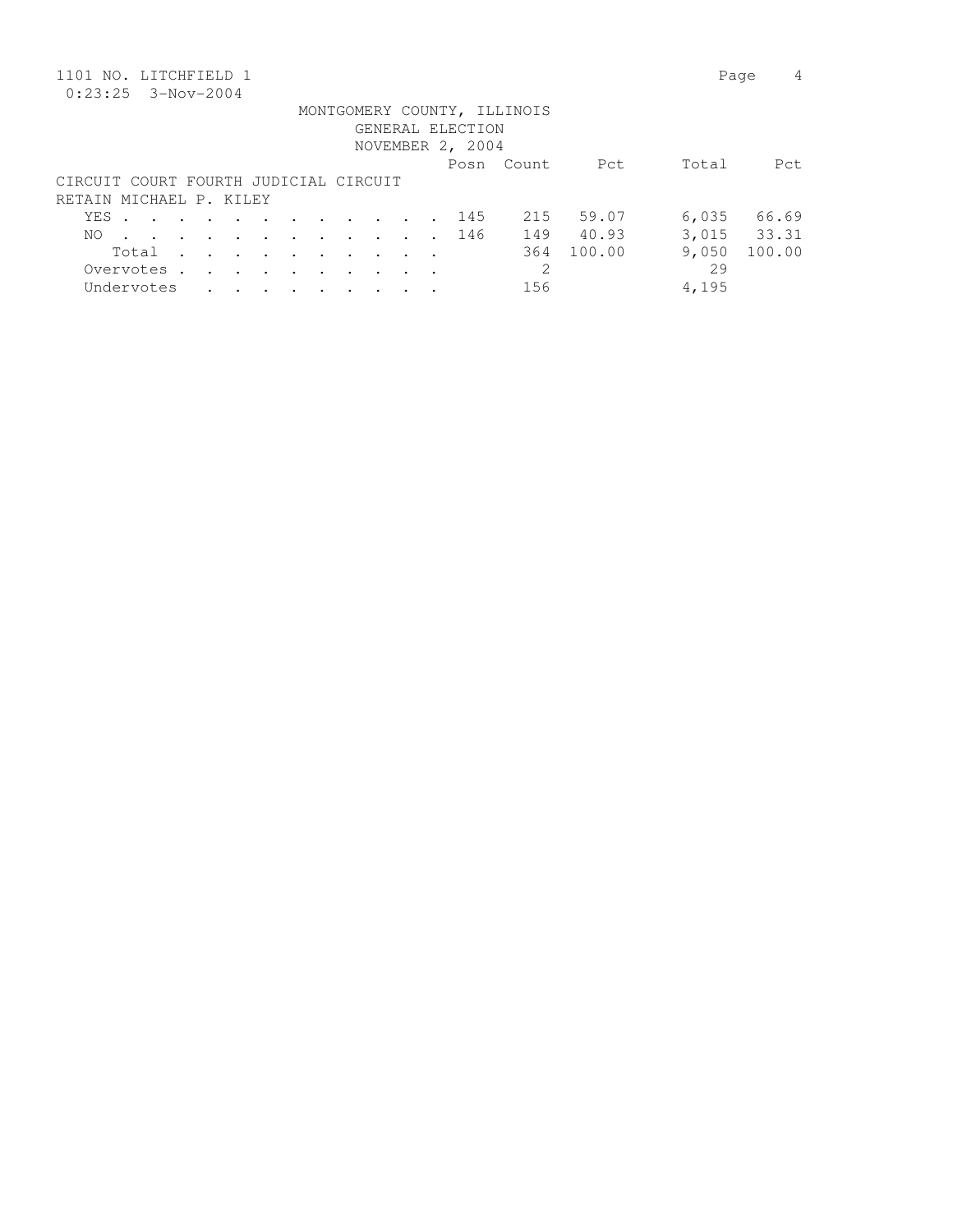1102 NO. LITCHFIELD 2 Page 1 0:23:25 3-Nov-2004

| MONTGOMERY COUNTY, ILLINOIS |                  |  |
|-----------------------------|------------------|--|
|                             | GENERAL ELECTION |  |

|                                                                                                                          |  | NOVEMBER 2, 2004 |                |                |                 |                |
|--------------------------------------------------------------------------------------------------------------------------|--|------------------|----------------|----------------|-----------------|----------------|
|                                                                                                                          |  |                  |                | Posn Count Pct | Total           | Pct            |
| Precincts Counted - TOTAL                                                                                                |  |                  | $\mathbf{1}$   | 2.38           | 42              | 100.00         |
| Registered Voters - TOTAL                                                                                                |  |                  | 550            |                | 18,066          |                |
| Ballots Cast - TOTAL 418 76.00                                                                                           |  |                  |                |                | 13,387 74.10    |                |
| Ballots Cast - BLANK                                                                                                     |  |                  |                | 8 1.45         | 154             | 0.85           |
| Ballots Cast - GREEN                                                                                                     |  |                  |                |                | 3,744           |                |
| Ballots Cast - FEDERAL-19-ORG/BLK.                                                                                       |  |                  | 1              |                | 39              |                |
| Ballots Cast - PRES.-19-CRM/BLK.                                                                                         |  |                  | $\bigcirc$     |                | $\bigcirc$      |                |
|                                                                                                                          |  |                  |                |                |                 |                |
| PRESIDENT AND VICE PRESIDENT                                                                                             |  |                  |                |                |                 |                |
| OF THE UNITED STATES (TOTAL)                                                                                             |  |                  |                |                |                 |                |
| DEM - JOHN F. KERRY/JOHN EDWARDS 7 178 45.06                                                                             |  |                  |                |                |                 | 5,979 46.26    |
| REP - GEORGE W. BUSH/DICK CHENEY 9 216 54.68                                                                             |  |                  |                |                | $6,851$ $53.01$ |                |
| LIB - MICHAEL BADNARIK/R. CAMPAGNA . 11 1 0.25                                                                           |  |                  |                |                |                 | 95 0.74        |
| $\cdot$ 395 100.00<br>Total                                                                                              |  |                  |                |                | 12,925          | 100.00         |
| Overvotes                                                                                                                |  |                  | $\frac{1}{2}$  |                | 89              |                |
| Undervotes                                                                                                               |  |                  | 22             |                | 373             |                |
|                                                                                                                          |  |                  |                |                |                 |                |
| PRESIDENT AND VICE PRESIDENT                                                                                             |  |                  |                |                |                 |                |
| OF THE UNITED STATES (19TH CONG.)                                                                                        |  |                  |                |                |                 |                |
| DEM - JOHN F. KERRY/JOHN EDWARDS 7 178 45.06                                                                             |  |                  |                |                |                 | 2,465 39.99    |
| REP - GEORGE W. BUSH/DICK CHENEY 9 216 54.68                                                                             |  |                  |                |                |                 | 3,663 59.43    |
| LIB - MICHAEL BADNARIK/R. CAMPAGNA . 11                                                                                  |  |                  |                | $1 \t 0.25$    |                 | 36 0.58        |
| $\cdot$ 395 100.00<br>Total                                                                                              |  |                  |                |                | 6,164           | 100.00         |
|                                                                                                                          |  |                  |                |                | 37              |                |
| Overvotes.                                                                                                               |  |                  | $\frac{1}{2}$  |                |                 |                |
| Undervotes                                                                                                               |  |                  | 22             |                | 172             |                |
| UNITED STATES SENATOR                                                                                                    |  |                  |                |                |                 |                |
| DEM - BARACK OBAMA 17                                                                                                    |  |                  |                | 243 63.28      |                 | 7,903 63.61    |
|                                                                                                                          |  |                  |                | 133 34.64      |                 | 4,078 32.82    |
| REP - ALAN KEYES                                                                                                         |  | 18               |                |                | 134             | 1.08           |
| LIB - JERRY KOHN                                                                                                         |  | 19               |                | $0 \t 0.00$    |                 |                |
| IND - ALBERT J. FRANZEN                                                                                                  |  | 20               |                | 8 2.08         |                 | 309 2.49       |
| Total<br>the contract of the contract of the contract of the contract of the contract of the contract of the contract of |  |                  |                | 384 100.00     | 12,424          | 100.00         |
| Overvotes                                                                                                                |  |                  | $\overline{0}$ |                | 37              |                |
| Undervotes                                                                                                               |  |                  | 34             |                | 926             |                |
|                                                                                                                          |  |                  |                |                |                 |                |
| 19TH CONGRESSIONAL DISTRICT                                                                                              |  |                  |                |                |                 |                |
| REPRESENTATIVE IN CONGRESS                                                                                               |  |                  |                |                |                 |                |
| DEM - TIM BAGWELL                                                                                                        |  | 33               | 99             |                | 26.12 1,691     | 27.95          |
| REP - JOHN M. SHIMKUS 34                                                                                                 |  |                  |                | 280 73.88      |                 | 4,360 72.05    |
| Total                                                                                                                    |  |                  |                | 379 100.00     |                 | $6,051$ 100.00 |
| Overvotes                                                                                                                |  |                  | $\overline{0}$ |                | $\overline{7}$  |                |
| Undervotes                                                                                                               |  |                  | 39             |                | 315             |                |
|                                                                                                                          |  |                  |                |                |                 |                |
| STATE SENATOR                                                                                                            |  |                  |                |                |                 |                |
| 49TH LEGISLATIVE DISTRICT (UNEXP.2 YR.TERM)                                                                              |  |                  |                |                |                 |                |
| DEM - DEANNA DEMUZIO 39                                                                                                  |  |                  | 299            | 100.00         | 10,352          | 100.00         |
| REP - NO CANDIDATE FILED                                                                                                 |  |                  |                |                |                 |                |
| Total                                                                                                                    |  |                  | 299            | 100.00         | 10,352          | 100.00         |
| Overvotes.                                                                                                               |  |                  | $\overline{0}$ |                | $\overline{0}$  |                |
| Undervotes                                                                                                               |  |                  | 118            |                | 2,922           |                |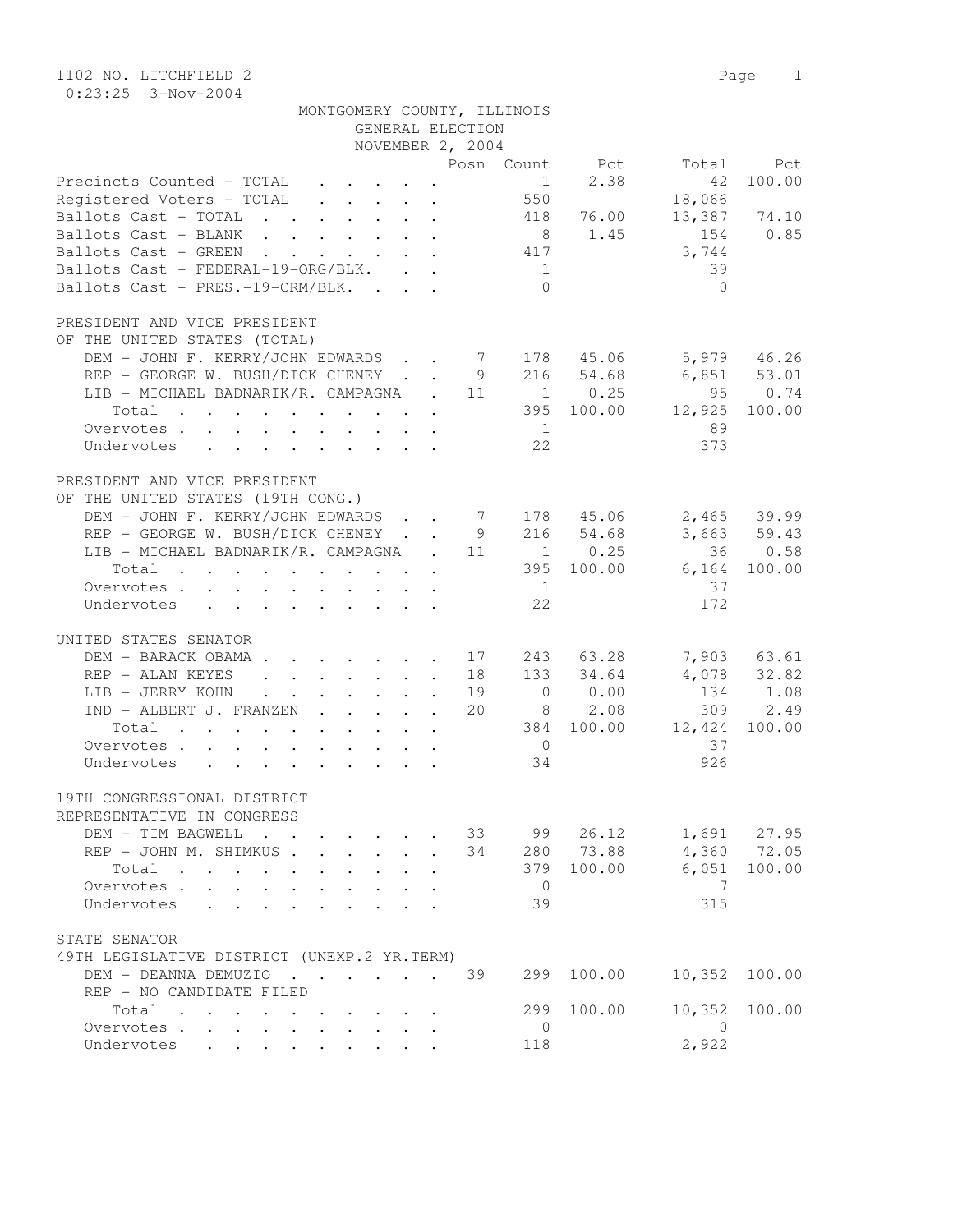| 1102 NO. LITCHFIELD 2                                                                          |                                                                                         |                                          |                                                                               |              |                  |                                        |                |                           | Page 2 |
|------------------------------------------------------------------------------------------------|-----------------------------------------------------------------------------------------|------------------------------------------|-------------------------------------------------------------------------------|--------------|------------------|----------------------------------------|----------------|---------------------------|--------|
| $0:23:25$ 3-Nov-2004                                                                           |                                                                                         |                                          |                                                                               |              |                  |                                        |                |                           |        |
|                                                                                                |                                                                                         |                                          |                                                                               |              |                  | MONTGOMERY COUNTY, ILLINOIS            |                |                           |        |
|                                                                                                |                                                                                         |                                          |                                                                               |              | GENERAL ELECTION |                                        |                |                           |        |
|                                                                                                |                                                                                         |                                          |                                                                               |              | NOVEMBER 2, 2004 |                                        | Posn Count Pct | Total                     |        |
| REPRESENTATIVE IN THE GENERAL ASSEMBLY                                                         |                                                                                         |                                          |                                                                               |              |                  |                                        |                |                           | Pct    |
| 98TH REPRESENTATIVE DISTRICT                                                                   |                                                                                         |                                          |                                                                               |              |                  |                                        |                |                           |        |
| DEM - GARY HANNIG                                                                              | <b>Contract Contract</b>                                                                | $\mathbf{r} = \mathbf{r} + \mathbf{r}$ . |                                                                               |              |                  | $\cdot$ $\cdot$ $\cdot$ $\cdot$ 45 337 | 100.00         | 10,416                    | 100.00 |
| REP - NO CANDIDATE FILED                                                                       |                                                                                         |                                          |                                                                               |              |                  |                                        |                |                           |        |
| Total                                                                                          |                                                                                         |                                          |                                                                               |              |                  | 337                                    | 100.00         | 10,416                    | 100.00 |
| Overvotes.                                                                                     |                                                                                         |                                          |                                                                               |              |                  | $\overline{0}$                         |                | $\overline{0}$            |        |
| Undervotes                                                                                     |                                                                                         |                                          |                                                                               |              |                  | 80                                     |                | 2,858                     |        |
|                                                                                                |                                                                                         |                                          |                                                                               |              |                  |                                        |                |                           |        |
| CIRCUIT CLERK                                                                                  |                                                                                         |                                          |                                                                               |              |                  |                                        |                |                           |        |
| DEM - BILL MAJOR 60                                                                            |                                                                                         |                                          |                                                                               |              |                  |                                        |                | 155 39.95 5,593 43.97     |        |
| REP - MARY WEBB                                                                                |                                                                                         |                                          |                                                                               |              | 61               |                                        | 233 60.05      | $7,126$ $56.03$<br>12.719 |        |
| $\begin{tabular}{ccccccccccc} Total & . & . & . & . & . & . & . & . & . & . & . \end{tabular}$ |                                                                                         |                                          |                                                                               |              |                  |                                        | 388 100.00     |                           |        |
| Overvotes                                                                                      |                                                                                         |                                          |                                                                               |              |                  | $\overline{1}$                         |                | 15                        |        |
| Undervotes                                                                                     |                                                                                         |                                          |                                                                               |              |                  | 28                                     |                | 540                       |        |
| STATE'S ATTORNEY                                                                               |                                                                                         |                                          |                                                                               |              |                  |                                        |                |                           |        |
| DEM - JIM ROBERTS 64                                                                           |                                                                                         |                                          |                                                                               |              |                  | 325                                    | 100.00         | 10,525                    | 100.00 |
| REP - NO CANDIDATE FILED                                                                       |                                                                                         |                                          |                                                                               |              |                  |                                        |                |                           |        |
| Total                                                                                          |                                                                                         |                                          |                                                                               |              |                  |                                        | 325 100.00     | 10,525                    | 100.00 |
| Overvotes.                                                                                     |                                                                                         |                                          |                                                                               |              |                  | $\overline{0}$                         |                | $\bigcirc$                |        |
| Undervotes                                                                                     | $\mathbf{r}$ , $\mathbf{r}$ , $\mathbf{r}$ , $\mathbf{r}$ , $\mathbf{r}$ , $\mathbf{r}$ |                                          |                                                                               |              |                  | 92                                     |                | 2,749                     |        |
|                                                                                                |                                                                                         |                                          |                                                                               |              |                  |                                        |                |                           |        |
| CORONER                                                                                        |                                                                                         |                                          |                                                                               |              |                  |                                        |                |                           |        |
| DEM - RICKEY L. BROADDUS 68 325                                                                |                                                                                         |                                          |                                                                               |              |                  |                                        | 100.00         | 10,622                    | 100.00 |
| REP - NO CANDIDATE FILED                                                                       |                                                                                         |                                          |                                                                               |              |                  |                                        |                |                           |        |
| Total                                                                                          |                                                                                         |                                          |                                                                               |              |                  | 325                                    | 100.00         | 10,622                    | 100.00 |
| Overvotes                                                                                      |                                                                                         |                                          |                                                                               |              |                  | $\overline{0}$                         |                | $\bigcirc$                |        |
| Undervotes                                                                                     |                                                                                         |                                          |                                                                               |              |                  | 92                                     |                | 2,652                     |        |
| COUNTY BOARD DISTRICT 7                                                                        |                                                                                         |                                          |                                                                               |              |                  |                                        |                |                           |        |
| COUNTY BOARD MEMBER                                                                            |                                                                                         |                                          |                                                                               |              |                  |                                        |                |                           |        |
| VOTE FOR 2                                                                                     |                                                                                         |                                          |                                                                               |              |                  |                                        |                |                           |        |
| DEM - DEAN BRANDT                                                                              | $\cdot$ $\cdot$ $\cdot$ $\cdot$ $\cdot$ $\cdot$ $\cdot$ 86                              |                                          |                                                                               |              |                  |                                        | 156 25.57      | 720                       | 25.09  |
| REP - EDWARD HELGEN                                                                            |                                                                                         |                                          |                                                                               |              | 87               |                                        |                | 264 43.28 1,229           | 42.82  |
| REP – MARY BATHURST                                                                            |                                                                                         | $\cdot$ $\cdot$                          |                                                                               |              | 88               |                                        | 190 31.15      | 921                       | 32.09  |
| Total                                                                                          |                                                                                         | $\ddot{\phantom{0}}$                     |                                                                               |              |                  |                                        |                | 610 100.00 2,870 100.00   |        |
| Overvotes                                                                                      |                                                                                         |                                          | $\mathbf{r}$ , $\mathbf{r}$ , $\mathbf{r}$                                    |              |                  | $\overline{0}$                         |                | $\overline{0}$            |        |
| Undervotes<br>$\sim$ $\sim$                                                                    |                                                                                         |                                          |                                                                               |              |                  | 224                                    |                | 982                       |        |
|                                                                                                |                                                                                         |                                          |                                                                               |              |                  |                                        |                |                           |        |
| JUDGE OF THE SUPREME COURT                                                                     |                                                                                         |                                          |                                                                               |              |                  |                                        |                |                           |        |
| 5TH JUD.DISTRICT (HARRISON II)                                                                 |                                                                                         |                                          |                                                                               |              |                  |                                        |                |                           |        |
| DEM - GORDON E. MAAG                                                                           |                                                                                         |                                          |                                                                               |              | 112              |                                        |                | 146 38.73 5,741 47.68     |        |
| REP - LLOYD A. KARMEIER .                                                                      |                                                                                         |                                          | $\mathbf{1}$ $\mathbf{1}$ $\mathbf{1}$ $\mathbf{1}$ $\mathbf{1}$              | $\mathbf{L}$ | 113              |                                        | 231 61.27      | $6, 299$ $52.32$          |        |
| Total                                                                                          |                                                                                         |                                          | $\mathbf{r} = \mathbf{r} + \mathbf{r} + \mathbf{r} + \mathbf{r} + \mathbf{r}$ |              |                  | $\overline{0}$                         | 377 100.00     | 12,040<br>14              | 100.00 |
| Overvotes<br>Undervotes                                                                        |                                                                                         | $\sim$                                   |                                                                               |              |                  | 40                                     |                | 1,220                     |        |
|                                                                                                |                                                                                         |                                          |                                                                               |              |                  |                                        |                |                           |        |
| JUDGE OF THE APPELLATE COURT                                                                   |                                                                                         |                                          |                                                                               |              |                  |                                        |                |                           |        |
| 5TH JUD.DISTRICT (RARICK)                                                                      |                                                                                         |                                          |                                                                               |              |                  |                                        |                |                           |        |
| DEM - JAMES K. DONOVAN 117                                                                     |                                                                                         |                                          |                                                                               |              |                  | 267                                    | 100.00         | 8,881                     | 100.00 |
| REP - NO CANDIDATE FILED                                                                       |                                                                                         |                                          |                                                                               |              |                  |                                        |                |                           |        |
| Total                                                                                          |                                                                                         |                                          |                                                                               |              |                  | 267                                    | 100.00         | 8,881                     | 100.00 |
| Overvotes.                                                                                     |                                                                                         |                                          |                                                                               |              |                  | $\mathbf{0}$                           |                | $\overline{0}$            |        |
| Undervotes                                                                                     |                                                                                         |                                          |                                                                               |              |                  | 150                                    |                | 4,393                     |        |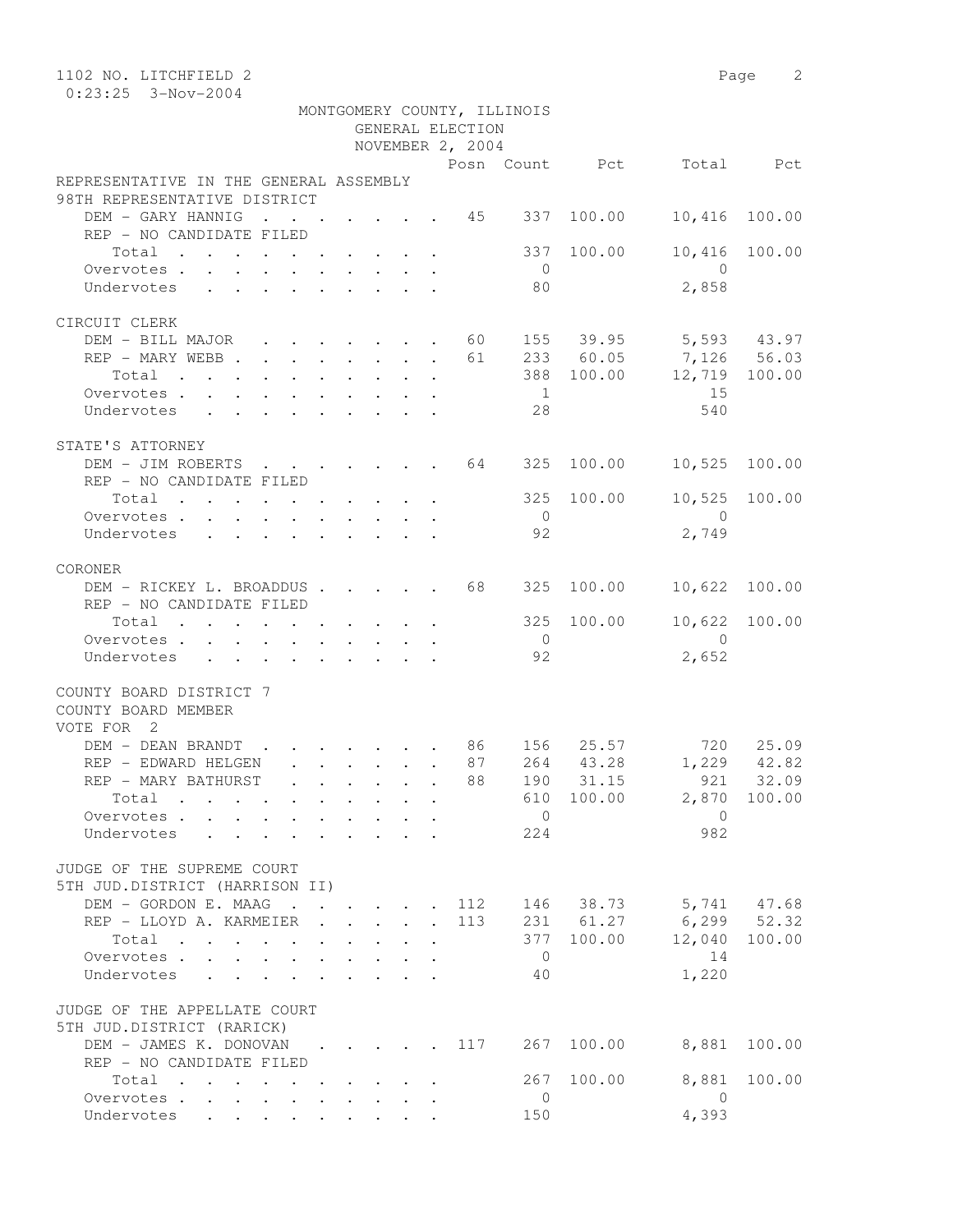| 1102 NO. LITCHFIELD 2                          |  |  |  |                  |                             |            |                                                       | Page 3       |
|------------------------------------------------|--|--|--|------------------|-----------------------------|------------|-------------------------------------------------------|--------------|
| $0:23:25$ 3-Nov-2004                           |  |  |  |                  |                             |            |                                                       |              |
|                                                |  |  |  |                  | MONTGOMERY COUNTY, ILLINOIS |            |                                                       |              |
|                                                |  |  |  | GENERAL ELECTION |                             |            |                                                       |              |
|                                                |  |  |  | NOVEMBER 2, 2004 |                             |            |                                                       |              |
|                                                |  |  |  |                  |                             |            | Posn Count Pct Total Pct                              |              |
| JUDGE OF THE CIRCUIT COURT                     |  |  |  |                  |                             |            |                                                       |              |
| 4TH JUD. CIRCUIT (HUBER)                       |  |  |  |                  |                             |            |                                                       |              |
| DEM - KELLY D. LONG 124 297                    |  |  |  |                  |                             | 100.00     | 9,789                                                 | 100.00       |
| REP - NO CANDIDATE FILED                       |  |  |  |                  |                             |            |                                                       |              |
| Total $\cdot$                                  |  |  |  |                  | 297                         | 100.00     | 9,789                                                 | 100.00       |
| Overvotes                                      |  |  |  |                  | $\overline{0}$              |            | $\overline{0}$                                        |              |
| Undervotes                                     |  |  |  |                  | 120                         |            | 3,485                                                 |              |
| APPELLATE COURT FIFTH JUDICIAL DISTRICT        |  |  |  |                  |                             |            |                                                       |              |
| RETAIN GORDON E. MAAG                          |  |  |  |                  |                             |            |                                                       |              |
| YES 138 172 53.42 5,820 55.84                  |  |  |  |                  |                             |            |                                                       |              |
| NO                                             |  |  |  |                  |                             |            |                                                       |              |
| Total                                          |  |  |  |                  |                             |            | 139 150 46.58 4,603 44.16<br>322 100.00 10,423 100.00 |              |
| Overvotes.                                     |  |  |  |                  | $\sim$ 1                    |            | 50                                                    |              |
| Undervotes                                     |  |  |  |                  | 94                          |            | 2,801                                                 |              |
|                                                |  |  |  |                  |                             |            |                                                       |              |
| APPELLATE COURT FIFTH JUDICIAL DISTRICT        |  |  |  |                  |                             |            |                                                       |              |
| RETAIN TERRENCE J. HOPKINS                     |  |  |  |                  |                             |            |                                                       |              |
| YES 140 183 65.36 5,719 64.67                  |  |  |  |                  |                             |            |                                                       |              |
| NO 141                                         |  |  |  |                  |                             |            | 97 34.64 3,125 35.33                                  |              |
| Total                                          |  |  |  |                  |                             | 280 100.00 | 8,844 100.00                                          |              |
| Overvotes                                      |  |  |  |                  | 1                           |            | 38                                                    |              |
| Undervotes                                     |  |  |  |                  | 136                         |            | 4,392                                                 |              |
|                                                |  |  |  |                  |                             |            |                                                       |              |
| CIRCUIT COURT FOURTH JUDICIAL CIRCUIT          |  |  |  |                  |                             |            |                                                       |              |
| RETAIN PATRICK J. HITPAS                       |  |  |  |                  |                             |            |                                                       |              |
|                                                |  |  |  |                  |                             |            |                                                       |              |
| YES 143 191 68.46<br>NO 144 88 31.54<br>NO 144 |  |  |  |                  |                             |            | 5,824 65.62<br>3,051 34.38                            |              |
| Total                                          |  |  |  |                  |                             | 279 100.00 |                                                       | 8,875 100.00 |
| Overvotes                                      |  |  |  |                  | $\overline{0}$              |            | 31                                                    |              |
| Undervotes                                     |  |  |  |                  | 138                         |            | 4,368                                                 |              |
|                                                |  |  |  |                  |                             |            |                                                       |              |
| CIRCUIT COURT FOURTH JUDICIAL CIRCUIT          |  |  |  |                  |                             |            |                                                       |              |
| RETAIN MICHAEL P. KILEY                        |  |  |  |                  |                             |            |                                                       |              |
| YES 145 186 66.67 6,035 66.69                  |  |  |  |                  |                             |            |                                                       |              |
| NO 146 93 33.33                                |  |  |  |                  |                             |            |                                                       | 3,015 33.31  |
| Total                                          |  |  |  |                  |                             | 279 100.00 | 9,050                                                 | 100.00       |
| Overvotes.                                     |  |  |  |                  | 1                           |            | 29                                                    |              |
| Undervotes                                     |  |  |  |                  | 137                         |            | 4,195                                                 |              |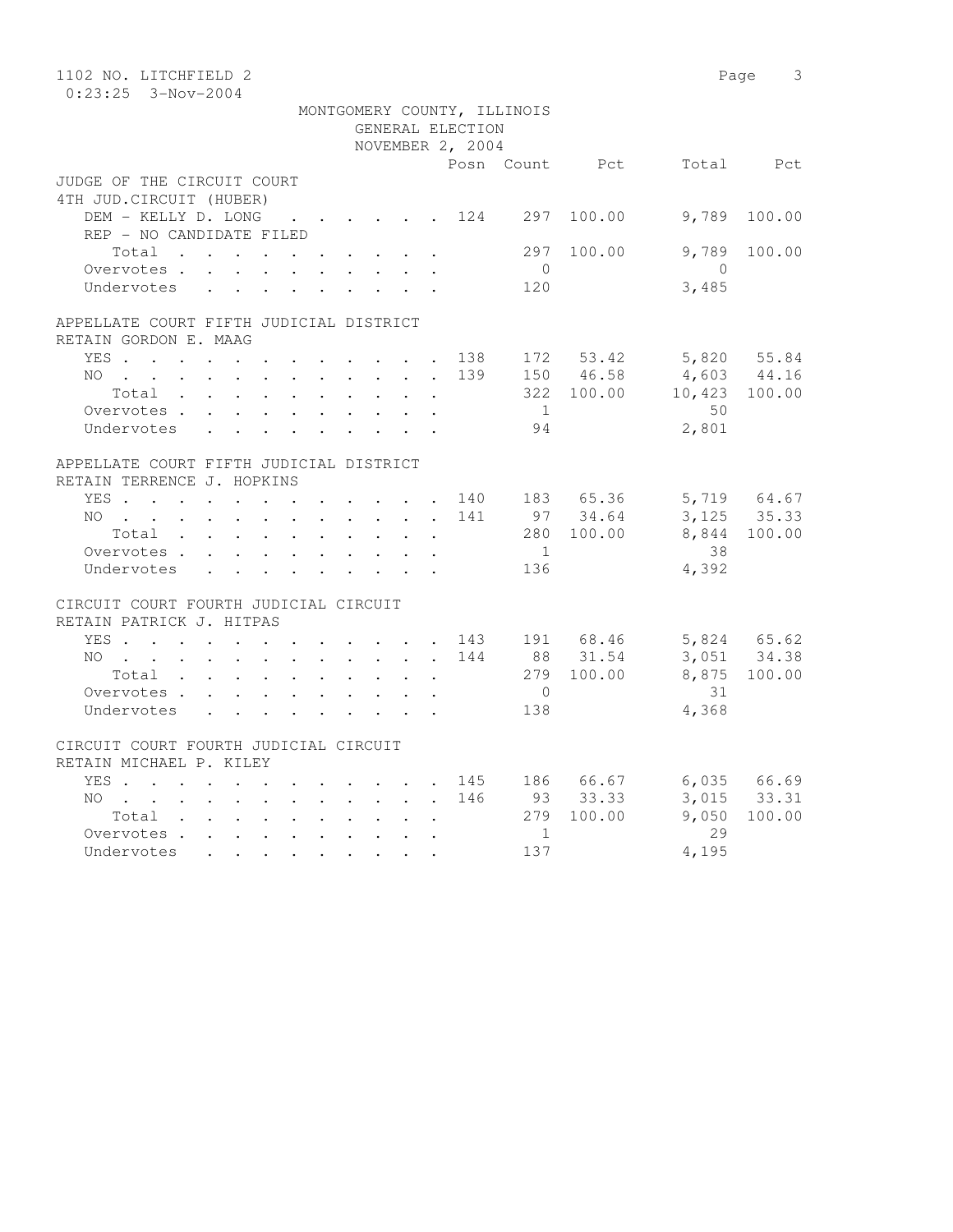1103 NO. LITCHFIELD 3 Page 1 0:23:25 3-Nov-2004

| MONTGOMERY COUNTY, ILLINOIS |                  |  |
|-----------------------------|------------------|--|
|                             | GENERAL ELECTION |  |

|                                                                                                                          |  | NOVEMBER 2, 2004 |                |             |                         |                |
|--------------------------------------------------------------------------------------------------------------------------|--|------------------|----------------|-------------|-------------------------|----------------|
|                                                                                                                          |  |                  | Posn Count     | Pct         | Total                   | Pct            |
| Precincts Counted - TOTAL                                                                                                |  |                  | 1              | 2.38        | 42                      | 100.00         |
| Registered Voters - TOTAL                                                                                                |  |                  | 432            |             | 18,066                  |                |
| Ballots Cast - TOTAL 336 77.78                                                                                           |  |                  |                |             | 13,387 74.10            |                |
| Ballots Cast - BLANK                                                                                                     |  |                  |                | $1 \t 0.23$ | 154                     | 0.85           |
| Ballots Cast - GREEN                                                                                                     |  |                  |                |             | 3,744                   |                |
| Ballots Cast - FEDERAL-19-ORG/BLK.                                                                                       |  |                  | 1              |             | 39                      |                |
| Ballots Cast - PRES.-19-CRM/BLK.                                                                                         |  |                  | $\bigcirc$     |             | $\bigcirc$              |                |
|                                                                                                                          |  |                  |                |             |                         |                |
| PRESIDENT AND VICE PRESIDENT                                                                                             |  |                  |                |             |                         |                |
| OF THE UNITED STATES (TOTAL)                                                                                             |  |                  |                |             |                         |                |
| DEM - JOHN F. KERRY/JOHN EDWARDS 7 154 46.53                                                                             |  |                  |                |             |                         | 5,979 46.26    |
| REP - GEORGE W. BUSH/DICK CHENEY 9 175 52.87                                                                             |  |                  |                |             | $6,851$ $53.01$         |                |
| LIB - MICHAEL BADNARIK/R. CAMPAGNA . 11                                                                                  |  |                  |                | 2 0.60      |                         | 95 0.74        |
| $\cdot$ 331 100.00<br>Total                                                                                              |  |                  |                |             | 12,925                  | 100.00         |
| Overvotes                                                                                                                |  |                  | $\overline{0}$ |             | 89                      |                |
| Undervotes                                                                                                               |  |                  | - 5            |             | 373                     |                |
|                                                                                                                          |  |                  |                |             |                         |                |
| PRESIDENT AND VICE PRESIDENT                                                                                             |  |                  |                |             |                         |                |
| OF THE UNITED STATES (19TH CONG.)                                                                                        |  |                  |                |             |                         |                |
| DEM - JOHN F. KERRY/JOHN EDWARDS 7 154 46.53                                                                             |  |                  |                |             |                         | 2,465 39.99    |
| REP - GEORGE W. BUSH/DICK CHENEY 9 175 52.87                                                                             |  |                  |                |             |                         | 3,663 59.43    |
| LIB - MICHAEL BADNARIK/R. CAMPAGNA . 11                                                                                  |  |                  |                | 2 0.60      |                         | 36 0.58        |
| $\cdot$ 331 100.00<br>Total                                                                                              |  |                  |                |             | 6,164                   | 100.00         |
| Overvotes.                                                                                                               |  |                  | $\overline{0}$ |             | 37                      |                |
| Undervotes                                                                                                               |  |                  | $5^{\circ}$    |             | 172                     |                |
|                                                                                                                          |  |                  |                |             |                         |                |
| UNITED STATES SENATOR                                                                                                    |  |                  |                |             |                         |                |
| DEM - BARACK OBAMA 17                                                                                                    |  |                  |                | 192 60.38   |                         | 7,903 63.61    |
| REP - ALAN KEYES                                                                                                         |  | 18               |                | 112 35.22   |                         | $4,078$ 32.82  |
| LIB - JERRY KOHN                                                                                                         |  | 19               |                | 3 0.94      | 134                     | 1.08           |
|                                                                                                                          |  | 20               |                | 11 3.46     |                         | 309 2.49       |
| IND - ALBERT J. FRANZEN                                                                                                  |  |                  |                |             |                         |                |
| Total<br>the contract of the contract of the contract of the contract of the contract of the contract of the contract of |  |                  |                |             | 318 100.00 12,424<br>37 | 100.00         |
| Overvotes                                                                                                                |  |                  | $\overline{0}$ |             |                         |                |
| Undervotes                                                                                                               |  |                  | 18             |             | 926                     |                |
|                                                                                                                          |  |                  |                |             |                         |                |
| 19TH CONGRESSIONAL DISTRICT<br>REPRESENTATIVE IN CONGRESS                                                                |  |                  |                |             |                         |                |
|                                                                                                                          |  |                  |                |             |                         |                |
| DEM - TIM BAGWELL .                                                                                                      |  | 33               | 97             |             | 30.79 1,691             | 27.95          |
| REP - JOHN M. SHIMKUS                                                                                                    |  | 34               |                | 218 69.21   |                         | 4,360 72.05    |
| Total                                                                                                                    |  |                  |                | 315 100.00  |                         | $6,051$ 100.00 |
| Overvotes                                                                                                                |  |                  | $\overline{0}$ |             | 7                       |                |
| Undervotes                                                                                                               |  |                  | 21             |             | 315                     |                |
|                                                                                                                          |  |                  |                |             |                         |                |
| STATE SENATOR                                                                                                            |  |                  |                |             |                         |                |
| 49TH LEGISLATIVE DISTRICT (UNEXP.2 YR.TERM)                                                                              |  |                  |                |             |                         |                |
| DEM - DEANNA DEMUZIO 39                                                                                                  |  |                  |                | 270 100.00  | 10,352                  | 100.00         |
| REP - NO CANDIDATE FILED                                                                                                 |  |                  |                |             |                         |                |
| Total                                                                                                                    |  |                  | 270            | 100.00      | 10,352                  | 100.00         |
| Overvotes                                                                                                                |  |                  | $\overline{0}$ |             | $\overline{0}$          |                |
| Undervotes                                                                                                               |  |                  | 65             |             | 2,922                   |                |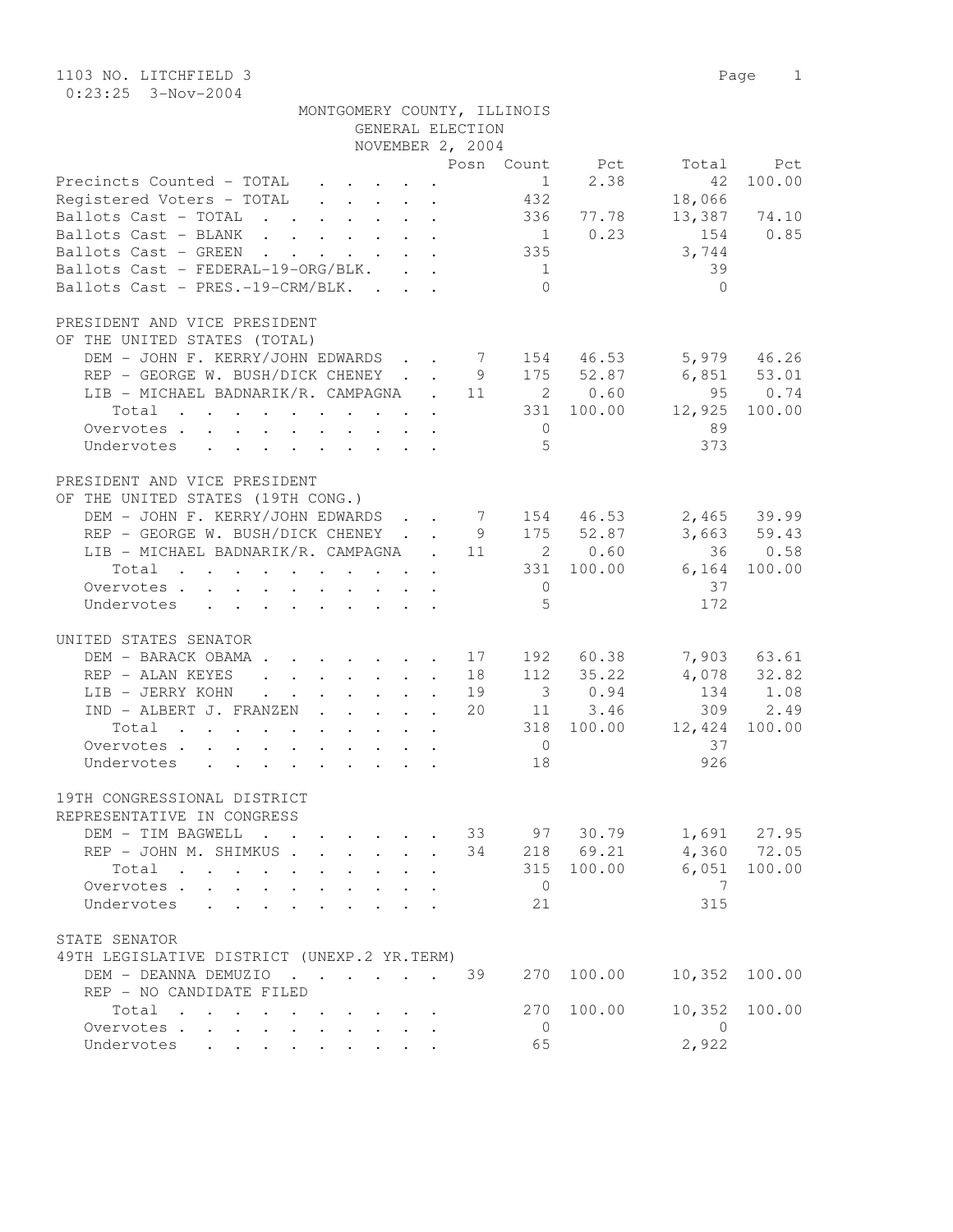| 1103 NO. LITCHFIELD 3                                                                    |                                                                       |                                                 |                                 |              |                  |                             |            |                       | Page 2 |
|------------------------------------------------------------------------------------------|-----------------------------------------------------------------------|-------------------------------------------------|---------------------------------|--------------|------------------|-----------------------------|------------|-----------------------|--------|
| $0:23:25$ 3-Nov-2004                                                                     |                                                                       |                                                 |                                 |              |                  |                             |            |                       |        |
|                                                                                          |                                                                       |                                                 |                                 |              | GENERAL ELECTION | MONTGOMERY COUNTY, ILLINOIS |            |                       |        |
|                                                                                          |                                                                       |                                                 |                                 |              | NOVEMBER 2, 2004 |                             |            |                       |        |
|                                                                                          |                                                                       |                                                 |                                 |              |                  |                             |            | Posn Count Pct Total  | Pct    |
| REPRESENTATIVE IN THE GENERAL ASSEMBLY                                                   |                                                                       |                                                 |                                 |              |                  |                             |            |                       |        |
| 98TH REPRESENTATIVE DISTRICT                                                             |                                                                       |                                                 |                                 |              |                  |                             |            |                       |        |
| DEM - GARY HANNIG<br>REP - NO CANDIDATE FILED                                            | $\sim$ $\sim$                                                         |                                                 |                                 |              |                  | . 45 280                    | 100.00     | 10,416                | 100.00 |
| Total                                                                                    |                                                                       |                                                 |                                 |              |                  | 280                         | 100.00     | 10,416                | 100.00 |
| Overvotes.                                                                               |                                                                       |                                                 |                                 |              |                  | $\overline{0}$              |            | $\overline{0}$        |        |
| Undervotes                                                                               |                                                                       |                                                 |                                 |              |                  | 55                          |            | 2,858                 |        |
|                                                                                          |                                                                       |                                                 |                                 |              |                  |                             |            |                       |        |
| CIRCUIT CLERK                                                                            |                                                                       |                                                 |                                 |              |                  |                             |            |                       |        |
| DEM - BILL MAJOR 60                                                                      |                                                                       |                                                 |                                 |              |                  |                             |            | 148 45.54 5,593 43.97 |        |
| REP - MARY WEBB                                                                          |                                                                       |                                                 |                                 |              | 61               |                             | 177 54.46  | 7,126 56.03           |        |
| Total                                                                                    |                                                                       |                                                 |                                 |              |                  |                             | 325 100.00 | 12,719 100.00         |        |
| Overvotes.                                                                               |                                                                       |                                                 |                                 |              |                  | $\overline{0}$              |            | 15                    |        |
| Undervotes                                                                               |                                                                       |                                                 |                                 |              |                  | 10                          |            | 540                   |        |
|                                                                                          |                                                                       |                                                 |                                 |              |                  |                             |            |                       |        |
| STATE'S ATTORNEY                                                                         |                                                                       |                                                 |                                 |              |                  |                             |            |                       |        |
| DEM - JIM ROBERTS 64                                                                     |                                                                       |                                                 |                                 |              |                  | 269                         | 100.00     | 10,525                | 100.00 |
| REP - NO CANDIDATE FILED                                                                 |                                                                       |                                                 |                                 |              |                  | 269                         | 100.00     | 10,525                | 100.00 |
| Total<br>Overvotes.                                                                      |                                                                       |                                                 |                                 |              |                  | $\overline{0}$              |            | $\bigcirc$            |        |
| Undervotes                                                                               | $\mathbf{r}$ , and $\mathbf{r}$ , and $\mathbf{r}$ , and $\mathbf{r}$ |                                                 |                                 |              |                  | 66                          |            | 2,749                 |        |
|                                                                                          |                                                                       |                                                 |                                 |              |                  |                             |            |                       |        |
| CORONER                                                                                  |                                                                       |                                                 |                                 |              |                  |                             |            |                       |        |
| DEM - RICKEY L. BROADDUS 68                                                              |                                                                       |                                                 |                                 |              |                  | 268                         | 100.00     | 10,622                | 100.00 |
| REP - NO CANDIDATE FILED                                                                 |                                                                       |                                                 |                                 |              |                  |                             |            |                       |        |
| Total<br>. The contract of the contract of the contract of the contract of $\mathcal{A}$ |                                                                       |                                                 |                                 |              |                  | 268                         | 100.00     | 10,622                | 100.00 |
| Overvotes                                                                                |                                                                       |                                                 |                                 |              |                  | $\overline{0}$              |            | $\bigcap$             |        |
| Undervotes                                                                               |                                                                       |                                                 |                                 |              |                  | 67                          |            | 2,652                 |        |
|                                                                                          |                                                                       |                                                 |                                 |              |                  |                             |            |                       |        |
| COUNTY BOARD DISTRICT 7                                                                  |                                                                       |                                                 |                                 |              |                  |                             |            |                       |        |
| COUNTY BOARD MEMBER                                                                      |                                                                       |                                                 |                                 |              |                  |                             |            |                       |        |
| VOTE FOR 2<br>DEM - DEAN BRANDT                                                          | . 86                                                                  |                                                 |                                 |              |                  |                             | 140 28.46  | 720                   | 25.09  |
| REP - EDWARD HELGEN                                                                      |                                                                       |                                                 |                                 |              | 87               | 219                         |            | 44.51 1,229           | 42.82  |
| REP - MARY BATHURST                                                                      |                                                                       |                                                 |                                 |              | 88               |                             | 133 27.03  | 921                   | 32.09  |
| Total                                                                                    |                                                                       | $\mathbf{L}^{\text{max}}$                       | $\cdot$ $\cdot$ $\cdot$ $\cdot$ |              |                  |                             | 492 100.00 | 2,870 100.00          |        |
| Overvotes                                                                                |                                                                       | $\cdot$ $\cdot$ $\cdot$ $\cdot$ $\cdot$ $\cdot$ |                                 |              |                  | $\overline{0}$              |            | $\overline{0}$        |        |
| Undervotes<br>$\ddot{\phantom{a}}$                                                       |                                                                       |                                                 |                                 |              |                  | 178                         |            | 982                   |        |
|                                                                                          |                                                                       |                                                 |                                 |              |                  |                             |            |                       |        |
| JUDGE OF THE SUPREME COURT                                                               |                                                                       |                                                 |                                 |              |                  |                             |            |                       |        |
| 5TH JUD.DISTRICT (HARRISON II)                                                           |                                                                       |                                                 |                                 |              |                  |                             |            |                       |        |
| DEM - GORDON E. MAAG                                                                     |                                                                       |                                                 |                                 |              | 112              |                             |            | 127 41.50 5,741 47.68 |        |
| REP - LLOYD A. KARMEIER .                                                                |                                                                       |                                                 | $\cdot$ $\cdot$ $\cdot$ $\cdot$ | $\mathbf{r}$ | 113              |                             | 179 58.50  | $6, 299$ $52.32$      |        |
| Total                                                                                    |                                                                       |                                                 |                                 |              |                  |                             | 306 100.00 | 12,040                | 100.00 |
| Overvotes<br>Undervotes .                                                                |                                                                       | $\sim$<br>$\sim$                                |                                 |              |                  | $\overline{0}$<br>29        |            | 14<br>1,220           |        |
|                                                                                          | $\ddot{\phantom{a}}$                                                  |                                                 |                                 |              |                  |                             |            |                       |        |
| JUDGE OF THE APPELLATE COURT                                                             |                                                                       |                                                 |                                 |              |                  |                             |            |                       |        |
| 5TH JUD.DISTRICT (RARICK)                                                                |                                                                       |                                                 |                                 |              |                  |                             |            |                       |        |
| DEM - JAMES K. DONOVAN 117 241                                                           |                                                                       |                                                 |                                 |              |                  |                             | 100.00     | 8,881                 | 100.00 |
| REP - NO CANDIDATE FILED                                                                 |                                                                       |                                                 |                                 |              |                  |                             |            |                       |        |
| Total                                                                                    |                                                                       |                                                 |                                 |              |                  | 241                         | 100.00     | 8,881                 | 100.00 |
| Overvotes                                                                                |                                                                       |                                                 |                                 |              |                  | $\overline{0}$              |            | $\overline{0}$        |        |
| Undervotes                                                                               |                                                                       |                                                 |                                 |              |                  | 94                          |            | 4,393                 |        |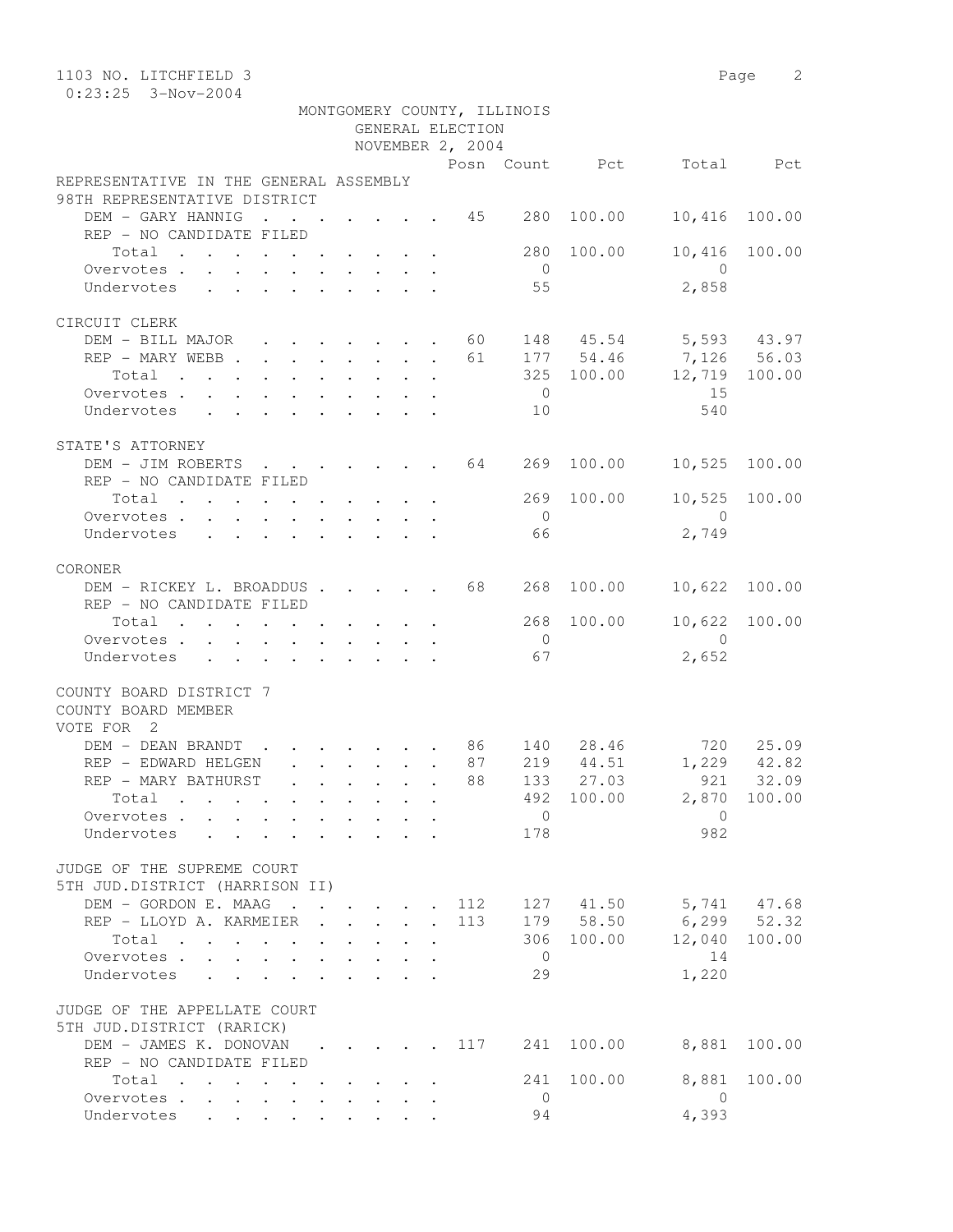| 1103 NO. LITCHFIELD 3                                                                                           | Page 3                                            |
|-----------------------------------------------------------------------------------------------------------------|---------------------------------------------------|
| $0:23:25$ 3-Nov-2004                                                                                            |                                                   |
| MONTGOMERY COUNTY, ILLINOIS                                                                                     |                                                   |
| GENERAL ELECTION                                                                                                |                                                   |
| NOVEMBER 2, 2004                                                                                                |                                                   |
|                                                                                                                 | Posn Count Pct Total Pct                          |
| JUDGE OF THE CIRCUIT COURT                                                                                      |                                                   |
| 4TH JUD. CIRCUIT (HUBER)                                                                                        |                                                   |
| DEM - KELLY D. LONG 124 258                                                                                     | 9,789<br>100.00<br>100.00                         |
| REP - NO CANDIDATE FILED                                                                                        | 9,789<br>258<br>100.00<br>100.00                  |
| Total $\cdot$<br>Overvotes                                                                                      | $\overline{0}$<br>$\overline{0}$                  |
| Undervotes                                                                                                      | 77<br>3,485                                       |
|                                                                                                                 |                                                   |
| APPELLATE COURT FIFTH JUDICIAL DISTRICT                                                                         |                                                   |
| RETAIN GORDON E. MAAG                                                                                           |                                                   |
| YES 138 148 56.27 5,820 55.84                                                                                   |                                                   |
| NO                                                                                                              | 139                                               |
| Total                                                                                                           | 115 43.73 4,603 44.16<br>263 100.00 10,423 100.00 |
| Overvotes.                                                                                                      | $\overline{1}$<br>50                              |
| Undervotes                                                                                                      | 71<br>2,801                                       |
|                                                                                                                 |                                                   |
| APPELLATE COURT FIFTH JUDICIAL DISTRICT                                                                         |                                                   |
| RETAIN TERRENCE J. HOPKINS                                                                                      |                                                   |
| YES 140 164 71.00                                                                                               | 5,719 64.67                                       |
| $NO$                                                                                                            | 67 29.00<br>3, 125 35.33<br>141                   |
| Total                                                                                                           | 231 100.00<br>8,844 100.00                        |
| Overvotes                                                                                                       | $\overline{1}$<br>38                              |
| Undervotes                                                                                                      | 4,392<br>103                                      |
|                                                                                                                 |                                                   |
| CIRCUIT COURT FOURTH JUDICIAL CIRCUIT                                                                           |                                                   |
| RETAIN PATRICK J. HITPAS                                                                                        |                                                   |
| YES 143 172 74.14<br>NO 144 60 25.86                                                                            | 5,824 65.62<br>3,051 34.38                        |
| NO 144                                                                                                          |                                                   |
| Total                                                                                                           | 232 100.00<br>8,875 100.00                        |
| Overvotes                                                                                                       | $\overline{2}$<br>31                              |
| Undervotes                                                                                                      | 4,368<br>101                                      |
|                                                                                                                 |                                                   |
| CIRCUIT COURT FOURTH JUDICIAL CIRCUIT                                                                           |                                                   |
| RETAIN MICHAEL P. KILEY                                                                                         |                                                   |
| YES 145 173 72.08 6,035 66.69                                                                                   | 146 67 27.92<br>3,015 33.31                       |
| NO                                                                                                              | 9,050<br>240 100.00<br>100.00                     |
| Total<br>Overvotes.                                                                                             | 29<br>$\overline{1}$                              |
| Undervotes                                                                                                      | 94<br>4,195                                       |
| the contract of the contract of the contract of the contract of the contract of the contract of the contract of |                                                   |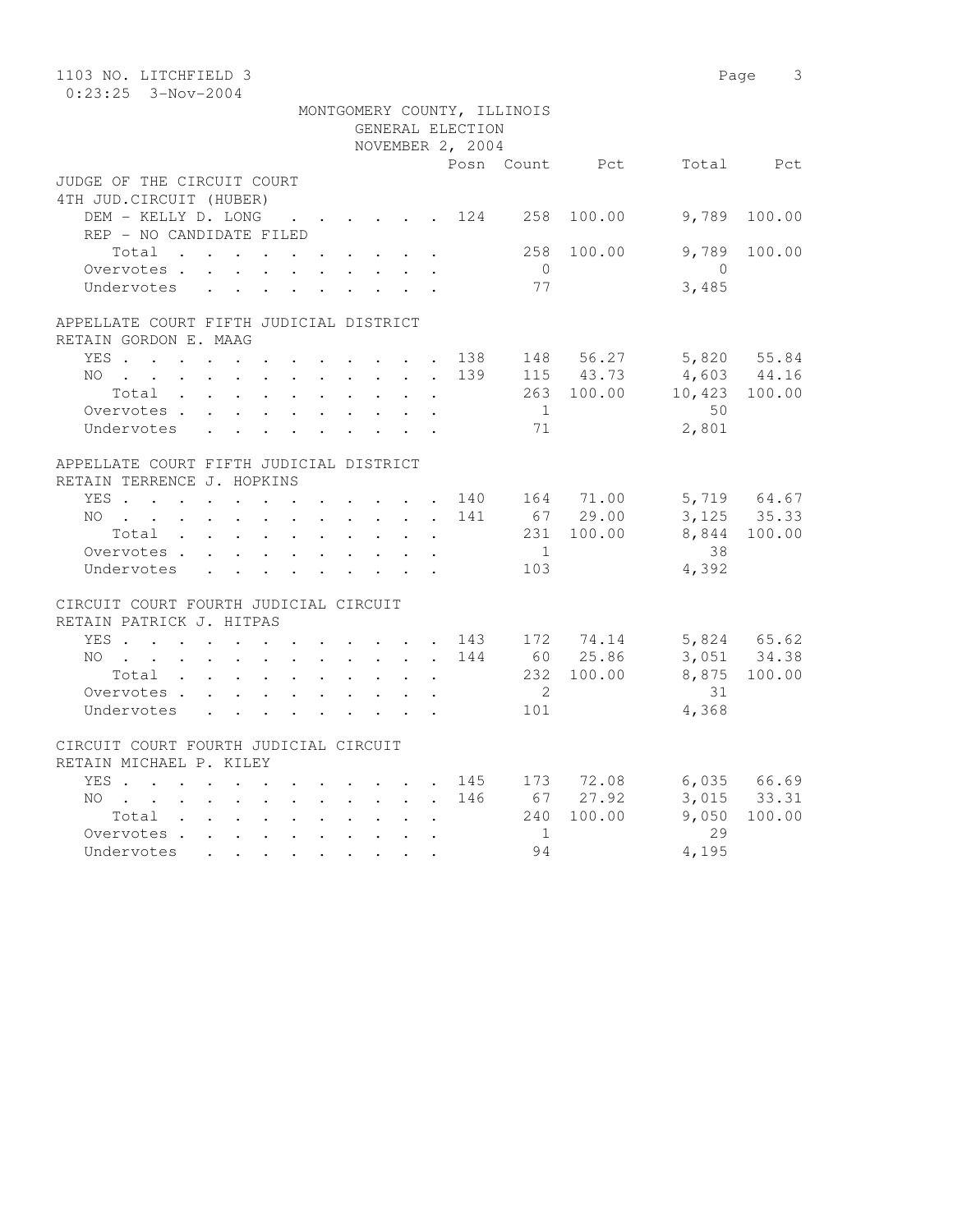| MONTGOMERY COUNTY, ILLINOIS |
|-----------------------------|
|-----------------------------|

| GENERAL ELECTION                                                                                                                              |                           |    |                               |                                                                     |              |                 |
|-----------------------------------------------------------------------------------------------------------------------------------------------|---------------------------|----|-------------------------------|---------------------------------------------------------------------|--------------|-----------------|
| NOVEMBER 2, 2004                                                                                                                              |                           |    |                               |                                                                     |              |                 |
| Precincts Counted - TOTAL<br>$\mathbf{r}$ , $\mathbf{r}$ , $\mathbf{r}$ , $\mathbf{r}$                                                        |                           |    |                               | Posn Count Pct<br>2.38<br>$1 \quad \blacksquare$                    | Total<br>42  | Pct<br>100.00   |
| Registered Voters - TOTAL                                                                                                                     |                           |    | 365                           |                                                                     | 18,066       |                 |
| Ballots Cast - TOTAL                                                                                                                          |                           |    | 264                           | 72.33                                                               |              | 13,387 74.10    |
| Ballots Cast - BLANK<br>Ballots Cast - WHITE                                                                                                  |                           |    | $\overline{\mathbf{3}}$<br>49 | 0.82                                                                | 154<br>9,530 | 0.85            |
| Ballots Cast - GREEN<br>$\mathbf{r}$ , and $\mathbf{r}$ , and $\mathbf{r}$ , and $\mathbf{r}$                                                 |                           |    | 213                           |                                                                     | 3,744        |                 |
| Ballots Cast - FEDERAL-17-ORANGE                                                                                                              |                           |    | $\mathbf{1}$                  |                                                                     | 74           |                 |
| Ballots Cast - FEDERAL-19-ORG/BLK.                                                                                                            |                           |    | 1                             |                                                                     | 39           |                 |
| Ballots Cast - PRES.-17-CREAM                                                                                                                 |                           |    | $\circ$                       |                                                                     | $\Omega$     |                 |
| Ballots Cast - PRES.-19-CRM/BLK.                                                                                                              |                           |    | $\Omega$                      |                                                                     | $\bigcap$    |                 |
| PRESIDENT AND VICE PRESIDENT<br>OF THE UNITED STATES (TOTAL)                                                                                  |                           |    |                               |                                                                     |              |                 |
| DEM - JOHN F. KERRY/JOHN EDWARDS                                                                                                              |                           |    |                               | 7 109 42.41                                                         |              | 5,979 46.26     |
| REP - GEORGE W. BUSH/DICK CHENEY                                                                                                              |                           |    |                               | 9 148 57.59                                                         |              | $6,851$ 53.01   |
| LIB - MICHAEL BADNARIK/R. CAMPAGNA . 11                                                                                                       |                           |    |                               | 0 0.00                                                              | 95           | 0.74            |
| Total                                                                                                                                         |                           |    |                               | 257 100.00                                                          | 12,925       | 100.00          |
| Overvotes.                                                                                                                                    |                           |    | $4\overline{4}$               |                                                                     | 89           |                 |
| Undervotes                                                                                                                                    |                           |    | $\mathcal{E}$                 |                                                                     | 373          |                 |
| PRESIDENT AND VICE PRESIDENT                                                                                                                  |                           |    |                               |                                                                     |              |                 |
| OF THE UNITED STATES (17TH CONG.)<br>DEM - JOHN F. KERRY/JOHN EDWARDS                                                                         |                           |    | 7                             |                                                                     |              | $3,514$ $51.97$ |
| REP - GEORGE W. BUSH/DICK CHENEY                                                                                                              |                           |    |                               | 25 53.19<br>9 22 46.81                                              |              | $3,188$ $47.15$ |
| LIB - MICHAEL BADNARIK/R. CAMPAGNA . 11                                                                                                       |                           |    |                               | 0 0.00                                                              |              | 59 0.87         |
| Total                                                                                                                                         |                           |    |                               | 47 100.00                                                           | 6,761        | 100.00          |
| Overvotes.                                                                                                                                    |                           |    | 1                             |                                                                     | 52           |                 |
| Undervotes                                                                                                                                    |                           |    | 2                             |                                                                     | 201          |                 |
| PRESIDENT AND VICE PRESIDENT                                                                                                                  |                           |    |                               |                                                                     |              |                 |
| OF THE UNITED STATES (19TH CONG.)                                                                                                             |                           |    |                               |                                                                     |              |                 |
| DEM - JOHN F. KERRY/JOHN EDWARDS                                                                                                              |                           |    |                               | $\begin{array}{cccc} 7 & 84 & 40.00 \\ 9 & 126 & 60.00 \end{array}$ |              | 2,465 39.99     |
| REP - GEORGE W. BUSH/DICK CHENEY<br>LIB - MICHAEL BADNARIK/R. CAMPAGNA . 11                                                                   |                           |    |                               | 0 0.00                                                              | 36           | $3,663$ 59.43   |
| Total<br>$\mathbf{r}$ , and $\mathbf{r}$ , and $\mathbf{r}$ , and $\mathbf{r}$ , and $\mathbf{r}$                                             |                           |    | 210                           | 100.00                                                              | 6,164        | 0.58<br>100.00  |
| Overvotes.                                                                                                                                    |                           |    | 3                             |                                                                     | 37           |                 |
| Undervotes                                                                                                                                    |                           |    | $\mathbf{1}$                  |                                                                     | 172          |                 |
| UNITED STATES SENATOR                                                                                                                         |                           |    |                               |                                                                     |              |                 |
| DEM - BARACK OBAMA.                                                                                                                           |                           |    |                               | 17 145 58.94                                                        |              | 7,903 63.61     |
| REP - ALAN KEYES<br>$\mathbf{r} = \mathbf{r} \cdot \mathbf{r}$ and $\mathbf{r} = \mathbf{r} \cdot \mathbf{r}$<br>$\mathbf{r}$                 | $\mathbf{A}$              | 18 | 92                            | 37.40                                                               | 4,078        | 32.82           |
| LIB - JERRY KOHN<br>$\mathcal{L}^{\text{max}}$<br>$\mathbf{L}$<br>$\mathbf{L}$<br>$\mathbf{r}$<br>$\mathbf{L}$                                | $\mathbb{R}^{\mathbb{Z}}$ | 19 |                               | 7 2.85                                                              | 134          | 1.08            |
| IND - ALBERT J. FRANZEN<br>$\mathbb{R}^{n \times n}$<br>$\mathbf{r}$ and $\mathbf{r}$<br>$\mathbb{R}^{\mathbb{Z}}$                            |                           | 20 | 2                             | 0.81                                                                | 309          | 2.49            |
| Total<br>$\cdots$<br>$\ddot{\phantom{a}}$<br>$\mathbf{L}$<br>$\mathbf{L}$                                                                     | $\mathbf{L} = \mathbf{L}$ |    | 246                           | 100.00                                                              | 12,424       | 100.00          |
| Overvotes<br>$\ddot{\phantom{0}}$<br>$\ddot{\phantom{a}}$<br>$\ddot{\phantom{a}}$                                                             | $\cdot$                   |    | $\circ$                       |                                                                     | 37           |                 |
| Undervotes<br>$\mathbf{r}$ , and $\mathbf{r}$ , and $\mathbf{r}$<br>$\mathbf{L}$<br>$\cdot$ $\cdot$ $\cdot$                                   |                           |    | 18                            |                                                                     | 926          |                 |
| 17TH CONGRESSIONAL DISTRICT                                                                                                                   |                           |    |                               |                                                                     |              |                 |
| REPRESENTATIVE IN CONGRESS<br>DEM - LANE A. EVANS                                                                                             |                           | 33 |                               |                                                                     |              | 4,023 64.69     |
| $\cdot$ $\cdot$ $\cdot$<br>$\sim$ $\sim$<br>REP - ANDREA LANE ZINGA<br>$\mathbf{r}$ and $\mathbf{r}$ and $\mathbf{r}$<br>$\ddot{\phantom{0}}$ | $\mathbf{r}$              | 34 |                               | 31 75.61<br>10 24.39                                                | 2,196        | 35.31           |
| $\mathbf{r}$ , $\mathbf{r}$ , $\mathbf{r}$ , $\mathbf{r}$ , $\mathbf{r}$ , $\mathbf{r}$ , $\mathbf{r}$<br>Total                               |                           |    | 41                            | 100.00                                                              | 6,219        | 100.00          |
| Overvotes.                                                                                                                                    |                           |    | $\circ$                       |                                                                     | 12           |                 |
| Undervotes                                                                                                                                    |                           |    | 9                             |                                                                     | 783          |                 |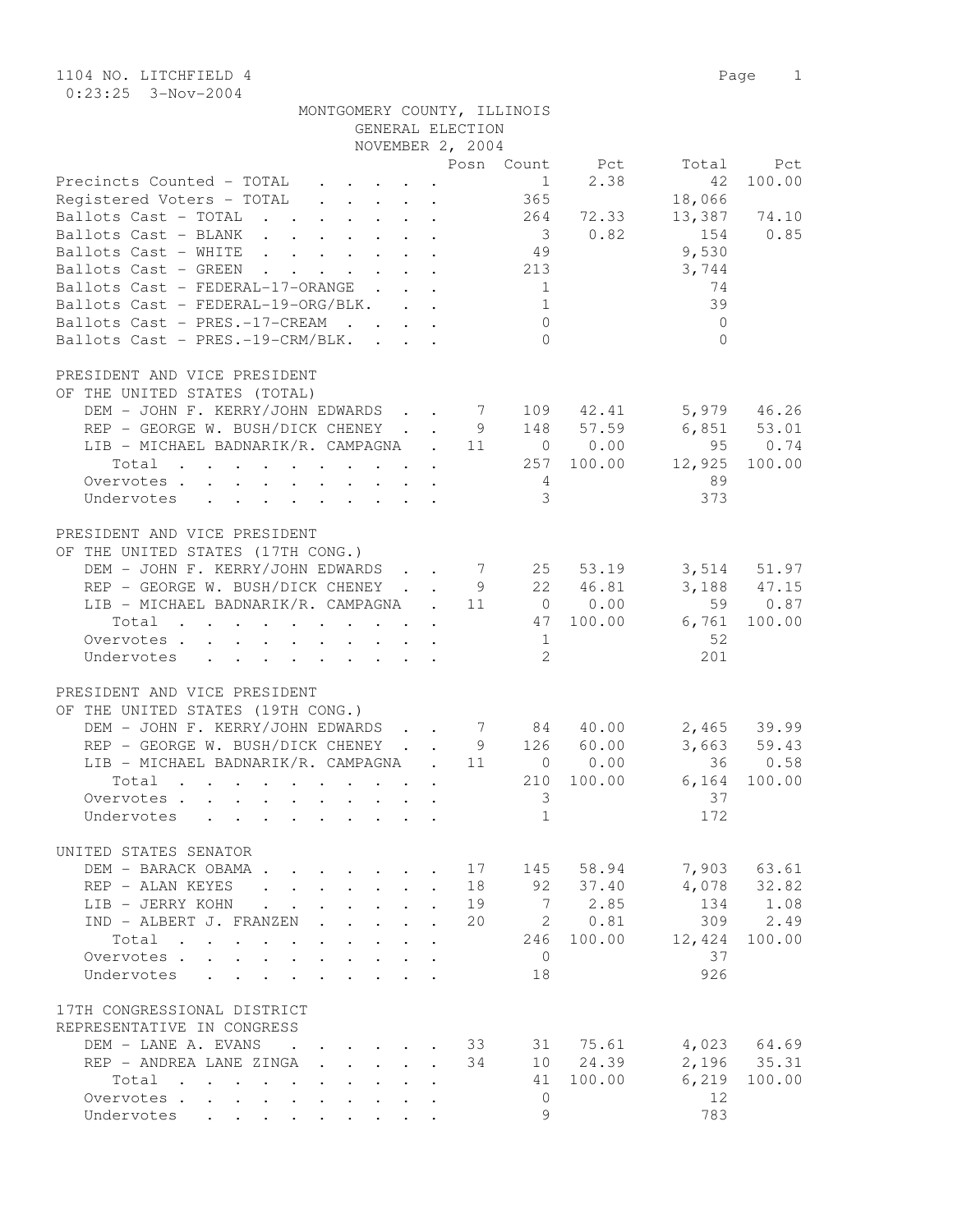| 1104 NO. LITCHFIELD 4                                                                             |                                                            |                                         |        |                  |    |                                  |                                     |                      | Page 2                       |  |  |  |
|---------------------------------------------------------------------------------------------------|------------------------------------------------------------|-----------------------------------------|--------|------------------|----|----------------------------------|-------------------------------------|----------------------|------------------------------|--|--|--|
| $0:23:25$ 3-Nov-2004<br>MONTGOMERY COUNTY, ILLINOIS                                               |                                                            |                                         |        |                  |    |                                  |                                     |                      |                              |  |  |  |
|                                                                                                   |                                                            |                                         |        |                  |    |                                  |                                     |                      |                              |  |  |  |
|                                                                                                   |                                                            |                                         |        | GENERAL ELECTION |    |                                  |                                     |                      |                              |  |  |  |
|                                                                                                   |                                                            |                                         |        | NOVEMBER 2, 2004 |    |                                  |                                     |                      |                              |  |  |  |
|                                                                                                   |                                                            |                                         |        |                  |    |                                  | Posn Count Pct                      |                      | Total Pct                    |  |  |  |
| 19TH CONGRESSIONAL DISTRICT                                                                       |                                                            |                                         |        |                  |    |                                  |                                     |                      |                              |  |  |  |
| REPRESENTATIVE IN CONGRESS                                                                        |                                                            |                                         |        |                  |    |                                  |                                     |                      |                              |  |  |  |
| DEM - TIM BAGWELL                                                                                 |                                                            |                                         |        |                  |    |                                  | $\cdot$ 33 54 26.21<br>34 152 73.79 |                      | 1,691 27.95<br>$4,360$ 72.05 |  |  |  |
| REP - JOHN M. SHIMKUS                                                                             |                                                            |                                         |        |                  |    |                                  | 206 100.00                          |                      | 6,051 100.00                 |  |  |  |
| Total                                                                                             |                                                            |                                         |        |                  |    |                                  |                                     | $\overline{7}$       |                              |  |  |  |
| Overvotes.                                                                                        |                                                            |                                         |        |                  |    | $\overline{0}$<br>8 <sup>8</sup> |                                     |                      |                              |  |  |  |
| Undervotes                                                                                        |                                                            |                                         |        |                  |    |                                  |                                     | 315                  |                              |  |  |  |
|                                                                                                   |                                                            |                                         |        |                  |    |                                  |                                     |                      |                              |  |  |  |
| STATE SENATOR                                                                                     |                                                            |                                         |        |                  |    |                                  |                                     |                      |                              |  |  |  |
| 49TH LEGISLATIVE DISTRICT (UNEXP.2 YR.TERM)                                                       |                                                            |                                         |        |                  |    |                                  | 193 100.00                          |                      |                              |  |  |  |
| DEM - DEANNA DEMUZIO 39                                                                           |                                                            |                                         |        |                  |    |                                  |                                     |                      | 10,352 100.00                |  |  |  |
| REP - NO CANDIDATE FILED                                                                          |                                                            |                                         |        |                  |    |                                  |                                     |                      |                              |  |  |  |
| Total                                                                                             |                                                            |                                         |        |                  |    |                                  | 193 100.00                          | $\bigcap$            | 10,352 100.00                |  |  |  |
| Overvotes.                                                                                        |                                                            |                                         |        |                  |    | $\overline{0}$                   |                                     |                      |                              |  |  |  |
| Undervotes                                                                                        |                                                            |                                         |        |                  |    | 69                               |                                     | 2,922                |                              |  |  |  |
|                                                                                                   |                                                            |                                         |        |                  |    |                                  |                                     |                      |                              |  |  |  |
| REPRESENTATIVE IN THE GENERAL ASSEMBLY                                                            |                                                            |                                         |        |                  |    |                                  |                                     |                      |                              |  |  |  |
| 98TH REPRESENTATIVE DISTRICT                                                                      |                                                            |                                         |        |                  |    |                                  |                                     |                      |                              |  |  |  |
| DEM - GARY HANNIG 45<br>REP - NO CANDIDATE FILED                                                  |                                                            |                                         |        |                  |    | 203                              | 100.00                              | 10,416               | 100.00                       |  |  |  |
|                                                                                                   |                                                            |                                         |        |                  |    |                                  |                                     |                      |                              |  |  |  |
| Total                                                                                             |                                                            |                                         |        |                  |    |                                  | 203 100.00                          | 10,416 100.00        |                              |  |  |  |
| Overvotes.                                                                                        |                                                            |                                         |        |                  |    | $\overline{0}$                   |                                     | $\bigcirc$           |                              |  |  |  |
| Undervotes                                                                                        |                                                            |                                         |        |                  |    | 59                               |                                     | 2,858                |                              |  |  |  |
|                                                                                                   |                                                            |                                         |        |                  |    |                                  |                                     |                      |                              |  |  |  |
| CIRCUIT CLERK<br>DEM - BILL MAJOR                                                                 |                                                            |                                         |        |                  |    |                                  |                                     |                      |                              |  |  |  |
|                                                                                                   | $\cdot$ $\cdot$ $\cdot$ $\cdot$ $\cdot$ $\cdot$ $\cdot$ 60 |                                         |        |                  |    |                                  |                                     | 96 38.55 5,593 43.97 |                              |  |  |  |
| REP - MARY WEBB 61                                                                                |                                                            |                                         |        |                  |    |                                  | 153 61.45                           | 7,126 56.03          | 100.00                       |  |  |  |
| Total<br>Overvotes.                                                                               |                                                            |                                         |        |                  |    | $\overline{0}$                   | 249 100.00                          | 12,719<br>15         |                              |  |  |  |
|                                                                                                   |                                                            |                                         |        |                  |    | 13                               |                                     | 540                  |                              |  |  |  |
| Undervotes                                                                                        |                                                            |                                         |        |                  |    |                                  |                                     |                      |                              |  |  |  |
| STATE'S ATTORNEY                                                                                  |                                                            |                                         |        |                  |    |                                  |                                     |                      |                              |  |  |  |
| DEM - JIM ROBERTS 64                                                                              |                                                            |                                         |        |                  |    | 201                              | 100.00                              | 10,525 100.00        |                              |  |  |  |
| REP - NO CANDIDATE FILED                                                                          |                                                            |                                         |        |                  |    |                                  |                                     |                      |                              |  |  |  |
| Total                                                                                             |                                                            |                                         |        |                  |    | 201                              | 100.00                              | 10,525               | 100.00                       |  |  |  |
| $\mathbf{r}$ , $\mathbf{r}$ , $\mathbf{r}$ , $\mathbf{r}$ , $\mathbf{r}$<br>Overvotes             |                                                            |                                         |        |                  |    | $\overline{0}$                   |                                     | $\Omega$             |                              |  |  |  |
| $\sim$<br>Undervotes                                                                              |                                                            |                                         |        |                  |    | 61                               |                                     | 2,749                |                              |  |  |  |
|                                                                                                   | $\ddot{\phantom{a}}$<br>$\ddot{\phantom{a}}$               |                                         |        |                  |    |                                  |                                     |                      |                              |  |  |  |
| CORONER                                                                                           |                                                            |                                         |        |                  |    |                                  |                                     |                      |                              |  |  |  |
| DEM - RICKEY L. BROADDUS                                                                          |                                                            |                                         |        |                  | 68 | 211                              | 100.00                              | 10,622               | 100.00                       |  |  |  |
| REP - NO CANDIDATE FILED                                                                          |                                                            |                                         |        |                  |    |                                  |                                     |                      |                              |  |  |  |
| Total                                                                                             |                                                            |                                         |        |                  |    | 211                              | 100.00                              | 10,622               | 100.00                       |  |  |  |
| Overvotes.                                                                                        |                                                            | $\cdot$ $\cdot$ $\cdot$ $\cdot$ $\cdot$ |        |                  |    | $\mathbf{0}$                     |                                     | $\Omega$             |                              |  |  |  |
| Undervotes                                                                                        |                                                            |                                         |        |                  |    | 51                               |                                     | 2,652                |                              |  |  |  |
|                                                                                                   |                                                            |                                         |        |                  |    |                                  |                                     |                      |                              |  |  |  |
| COUNTY BOARD DISTRICT 5                                                                           |                                                            |                                         |        |                  |    |                                  |                                     |                      |                              |  |  |  |
| COUNTY BOARD MEMBER                                                                               |                                                            |                                         |        |                  |    |                                  |                                     |                      |                              |  |  |  |
| DEM - FRANK J. KOMOR, JR.                                                                         |                                                            |                                         | $\sim$ |                  | 86 | 192                              | 100.00                              | 1,218                | 100.00                       |  |  |  |
| REP - NO CANDIDATE FILED                                                                          |                                                            | $\mathbf{r} = \mathbf{r}$               |        |                  |    |                                  |                                     |                      |                              |  |  |  |
| Total<br>$\mathbf{r}$ , and $\mathbf{r}$ , and $\mathbf{r}$ , and $\mathbf{r}$ , and $\mathbf{r}$ |                                                            |                                         |        |                  |    | 192                              | 100.00                              | 1,218                | 100.00                       |  |  |  |
| Overvotes.                                                                                        |                                                            |                                         |        |                  |    | 0                                |                                     | 0                    |                              |  |  |  |
| Undervotes                                                                                        |                                                            |                                         |        |                  |    | 70                               |                                     | 388                  |                              |  |  |  |
|                                                                                                   |                                                            |                                         |        |                  |    |                                  |                                     |                      |                              |  |  |  |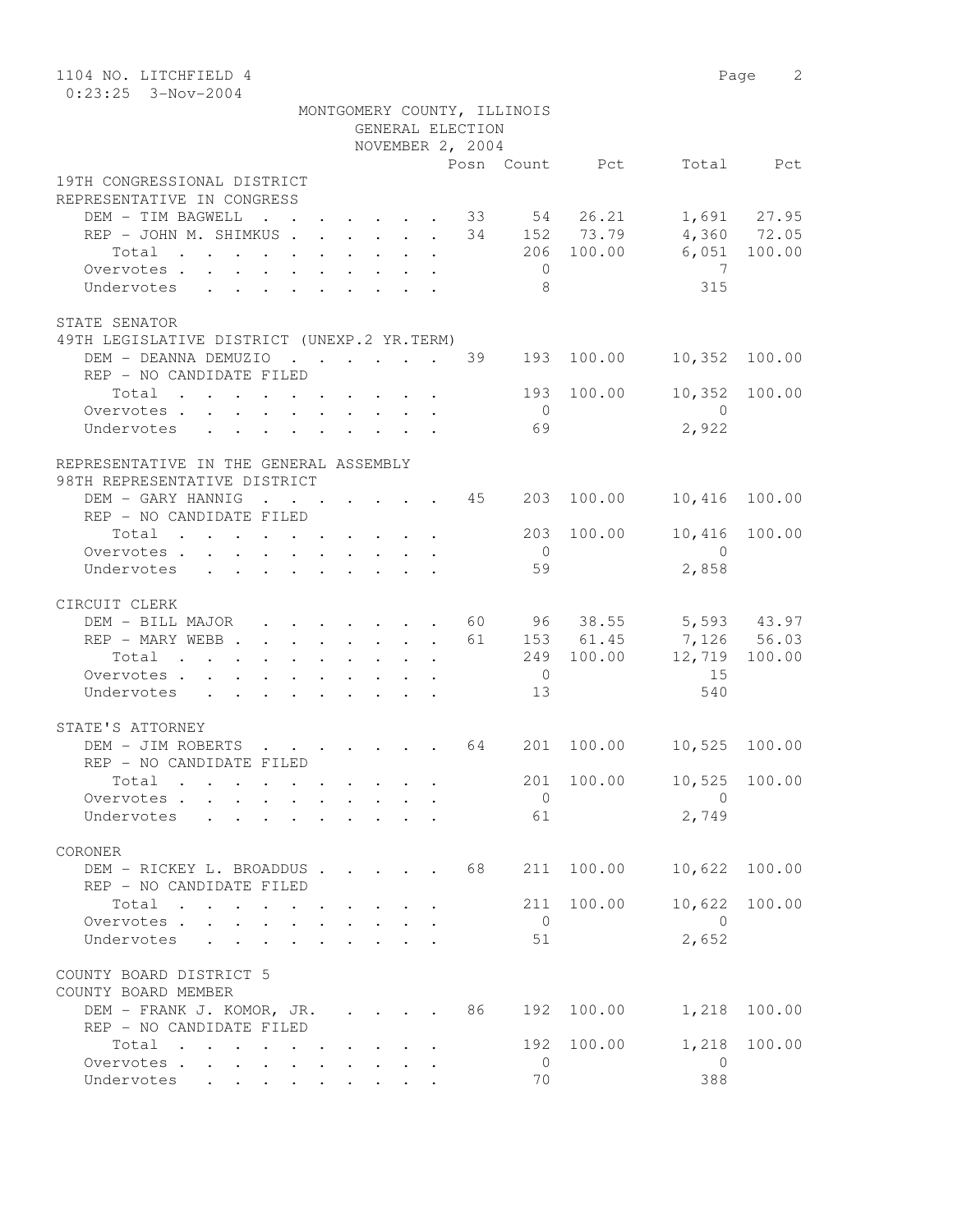| 1104 NO. LITCHFIELD 4<br>$0:23:25$ 3-Nov-2004                              |                                              |  |                      |  |                      |                  |                |                |                                                   | Page 3    |  |  |  |
|----------------------------------------------------------------------------|----------------------------------------------|--|----------------------|--|----------------------|------------------|----------------|----------------|---------------------------------------------------|-----------|--|--|--|
| MONTGOMERY COUNTY, ILLINOIS                                                |                                              |  |                      |  |                      |                  |                |                |                                                   |           |  |  |  |
| GENERAL ELECTION                                                           |                                              |  |                      |  |                      |                  |                |                |                                                   |           |  |  |  |
|                                                                            |                                              |  |                      |  |                      | NOVEMBER 2, 2004 |                |                |                                                   |           |  |  |  |
|                                                                            |                                              |  |                      |  |                      |                  |                | Posn Count Pct |                                                   | Total Pct |  |  |  |
| JUDGE OF THE SUPREME COURT                                                 |                                              |  |                      |  |                      |                  |                |                |                                                   |           |  |  |  |
| 5TH JUD.DISTRICT (HARRISON II)                                             |                                              |  |                      |  |                      |                  |                |                |                                                   |           |  |  |  |
| DEM - GORDON E. MAAG 112 108 44.44 5,741 47.68                             |                                              |  |                      |  |                      |                  |                |                |                                                   |           |  |  |  |
| REP - LLOYD A. KARMEIER 113 135 55.56 6,299 52.32                          |                                              |  |                      |  |                      |                  |                |                |                                                   |           |  |  |  |
| Total $\cdot$                                                              |                                              |  |                      |  |                      |                  |                |                | 243 100.00 12,040 100.00                          |           |  |  |  |
| Overvotes                                                                  |                                              |  |                      |  |                      |                  | $\overline{0}$ |                | 14                                                |           |  |  |  |
| Undervotes 19                                                              |                                              |  |                      |  |                      |                  |                |                | 1,220                                             |           |  |  |  |
| JUDGE OF THE APPELLATE COURT                                               |                                              |  |                      |  |                      |                  |                |                |                                                   |           |  |  |  |
| 5TH JUD.DISTRICT (RARICK)                                                  |                                              |  |                      |  |                      |                  |                |                |                                                   |           |  |  |  |
| DEM - JAMES K. DONOVAN                                                     |                                              |  |                      |  |                      |                  |                |                | $\cdot$ 117 168 100.00 8,881 100.00               |           |  |  |  |
| REP - NO CANDIDATE FILED                                                   |                                              |  |                      |  |                      |                  |                |                |                                                   |           |  |  |  |
| Total                                                                      |                                              |  |                      |  |                      |                  |                | 168 100.00     | 8,881                                             | 100.00    |  |  |  |
| Overvotes.                                                                 |                                              |  |                      |  |                      |                  | $\overline{0}$ |                | $\overline{0}$                                    |           |  |  |  |
| Undervotes                                                                 |                                              |  |                      |  |                      |                  | 94             |                | 4,393                                             |           |  |  |  |
| JUDGE OF THE CIRCUIT COURT                                                 |                                              |  |                      |  |                      |                  |                |                |                                                   |           |  |  |  |
| 4TH JUD. CIRCUIT (HUBER)                                                   |                                              |  |                      |  |                      |                  |                |                |                                                   |           |  |  |  |
| DEM - KELLY D. LONG 124 191 100.00                                         |                                              |  |                      |  |                      |                  |                |                | 9,789                                             | 100.00    |  |  |  |
| REP - NO CANDIDATE FILED                                                   |                                              |  |                      |  |                      |                  |                |                |                                                   |           |  |  |  |
| Total                                                                      |                                              |  |                      |  |                      |                  |                | 191 100.00     | 9,789                                             | 100.00    |  |  |  |
| Overvotes.                                                                 |                                              |  |                      |  |                      |                  | $\overline{0}$ |                | $\bigcirc$                                        |           |  |  |  |
| Undervotes                                                                 |                                              |  |                      |  |                      |                  | 71             |                | 3,485                                             |           |  |  |  |
| APPELLATE COURT FIFTH JUDICIAL DISTRICT                                    |                                              |  |                      |  |                      |                  |                |                |                                                   |           |  |  |  |
| RETAIN GORDON E. MAAG                                                      |                                              |  |                      |  |                      |                  |                |                |                                                   |           |  |  |  |
| YES 138                                                                    |                                              |  |                      |  |                      |                  |                |                | 109 51.66 5,820 55.84                             |           |  |  |  |
| NO 139                                                                     |                                              |  |                      |  |                      |                  |                |                |                                                   |           |  |  |  |
| Total                                                                      |                                              |  |                      |  |                      |                  |                |                | 102 48.34 4,603 44.16<br>211 100.00 10,423 100.00 |           |  |  |  |
| Overvotes                                                                  |                                              |  |                      |  |                      |                  | $\overline{1}$ |                | 50                                                |           |  |  |  |
| Undervotes                                                                 |                                              |  |                      |  |                      |                  | 50             |                | 2,801                                             |           |  |  |  |
|                                                                            |                                              |  |                      |  |                      |                  |                |                |                                                   |           |  |  |  |
| APPELLATE COURT FIFTH JUDICIAL DISTRICT<br>RETAIN TERRENCE J. HOPKINS      |                                              |  |                      |  |                      |                  |                |                |                                                   |           |  |  |  |
| YES                                                                        |                                              |  |                      |  |                      | 140              | 118            | 65.92          | 5,719                                             | 64.67     |  |  |  |
| NO.<br><b>Contract</b>                                                     |                                              |  |                      |  | $\ddot{\phantom{a}}$ | 141              | 61             | 34.08          | 3,125                                             | 35.33     |  |  |  |
| Total .                                                                    |                                              |  |                      |  |                      |                  | 179            | 100.00         | 8,844                                             | 100.00    |  |  |  |
| Overvotes .<br>$\mathbf{L}$                                                |                                              |  |                      |  |                      |                  | $\overline{0}$ |                | 38                                                |           |  |  |  |
| Undervotes                                                                 |                                              |  |                      |  |                      |                  | 83             |                | 4,392                                             |           |  |  |  |
|                                                                            |                                              |  |                      |  |                      |                  |                |                |                                                   |           |  |  |  |
| CIRCUIT COURT FOURTH JUDICIAL CIRCUIT                                      |                                              |  |                      |  |                      |                  |                |                |                                                   |           |  |  |  |
| RETAIN PATRICK J. HITPAS                                                   |                                              |  |                      |  |                      |                  |                |                |                                                   |           |  |  |  |
| YES<br>$\mathbf{r}$ , $\mathbf{r}$ , $\mathbf{r}$<br>$\ddot{\phantom{0}}$  |                                              |  |                      |  | $\ddot{\phantom{a}}$ | 143              | 126            | 67.74          | 5,824                                             | 65.62     |  |  |  |
| NO.<br>$\mathbf{r}$ , $\mathbf{r}$ , $\mathbf{r}$ , $\mathbf{r}$<br>$\sim$ |                                              |  | $\ddot{\phantom{0}}$ |  | $\ddot{\phantom{a}}$ | 144              | 60             | 32.26          | 3,051                                             | 34.38     |  |  |  |
| Total<br>$\sim$<br>$\ddot{\phantom{a}}$                                    | $\ddot{\phantom{a}}$<br>$\ddot{\phantom{0}}$ |  |                      |  |                      |                  | 186            | 100.00         | 8,875                                             | 100.00    |  |  |  |
| Overvotes .<br>$\ddot{\phantom{a}}$<br>$\ddot{\phantom{a}}$                |                                              |  |                      |  |                      |                  | $\overline{0}$ |                | 31                                                |           |  |  |  |
| Undervotes                                                                 |                                              |  |                      |  |                      |                  | 76             |                | 4,368                                             |           |  |  |  |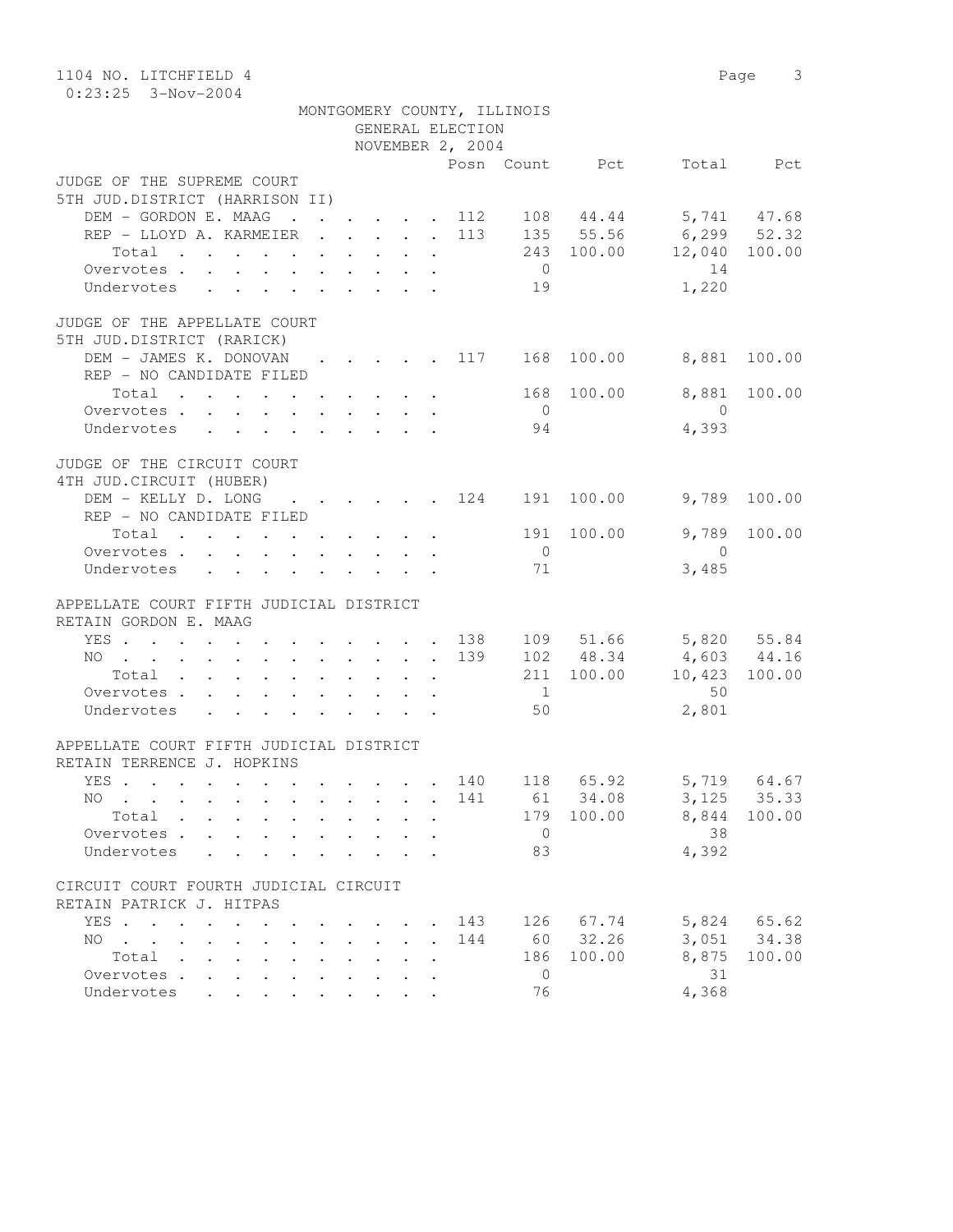| 1104 NO. LITCHFIELD 4                 |       |                                                                       |                      |                         |        |         |                      |        |  |                  |                             |        |       | 4<br>Page   |
|---------------------------------------|-------|-----------------------------------------------------------------------|----------------------|-------------------------|--------|---------|----------------------|--------|--|------------------|-----------------------------|--------|-------|-------------|
| $0:23:25$ 3-Nov-2004                  |       |                                                                       |                      |                         |        |         |                      |        |  |                  |                             |        |       |             |
|                                       |       |                                                                       |                      |                         |        |         |                      |        |  |                  | MONTGOMERY COUNTY, ILLINOIS |        |       |             |
|                                       |       |                                                                       |                      |                         |        |         |                      |        |  | GENERAL ELECTION |                             |        |       |             |
|                                       |       |                                                                       |                      |                         |        |         |                      |        |  | NOVEMBER 2, 2004 |                             |        |       |             |
|                                       |       |                                                                       |                      |                         |        |         |                      |        |  |                  | Posn Count                  | Pct    | Total | Pct         |
| CIRCUIT COURT FOURTH JUDICIAL CIRCUIT |       |                                                                       |                      |                         |        |         |                      |        |  |                  |                             |        |       |             |
| RETAIN MICHAEL P. KILEY               |       |                                                                       |                      |                         |        |         |                      |        |  |                  |                             |        |       |             |
|                                       | YES . | $\mathbf{r}$ , and $\mathbf{r}$ , and $\mathbf{r}$ , and $\mathbf{r}$ |                      |                         |        |         |                      |        |  | 145              | 125                         | 65.45  | 6,035 | 66.69       |
| NO.                                   |       |                                                                       |                      |                         |        |         |                      |        |  | 146              | 66 —                        | 34.55  |       | 3,015 33.31 |
|                                       |       | Total                                                                 | $\ddot{\phantom{a}}$ | $\cdot$ $\cdot$ $\cdot$ |        | $\sim$  | $\bullet$            | $\sim$ |  |                  | 191                         | 100.00 | 9,050 | 100.00      |
|                                       |       | Overvotes .                                                           | $\ddot{\phantom{a}}$ | $\cdot$                 | $\sim$ | $\cdot$ | $\ddot{\phantom{a}}$ |        |  |                  | $\mathbf 0$                 |        | 29    |             |
|                                       |       | Undervotes                                                            |                      |                         | $\sim$ | $\sim$  |                      |        |  |                  | 71                          |        | 4,195 |             |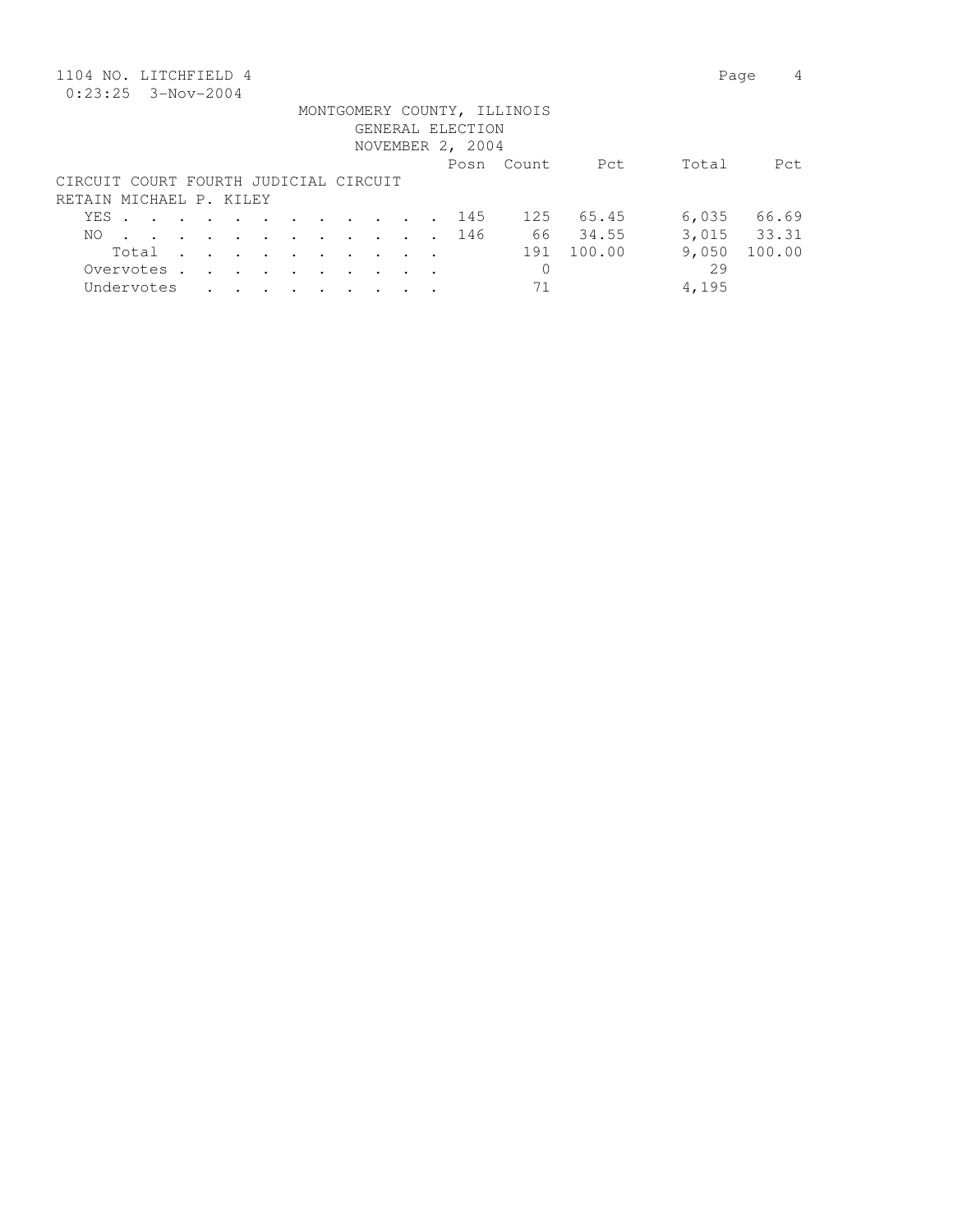1105 NO. LITCHFIELD 5 Page 1 0:23:25 3-Nov-2004

| MONTGOMERY COUNTY, ILLINOIS |                  |  |
|-----------------------------|------------------|--|
|                             | GENERAL ELECTION |  |

|                                                                                              |                                                 |                           |                           |                      | ADMERAT DARAITAM<br>NOVEMBER 2, 2004 |                                  |                                                                                       |                 |                 |
|----------------------------------------------------------------------------------------------|-------------------------------------------------|---------------------------|---------------------------|----------------------|--------------------------------------|----------------------------------|---------------------------------------------------------------------------------------|-----------------|-----------------|
|                                                                                              |                                                 |                           |                           |                      |                                      |                                  | Posn Count Pct                                                                        |                 | Pct             |
| Precincts Counted - TOTAL                                                                    |                                                 |                           |                           |                      |                                      | 1                                | 2.38                                                                                  | Total<br>42     | 100.00          |
|                                                                                              |                                                 |                           |                           |                      |                                      | 435                              |                                                                                       |                 |                 |
| Registered Voters - TOTAL                                                                    |                                                 |                           |                           |                      |                                      |                                  | 310 71.26                                                                             | 18,066          | 13,387 74.10    |
| Ballots Cast - TOTAL                                                                         |                                                 |                           |                           |                      |                                      |                                  | 30.69                                                                                 |                 | 154 0.85        |
| Ballots Cast - BLANK                                                                         |                                                 |                           |                           |                      |                                      |                                  |                                                                                       |                 |                 |
| Ballots Cast - WHITE                                                                         |                                                 |                           |                           |                      |                                      | 306<br>$\overline{0}$            |                                                                                       | 9,530           |                 |
| Ballots Cast - GREEN<br>Ballots Cast - FEDERAL-17-ORANGE .                                   | $\cdot$ $\cdot$ $\cdot$ $\cdot$ $\cdot$ $\cdot$ |                           |                           |                      |                                      |                                  |                                                                                       | 3,744<br>74     |                 |
|                                                                                              |                                                 |                           |                           |                      |                                      | $\circ$                          |                                                                                       |                 |                 |
| Ballots Cast - FEDERAL-19-ORG/BLK.<br>Ballots Cast - PRES.-17-CREAM                          |                                                 |                           |                           |                      |                                      | $\overline{4}$<br>$\overline{0}$ |                                                                                       | 39              |                 |
| Ballots Cast - PRES.-19-CRM/BLK.                                                             |                                                 |                           |                           |                      |                                      | $\bigcap$                        |                                                                                       | $\mathbf{0}$    |                 |
|                                                                                              |                                                 |                           |                           |                      |                                      |                                  |                                                                                       | $\Omega$        |                 |
|                                                                                              |                                                 |                           |                           |                      |                                      |                                  |                                                                                       |                 |                 |
| PRESIDENT AND VICE PRESIDENT                                                                 |                                                 |                           |                           |                      |                                      |                                  |                                                                                       |                 |                 |
| OF THE UNITED STATES (TOTAL)                                                                 |                                                 |                           |                           |                      |                                      |                                  |                                                                                       |                 |                 |
| DEM - JOHN F. KERRY/JOHN EDWARDS 7 144 47.84                                                 |                                                 |                           |                           |                      |                                      |                                  |                                                                                       |                 | 5,979 46.26     |
| REP - GEORGE W. BUSH/DICK CHENEY                                                             |                                                 |                           |                           |                      | 9                                    |                                  | 156 51.83                                                                             | $6,851$ $53.01$ |                 |
| LIB - MICHAEL BADNARIK/R. CAMPAGNA $\cdot$ 11 1 0.33                                         |                                                 |                           |                           |                      |                                      |                                  |                                                                                       |                 | 95 0.74         |
| Total                                                                                        |                                                 |                           |                           |                      |                                      |                                  | 301 100.00                                                                            | 12,925          | 100.00          |
| Overvotes.                                                                                   |                                                 |                           |                           |                      |                                      | $\overline{0}$                   |                                                                                       | 89              |                 |
| Undervotes                                                                                   |                                                 |                           |                           |                      |                                      | 9                                |                                                                                       | 373             |                 |
|                                                                                              |                                                 |                           |                           |                      |                                      |                                  |                                                                                       |                 |                 |
| PRESIDENT AND VICE PRESIDENT                                                                 |                                                 |                           |                           |                      |                                      |                                  |                                                                                       |                 |                 |
| OF THE UNITED STATES (17TH CONG.)                                                            |                                                 |                           |                           |                      |                                      |                                  |                                                                                       |                 |                 |
| DEM - JOHN F. KERRY/JOHN EDWARDS                                                             |                                                 |                           |                           |                      |                                      |                                  | $\begin{array}{cccc} 7 & 142 & 47.81 \\ 9 & 154 & 51.85 \\ 11 & 1 & 0.34 \end{array}$ |                 | $3,514$ $51.97$ |
| REP - GEORGE W. BUSH/DICK CHENEY                                                             |                                                 |                           |                           |                      |                                      |                                  |                                                                                       |                 | $3,188$ 47.15   |
| LIB - MICHAEL BADNARIK/R. CAMPAGNA . 11 1 0.34                                               |                                                 |                           |                           |                      |                                      |                                  |                                                                                       | 59              | 0.87            |
| $Total$ , , , , , , , , ,                                                                    |                                                 |                           |                           | $\sim$               |                                      |                                  | 297 100.00                                                                            | 6,761           | 100.00          |
| Overvotes.                                                                                   |                                                 |                           |                           |                      |                                      | $\overline{0}$                   |                                                                                       | 52              |                 |
| Undervotes                                                                                   |                                                 |                           |                           |                      |                                      | 9                                |                                                                                       | 201             |                 |
|                                                                                              |                                                 |                           |                           |                      |                                      |                                  |                                                                                       |                 |                 |
| PRESIDENT AND VICE PRESIDENT                                                                 |                                                 |                           |                           |                      |                                      |                                  |                                                                                       |                 |                 |
| OF THE UNITED STATES (19TH CONG.)                                                            |                                                 |                           |                           |                      |                                      |                                  |                                                                                       |                 |                 |
| DEM - JOHN F. KERRY/JOHN EDWARDS                                                             |                                                 |                           |                           |                      | $\begin{array}{c}\n7\n\end{array}$   | $\mathbf{2}$                     | 50.00                                                                                 |                 | $2,465$ 39.99   |
| REP - GEORGE W. BUSH/DICK CHENEY                                                             |                                                 |                           |                           |                      | 9                                    |                                  | 2 50.00                                                                               |                 | $3,663$ $59.43$ |
| LIB - MICHAEL BADNARIK/R. CAMPAGNA .                                                         |                                                 |                           |                           |                      | 11                                   |                                  | $0 \t 0.00$                                                                           |                 | 36 0.58         |
| Total                                                                                        |                                                 |                           |                           |                      |                                      | $4\phantom{0}$                   | 100.00                                                                                | 6,164           | 100.00          |
| Overvotes.                                                                                   |                                                 |                           |                           |                      |                                      | $\Omega$                         |                                                                                       | 37              |                 |
| Undervotes                                                                                   |                                                 |                           |                           |                      |                                      | $\Omega$                         |                                                                                       | 172             |                 |
|                                                                                              |                                                 |                           |                           |                      |                                      |                                  |                                                                                       |                 |                 |
| UNITED STATES SENATOR                                                                        |                                                 |                           |                           |                      |                                      |                                  |                                                                                       |                 |                 |
| DEM - BARACK OBAMA.                                                                          |                                                 |                           |                           |                      | 17                                   |                                  | 174 59.39                                                                             | 7,903           | 63.61           |
| REP - ALAN KEYES<br>$\mathbf{r}$ , $\mathbf{r}$ , $\mathbf{r}$ , $\mathbf{r}$ , $\mathbf{r}$ |                                                 |                           | $\sim$                    | $\ddot{\phantom{a}}$ | 18                                   | 109                              | 37.20                                                                                 | 4,078           | 32.82           |
| LIB - JERRY KOHN<br>$\ddot{\phantom{a}}$                                                     | $\mathbf{L}$                                    |                           | $\ddot{\phantom{0}}$      |                      | 19                                   | 2                                | 0.68                                                                                  | 134             | 1.08            |
| IND - ALBERT J. FRANZEN                                                                      | $\mathbf{L}^{\text{max}}$                       |                           | $\mathbf{L}$              |                      | 20                                   | 8                                | 2.73                                                                                  | 309             | 2.49            |
| Total                                                                                        | $\ddot{\phantom{0}}$                            |                           |                           |                      |                                      |                                  | 293 100.00                                                                            | 12,424          | 100.00          |
| Overvotes<br>$\mathbf{L}$                                                                    | $\mathbf{L}$                                    | $\ddot{\phantom{0}}$      | $\ddot{\phantom{0}}$      |                      |                                      | $\mathbf{1}$                     |                                                                                       | 37              |                 |
| Undervotes<br>$\mathbf{r}$ , $\mathbf{r}$ , $\mathbf{r}$ , $\mathbf{r}$                      | $\mathbf{r}$                                    | $\mathbf{L} = \mathbf{L}$ |                           |                      |                                      | 16                               |                                                                                       | 926             |                 |
|                                                                                              |                                                 |                           |                           |                      |                                      |                                  |                                                                                       |                 |                 |
| 17TH CONGRESSIONAL DISTRICT                                                                  |                                                 |                           |                           |                      |                                      |                                  |                                                                                       |                 |                 |
| REPRESENTATIVE IN CONGRESS                                                                   |                                                 |                           |                           |                      |                                      |                                  |                                                                                       |                 |                 |
| DEM - LANE A. EVANS<br>$\ddot{\phantom{0}}$                                                  |                                                 |                           |                           |                      | 33                                   |                                  | 151 53.93                                                                             | 4,023           | 64.69           |
| REP - ANDREA LANE ZINGA                                                                      | $\mathbf{L}^{\text{max}}$                       |                           | $\mathbf{L} = \mathbf{L}$ |                      | 34                                   |                                  | 129 46.07                                                                             | 2,196           | 35.31           |
| Total<br>$\mathbf{r}$ , $\mathbf{r}$ , $\mathbf{r}$ , $\mathbf{r}$ , $\mathbf{r}$            | $\ddot{\phantom{0}}$                            |                           |                           |                      |                                      |                                  | 280 100.00                                                                            | 6,219           | 100.00          |
| Overvotes<br>$\mathbf{L}$                                                                    | $\mathbf{L}$                                    |                           |                           |                      |                                      | $\mathbf{1}$                     |                                                                                       | 12              |                 |
| Undervotes                                                                                   |                                                 |                           |                           |                      |                                      | 25                               |                                                                                       | 783             |                 |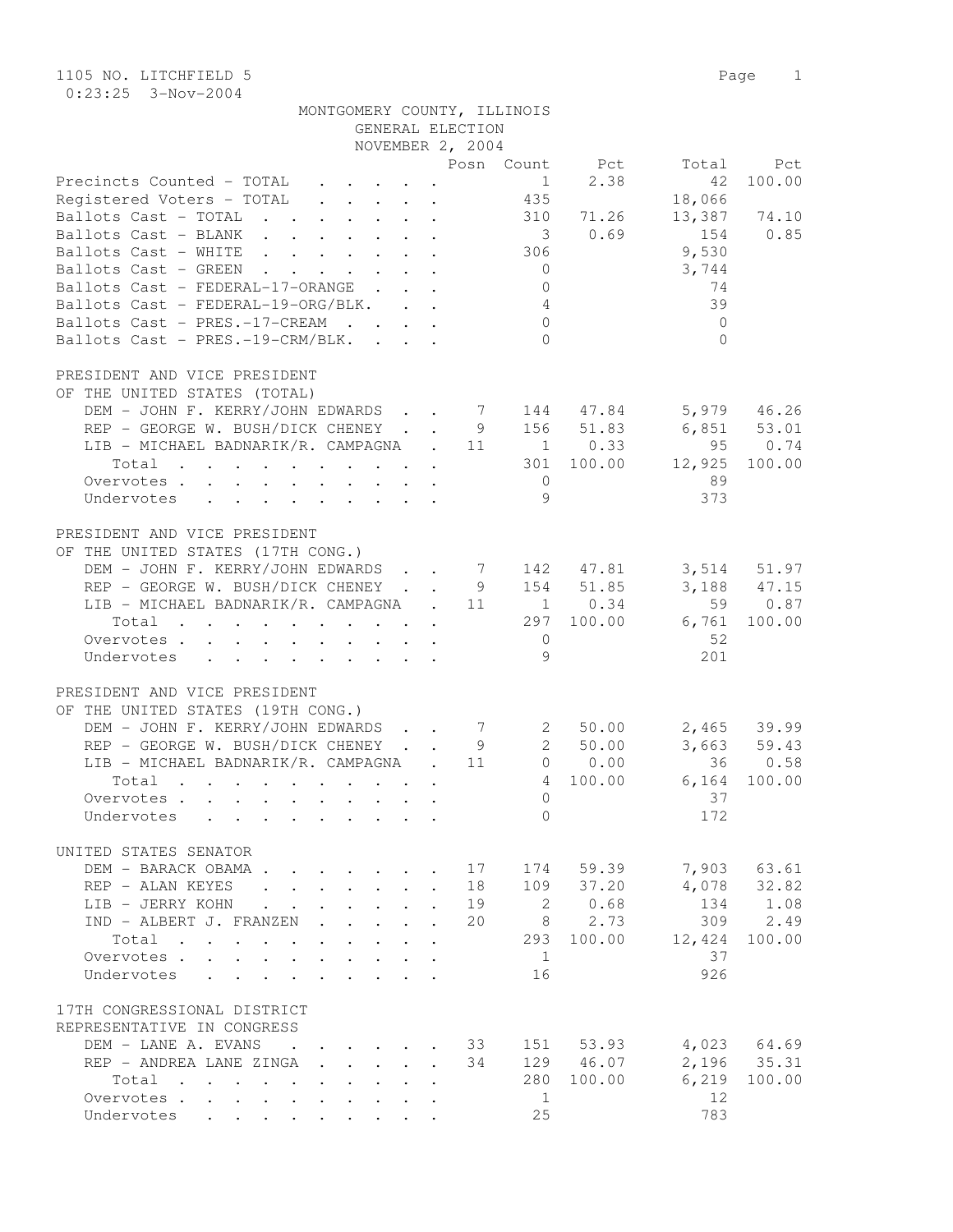| 1105 NO. LITCHFIELD 5                                                                |                      |                                        |                                         |                  |    |                             |                    |                         | Page 2                       |
|--------------------------------------------------------------------------------------|----------------------|----------------------------------------|-----------------------------------------|------------------|----|-----------------------------|--------------------|-------------------------|------------------------------|
| $0:23:25$ 3-Nov-2004                                                                 |                      |                                        |                                         |                  |    |                             |                    |                         |                              |
|                                                                                      |                      |                                        |                                         |                  |    | MONTGOMERY COUNTY, ILLINOIS |                    |                         |                              |
|                                                                                      |                      |                                        |                                         | GENERAL ELECTION |    |                             |                    |                         |                              |
|                                                                                      |                      |                                        |                                         | NOVEMBER 2, 2004 |    |                             |                    |                         |                              |
|                                                                                      |                      |                                        |                                         |                  |    |                             | Posn Count Pct     |                         | Total Pct                    |
| 19TH CONGRESSIONAL DISTRICT                                                          |                      |                                        |                                         |                  |    |                             |                    |                         |                              |
| REPRESENTATIVE IN CONGRESS                                                           |                      |                                        |                                         |                  |    |                             |                    |                         |                              |
| DEM - TIM BAGWELL                                                                    |                      |                                        |                                         |                  |    |                             | $\cdot$ 33 2 50.00 |                         | 1,691 27.95<br>$4,360$ 72.05 |
| REP - JOHN M. SHIMKUS                                                                |                      |                                        |                                         |                  |    |                             | 34 2 50.00         |                         | $6,051$ 100.00               |
| Total                                                                                |                      |                                        |                                         |                  |    | $\Omega$                    | 4 100.00           |                         |                              |
| Overvotes.                                                                           |                      |                                        |                                         |                  |    | $\Omega$                    |                    | 7<br>315                |                              |
| Undervotes                                                                           |                      |                                        |                                         |                  |    |                             |                    |                         |                              |
| STATE SENATOR                                                                        |                      |                                        |                                         |                  |    |                             |                    |                         |                              |
| 49TH LEGISLATIVE DISTRICT (UNEXP.2 YR.TERM)                                          |                      |                                        |                                         |                  |    |                             |                    |                         |                              |
| DEM - DEANNA DEMUZIO 39                                                              |                      |                                        |                                         |                  |    | 239                         | 100.00             | 10,352 100.00           |                              |
| REP - NO CANDIDATE FILED                                                             |                      |                                        |                                         |                  |    |                             |                    |                         |                              |
| Total                                                                                |                      |                                        |                                         |                  |    |                             | 239 100.00         | 10,352 100.00           |                              |
| Overvotes.                                                                           |                      |                                        |                                         |                  |    | $\overline{0}$              |                    | $\overline{0}$          |                              |
| Undervotes                                                                           |                      |                                        |                                         |                  |    | 67                          |                    | 2,922                   |                              |
|                                                                                      |                      |                                        |                                         |                  |    |                             |                    |                         |                              |
| REPRESENTATIVE IN THE GENERAL ASSEMBLY                                               |                      |                                        |                                         |                  |    |                             |                    |                         |                              |
| 98TH REPRESENTATIVE DISTRICT                                                         |                      |                                        |                                         |                  |    |                             |                    |                         |                              |
| DEM - GARY HANNIG                                                                    |                      |                                        |                                         |                  | 45 | 241                         | 100.00             | 10,416                  | 100.00                       |
| REP - NO CANDIDATE FILED                                                             |                      |                                        |                                         |                  |    |                             |                    |                         |                              |
| Total                                                                                |                      |                                        |                                         |                  |    |                             | 241 100.00         | 10,416                  | 100.00                       |
| Overvotes.                                                                           |                      |                                        |                                         |                  |    | $\overline{0}$              |                    | $\overline{0}$          |                              |
| Undervotes                                                                           |                      |                                        |                                         |                  |    | 65                          |                    | 2,858                   |                              |
|                                                                                      |                      |                                        |                                         |                  |    |                             |                    |                         |                              |
| CIRCUIT CLERK                                                                        |                      |                                        |                                         |                  |    |                             |                    |                         |                              |
| DEM - BILL MAJOR                                                                     |                      |                                        |                                         | $\cdot$ 60       |    |                             |                    | 136 45.95 5,593 43.97   |                              |
| REP - MARY WEBB 61                                                                   |                      |                                        |                                         |                  |    |                             | 160 54.05          | 7,126 56.03             |                              |
| Total                                                                                |                      |                                        |                                         |                  |    |                             | 296 100.00         | 12,719                  | 100.00                       |
| Overvotes                                                                            |                      |                                        |                                         |                  |    | $\overline{0}$              |                    | 15                      |                              |
| Undervotes                                                                           |                      |                                        |                                         |                  |    | 10                          |                    | 540                     |                              |
|                                                                                      |                      |                                        |                                         |                  |    |                             |                    |                         |                              |
| STATE'S ATTORNEY                                                                     |                      |                                        |                                         |                  |    |                             |                    |                         |                              |
| DEM - JIM ROBERTS 64 237                                                             |                      |                                        |                                         |                  |    |                             |                    | 100.00 10,525 100.00    |                              |
| REP - NO CANDIDATE FILED                                                             |                      |                                        |                                         |                  |    |                             |                    |                         |                              |
| Total                                                                                |                      |                                        |                                         |                  |    | 237                         | 100.00             | 10,525                  | 100.00                       |
| Overvotes                                                                            |                      |                                        |                                         |                  |    | $\overline{0}$              |                    | $\bigcirc$              |                              |
| Undervotes .                                                                         |                      |                                        |                                         |                  |    | 69                          |                    | 2,749                   |                              |
|                                                                                      |                      |                                        |                                         |                  |    |                             |                    |                         |                              |
| CORONER                                                                              |                      |                                        |                                         |                  |    |                             |                    |                         |                              |
| DEM - RICKEY L. BROADDUS<br>REP - NO CANDIDATE FILED                                 |                      |                                        |                                         |                  | 68 | 235                         | 100.00             | 10,622                  | 100.00                       |
|                                                                                      |                      |                                        |                                         |                  |    |                             |                    |                         |                              |
| Total $\cdots$                                                                       |                      |                                        |                                         |                  |    | 235                         | 100.00             | 10,622                  | 100.00                       |
| Overvotes<br>Undervotes                                                              | $\ddot{\phantom{0}}$ |                                        | $\cdot$ $\cdot$ $\cdot$ $\cdot$ $\cdot$ |                  |    | $\overline{0}$<br>71        |                    | $\overline{0}$<br>2,652 |                              |
|                                                                                      | $\sim$               |                                        | $\cdot$ $\cdot$ $\cdot$ $\cdot$         |                  |    |                             |                    |                         |                              |
| COUNTY BOARD DISTRICT 7                                                              |                      |                                        |                                         |                  |    |                             |                    |                         |                              |
| COUNTY BOARD MEMBER                                                                  |                      |                                        |                                         |                  |    |                             |                    |                         |                              |
| VOTE FOR 2                                                                           |                      |                                        |                                         |                  |    |                             |                    |                         |                              |
| DEM - DEAN BRANDT                                                                    |                      |                                        |                                         |                  | 86 | 128                         | 29.56              | 720                     | 25.09                        |
| REP - EDWARD HELGEN                                                                  |                      | $\mathbf{r} = \mathbf{r} + \mathbf{r}$ |                                         |                  | 87 |                             | 159 36.72          |                         | 1,229 42.82                  |
| REP - MARY BATHURST                                                                  |                      | $\mathbf{L} = \mathbf{L} \mathbf{L}$   | $\mathbf{L}$                            |                  | 88 | 146                         | 33.72              | 921                     | 32.09                        |
| Total<br>$\mathcal{A}=\mathcal{A}=\mathcal{A}=\mathcal{A}=\mathcal{A}=\mathcal{A}$ . |                      | $\mathbf{r}$ , and $\mathbf{r}$        | $\ddot{\phantom{0}}$                    |                  |    | 433                         | 100.00             | 2,870                   | 100.00                       |
| Overvotes                                                                            |                      |                                        |                                         |                  |    | 0                           |                    | 0                       |                              |
| Undervotes                                                                           |                      |                                        |                                         |                  |    | 179                         |                    | 982                     |                              |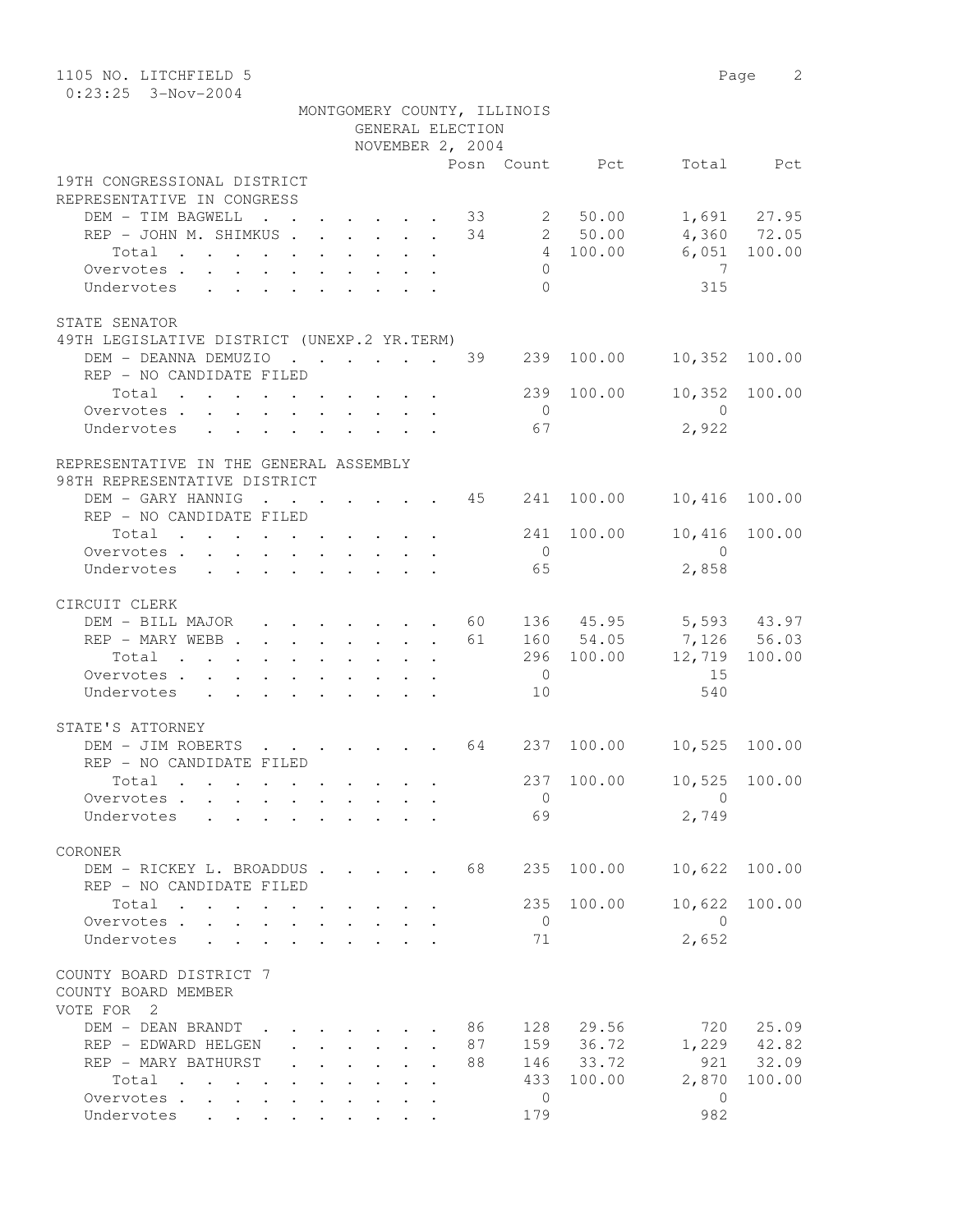| 1105 NO. LITCHFIELD 5<br>$0:23:25$ 3-Nov-2004                                                     |                      |  |                      |  |                      |                  |                |                |                                     | Page 3    |  |  |  |
|---------------------------------------------------------------------------------------------------|----------------------|--|----------------------|--|----------------------|------------------|----------------|----------------|-------------------------------------|-----------|--|--|--|
| MONTGOMERY COUNTY, ILLINOIS                                                                       |                      |  |                      |  |                      |                  |                |                |                                     |           |  |  |  |
| GENERAL ELECTION                                                                                  |                      |  |                      |  |                      |                  |                |                |                                     |           |  |  |  |
|                                                                                                   |                      |  |                      |  |                      | NOVEMBER 2, 2004 |                |                |                                     |           |  |  |  |
|                                                                                                   |                      |  |                      |  |                      |                  |                | Posn Count Pct |                                     | Total Pct |  |  |  |
| JUDGE OF THE SUPREME COURT                                                                        |                      |  |                      |  |                      |                  |                |                |                                     |           |  |  |  |
| 5TH JUD.DISTRICT (HARRISON II)                                                                    |                      |  |                      |  |                      |                  |                |                |                                     |           |  |  |  |
| DEM - GORDON E. MAAG 112 129 45.42 5,741 47.68                                                    |                      |  |                      |  |                      |                  |                |                |                                     |           |  |  |  |
| REP - LLOYD A. KARMEIER 113                                                                       |                      |  |                      |  |                      |                  |                |                | 155 54.58 6,299 52.32               |           |  |  |  |
| Total $\cdot$                                                                                     |                      |  |                      |  |                      |                  |                |                | 284 100.00 12,040 100.00            |           |  |  |  |
| Overvotes                                                                                         |                      |  |                      |  |                      |                  | $\overline{0}$ |                | 14                                  |           |  |  |  |
| Undervotes                                                                                        |                      |  |                      |  |                      |                  | 22             |                | 1,220                               |           |  |  |  |
| JUDGE OF THE APPELLATE COURT                                                                      |                      |  |                      |  |                      |                  |                |                |                                     |           |  |  |  |
| 5TH JUD.DISTRICT (RARICK)                                                                         |                      |  |                      |  |                      |                  |                |                |                                     |           |  |  |  |
| DEM - JAMES K. DONOVAN                                                                            |                      |  |                      |  |                      |                  |                |                | $\cdot$ 117 210 100.00 8,881 100.00 |           |  |  |  |
| REP - NO CANDIDATE FILED                                                                          |                      |  |                      |  |                      |                  |                |                |                                     |           |  |  |  |
| Total                                                                                             |                      |  |                      |  |                      |                  |                | 210 100.00     | 8,881                               | 100.00    |  |  |  |
| Overvotes.                                                                                        |                      |  |                      |  |                      |                  | $\overline{0}$ |                | $\overline{0}$                      |           |  |  |  |
| Undervotes                                                                                        |                      |  |                      |  |                      |                  | 96             |                | 4,393                               |           |  |  |  |
|                                                                                                   |                      |  |                      |  |                      |                  |                |                |                                     |           |  |  |  |
| JUDGE OF THE CIRCUIT COURT                                                                        |                      |  |                      |  |                      |                  |                |                |                                     |           |  |  |  |
| 4TH JUD. CIRCUIT (HUBER)                                                                          |                      |  |                      |  |                      |                  |                |                |                                     |           |  |  |  |
| DEM - KELLY D. LONG 124 214 100.00                                                                |                      |  |                      |  |                      |                  |                |                | 9,789                               | 100.00    |  |  |  |
| REP - NO CANDIDATE FILED                                                                          |                      |  |                      |  |                      |                  |                |                |                                     |           |  |  |  |
| $Total \cdot \cdot \cdot \cdot \cdot \cdot \cdot \cdot \cdot$                                     |                      |  |                      |  |                      |                  |                | 214 100.00     | 9,789                               | 100.00    |  |  |  |
| Overvotes.                                                                                        |                      |  |                      |  |                      |                  | $\overline{0}$ |                | $\bigcirc$                          |           |  |  |  |
| Undervotes                                                                                        |                      |  |                      |  |                      |                  | 92             |                | 3,485                               |           |  |  |  |
| APPELLATE COURT FIFTH JUDICIAL DISTRICT                                                           |                      |  |                      |  |                      |                  |                |                |                                     |           |  |  |  |
| RETAIN GORDON E. MAAG                                                                             |                      |  |                      |  |                      |                  |                |                |                                     |           |  |  |  |
| YES 138                                                                                           |                      |  |                      |  |                      |                  |                |                | 132 52.80 5,820 55.84               |           |  |  |  |
| NO 139                                                                                            |                      |  |                      |  |                      |                  |                |                | 118 47.20 4,603 44.16               |           |  |  |  |
| Total                                                                                             |                      |  |                      |  |                      |                  |                |                | 250 100.00 10,423                   | 100.00    |  |  |  |
| Overvotes.                                                                                        |                      |  |                      |  |                      |                  | $\overline{1}$ |                | 50                                  |           |  |  |  |
| Undervotes                                                                                        |                      |  |                      |  |                      |                  | 55             |                | 2,801                               |           |  |  |  |
|                                                                                                   |                      |  |                      |  |                      |                  |                |                |                                     |           |  |  |  |
| APPELLATE COURT FIFTH JUDICIAL DISTRICT<br>RETAIN TERRENCE J. HOPKINS                             |                      |  |                      |  |                      |                  |                |                |                                     |           |  |  |  |
|                                                                                                   |                      |  |                      |  |                      |                  |                | 57.99          | 5,719                               | 64.67     |  |  |  |
| YES<br>NO.                                                                                        |                      |  |                      |  |                      | 140<br>141       | 127<br>92      | 42.01          | 3,125                               | 35.33     |  |  |  |
| $\sim$ $\sim$<br>Total .                                                                          |                      |  |                      |  | $\ddot{\phantom{a}}$ |                  | 219            | 100.00         | 8,844                               | 100.00    |  |  |  |
| Overvotes .<br>$\mathbf{L}$                                                                       |                      |  |                      |  |                      |                  | 1              |                | 38                                  |           |  |  |  |
| Undervotes                                                                                        |                      |  |                      |  |                      |                  | 86             |                | 4,392                               |           |  |  |  |
|                                                                                                   |                      |  |                      |  |                      |                  |                |                |                                     |           |  |  |  |
| CIRCUIT COURT FOURTH JUDICIAL CIRCUIT                                                             |                      |  |                      |  |                      |                  |                |                |                                     |           |  |  |  |
| RETAIN PATRICK J. HITPAS                                                                          |                      |  |                      |  |                      |                  |                |                |                                     |           |  |  |  |
| YES<br>$\mathbf{r}$ , $\mathbf{r}$ , $\mathbf{r}$<br>$\ddot{\phantom{0}}$<br>$\ddot{\phantom{0}}$ |                      |  |                      |  | $\ddot{\phantom{a}}$ | 143              | 123            | 56.68          | 5,824                               | 65.62     |  |  |  |
| NO.<br>$\mathbf{r}$ , $\mathbf{r}$ , $\mathbf{r}$ , $\mathbf{r}$<br>$\ddot{\phantom{0}}$          |                      |  | $\ddot{\phantom{0}}$ |  | $\ddot{\phantom{a}}$ | 144              | 94             | 43.32          | 3,051                               | 34.38     |  |  |  |
| Total<br>$\ddot{\phantom{0}}$<br>$\ddot{\phantom{a}}$<br>$\ddot{\phantom{a}}$                     | $\ddot{\phantom{0}}$ |  |                      |  |                      |                  | 217            | 100.00         | 8,875                               | 100.00    |  |  |  |
| Overvotes .<br>$\ddot{\phantom{a}}$<br>$\ddot{\phantom{a}}$                                       |                      |  |                      |  |                      |                  | 1              |                | 31                                  |           |  |  |  |
| Undervotes                                                                                        |                      |  |                      |  |                      |                  | 88             |                | 4,368                               |           |  |  |  |
|                                                                                                   |                      |  |                      |  |                      |                  |                |                |                                     |           |  |  |  |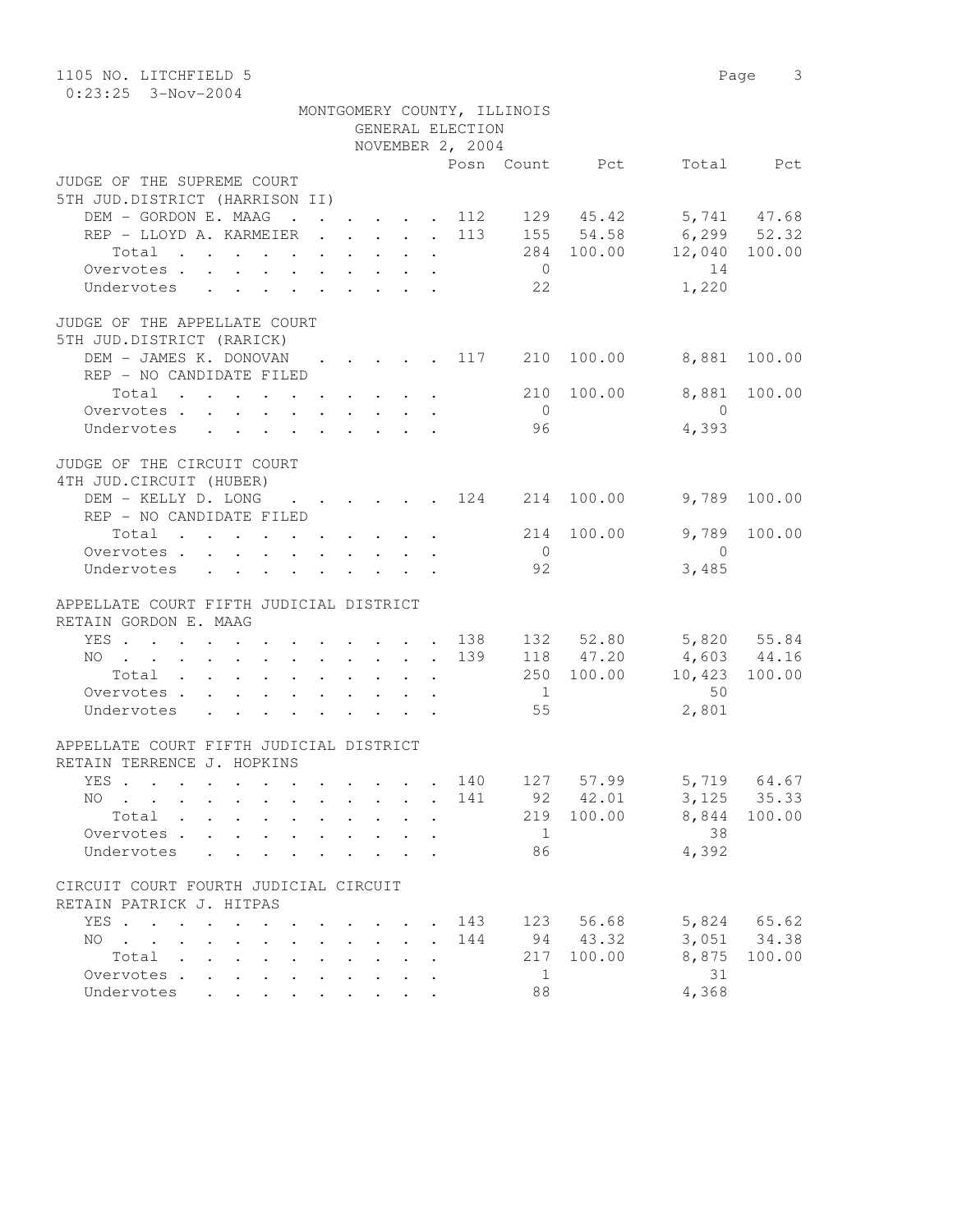| 1105 NO. LITCHFIELD 5                 |       |             |                      |                                                                       |                 |               |                      |  |  |                  |                             |        | Page  | 4           |
|---------------------------------------|-------|-------------|----------------------|-----------------------------------------------------------------------|-----------------|---------------|----------------------|--|--|------------------|-----------------------------|--------|-------|-------------|
| $0:23:25$ 3-Nov-2004                  |       |             |                      |                                                                       |                 |               |                      |  |  |                  |                             |        |       |             |
|                                       |       |             |                      |                                                                       |                 |               |                      |  |  |                  | MONTGOMERY COUNTY, ILLINOIS |        |       |             |
|                                       |       |             |                      |                                                                       |                 |               |                      |  |  | GENERAL ELECTION |                             |        |       |             |
|                                       |       |             |                      |                                                                       |                 |               |                      |  |  | NOVEMBER 2, 2004 |                             |        |       |             |
|                                       |       |             |                      |                                                                       |                 |               |                      |  |  |                  | Posn Count                  | Pct    | Total | Pct         |
| CIRCUIT COURT FOURTH JUDICIAL CIRCUIT |       |             |                      |                                                                       |                 |               |                      |  |  |                  |                             |        |       |             |
| RETAIN MICHAEL P. KILEY               |       |             |                      |                                                                       |                 |               |                      |  |  |                  |                             |        |       |             |
|                                       | YES . |             |                      | $\mathbf{r}$ , and $\mathbf{r}$ , and $\mathbf{r}$ , and $\mathbf{r}$ |                 |               |                      |  |  | 145              | 136                         | 59.39  | 6,035 | 66.69       |
| NO.                                   |       |             |                      |                                                                       |                 |               |                      |  |  | 146              | 93                          | 40.61  |       | 3,015 33.31 |
|                                       |       | Total       | $\ddot{\phantom{a}}$ | $\cdots$                                                              |                 | $\cdot$       | $\bullet$            |  |  |                  | 229                         | 100.00 | 9,050 | 100.00      |
|                                       |       | Overvotes . | $\ddot{\phantom{a}}$ | $\ddot{\phantom{a}}$                                                  | $\sim$          | $\cdot$       | $\ddot{\phantom{a}}$ |  |  |                  | $\mathbf 0$                 |        | 29    |             |
|                                       |       | Undervotes  |                      |                                                                       | $\cdot$ $\cdot$ | $\sim$ $\sim$ |                      |  |  |                  | 77                          |        | 4,195 |             |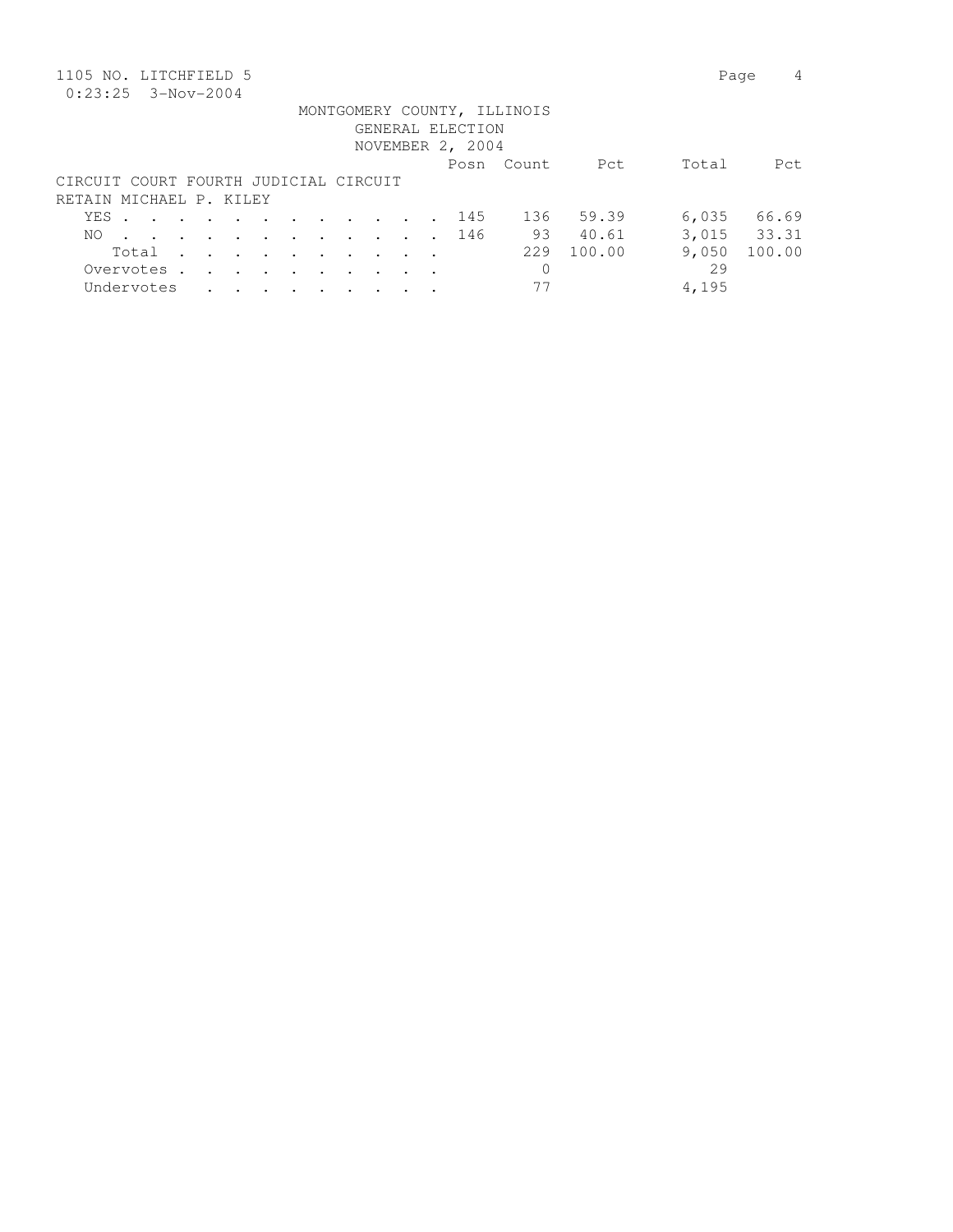1106 NO. LITCHFIELD 6 Page 1 0:23:25 3-Nov-2004

| $0:23:25$ $3-NOV-ZUU4$                                                                                                        |                                     |                         |  |                  |                         |             |                          |               |
|-------------------------------------------------------------------------------------------------------------------------------|-------------------------------------|-------------------------|--|------------------|-------------------------|-------------|--------------------------|---------------|
|                                                                                                                               | MONTGOMERY COUNTY, ILLINOIS         |                         |  |                  |                         |             |                          |               |
|                                                                                                                               |                                     |                         |  | GENERAL ELECTION |                         |             |                          |               |
|                                                                                                                               |                                     |                         |  | NOVEMBER 2, 2004 |                         |             |                          |               |
|                                                                                                                               |                                     |                         |  |                  |                         |             | Posn Count Pct Total Pct |               |
| Precincts Counted - TOTAL                                                                                                     |                                     |                         |  |                  |                         | $1 \t 2.38$ | 42                       | 100.00        |
| Registered Voters - TOTAL                                                                                                     |                                     |                         |  |                  | 703                     |             | 18,066                   |               |
| Ballots Cast - TOTAL 530 75.39                                                                                                |                                     |                         |  |                  |                         |             |                          | 13,387 74.10  |
| Ballots Cast - BLANK                                                                                                          |                                     |                         |  |                  |                         | 7 1.00      | 154 0.85                 |               |
| Ballots Cast - GREEN                                                                                                          |                                     |                         |  |                  | 530                     |             | 3,744                    |               |
| Ballots Cast - FEDERAL-19-ORG/BLK.                                                                                            |                                     |                         |  |                  | $\overline{0}$          |             | 39                       |               |
| Ballots Cast - PRES.-19-CRM/BLK.                                                                                              |                                     |                         |  |                  | $\Omega$                |             | $\Omega$                 |               |
|                                                                                                                               |                                     |                         |  |                  |                         |             |                          |               |
| PRESIDENT AND VICE PRESIDENT                                                                                                  |                                     |                         |  |                  |                         |             |                          |               |
| OF THE UNITED STATES (TOTAL)                                                                                                  |                                     |                         |  |                  |                         |             |                          |               |
| DEM - JOHN F. KERRY/JOHN EDWARDS 7 216 41.94 5,979 46.26                                                                      |                                     |                         |  |                  |                         |             |                          |               |
| REP - GEORGE W. BUSH/DICK CHENEY 9 296 57.48 6,851 53.01                                                                      |                                     |                         |  |                  |                         |             |                          |               |
| LIB - MICHAEL BADNARIK/R. CAMPAGNA . 11 3 0.58                                                                                |                                     |                         |  |                  |                         |             |                          | 95 0.74       |
| Total                                                                                                                         |                                     |                         |  |                  |                         |             | 515 100.00 12,925 100.00 |               |
| Overvotes                                                                                                                     |                                     |                         |  |                  | $\overline{3}$          |             | 89                       |               |
| Undervotes                                                                                                                    |                                     |                         |  |                  | 12                      |             | 373                      |               |
|                                                                                                                               |                                     |                         |  |                  |                         |             |                          |               |
| PRESIDENT AND VICE PRESIDENT<br>OF THE UNITED STATES (19TH CONG.)<br>DEM - JOHN F. KERRY/JOHN EDWARDS 7 216 41.94 2,465 39.99 |                                     |                         |  |                  |                         |             |                          |               |
| REP - GEORGE W. BUSH/DICK CHENEY 9 296 57.48 3,663 59.43                                                                      |                                     |                         |  |                  |                         |             |                          |               |
| LIB - MICHAEL BADNARIK/R. CAMPAGNA . 11 3 0.58                                                                                |                                     |                         |  |                  |                         |             |                          | 36 0.58       |
| Total                                                                                                                         |                                     |                         |  |                  |                         |             | 515 100.00 6,164         | 100.00        |
| Overvotes                                                                                                                     |                                     |                         |  |                  | $\overline{\mathbf{3}}$ |             | 37                       |               |
| Undervotes                                                                                                                    |                                     |                         |  |                  | $12 \overline{ }$       |             | 172                      |               |
| UNITED STATES SENATOR<br>DEM - BARACK OBAMA 17                                                                                |                                     |                         |  |                  |                         | 294 60.12   |                          | 7,903 63.61   |
| REP - ALAN KEYES                                                                                                              | . 18                                |                         |  |                  |                         | 178 36.40   |                          | 4,078 32.82   |
| LIB - JERRY KOHN 19                                                                                                           |                                     |                         |  |                  |                         | 7 1.43      |                          | 134 1.08      |
| IND - ALBERT J. FRANZEN 20                                                                                                    |                                     |                         |  |                  |                         | 10 2.04     |                          | 309 2.49      |
| Total                                                                                                                         |                                     |                         |  |                  |                         |             | 489 100.00 12,424        | 100.00        |
| Overvotes                                                                                                                     |                                     |                         |  |                  | 1                       |             | 37                       |               |
| Undervotes<br>$\mathbf{r}$ , $\mathbf{r}$ , $\mathbf{r}$ , $\mathbf{r}$ , $\mathbf{r}$                                        |                                     |                         |  |                  | 40                      |             | 926                      |               |
|                                                                                                                               |                                     |                         |  |                  |                         |             |                          |               |
| 19TH CONGRESSIONAL DISTRICT<br>REPRESENTATIVE IN CONGRESS                                                                     |                                     |                         |  |                  |                         |             |                          |               |
| DEM - TIM BAGWELL                                                                                                             |                                     |                         |  | 33               |                         | 147 29.17   |                          | 1,691 27.95   |
| REP - JOHN M. SHIMKUS.                                                                                                        |                                     | $\cdot$ $\cdot$ $\cdot$ |  | 34               |                         | 357 70.83   |                          | 4,360 72.05   |
|                                                                                                                               |                                     |                         |  |                  | 504                     | 100.00      | 6,051                    | 100.00        |
| Total                                                                                                                         |                                     |                         |  |                  | 2                       |             | 7                        |               |
| Overvotes<br>$\sim$                                                                                                           |                                     |                         |  |                  |                         |             |                          |               |
| Undervotes                                                                                                                    |                                     |                         |  |                  | 24                      |             | 315                      |               |
| STATE SENATOR<br>49TH LEGISLATIVE DISTRICT (UNEXP.2 YR.TERM)                                                                  |                                     |                         |  |                  |                         |             |                          |               |
| DEM - DEANNA DEMUZIO<br>REP - NO CANDIDATE FILED                                                                              | and the contract of the contract of |                         |  | 39               | 410                     | 100.00      |                          | 10,352 100.00 |

Total . . . . . . . . . . 410 100.00 10,352 100.00

 Overvotes . . . . . . . . . . 0 0 Undervotes . . . . . . . . . 120 2,922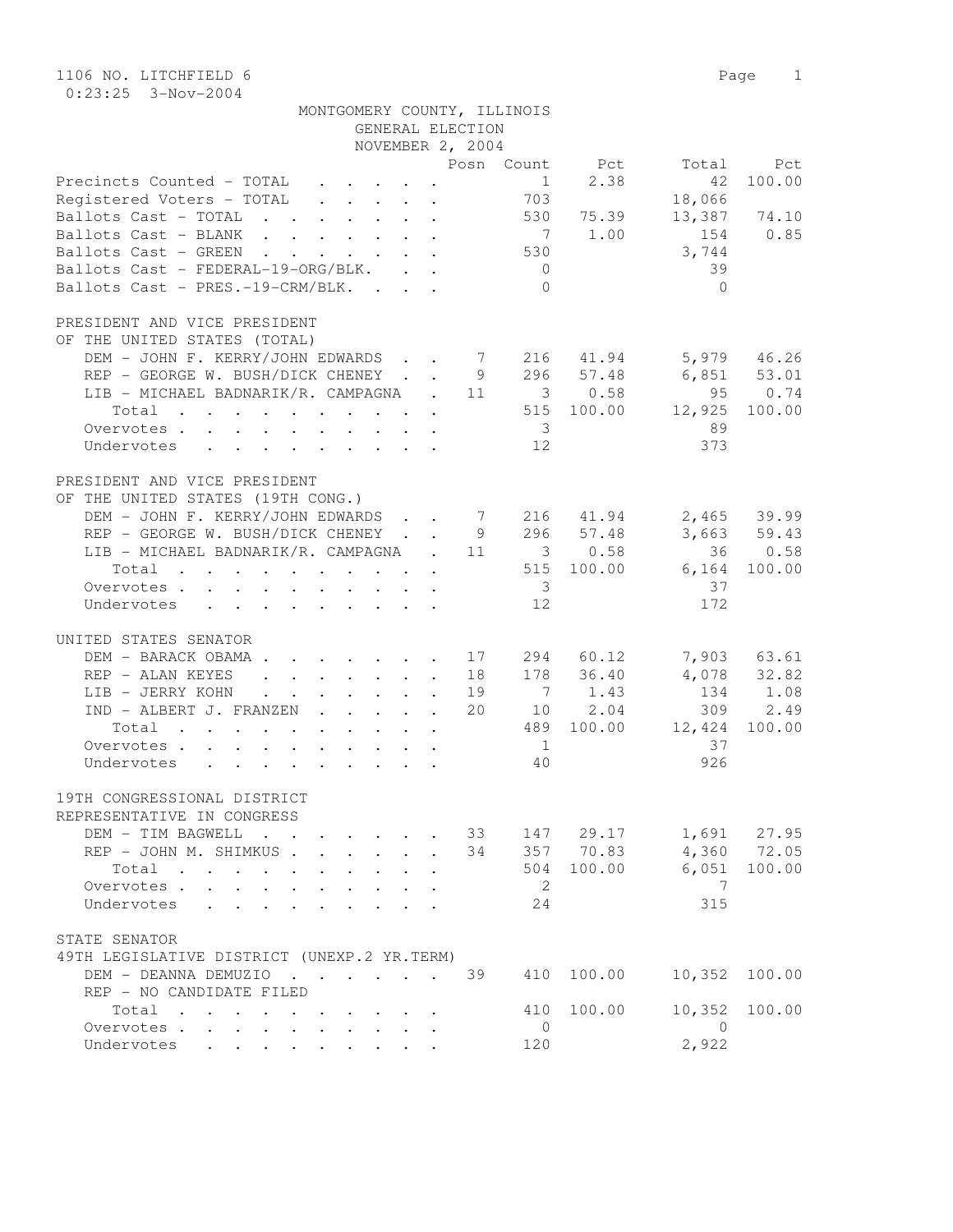| 1106 NO. LITCHFIELD 6                                                                                                            |                                                                                                        |                                         |  |                                                                               |              |                  |                                                |                        |                            | Page 2 |  |  |
|----------------------------------------------------------------------------------------------------------------------------------|--------------------------------------------------------------------------------------------------------|-----------------------------------------|--|-------------------------------------------------------------------------------|--------------|------------------|------------------------------------------------|------------------------|----------------------------|--------|--|--|
| $0:23:25$ 3-Nov-2004                                                                                                             |                                                                                                        |                                         |  |                                                                               |              |                  |                                                |                        |                            |        |  |  |
| MONTGOMERY COUNTY, ILLINOIS<br>GENERAL ELECTION                                                                                  |                                                                                                        |                                         |  |                                                                               |              |                  |                                                |                        |                            |        |  |  |
|                                                                                                                                  |                                                                                                        |                                         |  |                                                                               |              |                  |                                                |                        |                            |        |  |  |
|                                                                                                                                  |                                                                                                        |                                         |  |                                                                               |              | NOVEMBER 2, 2004 |                                                |                        | Posn Count Pct Total       | Pct    |  |  |
| REPRESENTATIVE IN THE GENERAL ASSEMBLY                                                                                           |                                                                                                        |                                         |  |                                                                               |              |                  |                                                |                        |                            |        |  |  |
| 98TH REPRESENTATIVE DISTRICT                                                                                                     |                                                                                                        |                                         |  |                                                                               |              |                  |                                                |                        |                            |        |  |  |
| DEM - GARY HANNIG                                                                                                                | $\cdots$ $\cdots$                                                                                      |                                         |  |                                                                               |              |                  | $\cdot$ $\cdot$ $\cdot$ $\cdot$ $\cdot$ 45 427 | 100.00                 | 10,416                     | 100.00 |  |  |
| REP - NO CANDIDATE FILED                                                                                                         |                                                                                                        |                                         |  |                                                                               |              |                  |                                                |                        |                            |        |  |  |
| Total                                                                                                                            |                                                                                                        |                                         |  |                                                                               |              |                  | 427                                            | 100.00                 | 10,416                     | 100.00 |  |  |
| Overvotes.                                                                                                                       |                                                                                                        |                                         |  |                                                                               |              |                  | $\overline{0}$                                 |                        | $\overline{0}$             |        |  |  |
| Undervotes                                                                                                                       |                                                                                                        |                                         |  |                                                                               |              |                  | 103                                            |                        | 2,858                      |        |  |  |
|                                                                                                                                  |                                                                                                        |                                         |  |                                                                               |              |                  |                                                |                        |                            |        |  |  |
| CIRCUIT CLERK<br>DEM - BILL MAJOR 60                                                                                             |                                                                                                        |                                         |  |                                                                               |              |                  |                                                |                        |                            |        |  |  |
| REP - MARY WEBB                                                                                                                  |                                                                                                        |                                         |  |                                                                               |              | 61               |                                                | 212 42.23<br>290 57.77 | 5,593 43.97<br>7,126 56.03 |        |  |  |
| Total                                                                                                                            |                                                                                                        |                                         |  |                                                                               |              |                  |                                                | 502 100.00             | 12,719 100.00              |        |  |  |
| Overvotes                                                                                                                        |                                                                                                        |                                         |  |                                                                               |              |                  | $\overline{0}$                                 |                        | 15                         |        |  |  |
| Undervotes                                                                                                                       |                                                                                                        |                                         |  |                                                                               |              |                  | 28                                             |                        | 540                        |        |  |  |
|                                                                                                                                  |                                                                                                        |                                         |  |                                                                               |              |                  |                                                |                        |                            |        |  |  |
| STATE'S ATTORNEY                                                                                                                 |                                                                                                        |                                         |  |                                                                               |              |                  |                                                |                        |                            |        |  |  |
| DEM - JIM ROBERTS 64                                                                                                             |                                                                                                        |                                         |  |                                                                               |              |                  | 416                                            | 100.00                 | 10,525                     | 100.00 |  |  |
| REP - NO CANDIDATE FILED                                                                                                         |                                                                                                        |                                         |  |                                                                               |              |                  |                                                |                        |                            |        |  |  |
| Total                                                                                                                            |                                                                                                        |                                         |  |                                                                               |              |                  |                                                | 416 100.00             | 10,525                     | 100.00 |  |  |
| Overvotes.                                                                                                                       |                                                                                                        |                                         |  |                                                                               |              |                  | $\overline{0}$                                 |                        | $\bigcirc$                 |        |  |  |
| Undervotes                                                                                                                       | $\mathbf{r}$ , $\mathbf{r}$ , $\mathbf{r}$ , $\mathbf{r}$ , $\mathbf{r}$ , $\mathbf{r}$ , $\mathbf{r}$ |                                         |  |                                                                               |              |                  | 114                                            |                        | 2,749                      |        |  |  |
| CORONER                                                                                                                          |                                                                                                        |                                         |  |                                                                               |              |                  |                                                |                        |                            |        |  |  |
| DEM - RICKEY L. BROADDUS. 68                                                                                                     |                                                                                                        |                                         |  |                                                                               |              |                  | 413                                            | 100.00                 | 10,622                     | 100.00 |  |  |
| REP - NO CANDIDATE FILED                                                                                                         |                                                                                                        |                                         |  |                                                                               |              |                  |                                                |                        |                            |        |  |  |
| Total                                                                                                                            |                                                                                                        |                                         |  |                                                                               |              |                  | 413                                            | 100.00                 | 10,622                     | 100.00 |  |  |
| Overvotes                                                                                                                        |                                                                                                        |                                         |  |                                                                               |              |                  | $\overline{0}$                                 |                        | $\bigcirc$                 |        |  |  |
| Undervotes                                                                                                                       |                                                                                                        |                                         |  |                                                                               |              |                  | 117                                            |                        | 2,652                      |        |  |  |
|                                                                                                                                  |                                                                                                        |                                         |  |                                                                               |              |                  |                                                |                        |                            |        |  |  |
| COUNTY BOARD DISTRICT 7<br>COUNTY BOARD MEMBER                                                                                   |                                                                                                        |                                         |  |                                                                               |              |                  |                                                |                        |                            |        |  |  |
| VOTE FOR 2                                                                                                                       |                                                                                                        |                                         |  |                                                                               |              |                  |                                                |                        |                            |        |  |  |
| DEM - DEAN BRANDT                                                                                                                | $\cdot$ $\cdot$ $\cdot$ $\cdot$ $\cdot$ $\cdot$ $\cdot$ 86                                             |                                         |  |                                                                               |              |                  |                                                | 192 23.79              | 720                        | 25.09  |  |  |
| REP - EDWARD HELGEN                                                                                                              |                                                                                                        |                                         |  |                                                                               |              | 87               |                                                |                        | 354 43.87 1,229            | 42.82  |  |  |
| REP - MARY BATHURST                                                                                                              |                                                                                                        |                                         |  |                                                                               |              | 88               |                                                | 261 32.34              | 921                        | 32.09  |  |  |
| Total                                                                                                                            |                                                                                                        | $\mathbf{L}^{\text{max}}$               |  | $\cdot$ $\cdot$ $\cdot$ $\cdot$                                               |              |                  |                                                |                        | 807 100.00 2,870 100.00    |        |  |  |
| Overvotes                                                                                                                        |                                                                                                        | $\cdot$ $\cdot$ $\cdot$ $\cdot$ $\cdot$ |  |                                                                               |              |                  | $\overline{0}$                                 |                        | $\overline{0}$             |        |  |  |
| Undervotes .                                                                                                                     |                                                                                                        |                                         |  |                                                                               |              |                  | 253                                            |                        | 982                        |        |  |  |
|                                                                                                                                  |                                                                                                        |                                         |  |                                                                               |              |                  |                                                |                        |                            |        |  |  |
| JUDGE OF THE SUPREME COURT<br>5TH JUD.DISTRICT (HARRISON II)                                                                     |                                                                                                        |                                         |  |                                                                               |              |                  |                                                |                        |                            |        |  |  |
| DEM - GORDON E. MAAG                                                                                                             |                                                                                                        |                                         |  |                                                                               |              | 112              |                                                |                        | 176 36.51 5,741 47.68      |        |  |  |
| REP - LLOYD A. KARMEIER .                                                                                                        |                                                                                                        |                                         |  | $\mathbf{1}$ $\mathbf{1}$ $\mathbf{1}$ $\mathbf{1}$ $\mathbf{1}$ $\mathbf{1}$ | $\mathbf{L}$ | 113              |                                                |                        | 306 63.49 6,299 52.32      |        |  |  |
| Total                                                                                                                            |                                                                                                        |                                         |  |                                                                               |              |                  |                                                | 482 100.00             | 12,040                     | 100.00 |  |  |
| Overvotes                                                                                                                        |                                                                                                        | $\sim$                                  |  |                                                                               |              |                  | $\overline{1}$                                 |                        | 14                         |        |  |  |
| Undervotes                                                                                                                       |                                                                                                        | $\ddot{\phantom{a}}$                    |  |                                                                               |              |                  | 47                                             |                        | 1,220                      |        |  |  |
|                                                                                                                                  |                                                                                                        |                                         |  |                                                                               |              |                  |                                                |                        |                            |        |  |  |
| JUDGE OF THE APPELLATE COURT                                                                                                     |                                                                                                        |                                         |  |                                                                               |              |                  |                                                |                        |                            |        |  |  |
| 5TH JUD.DISTRICT (RARICK)                                                                                                        |                                                                                                        |                                         |  |                                                                               |              |                  |                                                |                        |                            |        |  |  |
| DEM - JAMES K. DONOVAN 117 342                                                                                                   |                                                                                                        |                                         |  |                                                                               |              |                  |                                                | 100.00                 | 8,881                      | 100.00 |  |  |
| REP - NO CANDIDATE FILED<br>$\begin{tabular}{ccccccccccccccccc} Total & . & . & . & . & . & . & . & . & . & . & . \end{tabular}$ |                                                                                                        |                                         |  |                                                                               |              |                  | 342                                            | 100.00                 | 8,881                      | 100.00 |  |  |
| Overvotes                                                                                                                        |                                                                                                        |                                         |  |                                                                               |              |                  | $\mathbf{0}$                                   |                        | $\overline{0}$             |        |  |  |
| Undervotes                                                                                                                       |                                                                                                        |                                         |  |                                                                               |              |                  | 188                                            |                        | 4,393                      |        |  |  |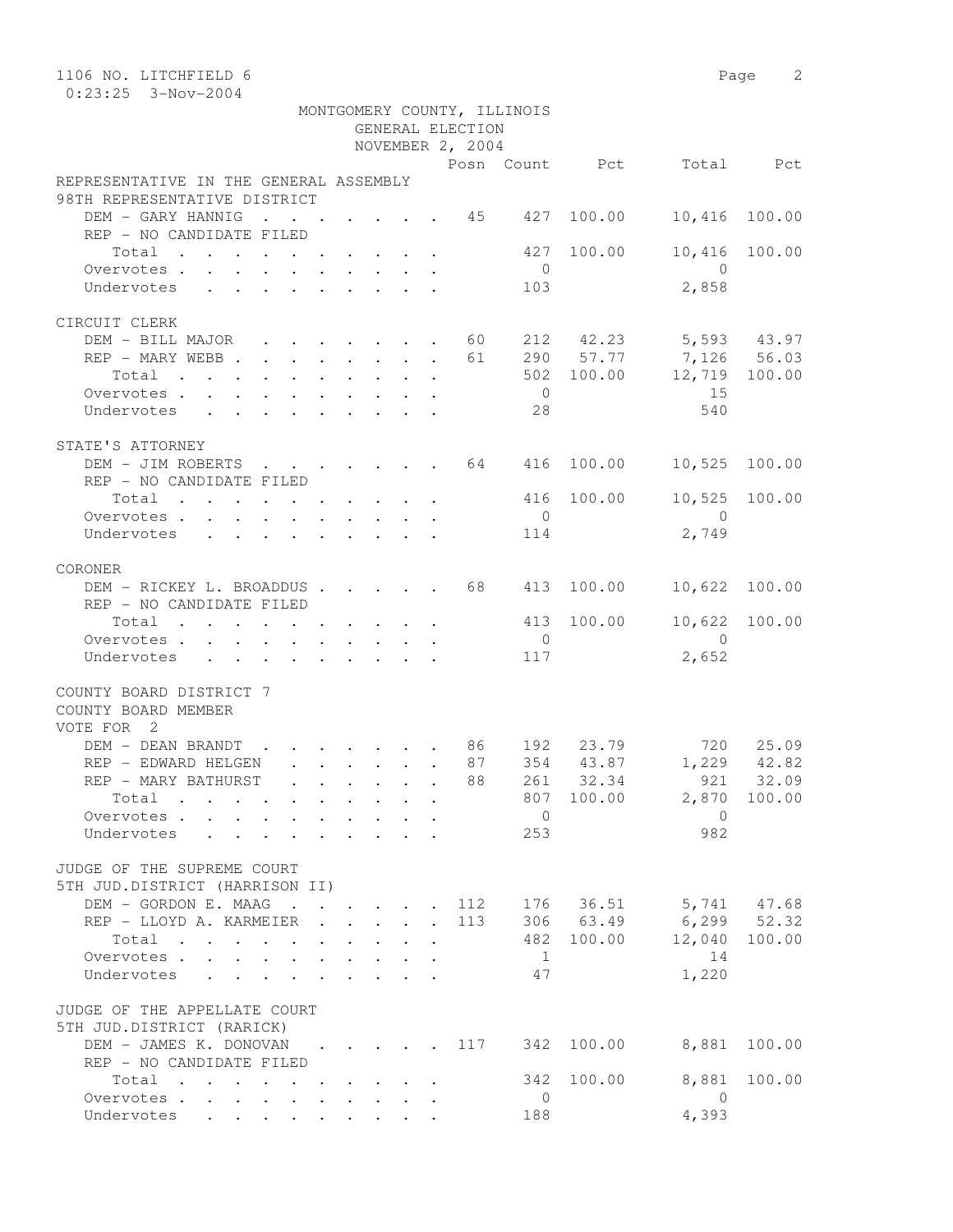| 1106 NO. LITCHFIELD 6                   |                               |                | Page 3                                                |
|-----------------------------------------|-------------------------------|----------------|-------------------------------------------------------|
| $0:23:25$ 3-Nov-2004                    |                               |                |                                                       |
|                                         | MONTGOMERY COUNTY, ILLINOIS   |                |                                                       |
|                                         | GENERAL ELECTION              |                |                                                       |
|                                         | NOVEMBER 2, 2004              |                |                                                       |
|                                         |                               |                | Posn Count Pct Total Pct                              |
| JUDGE OF THE CIRCUIT COURT              |                               |                |                                                       |
| 4TH JUD. CIRCUIT (HUBER)                |                               |                |                                                       |
| DEM - KELLY D. LONG 124 387 100.00      |                               |                | 9,789<br>100.00                                       |
| REP - NO CANDIDATE FILED                |                               |                |                                                       |
| Total                                   |                               | 387<br>100.00  | 9,789<br>100.00                                       |
| Overvotes                               |                               | $\overline{0}$ | $\overline{0}$                                        |
| Undervotes                              |                               | 143            | 3,485                                                 |
| APPELLATE COURT FIFTH JUDICIAL DISTRICT |                               |                |                                                       |
| RETAIN GORDON E. MAAG                   |                               |                |                                                       |
| YES 138 225 53.57 5,820 55.84           |                               |                |                                                       |
|                                         |                               |                |                                                       |
| NO<br>Total                             | $\sim 10^{-11}$<br>$\sim$ $-$ |                | 139 195 46.43 4,603 44.16<br>420 100.00 10,423 100.00 |
| Overvotes                               |                               | 1              | 50                                                    |
| Undervotes                              |                               | 109            | 2,801                                                 |
|                                         |                               |                |                                                       |
| APPELLATE COURT FIFTH JUDICIAL DISTRICT |                               |                |                                                       |
| RETAIN TERRENCE J. HOPKINS              |                               |                |                                                       |
| YES 140 246 69.69 5,719 64.67           |                               |                |                                                       |
| NO 141                                  |                               |                | 107 30.31 3,125 35.33                                 |
| Total                                   |                               | 353 100.00     | 8,844 100.00                                          |
| Overvotes                               |                               | $\overline{0}$ | 38                                                    |
| Undervotes                              |                               | 177            | 4,392                                                 |
|                                         |                               |                |                                                       |
| CIRCUIT COURT FOURTH JUDICIAL CIRCUIT   |                               |                |                                                       |
| RETAIN PATRICK J. HITPAS                |                               |                |                                                       |
| YES 143 248 71.68                       |                               |                | 5,824 65.62<br>3,051 34.38                            |
| NO 144                                  |                               | 98 28.32       |                                                       |
| Total                                   |                               | 346 100.00     | 8,875 100.00                                          |
| Overvotes                               |                               | $\overline{0}$ | 31                                                    |
| Undervotes                              |                               | 184            | 4,368                                                 |
|                                         |                               |                |                                                       |
| CIRCUIT COURT FOURTH JUDICIAL CIRCUIT   |                               |                |                                                       |
| RETAIN MICHAEL P. KILEY                 |                               |                |                                                       |
| YES 145 261 73.52 6,035 66.69           |                               |                |                                                       |
| NO 146                                  |                               | 94 26.48       | 3,015 33.31                                           |
| Total                                   |                               | 355 100.00     | 9,050<br>100.00                                       |
| Overvotes.                              |                               | $\Omega$       | 29                                                    |
| Undervotes                              |                               | 175            | 4,195                                                 |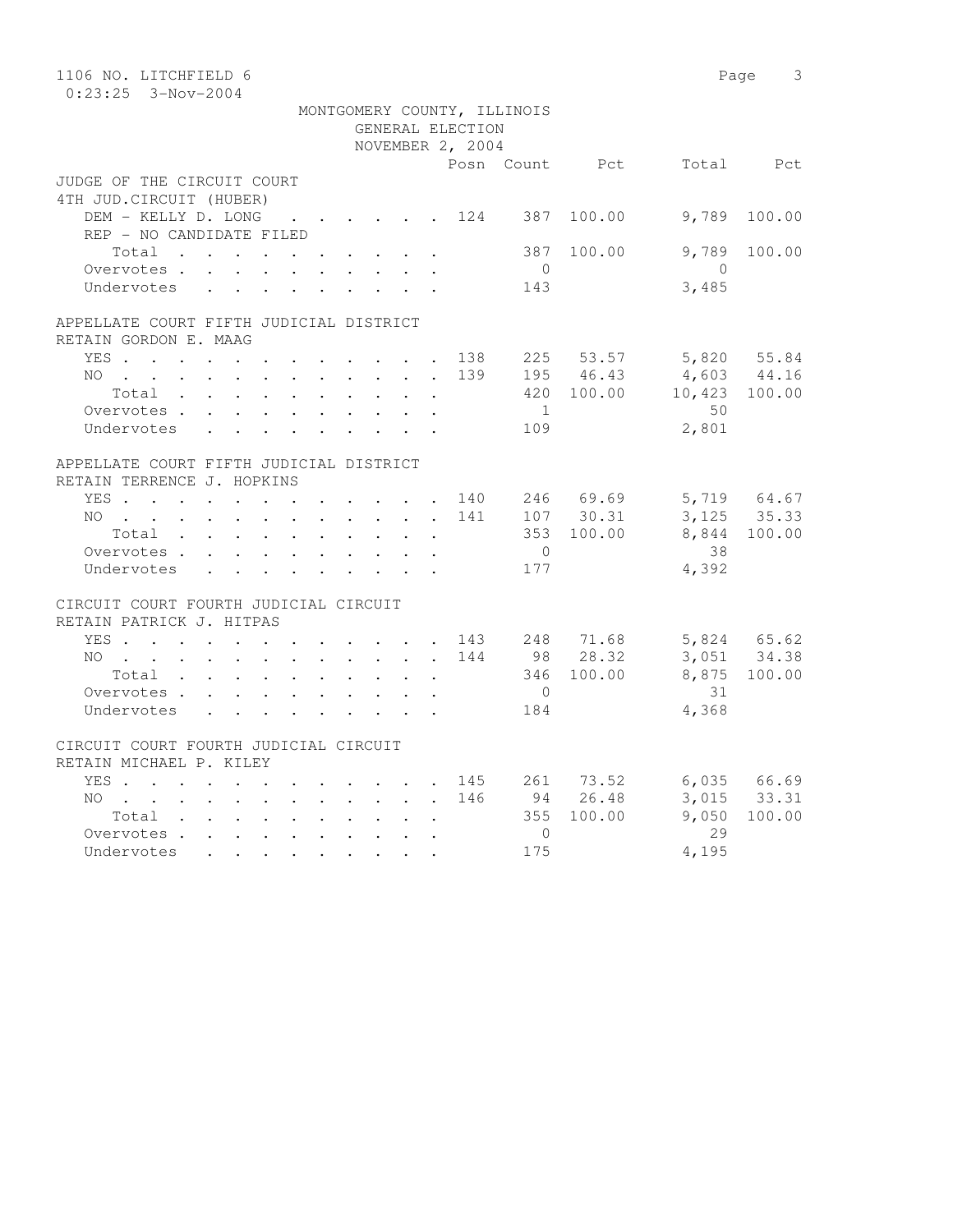1201 PITMAN Page 1 0:23:25 3-Nov-2004

|                                                                                                                                                                                                          | MONTGOMERY COUNTY, ILLINOIS<br>GENERAL ELECTION<br>NOVEMBER 2, 2004                                                                                                                                               |                                                                                                              |                                                                             |
|----------------------------------------------------------------------------------------------------------------------------------------------------------------------------------------------------------|-------------------------------------------------------------------------------------------------------------------------------------------------------------------------------------------------------------------|--------------------------------------------------------------------------------------------------------------|-----------------------------------------------------------------------------|
|                                                                                                                                                                                                          |                                                                                                                                                                                                                   | Posn Count Pct Total Pct                                                                                     |                                                                             |
| Precincts Counted - TOTAL<br>Registered Voters - TOTAL<br>Ballots Cast - TOTAL<br>Ballots Cast - BLANK<br>Ballots Cast - WHITE<br>Ballots Cast - FEDERAL-19-ORG/BLK.<br>Ballots Cast - PRES.-19-CRM/BLK. | 249<br>$\overline{1}$                                                                                                                                                                                             | 42<br>1<br>2.38<br>18,066<br>334<br>250 74.85<br>$1 \t 0.30$<br>154<br>9,530<br>39<br>$\bigcap$<br>$\bigcap$ | 100.00<br>13,387 74.10<br>0.85                                              |
| PRESIDENT AND VICE PRESIDENT                                                                                                                                                                             |                                                                                                                                                                                                                   |                                                                                                              |                                                                             |
| OF THE UNITED STATES (TOTAL)<br>Overvotes.<br>Undervotes                                                                                                                                                 | DEM – JOHN F. KERRY/JOHN EDWARDS 7 85 35.12<br>PEP – GEORGE W. BUSH/DICK CHENEY 9 152 62.81<br>REP - GEORGE W. BUSH/DICK CHENEY<br>LIB - MICHAEL BADNARIK/R. CAMPAGNA . 11 5 2.07 95<br>242 100.00 12,925         | $6,851$ $53.01$<br>89<br>$\overline{\mathbf{3}}$<br>5 <sup>5</sup><br>373                                    | 5,979 46.26<br>$-95$ 0.74<br>100.00                                         |
| PRESIDENT AND VICE PRESIDENT                                                                                                                                                                             |                                                                                                                                                                                                                   |                                                                                                              |                                                                             |
| OF THE UNITED STATES (19TH CONG.)<br>Total<br>Overvotes.<br>Undervotes                                                                                                                                   | LIB - MICHAEL BADNARIK/R. CAMPAGNA . 11 5 2.07                                                                                                                                                                    | 36<br>242 100.00<br>$6,164$ 100.00<br>$\overline{\phantom{a}}$ 3<br>37<br>5<br>172                           | 0.58                                                                        |
| UNITED STATES SENATOR                                                                                                                                                                                    |                                                                                                                                                                                                                   |                                                                                                              |                                                                             |
| DEM - BARACK OBAMA.<br>REP - ALAN KEYES<br>LIB - JERRY KOHN<br>IND - ALBERT J. FRANZEN<br>Total<br>Overvotes.<br>Undervotes                                                                              | $\cdot$ $\cdot$ $\cdot$ $\cdot$ $\cdot$ $\cdot$ $\cdot$ 17<br>$\mathbf{r} = \mathbf{r} \times \mathbf{r}$ , where $\mathbf{r} = \mathbf{r} \times \mathbf{r}$ , $\mathbf{r} = \mathbf{r} \times \mathbf{r}$<br>19 | 146 61.86<br>18 85 36.02<br>2 0.85<br>20 3 1.27<br>236 100.00<br>37<br>$\frac{1}{2}$<br>13<br>926            | 7,903 63.61<br>$4,078$ $32.82$<br>$134$ $1.08$<br>309 2.49<br>12,424 100.00 |
| 19TH CONGRESSIONAL DISTRICT                                                                                                                                                                              |                                                                                                                                                                                                                   |                                                                                                              |                                                                             |
| REPRESENTATIVE IN CONGRESS<br>DEM - TIM BAGWELL<br>REP - JOHN M. SHIMKUS<br>Total<br>Overvotes.<br>Undervotes<br>$\sim$ $\sim$ $\sim$ $\sim$ $\sim$ $\sim$                                               | 34<br>$\mathcal{L}^{\text{max}}$<br>$\mathbf{L} = \mathbf{L}$<br>$\ddot{\phantom{a}}$                                                                                                                             | 33 67 28.27<br>170 71.73<br>100.00<br>6,051<br>237<br>$\overline{0}$<br>7<br>315<br>13                       | 1,691 27.95<br>4,360 72.05<br>100.00                                        |
| STATE SENATOR                                                                                                                                                                                            |                                                                                                                                                                                                                   |                                                                                                              |                                                                             |
| 49TH LEGISLATIVE DISTRICT (UNEXP.2 YR.TERM)                                                                                                                                                              |                                                                                                                                                                                                                   |                                                                                                              |                                                                             |
| DEM - DEANNA DEMUZIO                                                                                                                                                                                     | 39                                                                                                                                                                                                                | 196<br>100.00<br>10,352                                                                                      | 100.00                                                                      |
| REP - NO CANDIDATE FILED<br>Total                                                                                                                                                                        |                                                                                                                                                                                                                   | 100.00<br>10,352<br>196                                                                                      | 100.00                                                                      |
| Overvotes<br>$\mathbf{r} = \mathbf{r}$<br>Undervotes                                                                                                                                                     |                                                                                                                                                                                                                   | $\overline{0}$<br>$\Omega$<br>2,922<br>53                                                                    |                                                                             |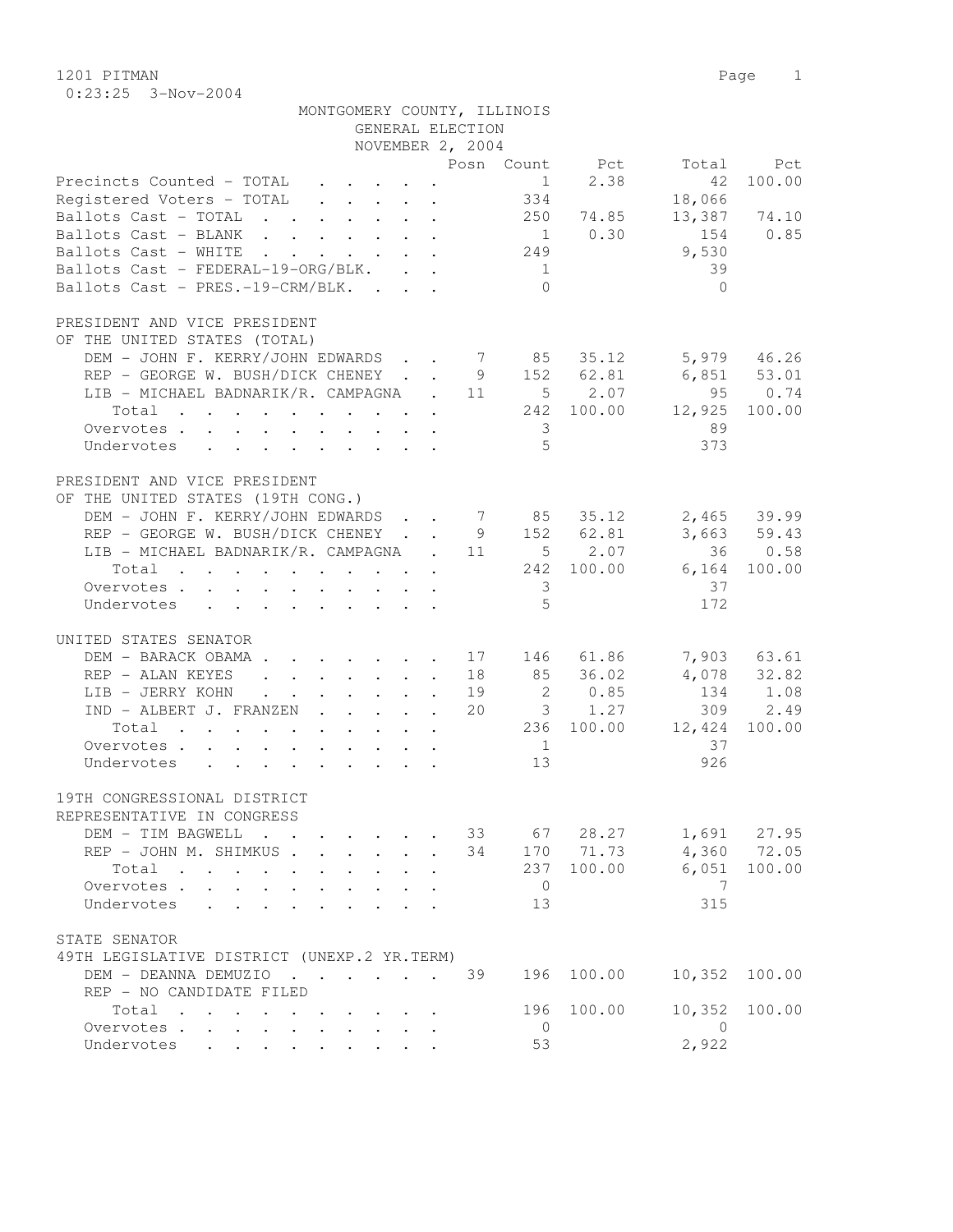1201 PITMAN Page 2 0:23:25 3-Nov-2004

|                                                                            |  |  |                                                           | GENERAL ELECTION<br>NOVEMBER 2, 2004 | MONTGOMERY COUNTY, ILLINOIS |                 |                                     |               |
|----------------------------------------------------------------------------|--|--|-----------------------------------------------------------|--------------------------------------|-----------------------------|-----------------|-------------------------------------|---------------|
|                                                                            |  |  |                                                           |                                      |                             |                 | Posn Count Pct Total Pct            |               |
| REPRESENTATIVE IN THE GENERAL ASSEMBLY<br>98TH REPRESENTATIVE DISTRICT     |  |  |                                                           |                                      |                             |                 |                                     |               |
| DEM - GARY HANNIG                                                          |  |  |                                                           |                                      |                             |                 | $\cdot$ 45 180 100.00 10,416 100.00 |               |
| REP - NO CANDIDATE FILED                                                   |  |  |                                                           |                                      |                             |                 |                                     |               |
| Total 180 100.00                                                           |  |  |                                                           |                                      |                             |                 |                                     | 10,416 100.00 |
|                                                                            |  |  |                                                           |                                      | $\overline{0}$              |                 | $\overline{0}$                      |               |
| Undervotes                                                                 |  |  |                                                           |                                      | 69                          |                 | 2,858                               |               |
|                                                                            |  |  |                                                           |                                      |                             |                 |                                     |               |
| CIRCUIT CLERK                                                              |  |  |                                                           |                                      |                             |                 |                                     |               |
| DEM - BILL MAJOR 60 87 36.40 5,593 43.97                                   |  |  |                                                           |                                      |                             |                 |                                     |               |
|                                                                            |  |  |                                                           |                                      |                             |                 |                                     |               |
| REP - MARY WEBB 61 152 63.60 7,126 56.03<br>Total 239 100.00 12,719 100.00 |  |  |                                                           |                                      |                             |                 |                                     |               |
| Overvotes                                                                  |  |  |                                                           |                                      |                             |                 | 15                                  |               |
| Undervotes                                                                 |  |  |                                                           |                                      | $\frac{1}{9}$               |                 | 540                                 |               |
|                                                                            |  |  |                                                           |                                      |                             |                 |                                     |               |
| STATE'S ATTORNEY                                                           |  |  |                                                           |                                      |                             |                 |                                     |               |
| DEM - JIM ROBERTS 64 184 100.00 10,525 100.00                              |  |  |                                                           |                                      |                             |                 |                                     |               |
| REP - NO CANDIDATE FILED                                                   |  |  |                                                           |                                      |                             |                 |                                     |               |
| Total $\cdot$                                                              |  |  |                                                           |                                      |                             |                 | 184 100.00 10,525 100.00            |               |
| Overvotes                                                                  |  |  |                                                           |                                      | $\overline{0}$              |                 | $\overline{0}$                      |               |
| Undervotes                                                                 |  |  |                                                           |                                      | 65                          |                 | 2,749                               |               |
| CORONER                                                                    |  |  |                                                           |                                      |                             |                 |                                     |               |
| DEM - RICKEY L. BROADDUS 68                                                |  |  |                                                           |                                      |                             | 201 100.00      | 10,622                              | 100.00        |
| REP - NO CANDIDATE FILED                                                   |  |  |                                                           |                                      |                             |                 |                                     |               |
| Total                                                                      |  |  |                                                           |                                      |                             | 201 100.00      | 10,622 100.00                       |               |
| Overvotes                                                                  |  |  |                                                           |                                      | $\overline{0}$              |                 | $\bigcirc$                          |               |
| Undervotes                                                                 |  |  |                                                           |                                      | 48                          |                 | 2,652                               |               |
|                                                                            |  |  |                                                           |                                      |                             |                 |                                     |               |
| COUNTY BOARD DISTRICT 1                                                    |  |  |                                                           |                                      |                             |                 |                                     |               |
| COUNTY BOARD MEMBER-4 YEAR TERM                                            |  |  |                                                           |                                      |                             |                 |                                     |               |
| DEM - PAT CLARKE 86 142 58.44                                              |  |  |                                                           |                                      |                             |                 |                                     | 1,041 49.67   |
| $REP - TOBY A. DEAN$                                                       |  |  |                                                           |                                      |                             | 87 101 41.56    |                                     | 1,055 50.33   |
| $\cdot$ 243 100.00<br>Total                                                |  |  |                                                           |                                      |                             |                 |                                     | 2,096 100.00  |
| Overvotes                                                                  |  |  |                                                           |                                      | $\Omega$                    |                 | $\sim$ 1                            |               |
| Undervotes                                                                 |  |  |                                                           |                                      |                             | $6\overline{6}$ | 116                                 |               |
|                                                                            |  |  |                                                           |                                      |                             |                 |                                     |               |
| COUNTY BOARD DISTRICT 1                                                    |  |  |                                                           |                                      |                             |                 |                                     |               |
| COUNTY BOARD MEMBER-UNEXP.2YR.TERM                                         |  |  |                                                           |                                      |                             |                 |                                     |               |
| DEM - DAVID HEATON                                                         |  |  | $\mathbf{r}$ , $\mathbf{r}$ , $\mathbf{r}$                |                                      |                             | 91 148 62.18    |                                     | 1,078 52.66   |
| REP - CHARLES BOUTCHER                                                     |  |  | $\mathbf{r}$ , $\mathbf{r}$ , $\mathbf{r}$ , $\mathbf{r}$ |                                      |                             | 92 90 37.82     |                                     | 969 47.34     |
| Total                                                                      |  |  |                                                           |                                      |                             | 238 100.00      | 2,047                               | 100.00        |
| Overvotes.                                                                 |  |  |                                                           |                                      | $\overline{0}$              |                 | $\overline{0}$                      |               |
| Undervotes                                                                 |  |  |                                                           |                                      | 11                          |                 | 166                                 |               |
| JUDGE OF THE SUPREME COURT                                                 |  |  |                                                           |                                      |                             |                 |                                     |               |
| 5TH JUD.DISTRICT (HARRISON II)                                             |  |  |                                                           |                                      |                             |                 |                                     |               |
| DEM - GORDON E. MAAG 112 117 50.43 5,741 47.68                             |  |  |                                                           |                                      |                             |                 |                                     |               |
| REP - LLOYD A. KARMEIER                                                    |  |  |                                                           |                                      |                             |                 | 113 115 49.57 6,299 52.32           |               |
| Total                                                                      |  |  |                                                           |                                      |                             | 232 100.00      |                                     | 12,040 100.00 |
| Overvotes.                                                                 |  |  |                                                           |                                      | $\sim$ 1                    |                 | 14                                  |               |
| Undervotes                                                                 |  |  |                                                           |                                      | 16                          |                 | 1,220                               |               |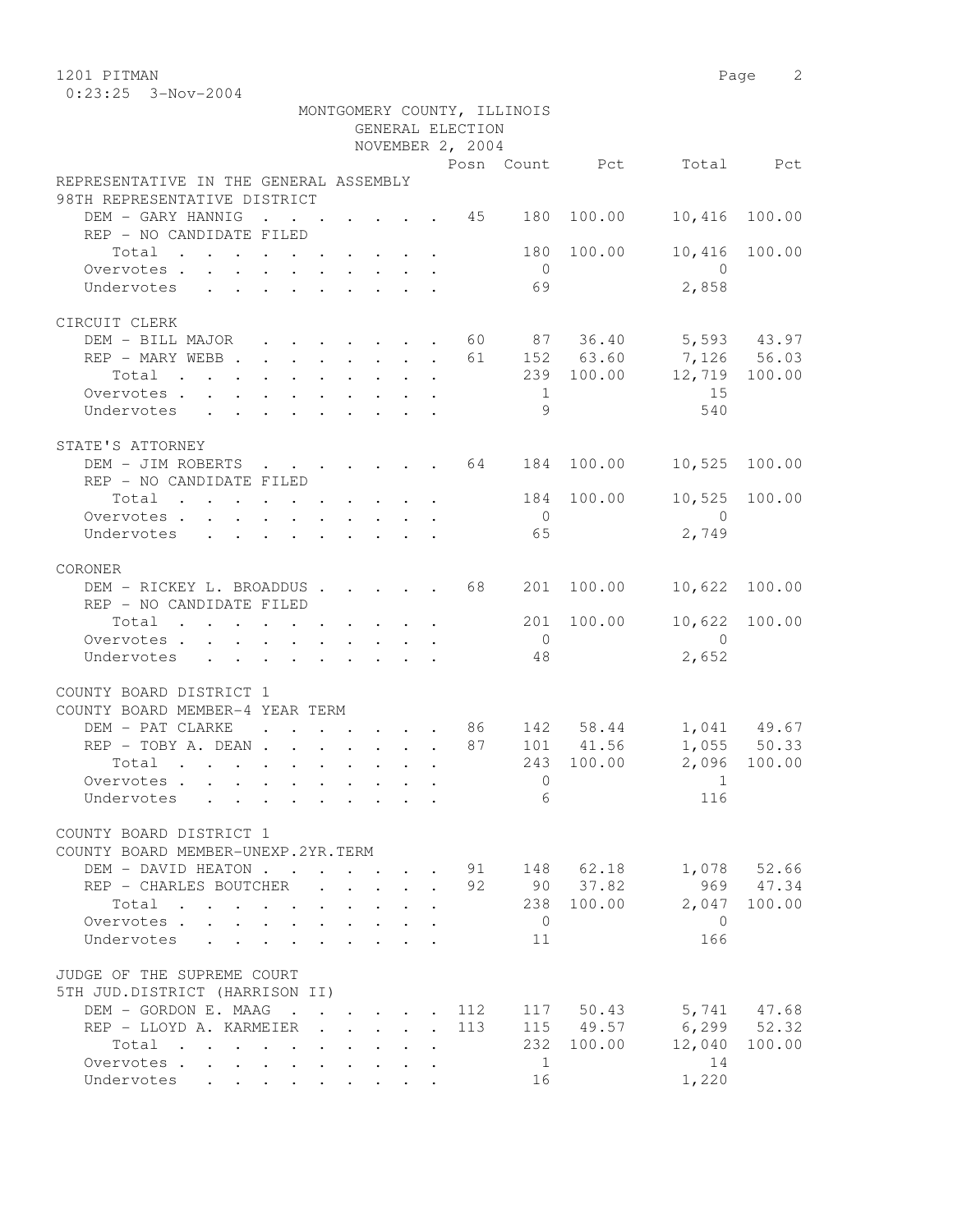1201 PITMAN Page 3 0:23:25 3-Nov-2004

|                                                                                                                      |                                              |                           |                      |                      | GENERAL ELECTION | MONTGOMERY COUNTY, ILLINOIS |                |                      |              |
|----------------------------------------------------------------------------------------------------------------------|----------------------------------------------|---------------------------|----------------------|----------------------|------------------|-----------------------------|----------------|----------------------|--------------|
|                                                                                                                      |                                              |                           |                      |                      | NOVEMBER 2, 2004 |                             |                |                      |              |
|                                                                                                                      |                                              |                           |                      |                      |                  |                             | Posn Count Pct |                      | Total Pct    |
| JUDGE OF THE APPELLATE COURT                                                                                         |                                              |                           |                      |                      |                  |                             |                |                      |              |
| 5TH JUD.DISTRICT (RARICK)                                                                                            |                                              |                           |                      |                      |                  |                             |                |                      |              |
| DEM - JAMES K. DONOVAN 117 162 100.00                                                                                |                                              |                           |                      |                      |                  |                             |                | 8,881                | 100.00       |
| REP - NO CANDIDATE FILED                                                                                             |                                              |                           |                      |                      |                  |                             |                |                      |              |
| Total $\cdot$                                                                                                        |                                              |                           |                      |                      |                  |                             | 162 100.00     |                      | 8,881 100.00 |
| Overvotes                                                                                                            |                                              |                           |                      |                      |                  | $\overline{0}$              |                | $\overline{0}$       |              |
| Undervotes                                                                                                           |                                              |                           |                      |                      |                  | 87                          |                | 4,393                |              |
| JUDGE OF THE CIRCUIT COURT                                                                                           |                                              |                           |                      |                      |                  |                             |                |                      |              |
| 4TH JUD. CIRCUIT (HUBER)                                                                                             |                                              |                           |                      |                      |                  |                             |                |                      |              |
| DEM - KELLY D. LONG 124 181 100.00                                                                                   |                                              |                           |                      |                      |                  |                             |                |                      | 9,789 100.00 |
| REP - NO CANDIDATE FILED                                                                                             |                                              |                           |                      |                      |                  |                             |                |                      |              |
| Total                                                                                                                |                                              |                           |                      |                      |                  |                             | 181 100.00     | 9,789                | 100.00       |
| Overvotes.                                                                                                           |                                              |                           |                      |                      |                  | $\overline{0}$              |                | $\overline{0}$       |              |
| Undervotes                                                                                                           |                                              |                           |                      |                      |                  | 68                          |                | 3,485                |              |
|                                                                                                                      |                                              |                           |                      |                      |                  |                             |                |                      |              |
| APPELLATE COURT FIFTH JUDICIAL DISTRICT                                                                              |                                              |                           |                      |                      |                  |                             |                |                      |              |
| RETAIN GORDON E. MAAG                                                                                                |                                              |                           |                      |                      |                  |                             |                |                      |              |
| YES 138 127 63.18 5,820 55.84                                                                                        |                                              |                           |                      |                      |                  |                             |                |                      |              |
| NO 139 74 36.82                                                                                                      |                                              |                           |                      |                      |                  |                             |                | 4,603 44.16          |              |
| Total                                                                                                                |                                              |                           |                      |                      |                  |                             | 201 100.00     | 10,423 100.00        |              |
| Overvotes                                                                                                            |                                              |                           |                      |                      |                  | $\overline{0}$              |                | 50                   |              |
| Undervotes<br>$\mathbf{r}$ , $\mathbf{r}$ , $\mathbf{r}$ , $\mathbf{r}$ , $\mathbf{r}$ , $\mathbf{r}$ , $\mathbf{r}$ |                                              |                           |                      |                      |                  | 48                          |                | 2,801                |              |
| APPELLATE COURT FIFTH JUDICIAL DISTRICT                                                                              |                                              |                           |                      |                      |                  |                             |                |                      |              |
| RETAIN TERRENCE J. HOPKINS                                                                                           |                                              |                           |                      |                      |                  |                             |                |                      |              |
| YES 140 124 68.89 5,719 64.67                                                                                        |                                              |                           |                      |                      |                  |                             |                |                      |              |
| NO 141 56 31.11                                                                                                      |                                              |                           |                      |                      |                  |                             |                | $3,125$ $35.33$      |              |
| Total 180 100.00                                                                                                     |                                              |                           |                      |                      |                  |                             |                |                      | 8,844 100.00 |
| Overvotes.                                                                                                           |                                              |                           |                      |                      |                  | $\overline{2}$              |                | 38                   |              |
| Undervotes                                                                                                           |                                              |                           |                      |                      |                  | 67                          |                | 4,392                |              |
|                                                                                                                      |                                              |                           |                      |                      |                  |                             |                |                      |              |
| CIRCUIT COURT FOURTH JUDICIAL CIRCUIT                                                                                |                                              |                           |                      |                      |                  |                             |                |                      |              |
| RETAIN PATRICK J. HITPAS                                                                                             |                                              |                           |                      |                      |                  |                             |                |                      |              |
| YES 143 128 70.72 5,824 65.62                                                                                        |                                              |                           |                      |                      |                  |                             |                |                      |              |
| NO 144                                                                                                               |                                              |                           |                      |                      |                  |                             |                | 53 29.28 3,051 34.38 |              |
| Total                                                                                                                |                                              |                           |                      |                      |                  | 181                         | 100.00         | 8,875                | 100.00       |
| Overvotes<br>$\sim$                                                                                                  |                                              |                           |                      |                      |                  | $\overline{0}$              |                | 31                   |              |
| Undervotes                                                                                                           |                                              |                           |                      |                      |                  | 68                          |                | 4,368                |              |
| CIRCUIT COURT FOURTH JUDICIAL CIRCUIT                                                                                |                                              |                           |                      |                      |                  |                             |                |                      |              |
| RETAIN MICHAEL P. KILEY                                                                                              |                                              |                           |                      |                      |                  |                             |                |                      |              |
| YES                                                                                                                  |                                              |                           |                      |                      | 145              | 131                         | 71.98          | 6,035                | 66.69        |
| $\mathbf{L}$<br>NO.<br>$\mathbf{r}$ . The set of $\mathbf{r}$<br>$\mathbf{L}$                                        |                                              | $\mathbf{r} = \mathbf{r}$ | $\ddot{\phantom{a}}$ | $\sim$               | 146              | 51                          | 28.02          | 3,015                | 33.31        |
| $\sim$<br>Total .                                                                                                    |                                              |                           |                      |                      |                  | 182                         | 100.00         | 9,050                | 100.00       |
| $\cdot$ $\cdot$ $\cdot$ $\cdot$                                                                                      | $\ddot{\phantom{a}}$<br>$\ddot{\phantom{a}}$ |                           |                      | $\ddot{\phantom{a}}$ |                  |                             |                | 29                   |              |
| Overvotes<br>$\ddot{\phantom{0}}$                                                                                    |                                              |                           |                      |                      |                  | 1                           |                |                      |              |
| Undervotes                                                                                                           |                                              |                           |                      |                      |                  | 66                          |                | 4,195                |              |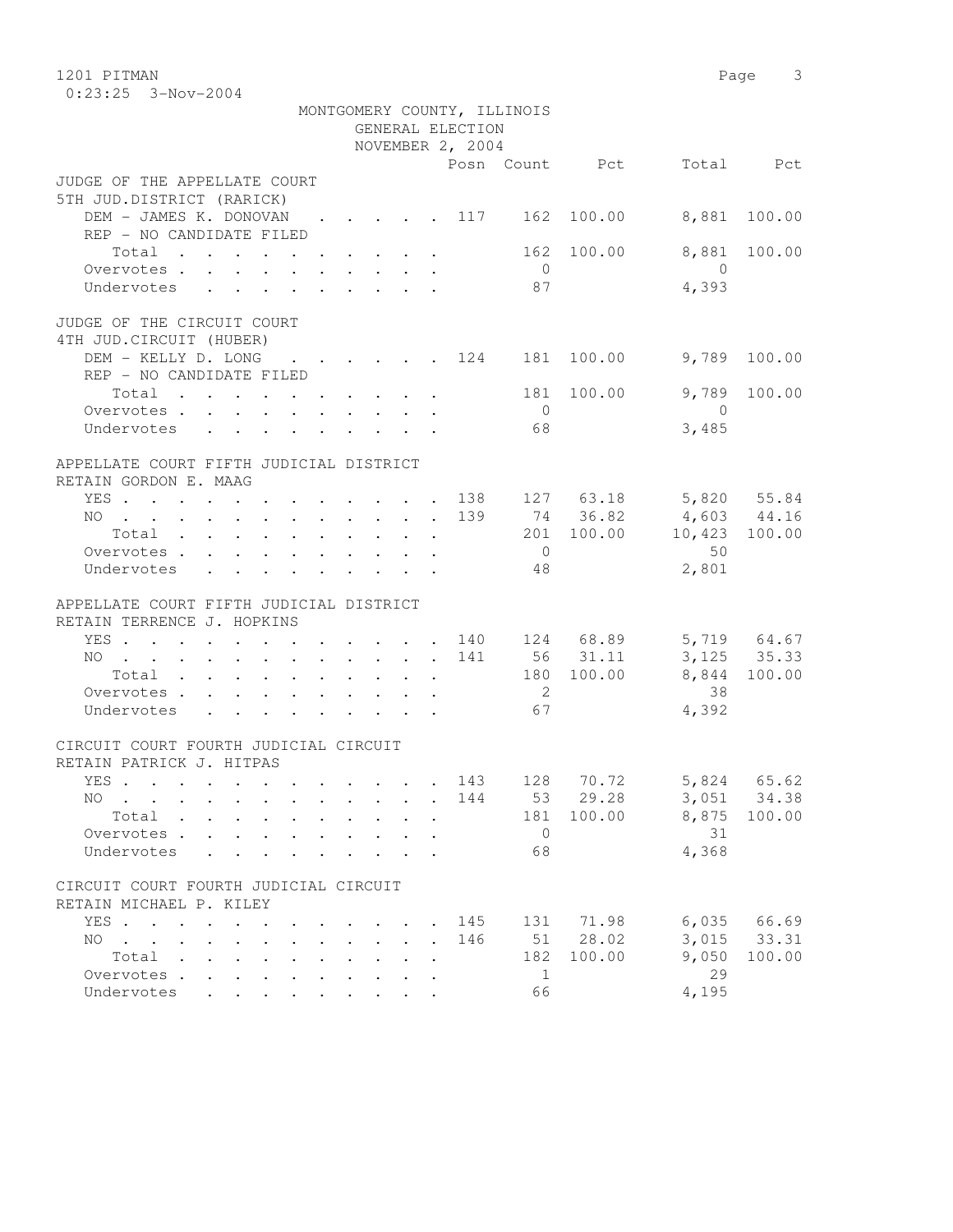1301 RAYMOND Page 1 0:23:25 3-Nov-2004

| MONTGOMERY COUNTY, ILLINOIS                                                                                                  |                                   |
|------------------------------------------------------------------------------------------------------------------------------|-----------------------------------|
| GENERAL ELECTION                                                                                                             |                                   |
| NOVEMBER 2, 2004                                                                                                             |                                   |
|                                                                                                                              | Posn Count Pct<br>Total Pct       |
| Precincts Counted - TOTAL<br>$\mathbf{r} = \mathbf{r} \times \mathbf{r}$ , where $\mathbf{r} = \mathbf{r} \times \mathbf{r}$ | 2.38<br>100.00<br>$\sim$ 1<br>42  |
| Registered Voters - TOTAL                                                                                                    | 816<br>18,066                     |
| Ballots Cast - TOTAL                                                                                                         | 640 78.43<br>13,387 74.10         |
| Ballots Cast - BLANK                                                                                                         | 7 0.86<br>154 0.85                |
| Ballots Cast - WHITE                                                                                                         | 9,530<br>634                      |
| Ballots Cast - FEDERAL-19-ORG/BLK.                                                                                           | 39<br>6 <sup>6</sup>              |
| Ballots Cast - PRES.-19-CRM/BLK.                                                                                             | $\bigcirc$<br>$\bigcirc$          |
| PRESIDENT AND VICE PRESIDENT                                                                                                 |                                   |
| OF THE UNITED STATES (TOTAL)                                                                                                 |                                   |
| DEM - JOHN F. KERRY/JOHN EDWARDS 7 211 34.42 5,979 46.26                                                                     |                                   |
| REP - GEORGE W. BUSH/DICK CHENEY 9 396 64.60                                                                                 | 6,851 53.01                       |
| LIB - MICHAEL BADNARIK/R. CAMPAGNA . 11 6 0.98                                                                               | 95 0.74                           |
| Total 613 100.00                                                                                                             | 100.00                            |
|                                                                                                                              | 12,925                            |
| Overvotes                                                                                                                    | 89<br>$\overline{\mathbf{3}}$     |
| Undervotes                                                                                                                   | 373<br>24                         |
| PRESIDENT AND VICE PRESIDENT                                                                                                 |                                   |
| OF THE UNITED STATES (19TH CONG.)                                                                                            |                                   |
| DEM - JOHN F. KERRY/JOHN EDWARDS 7 211 34.42                                                                                 | 2,465 39.99                       |
| REP - GEORGE W. BUSH/DICK CHENEY 9 396 64.60                                                                                 | 3,663 59.43                       |
| LIB - MICHAEL BADNARIK/R. CAMPAGNA . 11 6 0.98                                                                               | 36 0.58                           |
| Total 613 100.00                                                                                                             | $6,164$ 100.00                    |
|                                                                                                                              | $\overline{\mathbf{3}}$<br>37     |
| Overvotes<br>Undervotes                                                                                                      | 172<br>24                         |
|                                                                                                                              |                                   |
| UNITED STATES SENATOR                                                                                                        |                                   |
| DEM - BARACK OBAMA 17 341 57.70                                                                                              | 7,903 63.61                       |
| REP - ALAN KEYES 18                                                                                                          | 226 38.24<br>4,078 32.82          |
| LIB - JERRY KOHN<br>19                                                                                                       | 7 1.18<br>134 1.08                |
| IND - ALBERT J. FRANZEN<br>20                                                                                                | 17 2.88<br>309 2.49               |
| Total<br>$\mathbf{r}$ , and $\mathbf{r}$ , and $\mathbf{r}$ , and $\mathbf{r}$ , and $\mathbf{r}$                            | 591 100.00<br>12,424<br>100.00    |
| Overvotes                                                                                                                    | 37<br>$\overline{0}$              |
| Undervotes                                                                                                                   | 926<br>49                         |
|                                                                                                                              |                                   |
| 19TH CONGRESSIONAL DISTRICT                                                                                                  |                                   |
| REPRESENTATIVE IN CONGRESS                                                                                                   |                                   |
| DEM - TIM BAGWELL<br>$\mathbf{r}$ , $\mathbf{r}$ , $\mathbf{r}$<br>$\cdot$ $\cdot$ $\cdot$ $\cdot$                           | 1,691 27.95<br>33<br>136 22.37    |
| REP - JOHN M. SHIMKUS<br>34                                                                                                  | 472 77.63<br>4,360 72.05          |
| Total<br>$\mathbf{r}$ , and $\mathbf{r}$ , and $\mathbf{r}$ , and $\mathbf{r}$<br>$\cdot$ $\cdot$ $\cdot$<br>$\cdot$ $\cdot$ | 100.00<br>100.00<br>608<br>6,051  |
| Overvotes.                                                                                                                   | 7<br>$\overline{0}$               |
| Undervotes                                                                                                                   | 32<br>315                         |
|                                                                                                                              |                                   |
| STATE SENATOR                                                                                                                |                                   |
| 49TH LEGISLATIVE DISTRICT (UNEXP.2 YR.TERM)                                                                                  |                                   |
| DEM - DEANNA DEMUZIO<br>39                                                                                                   | 100.00<br>10,352<br>487<br>100.00 |
| REP - NO CANDIDATE FILED                                                                                                     |                                   |
| Total                                                                                                                        | 100.00<br>10,352<br>487<br>100.00 |
| Overvotes<br>$\sim$<br>$\cdot$ $\cdot$ $\cdot$ $\cdot$ $\cdot$                                                               | $\overline{0}$<br>$\overline{0}$  |
| Undervotes<br>$\cdot$ $\cdot$ $\cdot$ $\cdot$ $\cdot$                                                                        | 2,922<br>147                      |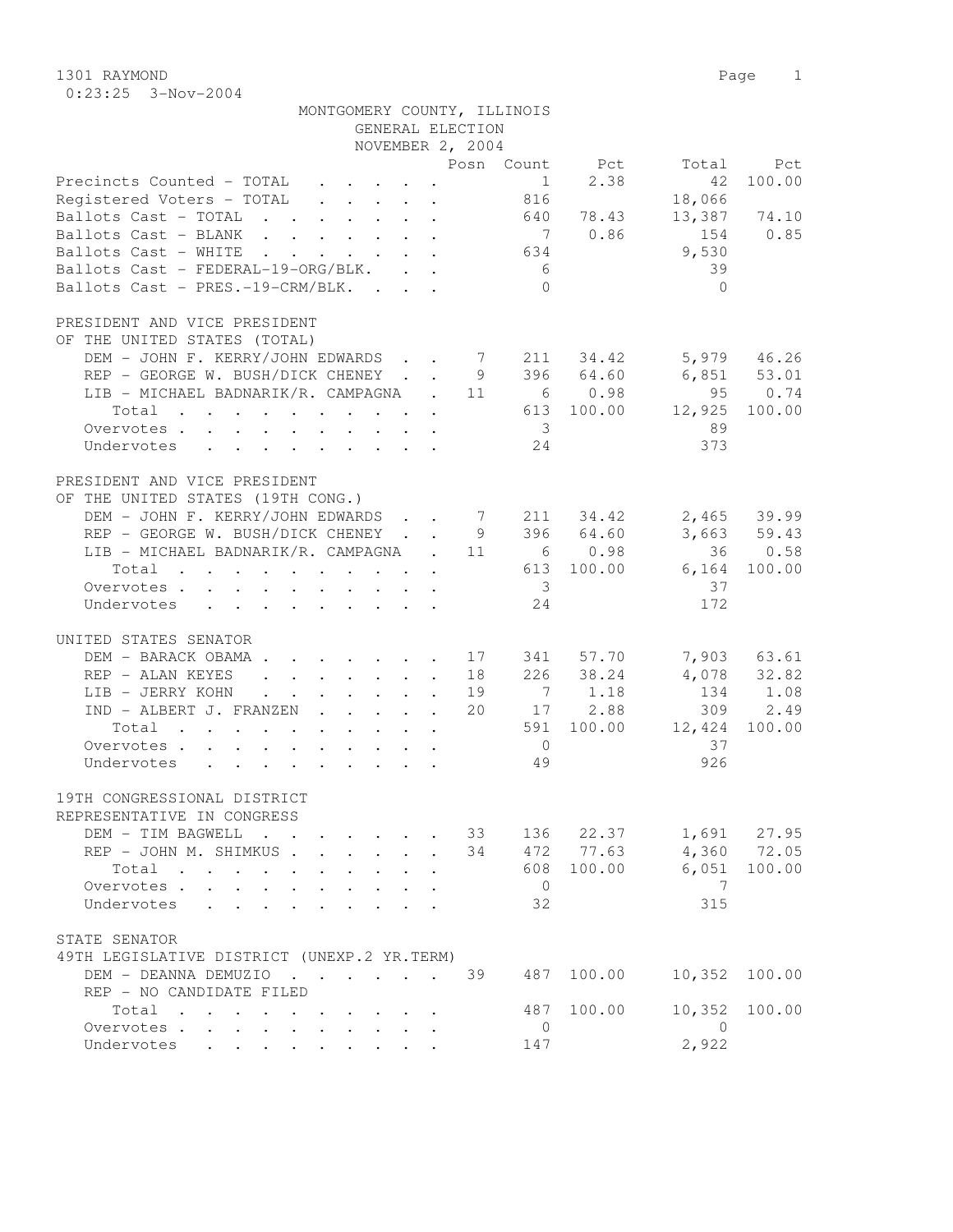1301 RAYMOND Page 2

|                                                                                     |                                      |                           |                                                                                      |                             |                  | MONTGOMERY COUNTY, ILLINOIS |                                                      |                  |               |
|-------------------------------------------------------------------------------------|--------------------------------------|---------------------------|--------------------------------------------------------------------------------------|-----------------------------|------------------|-----------------------------|------------------------------------------------------|------------------|---------------|
|                                                                                     |                                      |                           |                                                                                      |                             | GENERAL ELECTION |                             |                                                      |                  |               |
|                                                                                     |                                      |                           |                                                                                      |                             | NOVEMBER 2, 2004 |                             |                                                      |                  |               |
|                                                                                     |                                      |                           |                                                                                      |                             |                  |                             | Posn Count Pct                                       | Total            | Pct           |
| REPRESENTATIVE IN THE GENERAL ASSEMBLY                                              |                                      |                           |                                                                                      |                             |                  |                             |                                                      |                  |               |
| 98TH REPRESENTATIVE DISTRICT                                                        |                                      |                           |                                                                                      |                             |                  |                             |                                                      |                  |               |
| DEM - GARY HANNIG                                                                   |                                      |                           |                                                                                      |                             |                  |                             | 479 100.00                                           | 10,416           | 100.00        |
| REP - NO CANDIDATE FILED                                                            |                                      |                           |                                                                                      |                             |                  |                             |                                                      |                  |               |
| Total                                                                               |                                      |                           |                                                                                      |                             |                  | 479                         | 100.00                                               | 10,416           | 100.00        |
| Overvotes.                                                                          |                                      |                           |                                                                                      |                             |                  | $\overline{0}$              |                                                      | $\bigcap$        |               |
| Undervotes                                                                          |                                      |                           |                                                                                      |                             |                  | 155                         |                                                      | 2,858            |               |
|                                                                                     |                                      |                           |                                                                                      |                             |                  |                             |                                                      |                  |               |
| CIRCUIT CLERK                                                                       |                                      |                           |                                                                                      |                             |                  |                             |                                                      | $5,593$ 43.97    |               |
| DEM - BILL MAJOR 60                                                                 |                                      |                           |                                                                                      |                             |                  |                             | 201 32.58                                            | 7,126 56.03      |               |
| REP - MARY WEBB 61                                                                  |                                      |                           |                                                                                      |                             |                  |                             | 416 67.42                                            |                  |               |
| Total                                                                               |                                      |                           |                                                                                      |                             |                  |                             | 617 100.00                                           | 12,719 100.00    |               |
| Overvotes                                                                           |                                      |                           |                                                                                      |                             |                  | $\overline{0}$              |                                                      | 15               |               |
| Undervotes<br>$\mathbf{r}$ , and $\mathbf{r}$ , and $\mathbf{r}$ , and $\mathbf{r}$ |                                      |                           |                                                                                      |                             |                  | 17                          |                                                      | 540              |               |
| STATE'S ATTORNEY                                                                    |                                      |                           |                                                                                      |                             |                  |                             |                                                      |                  |               |
| DEM - JIM ROBERTS 64                                                                |                                      |                           |                                                                                      |                             |                  | 483                         | 100.00                                               | 10,525           | 100.00        |
| REP - NO CANDIDATE FILED                                                            |                                      |                           |                                                                                      |                             |                  |                             |                                                      |                  |               |
| Total                                                                               |                                      |                           |                                                                                      |                             |                  |                             | 483 100.00                                           | 10,525           | 100.00        |
|                                                                                     |                                      |                           |                                                                                      |                             |                  | $\overline{0}$              |                                                      | $\bigcirc$       |               |
| Overvotes<br>Undervotes                                                             |                                      |                           |                                                                                      |                             |                  | 151                         |                                                      | 2,749            |               |
|                                                                                     |                                      |                           |                                                                                      |                             |                  |                             |                                                      |                  |               |
| CORONER                                                                             |                                      |                           |                                                                                      |                             |                  |                             |                                                      |                  |               |
| DEM - RICKEY L. BROADDUS 68                                                         |                                      |                           |                                                                                      |                             |                  | 507                         | 100.00                                               | 10,622           | 100.00        |
| REP - NO CANDIDATE FILED                                                            |                                      |                           |                                                                                      |                             |                  |                             |                                                      |                  |               |
| Total                                                                               |                                      |                           |                                                                                      |                             |                  | 507                         | 100.00                                               | 10,622           | 100.00        |
| Overvotes.                                                                          |                                      |                           |                                                                                      |                             |                  | $\overline{0}$              |                                                      | $\bigcirc$       |               |
| Undervotes                                                                          |                                      |                           |                                                                                      |                             |                  | 127                         |                                                      | 2,652            |               |
|                                                                                     |                                      |                           |                                                                                      |                             |                  |                             |                                                      |                  |               |
| COUNTY BOARD DISTRICT 1                                                             |                                      |                           |                                                                                      |                             |                  |                             |                                                      |                  |               |
| COUNTY BOARD MEMBER-4 YEAR TERM                                                     |                                      |                           |                                                                                      |                             |                  |                             |                                                      |                  |               |
| DEM - PAT CLARKE<br>$\sim$ $\sim$                                                   | $\ddot{\phantom{0}}$                 |                           |                                                                                      |                             |                  |                             | $\cdot$ $\cdot$ $\cdot$ $\cdot$ $\cdot$ 86 264 43.64 |                  | 1,041 49.67   |
| $REP - TOBY A. DEAN$                                                                |                                      |                           |                                                                                      |                             | 87               |                             | 341 56.36                                            |                  | $1,055$ 50.33 |
| Total                                                                               |                                      |                           |                                                                                      |                             |                  | 605                         | 100.00                                               |                  | 2,096 100.00  |
| Overvotes.                                                                          |                                      |                           |                                                                                      |                             |                  | $\overline{0}$              |                                                      | 1                |               |
| Undervotes                                                                          |                                      |                           |                                                                                      |                             |                  | 29                          |                                                      | 116              |               |
|                                                                                     |                                      |                           |                                                                                      |                             |                  |                             |                                                      |                  |               |
| COUNTY BOARD DISTRICT 1                                                             |                                      |                           |                                                                                      |                             |                  |                             |                                                      |                  |               |
| COUNTY BOARD MEMBER-UNEXP. 2YR. TERM                                                |                                      |                           |                                                                                      |                             |                  |                             |                                                      |                  |               |
| DEM - DAVID HEATON                                                                  |                                      |                           | $\sim$                                                                               | $\cdot$ $\cdot$             |                  |                             | 91 227 38.22                                         |                  | 1,078 52.66   |
| REP - CHARLES BOUTCHER                                                              |                                      |                           | $\mathbf{r}$ $\mathbf{r}$                                                            | $\mathcal{L}^{\mathcal{A}}$ | 92               |                             | 367 61.78                                            |                  | 969 47.34     |
| Total                                                                               | $\mathbf{L}$<br>$\ddot{\phantom{a}}$ |                           | $\mathbf{L} = \mathbf{L} \mathbf{L} + \mathbf{L} \mathbf{L} + \mathbf{L} \mathbf{L}$ |                             |                  | 594                         | 100.00                                               |                  | 2,047 100.00  |
| Overvotes                                                                           |                                      |                           | $\mathbf{r} = \mathbf{r} + \mathbf{r}$                                               |                             |                  | $\overline{0}$              |                                                      | $\mathbf{0}$     |               |
| Undervotes                                                                          |                                      |                           | $\cdot$ $\cdot$ $\cdot$ $\cdot$                                                      |                             |                  | 40                          |                                                      | 166              |               |
|                                                                                     |                                      |                           |                                                                                      |                             |                  |                             |                                                      |                  |               |
| JUDGE OF THE SUPREME COURT                                                          |                                      |                           |                                                                                      |                             |                  |                             |                                                      |                  |               |
| 5TH JUD.DISTRICT (HARRISON II)                                                      |                                      |                           |                                                                                      |                             |                  |                             |                                                      |                  |               |
| DEM - GORDON E. MAAG.                                                               | $\sim$                               |                           | $\mathbf{r} = \mathbf{r}$ , $\mathbf{r} = \mathbf{r}$                                |                             | 112              |                             | 228 39.93                                            |                  | 5,741 47.68   |
| REP - LLOYD A. KARMEIER                                                             | $\sim$                               | $\mathbf{L}$              | $\mathbf{r}$ $\mathbf{r}$                                                            | $\mathbf{L}$                | 113              |                             | 343 60.07                                            | $6, 299$ $52.32$ |               |
| Total                                                                               | $\mathbf{L}$                         | $\mathbf{L} = \mathbf{L}$ |                                                                                      |                             |                  |                             | 571 100.00                                           | 12,040           | 100.00        |
| Overvotes.                                                                          |                                      |                           |                                                                                      | $\ddot{\phantom{a}}$        |                  | $\overline{1}$              |                                                      | 14               |               |
| Undervotes                                                                          |                                      |                           |                                                                                      |                             |                  | 62                          |                                                      | 1,220            |               |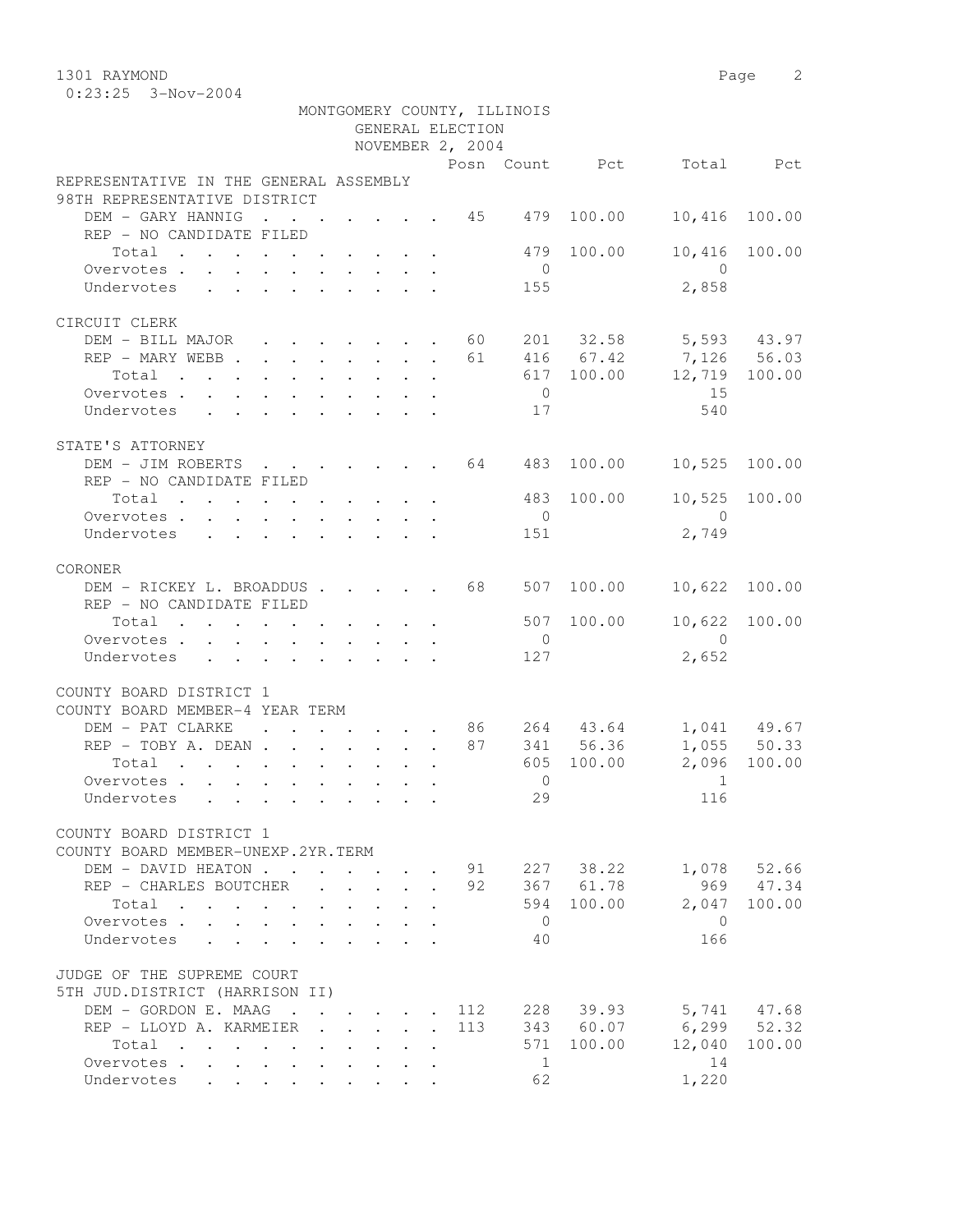1301 RAYMOND Page 3 0:23:25 3-Nov-2004 MONTGOMERY COUNTY, ILLINOIS

|                                                                              |                      |                                            |        |              | GENERAL ELECTION<br>NOVEMBER 2, 2004 | MONIGOMENI COONII, IBBINOIS |           |                          |        |
|------------------------------------------------------------------------------|----------------------|--------------------------------------------|--------|--------------|--------------------------------------|-----------------------------|-----------|--------------------------|--------|
|                                                                              |                      |                                            |        |              |                                      |                             |           | Posn Count Pct Total Pct |        |
| JUDGE OF THE APPELLATE COURT                                                 |                      |                                            |        |              |                                      |                             |           |                          |        |
| 5TH JUD.DISTRICT (RARICK)                                                    |                      |                                            |        |              |                                      |                             |           |                          |        |
| DEM - JAMES K. DONOVAN 117 417 100.00 8,881 100.00                           |                      |                                            |        |              |                                      |                             |           |                          |        |
| REP - NO CANDIDATE FILED                                                     |                      |                                            |        |              |                                      |                             |           |                          |        |
| Total $\cdot$                                                                |                      |                                            |        |              |                                      |                             |           | 417 100.00 8,881 100.00  |        |
|                                                                              |                      |                                            |        |              |                                      | $\overline{0}$              |           | $\overline{0}$           |        |
| Overvotes<br>Undervotes                                                      |                      |                                            |        |              |                                      | 217                         |           | 4,393                    |        |
| JUDGE OF THE CIRCUIT COURT                                                   |                      |                                            |        |              |                                      |                             |           |                          |        |
| 4TH JUD. CIRCUIT (HUBER)                                                     |                      |                                            |        |              |                                      |                             |           |                          |        |
| DEM - KELLY D. LONG 124 471 100.00 9,789                                     |                      |                                            |        |              |                                      |                             |           |                          | 100.00 |
| REP - NO CANDIDATE FILED                                                     |                      |                                            |        |              |                                      |                             |           |                          |        |
| Total $\cdot$                                                                |                      |                                            |        |              |                                      |                             |           | 471 100.00 9,789 100.00  |        |
|                                                                              |                      |                                            |        |              |                                      | $\overline{0}$              |           | $\overline{0}$           |        |
| Overvotes<br>Undervotes                                                      |                      |                                            |        |              |                                      | 163                         |           | 3,485                    |        |
|                                                                              |                      |                                            |        |              |                                      |                             |           |                          |        |
| APPELLATE COURT FIFTH JUDICIAL DISTRICT                                      |                      |                                            |        |              |                                      |                             |           |                          |        |
| RETAIN GORDON E. MAAG                                                        |                      |                                            |        |              |                                      |                             |           |                          |        |
| YES 138 240 50.53 5,820 55.84                                                |                      |                                            |        |              |                                      |                             |           |                          |        |
| NO 139 235 49.47 4,603 44.16                                                 |                      |                                            |        |              |                                      |                             |           |                          |        |
| Total 475 100.00 10,423 100.00                                               |                      |                                            |        |              |                                      |                             |           |                          |        |
| Overvotes.                                                                   |                      |                                            |        |              |                                      | $\overline{\mathbf{3}}$     |           | 50                       |        |
| Undervotes                                                                   |                      |                                            |        |              |                                      | 156                         |           | 2,801                    |        |
|                                                                              |                      |                                            |        |              |                                      |                             |           |                          |        |
| APPELLATE COURT FIFTH JUDICIAL DISTRICT                                      |                      |                                            |        |              |                                      |                             |           |                          |        |
| RETAIN TERRENCE J. HOPKINS                                                   |                      |                                            |        |              |                                      |                             |           |                          |        |
| YES 140 266 63.64 5,719 64.67                                                |                      |                                            |        |              |                                      |                             |           |                          |        |
| . 141 152 36.36 3,125 35.33<br>NO.                                           |                      |                                            |        |              |                                      |                             |           |                          |        |
| Total 418 100.00 8,844 100.00                                                |                      |                                            |        |              |                                      |                             |           |                          |        |
| Overvotes 1                                                                  |                      |                                            |        |              |                                      |                             |           | 38                       |        |
| Undervotes                                                                   |                      |                                            |        |              |                                      | 215                         |           | 4,392                    |        |
|                                                                              |                      |                                            |        |              |                                      |                             |           |                          |        |
| CIRCUIT COURT FOURTH JUDICIAL CIRCUIT                                        |                      |                                            |        |              |                                      |                             |           |                          |        |
| RETAIN PATRICK J. HITPAS                                                     |                      |                                            |        |              |                                      |                             |           |                          |        |
| YES 143  258  64.50  5,824  65.62                                            |                      |                                            |        |              |                                      |                             |           |                          |        |
| . 144 142 35.50 3,051 34.38<br>NO.                                           |                      |                                            |        |              |                                      |                             |           |                          |        |
| Total<br>$\mathbf{r}$ , $\mathbf{r}$ , $\mathbf{r}$ , $\mathbf{r}$           |                      |                                            |        |              |                                      | 400                         | 100.00    | 8,875                    | 100.00 |
| Overvotes<br>$\ddot{\phantom{0}}$                                            |                      |                                            |        |              |                                      | 2                           |           | 31                       |        |
| Undervotes<br>$\mathbf{L}$                                                   |                      |                                            |        |              |                                      | 232                         |           | 4,368                    |        |
|                                                                              |                      |                                            |        |              |                                      |                             |           |                          |        |
| CIRCUIT COURT FOURTH JUDICIAL CIRCUIT                                        |                      |                                            |        |              |                                      |                             |           |                          |        |
| RETAIN MICHAEL P. KILEY                                                      |                      |                                            |        |              |                                      |                             |           |                          |        |
| YES                                                                          |                      |                                            |        |              | 145                                  |                             | 279 66.43 | 6,035                    | 66.69  |
| NO.<br><b>Carl Carl Control</b><br>$\mathbf{r} = \mathbf{r}$<br>$\mathbf{r}$ |                      | $\mathbf{r}$ , $\mathbf{r}$ , $\mathbf{r}$ | $\sim$ | $\mathbf{r}$ | 146                                  |                             | 141 33.57 | 3,015                    | 33.31  |
| Total                                                                        |                      |                                            |        |              |                                      | 420                         | 100.00    | 9,050                    | 100.00 |
| Overvotes<br>$\sim$                                                          | $\ddot{\phantom{0}}$ | $\sim$                                     |        |              |                                      | 2                           |           | 29                       |        |
| Undervotes .<br>$\mathbf{r}$ , and $\mathbf{r}$ , and $\mathbf{r}$           |                      |                                            |        |              |                                      | 212                         |           | 4,195                    |        |
|                                                                              |                      |                                            |        |              |                                      |                             |           |                          |        |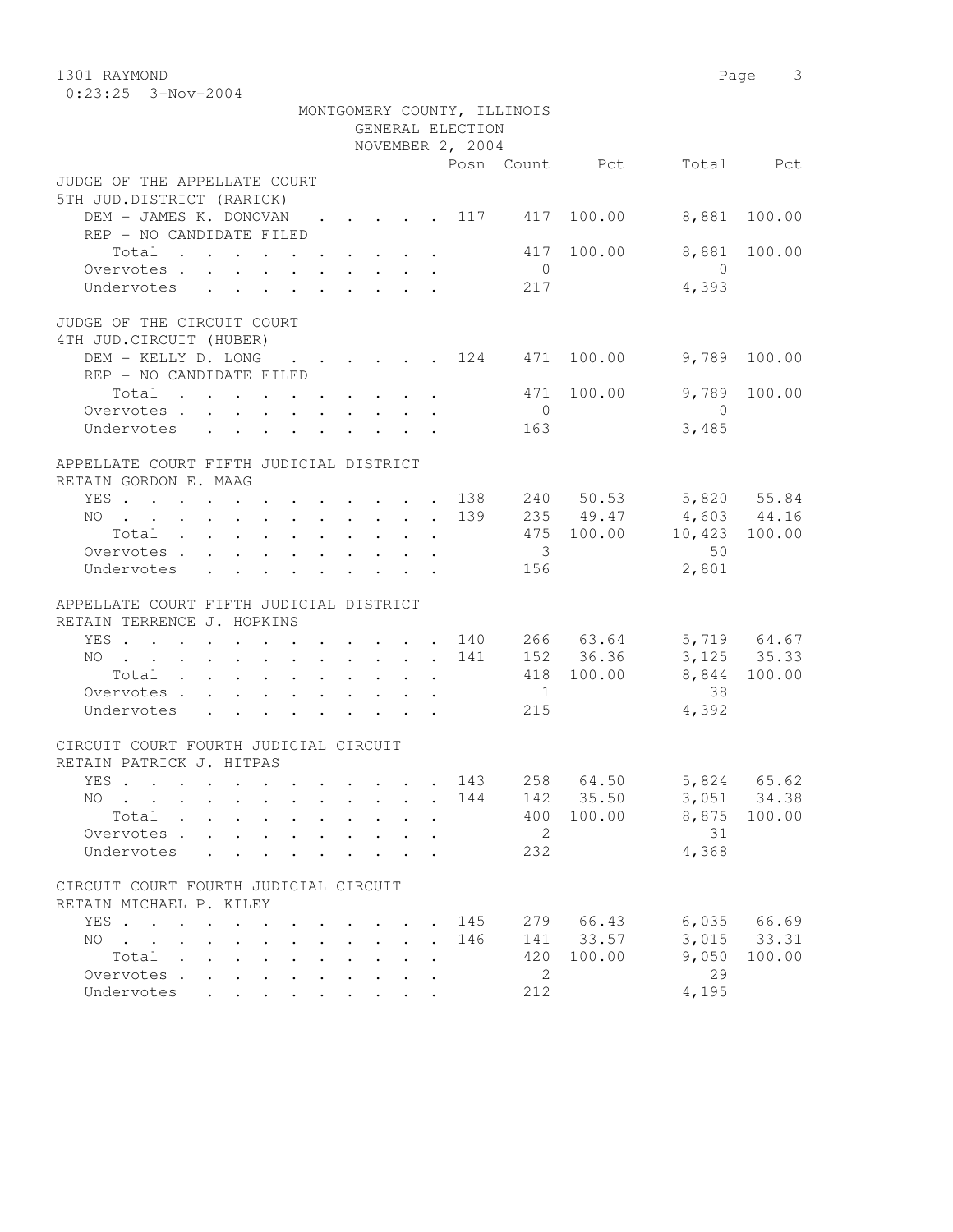1401 ROUNTREE Page 1 0:23:25 3-Nov-2004

| MONTGOMERY COUNTY, ILLINOIS                                                          |                                     |
|--------------------------------------------------------------------------------------|-------------------------------------|
| GENERAL ELECTION                                                                     |                                     |
| NOVEMBER 2, 2004                                                                     |                                     |
|                                                                                      | Posn Count Pct<br>Total Pct         |
| Precincts Counted - TOTAL                                                            | 1<br>2.38<br>100.00<br>42           |
| Registered Voters - TOTAL                                                            | 175<br>18,066                       |
| Ballots Cast - TOTAL 128 73.14                                                       | 13,387 74.10                        |
| Ballots Cast - BLANK 0 0.00                                                          | 154 0.85                            |
| Ballots Cast - WHITE 124                                                             | 9,530                               |
| Ballots Cast - FEDERAL-19-ORG/BLK.                                                   | 39<br>$4\overline{4}$<br>$\bigcirc$ |
| Ballots Cast - PRES.-19-CRM/BLK.                                                     | $\bigcirc$                          |
| PRESIDENT AND VICE PRESIDENT                                                         |                                     |
| OF THE UNITED STATES (TOTAL)                                                         |                                     |
| DEM - JOHN F. KERRY/JOHN EDWARDS 7 29 22.83                                          | 5,979 46.26                         |
| REP - GEORGE W. BUSH/DICK CHENEY 9 98 77.17 6,851 53.01                              |                                     |
| LIB - MICHAEL BADNARIK/R. CAMPAGNA . 11 0 0.00                                       | 95 0.74                             |
| Total 127 100.00                                                                     | 12,925 100.00                       |
| Overvotes.                                                                           | 89<br>$\mathbf{1}$                  |
| Undervotes                                                                           | 373<br>$\bigcap$                    |
|                                                                                      |                                     |
| PRESIDENT AND VICE PRESIDENT                                                         |                                     |
| OF THE UNITED STATES (19TH CONG.)                                                    |                                     |
| DEM - JOHN F. KERRY/JOHN EDWARDS 7 29 22.83                                          | 2,465 39.99                         |
| REP - GEORGE W. BUSH/DICK CHENEY 9 98 77.17                                          | 3,663 59.43                         |
| LIB - MICHAEL BADNARIK/R. CAMPAGNA . 11 0 0.00                                       | 36 0.58                             |
| Total 127 100.00 6,164 100.00                                                        |                                     |
| Overvotes.                                                                           | 37<br>$\mathbf{1}$                  |
| Undervotes                                                                           | 172<br>$\Omega$                     |
|                                                                                      |                                     |
| UNITED STATES SENATOR                                                                |                                     |
| DEM - BARACK OBAMA                                                                   | 17 60 48.78<br>7,903 63.61          |
| REP - ALAN KEYES                                                                     | 18 56 45.53<br>4,078 32.82          |
| LIB - JERRY KOHN                                                                     | 19 1 0.81<br>134 1.08               |
| IND - ALBERT J. FRANZEN<br>20                                                        | 6 4.88<br>309 2.49                  |
| Total                                                                                | 123 100.00 12,424<br>100.00         |
| Overvotes                                                                            | 37<br>$\overline{0}$                |
| Undervotes                                                                           | 5<br>926                            |
|                                                                                      |                                     |
| 19TH CONGRESSIONAL DISTRICT                                                          |                                     |
| REPRESENTATIVE IN CONGRESS                                                           | 33 19 15.20<br>1,691 27.95          |
| DEM - TIM BAGWELL<br>REP - JOHN M. SHIMKUS                                           | 34<br>106 84.80<br>4,360 72.05      |
| Total<br>$\mathbf{r}$ , $\mathbf{r}$ , $\mathbf{r}$ , $\mathbf{r}$ , $\mathbf{r}$    | 100.00<br>6,051<br>125 100.00       |
| $\mathbf{L}^{\text{max}}$<br>$\mathbf{r} = \mathbf{r} \cdot \mathbf{r}$<br>Overvotes | $\overline{7}$<br>$\mathbf 0$       |
| Undervotes                                                                           | 3<br>315                            |
| $\cdot$ $\cdot$ $\cdot$ $\cdot$                                                      |                                     |
| STATE SENATOR                                                                        |                                     |
| 49TH LEGISLATIVE DISTRICT (UNEXP.2 YR.TERM)                                          |                                     |
| DEM - DEANNA DEMUZIO<br>39                                                           | 99<br>100.00<br>10,352<br>100.00    |
| REP - NO CANDIDATE FILED                                                             |                                     |
| Total                                                                                | 100.00<br>10,352<br>100.00<br>99    |
| Overvotes<br>$\cdot$ $\cdot$ $\cdot$ $\cdot$ $\cdot$                                 | $\overline{0}$<br>$\overline{0}$    |
| Undervotes                                                                           | 25<br>2,922                         |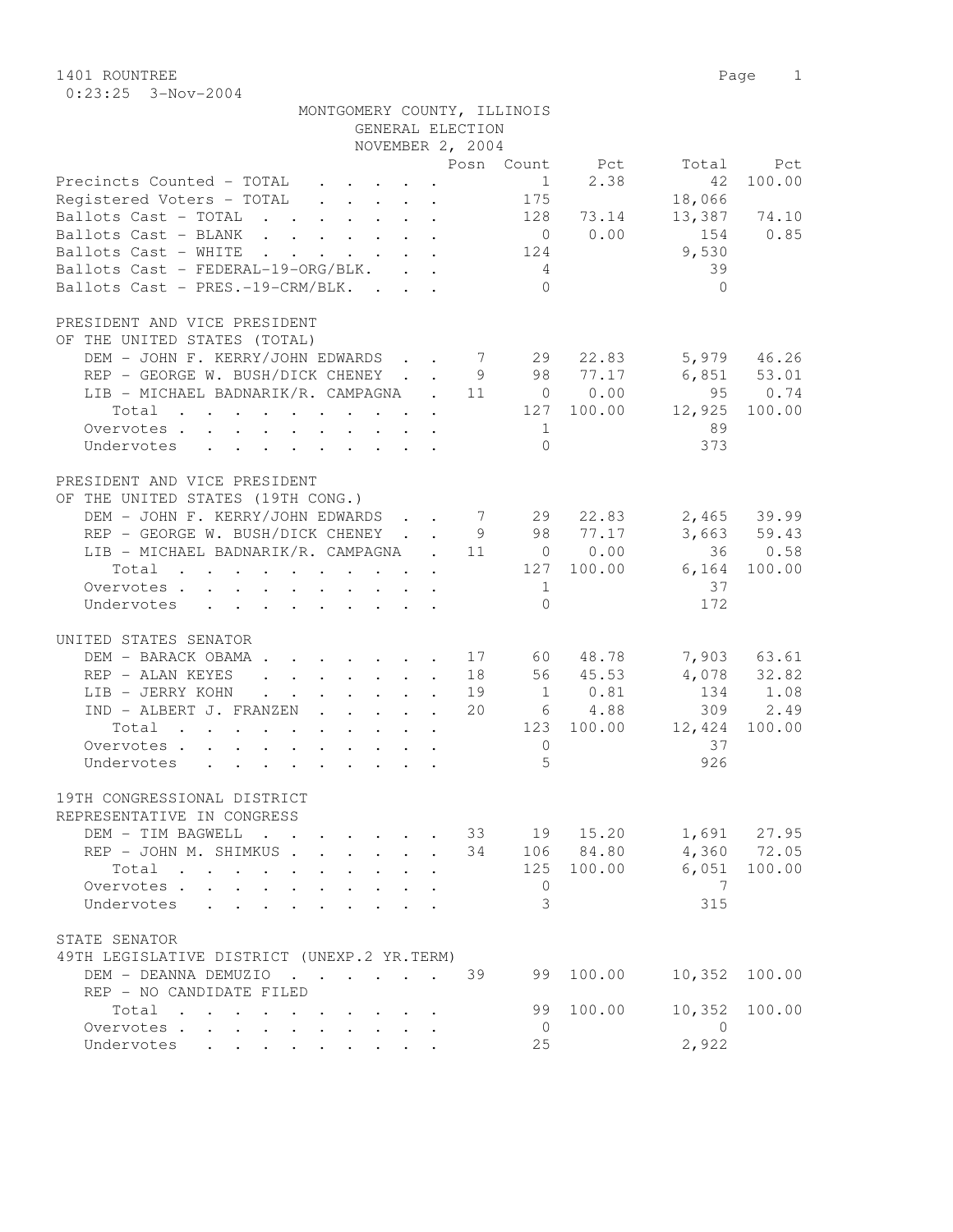| 1401 ROUNTREE                            |  |  |  |                  |                             |                      |                          | Page<br>$\overline{2}$ |
|------------------------------------------|--|--|--|------------------|-----------------------------|----------------------|--------------------------|------------------------|
| $0:23:25$ 3-Nov-2004                     |  |  |  |                  |                             |                      |                          |                        |
|                                          |  |  |  |                  | MONTGOMERY COUNTY, ILLINOIS |                      |                          |                        |
|                                          |  |  |  | GENERAL ELECTION |                             |                      |                          |                        |
|                                          |  |  |  | NOVEMBER 2, 2004 |                             |                      |                          |                        |
|                                          |  |  |  |                  |                             |                      | Posn Count Pct Total Pct |                        |
| REPRESENTATIVE IN THE GENERAL ASSEMBLY   |  |  |  |                  |                             |                      |                          |                        |
| 98TH REPRESENTATIVE DISTRICT             |  |  |  |                  |                             |                      |                          |                        |
| DEM - GARY HANNIG                        |  |  |  |                  |                             | $\cdot$ 45 96 100.00 | 10,416                   | 100.00                 |
| REP - NO CANDIDATE FILED                 |  |  |  |                  |                             |                      |                          |                        |
| Total                                    |  |  |  |                  |                             | 96 100.00            | 10,416 100.00            |                        |
| Overvotes.                               |  |  |  |                  | $\bigcirc$                  |                      | $\cap$                   |                        |
| Undervotes                               |  |  |  |                  | 28                          |                      | 2,858                    |                        |
|                                          |  |  |  |                  |                             |                      |                          |                        |
| CIRCUIT CLERK                            |  |  |  |                  |                             |                      |                          |                        |
| DEM - BILL MAJOR 60 19 15.32 5,593 43.97 |  |  |  |                  |                             |                      |                          |                        |
| REP - MARY WEBB 61                       |  |  |  |                  |                             |                      | 105 84.68 7,126 56.03    |                        |
| Total                                    |  |  |  |                  |                             |                      | 124 100.00 12,719 100.00 |                        |
| Overvotes.                               |  |  |  |                  | $\Omega$                    |                      | 15                       |                        |
| Undervotes                               |  |  |  |                  | $\bigcap$                   |                      | 540                      |                        |
|                                          |  |  |  |                  |                             |                      |                          |                        |
| STATE'S ATTORNEY                         |  |  |  |                  |                             |                      |                          |                        |
| DEM - JIM ROBERTS 64 91 100.00           |  |  |  |                  |                             |                      | 10,525                   | 100.00                 |
| REP - NO CANDIDATE FILED                 |  |  |  |                  |                             |                      |                          |                        |
| Total                                    |  |  |  |                  |                             | 91 100.00            | 10,525 100.00            |                        |
| Overvotes                                |  |  |  |                  | $\bigcirc$                  |                      | $\bigcap$                |                        |
| Undervotes                               |  |  |  |                  | 33                          |                      | 2,749                    |                        |
|                                          |  |  |  |                  |                             |                      |                          |                        |
| CORONER                                  |  |  |  |                  |                             |                      |                          |                        |
| DEM - RICKEY L. BROADDUS 68              |  |  |  |                  |                             | 103 100.00           | 10,622 100.00            |                        |
| REP - NO CANDIDATE FILED                 |  |  |  |                  |                             |                      |                          |                        |
| Total $\cdot$                            |  |  |  |                  |                             |                      | 103 100.00 10,622        | 100.00                 |
| Overvotes                                |  |  |  |                  | $\overline{0}$              |                      | $\bigcirc$               |                        |
| Undervotes                               |  |  |  |                  | 21                          |                      | 2,652                    |                        |
|                                          |  |  |  |                  |                             |                      |                          |                        |

|                     | COUNTY BOARD DISTRICT 2 |  |
|---------------------|-------------------------|--|
| COUNTY DOADD MEMBED |                         |  |

| COUNTY BOARD MEMBER                                                                                                      |  |  |       |            |                       |                      |              |
|--------------------------------------------------------------------------------------------------------------------------|--|--|-------|------------|-----------------------|----------------------|--------------|
| VOTE FOR<br>- 2                                                                                                          |  |  |       |            |                       |                      |              |
| DEM - MIKE A. HAVERA                                                                                                     |  |  | 86    |            | 58 40.28              |                      | 1,081 51.92  |
| REP - NELSON AUMANN<br>$\mathbf{r}$ , $\mathbf{r}$ , $\mathbf{r}$ , $\mathbf{r}$ , $\mathbf{r}$ , $\mathbf{r}$           |  |  | 87    |            | 86 59.72              |                      | 1,001 48.08  |
| Total<br>the contract of the contract of the contract of the contract of the contract of the contract of the contract of |  |  |       |            | 144 100.00            |                      | 2,082 100.00 |
| Overvotes.                                                                                                               |  |  |       | $\Omega$   |                       | $\cup$               |              |
| Undervotes                                                                                                               |  |  |       | 104        |                       | 1,378                |              |
| JUDGE OF THE SUPREME COURT                                                                                               |  |  |       |            |                       |                      |              |
| 5TH JUD.DISTRICT (HARRISON II)                                                                                           |  |  |       |            |                       |                      |              |
| DEM - GORDON E. MAAG                                                                                                     |  |  |       |            | $\cdots$ 112 31 27.19 |                      | 5,741 47.68  |
| REP - LLOYD A. KARMEIER 113                                                                                              |  |  |       |            |                       | 83 72.81 6,299 52.32 |              |
| Total<br>. The contribution of the contribution of the contribution of $\mathcal{A}$                                     |  |  |       |            | 114 100.00            | 12,040 100.00        |              |
| Overvotes                                                                                                                |  |  |       | $\bigcirc$ |                       | 14                   |              |
| Undervotes                                                                                                               |  |  |       | 10         |                       | 1,220                |              |
| JUDGE OF THE APPELLATE COURT                                                                                             |  |  |       |            |                       |                      |              |
| 5TH JUD.DISTRICT (RARICK)                                                                                                |  |  |       |            |                       |                      |              |
| DEM - JAMES K. DONOVAN                                                                                                   |  |  | . 117 |            | 73 100.00             | 8,881                | 100.00       |
| REP - NO CANDIDATE FILED                                                                                                 |  |  |       |            |                       |                      |              |
| Total                                                                                                                    |  |  |       |            | 73 100.00             | 8,881                | 100.00       |
| Overvotes                                                                                                                |  |  |       | $\Omega$   |                       |                      |              |

Undervotes . . . . . . . . . 51 4,393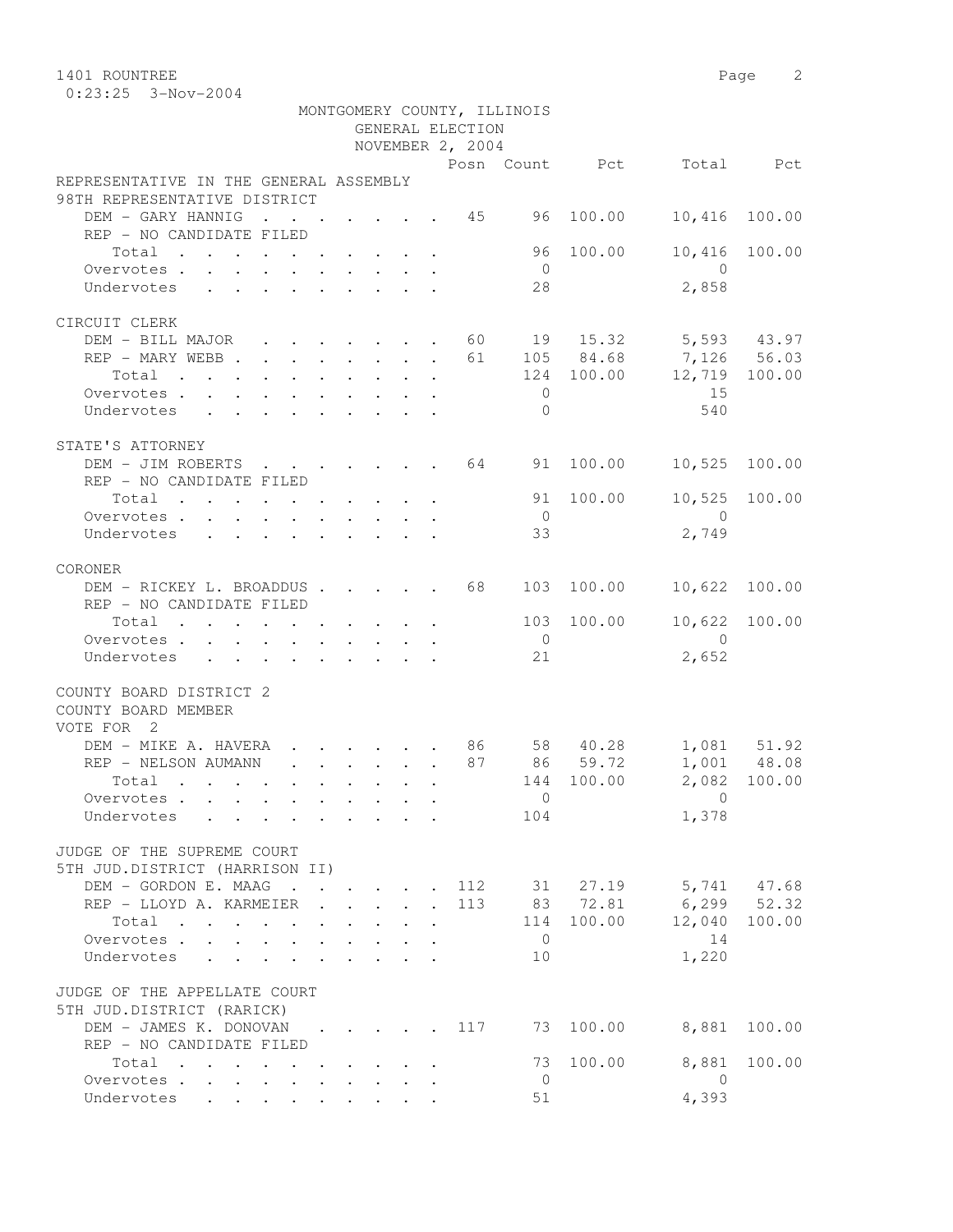| 1401 ROUNTREE                                                 |                                                                                         |  |  |  |                                 |                  |                             |                                  |                | Page<br>3       |
|---------------------------------------------------------------|-----------------------------------------------------------------------------------------|--|--|--|---------------------------------|------------------|-----------------------------|----------------------------------|----------------|-----------------|
| $0:23:25$ 3-Nov-2004                                          |                                                                                         |  |  |  |                                 |                  |                             |                                  |                |                 |
|                                                               |                                                                                         |  |  |  |                                 |                  | MONTGOMERY COUNTY, ILLINOIS |                                  |                |                 |
|                                                               |                                                                                         |  |  |  |                                 | GENERAL ELECTION |                             |                                  |                |                 |
|                                                               |                                                                                         |  |  |  |                                 | NOVEMBER 2, 2004 |                             |                                  |                |                 |
|                                                               |                                                                                         |  |  |  |                                 |                  |                             | Posn Count Pct                   |                | Total Pct       |
| JUDGE OF THE CIRCUIT COURT                                    |                                                                                         |  |  |  |                                 |                  |                             |                                  |                |                 |
| 4TH JUD. CIRCUIT (HUBER)                                      |                                                                                         |  |  |  |                                 |                  |                             |                                  |                |                 |
| DEM - KELLY D. LONG                                           |                                                                                         |  |  |  |                                 |                  |                             | . 124 84 100.00                  | 9,789          | 100.00          |
| REP - NO CANDIDATE FILED                                      |                                                                                         |  |  |  |                                 |                  |                             |                                  |                |                 |
| Total                                                         |                                                                                         |  |  |  | $\mathbf{L}^{\text{max}}$ , and |                  | 84                          | 100.00                           | 9,789          | 100.00          |
| Overvotes.                                                    |                                                                                         |  |  |  |                                 |                  | $\overline{0}$              |                                  | $\overline{0}$ |                 |
| Undervotes                                                    |                                                                                         |  |  |  |                                 |                  | 40                          |                                  | 3,485          |                 |
| APPELLATE COURT FIFTH JUDICIAL DISTRICT                       |                                                                                         |  |  |  |                                 |                  |                             |                                  |                |                 |
| RETAIN GORDON E. MAAG                                         |                                                                                         |  |  |  |                                 |                  |                             |                                  |                |                 |
| YES 138                                                       |                                                                                         |  |  |  |                                 |                  |                             | 41 38.68                         | 5,820 55.84    |                 |
| NO                                                            |                                                                                         |  |  |  |                                 | 139              |                             | 65 61.32                         |                | 4,603 44.16     |
| $Total \cdot \cdot \cdot \cdot \cdot \cdot \cdot \cdot \cdot$ |                                                                                         |  |  |  | $\sim$                          |                  |                             | 106 100.00                       |                | 10,423 100.00   |
| Overvotes.                                                    |                                                                                         |  |  |  |                                 |                  | 1                           |                                  | 50             |                 |
| Undervotes                                                    | $\mathbf{r}$ , $\mathbf{r}$ , $\mathbf{r}$ , $\mathbf{r}$                               |  |  |  |                                 |                  | 17                          |                                  | 2,801          |                 |
| APPELLATE COURT FIFTH JUDICIAL DISTRICT                       |                                                                                         |  |  |  |                                 |                  |                             |                                  |                |                 |
| RETAIN TERRENCE J. HOPKINS                                    |                                                                                         |  |  |  |                                 |                  |                             |                                  |                |                 |
| YES 140 57 60.64 5,719 64.67                                  |                                                                                         |  |  |  |                                 |                  |                             |                                  |                |                 |
| NO                                                            |                                                                                         |  |  |  |                                 | 141              |                             | 37 39.36                         | 3, 125 35.33   |                 |
| Total                                                         |                                                                                         |  |  |  |                                 |                  |                             | 94 100.00                        |                | 8,844 100.00    |
| Overvotes.                                                    |                                                                                         |  |  |  |                                 |                  | $\overline{0}$              |                                  | 38             |                 |
| Undervotes                                                    |                                                                                         |  |  |  |                                 |                  | 30                          |                                  | 4,392          |                 |
| CIRCUIT COURT FOURTH JUDICIAL CIRCUIT                         |                                                                                         |  |  |  |                                 |                  |                             |                                  |                |                 |
| RETAIN PATRICK J. HITPAS                                      |                                                                                         |  |  |  |                                 |                  |                             |                                  |                |                 |
| YES 143 50 54.95                                              |                                                                                         |  |  |  |                                 |                  |                             |                                  |                | 5,824 65.62     |
| NO                                                            |                                                                                         |  |  |  |                                 | 144              |                             | 41 45.05                         |                | 3,051 34.38     |
| Total                                                         |                                                                                         |  |  |  |                                 |                  |                             | 91 100.00                        |                | 8,875 100.00    |
| Overvotes.                                                    |                                                                                         |  |  |  |                                 |                  | $\overline{0}$              |                                  | 31             |                 |
| Undervotes                                                    |                                                                                         |  |  |  |                                 |                  | 33                          |                                  | 4,368          |                 |
| CIRCUIT COURT FOURTH JUDICIAL CIRCUIT                         |                                                                                         |  |  |  |                                 |                  |                             |                                  |                |                 |
| RETAIN MICHAEL P. KILEY                                       |                                                                                         |  |  |  |                                 |                  |                             |                                  |                |                 |
| YES                                                           |                                                                                         |  |  |  |                                 |                  |                             | $\cdot$ , , , , , , 145 56 60.22 |                | $6,035$ $66.69$ |
| NO 146                                                        |                                                                                         |  |  |  |                                 |                  |                             | 37 39.78                         |                | $3,015$ $33.31$ |
| Total                                                         |                                                                                         |  |  |  |                                 |                  |                             | 93 100.00                        | 9,050          | 100.00          |
| Overvotes                                                     |                                                                                         |  |  |  |                                 |                  | $\overline{0}$              |                                  | 29             |                 |
| Undervotes                                                    | $\mathbf{r}$ , $\mathbf{r}$ , $\mathbf{r}$ , $\mathbf{r}$ , $\mathbf{r}$ , $\mathbf{r}$ |  |  |  |                                 |                  | 31                          |                                  | 4,195          |                 |
|                                                               |                                                                                         |  |  |  |                                 |                  |                             |                                  |                |                 |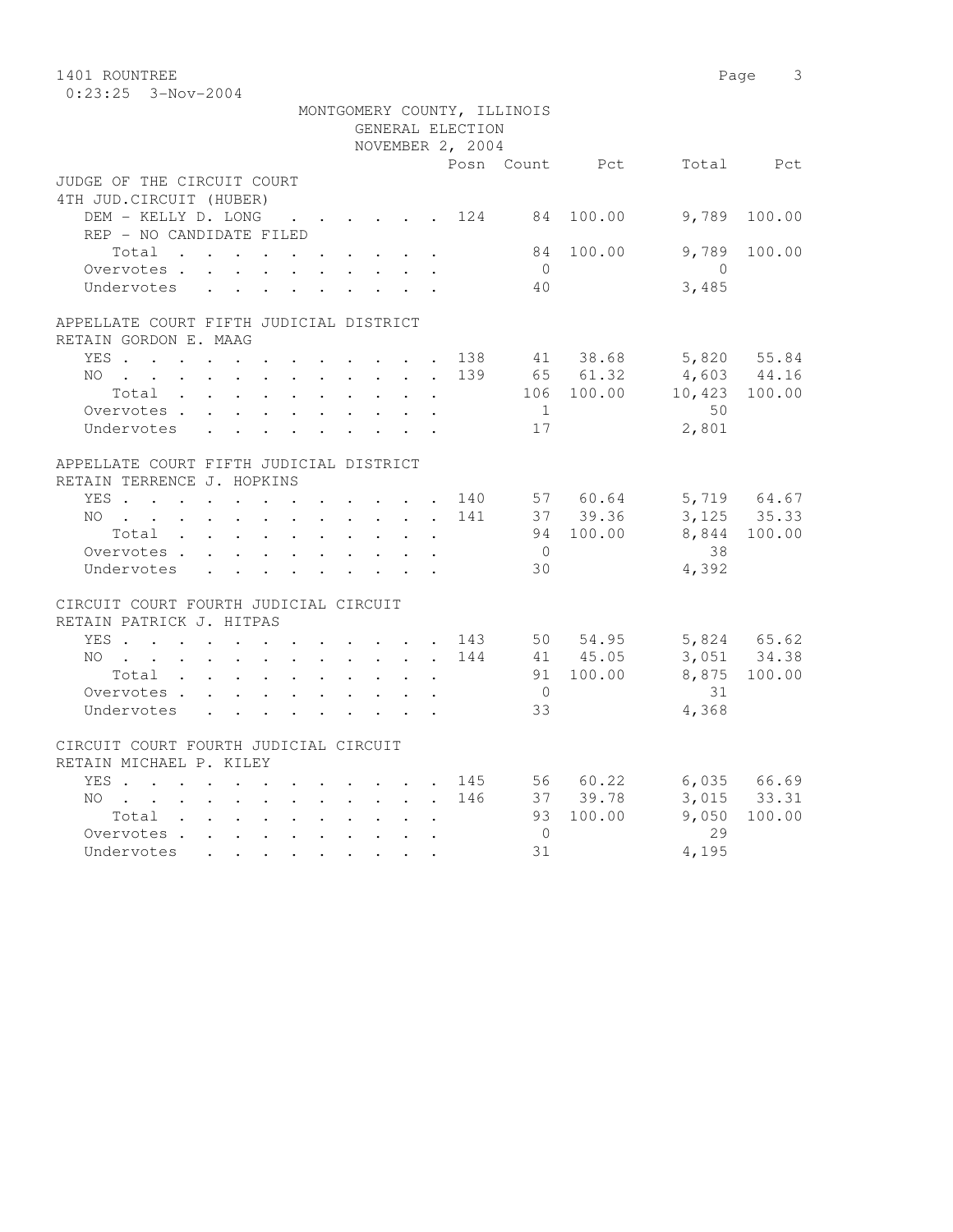| MONTGOMERY COUNTY, ILLINOIS |                  |  |
|-----------------------------|------------------|--|
|                             | GENERAL ELECTION |  |

|                                                                                                                                                                                                                                                                                                                                                                                                                                                                      | NOVEMBER 2, 2004 |                 |                 |              |
|----------------------------------------------------------------------------------------------------------------------------------------------------------------------------------------------------------------------------------------------------------------------------------------------------------------------------------------------------------------------------------------------------------------------------------------------------------------------|------------------|-----------------|-----------------|--------------|
|                                                                                                                                                                                                                                                                                                                                                                                                                                                                      |                  | Posn Count Pct  | Total           | Pct          |
| Precincts Counted - TOTAL                                                                                                                                                                                                                                                                                                                                                                                                                                            |                  | $1 \t 2.38$     | 42              | 100.00       |
| Registered Voters - TOTAL                                                                                                                                                                                                                                                                                                                                                                                                                                            |                  | 160             | 18,066          |              |
| Ballots Cast - TOTAL 135 84.38                                                                                                                                                                                                                                                                                                                                                                                                                                       |                  |                 |                 | 13,387 74.10 |
| Ballots Cast - BLANK                                                                                                                                                                                                                                                                                                                                                                                                                                                 |                  | $1 \t 0.63$     | 154             | 0.85         |
| Ballots Cast - WHITE                                                                                                                                                                                                                                                                                                                                                                                                                                                 |                  | 56              | 9,530           |              |
| Ballots Cast - GREEN                                                                                                                                                                                                                                                                                                                                                                                                                                                 |                  | 78              | 3,744           |              |
| Ballots Cast - FEDERAL-17-ORANGE                                                                                                                                                                                                                                                                                                                                                                                                                                     |                  | $\mathbf 1$     | 74              |              |
| Ballots Cast - PRES.-17-CREAM                                                                                                                                                                                                                                                                                                                                                                                                                                        |                  | $\bigcirc$      | $\bigcirc$      |              |
|                                                                                                                                                                                                                                                                                                                                                                                                                                                                      |                  |                 |                 |              |
| PRESIDENT AND VICE PRESIDENT                                                                                                                                                                                                                                                                                                                                                                                                                                         |                  |                 |                 |              |
| OF THE UNITED STATES (TOTAL)                                                                                                                                                                                                                                                                                                                                                                                                                                         |                  |                 |                 |              |
| DEM - JOHN F. KERRY/JOHN EDWARDS 7 60 44.78 5,979 46.26                                                                                                                                                                                                                                                                                                                                                                                                              |                  |                 |                 |              |
| REP - GEORGE W. BUSH/DICK CHENEY 9 74 55.22                                                                                                                                                                                                                                                                                                                                                                                                                          |                  |                 | $6,851$ $53.01$ |              |
| LIB - MICHAEL BADNARIK/R. CAMPAGNA . 11 0 0.00                                                                                                                                                                                                                                                                                                                                                                                                                       |                  |                 |                 | 95 0.74      |
| Total 134 100.00                                                                                                                                                                                                                                                                                                                                                                                                                                                     |                  |                 | 12,925 100.00   |              |
| Overvotes                                                                                                                                                                                                                                                                                                                                                                                                                                                            |                  | $\overline{0}$  | 89              |              |
| Undervotes                                                                                                                                                                                                                                                                                                                                                                                                                                                           |                  | $\mathbf{1}$    | 373             |              |
|                                                                                                                                                                                                                                                                                                                                                                                                                                                                      |                  |                 |                 |              |
| PRESIDENT AND VICE PRESIDENT                                                                                                                                                                                                                                                                                                                                                                                                                                         |                  |                 |                 |              |
| OF THE UNITED STATES (17TH CONG.)                                                                                                                                                                                                                                                                                                                                                                                                                                    |                  |                 |                 |              |
| DEM - JOHN F. KERRY/JOHN EDWARDS 7 60 44.78 3,514 51.97                                                                                                                                                                                                                                                                                                                                                                                                              |                  |                 |                 |              |
| REP - GEORGE W. BUSH/DICK CHENEY 9 74 55.22                                                                                                                                                                                                                                                                                                                                                                                                                          |                  |                 |                 | 3,188 47.15  |
| LIB - MICHAEL BADNARIK/R. CAMPAGNA . 11 0 0.00                                                                                                                                                                                                                                                                                                                                                                                                                       |                  |                 |                 | 59 0.87      |
| Total                                                                                                                                                                                                                                                                                                                                                                                                                                                                |                  | 134 100.00      | 6,761           | 100.00       |
| Overvotes                                                                                                                                                                                                                                                                                                                                                                                                                                                            |                  | $\overline{0}$  | 52              |              |
| Undervotes<br>$\mathbf{r}$ , $\mathbf{r}$ , $\mathbf{r}$ , $\mathbf{r}$ , $\mathbf{r}$ , $\mathbf{r}$ , $\mathbf{r}$                                                                                                                                                                                                                                                                                                                                                 |                  | $\mathbf{1}$    | 201             |              |
|                                                                                                                                                                                                                                                                                                                                                                                                                                                                      |                  |                 |                 |              |
| UNITED STATES SENATOR                                                                                                                                                                                                                                                                                                                                                                                                                                                |                  |                 |                 |              |
| DEM - BARACK OBAMA 17 75 57.69                                                                                                                                                                                                                                                                                                                                                                                                                                       |                  |                 |                 | 7,903 63.61  |
| REP - ALAN KEYES<br>. 18                                                                                                                                                                                                                                                                                                                                                                                                                                             |                  | 54 41.54        |                 | 4,078 32.82  |
| LIB - JERRY KOHN 19                                                                                                                                                                                                                                                                                                                                                                                                                                                  |                  | $1 \qquad 0.77$ |                 | 134 1.08     |
| IND - ALBERT J. FRANZEN 20                                                                                                                                                                                                                                                                                                                                                                                                                                           |                  | $0 \t 0.00$     | 309             | 2.49         |
| Total                                                                                                                                                                                                                                                                                                                                                                                                                                                                |                  | 130 100.00      | 12,424          | 100.00       |
| Overvotes                                                                                                                                                                                                                                                                                                                                                                                                                                                            |                  | $\overline{0}$  | 37              |              |
| Undervotes<br>. The contract of the contract of the contract of the contract of the contract of the contract of the contract of the contract of the contract of the contract of the contract of the contract of the contract of the contrac                                                                                                                                                                                                                          |                  | 5               | 926             |              |
|                                                                                                                                                                                                                                                                                                                                                                                                                                                                      |                  |                 |                 |              |
| 17TH CONGRESSIONAL DISTRICT                                                                                                                                                                                                                                                                                                                                                                                                                                          |                  |                 |                 |              |
| REPRESENTATIVE IN CONGRESS                                                                                                                                                                                                                                                                                                                                                                                                                                           |                  |                 |                 |              |
| DEM - LANE A. EVANS                                                                                                                                                                                                                                                                                                                                                                                                                                                  | 33               | 51.20<br>64     | 4,023           | 64.69        |
| REP - ANDREA LANE ZINGA<br>$\cdot$ $\cdot$ $\cdot$ $\cdot$ $\cdot$                                                                                                                                                                                                                                                                                                                                                                                                   | 34               | 48.80<br>61     | 2,196           | 35.31        |
| Total<br>$\mathcal{L}(\mathcal{L}(\mathcal{L}(\mathcal{L}(\mathcal{L}(\mathcal{L}(\mathcal{L}(\mathcal{L}(\mathcal{L}(\mathcal{L}(\mathcal{L}(\mathcal{L}(\mathcal{L}(\mathcal{L}(\mathcal{L}(\mathcal{L}(\mathcal{L}(\mathcal{L}(\mathcal{L}(\mathcal{L}(\mathcal{L}(\mathcal{L}(\mathcal{L}(\mathcal{L}(\mathcal{L}(\mathcal{L}(\mathcal{L}(\mathcal{L}(\mathcal{L}(\mathcal{L}(\mathcal{L}(\mathcal{L}(\mathcal{L}(\mathcal{L}(\mathcal{L}(\mathcal{L}(\mathcal{$ |                  | 125<br>100.00   | 6,219           | 100.00       |
| Overvotes .<br>$\sim$                                                                                                                                                                                                                                                                                                                                                                                                                                                |                  | $\overline{0}$  | 12              |              |
| Undervotes                                                                                                                                                                                                                                                                                                                                                                                                                                                           |                  | 10              | 783             |              |
|                                                                                                                                                                                                                                                                                                                                                                                                                                                                      |                  |                 |                 |              |
| STATE SENATOR                                                                                                                                                                                                                                                                                                                                                                                                                                                        |                  |                 |                 |              |
| 49TH LEGISLATIVE DISTRICT (UNEXP.2 YR.TERM)                                                                                                                                                                                                                                                                                                                                                                                                                          |                  |                 |                 |              |
| DEM - DEANNA DEMUZIO                                                                                                                                                                                                                                                                                                                                                                                                                                                 | 39               | 102<br>100.00   | 10,352          | 100.00       |
| REP - NO CANDIDATE FILED                                                                                                                                                                                                                                                                                                                                                                                                                                             |                  |                 |                 |              |
| Total                                                                                                                                                                                                                                                                                                                                                                                                                                                                |                  | 102<br>100.00   | 10,352          | 100.00       |
| Overvotes<br>$\begin{array}{cccccccccccccc} \bullet & \bullet & \bullet & \bullet & \bullet & \bullet & \bullet & \bullet & \bullet \end{array}$                                                                                                                                                                                                                                                                                                                     |                  | $\mathbf 0$     | 0               |              |
| Undervotes                                                                                                                                                                                                                                                                                                                                                                                                                                                           |                  | 32              | 2,922           |              |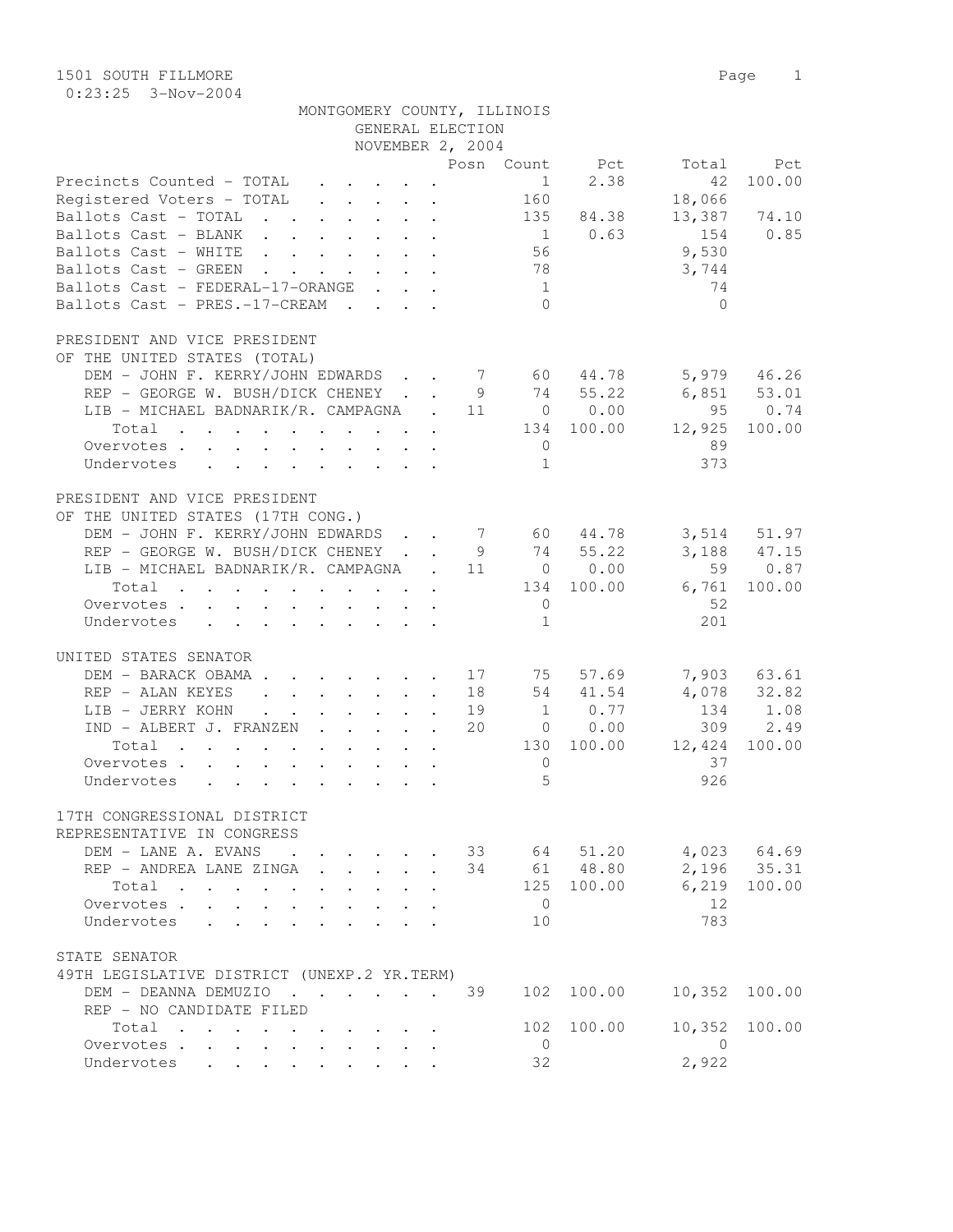| 1501 SOUTH FILLMORE                                                                                                      |                                                                                                                                                                |                                                                                           |                                            |                      |                  |                             |                |                                                | Page<br>2        |
|--------------------------------------------------------------------------------------------------------------------------|----------------------------------------------------------------------------------------------------------------------------------------------------------------|-------------------------------------------------------------------------------------------|--------------------------------------------|----------------------|------------------|-----------------------------|----------------|------------------------------------------------|------------------|
| $0:23:25$ 3-Nov-2004                                                                                                     |                                                                                                                                                                |                                                                                           |                                            |                      |                  |                             |                |                                                |                  |
|                                                                                                                          |                                                                                                                                                                |                                                                                           |                                            |                      | GENERAL ELECTION | MONTGOMERY COUNTY, ILLINOIS |                |                                                |                  |
|                                                                                                                          |                                                                                                                                                                |                                                                                           |                                            |                      | NOVEMBER 2, 2004 |                             |                |                                                |                  |
|                                                                                                                          |                                                                                                                                                                |                                                                                           |                                            |                      |                  |                             | Posn Count Pct |                                                | Total Pct        |
| REPRESENTATIVE IN THE GENERAL ASSEMBLY<br>98TH REPRESENTATIVE DISTRICT                                                   |                                                                                                                                                                |                                                                                           |                                            |                      |                  |                             |                |                                                |                  |
| DEM - GARY HANNIG 45 102 100.00                                                                                          |                                                                                                                                                                |                                                                                           |                                            |                      |                  |                             |                | 10,416                                         | 100.00           |
| REP - NO CANDIDATE FILED                                                                                                 |                                                                                                                                                                |                                                                                           |                                            |                      |                  |                             |                |                                                |                  |
| Total                                                                                                                    |                                                                                                                                                                |                                                                                           |                                            |                      |                  |                             | 102 100.00     |                                                | 10,416 100.00    |
| Overvotes.<br>$\mathbf{r} = \mathbf{r}$                                                                                  | $\sim$                                                                                                                                                         | $\mathbf{r} = \mathbf{r} \times \mathbf{r}$ , $\mathbf{r} = \mathbf{r} \times \mathbf{r}$ |                                            |                      |                  | $\bigcirc$                  |                | $\Omega$                                       |                  |
| Undervotes                                                                                                               |                                                                                                                                                                |                                                                                           |                                            |                      |                  | 32                          |                | 2,858                                          |                  |
|                                                                                                                          |                                                                                                                                                                |                                                                                           |                                            |                      |                  |                             |                |                                                |                  |
| CIRCUIT CLERK<br>DEM - BILL MAJOR                                                                                        |                                                                                                                                                                |                                                                                           |                                            |                      |                  |                             |                |                                                |                  |
| REP - MARY WEBB.                                                                                                         |                                                                                                                                                                |                                                                                           |                                            |                      |                  |                             | 61 74 59.68    | $\cdot$ 60 50 40.32 5,593 43.97<br>7,126 56.03 |                  |
| Total<br>the contract of the contract of the contract of the contract of the contract of the contract of the contract of | $\mathbf{r} = \left\{ \mathbf{r} \in \mathbb{R}^d \mid \mathbf{r} \in \mathbb{R}^d \mid \mathbf{r} \in \mathbb{R}^d \mid \mathbf{r} \in \mathbb{R}^d \right\}$ |                                                                                           |                                            |                      |                  |                             | 124 100.00     | 12,719 100.00                                  |                  |
| Overvotes                                                                                                                |                                                                                                                                                                |                                                                                           |                                            |                      |                  | $\overline{0}$              |                | 15                                             |                  |
| Undervotes<br>$\mathbf{r} = \mathbf{r}$                                                                                  |                                                                                                                                                                |                                                                                           |                                            |                      |                  | 10                          |                | 540                                            |                  |
|                                                                                                                          |                                                                                                                                                                |                                                                                           |                                            |                      |                  |                             |                |                                                |                  |
| STATE'S ATTORNEY                                                                                                         |                                                                                                                                                                |                                                                                           |                                            |                      |                  |                             |                |                                                |                  |
| DEM - JIM ROBERTS                                                                                                        | $\mathbf{r}$ , $\mathbf{r}$ , $\mathbf{r}$ , $\mathbf{r}$                                                                                                      |                                                                                           |                                            |                      |                  |                             | 64 103 100.00  | 10,525                                         | 100.00           |
| REP - NO CANDIDATE FILED                                                                                                 |                                                                                                                                                                |                                                                                           |                                            |                      |                  |                             |                |                                                |                  |
| Total                                                                                                                    |                                                                                                                                                                |                                                                                           |                                            |                      |                  | 103<br>$\overline{0}$       | 100.00         | 10,525<br>- 0                                  | 100.00           |
| Overvotes<br>Undervotes                                                                                                  |                                                                                                                                                                |                                                                                           |                                            |                      |                  | 31                          |                | 2,749                                          |                  |
|                                                                                                                          |                                                                                                                                                                |                                                                                           |                                            |                      |                  |                             |                |                                                |                  |
| CORONER                                                                                                                  |                                                                                                                                                                |                                                                                           |                                            |                      |                  |                             |                |                                                |                  |
| DEM - RICKEY L. BROADDUS 68                                                                                              |                                                                                                                                                                |                                                                                           |                                            |                      |                  | 98                          | 100.00         | 10,622                                         | 100.00           |
| REP - NO CANDIDATE FILED                                                                                                 |                                                                                                                                                                |                                                                                           |                                            |                      |                  |                             |                |                                                |                  |
| Total                                                                                                                    |                                                                                                                                                                |                                                                                           |                                            |                      |                  | 98                          | 100.00         |                                                | 10,622 100.00    |
| Overvotes                                                                                                                |                                                                                                                                                                |                                                                                           |                                            |                      |                  | $\overline{0}$              |                | $\Omega$                                       |                  |
| Undervotes                                                                                                               |                                                                                                                                                                |                                                                                           |                                            |                      |                  | 36                          |                | 2,652                                          |                  |
| REGIONAL SUPT. OF SCHOOLS                                                                                                |                                                                                                                                                                |                                                                                           |                                            |                      |                  |                             |                |                                                |                  |
| (BOND, EFFINGHAM, FAYETTE) (UNEXP. 2YR. TERM)                                                                            |                                                                                                                                                                |                                                                                           |                                            |                      |                  |                             |                |                                                |                  |
| DEM - MARK A. DRONE                                                                                                      |                                                                                                                                                                | $\sim$ $\sim$ $\sim$                                                                      |                                            | <b>Sales Advised</b> | 74               | 62                          | 100.00         | 90                                             | 100.00           |
| REP - NO CANDIDATE FILED                                                                                                 |                                                                                                                                                                |                                                                                           |                                            |                      |                  |                             |                |                                                |                  |
| Total                                                                                                                    |                                                                                                                                                                |                                                                                           |                                            |                      |                  | 62                          | 100.00         | 90                                             | 100.00           |
| Overvotes.                                                                                                               |                                                                                                                                                                |                                                                                           | $\mathbf{r} = \mathbf{r} \cdot \mathbf{r}$ | $\mathbf{r}$         |                  | $\bigcirc$                  |                | $\overline{0}$                                 |                  |
| Undervotes                                                                                                               |                                                                                                                                                                |                                                                                           |                                            |                      |                  | 16                          |                | 26                                             |                  |
| COUNTY BOARD DISTRICT 3                                                                                                  |                                                                                                                                                                |                                                                                           |                                            |                      |                  |                             |                |                                                |                  |
| COUNTY BOARD MEMBER                                                                                                      |                                                                                                                                                                |                                                                                           |                                            |                      |                  |                             |                |                                                |                  |
| DEM - ROBERT L. DURBIN                                                                                                   |                                                                                                                                                                |                                                                                           |                                            |                      | 86               |                             | 100 100.00     | 1,519                                          | 100.00           |
| REP - NO CANDIDATE FILED                                                                                                 |                                                                                                                                                                |                                                                                           |                                            |                      |                  |                             |                |                                                |                  |
| Total                                                                                                                    |                                                                                                                                                                |                                                                                           |                                            |                      |                  | 100                         | 100.00         | 1,519                                          | 100.00           |
| Overvotes.                                                                                                               |                                                                                                                                                                |                                                                                           |                                            |                      |                  | $\overline{0}$              |                | $\mathbf{0}$                                   |                  |
| Undervotes                                                                                                               |                                                                                                                                                                |                                                                                           |                                            |                      |                  | 34                          |                | 392                                            |                  |
|                                                                                                                          |                                                                                                                                                                |                                                                                           |                                            |                      |                  |                             |                |                                                |                  |
| JUDGE OF THE SUPREME COURT<br>5TH JUD.DISTRICT (HARRISON II)                                                             |                                                                                                                                                                |                                                                                           |                                            |                      |                  |                             |                |                                                |                  |
| DEM - GORDON E. MAAG 112                                                                                                 |                                                                                                                                                                |                                                                                           |                                            |                      |                  |                             | 56 44.80       |                                                | 5,741 47.68      |
| REP - LLOYD A. KARMEIER                                                                                                  |                                                                                                                                                                | $\mathbf{r}$ , $\mathbf{r}$ , $\mathbf{r}$                                                | $\mathbf{L} = \mathbf{L}$                  |                      | 113              |                             | 69 55.20       |                                                | $6, 299$ $52.32$ |
| Total                                                                                                                    |                                                                                                                                                                |                                                                                           | $\sim$                                     |                      |                  |                             | 125 100.00     |                                                | 12,040 100.00    |
| Overvotes.                                                                                                               |                                                                                                                                                                |                                                                                           | $\cdot$ $\cdot$ $\cdot$                    |                      |                  | $\mathbf{0}$                |                | 14                                             |                  |
| Undervotes                                                                                                               |                                                                                                                                                                |                                                                                           |                                            |                      |                  | 9                           |                | 1,220                                          |                  |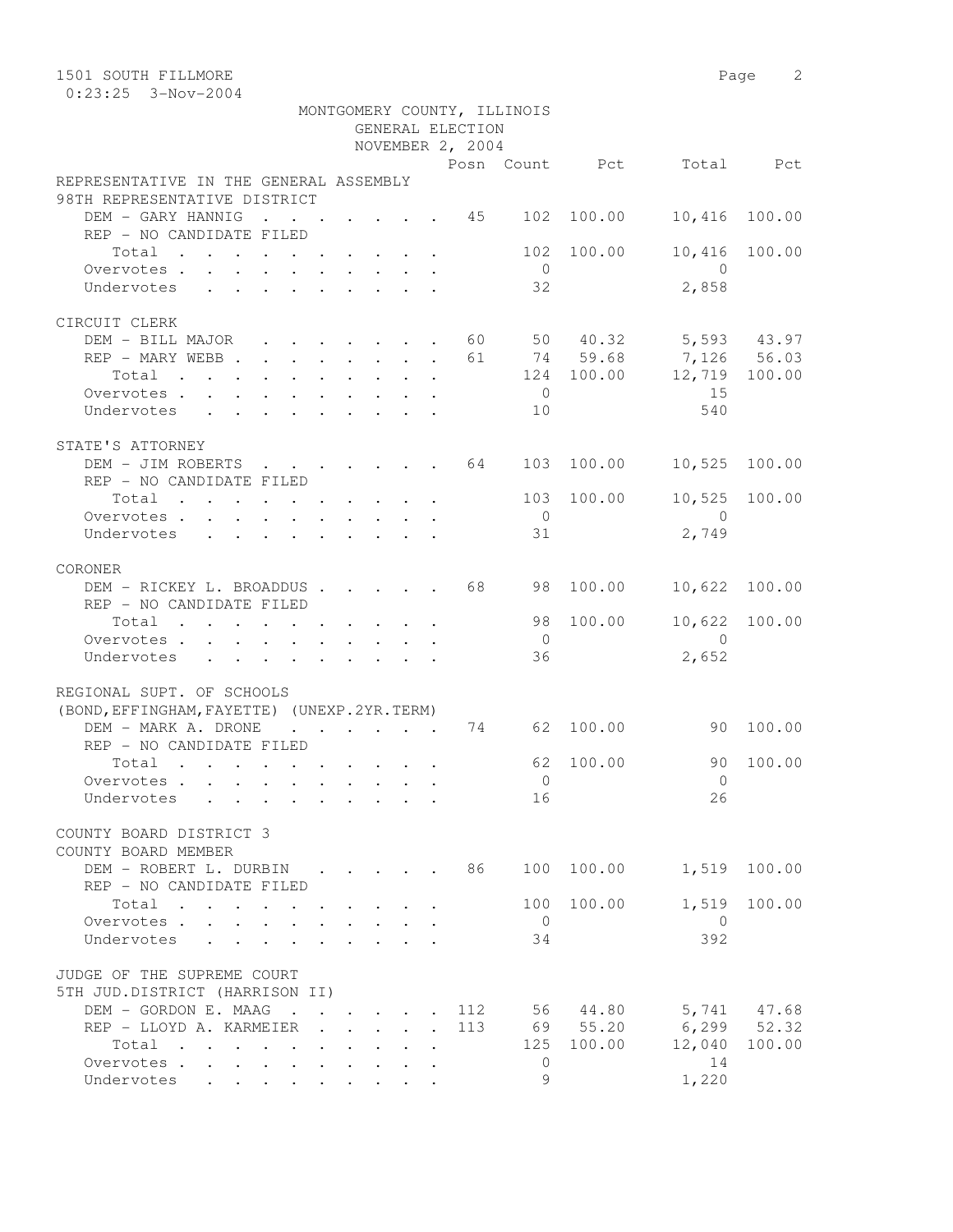| 1501 SOUTH FILLMORE                                                                                      |                                        |                      |                  |                |                |                                                                                                    | Page 3       |
|----------------------------------------------------------------------------------------------------------|----------------------------------------|----------------------|------------------|----------------|----------------|----------------------------------------------------------------------------------------------------|--------------|
| $0:23:25$ 3-Nov-2004                                                                                     |                                        |                      |                  |                |                |                                                                                                    |              |
| MONTGOMERY COUNTY, ILLINOIS                                                                              |                                        |                      |                  |                |                |                                                                                                    |              |
|                                                                                                          |                                        |                      | GENERAL ELECTION |                |                |                                                                                                    |              |
|                                                                                                          |                                        |                      | NOVEMBER 2, 2004 |                |                |                                                                                                    |              |
|                                                                                                          |                                        |                      |                  |                | Posn Count Pct |                                                                                                    | Total Pct    |
| JUDGE OF THE APPELLATE COURT                                                                             |                                        |                      |                  |                |                |                                                                                                    |              |
| 5TH JUD.DISTRICT (RARICK)                                                                                |                                        |                      |                  |                |                |                                                                                                    |              |
| DEM - JAMES K. DONOVAN 117 90 100.00                                                                     |                                        |                      |                  |                |                |                                                                                                    | 8,881 100.00 |
| REP - NO CANDIDATE FILED                                                                                 |                                        |                      |                  |                |                |                                                                                                    |              |
| Total                                                                                                    |                                        |                      |                  |                | 90 100.00      | 8,881                                                                                              | 100.00       |
| Overvotes.                                                                                               |                                        |                      |                  | $\overline{0}$ |                | $\overline{0}$                                                                                     |              |
| Undervotes                                                                                               |                                        |                      |                  | 44             |                | 4,393                                                                                              |              |
| JUDGE OF THE CIRCUIT COURT                                                                               |                                        |                      |                  |                |                |                                                                                                    |              |
| 4TH JUD. CIRCUIT (HUBER)                                                                                 |                                        |                      |                  |                |                |                                                                                                    |              |
| DEM - KELLY D. LONG<br>$\cdots$ $\cdots$ $\cdots$ $\frac{124}{94}$ $\frac{94}{100.00}$                   |                                        |                      |                  |                |                |                                                                                                    | 9,789 100.00 |
| REP - NO CANDIDATE FILED                                                                                 |                                        |                      |                  |                |                |                                                                                                    |              |
| Total                                                                                                    |                                        |                      |                  |                | 94 100.00      | 9,789                                                                                              | 100.00       |
| Overvotes.                                                                                               |                                        |                      |                  | $\overline{0}$ |                | $\overline{0}$                                                                                     |              |
| Undervotes                                                                                               |                                        |                      |                  | 40 —           |                | 3,485                                                                                              |              |
|                                                                                                          |                                        |                      |                  |                |                |                                                                                                    |              |
| APPELLATE COURT FIFTH JUDICIAL DISTRICT                                                                  |                                        |                      |                  |                |                |                                                                                                    |              |
| RETAIN GORDON E. MAAG                                                                                    |                                        |                      |                  |                |                |                                                                                                    |              |
| YES 138 53 53.00 5,820 55.84                                                                             |                                        |                      |                  |                |                |                                                                                                    |              |
| NO 139 47 47.00                                                                                          |                                        |                      |                  |                |                |                                                                                                    |              |
| Total                                                                                                    |                                        |                      |                  |                |                | $\begin{array}{cccc} 47 & 47.00 & & 4,603 & 44.16 \\ 100 & 100.00 & & 10,423 & 100.00 \end{array}$ |              |
| Overvotes                                                                                                |                                        |                      |                  | $\overline{1}$ |                | 50                                                                                                 |              |
| Undervotes                                                                                               |                                        |                      |                  | 33             |                | 2,801                                                                                              |              |
|                                                                                                          |                                        |                      |                  |                |                |                                                                                                    |              |
| APPELLATE COURT FIFTH JUDICIAL DISTRICT                                                                  |                                        |                      |                  |                |                |                                                                                                    |              |
| RETAIN TERRENCE J. HOPKINS                                                                               |                                        |                      |                  |                |                |                                                                                                    |              |
| YES 140 55 68.75 5,719 64.67                                                                             |                                        |                      |                  |                |                |                                                                                                    |              |
| NO 141 25 31.25 3,125 35.33                                                                              |                                        |                      |                  |                |                |                                                                                                    |              |
| Total                                                                                                    |                                        |                      |                  |                | 80 100.00      |                                                                                                    | 8,844 100.00 |
| Overvotes.                                                                                               |                                        |                      |                  | $\overline{0}$ |                | 38                                                                                                 |              |
| Undervotes                                                                                               |                                        |                      |                  | 54             |                | 4,392                                                                                              |              |
|                                                                                                          |                                        |                      |                  |                |                |                                                                                                    |              |
| CIRCUIT COURT FOURTH JUDICIAL CIRCUIT<br>RETAIN PATRICK J. HITPAS                                        |                                        |                      |                  |                |                |                                                                                                    |              |
|                                                                                                          |                                        |                      |                  |                |                |                                                                                                    | 65.62        |
| YES                                                                                                      |                                        |                      | 143              | 53             | 67.09          | 5,824                                                                                              |              |
| NO                                                                                                       |                                        | $\ddot{\phantom{a}}$ | 144              |                | 26 32.91       | 3,051                                                                                              | 34.38        |
| Total .<br>$\sim$<br>$\sim$<br>$\ddot{\phantom{0}}$                                                      |                                        |                      |                  | 79             | 100.00         | 8,875                                                                                              | 100.00       |
| Overvotes.                                                                                               |                                        |                      |                  | 1              |                | 31                                                                                                 |              |
| Undervotes                                                                                               |                                        |                      |                  | 54             |                | 4,368                                                                                              |              |
| CIRCUIT COURT FOURTH JUDICIAL CIRCUIT                                                                    |                                        |                      |                  |                |                |                                                                                                    |              |
| RETAIN MICHAEL P. KILEY                                                                                  |                                        |                      |                  |                |                |                                                                                                    |              |
| YES<br>$\sim$                                                                                            | $\sim$                                 |                      | 145              |                | 52 67.53       | 6,035                                                                                              | 66.69        |
| NO.<br>$\mathbf{r}$ , and $\mathbf{r}$ , and $\mathbf{r}$<br>$\ddot{\phantom{0}}$<br>$\bullet$<br>$\sim$ | $\mathbf{L}$ . The set of $\mathbf{L}$ | $\ddot{\phantom{0}}$ | 146              |                | 25 32.47       | 3,015                                                                                              | 33.31        |
| Total<br>$\ddot{\phantom{a}}$                                                                            |                                        |                      |                  | 77             | 100.00         | 9,050                                                                                              | 100.00       |
| Overvotes<br>$\sim$<br>$\bullet$<br>$\ddot{\phantom{a}}$                                                 |                                        |                      |                  | 0              |                | 29                                                                                                 |              |
| Undervotes                                                                                               |                                        |                      |                  | 57             |                | 4,195                                                                                              |              |
|                                                                                                          |                                        |                      |                  |                |                |                                                                                                    |              |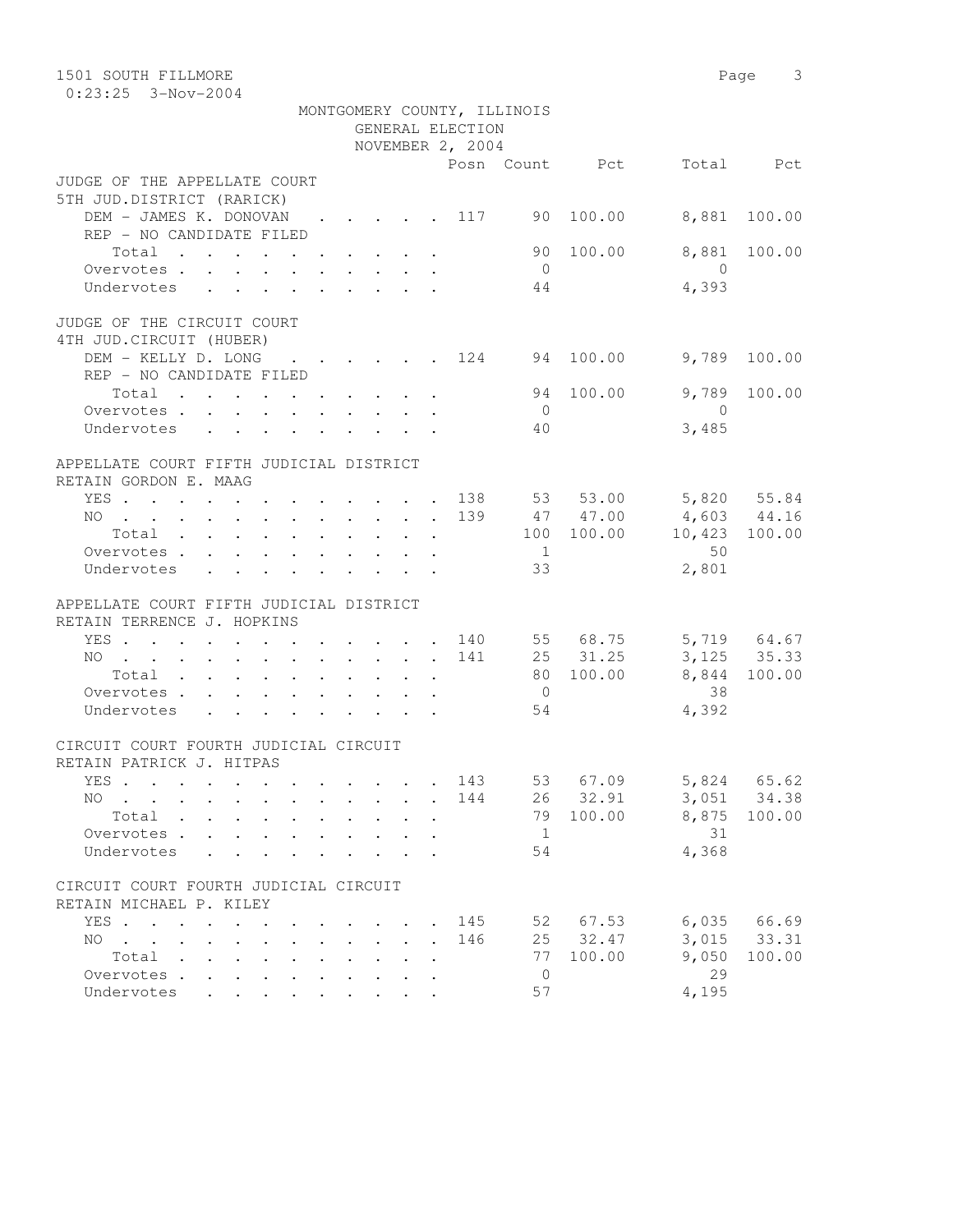1601 SO. LITCHFIELD 1 Page 1 0:23:25 3-Nov-2004

| MONTGOMERY COUNTY, ILLINOIS                                                                                          |                       |                                 |
|----------------------------------------------------------------------------------------------------------------------|-----------------------|---------------------------------|
|                                                                                                                      | GENERAL ELECTION      |                                 |
|                                                                                                                      | NOVEMBER 2, 2004      |                                 |
|                                                                                                                      |                       | Posn Count Pct Total<br>Pct     |
| Precincts Counted - TOTAL 1 2.38<br>Registered Voters - TOTAL 551                                                    |                       | 100.00<br>42                    |
| Ballots Cast - TOTAL 349 63.34                                                                                       |                       | 18,066<br>13,387 74.10          |
| Ballots Cast - BLANK                                                                                                 | 6 1.09                | 154 0.85                        |
| Ballots Cast - WHITE                                                                                                 | 348                   | 9,530                           |
| Ballots Cast - FEDERAL-17-ORANGE                                                                                     | 1                     | 74                              |
| Ballots Cast - PRES.-17-CREAM                                                                                        | $\bigcap$             | $\bigcirc$                      |
| PRESIDENT AND VICE PRESIDENT                                                                                         |                       |                                 |
| OF THE UNITED STATES (TOTAL)                                                                                         |                       |                                 |
| DEM - JOHN F. KERRY/JOHN EDWARDS 7 172 51.04 5,979 46.26                                                             |                       |                                 |
| REP - GEORGE W. BUSH/DICK CHENEY 9 162 48.07                                                                         |                       | $6,851$ $53.01$                 |
| LIB - MICHAEL BADNARIK/R. CAMPAGNA . 11 3 0.89                                                                       |                       | 95 0.74                         |
| Total 337 100.00 12,925 100.00                                                                                       |                       |                                 |
| Overvotes                                                                                                            | 1                     | 89                              |
| Undervotes<br>$\mathbf{r}$ , $\mathbf{r}$ , $\mathbf{r}$ , $\mathbf{r}$ , $\mathbf{r}$ , $\mathbf{r}$ , $\mathbf{r}$ | 11                    | 373                             |
| PRESIDENT AND VICE PRESIDENT                                                                                         |                       |                                 |
| OF THE UNITED STATES (17TH CONG.)                                                                                    |                       |                                 |
| DEM - JOHN F. KERRY/JOHN EDWARDS 7 172 51.04 3,514 51.97                                                             |                       |                                 |
| REP - GEORGE W. BUSH/DICK CHENEY 9 162 48.07                                                                         |                       | 3, 188 47. 15                   |
| LIB - MICHAEL BADNARIK/R. CAMPAGNA . 11 3 0.89                                                                       |                       | 59 0.87                         |
| Total                                                                                                                | 337 100.00            | 6,761<br>100.00                 |
| Overvotes                                                                                                            | $\overline{1}$        | 52                              |
| Undervotes                                                                                                           | 11                    | 201                             |
| UNITED STATES SENATOR                                                                                                |                       |                                 |
| DEM - BARACK OBAMA 17 223 69.04                                                                                      |                       | 7,903 63.61                     |
| REP - ALAN KEYES 18 91 28.17                                                                                         |                       | 4,078 32.82                     |
| LIB - JERRY KOHN 19                                                                                                  | 30.93                 | 134 1.08                        |
| IND - ALBERT J. FRANZEN 20                                                                                           | 6 1.86                | 309 2.49                        |
| Total                                                                                                                |                       | 323 100.00 12,424<br>100.00     |
| Overvotes.                                                                                                           | $\overline{2}$        | 37                              |
| Undervotes                                                                                                           | 24                    | 926                             |
| 17TH CONGRESSIONAL DISTRICT                                                                                          |                       |                                 |
| REPRESENTATIVE IN CONGRESS                                                                                           |                       |                                 |
| DEM - LANE A. EVANS<br>$\sim$ $\sim$                                                                                 | 33                    | 205 65.08<br>4,023 64.69        |
| REP - ANDREA LANE ZINGA                                                                                              | 110 34.92<br>34       | 2,196<br>35.31                  |
| Total<br>$\cdots$ $\cdots$                                                                                           | 315                   | 6,219<br>100.00<br>100.00<br>12 |
| Overvotes .<br>Undervotes                                                                                            | $\overline{0}$<br>34  | 783                             |
|                                                                                                                      |                       |                                 |
| STATE SENATOR                                                                                                        |                       |                                 |
| 49TH LEGISLATIVE DISTRICT (UNEXP.2 YR.TERM)                                                                          |                       |                                 |
| DEM - DEANNA DEMUZIO                                                                                                 | 39<br>286             | 100.00<br>10,352<br>100.00      |
| REP - NO CANDIDATE FILED                                                                                             |                       |                                 |
| Total<br>$\cdot$ $\cdot$ $\cdot$<br>Overvotes.                                                                       | 286<br>$\overline{0}$ | 100.00<br>10,352<br>100.00<br>0 |
| Undervotes<br>$\cdot$ $\cdot$ $\cdot$ $\cdot$                                                                        | 62                    | 2,922                           |
|                                                                                                                      |                       |                                 |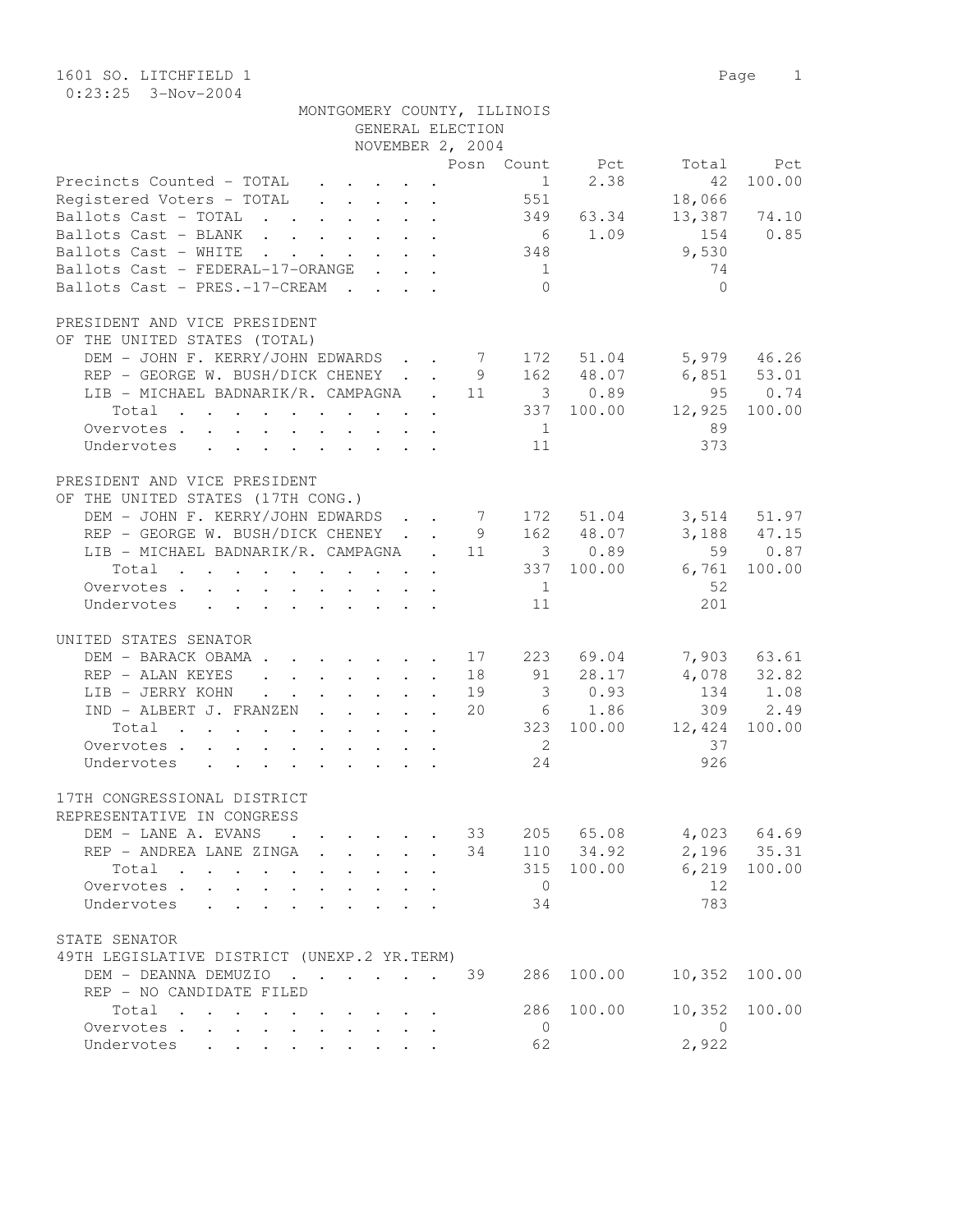| 1601 SO. LITCHFIELD 1                   |                                                           |  |  |                  |                             |            |                                                   | Page 2        |
|-----------------------------------------|-----------------------------------------------------------|--|--|------------------|-----------------------------|------------|---------------------------------------------------|---------------|
| $0:23:25$ 3-Nov-2004                    |                                                           |  |  |                  |                             |            |                                                   |               |
|                                         |                                                           |  |  |                  | MONTGOMERY COUNTY, ILLINOIS |            |                                                   |               |
|                                         |                                                           |  |  | GENERAL ELECTION |                             |            |                                                   |               |
|                                         |                                                           |  |  | NOVEMBER 2, 2004 |                             |            |                                                   |               |
|                                         |                                                           |  |  |                  |                             |            | Posn Count Pct Total Pct                          |               |
| REPRESENTATIVE IN THE GENERAL ASSEMBLY  |                                                           |  |  |                  |                             |            |                                                   |               |
| 98TH REPRESENTATIVE DISTRICT            |                                                           |  |  |                  |                             |            |                                                   |               |
| DEM - GARY HANNIG 45 284                |                                                           |  |  |                  |                             | 100.00     | 10,416                                            | 100.00        |
| REP - NO CANDIDATE FILED                |                                                           |  |  |                  |                             |            |                                                   |               |
| Total                                   |                                                           |  |  |                  | 284                         | 100.00     | 10,416                                            | 100.00        |
| Overvotes.                              |                                                           |  |  |                  | $\overline{0}$              |            | $\overline{0}$                                    |               |
| Undervotes                              |                                                           |  |  |                  | 64                          |            | 2,858                                             |               |
|                                         |                                                           |  |  |                  |                             |            |                                                   |               |
| CIRCUIT CLERK                           |                                                           |  |  |                  |                             |            |                                                   |               |
| DEM - BILL MAJOR 60                     |                                                           |  |  |                  |                             |            | 170 51.36 5,593 43.97                             |               |
| REP - MARY WEBB                         |                                                           |  |  | 61               |                             | 161 48.64  |                                                   |               |
| Total                                   |                                                           |  |  |                  |                             |            | 161 48.64 7,126 56.03<br>331 100.00 12,719 100.00 |               |
| Overvotes.                              |                                                           |  |  |                  | $\overline{1}$              |            | 15                                                |               |
| Undervotes                              |                                                           |  |  |                  | 16                          |            | 540                                               |               |
|                                         |                                                           |  |  |                  |                             |            |                                                   |               |
| STATE'S ATTORNEY                        |                                                           |  |  |                  |                             |            |                                                   |               |
| DEM - JIM ROBERTS 64                    |                                                           |  |  |                  | 280                         | 100.00     | 10,525                                            | 100.00        |
| REP - NO CANDIDATE FILED                |                                                           |  |  |                  |                             |            |                                                   |               |
| Total                                   |                                                           |  |  |                  |                             | 280 100.00 |                                                   | 10,525 100.00 |
| Overvotes.                              |                                                           |  |  |                  | $\overline{0}$              |            | $\bigcirc$                                        |               |
| Undervotes                              |                                                           |  |  |                  | 68                          |            | 2,749                                             |               |
|                                         |                                                           |  |  |                  |                             |            |                                                   |               |
| CORONER                                 |                                                           |  |  |                  |                             |            |                                                   |               |
| DEM - RICKEY L. BROADDUS 68 286         |                                                           |  |  |                  |                             |            | 100.00 10,622 100.00                              |               |
| REP - NO CANDIDATE FILED                |                                                           |  |  |                  |                             |            |                                                   |               |
| Total                                   |                                                           |  |  |                  | 286                         | 100.00     | 10,622                                            | 100.00        |
| Overvotes                               |                                                           |  |  |                  | $\overline{0}$              |            | $\overline{0}$                                    |               |
| Undervotes                              |                                                           |  |  |                  | 62                          |            | 2,652                                             |               |
|                                         |                                                           |  |  |                  |                             |            |                                                   |               |
| COUNTY BOARD DISTRICT 5                 |                                                           |  |  |                  |                             |            |                                                   |               |
| COUNTY BOARD MEMBER                     |                                                           |  |  |                  |                             |            |                                                   |               |
| DEM - FRANK J. KOMOR, JR. 86 263 100.00 |                                                           |  |  |                  |                             |            | 1,218 100.00                                      |               |
| REP - NO CANDIDATE FILED                |                                                           |  |  |                  |                             |            |                                                   |               |
| Total                                   |                                                           |  |  |                  | 263                         | 100.00     |                                                   | 1,218 100.00  |
| Overvotes                               |                                                           |  |  |                  | $\overline{0}$              |            | 0                                                 |               |
| Undervotes                              |                                                           |  |  |                  | 85                          |            | 388                                               |               |
|                                         |                                                           |  |  |                  |                             |            |                                                   |               |
| JUDGE OF THE SUPREME COURT              |                                                           |  |  |                  |                             |            |                                                   |               |
| 5TH JUD.DISTRICT (HARRISON II)          |                                                           |  |  |                  |                             |            |                                                   |               |
| DEM - GORDON E. MAAG                    |                                                           |  |  | 112              |                             |            | 154 48.28 5,741 47.68                             |               |
| REP - LLOYD A. KARMEIER                 |                                                           |  |  | 113              |                             |            | 165 51.72 6,299 52.32                             |               |
| Total $\cdots$                          |                                                           |  |  |                  | 319                         | 100.00     | 12,040                                            | 100.00        |
| Overvotes.                              |                                                           |  |  |                  | $\overline{0}$              |            | 14                                                |               |
| Undervotes                              |                                                           |  |  |                  | 29                          |            | 1,220                                             |               |
|                                         |                                                           |  |  |                  |                             |            |                                                   |               |
| JUDGE OF THE APPELLATE COURT            |                                                           |  |  |                  |                             |            |                                                   |               |
| 5TH JUD.DISTRICT (RARICK)               |                                                           |  |  |                  |                             |            |                                                   |               |
| DEM - JAMES K. DONOVAN                  | $\mathbf{r}$ , $\mathbf{r}$ , $\mathbf{r}$ , $\mathbf{r}$ |  |  | 117              | 238                         | 100.00     | 8,881                                             | 100.00        |
| REP - NO CANDIDATE FILED                |                                                           |  |  |                  |                             |            |                                                   |               |
| Total                                   |                                                           |  |  |                  | 238                         | 100.00     | 8,881                                             | 100.00        |
| Overvotes.                              |                                                           |  |  |                  | $\overline{0}$              |            | - 0                                               |               |
| Undervotes                              |                                                           |  |  |                  | 110                         |            | 4,393                                             |               |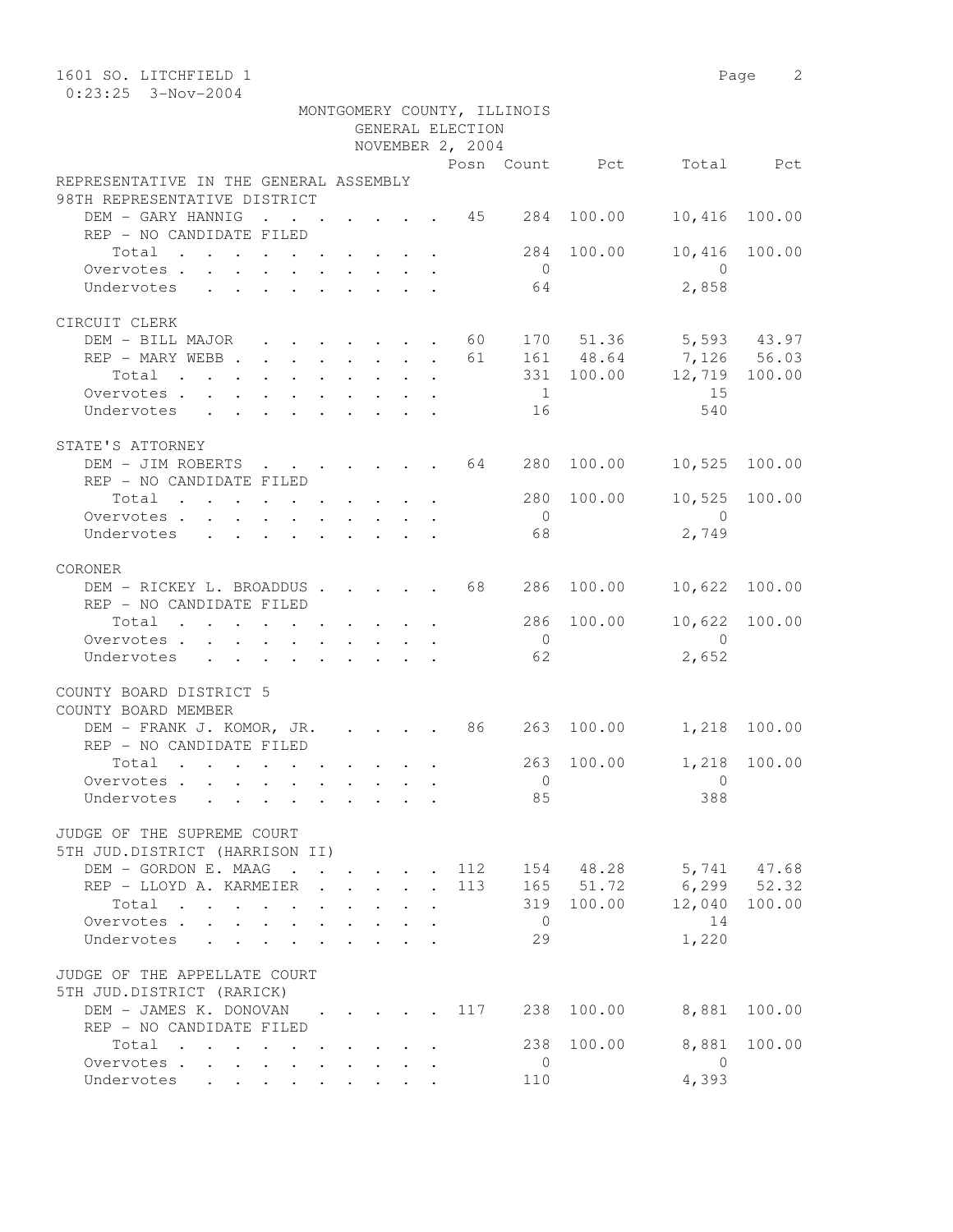| 1601 SO. LITCHFIELD 1                   |  |        |                             |                |            |                                                   | Page 3       |
|-----------------------------------------|--|--------|-----------------------------|----------------|------------|---------------------------------------------------|--------------|
| $0:23:25$ 3-Nov-2004                    |  |        |                             |                |            |                                                   |              |
|                                         |  |        | MONTGOMERY COUNTY, ILLINOIS |                |            |                                                   |              |
|                                         |  |        | GENERAL ELECTION            |                |            |                                                   |              |
|                                         |  |        | NOVEMBER 2, 2004            |                |            |                                                   |              |
|                                         |  |        |                             |                |            | Posn Count Pct Total Pct                          |              |
| JUDGE OF THE CIRCUIT COURT              |  |        |                             |                |            |                                                   |              |
| 4TH JUD. CIRCUIT (HUBER)                |  |        |                             |                |            |                                                   |              |
| DEM - KELLY D. LONG 124 271 100.00      |  |        |                             |                |            | 9,789                                             | 100.00       |
| REP - NO CANDIDATE FILED                |  |        |                             |                |            |                                                   |              |
| Total 271                               |  |        |                             |                | 100.00     | 9,789                                             | 100.00       |
| Overvotes                               |  |        |                             | $\bigcirc$     |            | $\overline{0}$<br>3,485                           |              |
| Undervotes                              |  |        |                             | 77             |            |                                                   |              |
| APPELLATE COURT FIFTH JUDICIAL DISTRICT |  |        |                             |                |            |                                                   |              |
| RETAIN GORDON E. MAAG                   |  |        |                             |                |            |                                                   |              |
| YES 138 153 56.25 5,820 55.84           |  |        |                             |                |            |                                                   |              |
| NO                                      |  |        | 139                         |                |            |                                                   |              |
| Total                                   |  | $\sim$ | $\sim$ $-$                  |                |            | 119 43.75 4,603 44.16<br>272 100.00 10,423 100.00 |              |
| Overvotes                               |  |        |                             | $\bigcirc$     |            | 50                                                |              |
| Undervotes                              |  |        |                             | 76             |            | 2,801                                             |              |
|                                         |  |        |                             |                |            |                                                   |              |
| APPELLATE COURT FIFTH JUDICIAL DISTRICT |  |        |                             |                |            |                                                   |              |
| RETAIN TERRENCE J. HOPKINS              |  |        |                             |                |            |                                                   |              |
| YES 140 143 62.45 5,719 64.67           |  |        |                             |                |            |                                                   |              |
| NO 141                                  |  |        |                             |                | 86 37.55   |                                                   | 3, 125 35.33 |
| Total                                   |  |        |                             |                | 229 100.00 |                                                   | 8,844 100.00 |
| Overvotes                               |  |        |                             | $\overline{0}$ |            | 38                                                |              |
| Undervotes                              |  |        |                             | 119            |            | 4,392                                             |              |
|                                         |  |        |                             |                |            |                                                   |              |
| CIRCUIT COURT FOURTH JUDICIAL CIRCUIT   |  |        |                             |                |            |                                                   |              |
| RETAIN PATRICK J. HITPAS                |  |        |                             |                |            |                                                   |              |
| YES 143 147 65.33                       |  |        |                             |                |            | 5,824 65.62<br>3,051 34.38                        |              |
| NO 144                                  |  |        |                             |                | 78 34.67   |                                                   |              |
| Total                                   |  |        |                             |                | 225 100.00 |                                                   | 8,875 100.00 |
| Overvotes                               |  |        |                             | $\overline{0}$ |            | 31                                                |              |
| Undervotes                              |  |        |                             | 123            |            | 4,368                                             |              |
|                                         |  |        |                             |                |            |                                                   |              |
| CIRCUIT COURT FOURTH JUDICIAL CIRCUIT   |  |        |                             |                |            |                                                   |              |
| RETAIN MICHAEL P. KILEY                 |  |        |                             |                |            |                                                   |              |
| YES 145 147 63.09 6,035 66.69           |  |        |                             |                |            |                                                   |              |
| NO 146 86 36.91                         |  |        |                             |                |            |                                                   | 3,015 33.31  |
| Total                                   |  |        |                             |                | 233 100.00 | 9,050                                             | 100.00       |
| Overvotes.                              |  |        |                             | 1              |            | 29                                                |              |
| Undervotes                              |  |        |                             | 114            |            | 4,195                                             |              |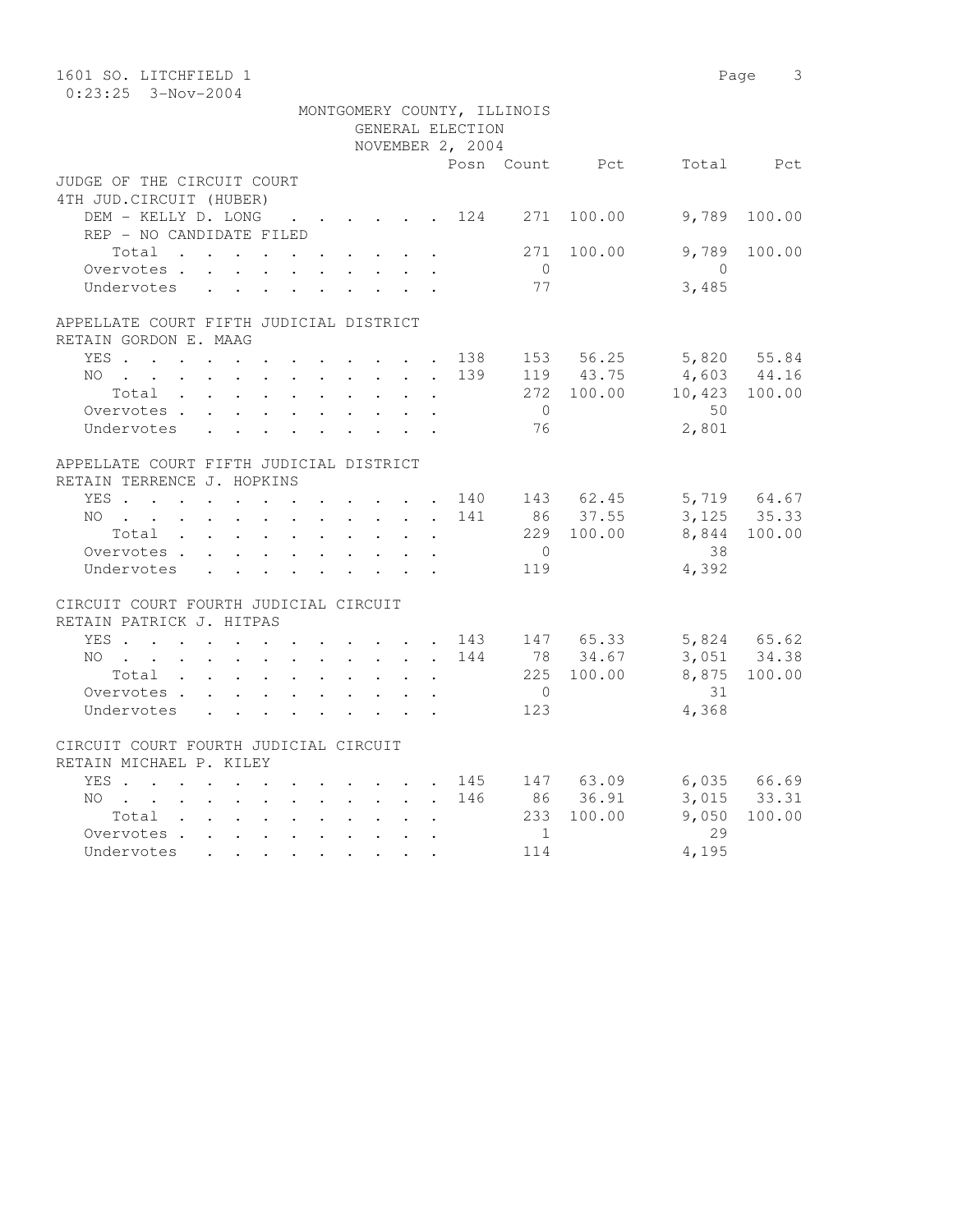1602 SO. LITCHFIELD 2 Page 1 0:23:25 3-Nov-2004

| MONTGOMERY COUNTY, ILLINOIS |                  |  |
|-----------------------------|------------------|--|
|                             | GENERAL ELECTION |  |

| Posn Count Pct<br>Total                                                                                                    | Pct  |
|----------------------------------------------------------------------------------------------------------------------------|------|
|                                                                                                                            |      |
| Precincts Counted - TOTAL<br>1<br>2.38<br>100.00<br>42                                                                     |      |
| Registered Voters - TOTAL<br>675<br>18,066                                                                                 |      |
| 13,387 74.10<br>Ballots Cast - TOTAL 456 67.56                                                                             |      |
| Ballots Cast - BLANK<br>5 0.74<br>154<br>0.85                                                                              |      |
| 9,530<br>Ballots Cast - WHITE<br>$\cdot$ 451                                                                               |      |
| Ballots Cast - FEDERAL-17-ORANGE<br>5 <sup>5</sup><br>74                                                                   |      |
| Ballots Cast - PRES.-17-CREAM<br>$\bigcirc$<br>$\bigcirc$                                                                  |      |
|                                                                                                                            |      |
| PRESIDENT AND VICE PRESIDENT                                                                                               |      |
| OF THE UNITED STATES (TOTAL)                                                                                               |      |
| DEM - JOHN F. KERRY/JOHN EDWARDS 7 232 52.85<br>5,979 46.26                                                                |      |
| $6,851$ $53.01$<br>REP - GEORGE W. BUSH/DICK CHENEY 9 205 46.70                                                            |      |
| 95 0.74<br>LIB - MICHAEL BADNARIK/R. CAMPAGNA . 11 2 0.46                                                                  |      |
| $\cdot$ 439 100.00<br>12,925<br>100.00<br>Total                                                                            |      |
| 89<br>Overvotes<br>$4\phantom{.00000000000000000000}$                                                                      |      |
| 373<br>13<br>Undervotes                                                                                                    |      |
|                                                                                                                            |      |
| PRESIDENT AND VICE PRESIDENT                                                                                               |      |
| OF THE UNITED STATES (17TH CONG.)                                                                                          |      |
| DEM - JOHN F. KERRY/JOHN EDWARDS 7 232 52.85<br>3,514 51.97                                                                |      |
| REP - GEORGE W. BUSH/DICK CHENEY 9 205 46.70<br>3,188 47.15                                                                |      |
| LIB - MICHAEL BADNARIK/R. CAMPAGNA . 11<br>2 0.46<br>59 0.87                                                               |      |
| 6,761<br>439 100.00<br>100.00<br>Total                                                                                     |      |
| -52<br>Overvotes.                                                                                                          |      |
| 201<br>13<br>Undervotes                                                                                                    |      |
|                                                                                                                            |      |
| UNITED STATES SENATOR                                                                                                      |      |
| 7,903 63.61<br>DEM - BARACK OBAMA 17<br>287 68.66                                                                          |      |
| 4,078 32.82<br>120 28.71<br>REP - ALAN KEYES 18                                                                            |      |
| $0 \t 0.00$<br>134 1.08<br>LIB - JERRY KOHN<br>19<br>$\mathbf{r}$ , and $\mathbf{r}$ , and $\mathbf{r}$ , and $\mathbf{r}$ |      |
| 11 2.63<br>309<br>IND - ALBERT J. FRANZEN<br>20                                                                            | 2.49 |
| 418 100.00<br>12,424<br>100.00<br>Total                                                                                    |      |
| $\overline{\mathbf{3}}$<br>37<br>Overvotes                                                                                 |      |
| 35<br>926<br>Undervotes                                                                                                    |      |
|                                                                                                                            |      |
| 17TH CONGRESSIONAL DISTRICT                                                                                                |      |
| REPRESENTATIVE IN CONGRESS                                                                                                 |      |
| 33<br>268 66.17 4,023 64.69<br>DEM - LANE A. EVANS                                                                         |      |
| 2,196 35.31<br>34 137 33.83<br>REP - ANDREA LANE ZINGA                                                                     |      |
| 405 100.00 6,219 100.00<br>Total                                                                                           |      |
| 12<br>Overvotes<br>$\overline{1}$                                                                                          |      |
| 783<br>50<br>Undervotes                                                                                                    |      |
|                                                                                                                            |      |
| STATE SENATOR                                                                                                              |      |
| 49TH LEGISLATIVE DISTRICT (UNEXP.2 YR.TERM)                                                                                |      |
| 355<br>100.00<br>10,352<br>100.00<br>DEM - DEANNA DEMUZIO 39                                                               |      |
| REP - NO CANDIDATE FILED                                                                                                   |      |
| 100.00<br>10,352<br>355<br>100.00<br>Total                                                                                 |      |
| Overvotes.<br>$\overline{0}$<br>$\overline{0}$                                                                             |      |
| 2,922<br>96<br>Undervotes                                                                                                  |      |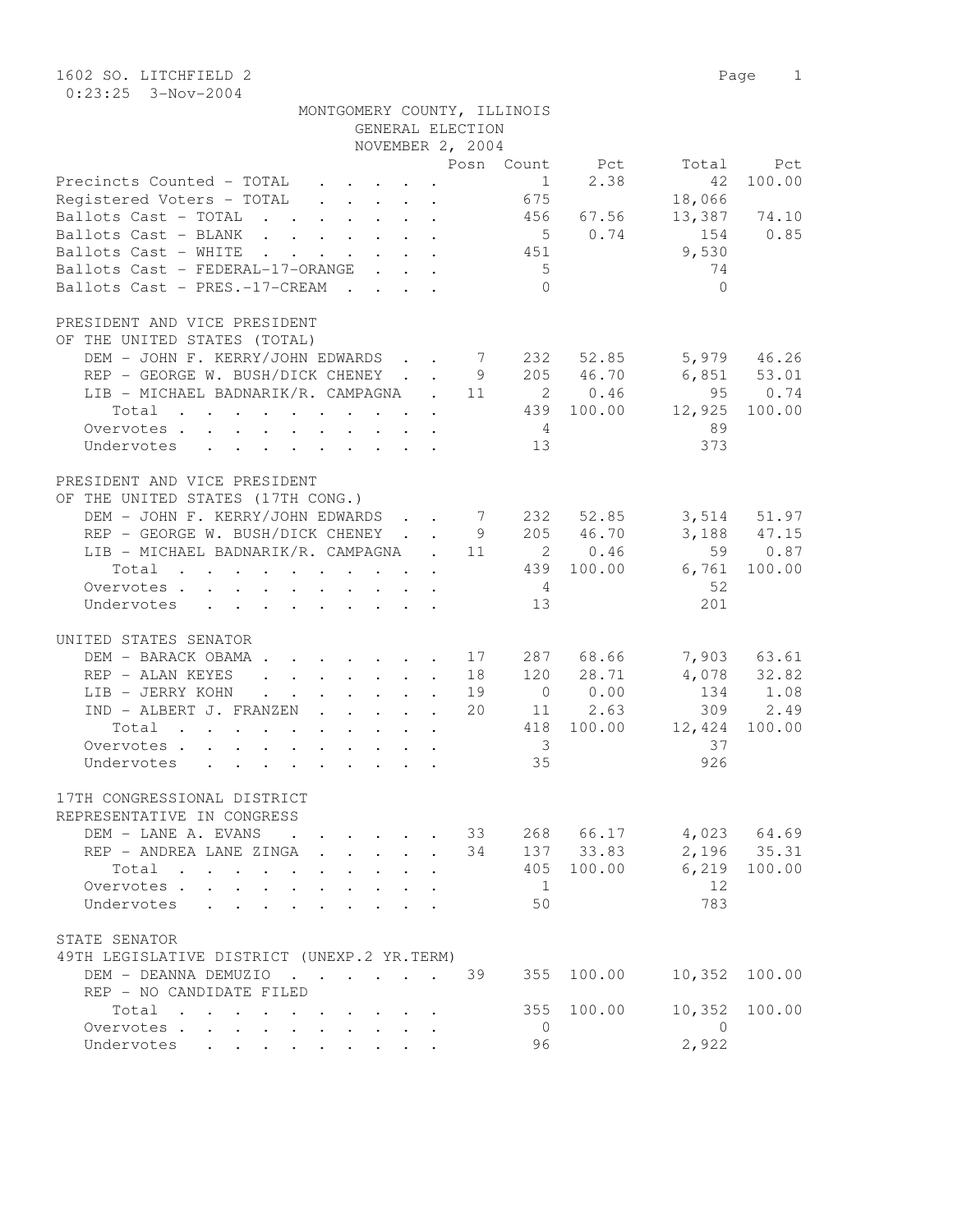| 1602 SO. LITCHFIELD 2                                         |  |                                                                          |  |                  |                             |            |                                                   | Page 2        |
|---------------------------------------------------------------|--|--------------------------------------------------------------------------|--|------------------|-----------------------------|------------|---------------------------------------------------|---------------|
| $0:23:25$ 3-Nov-2004                                          |  |                                                                          |  |                  |                             |            |                                                   |               |
|                                                               |  |                                                                          |  |                  | MONTGOMERY COUNTY, ILLINOIS |            |                                                   |               |
|                                                               |  |                                                                          |  | GENERAL ELECTION |                             |            |                                                   |               |
|                                                               |  |                                                                          |  | NOVEMBER 2, 2004 |                             |            |                                                   |               |
|                                                               |  |                                                                          |  |                  |                             |            | Posn Count Pct Total Pct                          |               |
| REPRESENTATIVE IN THE GENERAL ASSEMBLY                        |  |                                                                          |  |                  |                             |            |                                                   |               |
| 98TH REPRESENTATIVE DISTRICT                                  |  |                                                                          |  |                  |                             |            |                                                   |               |
| DEM - GARY HANNIG 45 363                                      |  |                                                                          |  |                  |                             | 100.00     | 10,416                                            | 100.00        |
| REP - NO CANDIDATE FILED                                      |  |                                                                          |  |                  |                             |            |                                                   |               |
| Total                                                         |  |                                                                          |  |                  | 363                         | 100.00     | 10,416                                            | 100.00        |
| Overvotes.                                                    |  |                                                                          |  |                  | $\overline{0}$              |            | $\overline{0}$                                    |               |
| Undervotes                                                    |  |                                                                          |  |                  | 88                          |            | 2,858                                             |               |
|                                                               |  |                                                                          |  |                  |                             |            |                                                   |               |
| CIRCUIT CLERK                                                 |  |                                                                          |  |                  |                             |            |                                                   |               |
|                                                               |  |                                                                          |  |                  |                             |            |                                                   |               |
| DEM - BILL MAJOR 60 240 56.47 5,593 43.97<br>REP - MARY WEBB  |  |                                                                          |  | 61               |                             | 185 43.53  |                                                   |               |
|                                                               |  |                                                                          |  |                  |                             |            | 185 43.53 7,126 56.03<br>425 100.00 12,719 100.00 |               |
| Total                                                         |  |                                                                          |  |                  | $\overline{0}$              |            |                                                   |               |
| Overvotes.                                                    |  |                                                                          |  |                  |                             |            | 15                                                |               |
| Undervotes                                                    |  |                                                                          |  |                  | 26                          |            | 540                                               |               |
|                                                               |  |                                                                          |  |                  |                             |            |                                                   |               |
| STATE'S ATTORNEY                                              |  |                                                                          |  |                  |                             |            |                                                   |               |
| DEM - JIM ROBERTS 64                                          |  |                                                                          |  |                  | 359                         | 100.00     | 10,525                                            | 100.00        |
| REP - NO CANDIDATE FILED                                      |  |                                                                          |  |                  |                             |            |                                                   |               |
| Total                                                         |  |                                                                          |  |                  |                             | 359 100.00 |                                                   | 10,525 100.00 |
| Overvotes.                                                    |  |                                                                          |  |                  | $\overline{0}$              |            | $\bigcirc$                                        |               |
| Undervotes                                                    |  |                                                                          |  |                  | 92                          |            | 2,749                                             |               |
|                                                               |  |                                                                          |  |                  |                             |            |                                                   |               |
| CORONER                                                       |  |                                                                          |  |                  |                             |            |                                                   |               |
| DEM - RICKEY L. BROADDUS 68 365                               |  |                                                                          |  |                  |                             |            | 100.00 10,622 100.00                              |               |
| REP - NO CANDIDATE FILED                                      |  |                                                                          |  |                  |                             |            |                                                   |               |
| Total $\cdot$                                                 |  |                                                                          |  |                  | 365                         | 100.00     | 10,622                                            | 100.00        |
| Overvotes                                                     |  |                                                                          |  |                  | $\overline{0}$              |            | $\overline{0}$                                    |               |
| Undervotes                                                    |  |                                                                          |  |                  | 86                          |            | 2,652                                             |               |
|                                                               |  |                                                                          |  |                  |                             |            |                                                   |               |
| COUNTY BOARD DISTRICT 5                                       |  |                                                                          |  |                  |                             |            |                                                   |               |
| COUNTY BOARD MEMBER                                           |  |                                                                          |  |                  |                             |            |                                                   |               |
| DEM - FRANK J. KOMOR, JR. 86 348 100.00                       |  |                                                                          |  |                  |                             |            | 1,218 100.00                                      |               |
| REP - NO CANDIDATE FILED                                      |  |                                                                          |  |                  |                             |            |                                                   |               |
| $Total \cdot \cdot \cdot \cdot \cdot \cdot \cdot \cdot \cdot$ |  |                                                                          |  |                  | 348                         | 100.00     |                                                   | 1,218 100.00  |
| Overvotes                                                     |  |                                                                          |  |                  | $\overline{0}$              |            | 0                                                 |               |
| Undervotes                                                    |  |                                                                          |  |                  | 103                         |            | 388                                               |               |
|                                                               |  |                                                                          |  |                  |                             |            |                                                   |               |
| JUDGE OF THE SUPREME COURT                                    |  |                                                                          |  |                  |                             |            |                                                   |               |
| 5TH JUD.DISTRICT (HARRISON II)                                |  |                                                                          |  |                  |                             |            |                                                   |               |
| DEM - GORDON E. MAAG                                          |  |                                                                          |  | 112              |                             |            | 209 52.51 5,741 47.68                             |               |
| REP - LLOYD A. KARMEIER                                       |  |                                                                          |  | 113              |                             |            | 189 47.49 6,299 52.32                             |               |
| Total                                                         |  |                                                                          |  |                  | 398                         | 100.00     | 12,040                                            | 100.00        |
| Overvotes.                                                    |  |                                                                          |  |                  | $\overline{0}$              |            | 14                                                |               |
| Undervotes                                                    |  |                                                                          |  |                  | 53                          |            | 1,220                                             |               |
|                                                               |  |                                                                          |  |                  |                             |            |                                                   |               |
|                                                               |  |                                                                          |  |                  |                             |            |                                                   |               |
| JUDGE OF THE APPELLATE COURT                                  |  |                                                                          |  |                  |                             |            |                                                   |               |
| 5TH JUD.DISTRICT (RARICK)                                     |  |                                                                          |  |                  |                             |            |                                                   |               |
| DEM - JAMES K. DONOVAN                                        |  | $\mathbf{r}$ , $\mathbf{r}$ , $\mathbf{r}$ , $\mathbf{r}$ , $\mathbf{r}$ |  | 117              | 307                         | 100.00     | 8,881                                             | 100.00        |
| REP - NO CANDIDATE FILED                                      |  |                                                                          |  |                  |                             |            |                                                   |               |
| Total                                                         |  |                                                                          |  |                  | 307                         | 100.00     | 8,881                                             | 100.00        |
| Overvotes.                                                    |  |                                                                          |  |                  | $\overline{0}$              |            | $\bigcirc$                                        |               |
| Undervotes                                                    |  |                                                                          |  |                  | 144                         |            | 4,393                                             |               |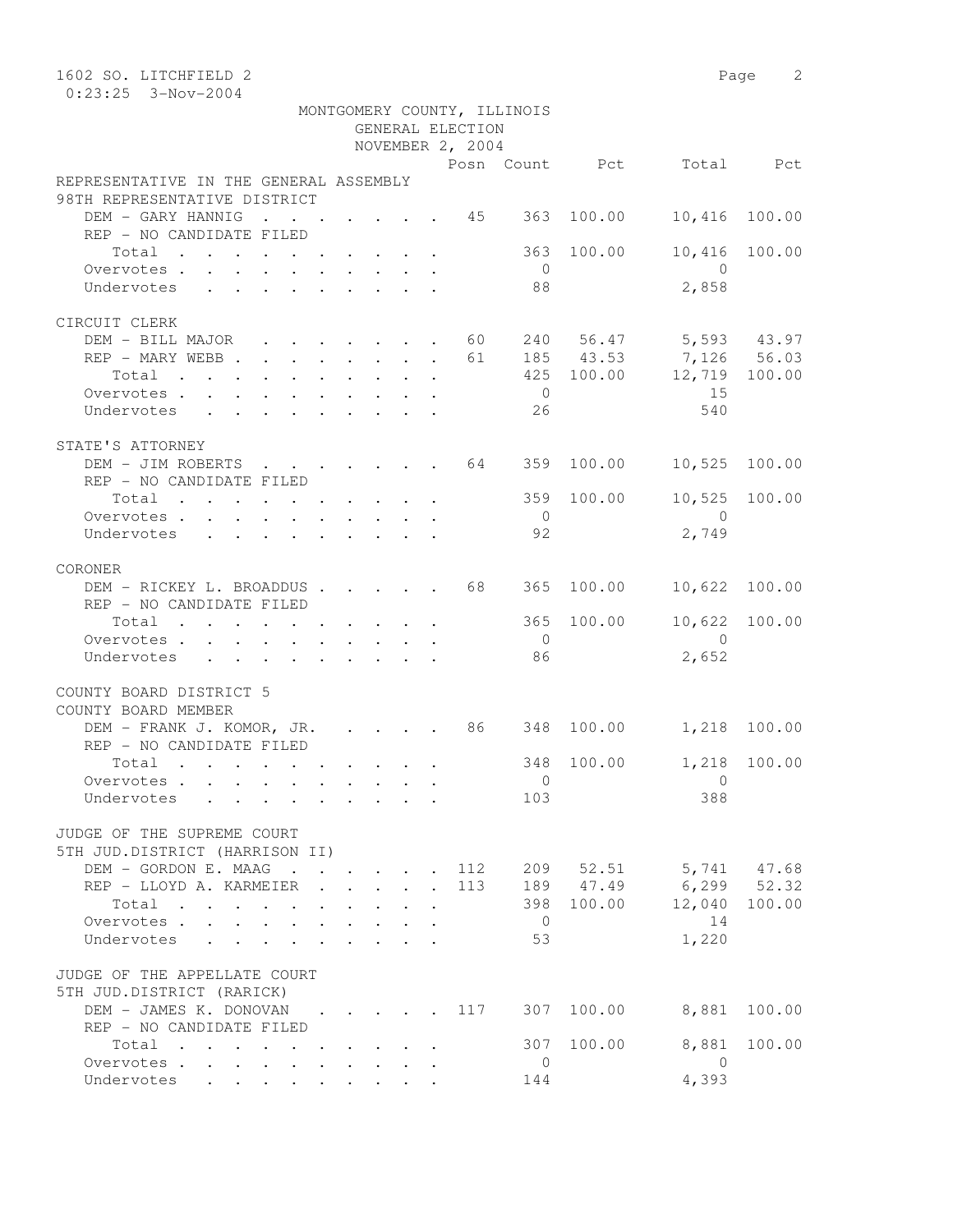| 1602 SO. LITCHFIELD 2                   |  |  |  |                  |                             |            |                                                   | Page 3                     |
|-----------------------------------------|--|--|--|------------------|-----------------------------|------------|---------------------------------------------------|----------------------------|
| $0:23:25$ 3-Nov-2004                    |  |  |  |                  |                             |            |                                                   |                            |
|                                         |  |  |  |                  | MONTGOMERY COUNTY, ILLINOIS |            |                                                   |                            |
|                                         |  |  |  | GENERAL ELECTION |                             |            |                                                   |                            |
|                                         |  |  |  | NOVEMBER 2, 2004 |                             |            |                                                   |                            |
|                                         |  |  |  |                  |                             |            | Posn Count Pct Total Pct                          |                            |
| JUDGE OF THE CIRCUIT COURT              |  |  |  |                  |                             |            |                                                   |                            |
| 4TH JUD. CIRCUIT (HUBER)                |  |  |  |                  |                             |            |                                                   |                            |
| DEM - KELLY D. LONG 124 334 100.00      |  |  |  |                  |                             |            | 9,789                                             | 100.00                     |
| REP - NO CANDIDATE FILED                |  |  |  |                  |                             |            |                                                   |                            |
| Total $\cdot$                           |  |  |  |                  | 334                         | 100.00     | 9,789                                             | 100.00                     |
| Overvotes                               |  |  |  |                  | $\overline{0}$              |            | $\overline{0}$                                    |                            |
| Undervotes                              |  |  |  |                  | 117                         |            | 3,485                                             |                            |
| APPELLATE COURT FIFTH JUDICIAL DISTRICT |  |  |  |                  |                             |            |                                                   |                            |
| RETAIN GORDON E. MAAG                   |  |  |  |                  |                             |            |                                                   |                            |
| YES 138 188 57.49 5,820 55.84           |  |  |  |                  |                             |            |                                                   |                            |
|                                         |  |  |  |                  |                             |            |                                                   |                            |
| NO                                      |  |  |  | 139              |                             |            | 139 42.51 4,603 44.16<br>327 100.00 10,423 100.00 |                            |
| Total                                   |  |  |  |                  | $5\overline{)}$             |            |                                                   |                            |
| Overvotes                               |  |  |  |                  |                             |            | 50                                                |                            |
| Undervotes                              |  |  |  |                  | 119                         |            | 2,801                                             |                            |
| APPELLATE COURT FIFTH JUDICIAL DISTRICT |  |  |  |                  |                             |            |                                                   |                            |
| RETAIN TERRENCE J. HOPKINS              |  |  |  |                  |                             |            |                                                   |                            |
| YES 140 185 66.31 5,719 64.67           |  |  |  |                  |                             |            |                                                   |                            |
| NO 141                                  |  |  |  |                  |                             |            | 94 33.69 3,125 35.33                              |                            |
| Total                                   |  |  |  |                  |                             | 279 100.00 |                                                   | 8,844 100.00               |
| Overvotes                               |  |  |  |                  | $\overline{\mathbf{3}}$     |            | 38                                                |                            |
| Undervotes                              |  |  |  |                  | 169                         |            | 4,392                                             |                            |
|                                         |  |  |  |                  |                             |            |                                                   |                            |
| CIRCUIT COURT FOURTH JUDICIAL CIRCUIT   |  |  |  |                  |                             |            |                                                   |                            |
| RETAIN PATRICK J. HITPAS                |  |  |  |                  |                             |            |                                                   |                            |
| YES 143 196 68.77                       |  |  |  |                  |                             |            |                                                   |                            |
| NO 144                                  |  |  |  |                  |                             | 89 31.23   |                                                   | 5,824 65.62<br>3,051 34.38 |
| Total                                   |  |  |  |                  |                             | 285 100.00 |                                                   | 8,875 100.00               |
| Overvotes                               |  |  |  |                  | $\overline{2}$              |            | 31                                                |                            |
| Undervotes                              |  |  |  |                  | 164                         |            | 4,368                                             |                            |
|                                         |  |  |  |                  |                             |            |                                                   |                            |
| CIRCUIT COURT FOURTH JUDICIAL CIRCUIT   |  |  |  |                  |                             |            |                                                   |                            |
| RETAIN MICHAEL P. KILEY                 |  |  |  |                  |                             |            |                                                   |                            |
| YES 145 198 68.04 6,035 66.69           |  |  |  |                  |                             |            |                                                   |                            |
| NO 146                                  |  |  |  |                  |                             | 93 31.96   |                                                   | 3,015 33.31                |
| Total                                   |  |  |  |                  |                             | 291 100.00 | 9,050                                             | 100.00                     |
| Overvotes.                              |  |  |  |                  | 3                           |            | 29                                                |                            |
| Undervotes                              |  |  |  |                  | 157                         |            | 4,195                                             |                            |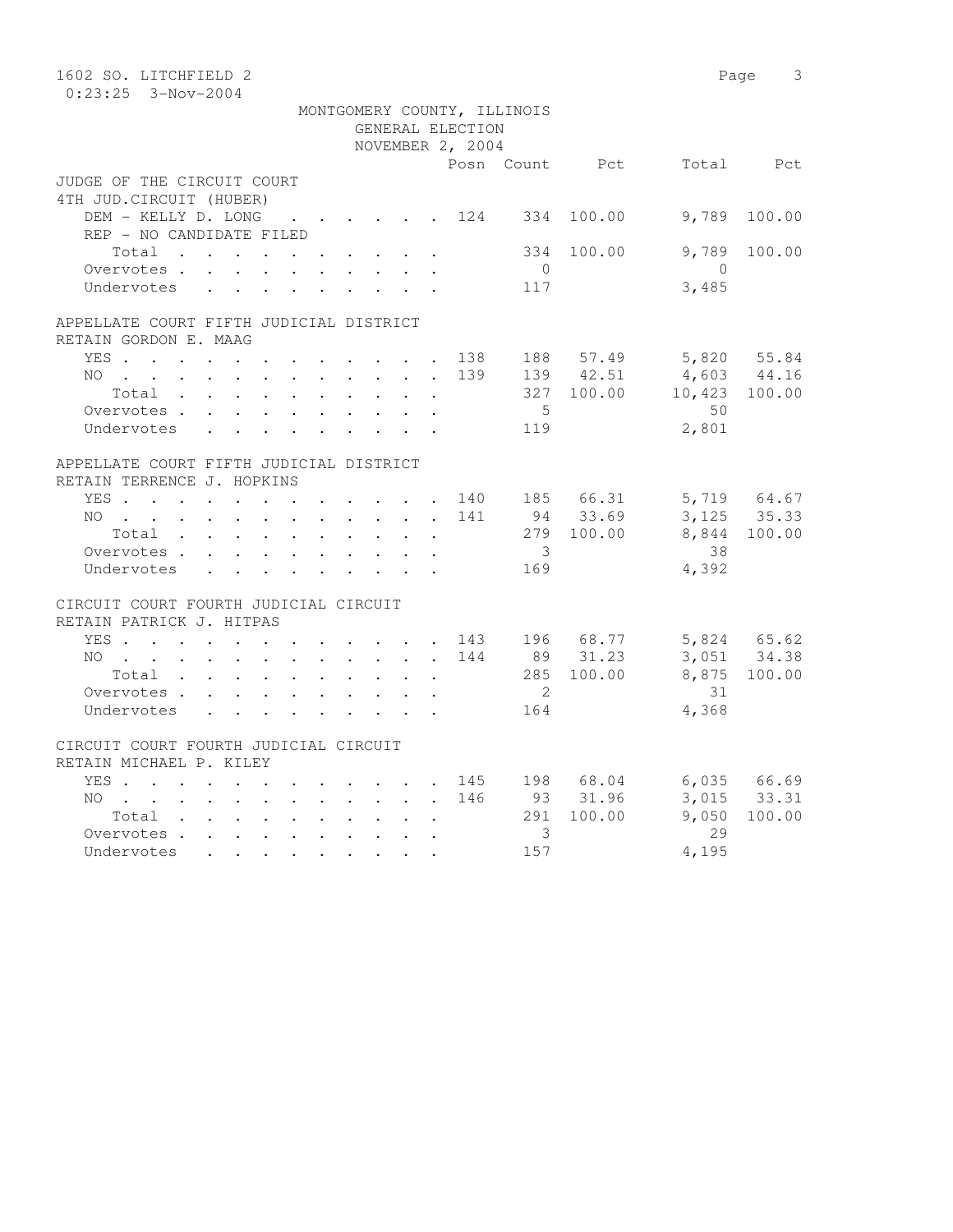1603 SO. LITCHFIELD 3 Page 1 0:23:25 3-Nov-2004

| MONTGOMERY COUNTY, ILLINOIS                                                                                                                           |                           |                                                      |                 |               |
|-------------------------------------------------------------------------------------------------------------------------------------------------------|---------------------------|------------------------------------------------------|-----------------|---------------|
| GENERAL ELECTION                                                                                                                                      |                           |                                                      |                 |               |
| NOVEMBER 2, 2004                                                                                                                                      |                           |                                                      |                 |               |
| Precincts Counted - TOTAL<br>$\cdot$ $\cdot$ $\cdot$ $\cdot$ $\cdot$<br>$\ddot{\phantom{0}}$                                                          | Posn Count Pct Total<br>1 | 2.38                                                 | 42              | Pct<br>100.00 |
| Registered Voters - TOTAL<br>$\mathbf{r} = \mathbf{r} \times \mathbf{r}$ , where $\mathbf{r} = \mathbf{r} \times \mathbf{r}$                          | 351                       |                                                      | 18,066          |               |
| Ballots Cast - TOTAL                                                                                                                                  |                           | 231 65.81                                            |                 | 13,387 74.10  |
| Ballots Cast - BLANK                                                                                                                                  |                           | $5 \t 1.42$                                          | 154             | 0.85          |
| Ballots Cast - WHITE<br>$\mathbf{r} = \mathbf{r} + \mathbf{r} + \mathbf{r} + \mathbf{r}$<br>$\mathbf{r}$ , $\mathbf{r}$ , $\mathbf{r}$ , $\mathbf{r}$ | 222                       |                                                      | 9,530           |               |
| Ballots Cast - FEDERAL-17-ORANGE                                                                                                                      | 9                         |                                                      | 74              |               |
| Ballots Cast - PRES.-17-CREAM                                                                                                                         | $\bigcirc$                |                                                      | $\bigcirc$      |               |
|                                                                                                                                                       |                           |                                                      |                 |               |
| PRESIDENT AND VICE PRESIDENT                                                                                                                          |                           |                                                      |                 |               |
| OF THE UNITED STATES (TOTAL)                                                                                                                          |                           |                                                      |                 |               |
| DEM - JOHN F. KERRY/JOHN EDWARDS 7 147 65.92                                                                                                          |                           |                                                      |                 | 5,979 46.26   |
| REP - GEORGE W. BUSH/DICK CHENEY.                                                                                                                     | 9                         | 74 33.18                                             | $6,851$ $53.01$ |               |
| LIB - MICHAEL BADNARIK/R. CAMPAGNA . 11                                                                                                               |                           | 2 0.90                                               | 95              | 0.74          |
| Total                                                                                                                                                 |                           | 223 100.00                                           | 12,925          | 100.00        |
| Overvotes.                                                                                                                                            | $\overline{1}$            |                                                      | 89              |               |
| Undervotes                                                                                                                                            | $\overline{7}$            |                                                      | 373             |               |
|                                                                                                                                                       |                           |                                                      |                 |               |
| PRESIDENT AND VICE PRESIDENT                                                                                                                          |                           |                                                      |                 |               |
| OF THE UNITED STATES (17TH CONG.)                                                                                                                     |                           |                                                      |                 |               |
| DEM - JOHN F. KERRY/JOHN EDWARDS                                                                                                                      | 7 147 65.92               |                                                      |                 | 3,514 51.97   |
| REP - GEORGE W. BUSH/DICK CHENEY.                                                                                                                     | 74<br>9                   | 33.18                                                |                 | 3,188 47.15   |
| LIB - MICHAEL BADNARIK/R. CAMPAGNA<br>$\mathbb{R}^{n \times n}$                                                                                       | 11                        | 2 0.90                                               |                 | 59 0.87       |
| Total                                                                                                                                                 |                           | 223 100.00                                           |                 | 6,761 100.00  |
| Overvotes.                                                                                                                                            | $\overline{1}$            |                                                      | 52              |               |
| Undervotes                                                                                                                                            | $7\phantom{.0}$           |                                                      | 201             |               |
| UNITED STATES SENATOR                                                                                                                                 |                           |                                                      |                 |               |
| DEM - BARACK OBAMA.<br>$\cdot$ 17 164 77.00                                                                                                           |                           |                                                      |                 | 7,903 63.61   |
| REP - ALAN KEYES<br>$\cdot$ $\cdot$ $\cdot$ $\cdot$ $\cdot$ $\cdot$ $\cdot$ 18 41<br>$\ddot{\phantom{a}}$                                             |                           | 19.25                                                |                 | 4,078 32.82   |
| LIB - JERRY KOHN<br>$\cdot$ $\cdot$ $\cdot$ $\cdot$ $\cdot$<br>$\ddot{\phantom{a}}$                                                                   | 19                        |                                                      |                 | 134 1.08      |
| IND - ALBERT J. FRANZEN                                                                                                                               | 20                        | $\begin{array}{cc} 3 & 1.41 \\ 5 & 2.35 \end{array}$ | 309             | 2.49          |
| Total                                                                                                                                                 |                           | 213 100.00                                           | 12,424          | 100.00        |
| Overvotes.                                                                                                                                            | $\overline{1}$            |                                                      | 37              |               |
| Undervotes                                                                                                                                            | 17                        |                                                      | 926             |               |
|                                                                                                                                                       |                           |                                                      |                 |               |
| 17TH CONGRESSIONAL DISTRICT                                                                                                                           |                           |                                                      |                 |               |
| REPRESENTATIVE IN CONGRESS                                                                                                                            |                           |                                                      |                 |               |
| DEM - LANE A. EVANS                                                                                                                                   | 33<br>152                 | 75.25                                                |                 | 4,023 64.69   |
| REP - ANDREA LANE ZINGA                                                                                                                               | 34                        | 50 24.75                                             | 2,196           | 35.31         |
| Total<br>$\mathcal{L}^{\mathcal{L}}$ , and $\mathcal{L}^{\mathcal{L}}$ , and $\mathcal{L}^{\mathcal{L}}$                                              | 202                       | 100.00                                               | 6,219           | 100.00        |
| Overvotes.<br>$\mathbf{r}$                                                                                                                            | $\bigcirc$                |                                                      | 12              |               |
| Undervotes<br>$\mathbf{L}$<br>$\sim$                                                                                                                  | 29                        |                                                      | 783             |               |
|                                                                                                                                                       |                           |                                                      |                 |               |
| STATE SENATOR                                                                                                                                         |                           |                                                      |                 |               |
| 49TH LEGISLATIVE DISTRICT (UNEXP.2 YR.TERM)                                                                                                           |                           |                                                      |                 |               |
| DEM - DEANNA DEMUZIO                                                                                                                                  | 39<br>189                 | 100.00                                               | 10,352          | 100.00        |
| REP - NO CANDIDATE FILED                                                                                                                              |                           |                                                      |                 |               |
| Total                                                                                                                                                 | 189                       | 100.00                                               | 10,352          | 100.00        |
| Overvotes                                                                                                                                             | $\circ$                   |                                                      | $\mathbf{0}$    |               |

Undervotes . . . . . . . . . 33 2,922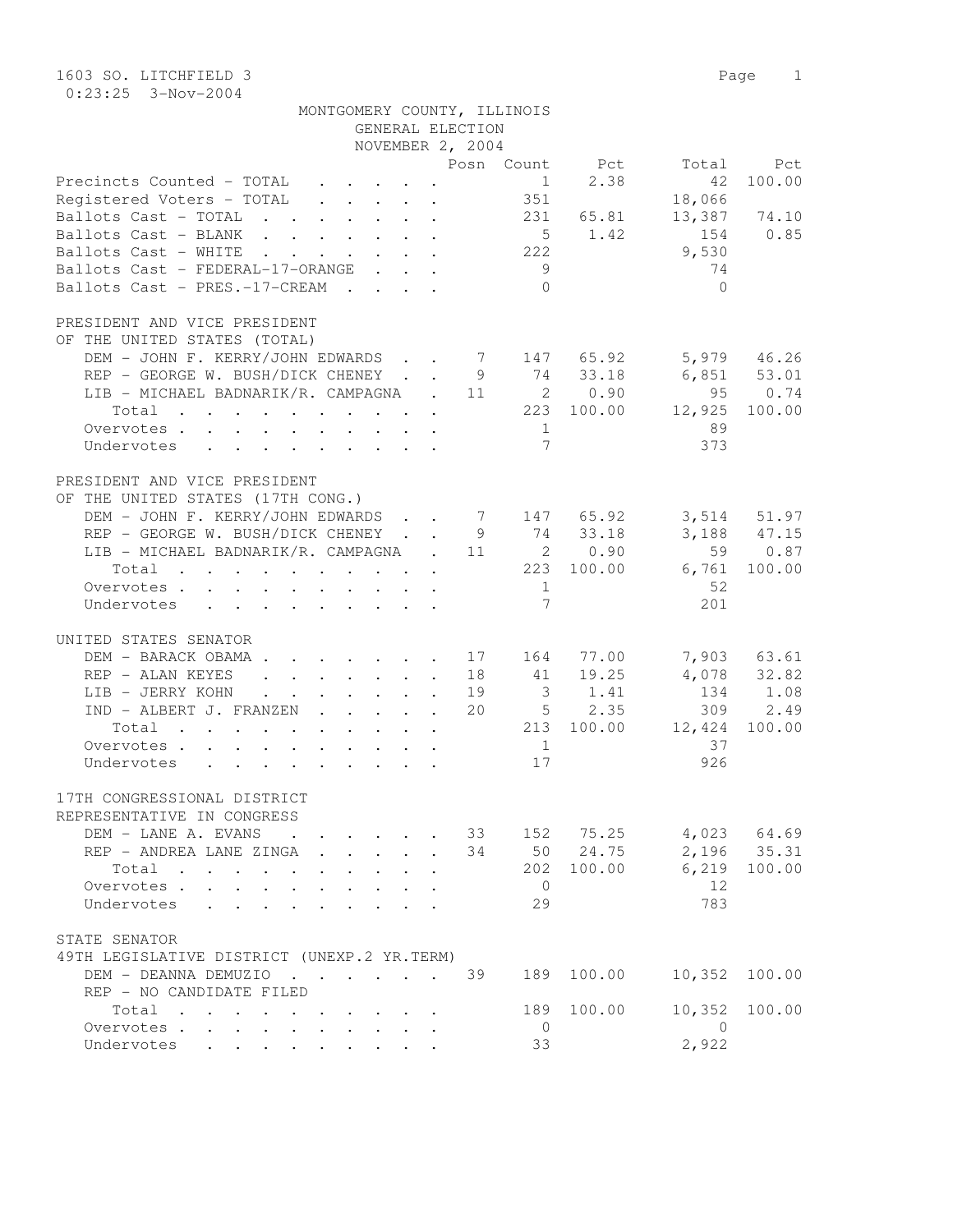| 1603 SO. LITCHFIELD 3                                                                          |                                                                                                        |  |  |                  |                             |            |                                                  | Page 2        |
|------------------------------------------------------------------------------------------------|--------------------------------------------------------------------------------------------------------|--|--|------------------|-----------------------------|------------|--------------------------------------------------|---------------|
| $0:23:25$ 3-Nov-2004                                                                           |                                                                                                        |  |  |                  |                             |            |                                                  |               |
|                                                                                                |                                                                                                        |  |  |                  | MONTGOMERY COUNTY, ILLINOIS |            |                                                  |               |
|                                                                                                |                                                                                                        |  |  | GENERAL ELECTION |                             |            |                                                  |               |
|                                                                                                |                                                                                                        |  |  | NOVEMBER 2, 2004 |                             |            |                                                  |               |
|                                                                                                |                                                                                                        |  |  |                  |                             |            | Posn Count Pct Total Pct                         |               |
| REPRESENTATIVE IN THE GENERAL ASSEMBLY                                                         |                                                                                                        |  |  |                  |                             |            |                                                  |               |
| 98TH REPRESENTATIVE DISTRICT                                                                   |                                                                                                        |  |  |                  |                             |            |                                                  |               |
| DEM - GARY HANNIG 45 190                                                                       |                                                                                                        |  |  |                  |                             | 100.00     | 10,416                                           | 100.00        |
| REP - NO CANDIDATE FILED                                                                       |                                                                                                        |  |  |                  |                             |            |                                                  |               |
| Total                                                                                          |                                                                                                        |  |  |                  | 190                         | 100.00     | 10,416                                           | 100.00        |
| Overvotes.                                                                                     |                                                                                                        |  |  |                  | $\overline{0}$              |            | $\overline{0}$                                   |               |
| Undervotes                                                                                     |                                                                                                        |  |  |                  | 32                          |            | 2,858                                            |               |
|                                                                                                |                                                                                                        |  |  |                  |                             |            |                                                  |               |
| CIRCUIT CLERK                                                                                  |                                                                                                        |  |  |                  |                             |            |                                                  |               |
| DEM - BILL MAJOR 60                                                                            |                                                                                                        |  |  |                  |                             |            | 133 62.74 5,593 43.97                            |               |
| REP - MARY WEBB                                                                                |                                                                                                        |  |  | 61               |                             |            | 79 37.26 7,126 56.03<br>212 100.00 12,719 100.00 |               |
| $\begin{tabular}{ccccccccccc} Total & . & . & . & . & . & . & . & . & . & . & . \end{tabular}$ |                                                                                                        |  |  |                  |                             |            |                                                  |               |
| Overvotes.                                                                                     |                                                                                                        |  |  |                  | $\overline{0}$              |            | 15                                               |               |
| Undervotes                                                                                     |                                                                                                        |  |  |                  | 10                          |            | 540                                              |               |
|                                                                                                |                                                                                                        |  |  |                  |                             |            |                                                  |               |
| STATE'S ATTORNEY                                                                               |                                                                                                        |  |  |                  |                             |            |                                                  |               |
| DEM - JIM ROBERTS 64                                                                           |                                                                                                        |  |  |                  | 192                         | 100.00     | 10,525                                           | 100.00        |
| REP - NO CANDIDATE FILED                                                                       |                                                                                                        |  |  |                  |                             |            |                                                  |               |
| Total                                                                                          |                                                                                                        |  |  |                  |                             | 192 100.00 |                                                  | 10,525 100.00 |
| Overvotes.                                                                                     |                                                                                                        |  |  |                  | $\overline{0}$              |            | $\overline{0}$                                   |               |
| Undervotes                                                                                     | $\mathbf{r}$ , $\mathbf{r}$ , $\mathbf{r}$ , $\mathbf{r}$ , $\mathbf{r}$ , $\mathbf{r}$ , $\mathbf{r}$ |  |  |                  | 30                          |            | 2,749                                            |               |
|                                                                                                |                                                                                                        |  |  |                  |                             |            |                                                  |               |
| CORONER                                                                                        |                                                                                                        |  |  |                  |                             |            |                                                  |               |
| DEM - RICKEY L. BROADDUS 68 189                                                                |                                                                                                        |  |  |                  |                             | 100.00     |                                                  | 10,622 100.00 |
| REP - NO CANDIDATE FILED                                                                       |                                                                                                        |  |  |                  |                             |            |                                                  |               |
| Total $\cdot$                                                                                  |                                                                                                        |  |  |                  | 189                         | 100.00     | 10,622                                           | 100.00        |
| Overvotes                                                                                      |                                                                                                        |  |  |                  | $\overline{0}$              |            | $\overline{0}$                                   |               |
| Undervotes                                                                                     |                                                                                                        |  |  |                  | 33                          |            | 2,652                                            |               |
|                                                                                                |                                                                                                        |  |  |                  |                             |            |                                                  |               |
| COUNTY BOARD DISTRICT 5                                                                        |                                                                                                        |  |  |                  |                             |            |                                                  |               |
| COUNTY BOARD MEMBER                                                                            |                                                                                                        |  |  |                  |                             |            |                                                  |               |
| DEM - FRANK J. KOMOR, JR. 86 185 100.00                                                        |                                                                                                        |  |  |                  |                             |            | 1,218 100.00                                     |               |
| REP - NO CANDIDATE FILED                                                                       |                                                                                                        |  |  |                  |                             |            |                                                  |               |
| $Total \cdot \cdot \cdot \cdot \cdot \cdot \cdot \cdot \cdot$                                  |                                                                                                        |  |  |                  | 185                         | 100.00     |                                                  | 1,218 100.00  |
| Overvotes                                                                                      |                                                                                                        |  |  |                  | $\overline{0}$              |            | 0                                                |               |
| Undervotes                                                                                     |                                                                                                        |  |  |                  | 37                          |            | 388                                              |               |
|                                                                                                |                                                                                                        |  |  |                  |                             |            |                                                  |               |
| JUDGE OF THE SUPREME COURT                                                                     |                                                                                                        |  |  |                  |                             |            |                                                  |               |
| 5TH JUD.DISTRICT (HARRISON II)                                                                 |                                                                                                        |  |  |                  |                             |            |                                                  |               |
| DEM - GORDON E. MAAG                                                                           |                                                                                                        |  |  | 112              |                             |            | 123 62.44 5,741 47.68                            |               |
| REP - LLOYD A. KARMEIER                                                                        |                                                                                                        |  |  | 113              |                             |            | 74 37.56 6,299 52.32                             |               |
| Total $\cdots$                                                                                 |                                                                                                        |  |  |                  | 197                         | 100.00     | 12,040                                           | 100.00        |
| Overvotes.                                                                                     |                                                                                                        |  |  |                  | $\overline{0}$              |            | 14                                               |               |
| Undervotes                                                                                     |                                                                                                        |  |  |                  | 25                          |            | 1,220                                            |               |
|                                                                                                |                                                                                                        |  |  |                  |                             |            |                                                  |               |
| JUDGE OF THE APPELLATE COURT                                                                   |                                                                                                        |  |  |                  |                             |            |                                                  |               |
| 5TH JUD.DISTRICT (RARICK)                                                                      |                                                                                                        |  |  |                  |                             |            |                                                  |               |
| DEM - JAMES K. DONOVAN                                                                         |                                                                                                        |  |  | 117              | 169                         | 100.00     | 8,881                                            | 100.00        |
| REP - NO CANDIDATE FILED                                                                       |                                                                                                        |  |  |                  |                             |            |                                                  |               |
| Total                                                                                          |                                                                                                        |  |  |                  | 169                         | 100.00     | 8,881                                            | 100.00        |
| Overvotes.                                                                                     |                                                                                                        |  |  |                  | - 0                         |            | $\overline{0}$                                   |               |
| Undervotes                                                                                     |                                                                                                        |  |  |                  | 53                          |            | 4,393                                            |               |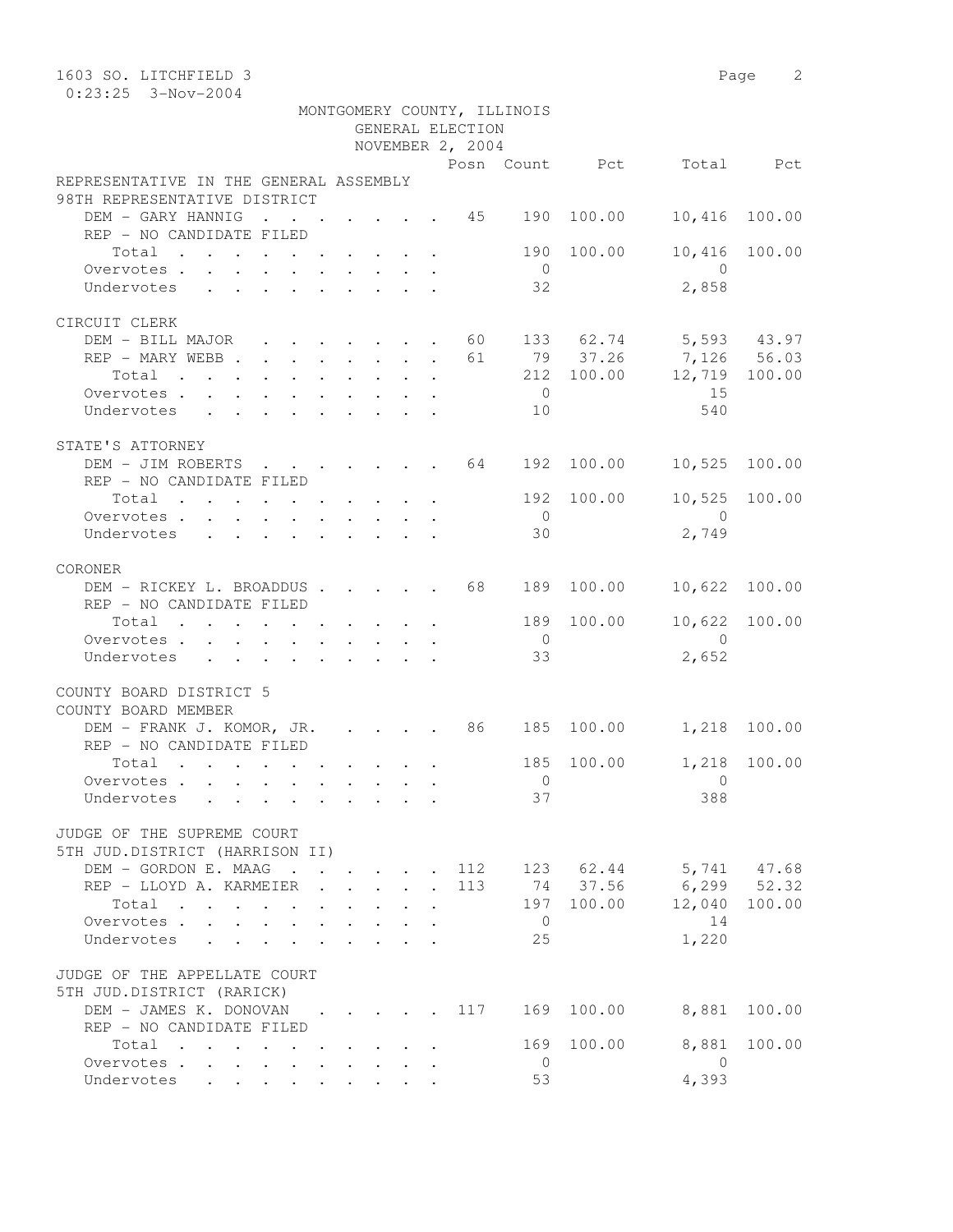| 1603 SO. LITCHFIELD 3                                                                          |  |  |        |                  |                             |            |                                                      | Page 3       |
|------------------------------------------------------------------------------------------------|--|--|--------|------------------|-----------------------------|------------|------------------------------------------------------|--------------|
| $0:23:25$ 3-Nov-2004                                                                           |  |  |        |                  |                             |            |                                                      |              |
|                                                                                                |  |  |        |                  | MONTGOMERY COUNTY, ILLINOIS |            |                                                      |              |
|                                                                                                |  |  |        | GENERAL ELECTION |                             |            |                                                      |              |
|                                                                                                |  |  |        | NOVEMBER 2, 2004 |                             |            |                                                      |              |
|                                                                                                |  |  |        |                  |                             |            | Posn Count Pct Total Pct                             |              |
| JUDGE OF THE CIRCUIT COURT                                                                     |  |  |        |                  |                             |            |                                                      |              |
| 4TH JUD. CIRCUIT (HUBER)                                                                       |  |  |        |                  |                             |            |                                                      |              |
| DEM - KELLY D. LONG 124                                                                        |  |  |        |                  | 175                         | 100.00     | 9,789                                                | 100.00       |
| REP - NO CANDIDATE FILED                                                                       |  |  |        |                  |                             |            |                                                      |              |
| Total $\cdot$                                                                                  |  |  |        |                  | 175                         | 100.00     | 9,789<br>$\overline{0}$                              | 100.00       |
| Overvotes                                                                                      |  |  |        |                  | $\overline{0}$<br>47        |            | 3,485                                                |              |
| Undervotes                                                                                     |  |  |        |                  |                             |            |                                                      |              |
| APPELLATE COURT FIFTH JUDICIAL DISTRICT                                                        |  |  |        |                  |                             |            |                                                      |              |
| RETAIN GORDON E. MAAG                                                                          |  |  |        |                  |                             |            |                                                      |              |
| YES 138 115 66.47 5,820 55.84                                                                  |  |  |        |                  |                             |            |                                                      |              |
| NO                                                                                             |  |  |        |                  |                             |            |                                                      |              |
| $Total \cdot \cdot \cdot \cdot \cdot \cdot \cdot \cdot$                                        |  |  | $\sim$ |                  |                             |            | 139 58 33.53 4,603 44.16<br>173 100.00 10,423 100.00 |              |
| Overvotes.                                                                                     |  |  |        |                  | $\sim$ 1                    |            | 50                                                   |              |
| Undervotes                                                                                     |  |  |        |                  | 48                          |            | 2,801                                                |              |
|                                                                                                |  |  |        |                  |                             |            |                                                      |              |
| APPELLATE COURT FIFTH JUDICIAL DISTRICT                                                        |  |  |        |                  |                             |            |                                                      |              |
| RETAIN TERRENCE J. HOPKINS                                                                     |  |  |        |                  |                             |            |                                                      |              |
| YES 140 113 74.34 5,719 64.67                                                                  |  |  |        |                  |                             |            |                                                      |              |
| NO                                                                                             |  |  |        | 141              |                             | 39 25.66   |                                                      | 3, 125 35.33 |
| Total                                                                                          |  |  |        |                  |                             | 152 100.00 |                                                      | 8,844 100.00 |
| Overvotes.                                                                                     |  |  |        |                  | 1                           |            | 38                                                   |              |
| Undervotes                                                                                     |  |  |        |                  | 69                          |            | 4,392                                                |              |
|                                                                                                |  |  |        |                  |                             |            |                                                      |              |
| CIRCUIT COURT FOURTH JUDICIAL CIRCUIT                                                          |  |  |        |                  |                             |            |                                                      |              |
| RETAIN PATRICK J. HITPAS                                                                       |  |  |        |                  |                             |            |                                                      |              |
|                                                                                                |  |  |        |                  |                             |            | 5,824 65.62<br>3,051 34.38                           |              |
| YES 143 120 74.53<br>NO 144 41 25.47                                                           |  |  |        |                  |                             |            |                                                      |              |
| Total $\cdots$                                                                                 |  |  |        |                  |                             | 161 100.00 |                                                      | 8,875 100.00 |
| Overvotes.                                                                                     |  |  |        |                  | $\overline{1}$              |            | 31                                                   |              |
| Undervotes                                                                                     |  |  |        |                  | 60                          |            | 4,368                                                |              |
|                                                                                                |  |  |        |                  |                             |            |                                                      |              |
| CIRCUIT COURT FOURTH JUDICIAL CIRCUIT                                                          |  |  |        |                  |                             |            |                                                      |              |
| RETAIN MICHAEL P. KILEY                                                                        |  |  |        |                  |                             |            |                                                      |              |
| YES 145 112 70.89 6,035 66.69                                                                  |  |  |        |                  |                             |            |                                                      |              |
| NO 146                                                                                         |  |  |        |                  |                             | 46 29.11   |                                                      | 3,015 33.31  |
|                                                                                                |  |  |        |                  |                             | 158 100.00 | 9,050                                                | 100.00       |
| Overvotes                                                                                      |  |  |        |                  | $\overline{1}$              |            | 29                                                   |              |
| Undervotes<br>. As a set of the set of the set of the set of $\mathcal{A}$ , and $\mathcal{A}$ |  |  |        |                  | 63                          |            | 4,195                                                |              |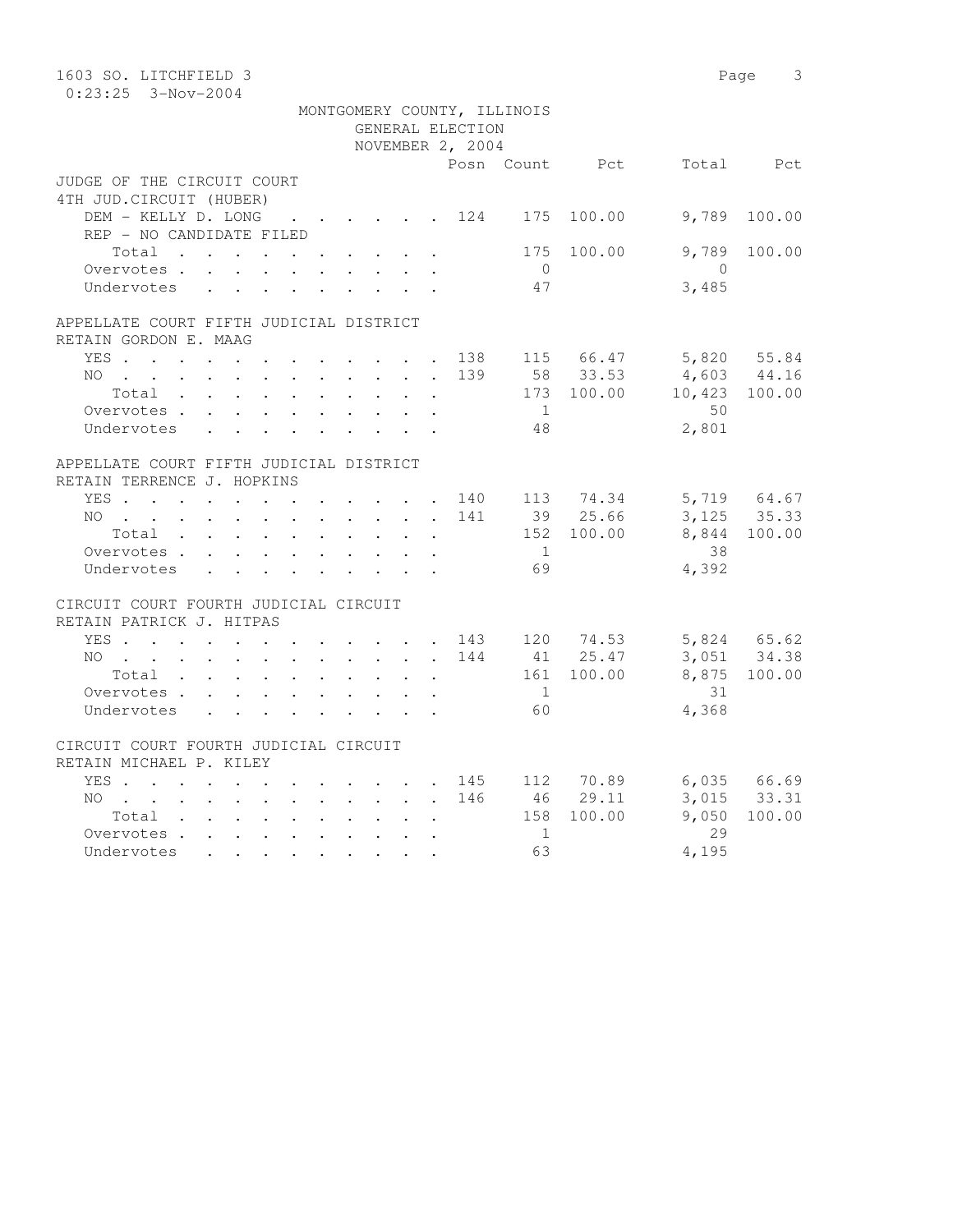| 1604 SO. LITCHFIELD 4                                                                                                                                                                                                                                                                |                      | Page 1        |
|--------------------------------------------------------------------------------------------------------------------------------------------------------------------------------------------------------------------------------------------------------------------------------------|----------------------|---------------|
| $0:23:25$ 3-Nov-2004<br>MONTGOMERY COUNTY, ILLINOIS                                                                                                                                                                                                                                  |                      |               |
| GENERAL ELECTION                                                                                                                                                                                                                                                                     |                      |               |
| NOVEMBER 2, 2004                                                                                                                                                                                                                                                                     |                      |               |
| Posn Count Pct                                                                                                                                                                                                                                                                       | Total                | Pct           |
| Precincts Counted - TOTAL<br>$1 \quad \cdots$<br>$\mathbf{r}$ , $\mathbf{r}$ , $\mathbf{r}$ , $\mathbf{r}$                                                                                                                                                                           | 2.38<br>42           | 100.00        |
| 522<br>Registered Voters - TOTAL                                                                                                                                                                                                                                                     | 18,066               |               |
| Ballots Cast - TOTAL<br>323                                                                                                                                                                                                                                                          | 13,387<br>61.88      | 74.10         |
| $\overline{\mathbf{c}}$<br>Ballots Cast - BLANK                                                                                                                                                                                                                                      | 0.38<br>154          | 0.85          |
| 323<br>Ballots Cast - WHITE<br>$\mathbf{r}$ , $\mathbf{r}$ , $\mathbf{r}$ , $\mathbf{r}$                                                                                                                                                                                             | 9,530                |               |
| Ballots Cast - FEDERAL-17-ORANGE<br>$\overline{0}$<br>$\mathbf{r} = \mathbf{r} + \mathbf{r}$                                                                                                                                                                                         | 74                   |               |
| Ballots Cast - PRES.-17-CREAM<br>$\Omega$                                                                                                                                                                                                                                            | $\Omega$             |               |
| PRESIDENT AND VICE PRESIDENT                                                                                                                                                                                                                                                         |                      |               |
| OF THE UNITED STATES (TOTAL)                                                                                                                                                                                                                                                         |                      |               |
| DEM - JOHN F. KERRY/JOHN EDWARDS.<br>7 161 51.11                                                                                                                                                                                                                                     |                      | 5,979 46.26   |
| REP - GEORGE W. BUSH/DICK CHENEY.<br>152 48.25<br>9                                                                                                                                                                                                                                  | 6,851                | 53.01         |
| 2 0.63<br>LIB - MICHAEL BADNARIK/R. CAMPAGNA<br>$\sim$ 11                                                                                                                                                                                                                            | 95                   | 0.74          |
| Total                                                                                                                                                                                                                                                                                | 315 100.00<br>12,925 | 100.00        |
| Overvotes.<br>1                                                                                                                                                                                                                                                                      | 89                   |               |
| 7<br>Undervotes<br>$\mathbf{r} = \mathbf{r} - \mathbf{r}$ , and $\mathbf{r} = \mathbf{r} - \mathbf{r}$ , and $\mathbf{r} = \mathbf{r} - \mathbf{r}$                                                                                                                                  | 373                  |               |
| PRESIDENT AND VICE PRESIDENT                                                                                                                                                                                                                                                         |                      |               |
| OF THE UNITED STATES (17TH CONG.)                                                                                                                                                                                                                                                    |                      |               |
| DEM - JOHN F. KERRY/JOHN EDWARDS<br>7 161 51.11                                                                                                                                                                                                                                      |                      | 3,514 51.97   |
| 152 48.25<br>REP - GEORGE W. BUSH/DICK CHENEY.<br>9                                                                                                                                                                                                                                  |                      | 3, 188 47. 15 |
| LIB - MICHAEL BADNARIK/R. CAMPAGNA<br>11<br>2 0.63                                                                                                                                                                                                                                   | 59                   | 0.87          |
| Total                                                                                                                                                                                                                                                                                | 6,761<br>315 100.00  | 100.00        |
| $\mathbf{1}$<br>Overvotes                                                                                                                                                                                                                                                            | - 52                 |               |
| $7\phantom{.0}$<br>Undervotes<br>$\mathbf{r}$ , and $\mathbf{r}$ , and $\mathbf{r}$ , and $\mathbf{r}$                                                                                                                                                                               | 201                  |               |
|                                                                                                                                                                                                                                                                                      |                      |               |
| UNITED STATES SENATOR<br>DEM - BARACK OBAMA.<br>$\cdot$ 17 180 61.22                                                                                                                                                                                                                 |                      | 7,903 63.61   |
| 98 33.33<br>REP - ALAN KEYES<br>$\cdot$ $\cdot$ $\cdot$ $\cdot$ $\cdot$ $\cdot$ 18<br>$\ddot{\phantom{0}}$                                                                                                                                                                           |                      | 4,078 32.82   |
| LIB - JERRY KOHN<br>19<br>$\cdot$ $\cdot$ $\cdot$ $\cdot$ $\cdot$<br>$\ddot{\phantom{0}}$<br>$\sim$ 100 $\sim$                                                                                                                                                                       | 6 2.04<br>134        | 1.08          |
| 20<br>IND - ALBERT J. FRANZEN                                                                                                                                                                                                                                                        | 10 3.40<br>309       | 2.49          |
| Total<br>294<br>$\mathbf{r}$ . The set of the set of the set of the set of the set of the set of the set of the set of the set of the set of the set of the set of the set of the set of the set of the set of the set of the set of the set of t<br>$\cdot$ $\cdot$ $\cdot$ $\cdot$ | 100.00<br>12,424     | 100.00        |
| $\Omega$<br>Overvotes.                                                                                                                                                                                                                                                               | 37                   |               |
| 29<br>Undervotes                                                                                                                                                                                                                                                                     | 926                  |               |
|                                                                                                                                                                                                                                                                                      |                      |               |
| 17TH CONGRESSIONAL DISTRICT<br>REPRESENTATIVE IN CONGRESS                                                                                                                                                                                                                            |                      |               |
| DEM - LANE A. EVANS<br>33 188 66.67<br>$\mathbf{r}$ , $\mathbf{r}$                                                                                                                                                                                                                   |                      | 4,023 64.69   |
| 34 94 33.33<br>REP - ANDREA LANE ZINGA                                                                                                                                                                                                                                               |                      | 2,196 35.31   |
| Total                                                                                                                                                                                                                                                                                | 282 100.00           | 6,219 100.00  |
| $\overline{0}$<br>Overvotes.<br>$\mathbf{L}$                                                                                                                                                                                                                                         | 12                   |               |
| 41<br>Undervotes                                                                                                                                                                                                                                                                     | 783                  |               |
|                                                                                                                                                                                                                                                                                      |                      |               |
| STATE SENATOR<br>49TH LEGISLATIVE DISTRICT (UNEXP.2 YR.TERM)                                                                                                                                                                                                                         |                      |               |
|                                                                                                                                                                                                                                                                                      |                      |               |

| 49TH LEGISLATIVE DISTRICT (UNEXP.2 YR.TERM) |  |  |  |  |  |    |                                                                                                    |               |  |
|---------------------------------------------|--|--|--|--|--|----|----------------------------------------------------------------------------------------------------|---------------|--|
|                                             |  |  |  |  |  |    |                                                                                                    | 10,352 100.00 |  |
| REP - NO CANDIDATE FILED                    |  |  |  |  |  |    |                                                                                                    |               |  |
| Total                                       |  |  |  |  |  |    | 232 100.00                                                                                         | 10,352 100.00 |  |
| Overvotes.                                  |  |  |  |  |  |    | $\begin{array}{ccc} \begin{array}{ccc} \end{array} & \begin{array}{ccc} \end{array} & \end{array}$ |               |  |
| Undervotes                                  |  |  |  |  |  | 91 |                                                                                                    | 2,922         |  |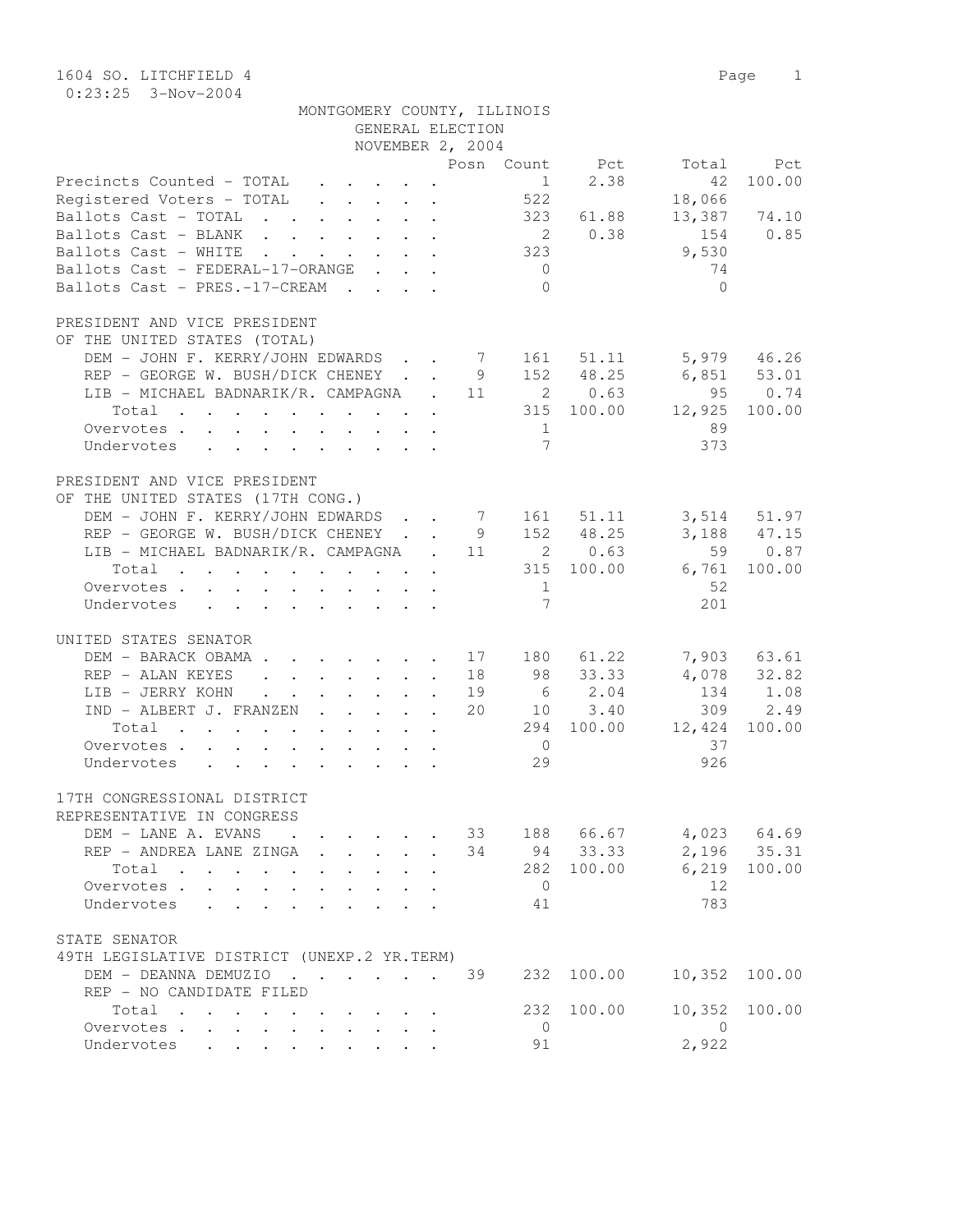| 1604 SO. LITCHFIELD 4                                                                                 |  |                                                                          |  |                  |                             |            |                                                   | Page 2        |
|-------------------------------------------------------------------------------------------------------|--|--------------------------------------------------------------------------|--|------------------|-----------------------------|------------|---------------------------------------------------|---------------|
| $0:23:25$ 3-Nov-2004                                                                                  |  |                                                                          |  |                  |                             |            |                                                   |               |
|                                                                                                       |  |                                                                          |  |                  | MONTGOMERY COUNTY, ILLINOIS |            |                                                   |               |
|                                                                                                       |  |                                                                          |  | GENERAL ELECTION |                             |            |                                                   |               |
|                                                                                                       |  |                                                                          |  | NOVEMBER 2, 2004 |                             |            |                                                   |               |
|                                                                                                       |  |                                                                          |  |                  |                             |            | Posn Count Pct Total Pct                          |               |
| REPRESENTATIVE IN THE GENERAL ASSEMBLY                                                                |  |                                                                          |  |                  |                             |            |                                                   |               |
| 98TH REPRESENTATIVE DISTRICT                                                                          |  |                                                                          |  |                  |                             |            |                                                   |               |
| DEM - GARY HANNIG 45 243                                                                              |  |                                                                          |  |                  |                             | 100.00     | 10,416                                            | 100.00        |
| REP - NO CANDIDATE FILED                                                                              |  |                                                                          |  |                  |                             |            |                                                   |               |
| Total                                                                                                 |  |                                                                          |  |                  | 243                         | 100.00     | 10,416                                            | 100.00        |
| Overvotes.                                                                                            |  |                                                                          |  |                  | $\overline{0}$              |            | $\overline{0}$                                    |               |
| Undervotes                                                                                            |  |                                                                          |  |                  | 80                          |            | 2,858                                             |               |
|                                                                                                       |  |                                                                          |  |                  |                             |            |                                                   |               |
| CIRCUIT CLERK                                                                                         |  |                                                                          |  |                  |                             |            |                                                   |               |
| DEM - BILL MAJOR 60                                                                                   |  |                                                                          |  |                  |                             |            | 170 56.48 5,593 43.97                             |               |
| REP - MARY WEBB                                                                                       |  |                                                                          |  | 61               |                             | 131 43.52  | 131 43.52 7,126 56.03<br>301 100.00 12,719 100.00 |               |
| Total                                                                                                 |  |                                                                          |  |                  |                             |            |                                                   |               |
| Overvotes.                                                                                            |  |                                                                          |  |                  | $\overline{0}$              |            | 15                                                |               |
| Undervotes                                                                                            |  |                                                                          |  |                  | 22                          |            | 540                                               |               |
|                                                                                                       |  |                                                                          |  |                  |                             |            |                                                   |               |
| STATE'S ATTORNEY                                                                                      |  |                                                                          |  |                  |                             |            |                                                   |               |
| DEM - JIM ROBERTS 64                                                                                  |  |                                                                          |  |                  | 244                         | 100.00     | 10,525                                            | 100.00        |
| REP - NO CANDIDATE FILED                                                                              |  |                                                                          |  |                  |                             |            |                                                   |               |
| Total                                                                                                 |  |                                                                          |  |                  |                             | 244 100.00 |                                                   | 10,525 100.00 |
| Overvotes.                                                                                            |  |                                                                          |  |                  | $\overline{0}$              |            | $\bigcirc$                                        |               |
| Undervotes<br>$\mathbf{r}$ , $\mathbf{r}$ , $\mathbf{r}$ , $\mathbf{r}$ , $\mathbf{r}$ , $\mathbf{r}$ |  |                                                                          |  |                  | 79                          |            | 2,749                                             |               |
|                                                                                                       |  |                                                                          |  |                  |                             |            |                                                   |               |
| CORONER                                                                                               |  |                                                                          |  |                  |                             |            |                                                   |               |
| DEM - RICKEY L. BROADDUS 68 237                                                                       |  |                                                                          |  |                  |                             |            | 100.00 10,622 100.00                              |               |
| REP - NO CANDIDATE FILED                                                                              |  |                                                                          |  |                  |                             |            |                                                   |               |
| Total $\cdot$                                                                                         |  |                                                                          |  |                  | 237                         | 100.00     | 10,622                                            | 100.00        |
| Overvotes                                                                                             |  |                                                                          |  |                  | $\overline{0}$              |            | $\overline{0}$                                    |               |
| Undervotes                                                                                            |  |                                                                          |  |                  | 86                          |            | 2,652                                             |               |
|                                                                                                       |  |                                                                          |  |                  |                             |            |                                                   |               |
| COUNTY BOARD DISTRICT 5                                                                               |  |                                                                          |  |                  |                             |            |                                                   |               |
| COUNTY BOARD MEMBER                                                                                   |  |                                                                          |  |                  |                             |            |                                                   |               |
| DEM - FRANK J. KOMOR, JR. 86 230 100.00                                                               |  |                                                                          |  |                  |                             |            | 1,218 100.00                                      |               |
| REP - NO CANDIDATE FILED                                                                              |  |                                                                          |  |                  |                             |            |                                                   |               |
| $Total \cdot \cdot \cdot \cdot \cdot \cdot \cdot \cdot \cdot$                                         |  |                                                                          |  |                  | 230                         | 100.00     |                                                   | 1,218 100.00  |
| Overvotes                                                                                             |  |                                                                          |  |                  | $\overline{0}$              |            | 0                                                 |               |
| Undervotes                                                                                            |  |                                                                          |  |                  | 93                          |            | 388                                               |               |
|                                                                                                       |  |                                                                          |  |                  |                             |            |                                                   |               |
| JUDGE OF THE SUPREME COURT                                                                            |  |                                                                          |  |                  |                             |            |                                                   |               |
| 5TH JUD.DISTRICT (HARRISON II)                                                                        |  |                                                                          |  |                  |                             |            |                                                   |               |
| DEM - GORDON E. MAAG                                                                                  |  |                                                                          |  | 112              |                             |            | 146 52.71 5,741 47.68                             |               |
| REP - LLOYD A. KARMEIER                                                                               |  |                                                                          |  | 113              |                             |            | 131 47.29 6,299 52.32                             |               |
| Total                                                                                                 |  |                                                                          |  |                  | 277                         | 100.00     | 12,040                                            | 100.00        |
| Overvotes.                                                                                            |  |                                                                          |  |                  | $\overline{0}$              |            | 14                                                |               |
| Undervotes                                                                                            |  |                                                                          |  |                  | 46                          |            | 1,220                                             |               |
|                                                                                                       |  |                                                                          |  |                  |                             |            |                                                   |               |
| JUDGE OF THE APPELLATE COURT                                                                          |  |                                                                          |  |                  |                             |            |                                                   |               |
| 5TH JUD.DISTRICT (RARICK)                                                                             |  |                                                                          |  |                  |                             |            |                                                   |               |
| DEM - JAMES K. DONOVAN                                                                                |  | $\mathbf{r}$ , $\mathbf{r}$ , $\mathbf{r}$ , $\mathbf{r}$ , $\mathbf{r}$ |  | 117              | 206                         | 100.00     | 8,881                                             | 100.00        |
| REP - NO CANDIDATE FILED                                                                              |  |                                                                          |  |                  |                             |            |                                                   |               |
| Total                                                                                                 |  |                                                                          |  |                  | 206                         | 100.00     | 8,881                                             | 100.00        |
| Overvotes.                                                                                            |  |                                                                          |  |                  | 0                           |            | $\overline{0}$                                    |               |
| Undervotes                                                                                            |  |                                                                          |  |                  | 117                         |            | 4,393                                             |               |
|                                                                                                       |  |                                                                          |  |                  |                             |            |                                                   |               |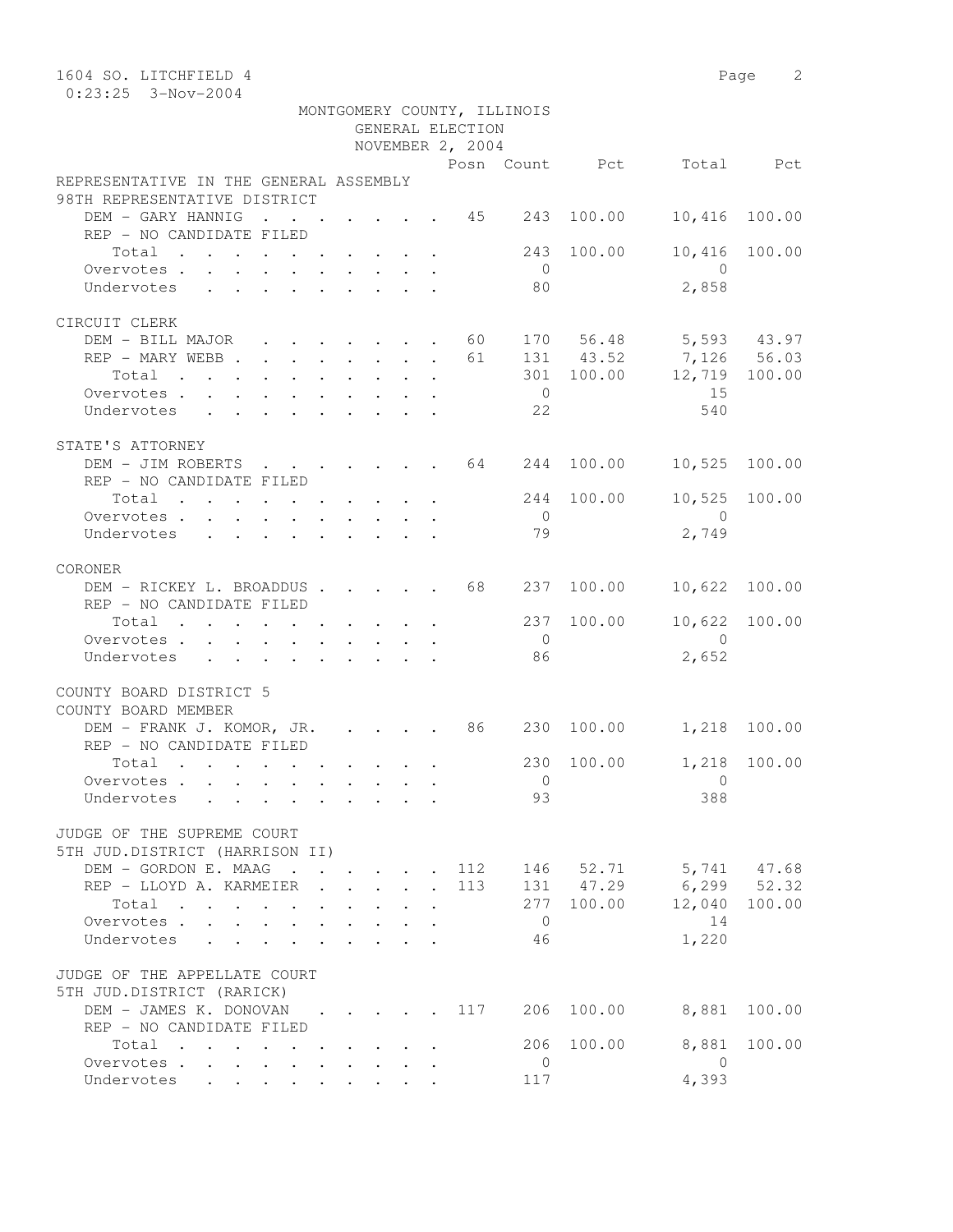| 1604 SO. LITCHFIELD 4                   |  |              |                             |                |              |                                                  | Page 3       |
|-----------------------------------------|--|--------------|-----------------------------|----------------|--------------|--------------------------------------------------|--------------|
| $0:23:25$ 3-Nov-2004                    |  |              |                             |                |              |                                                  |              |
|                                         |  |              | MONTGOMERY COUNTY, ILLINOIS |                |              |                                                  |              |
|                                         |  |              | GENERAL ELECTION            |                |              |                                                  |              |
|                                         |  |              | NOVEMBER 2, 2004            |                |              |                                                  |              |
|                                         |  |              |                             |                |              | Posn Count Pct Total Pct                         |              |
| JUDGE OF THE CIRCUIT COURT              |  |              |                             |                |              |                                                  |              |
| 4TH JUD. CIRCUIT (HUBER)                |  |              |                             |                |              |                                                  |              |
| DEM - KELLY D. LONG 124 218             |  |              |                             |                | 100.00       | 9,789                                            | 100.00       |
| REP - NO CANDIDATE FILED                |  |              |                             |                |              |                                                  |              |
| Total                                   |  |              |                             | 218            | 100.00       | 9,789                                            | 100.00       |
| Overvotes                               |  |              |                             | $\overline{0}$ |              | $\overline{0}$                                   |              |
| Undervotes                              |  |              |                             | 105            |              | 3,485                                            |              |
| APPELLATE COURT FIFTH JUDICIAL DISTRICT |  |              |                             |                |              |                                                  |              |
| RETAIN GORDON E. MAAG                   |  |              |                             |                |              |                                                  |              |
| YES 138 136 60.18 5,820 55.84           |  |              |                             |                |              |                                                  |              |
|                                         |  |              |                             |                | 139 90 39.82 |                                                  |              |
| NO<br>Total                             |  | $\mathbf{L}$ | $\sim$ $-$                  |                |              | 90 39.82 4,603 44.16<br>226 100.00 10,423 100.00 |              |
| Overvotes                               |  |              |                             | 1              |              | 50                                               |              |
| Undervotes                              |  |              |                             | 96             |              | 2,801                                            |              |
|                                         |  |              |                             |                |              |                                                  |              |
| APPELLATE COURT FIFTH JUDICIAL DISTRICT |  |              |                             |                |              |                                                  |              |
| RETAIN TERRENCE J. HOPKINS              |  |              |                             |                |              |                                                  |              |
| YES 140 141 73.06 5,719 64.67           |  |              |                             |                |              |                                                  |              |
| NO 141                                  |  |              |                             |                | 52 26.94     |                                                  | 3, 125 35.33 |
| Total                                   |  |              |                             |                | 193 100.00   |                                                  | 8,844 100.00 |
| Overvotes                               |  |              |                             | $\overline{0}$ |              | 38                                               |              |
| Undervotes                              |  |              |                             | 130            |              | 4,392                                            |              |
|                                         |  |              |                             |                |              |                                                  |              |
| CIRCUIT COURT FOURTH JUDICIAL CIRCUIT   |  |              |                             |                |              |                                                  |              |
| RETAIN PATRICK J. HITPAS                |  |              |                             |                |              |                                                  |              |
| YES 143 136 69.39                       |  |              |                             |                |              | 5,824 65.62<br>3,051 34.38                       |              |
| NO 144                                  |  |              |                             |                | 60 30.61     |                                                  |              |
| Total                                   |  |              |                             |                | 196 100.00   |                                                  | 8,875 100.00 |
| Overvotes                               |  |              |                             | $\overline{0}$ |              | 31                                               |              |
| Undervotes                              |  |              |                             | 127            |              | 4,368                                            |              |
|                                         |  |              |                             |                |              |                                                  |              |
| CIRCUIT COURT FOURTH JUDICIAL CIRCUIT   |  |              |                             |                |              |                                                  |              |
| RETAIN MICHAEL P. KILEY                 |  |              |                             |                |              |                                                  |              |
| YES 145 143 71.14 6,035 66.69           |  |              |                             |                |              |                                                  |              |
| NO                                      |  |              |                             |                | 146 58 28.86 |                                                  | 3,015 33.31  |
| Total                                   |  |              |                             |                | 201 100.00   | 9,050                                            | 100.00       |
| Overvotes.                              |  |              |                             | $\Omega$       |              | 29                                               |              |
| Undervotes                              |  |              |                             | 122            |              | 4,195                                            |              |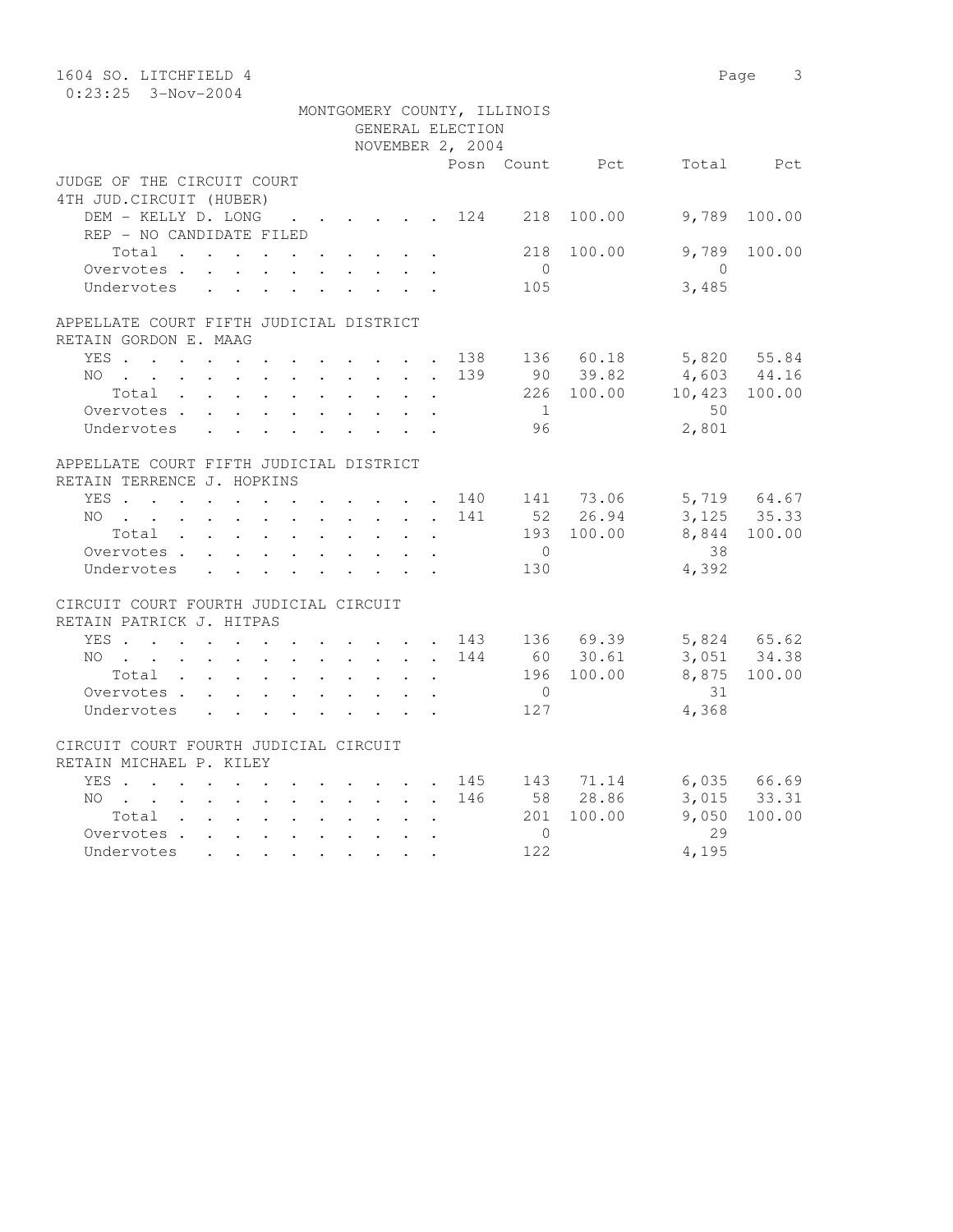1701 WALSHVILLE Page 1 0:23:25 3-Nov-2004

| MONTGOMERY COUNTY, ILLINOIS                                                                                          |                                              |
|----------------------------------------------------------------------------------------------------------------------|----------------------------------------------|
| GENERAL ELECTION                                                                                                     |                                              |
| NOVEMBER 2, 2004                                                                                                     |                                              |
|                                                                                                                      | Posn Count Pct<br>Total<br>Pct               |
| Precincts Counted - TOTAL                                                                                            | 2.38<br>100.00<br>$\frac{1}{2}$<br>42<br>241 |
| Registered Voters - TOTAL<br>$\mathbf{r}$ , $\mathbf{r}$ , $\mathbf{r}$ , $\mathbf{r}$<br>Ballots Cast - TOTAL       | 18,066<br>13,387 74.10<br>184                |
| Ballots Cast - BLANK                                                                                                 | 76.35<br>3.32<br>154<br>0.85<br>8            |
| Ballots Cast - WHITE                                                                                                 | 9,530<br>166                                 |
| Ballots Cast - GREEN<br>$\mathbf{r}$ , $\mathbf{r}$ , $\mathbf{r}$                                                   | 16<br>3,744                                  |
| Ballots Cast - FEDERAL-17-ORANGE                                                                                     | 74<br>2                                      |
| Ballots Cast - PRES.-17-CREAM                                                                                        | $\Omega$<br>$\Omega$                         |
|                                                                                                                      |                                              |
| PRESIDENT AND VICE PRESIDENT                                                                                         |                                              |
| OF THE UNITED STATES (TOTAL)                                                                                         |                                              |
| DEM - JOHN F. KERRY/JOHN EDWARDS 7 83 48.54                                                                          | 5,979 46.26                                  |
| REP - GEORGE W. BUSH/DICK CHENEY                                                                                     | 9 85 49.71<br>$6,851$ $53.01$                |
| LIB - MICHAEL BADNARIK/R. CAMPAGNA . 11 3 1.75                                                                       | 95<br>0.74                                   |
| Total<br>$\mathbf{r}$ , and $\mathbf{r}$ , and $\mathbf{r}$ , and $\mathbf{r}$ , and $\mathbf{r}$ , and $\mathbf{r}$ | 171 100.00<br>12,925<br>100.00               |
| Overvotes                                                                                                            | 89<br>1                                      |
| Undervotes<br>$\mathbf{r}$ , and $\mathbf{r}$ , and $\mathbf{r}$ , and $\mathbf{r}$ , and $\mathbf{r}$               | 12<br>373                                    |
|                                                                                                                      |                                              |
| PRESIDENT AND VICE PRESIDENT                                                                                         |                                              |
| OF THE UNITED STATES (17TH CONG.)                                                                                    |                                              |
| DEM - JOHN F. KERRY/JOHN EDWARDS 7 83                                                                                | 3,514 51.97<br>48.54                         |
| REP - GEORGE W. BUSH/DICK CHENEY 9 85 49.71                                                                          | 3,188 47.15                                  |
| LIB - MICHAEL BADNARIK/R. CAMPAGNA . 11 3 1.75                                                                       | 59<br>0.87                                   |
| Total<br>$\mathcal{A}$ . The second contribution of the second contribution $\mathcal{A}$                            | 171 100.00<br>6,761<br>100.00                |
| Overvotes                                                                                                            | -52<br>$\sim$ 1                              |
| Undervotes<br>$\mathbf{r}$ , and $\mathbf{r}$ , and $\mathbf{r}$ , and $\mathbf{r}$ , and $\mathbf{r}$               | 12<br>201                                    |
|                                                                                                                      |                                              |
| UNITED STATES SENATOR                                                                                                |                                              |
| DEM - BARACK OBAMA 17 105 61.76                                                                                      | 7,903 63.61                                  |
| REP - ALAN KEYES<br>$\mathbf{r}$ , $\mathbf{r}$ , $\mathbf{r}$ , $\mathbf{r}$ , $\mathbf{r}$ , $\mathbf{r}$          | 59 34.71<br>4,078 32.82<br>18                |
| LIB - JERRY KOHN.<br>$\mathbf{r}$ , and $\mathbf{r}$ , and $\mathbf{r}$                                              | $1 \t 0.59$<br>19<br>134<br>1.08             |
| IND - ALBERT J. FRANZEN<br>$\mathbf{r}$ , $\mathbf{r}$ , $\mathbf{r}$ , $\mathbf{r}$ , $\mathbf{r}$                  | $5 \t 2.94$<br>309<br>2.49<br>20             |
| Total<br>$\mathbf{r}$ , and $\mathbf{r}$ , and $\mathbf{r}$ , and $\mathbf{r}$ , and $\mathbf{r}$                    | 170 100.00<br>12,424<br>100.00<br>37         |
| Overvotes<br>Undervotes                                                                                              | $\overline{0}$<br>14<br>926                  |
|                                                                                                                      |                                              |
| 17TH CONGRESSIONAL DISTRICT                                                                                          |                                              |
| REPRESENTATIVE IN CONGRESS                                                                                           |                                              |
| DEM - LANE A. EVANS<br>$\sim$                                                                                        | 4,023 64.69<br>33<br>89 55.97                |
| REP - ANDREA LANE ZINGA                                                                                              | 2,196 35.31<br>34<br>70 44.03                |
| Total<br>$\cdots$ $\cdots$<br>$\sim$ $\sim$                                                                          | 6,219<br>159 100.00<br>100.00                |
| Overvotes .<br>$\ddot{\phantom{a}}$                                                                                  | 12<br>$\overline{0}$                         |
| Undervotes                                                                                                           | 783<br>25                                    |
|                                                                                                                      |                                              |
| STATE SENATOR                                                                                                        |                                              |
| 49TH LEGISLATIVE DISTRICT (UNEXP.2 YR.TERM)                                                                          |                                              |
| DEM - DEANNA DEMUZIO                                                                                                 | 39<br>144<br>100.00<br>10,352<br>100.00      |
| REP - NO CANDIDATE FILED                                                                                             |                                              |
| Total<br>$\sim$<br>$\cdot$ $\cdot$ $\cdot$ $\cdot$ $\cdot$                                                           | 10,352<br>100.00<br>100.00<br>144            |
| Overvotes<br>$\ddotsc$                                                                                               | $\circ$<br>0                                 |
| Undervotes .                                                                                                         | 2,922<br>38                                  |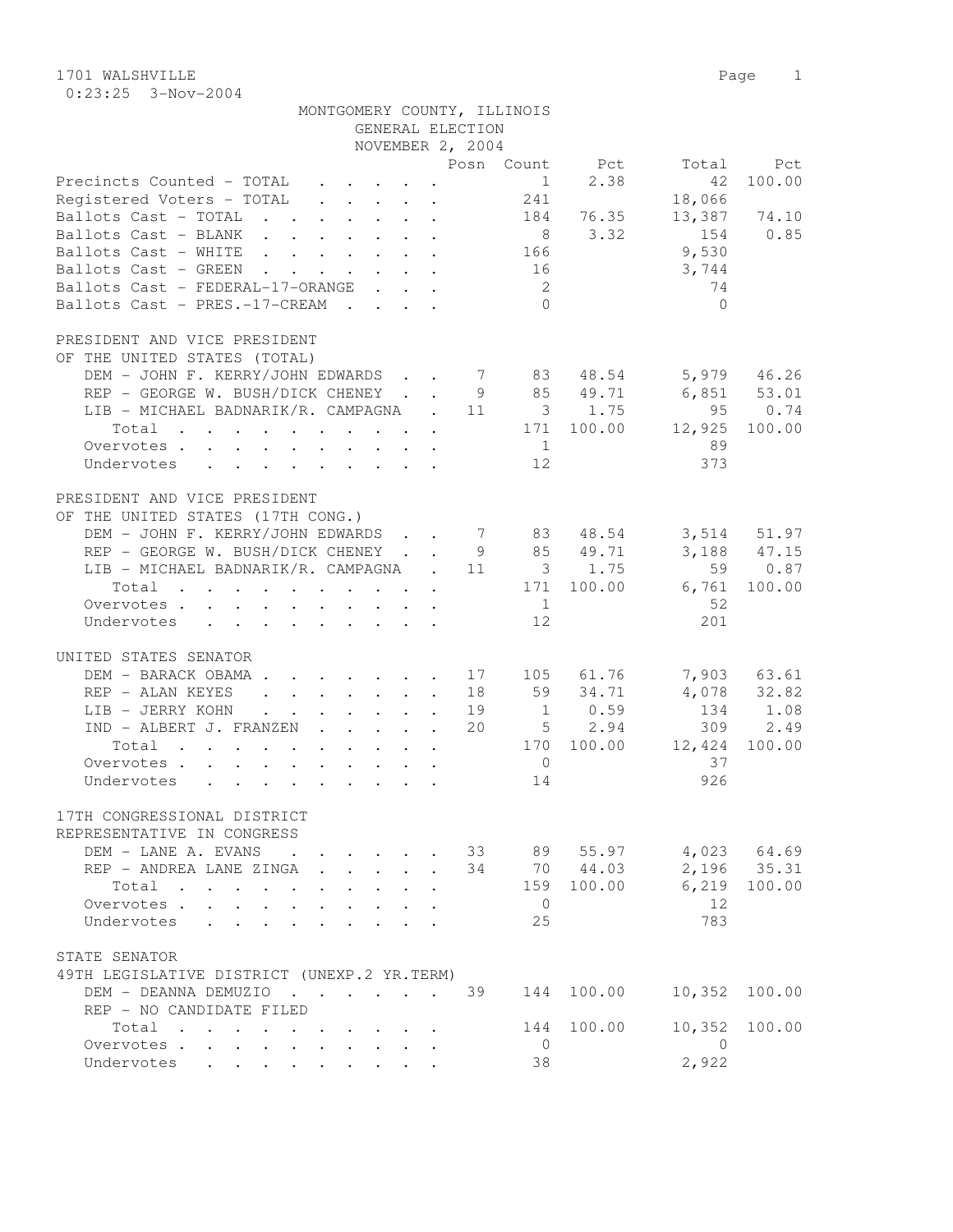1701 WALSHVILLE 2

|                                                                                        |                                                    |  |                                            | GENERAL ELECTION<br>NOVEMBER 2, 2004 | MONTGOMERY COUNTY, ILLINOIS |                |                          |               |
|----------------------------------------------------------------------------------------|----------------------------------------------------|--|--------------------------------------------|--------------------------------------|-----------------------------|----------------|--------------------------|---------------|
|                                                                                        |                                                    |  |                                            |                                      |                             |                | Posn Count Pct Total Pct |               |
| REPRESENTATIVE IN THE GENERAL ASSEMBLY<br>98TH REPRESENTATIVE DISTRICT                 |                                                    |  |                                            |                                      |                             |                |                          |               |
| DEM - GARY HANNIG 45 147 100.00                                                        |                                                    |  |                                            |                                      |                             |                | 10,416                   | 100.00        |
| REP - NO CANDIDATE FILED                                                               |                                                    |  |                                            |                                      |                             |                |                          |               |
| Total $\cdot$                                                                          |                                                    |  |                                            |                                      |                             | 147 100.00     | 10,416                   | 100.00        |
| Overvotes $\cdots$ $\cdots$ $\cdots$ $\cdots$                                          |                                                    |  |                                            |                                      | $\overline{0}$              |                | $\bigcirc$               |               |
| Undervotes                                                                             |                                                    |  |                                            |                                      | 35                          |                | 2,858                    |               |
|                                                                                        |                                                    |  |                                            |                                      |                             |                |                          |               |
| CIRCUIT CLERK                                                                          |                                                    |  |                                            |                                      |                             |                |                          |               |
| DEM - BILL MAJOR 60 81 48.50 5,593 43.97                                               |                                                    |  |                                            |                                      |                             |                |                          |               |
| REP - MARY WEBB 61 86 51.50 7,126 56.03                                                |                                                    |  |                                            |                                      |                             |                |                          |               |
| Total 167 100.00 12,719 100.00                                                         |                                                    |  |                                            |                                      |                             |                |                          |               |
| Overvotes.                                                                             |                                                    |  |                                            |                                      | $\overline{0}$              |                | 15                       |               |
| Undervotes 15                                                                          |                                                    |  |                                            |                                      |                             |                | 540                      |               |
| STATE'S ATTORNEY                                                                       |                                                    |  |                                            |                                      |                             |                |                          |               |
| DEM - JIM ROBERTS 64 138 100.00 10,525 100.00                                          |                                                    |  |                                            |                                      |                             |                |                          |               |
| REP - NO CANDIDATE FILED                                                               |                                                    |  |                                            |                                      |                             |                |                          |               |
| Total $\cdot$                                                                          |                                                    |  |                                            |                                      |                             | 138 100.00     | 10,525                   | 100.00        |
| Overvotes.                                                                             |                                                    |  |                                            |                                      | $\bigcirc$                  |                | $\overline{0}$           |               |
| Undervotes                                                                             |                                                    |  |                                            |                                      | 44                          |                | 2,749                    |               |
| CORONER                                                                                |                                                    |  |                                            |                                      |                             |                |                          |               |
| DEM - RICKEY L. BROADDUS 68                                                            |                                                    |  |                                            |                                      |                             | 142 100.00     | 10,622                   | 100.00        |
| REP - NO CANDIDATE FILED                                                               |                                                    |  |                                            |                                      |                             |                |                          |               |
| Total                                                                                  |                                                    |  |                                            |                                      |                             | 142 100.00     |                          | 10,622 100.00 |
| Overvotes.                                                                             |                                                    |  |                                            |                                      | $\overline{0}$              |                | $\bigcirc$               |               |
| Undervotes                                                                             |                                                    |  |                                            |                                      | 40                          |                | 2,652                    |               |
|                                                                                        |                                                    |  |                                            |                                      |                             |                |                          |               |
| REGIONAL SUPT. OF SCHOOLS                                                              |                                                    |  |                                            |                                      |                             |                |                          |               |
| (BOND, EFFINGHAM, FAYETTE) (UNEXP. 2YR. TERM)<br>DEM - MARK A. DRONE                   |                                                    |  |                                            |                                      |                             | . 74 12 100.00 | 90 100.00                |               |
| REP - NO CANDIDATE FILED                                                               |                                                    |  |                                            |                                      |                             |                |                          |               |
| Total                                                                                  |                                                    |  |                                            |                                      |                             | 12 100.00      | 90                       | 100.00        |
| Overvotes                                                                              |                                                    |  |                                            |                                      | $\circ$                     |                | $\overline{0}$           |               |
| Undervotes                                                                             |                                                    |  |                                            |                                      |                             | $\sim$ 4       |                          | 26            |
|                                                                                        |                                                    |  |                                            |                                      |                             |                |                          |               |
| COUNTY BOARD DISTRICT 4<br>COUNTY BOARD MEMBER                                         |                                                    |  |                                            |                                      |                             |                |                          |               |
| VOTE FOR 2                                                                             |                                                    |  |                                            |                                      |                             |                |                          |               |
| DEM - MIKE PLUNKETT 86 133 59.91 1,489 56.04                                           |                                                    |  |                                            |                                      |                             |                |                          |               |
| DEM - DENNIS L. JAGODZINSKI                                                            |                                                    |  |                                            | 87                                   |                             | 89 40.09       |                          | 1,168 43.96   |
| REP - NO CANDIDATE FILED                                                               |                                                    |  |                                            |                                      |                             |                |                          |               |
| Total                                                                                  |                                                    |  |                                            |                                      |                             | 222 100.00     |                          | 2,657 100.00  |
| Overvotes                                                                              | $\mathcal{L}^{\text{max}}$<br>$\ddot{\phantom{0}}$ |  | and the state of the state of the          |                                      | $\overline{0}$              |                | $\overline{0}$           |               |
| $\mathbf{r}$ , $\mathbf{r}$ , $\mathbf{r}$ , $\mathbf{r}$ , $\mathbf{r}$<br>Undervotes |                                                    |  |                                            |                                      | 142                         |                | 1,529                    |               |
| JUDGE OF THE SUPREME COURT<br>5TH JUD.DISTRICT (HARRISON II)                           |                                                    |  |                                            |                                      |                             |                |                          |               |
| DEM - GORDON E. MAAG 112                                                               |                                                    |  |                                            |                                      |                             | 83 50.92       | 5,741 47.68              |               |
| REP - LLOYD A. KARMEIER .                                                              |                                                    |  | $\mathbf{r}$ , $\mathbf{r}$ , $\mathbf{r}$ | 113                                  |                             | 80 49.08       | $6, 299$ $52.32$         |               |
| Total                                                                                  |                                                    |  |                                            |                                      |                             | 163 100.00     | 12,040                   | 100.00        |
| Overvotes                                                                              |                                                    |  |                                            |                                      | $\overline{0}$              |                | 14                       |               |
| Undervotes                                                                             |                                                    |  |                                            |                                      | 19                          |                | 1,220                    |               |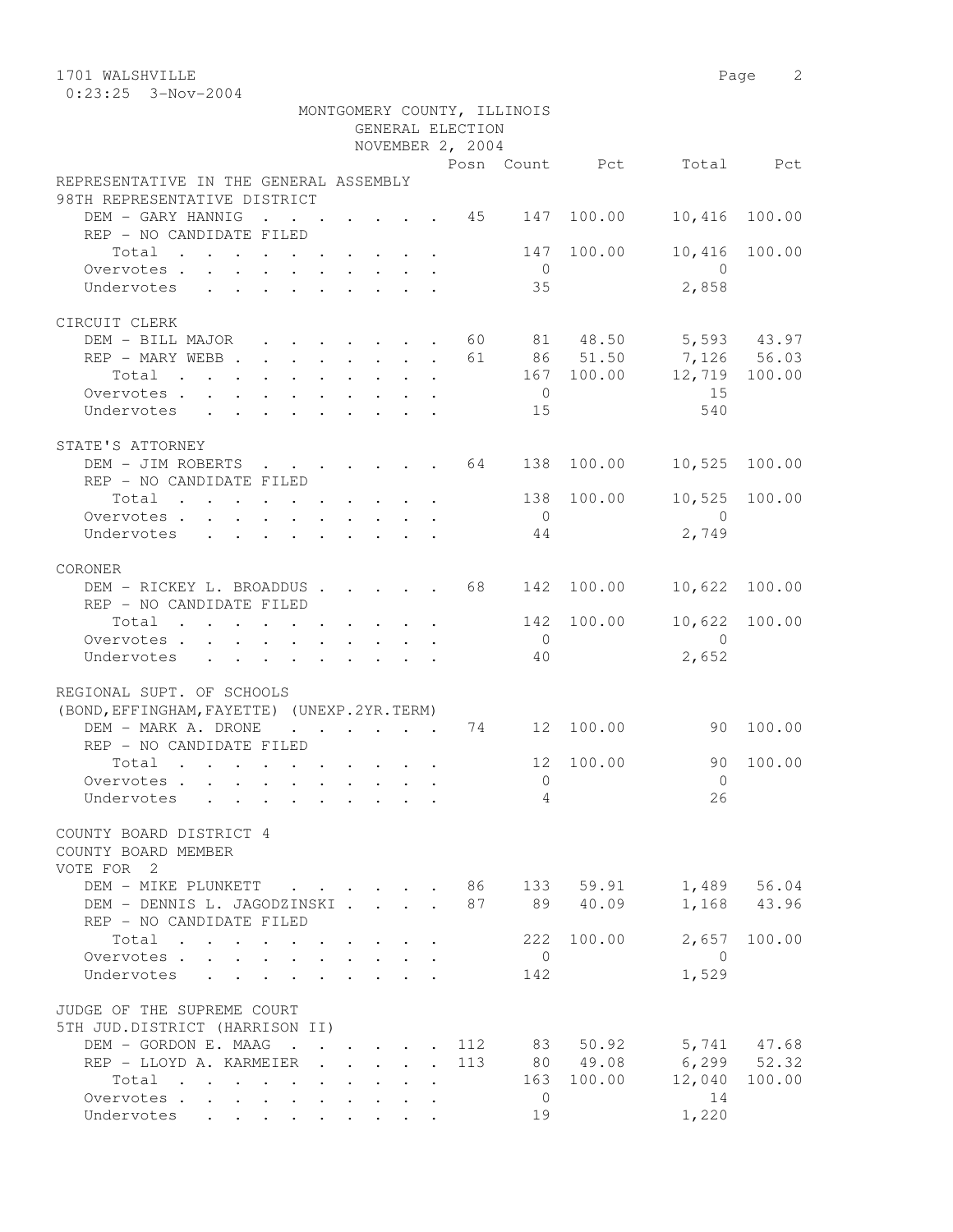| 1701 WALSHVILLE                                                                                                                                                                                                   |                         | Page<br>3     |
|-------------------------------------------------------------------------------------------------------------------------------------------------------------------------------------------------------------------|-------------------------|---------------|
| $0:23:25$ 3-Nov-2004                                                                                                                                                                                              |                         |               |
| MONTGOMERY COUNTY, ILLINOIS                                                                                                                                                                                       |                         |               |
| GENERAL ELECTION                                                                                                                                                                                                  |                         |               |
| NOVEMBER 2, 2004                                                                                                                                                                                                  |                         |               |
| Posn Count Pct                                                                                                                                                                                                    |                         | Total Pct     |
| JUDGE OF THE APPELLATE COURT                                                                                                                                                                                      |                         |               |
| 5TH JUD.DISTRICT (RARICK)                                                                                                                                                                                         |                         |               |
| DEM - JAMES K. DONOVAN 117 125 100.00 8,881 100.00                                                                                                                                                                |                         |               |
| REP - NO CANDIDATE FILED                                                                                                                                                                                          |                         |               |
| Total                                                                                                                                                                                                             | 125 100.00              | 8,881 100.00  |
| $\overline{0}$                                                                                                                                                                                                    | $\Omega$                |               |
| 57<br>Undervotes                                                                                                                                                                                                  | 4,393                   |               |
|                                                                                                                                                                                                                   |                         |               |
| JUDGE OF THE CIRCUIT COURT                                                                                                                                                                                        |                         |               |
| 4TH JUD. CIRCUIT (HUBER)                                                                                                                                                                                          |                         |               |
| DEM - KELLY D. LONG 124 131 100.00                                                                                                                                                                                |                         | 9,789 100.00  |
| REP - NO CANDIDATE FILED                                                                                                                                                                                          |                         |               |
| Total                                                                                                                                                                                                             | 131 100.00              | 9,789 100.00  |
| $\overline{0}$<br>Overvotes.                                                                                                                                                                                      | $\bigcirc$              |               |
| Undervotes<br>51<br>$\mathbf{r}$ , $\mathbf{r}$ , $\mathbf{r}$ , $\mathbf{r}$ , $\mathbf{r}$ , $\mathbf{r}$                                                                                                       | 3,485                   |               |
|                                                                                                                                                                                                                   |                         |               |
| APPELLATE COURT FIFTH JUDICIAL DISTRICT                                                                                                                                                                           |                         |               |
| RETAIN GORDON E. MAAG                                                                                                                                                                                             |                         |               |
| YES 138 82 56.94 5,820 55.84                                                                                                                                                                                      |                         |               |
| NO 139 62 43.06 4,603 44.16                                                                                                                                                                                       |                         |               |
| Total                                                                                                                                                                                                             | 144 100.00              | 10,423 100.00 |
| $\overline{0}$<br>Overvotes .                                                                                                                                                                                     | 50                      |               |
| Undervotes<br>38                                                                                                                                                                                                  | 2,801                   |               |
|                                                                                                                                                                                                                   |                         |               |
| APPELLATE COURT FIFTH JUDICIAL DISTRICT                                                                                                                                                                           |                         |               |
| RETAIN TERRENCE J. HOPKINS                                                                                                                                                                                        |                         |               |
| YES .<br>$\cdot$ 140 73 64.04                                                                                                                                                                                     |                         | 5,719 64.67   |
| NO 141 41 35.96                                                                                                                                                                                                   |                         | 3, 125 35.33  |
| Total<br>$\cdot$ $\cdot$ $\cdot$                                                                                                                                                                                  | 114 100.00 8,844 100.00 |               |
| $\overline{0}$<br>Overvotes                                                                                                                                                                                       | 38                      |               |
| Undervotes<br>68                                                                                                                                                                                                  | 4,392                   |               |
|                                                                                                                                                                                                                   |                         |               |
| CIRCUIT COURT FOURTH JUDICIAL CIRCUIT                                                                                                                                                                             |                         |               |
| RETAIN PATRICK J. HITPAS                                                                                                                                                                                          |                         |               |
| 80<br>YES .<br>143<br>$\mathbf{r}$ , $\mathbf{r}$ , $\mathbf{r}$ , $\mathbf{r}$<br>$\cdot$ $\cdot$                                                                                                                | 5,824<br>69.57          | 65.62         |
| 144<br>35<br>NO.<br>$\mathbf{r}$ , and $\mathbf{r}$ , and $\mathbf{r}$ , and $\mathbf{r}$<br>$\ddot{\phantom{0}}$<br>$\ddot{\phantom{0}}$<br>$\ddot{\phantom{0}}$<br>$\ddot{\phantom{0}}$<br>$\ddot{\phantom{0}}$ | 30.43<br>3,051          | 34.38         |
| Total<br>115                                                                                                                                                                                                      | 100.00<br>8,875         | 100.00        |
| $\sim$<br>$\ddot{\phantom{0}}$<br>$\bullet$<br>$\ddot{\phantom{0}}$<br>$\ddot{\phantom{a}}$                                                                                                                       |                         |               |
| Overvotes.<br>$\overline{0}$                                                                                                                                                                                      | 31                      |               |
| 67<br>Undervotes                                                                                                                                                                                                  | 4,368                   |               |
| CIRCUIT COURT FOURTH JUDICIAL CIRCUIT                                                                                                                                                                             |                         |               |
| RETAIN MICHAEL P. KILEY                                                                                                                                                                                           |                         |               |
|                                                                                                                                                                                                                   |                         |               |
| 80<br>YES .<br>145<br>$\mathbf{r}$ , and $\mathbf{r}$ , and $\mathbf{r}$ , and $\mathbf{r}$                                                                                                                       | 68.38<br>6,035          | 66.69         |
| NO.<br>146<br>37<br>$\mathbf{r}$ , and $\mathbf{r}$ , and $\mathbf{r}$ , and $\mathbf{r}$ , and $\mathbf{r}$<br>$\sim$                                                                                            | 3,015<br>31.62          | 33.31         |
| 117<br>Total<br>$\mathbf{r}$ , $\mathbf{r}$ , $\mathbf{r}$ , $\mathbf{r}$ , $\mathbf{r}$ , $\mathbf{r}$<br>$\ddot{\phantom{0}}$                                                                                   | 9,050<br>100.00         | 100.00        |
| Overvotes<br>$\mathbf{0}$<br>$\ddot{\phantom{0}}$<br>$\ddot{\phantom{0}}$                                                                                                                                         | 29                      |               |
| Undervotes<br>65                                                                                                                                                                                                  | 4,195                   |               |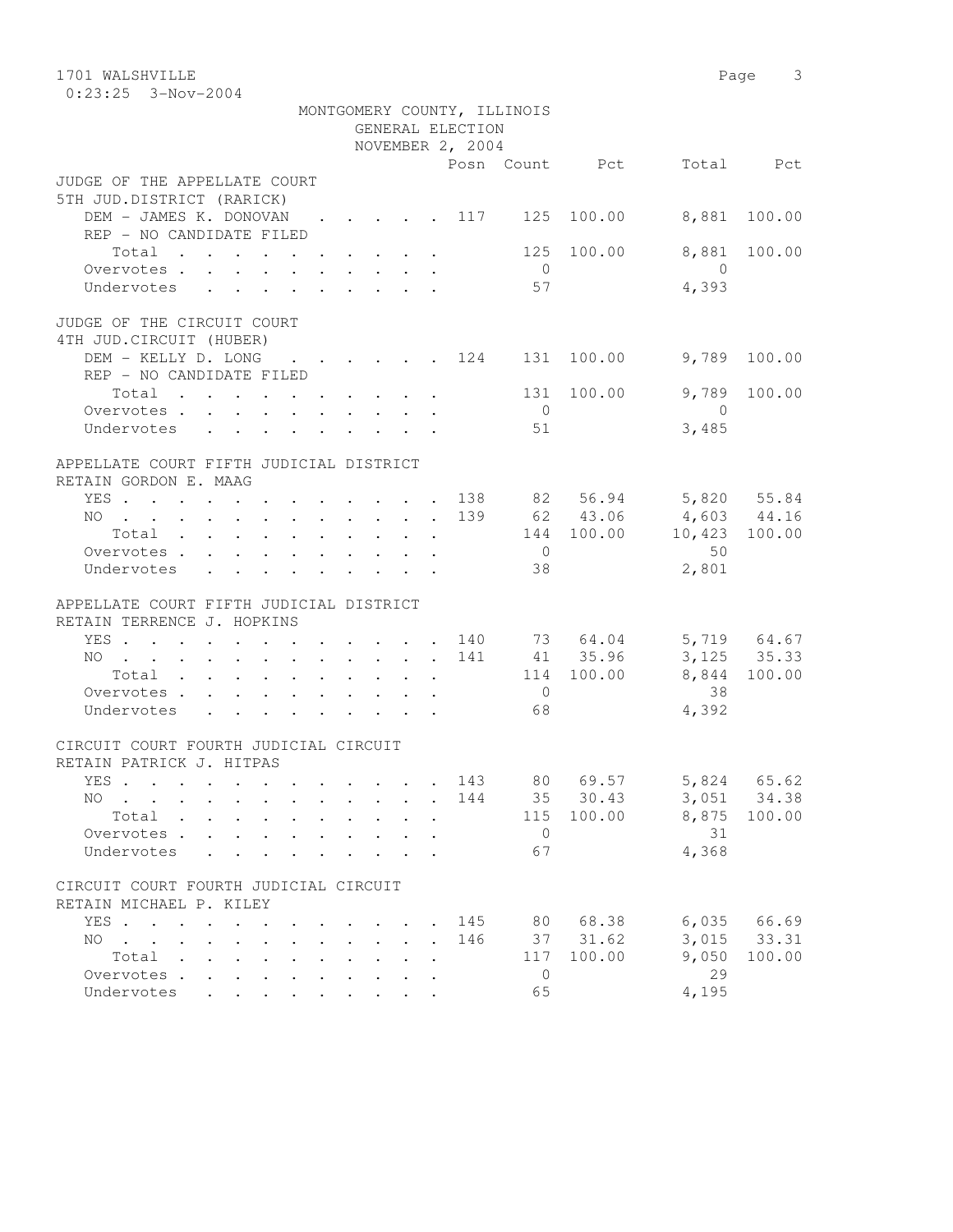1801 WITT 1 Page 1 0:23:25 3-Nov-2004

| MONTGOMERY COUNTY, ILLINOIS                                                                                    |                |                                |           |                            |
|----------------------------------------------------------------------------------------------------------------|----------------|--------------------------------|-----------|----------------------------|
| GENERAL ELECTION                                                                                               |                |                                |           |                            |
| NOVEMBER 2, 2004                                                                                               |                |                                |           |                            |
|                                                                                                                | Posn Count Pct |                                | Total     | Pct                        |
| Precincts Counted - TOTAL<br>$\mathbf{r}$ and $\mathbf{r}$ and $\mathbf{r}$ and $\mathbf{r}$                   |                | 2.38<br>$1 \quad \blacksquare$ | 42        | 100.00                     |
| Registered Voters - TOTAL                                                                                      | 148            |                                | 18,066    |                            |
|                                                                                                                |                | 110 74.32                      |           |                            |
| Ballots Cast - TOTAL                                                                                           |                |                                |           | 13,387 74.10               |
| Ballots Cast - BLANK                                                                                           |                | $0 \t 0.00$                    | 154       | 0.85                       |
| Ballots Cast - WHITE<br>$\mathbf{r}$ , $\mathbf{r}$ , $\mathbf{r}$                                             | 110            |                                | 9,530     |                            |
| Ballots Cast - FEDERAL-17-ORANGE                                                                               | $\overline{0}$ |                                | 74        |                            |
| Ballots Cast - PRES.-17-CREAM                                                                                  |                | $\bigcirc$                     | $\bigcap$ |                            |
| PRESIDENT AND VICE PRESIDENT                                                                                   |                |                                |           |                            |
|                                                                                                                |                |                                |           |                            |
| OF THE UNITED STATES (TOTAL)                                                                                   |                |                                |           |                            |
| DEM - JOHN F. KERRY/JOHN EDWARDS 7 33 30.56                                                                    |                |                                |           | 5,979 46.26                |
| REP - GEORGE W. BUSH/DICK CHENEY.                                                                              | 9              | 75 69.44                       |           | $6,851$ $53.01$            |
| LIB - MICHAEL BADNARIK/R. CAMPAGNA . 11                                                                        |                | $0 \t 0.00$                    | 95        | 0.74                       |
| Total                                                                                                          |                | 108 100.00                     | 12,925    | 100.00                     |
| Overvotes.                                                                                                     |                | $\mathbf{1}$                   | 89        |                            |
| Undervotes                                                                                                     |                | $\mathbf{1}$                   | 373       |                            |
|                                                                                                                |                |                                |           |                            |
| PRESIDENT AND VICE PRESIDENT                                                                                   |                |                                |           |                            |
| OF THE UNITED STATES (17TH CONG.)                                                                              |                |                                |           |                            |
| DEM - JOHN F. KERRY/JOHN EDWARDS                                                                               |                |                                |           | 3,514 51.97                |
| REP - GEORGE W. BUSH/DICK CHENEY.                                                                              |                | 7 33 30.56<br>75 69.44         |           |                            |
|                                                                                                                | 9              |                                |           | $3,188$ $47.15$<br>59 0.87 |
| LIB - MICHAEL BADNARIK/R. CAMPAGNA . 11                                                                        |                | $0 \t 0.00$                    |           |                            |
| Total                                                                                                          |                | 108 100.00                     | 6,761     | 100.00                     |
| Overvotes.                                                                                                     |                | 1                              | 52        |                            |
| Undervotes                                                                                                     |                | $\mathbf{1}$                   | 201       |                            |
| UNITED STATES SENATOR                                                                                          |                |                                |           |                            |
|                                                                                                                |                |                                |           |                            |
| DEM - BARACK OBAMA.<br>. 17                                                                                    |                | 50.94<br>54                    |           | 7,903 63.61                |
| REP - ALAN KEYES<br>$\cdot$ $\cdot$ $\cdot$ $\cdot$ $\cdot$ $\cdot$ 18<br>$\ddot{\phantom{a}}$                 |                | 47 44.34                       | 4,078     | 32.82                      |
| LIB - JERRY KOHN<br>$\cdot$ $\cdot$ $\cdot$ $\cdot$ $\cdot$<br>$\sim 100$ km s $^{-1}$<br>$\ddot{\phantom{0}}$ | 19             | 0.00<br>$\overline{0}$         | 134       | 1.08                       |
| IND - ALBERT J. FRANZEN                                                                                        | 20             | 5 4.72                         | 309       | 2.49                       |
| Total                                                                                                          |                | 106 100.00                     | 12,424    | 100.00                     |
| Overvotes.                                                                                                     |                | $\mathbf{1}$                   | 37        |                            |
| Undervotes                                                                                                     |                | 3                              | 926       |                            |
|                                                                                                                |                |                                |           |                            |
| 17TH CONGRESSIONAL DISTRICT                                                                                    |                |                                |           |                            |
| REPRESENTATIVE IN CONGRESS                                                                                     |                |                                |           |                            |
| DEM - LANE A. EVANS                                                                                            | 33             | 48 45.28                       |           | 4,023 64.69                |
| REP - ANDREA LANE ZINGA<br>$\ddot{\phantom{a}}$                                                                | 34             | 58 54.72                       | 2,196     | 35.31                      |
| Total<br>$\ddot{\phantom{0}}$                                                                                  |                | 106 100.00                     | 6,219     | 100.00                     |
| Overvotes .                                                                                                    |                | 0                              | 12        |                            |
| $\ddot{\phantom{0}}$<br>$\mathbf{L}$<br>$\ddot{\phantom{0}}$                                                   |                |                                |           |                            |
| Undervotes<br>$\mathbf{L}^{\text{max}}$<br>$\sim$                                                              |                | 4                              | 783       |                            |
| STATE SENATOR                                                                                                  |                |                                |           |                            |
| 49TH LEGISLATIVE DISTRICT (UNEXP.2 YR.TERM)                                                                    |                |                                |           |                            |
| DEM - DEANNA DEMUZIO                                                                                           | 39<br>73       | 100.00                         | 10,352    | 100.00                     |
|                                                                                                                |                |                                |           |                            |
| REP - NO CANDIDATE FILED                                                                                       |                |                                |           |                            |
| Total                                                                                                          | 73             | 100.00                         | 10,352    | 100.00                     |
| Overvotes .<br>$\sim$<br>$\ddot{\phantom{a}}$<br>$\ddot{\phantom{a}}$                                          |                | $\overline{0}$                 | $\Omega$  |                            |
| Undervotes<br>$\mathbf{L}$<br>$\mathbf{L}$<br>$\mathbf{L}$<br>$\mathbf{r}$                                     | 37             |                                | 2,922     |                            |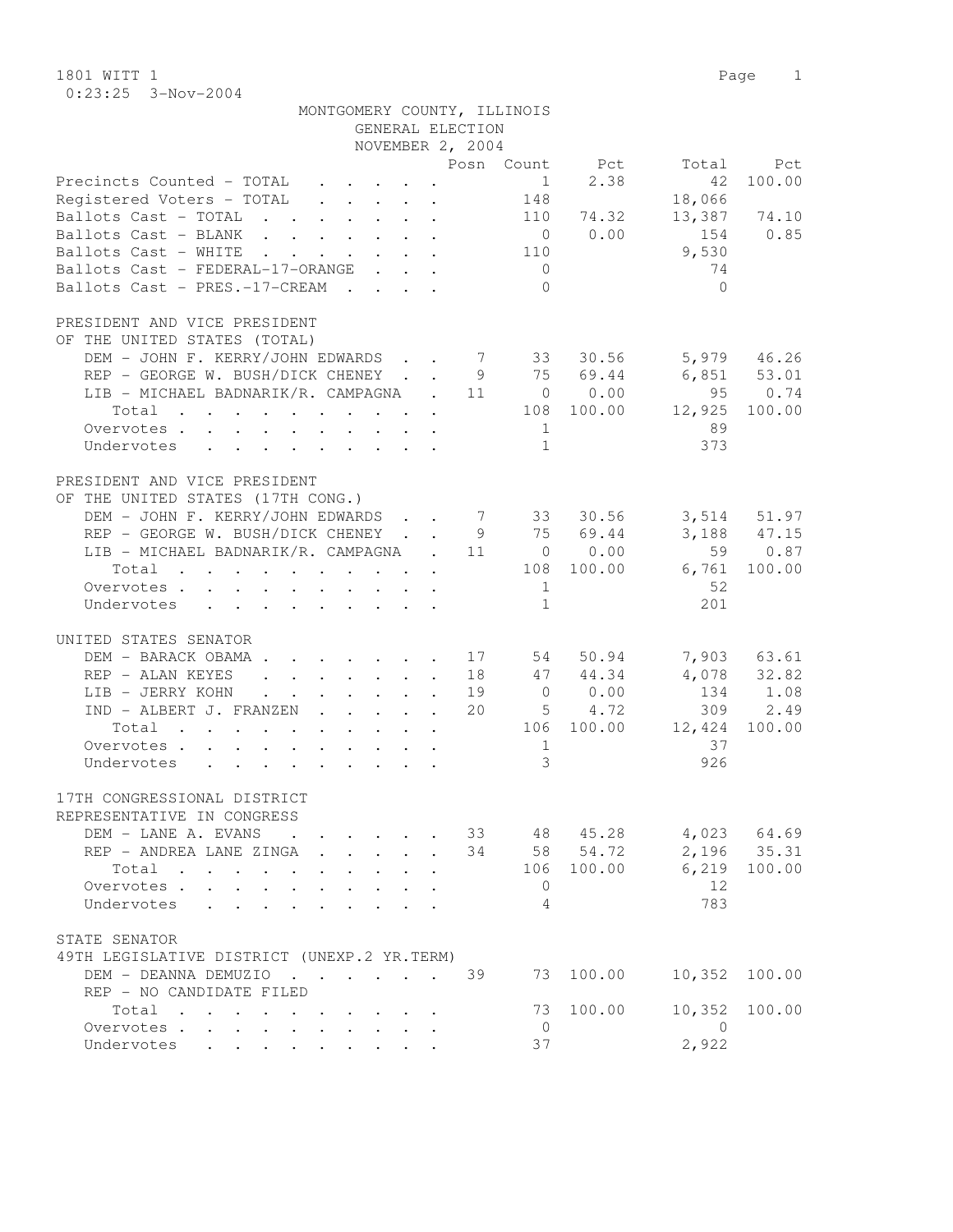1801 WITT 1 Page 2 0:23:25 3-Nov-2004

|                                                                                                                      |                                       |              |                                            |                        |                  | MONTGOMERY COUNTY, ILLINOIS |                |                                         |        |
|----------------------------------------------------------------------------------------------------------------------|---------------------------------------|--------------|--------------------------------------------|------------------------|------------------|-----------------------------|----------------|-----------------------------------------|--------|
|                                                                                                                      |                                       |              |                                            |                        | GENERAL ELECTION |                             |                |                                         |        |
|                                                                                                                      |                                       |              |                                            |                        | NOVEMBER 2, 2004 |                             | Posn Count Pct | Total                                   | Pct    |
| REPRESENTATIVE IN THE GENERAL ASSEMBLY                                                                               |                                       |              |                                            |                        |                  |                             |                |                                         |        |
| 98TH REPRESENTATIVE DISTRICT                                                                                         |                                       |              |                                            |                        |                  |                             |                |                                         |        |
| DEM - GARY HANNIG<br>$\cdot$ 45                                                                                      |                                       |              |                                            |                        |                  |                             | 70 100.00      | 10,416                                  | 100.00 |
| REP - NO CANDIDATE FILED                                                                                             |                                       |              |                                            |                        |                  |                             |                |                                         |        |
| Total                                                                                                                |                                       |              |                                            |                        |                  |                             | 70 100.00      | 10,416                                  | 100.00 |
| Overvotes.                                                                                                           |                                       |              |                                            |                        |                  | $\overline{0}$              |                | $\bigcap$                               |        |
| Undervotes                                                                                                           |                                       |              |                                            |                        |                  | 40                          |                | 2,858                                   |        |
|                                                                                                                      |                                       |              |                                            |                        |                  |                             |                |                                         |        |
| CIRCUIT CLERK                                                                                                        |                                       |              |                                            |                        |                  |                             | 24 22.86       |                                         |        |
| DEM - BILL MAJOR 60<br>REP - MARY WEBB                                                                               |                                       |              |                                            |                        | 61               |                             | 81 77.14       | 5,593 43.97<br>7,126 56.03              |        |
| Total                                                                                                                |                                       |              |                                            |                        |                  |                             | 105 100.00     | 12,719 100.00                           |        |
| Overvotes.                                                                                                           |                                       |              |                                            |                        |                  | $\overline{0}$              |                | 15                                      |        |
| Undervotes                                                                                                           |                                       |              |                                            |                        |                  | $\overline{5}$              |                | 540                                     |        |
|                                                                                                                      |                                       |              |                                            |                        |                  |                             |                |                                         |        |
| STATE'S ATTORNEY                                                                                                     |                                       |              |                                            |                        |                  |                             |                |                                         |        |
| DEM - JIM ROBERTS 64                                                                                                 |                                       |              |                                            |                        |                  | 86                          | 100.00         | 10,525                                  | 100.00 |
| REP - NO CANDIDATE FILED                                                                                             |                                       |              |                                            |                        |                  |                             |                |                                         |        |
| Total<br>. The contract of the contract of the contract of $\mathcal{O}(10^6)$                                       |                                       |              |                                            |                        |                  |                             | 86 100.00      | 10,525                                  | 100.00 |
| Overvotes.                                                                                                           |                                       |              |                                            |                        |                  | $\overline{0}$              |                | $\bigcirc$                              |        |
| Undervotes<br>$\mathbf{r}$ , $\mathbf{r}$ , $\mathbf{r}$ , $\mathbf{r}$ , $\mathbf{r}$ , $\mathbf{r}$ , $\mathbf{r}$ |                                       |              |                                            |                        |                  | 24                          |                | 2,749                                   |        |
| CORONER                                                                                                              |                                       |              |                                            |                        |                  |                             |                |                                         |        |
| DEM - RICKEY L. BROADDUS 68                                                                                          |                                       |              |                                            |                        |                  | 85                          | 100.00         | 10,622                                  | 100.00 |
| REP - NO CANDIDATE FILED                                                                                             |                                       |              |                                            |                        |                  |                             |                |                                         |        |
| Total                                                                                                                |                                       |              |                                            |                        |                  | 85                          | 100.00         | 10,622                                  | 100.00 |
| Overvotes                                                                                                            |                                       |              |                                            |                        |                  | $\overline{0}$              |                | $\bigcirc$                              |        |
| Undervotes                                                                                                           |                                       |              |                                            |                        |                  | 25                          |                | 2,652                                   |        |
|                                                                                                                      |                                       |              |                                            |                        |                  |                             |                |                                         |        |
| COUNTY BOARD DISTRICT 3<br>COUNTY BOARD MEMBER                                                                       |                                       |              |                                            |                        |                  |                             |                |                                         |        |
| DEM - ROBERT L. DURBIN                                                                                               |                                       |              |                                            |                        | . 86             |                             | 83 100.00      | 1,519                                   | 100.00 |
| REP - NO CANDIDATE FILED                                                                                             |                                       |              |                                            |                        |                  |                             |                |                                         |        |
| Total                                                                                                                |                                       |              |                                            |                        |                  | 83                          | 100.00         | 1,519                                   | 100.00 |
| Overvotes                                                                                                            |                                       |              |                                            |                        |                  | $\overline{0}$              |                | $\Omega$                                |        |
| Undervotes                                                                                                           |                                       |              |                                            |                        |                  | 27                          |                | 392                                     |        |
|                                                                                                                      |                                       |              |                                            |                        |                  |                             |                |                                         |        |
| JUDGE OF THE SUPREME COURT                                                                                           |                                       |              |                                            |                        |                  |                             |                |                                         |        |
| 5TH JUD.DISTRICT (HARRISON II)                                                                                       |                                       |              |                                            |                        |                  |                             |                |                                         |        |
| DEM - GORDON E. MAAG                                                                                                 |                                       |              | $\mathbf{L}$ and $\mathbf{L}$              | $\sim$                 |                  |                             | 79 73.83       | 112 28 26.17 5,741 47.68<br>6,299 52.32 |        |
| REP - LLOYD A. KARMEIER<br>$\sim$<br>Total                                                                           |                                       |              | $\mathbf{r} = \mathbf{r} \cdot \mathbf{r}$ |                        | 113              |                             | 107 100.00     | 12,040 100.00                           |        |
| $\mathbf{L}$<br>Overvotes                                                                                            | $\sim$ $\sim$<br>$\ddot{\phantom{a}}$ | $\mathbf{L}$ | $\mathbf{r}$                               | $\mathbf{r}$<br>$\sim$ |                  | $\overline{0}$              |                | 14                                      |        |
| Undervotes                                                                                                           |                                       |              |                                            |                        |                  | 3                           |                | 1,220                                   |        |
|                                                                                                                      |                                       |              |                                            |                        |                  |                             |                |                                         |        |
| JUDGE OF THE APPELLATE COURT                                                                                         |                                       |              |                                            |                        |                  |                             |                |                                         |        |
| 5TH JUD.DISTRICT (RARICK)                                                                                            |                                       |              |                                            |                        |                  |                             |                |                                         |        |
| DEM - JAMES K. DONOVAN<br>$\sim$ $\sim$                                                                              | $\ddot{\phantom{a}}$                  |              |                                            |                        | 117              |                             | 69 100.00      | 8,881                                   | 100.00 |
| REP - NO CANDIDATE FILED                                                                                             |                                       |              |                                            |                        |                  |                             |                |                                         |        |
| Total<br>$\sim$                                                                                                      |                                       |              |                                            |                        |                  | 69                          | 100.00         | 8,881                                   | 100.00 |
| Overvotes                                                                                                            |                                       |              | $\cdot$ $\cdot$ $\cdot$ $\cdot$            |                        |                  | $\overline{0}$              |                | $\Omega$                                |        |
| Undervotes                                                                                                           |                                       |              | $\mathbf{r} = \mathbf{r} + \mathbf{r}$     |                        |                  | 41                          |                | 4,393                                   |        |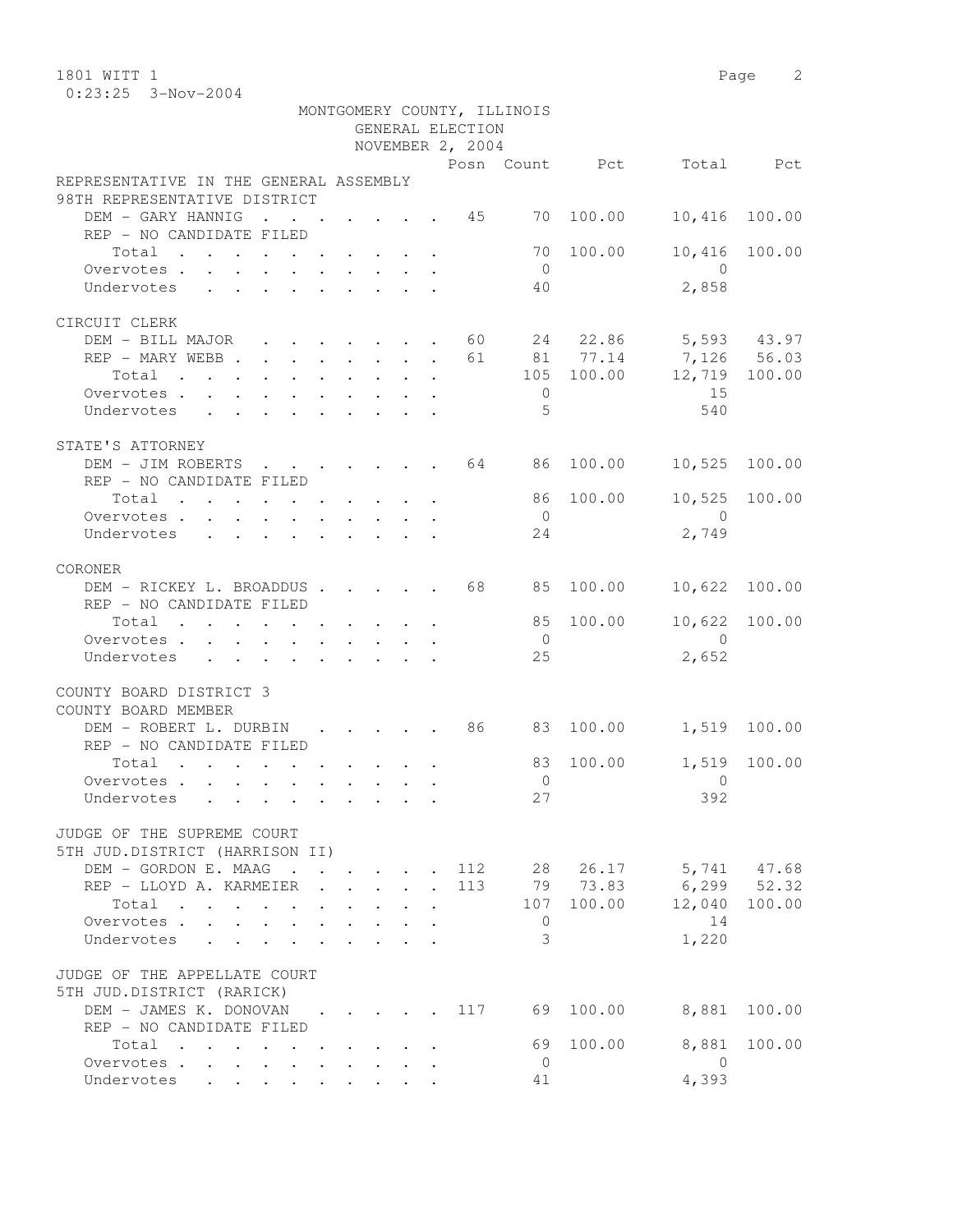| 1801 WITT 1                             |        |                                 |                             |           |                | 3<br>Page     |
|-----------------------------------------|--------|---------------------------------|-----------------------------|-----------|----------------|---------------|
| $0:23:25$ 3-Nov-2004                    |        |                                 |                             |           |                |               |
|                                         |        |                                 | MONTGOMERY COUNTY, ILLINOIS |           |                |               |
|                                         |        | GENERAL ELECTION                |                             |           |                |               |
|                                         |        | NOVEMBER 2, 2004                |                             |           |                |               |
|                                         |        |                                 | Posn Count Pct              |           |                | Total Pct     |
| JUDGE OF THE CIRCUIT COURT              |        |                                 |                             |           |                |               |
| 4TH JUD. CIRCUIT (HUBER)                |        |                                 |                             |           |                |               |
| DEM - KELLY D. LONG                     |        |                                 | . 124 75 100.00             |           | 9,789          | 100.00        |
| REP - NO CANDIDATE FILED                |        |                                 |                             |           |                |               |
| Total                                   |        |                                 |                             | 75 100.00 | 9,789          | 100.00        |
| Overvotes.                              |        |                                 | $\overline{0}$              |           | $\overline{0}$ |               |
| Undervotes                              |        |                                 | 35                          |           | 3,485          |               |
|                                         |        |                                 |                             |           |                |               |
| APPELLATE COURT FIFTH JUDICIAL DISTRICT |        |                                 |                             |           |                |               |
| RETAIN GORDON E. MAAG                   |        |                                 |                             |           |                |               |
| YES 138                                 |        |                                 |                             | 39 41.94  | 5,820 55.84    |               |
| NO 139                                  |        |                                 |                             | 54 58.06  | 4,603 44.16    |               |
| Total                                   |        |                                 |                             | 93 100.00 | 10,423 100.00  |               |
| Overvotes                               |        |                                 | $\bigcirc$                  |           | 50             |               |
| Undervotes                              |        |                                 | 17                          |           | 2,801          |               |
| APPELLATE COURT FIFTH JUDICIAL DISTRICT |        |                                 |                             |           |                |               |
| RETAIN TERRENCE J. HOPKINS              |        |                                 |                             |           |                |               |
| YES. 140                                |        |                                 |                             | 56 65.12  |                | 5,719 64.67   |
| $NO$                                    |        |                                 | 141                         | 30 34.88  |                | $3,125$ 35.33 |
| Total                                   |        |                                 |                             | 86 100.00 | 8,844          | 100.00        |
| Overvotes                               |        |                                 | $\overline{0}$              |           | 38             |               |
| Undervotes                              |        |                                 | 24                          |           | 4,392          |               |
|                                         |        |                                 |                             |           |                |               |
| CIRCUIT COURT FOURTH JUDICIAL CIRCUIT   |        |                                 |                             |           |                |               |
| RETAIN PATRICK J. HITPAS                |        |                                 |                             |           |                |               |
| YES 143                                 |        |                                 |                             | 52 64.20  |                | 5,824 65.62   |
| NO                                      |        |                                 | 144                         | 29 35.80  |                | 3,051 34.38   |
| Total                                   |        |                                 |                             | 81 100.00 |                | 8,875 100.00  |
| Overvotes                               |        |                                 | $\bigcirc$                  |           | 31             |               |
| Undervotes                              |        | $\mathbf{r}$                    | 29                          |           | 4,368          |               |
| CIRCUIT COURT FOURTH JUDICIAL CIRCUIT   |        |                                 |                             |           |                |               |
| RETAIN MICHAEL P. KILEY                 |        |                                 |                             |           |                |               |
| YES.                                    |        |                                 | 145                         | 53 64.63  |                | 6,035 66.69   |
| NO                                      |        |                                 | 146                         | 29 35.37  |                | 3,015 33.31   |
| Total $\cdots$                          |        | $\ddot{\phantom{0}}$<br>$\cdot$ |                             | 82 100.00 | 9,050          | 100.00        |
| Overvotes                               |        | $\ddot{\phantom{0}}$            | $\overline{0}$              |           | 29             |               |
| Undervotes                              | $\sim$ |                                 | 28                          |           | 4,195          |               |
|                                         |        |                                 |                             |           |                |               |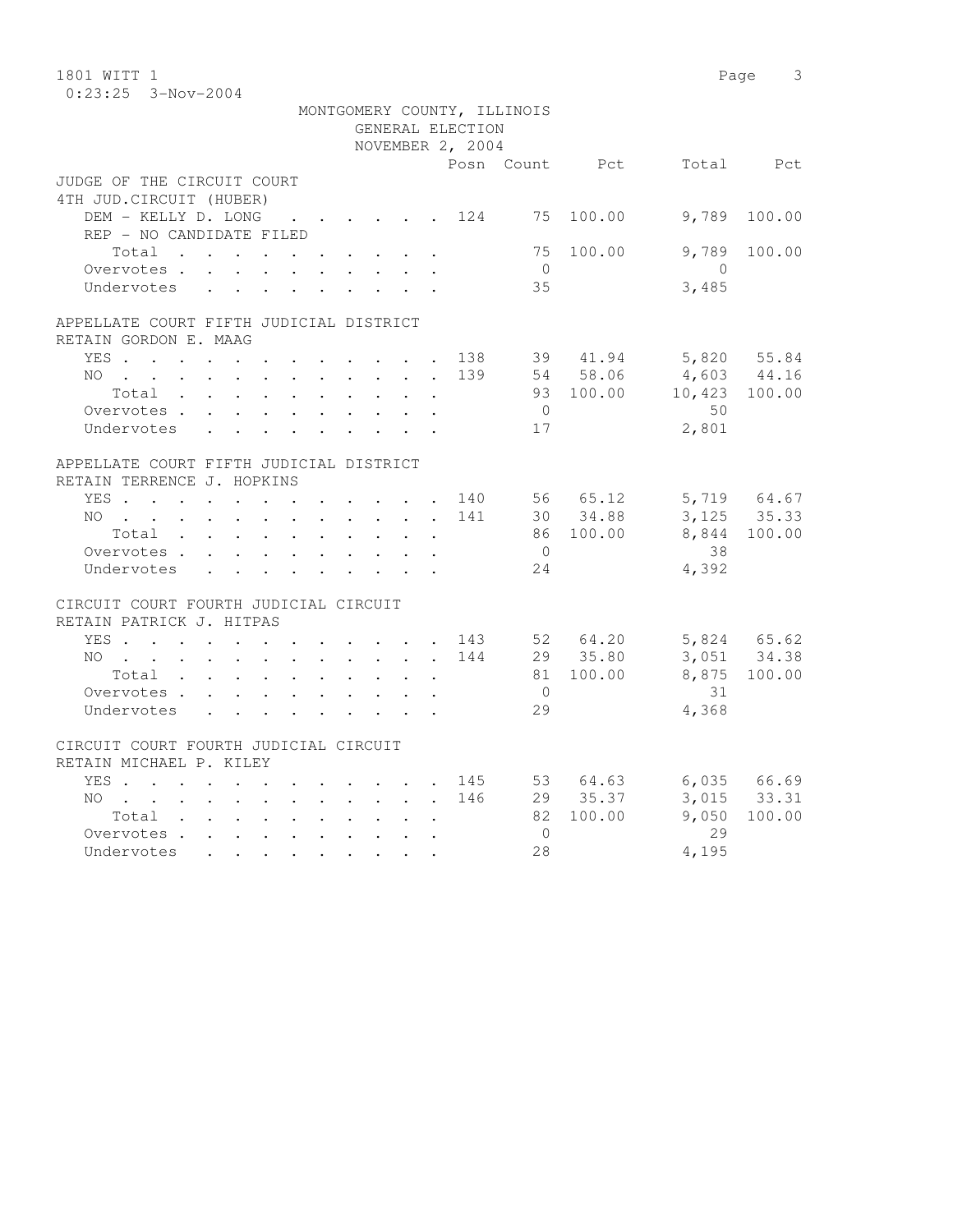1802 WITT 2 Page 1 0:23:25 3-Nov-2004

|                                                | MONTGOMERY COUNTY, ILLINOIS                        | GENERAL ELECTION                                |                |             |                   |               |
|------------------------------------------------|----------------------------------------------------|-------------------------------------------------|----------------|-------------|-------------------|---------------|
|                                                |                                                    | NOVEMBER 2, 2004                                |                |             |                   |               |
|                                                |                                                    |                                                 | Posn Count Pct |             |                   | Total Pct     |
| Precincts Counted - TOTAL                      |                                                    |                                                 | 1              | 2.38        | 42                | 100.00        |
| Registered Voters - TOTAL                      |                                                    |                                                 | 299            |             | 18,066            |               |
| Ballots Cast - TOTAL                           |                                                    |                                                 | 210            | 70.23       |                   | 13,387 74.10  |
| Ballots Cast - BLANK                           |                                                    |                                                 |                | 3 1.00      | 154 0.85          |               |
| Ballots Cast - WHITE 209                       |                                                    |                                                 |                |             | 9,530             |               |
| Ballots Cast - FEDERAL-17-ORANGE               |                                                    |                                                 | $\frac{1}{2}$  |             | 74                |               |
| Ballots Cast - PRES.-17-CREAM                  |                                                    |                                                 | $\bigcap$      |             | $\bigcap$         |               |
|                                                |                                                    |                                                 |                |             |                   |               |
| PRESIDENT AND VICE PRESIDENT                   |                                                    |                                                 |                |             |                   |               |
| OF THE UNITED STATES (TOTAL)                   |                                                    |                                                 |                |             |                   |               |
| DEM - JOHN F. KERRY/JOHN EDWARDS 7 101 51.27   |                                                    |                                                 |                |             |                   | 5,979 46.26   |
| REP - GEORGE W. BUSH/DICK CHENEY 9 94 47.72    |                                                    |                                                 |                |             | 6,851 53.01       |               |
| LIB - MICHAEL BADNARIK/R. CAMPAGNA . 11 2 1.02 |                                                    |                                                 |                |             |                   | 95 0.74       |
| Total 197 100.00 12,925 100.00                 |                                                    |                                                 |                |             |                   |               |
| Overvotes                                      |                                                    |                                                 |                |             | 89                |               |
| Undervotes                                     |                                                    |                                                 |                | 9           | 373               |               |
| PRESIDENT AND VICE PRESIDENT                   |                                                    |                                                 |                |             |                   |               |
| OF THE UNITED STATES (17TH CONG.)              |                                                    |                                                 |                |             |                   |               |
| DEM - JOHN F. KERRY/JOHN EDWARDS 7 101 51.27   |                                                    |                                                 |                |             |                   | 3,514 51.97   |
| REP - GEORGE W. BUSH/DICK CHENEY 9 94 47.72    |                                                    |                                                 |                |             |                   | 3,188 47.15   |
| LIB - MICHAEL BADNARIK/R. CAMPAGNA . 11 2 1.02 |                                                    |                                                 |                |             |                   | 59 0.87       |
| Total 197 100.00 6,761 100.00                  |                                                    |                                                 |                |             |                   |               |
|                                                |                                                    |                                                 |                |             |                   |               |
| Overvotes                                      |                                                    |                                                 | $\overline{4}$ |             | 52                |               |
| Undervotes                                     |                                                    |                                                 |                | 9           | 201               |               |
| UNITED STATES SENATOR                          |                                                    |                                                 |                |             |                   |               |
| DEM - BARACK OBAMA                             |                                                    |                                                 | 17 136 67.66   |             |                   | 7,903 63.61   |
| REP - ALAN KEYES                               |                                                    |                                                 | 18 57 28.36    |             |                   | 4,078 32.82   |
| LIB - JERRY KOHN                               |                                                    |                                                 |                | 19 4 1.99   |                   | 134 1.08      |
| IND - ALBERT J. FRANZEN                        |                                                    |                                                 | 20             | 4 1.99      |                   | 309 2.49      |
| Total                                          |                                                    |                                                 |                |             | 201 100.00 12,424 | 100.00        |
| Overvotes                                      |                                                    |                                                 | $\bigcirc$     |             | 37                |               |
| Undervotes                                     |                                                    |                                                 | 9              |             | 926               |               |
|                                                |                                                    |                                                 |                |             |                   |               |
| 17TH CONGRESSIONAL DISTRICT                    |                                                    |                                                 |                |             |                   |               |
| REPRESENTATIVE IN CONGRESS                     |                                                    |                                                 |                |             |                   |               |
| DEM - LANE A. EVANS                            | $\mathbf{r}$ , and $\mathbf{r}$ , and $\mathbf{r}$ |                                                 | 33             | 118 63.78   |                   | $4,023$ 64.69 |
| REP - ANDREA LANE ZINGA                        | $\mathbf{r}$                                       |                                                 |                | 34 67 36.22 |                   | 2,196 35.31   |
| Total                                          | $\mathbf{r}$ and $\mathbf{r}$                      | $\ddot{\phantom{0}}$                            | 185            | 100.00      | 6,219             | 100.00        |
| Overvotes.                                     |                                                    |                                                 | $\overline{1}$ |             | 12                |               |
| Undervotes                                     |                                                    |                                                 | 24             |             | 783               |               |
|                                                |                                                    |                                                 |                |             |                   |               |
| STATE SENATOR                                  |                                                    |                                                 |                |             |                   |               |
| 49TH LEGISLATIVE DISTRICT (UNEXP.2 YR.TERM)    |                                                    |                                                 |                |             |                   |               |
| DEM - DEANNA DEMUZIO                           |                                                    |                                                 | 39             | 166 100.00  | 10,352            | 100.00        |
| REP - NO CANDIDATE FILED                       |                                                    |                                                 |                |             |                   |               |
| Total                                          |                                                    |                                                 | 166            | 100.00      | 10,352            | 100.00        |
| Overvotes                                      |                                                    | $\cdot$ $\cdot$ $\cdot$ $\cdot$ $\cdot$ $\cdot$ | $\overline{0}$ |             | $\overline{0}$    |               |
| Undervotes                                     |                                                    |                                                 | 43             |             | 2,922             |               |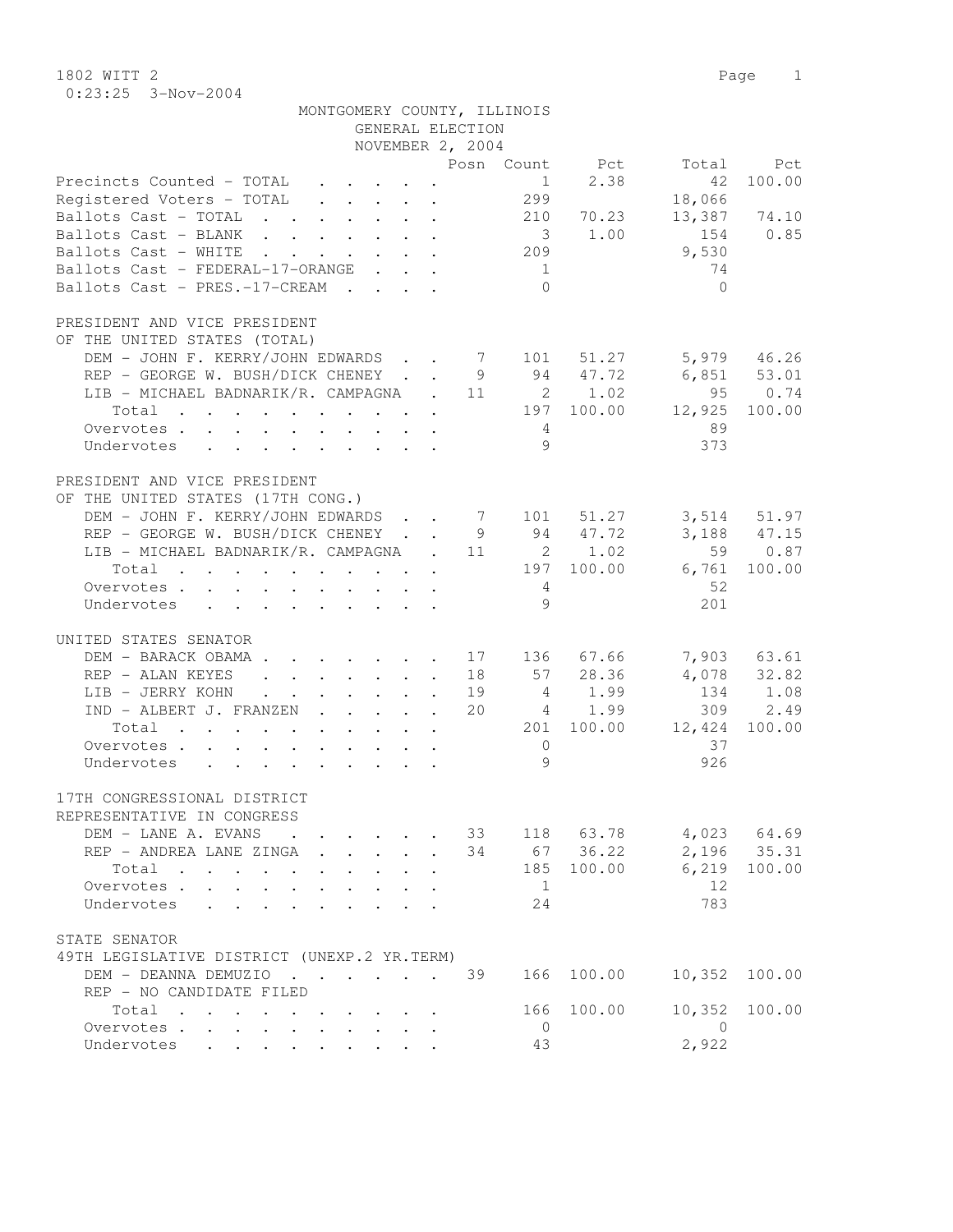1802 WITT 2 Page 2 0:23:25 3-Nov-2004

|                                                                                     |              |                           |                      | GENERAL ELECTION | MONTGOMERY COUNTY, ILLINOIS |            |                           |        |
|-------------------------------------------------------------------------------------|--------------|---------------------------|----------------------|------------------|-----------------------------|------------|---------------------------|--------|
|                                                                                     |              |                           |                      | NOVEMBER 2, 2004 |                             |            |                           |        |
|                                                                                     |              |                           |                      |                  |                             |            | Posn Count Pct Total Pct  |        |
| REPRESENTATIVE IN THE GENERAL ASSEMBLY<br>98TH REPRESENTATIVE DISTRICT              |              |                           |                      |                  |                             |            |                           |        |
| DEM - GARY HANNIG<br>$\cdot$ 45 163                                                 |              |                           |                      |                  |                             | 100.00     | 10,416                    | 100.00 |
| REP - NO CANDIDATE FILED                                                            |              |                           |                      |                  |                             |            |                           |        |
| Total                                                                               |              |                           |                      |                  |                             | 163 100.00 | 10,416                    | 100.00 |
| Overvotes.                                                                          |              |                           |                      |                  | $\overline{0}$              |            | $\overline{0}$            |        |
| Undervotes                                                                          |              |                           |                      |                  | 46                          |            | 2,858                     |        |
| CIRCUIT CLERK                                                                       |              |                           |                      |                  |                             |            |                           |        |
| DEM - BILL MAJOR 60 92 46.70 5,593 43.97                                            |              |                           |                      |                  |                             |            |                           |        |
| REP - MARY WEBB 61 105 53.30 7,126 56.03                                            |              |                           |                      |                  |                             |            |                           |        |
| Total                                                                               |              |                           |                      |                  |                             |            | 197 100.00 12,719 100.00  |        |
| Overvotes.                                                                          |              |                           |                      |                  | $\overline{1}$              |            | 15                        |        |
| Undervotes                                                                          |              |                           |                      |                  | 11                          |            | 540                       |        |
|                                                                                     |              |                           |                      |                  |                             |            |                           |        |
| STATE'S ATTORNEY                                                                    |              |                           |                      |                  |                             |            |                           |        |
| DEM - JIM ROBERTS 64 166 100.00                                                     |              |                           |                      |                  |                             |            | 10,525 100.00             |        |
| REP - NO CANDIDATE FILED                                                            |              |                           |                      |                  |                             |            |                           |        |
| Total $\cdot$                                                                       |              |                           |                      |                  |                             | 166 100.00 | 10,525                    | 100.00 |
| Overvotes.                                                                          |              |                           |                      |                  | $\overline{0}$              |            | $\overline{0}$            |        |
| Undervotes                                                                          |              |                           |                      |                  | 43                          |            | 2,749                     |        |
| CORONER                                                                             |              |                           |                      |                  |                             |            |                           |        |
| DEM - RICKEY L. BROADDUS 68                                                         |              |                           |                      |                  | 170                         | 100.00     | 10,622                    | 100.00 |
| REP - NO CANDIDATE FILED                                                            |              |                           |                      |                  |                             |            |                           |        |
| Total                                                                               |              |                           |                      |                  |                             | 170 100.00 | 10,622 100.00             |        |
| Overvotes                                                                           |              |                           |                      |                  | $\overline{0}$              |            | $\bigcirc$                |        |
| Undervotes<br>$\mathbf{r}$ , and $\mathbf{r}$ , and $\mathbf{r}$ , and $\mathbf{r}$ |              |                           |                      |                  | 39                          |            | 2,652                     |        |
|                                                                                     |              |                           |                      |                  |                             |            |                           |        |
| COUNTY BOARD DISTRICT 3                                                             |              |                           |                      |                  |                             |            |                           |        |
| COUNTY BOARD MEMBER                                                                 |              |                           |                      |                  |                             |            |                           |        |
| DEM - ROBERT L. DURBIN 86 166 100.00                                                |              |                           |                      |                  |                             |            | 1,519 100.00              |        |
| REP - NO CANDIDATE FILED                                                            |              |                           |                      |                  |                             |            |                           |        |
| Total                                                                               |              |                           |                      |                  |                             | 166 100.00 | 1,519                     | 100.00 |
| Overvotes.                                                                          |              |                           |                      |                  | $\overline{0}$              |            | $\overline{0}$            |        |
| Undervotes                                                                          |              |                           |                      |                  | 43                          |            | 392                       |        |
|                                                                                     |              |                           |                      |                  |                             |            |                           |        |
| JUDGE OF THE SUPREME COURT                                                          |              |                           |                      |                  |                             |            |                           |        |
| 5TH JUD.DISTRICT (HARRISON II)                                                      |              |                           |                      |                  |                             |            |                           |        |
| DEM - GORDON E. MAAG                                                                |              |                           |                      |                  |                             |            | 112 103 56.91 5,741 47.68 |        |
| REP - LLOYD A. KARMEIER .                                                           | $\mathbf{L}$ | $\mathbf{L} = \mathbf{L}$ | $\ddot{\phantom{a}}$ | 113              |                             | 78 43.09   | $6, 299$ $52.32$          |        |
| Total<br>$\mathbf{r}$ , and $\mathbf{r}$ , and $\mathbf{r}$ , and $\mathbf{r}$      |              |                           |                      |                  | 181                         | 100.00     | 12,040                    | 100.00 |
| Overvotes                                                                           |              |                           |                      |                  | $\overline{0}$              |            | 14                        |        |
| Undervotes                                                                          |              |                           |                      |                  | 28                          |            | 1,220                     |        |
| JUDGE OF THE APPELLATE COURT                                                        |              |                           |                      |                  |                             |            |                           |        |
| 5TH JUD.DISTRICT (RARICK)                                                           |              |                           |                      |                  |                             |            |                           |        |
| DEM - JAMES K. DONOVAN 117                                                          |              |                           |                      |                  | 143                         | 100.00     | 8,881                     | 100.00 |
| REP - NO CANDIDATE FILED                                                            |              |                           |                      |                  |                             |            |                           |        |
| Total                                                                               |              |                           |                      |                  |                             | 143 100.00 | 8,881                     | 100.00 |
| Overvotes<br>$\mathbf{L}^{\text{max}}$ , and $\mathbf{L}^{\text{max}}$              |              |                           |                      |                  | $\overline{0}$              |            | $\overline{0}$            |        |
| Undervotes                                                                          |              |                           |                      |                  | 66                          |            | 4,393                     |        |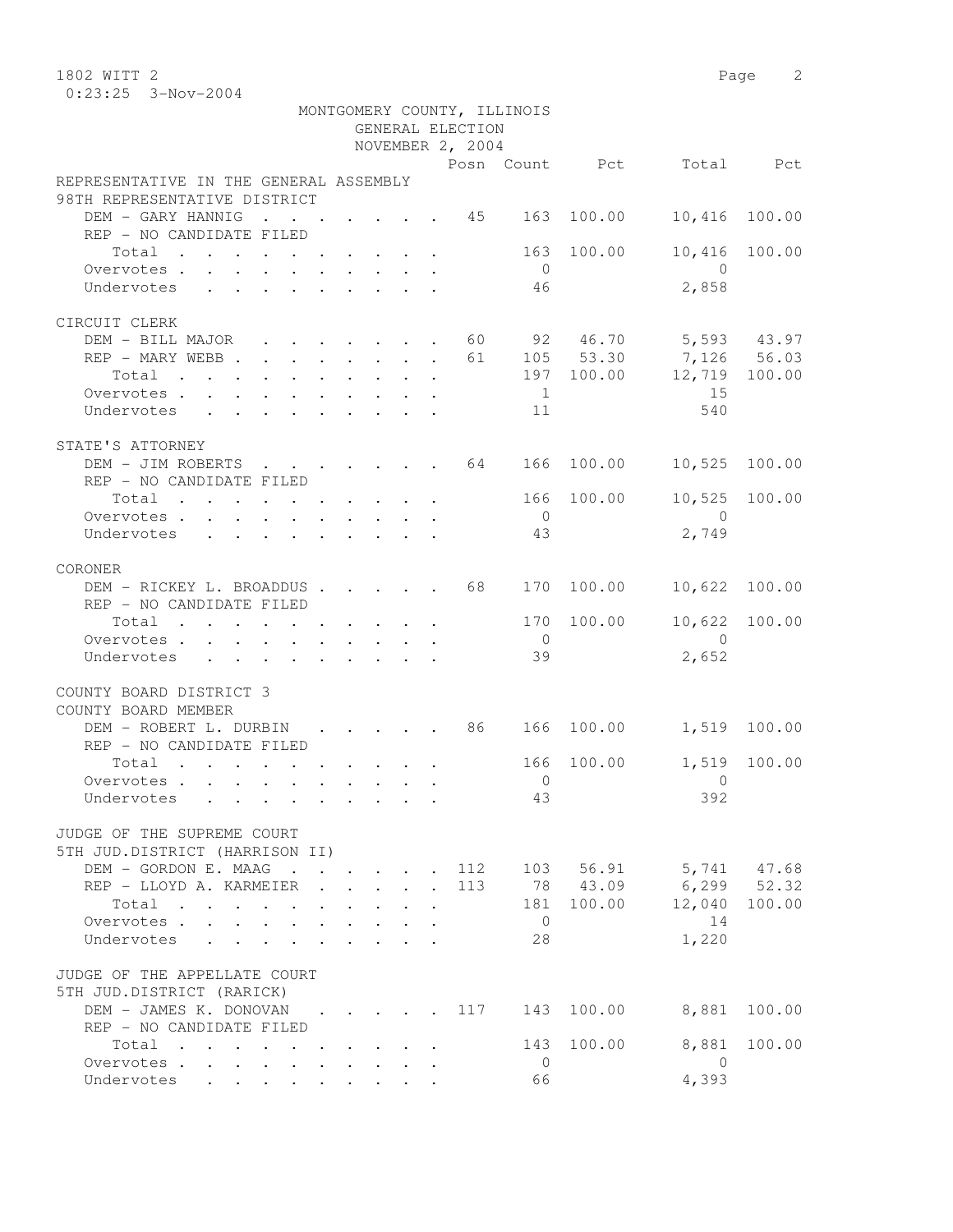| $0:23:25$ 3-Nov-2004<br>MONTGOMERY COUNTY, ILLINOIS<br>GENERAL ELECTION<br>NOVEMBER 2, 2004<br>Posn Count Pct<br>Total Pct<br>4TH JUD. CIRCUIT (HUBER)<br>DEM - KELLY D. LONG<br>9,789<br>. 124 163 100.00<br>100.00<br>REP - NO CANDIDATE FILED<br>9,789<br>Total $\cdot$<br>163<br>100.00<br>100.00<br>Overvotes<br>$\overline{0}$<br>$\bigcirc$<br>3,485<br>46<br>Undervotes<br>APPELLATE COURT FIFTH JUDICIAL DISTRICT<br>98 64.05 5,820 55.84<br>YES<br>138<br>4,603 44.16<br>139<br>55 35.95<br>NO<br>$153$ $100.00$ $10,423$ $100.00$<br>Total<br>$\mathbf{L}$<br>50<br>$\overline{0}$<br>Overvotes.<br>2,801<br>Undervotes<br>56<br>APPELLATE COURT FIFTH JUDICIAL DISTRICT<br>RETAIN TERRENCE J. HOPKINS<br>YES 140 79 63.20<br>5,719 64.67<br>3, 125 35.33<br>46 36.80<br>NO.<br>141<br>$\mathbf{r}$ . The contract of the contract of the contract of the contract of the contract of the contract of the contract of the contract of the contract of the contract of the contract of the contract of the contract of th<br>8,844 100.00<br>125 100.00<br>Total<br>$\overline{0}$<br>38<br>Overvotes<br>4,392<br>Undervotes<br>84<br>CIRCUIT COURT FOURTH JUDICIAL CIRCUIT<br>YES 143 81 63.28<br>NO 144 47 36.72<br>5,824 65.62<br>3,051 34.38<br>NO<br>128 100.00<br>8,875 100.00<br>31<br>Overvotes<br>$\overline{0}$<br>4,368<br>81<br>Undervotes<br>CIRCUIT COURT FOURTH JUDICIAL CIRCUIT<br>RETAIN MICHAEL P. KILEY<br>79 62.20<br>6,035 66.69<br>YES<br>145<br>48 37.80<br>3,015 33.31<br>NO 146<br>9,050<br>127 100.00<br>100.00<br>Total<br>Overvotes<br>29<br>$\Omega$ | 1802 WITT 2                |    |       | 3<br>Page |
|---------------------------------------------------------------------------------------------------------------------------------------------------------------------------------------------------------------------------------------------------------------------------------------------------------------------------------------------------------------------------------------------------------------------------------------------------------------------------------------------------------------------------------------------------------------------------------------------------------------------------------------------------------------------------------------------------------------------------------------------------------------------------------------------------------------------------------------------------------------------------------------------------------------------------------------------------------------------------------------------------------------------------------------------------------------------------------------------------------------------------------------------------------------------------------------------------------------------------------------------------------------------------------------------------------------------------------------------------------------------------------------------------------------------------------------------------------------------------------------------------------------------------------------------------------------------------------------------|----------------------------|----|-------|-----------|
|                                                                                                                                                                                                                                                                                                                                                                                                                                                                                                                                                                                                                                                                                                                                                                                                                                                                                                                                                                                                                                                                                                                                                                                                                                                                                                                                                                                                                                                                                                                                                                                             |                            |    |       |           |
|                                                                                                                                                                                                                                                                                                                                                                                                                                                                                                                                                                                                                                                                                                                                                                                                                                                                                                                                                                                                                                                                                                                                                                                                                                                                                                                                                                                                                                                                                                                                                                                             |                            |    |       |           |
|                                                                                                                                                                                                                                                                                                                                                                                                                                                                                                                                                                                                                                                                                                                                                                                                                                                                                                                                                                                                                                                                                                                                                                                                                                                                                                                                                                                                                                                                                                                                                                                             |                            |    |       |           |
|                                                                                                                                                                                                                                                                                                                                                                                                                                                                                                                                                                                                                                                                                                                                                                                                                                                                                                                                                                                                                                                                                                                                                                                                                                                                                                                                                                                                                                                                                                                                                                                             |                            |    |       |           |
|                                                                                                                                                                                                                                                                                                                                                                                                                                                                                                                                                                                                                                                                                                                                                                                                                                                                                                                                                                                                                                                                                                                                                                                                                                                                                                                                                                                                                                                                                                                                                                                             |                            |    |       |           |
|                                                                                                                                                                                                                                                                                                                                                                                                                                                                                                                                                                                                                                                                                                                                                                                                                                                                                                                                                                                                                                                                                                                                                                                                                                                                                                                                                                                                                                                                                                                                                                                             | JUDGE OF THE CIRCUIT COURT |    |       |           |
|                                                                                                                                                                                                                                                                                                                                                                                                                                                                                                                                                                                                                                                                                                                                                                                                                                                                                                                                                                                                                                                                                                                                                                                                                                                                                                                                                                                                                                                                                                                                                                                             |                            |    |       |           |
|                                                                                                                                                                                                                                                                                                                                                                                                                                                                                                                                                                                                                                                                                                                                                                                                                                                                                                                                                                                                                                                                                                                                                                                                                                                                                                                                                                                                                                                                                                                                                                                             |                            |    |       |           |
|                                                                                                                                                                                                                                                                                                                                                                                                                                                                                                                                                                                                                                                                                                                                                                                                                                                                                                                                                                                                                                                                                                                                                                                                                                                                                                                                                                                                                                                                                                                                                                                             |                            |    |       |           |
|                                                                                                                                                                                                                                                                                                                                                                                                                                                                                                                                                                                                                                                                                                                                                                                                                                                                                                                                                                                                                                                                                                                                                                                                                                                                                                                                                                                                                                                                                                                                                                                             |                            |    |       |           |
|                                                                                                                                                                                                                                                                                                                                                                                                                                                                                                                                                                                                                                                                                                                                                                                                                                                                                                                                                                                                                                                                                                                                                                                                                                                                                                                                                                                                                                                                                                                                                                                             |                            |    |       |           |
|                                                                                                                                                                                                                                                                                                                                                                                                                                                                                                                                                                                                                                                                                                                                                                                                                                                                                                                                                                                                                                                                                                                                                                                                                                                                                                                                                                                                                                                                                                                                                                                             |                            |    |       |           |
|                                                                                                                                                                                                                                                                                                                                                                                                                                                                                                                                                                                                                                                                                                                                                                                                                                                                                                                                                                                                                                                                                                                                                                                                                                                                                                                                                                                                                                                                                                                                                                                             |                            |    |       |           |
|                                                                                                                                                                                                                                                                                                                                                                                                                                                                                                                                                                                                                                                                                                                                                                                                                                                                                                                                                                                                                                                                                                                                                                                                                                                                                                                                                                                                                                                                                                                                                                                             |                            |    |       |           |
|                                                                                                                                                                                                                                                                                                                                                                                                                                                                                                                                                                                                                                                                                                                                                                                                                                                                                                                                                                                                                                                                                                                                                                                                                                                                                                                                                                                                                                                                                                                                                                                             | RETAIN GORDON E. MAAG      |    |       |           |
|                                                                                                                                                                                                                                                                                                                                                                                                                                                                                                                                                                                                                                                                                                                                                                                                                                                                                                                                                                                                                                                                                                                                                                                                                                                                                                                                                                                                                                                                                                                                                                                             |                            |    |       |           |
|                                                                                                                                                                                                                                                                                                                                                                                                                                                                                                                                                                                                                                                                                                                                                                                                                                                                                                                                                                                                                                                                                                                                                                                                                                                                                                                                                                                                                                                                                                                                                                                             |                            |    |       |           |
|                                                                                                                                                                                                                                                                                                                                                                                                                                                                                                                                                                                                                                                                                                                                                                                                                                                                                                                                                                                                                                                                                                                                                                                                                                                                                                                                                                                                                                                                                                                                                                                             |                            |    |       |           |
|                                                                                                                                                                                                                                                                                                                                                                                                                                                                                                                                                                                                                                                                                                                                                                                                                                                                                                                                                                                                                                                                                                                                                                                                                                                                                                                                                                                                                                                                                                                                                                                             |                            |    |       |           |
|                                                                                                                                                                                                                                                                                                                                                                                                                                                                                                                                                                                                                                                                                                                                                                                                                                                                                                                                                                                                                                                                                                                                                                                                                                                                                                                                                                                                                                                                                                                                                                                             |                            |    |       |           |
|                                                                                                                                                                                                                                                                                                                                                                                                                                                                                                                                                                                                                                                                                                                                                                                                                                                                                                                                                                                                                                                                                                                                                                                                                                                                                                                                                                                                                                                                                                                                                                                             |                            |    |       |           |
|                                                                                                                                                                                                                                                                                                                                                                                                                                                                                                                                                                                                                                                                                                                                                                                                                                                                                                                                                                                                                                                                                                                                                                                                                                                                                                                                                                                                                                                                                                                                                                                             |                            |    |       |           |
|                                                                                                                                                                                                                                                                                                                                                                                                                                                                                                                                                                                                                                                                                                                                                                                                                                                                                                                                                                                                                                                                                                                                                                                                                                                                                                                                                                                                                                                                                                                                                                                             |                            |    |       |           |
|                                                                                                                                                                                                                                                                                                                                                                                                                                                                                                                                                                                                                                                                                                                                                                                                                                                                                                                                                                                                                                                                                                                                                                                                                                                                                                                                                                                                                                                                                                                                                                                             |                            |    |       |           |
|                                                                                                                                                                                                                                                                                                                                                                                                                                                                                                                                                                                                                                                                                                                                                                                                                                                                                                                                                                                                                                                                                                                                                                                                                                                                                                                                                                                                                                                                                                                                                                                             |                            |    |       |           |
|                                                                                                                                                                                                                                                                                                                                                                                                                                                                                                                                                                                                                                                                                                                                                                                                                                                                                                                                                                                                                                                                                                                                                                                                                                                                                                                                                                                                                                                                                                                                                                                             |                            |    |       |           |
|                                                                                                                                                                                                                                                                                                                                                                                                                                                                                                                                                                                                                                                                                                                                                                                                                                                                                                                                                                                                                                                                                                                                                                                                                                                                                                                                                                                                                                                                                                                                                                                             |                            |    |       |           |
|                                                                                                                                                                                                                                                                                                                                                                                                                                                                                                                                                                                                                                                                                                                                                                                                                                                                                                                                                                                                                                                                                                                                                                                                                                                                                                                                                                                                                                                                                                                                                                                             |                            |    |       |           |
|                                                                                                                                                                                                                                                                                                                                                                                                                                                                                                                                                                                                                                                                                                                                                                                                                                                                                                                                                                                                                                                                                                                                                                                                                                                                                                                                                                                                                                                                                                                                                                                             |                            |    |       |           |
|                                                                                                                                                                                                                                                                                                                                                                                                                                                                                                                                                                                                                                                                                                                                                                                                                                                                                                                                                                                                                                                                                                                                                                                                                                                                                                                                                                                                                                                                                                                                                                                             |                            |    |       |           |
|                                                                                                                                                                                                                                                                                                                                                                                                                                                                                                                                                                                                                                                                                                                                                                                                                                                                                                                                                                                                                                                                                                                                                                                                                                                                                                                                                                                                                                                                                                                                                                                             | RETAIN PATRICK J. HITPAS   |    |       |           |
|                                                                                                                                                                                                                                                                                                                                                                                                                                                                                                                                                                                                                                                                                                                                                                                                                                                                                                                                                                                                                                                                                                                                                                                                                                                                                                                                                                                                                                                                                                                                                                                             |                            |    |       |           |
|                                                                                                                                                                                                                                                                                                                                                                                                                                                                                                                                                                                                                                                                                                                                                                                                                                                                                                                                                                                                                                                                                                                                                                                                                                                                                                                                                                                                                                                                                                                                                                                             |                            |    |       |           |
|                                                                                                                                                                                                                                                                                                                                                                                                                                                                                                                                                                                                                                                                                                                                                                                                                                                                                                                                                                                                                                                                                                                                                                                                                                                                                                                                                                                                                                                                                                                                                                                             |                            |    |       |           |
|                                                                                                                                                                                                                                                                                                                                                                                                                                                                                                                                                                                                                                                                                                                                                                                                                                                                                                                                                                                                                                                                                                                                                                                                                                                                                                                                                                                                                                                                                                                                                                                             |                            |    |       |           |
|                                                                                                                                                                                                                                                                                                                                                                                                                                                                                                                                                                                                                                                                                                                                                                                                                                                                                                                                                                                                                                                                                                                                                                                                                                                                                                                                                                                                                                                                                                                                                                                             |                            |    |       |           |
|                                                                                                                                                                                                                                                                                                                                                                                                                                                                                                                                                                                                                                                                                                                                                                                                                                                                                                                                                                                                                                                                                                                                                                                                                                                                                                                                                                                                                                                                                                                                                                                             |                            |    |       |           |
|                                                                                                                                                                                                                                                                                                                                                                                                                                                                                                                                                                                                                                                                                                                                                                                                                                                                                                                                                                                                                                                                                                                                                                                                                                                                                                                                                                                                                                                                                                                                                                                             |                            |    |       |           |
|                                                                                                                                                                                                                                                                                                                                                                                                                                                                                                                                                                                                                                                                                                                                                                                                                                                                                                                                                                                                                                                                                                                                                                                                                                                                                                                                                                                                                                                                                                                                                                                             |                            |    |       |           |
|                                                                                                                                                                                                                                                                                                                                                                                                                                                                                                                                                                                                                                                                                                                                                                                                                                                                                                                                                                                                                                                                                                                                                                                                                                                                                                                                                                                                                                                                                                                                                                                             |                            |    |       |           |
|                                                                                                                                                                                                                                                                                                                                                                                                                                                                                                                                                                                                                                                                                                                                                                                                                                                                                                                                                                                                                                                                                                                                                                                                                                                                                                                                                                                                                                                                                                                                                                                             |                            |    |       |           |
|                                                                                                                                                                                                                                                                                                                                                                                                                                                                                                                                                                                                                                                                                                                                                                                                                                                                                                                                                                                                                                                                                                                                                                                                                                                                                                                                                                                                                                                                                                                                                                                             |                            |    |       |           |
|                                                                                                                                                                                                                                                                                                                                                                                                                                                                                                                                                                                                                                                                                                                                                                                                                                                                                                                                                                                                                                                                                                                                                                                                                                                                                                                                                                                                                                                                                                                                                                                             |                            |    |       |           |
|                                                                                                                                                                                                                                                                                                                                                                                                                                                                                                                                                                                                                                                                                                                                                                                                                                                                                                                                                                                                                                                                                                                                                                                                                                                                                                                                                                                                                                                                                                                                                                                             | Undervotes                 | 82 | 4,195 |           |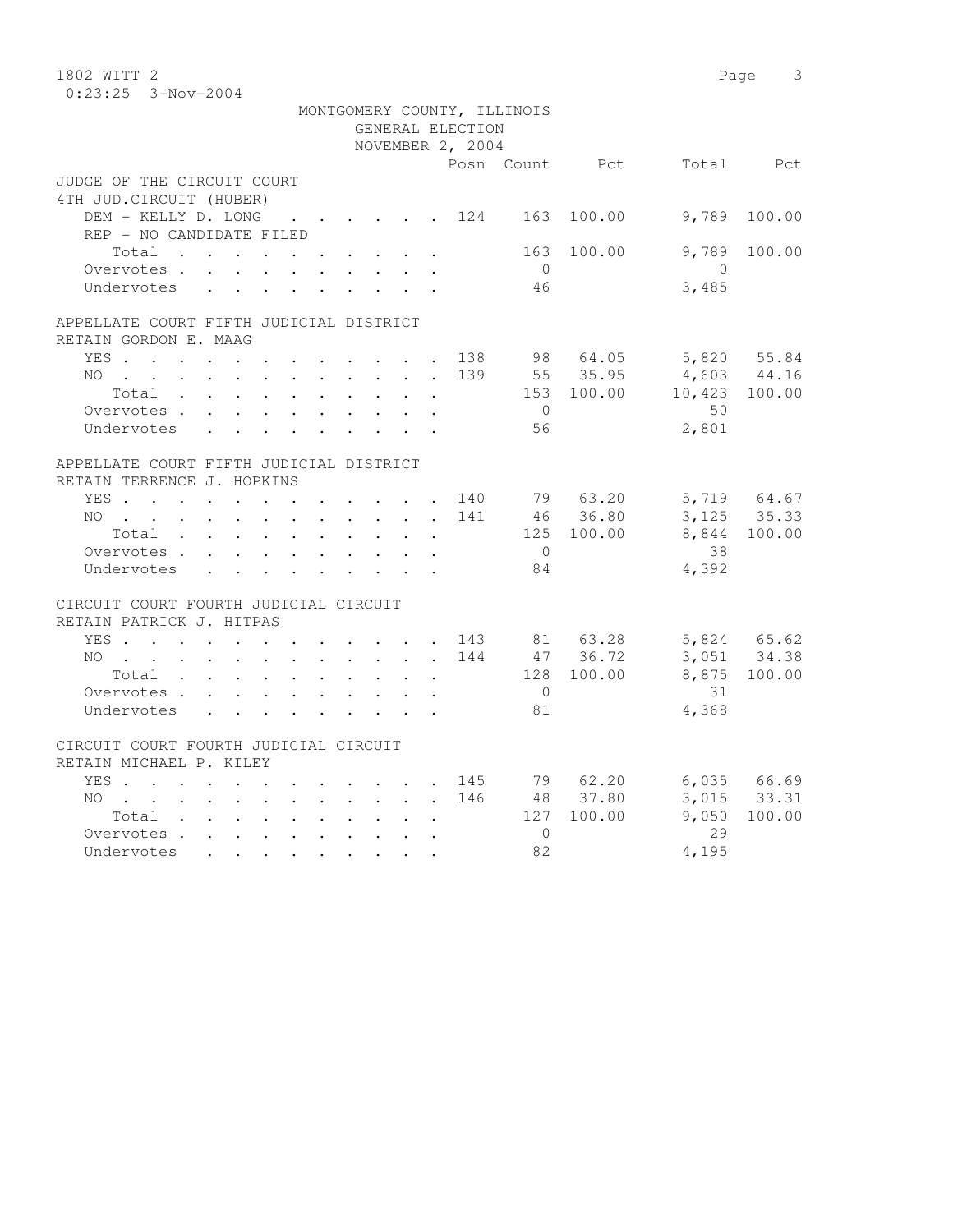1803 WITT 3 Page 1 0:23:25 3-Nov-2004

|                                                                                                                                                                                                                  | MONTGOMERY COUNTY, ILLINOIS                                                                                                                                                                                                     | GENERAL ELECTION<br>NOVEMBER 2, 2004 |                                                |                                                               |                                                                             |                                                            |
|------------------------------------------------------------------------------------------------------------------------------------------------------------------------------------------------------------------|---------------------------------------------------------------------------------------------------------------------------------------------------------------------------------------------------------------------------------|--------------------------------------|------------------------------------------------|---------------------------------------------------------------|-----------------------------------------------------------------------------|------------------------------------------------------------|
|                                                                                                                                                                                                                  |                                                                                                                                                                                                                                 |                                      |                                                |                                                               |                                                                             |                                                            |
| Precincts Counted - TOTAL<br>Registered Voters - TOTAL<br>Ballots Cast - TOTAL<br>Ballots Cast - BLANK<br>Ballots Cast - WHITE<br>Ballots Cast - FEDERAL-17-ORANGE<br>Ballots Cast - PRES.-17-CREAM              |                                                                                                                                                                                                                                 |                                      | 1<br>356<br>242<br>$\overline{1}$<br>$\bigcap$ | 2.38<br>243 68.26<br>2 0.56                                   | Posn Count Pct Total Pct<br>42<br>18,066<br>154<br>9,530<br>74<br>$\bigcap$ | 100.00<br>13,387 74.10<br>0.85                             |
| PRESIDENT AND VICE PRESIDENT                                                                                                                                                                                     |                                                                                                                                                                                                                                 |                                      |                                                |                                                               |                                                                             |                                                            |
| OF THE UNITED STATES (TOTAL)<br>DEM - JOHN F. KERRY/JOHN EDWARDS 7 157 67.09<br>REP - GEORGE W. BUSH/DICK CHENEY<br>LIB - MICHAEL BADNARIK/R. CAMPAGNA . 11<br>Total<br>Overvotes.<br>Undervotes                 |                                                                                                                                                                                                                                 |                                      | $\overline{\mathbf{3}}$<br>6                   | 9 76 32.48<br>$1 \t 0.43$<br>234 100.00                       | 6,851 53.01<br>12,925<br>89<br>373                                          | 5,979 46.26<br>$95 \t 0.74$<br>100.00                      |
| PRESIDENT AND VICE PRESIDENT                                                                                                                                                                                     |                                                                                                                                                                                                                                 |                                      |                                                |                                                               |                                                                             |                                                            |
| OF THE UNITED STATES (17TH CONG.)<br>DEM - JOHN F. KERRY/JOHN EDWARDS 7 157 67.09<br>REP - GEORGE W. BUSH/DICK CHENEY 9 76 32.48<br>LIB - MICHAEL BADNARIK/R. CAMPAGNA . 11<br>Total<br>Overvotes.<br>Undervotes |                                                                                                                                                                                                                                 |                                      | $\overline{\mathbf{3}}$<br>6                   | $1 \t 0.43$<br>234 100.00                                     | 6,761<br>52<br>201                                                          | 3,514 51.97<br>3,188 47.15<br>59 0.87<br>100.00            |
|                                                                                                                                                                                                                  |                                                                                                                                                                                                                                 |                                      |                                                |                                                               |                                                                             |                                                            |
| UNITED STATES SENATOR<br>DEM - BARACK OBAMA.<br>REP - ALAN KEYES<br>LIB - JERRY KOHN<br>IND - ALBERT J. FRANZEN<br>Total<br>Overvotes.<br>Undervotes                                                             | $\mathbf{r}$ , $\mathbf{r}$ , $\mathbf{r}$ , $\mathbf{r}$ , $\mathbf{r}$<br>$\mathbf{r} = \mathbf{r} \times \mathbf{r}$ , where $\mathbf{r} = \mathbf{r} \times \mathbf{r}$ , where $\mathbf{r} = \mathbf{r} \times \mathbf{r}$ | 18<br>19<br>20                       | 47<br>$\overline{1}$<br>13                     | 17    172    75.11<br>20.52<br>4 1.75<br>6 2.62<br>229 100.00 | 12,424 100.00<br>37<br>926                                                  | 7,903 63.61<br>$4,078$ $32.82$<br>$134$ $1.08$<br>309 2.49 |
| 17TH CONGRESSIONAL DISTRICT                                                                                                                                                                                      |                                                                                                                                                                                                                                 |                                      |                                                |                                                               |                                                                             |                                                            |
| REPRESENTATIVE IN CONGRESS<br>DEM - LANE A. EVANS<br>REP - ANDREA LANE ZINGA<br>Total<br>Overvotes<br>Undervotes<br>$\mathbf{r}$ , $\mathbf{r}$ , $\mathbf{r}$ , $\mathbf{r}$ , $\mathbf{r}$ , $\mathbf{r}$      | <b>Contract Contract Contract</b><br>$\mathbf{r}$ , $\mathbf{r}$ , $\mathbf{r}$ , $\mathbf{r}$<br>$\mathbf{L}$<br>$\mathbf{L}$<br>$\mathbf{A}$<br>$\mathbf{r}$<br>$\ddot{\phantom{a}}$                                          | 33<br>34                             | 222<br>$\overline{0}$<br>21                    | 170 76.58<br>52 23.42<br>100.00                               | 6,219<br>12<br>783                                                          | $4,023$ 64.69<br>$2,196$ 35.31<br>100.00                   |
| STATE SENATOR                                                                                                                                                                                                    |                                                                                                                                                                                                                                 |                                      |                                                |                                                               |                                                                             |                                                            |
| 49TH LEGISLATIVE DISTRICT (UNEXP.2 YR.TERM)<br>DEM - DEANNA DEMUZIO<br>REP - NO CANDIDATE FILED                                                                                                                  |                                                                                                                                                                                                                                 | 39                                   |                                                | 202 100.00                                                    | 10,352                                                                      | 100.00                                                     |
| Total                                                                                                                                                                                                            |                                                                                                                                                                                                                                 |                                      | 202                                            | 100.00                                                        | 10,352                                                                      | 100.00                                                     |
| Overvotes<br>$\mathbf{L}$<br>Undervotes<br>$\mathbf{r}$ , $\mathbf{r}$ , $\mathbf{r}$                                                                                                                            | $\ddot{\phantom{a}}$<br>$\mathbf{L}$                                                                                                                                                                                            |                                      | $\overline{0}$<br>40                           |                                                               | $\bigcirc$<br>2,922                                                         |                                                            |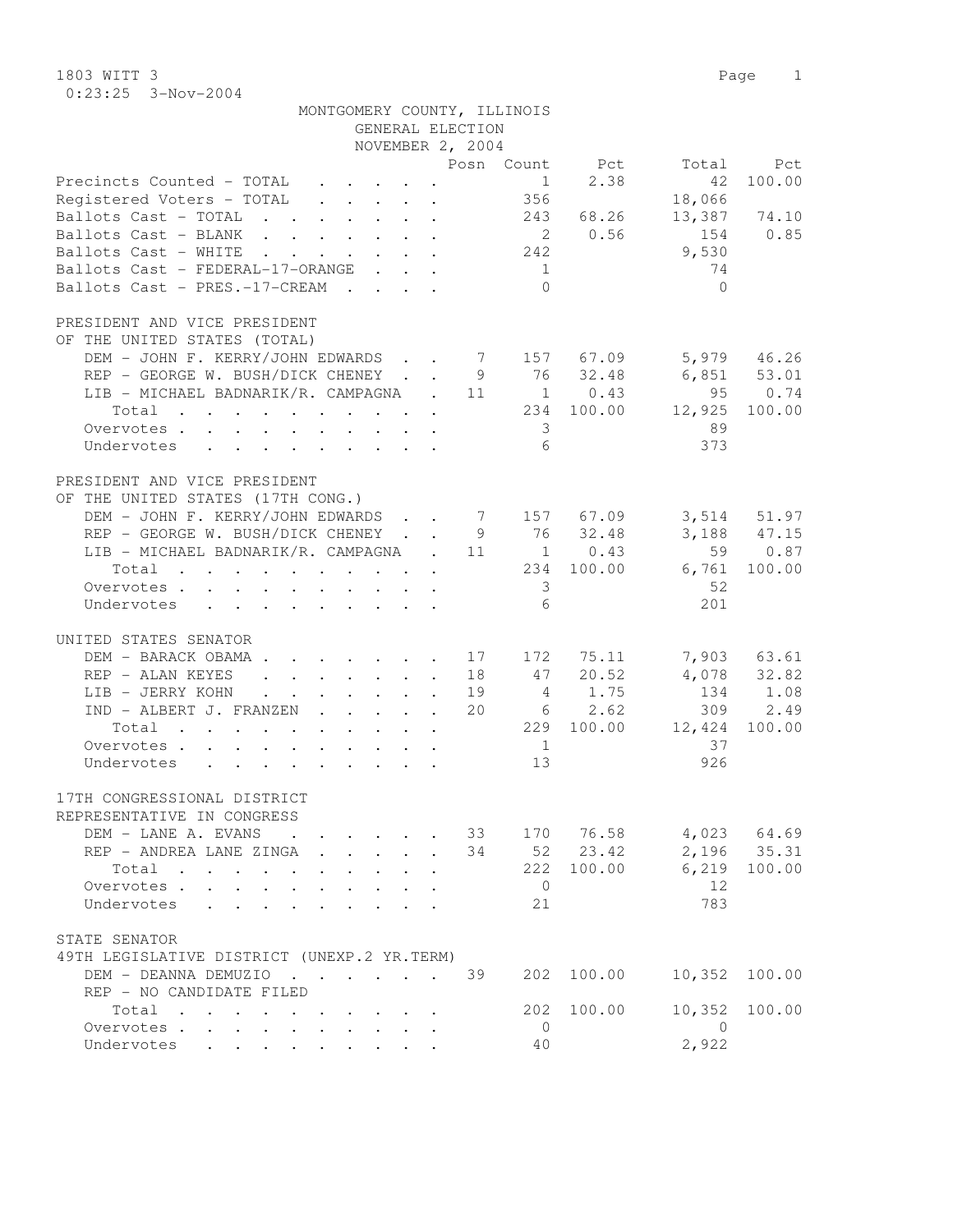1803 WITT 3 Page 2 0:23:25 3-Nov-2004

|                                                                                             |              |                                         |                           |                      | GENERAL ELECTION | MONTGOMERY COUNTY, ILLINOIS |            |                           |        |
|---------------------------------------------------------------------------------------------|--------------|-----------------------------------------|---------------------------|----------------------|------------------|-----------------------------|------------|---------------------------|--------|
|                                                                                             |              |                                         |                           |                      | NOVEMBER 2, 2004 |                             |            |                           |        |
|                                                                                             |              |                                         |                           |                      |                  |                             |            | Posn Count Pct Total Pct  |        |
| REPRESENTATIVE IN THE GENERAL ASSEMBLY<br>98TH REPRESENTATIVE DISTRICT                      |              |                                         |                           |                      |                  |                             |            |                           |        |
| DEM - GARY HANNIG<br>$\cdot$ 45 203                                                         |              |                                         |                           |                      |                  |                             | 100.00     | 10,416                    | 100.00 |
| REP - NO CANDIDATE FILED                                                                    |              |                                         |                           |                      |                  |                             |            |                           |        |
| Total<br>. The contract of the contract of the contract of the contract of $\mathcal{O}(1)$ |              |                                         |                           |                      |                  | 203                         | 100.00     | 10,416                    | 100.00 |
| Overvotes                                                                                   |              |                                         |                           |                      |                  | $\overline{0}$              |            | $\overline{0}$            |        |
| Undervotes                                                                                  |              |                                         |                           |                      |                  | 39                          |            | 2,858                     |        |
| CIRCUIT CLERK                                                                               |              |                                         |                           |                      |                  |                             |            |                           |        |
| DEM - BILL MAJOR 60 142 61.21 5,593 43.97                                                   |              |                                         |                           |                      |                  |                             |            |                           |        |
| REP - MARY WEBB                                                                             |              |                                         |                           |                      | 61               |                             |            | 90 38.79 7,126 56.03      |        |
| Total                                                                                       |              |                                         |                           |                      |                  |                             | 232 100.00 | 12,719 100.00             |        |
| Overvotes.                                                                                  |              |                                         |                           |                      |                  | $\overline{0}$              |            | 15                        |        |
| Undervotes                                                                                  |              |                                         |                           |                      |                  | 10                          |            | 540                       |        |
|                                                                                             |              |                                         |                           |                      |                  |                             |            |                           |        |
| STATE'S ATTORNEY                                                                            |              |                                         |                           |                      |                  |                             |            |                           |        |
| DEM - JIM ROBERTS                                                                           |              |                                         |                           |                      |                  |                             |            | 10,525 100.00             |        |
| REP - NO CANDIDATE FILED                                                                    |              |                                         |                           |                      |                  |                             |            |                           |        |
| Total                                                                                       |              |                                         |                           |                      |                  |                             | 202 100.00 | 10,525                    | 100.00 |
| Overvotes.                                                                                  |              |                                         |                           |                      |                  | $\overline{0}$              |            | $\overline{0}$            |        |
| Undervotes                                                                                  |              |                                         |                           |                      |                  | 40                          |            | 2,749                     |        |
| CORONER                                                                                     |              |                                         |                           |                      |                  |                             |            |                           |        |
| DEM - RICKEY L. BROADDUS 68                                                                 |              |                                         |                           |                      |                  | 202                         | 100.00     | 10,622                    | 100.00 |
| REP - NO CANDIDATE FILED                                                                    |              |                                         |                           |                      |                  |                             |            |                           |        |
| Total                                                                                       |              |                                         |                           |                      |                  |                             | 202 100.00 | 10,622 100.00             |        |
| Overvotes                                                                                   |              |                                         |                           |                      |                  | $\overline{0}$              |            | $\bigcirc$                |        |
| Undervotes<br>$\cdot$ , , , , , , , , , ,                                                   |              |                                         |                           |                      |                  | 40                          |            | 2,652                     |        |
|                                                                                             |              |                                         |                           |                      |                  |                             |            |                           |        |
| COUNTY BOARD DISTRICT 3                                                                     |              |                                         |                           |                      |                  |                             |            |                           |        |
| COUNTY BOARD MEMBER                                                                         |              |                                         |                           |                      |                  |                             |            |                           |        |
| DEM - ROBERT L. DURBIN 86 205 100.00                                                        |              |                                         |                           |                      |                  |                             |            | 1,519 100.00              |        |
| REP - NO CANDIDATE FILED                                                                    |              |                                         |                           |                      |                  |                             |            |                           |        |
| Total                                                                                       |              |                                         |                           |                      |                  | 205                         | 100.00     | 1,519                     | 100.00 |
| Overvotes.                                                                                  |              |                                         |                           |                      |                  | $\overline{0}$              |            | $\overline{0}$            |        |
| Undervotes                                                                                  |              |                                         |                           |                      |                  |                             | 37         | 392                       |        |
|                                                                                             |              |                                         |                           |                      |                  |                             |            |                           |        |
| JUDGE OF THE SUPREME COURT                                                                  |              |                                         |                           |                      |                  |                             |            |                           |        |
| 5TH JUD.DISTRICT (HARRISON II)                                                              |              |                                         |                           |                      |                  |                             |            |                           |        |
| DEM - GORDON E. MAAG<br>REP - LLOYD A. KARMEIER .                                           |              |                                         |                           |                      | 113              |                             | 70 31.25   | 112 154 68.75 5,741 47.68 |        |
|                                                                                             | $\mathbf{L}$ |                                         | $\mathbf{L} = \mathbf{L}$ | $\ddot{\phantom{a}}$ |                  |                             |            | $6, 299$ $52.32$          |        |
| Total<br>$\mathbf{r}$ , and $\mathbf{r}$ , and $\mathbf{r}$ , and $\mathbf{r}$              |              |                                         |                           |                      |                  | $\overline{0}$              | 224 100.00 | 12,040                    | 100.00 |
| Overvotes<br>Undervotes                                                                     |              |                                         |                           |                      |                  | 18                          |            | 14<br>1,220               |        |
| $\ddot{\phantom{a}}$                                                                        |              |                                         |                           |                      |                  |                             |            |                           |        |
| JUDGE OF THE APPELLATE COURT                                                                |              |                                         |                           |                      |                  |                             |            |                           |        |
| 5TH JUD.DISTRICT (RARICK)                                                                   |              |                                         |                           |                      |                  |                             |            |                           |        |
| DEM - JAMES K. DONOVAN 117                                                                  |              |                                         |                           |                      |                  | 175                         | 100.00     | 8,881                     | 100.00 |
| REP - NO CANDIDATE FILED                                                                    |              |                                         |                           |                      |                  |                             |            |                           |        |
| Total                                                                                       |              |                                         |                           |                      |                  |                             | 175 100.00 | 8,881                     | 100.00 |
| Overvotes<br>$\mathbf{L}^{\text{max}}$ , and $\mathbf{L}^{\text{max}}$                      |              | $\cdot$ $\cdot$ $\cdot$ $\cdot$ $\cdot$ |                           |                      |                  | $\overline{0}$              |            | $\overline{0}$            |        |
| Undervotes                                                                                  |              |                                         |                           |                      |                  | 67                          |            | 4,393                     |        |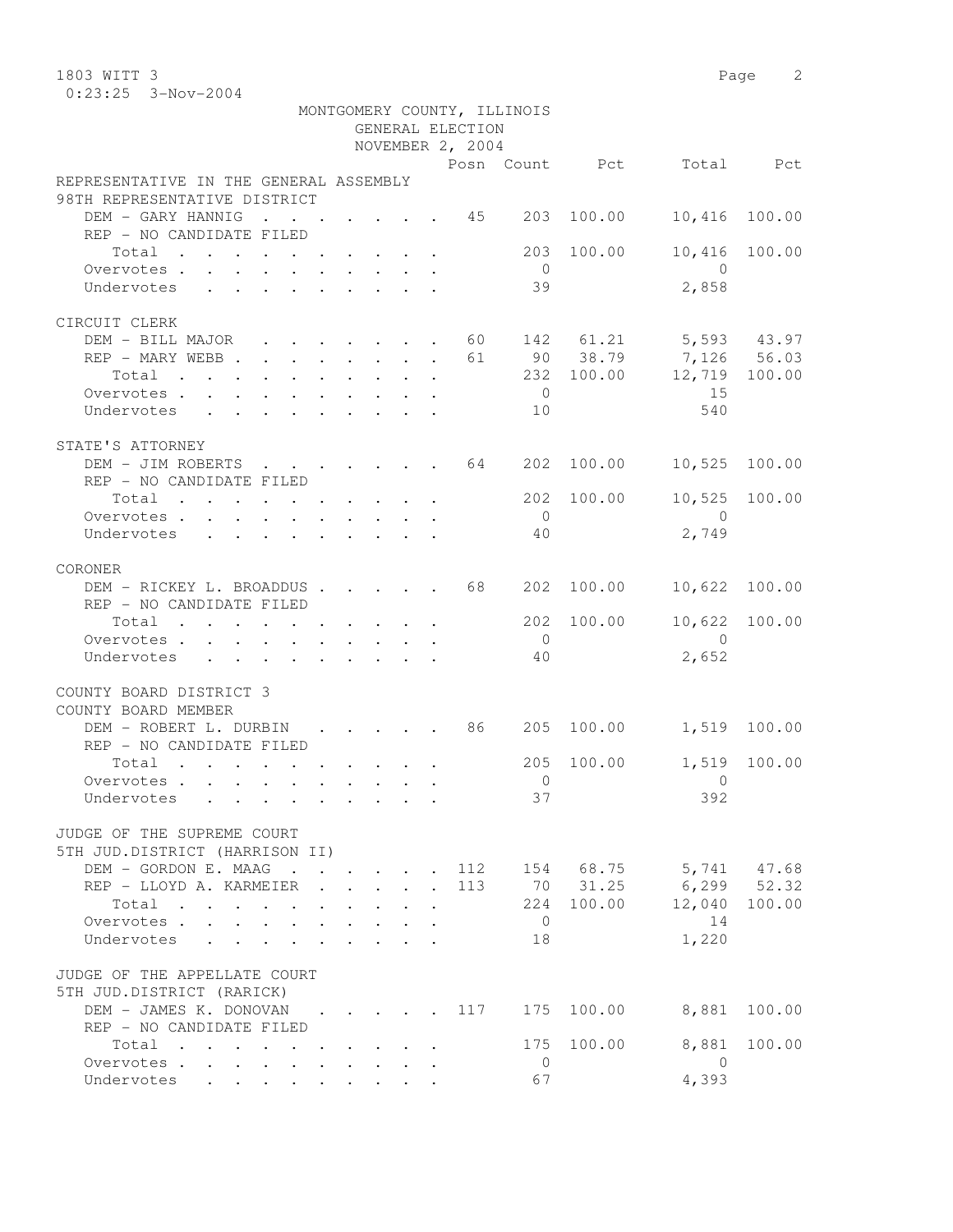| 1803 WITT 3                                                                                                        |                                                     |  |              |                  |                             |                |                       | 3<br>Page                  |
|--------------------------------------------------------------------------------------------------------------------|-----------------------------------------------------|--|--------------|------------------|-----------------------------|----------------|-----------------------|----------------------------|
| $0:23:25$ 3-Nov-2004                                                                                               |                                                     |  |              |                  |                             |                |                       |                            |
|                                                                                                                    |                                                     |  |              |                  | MONTGOMERY COUNTY, ILLINOIS |                |                       |                            |
|                                                                                                                    |                                                     |  |              | GENERAL ELECTION |                             |                |                       |                            |
|                                                                                                                    |                                                     |  |              | NOVEMBER 2, 2004 |                             |                |                       |                            |
|                                                                                                                    |                                                     |  |              |                  |                             | Posn Count Pct |                       | Total Pct                  |
| JUDGE OF THE CIRCUIT COURT                                                                                         |                                                     |  |              |                  |                             |                |                       |                            |
| 4TH JUD. CIRCUIT (HUBER)                                                                                           |                                                     |  |              |                  |                             |                |                       |                            |
| DEM - KELLY D. LONG                                                                                                | $\cdot$ $\cdot$ $\cdot$ $\cdot$ $\cdot$ $\cdot$ 124 |  |              |                  | 196                         | 100.00         | 9,789                 | 100.00                     |
| REP - NO CANDIDATE FILED                                                                                           |                                                     |  |              |                  |                             |                |                       |                            |
| $\begin{tabular}{ccccccccccc} Total & . & . & . & . & . & . & . & . & . & . & . \end{tabular}$                     |                                                     |  |              |                  | 196                         | 100.00         | 9,789                 | 100.00                     |
| Overvotes                                                                                                          |                                                     |  |              |                  | $\overline{0}$              |                | $\bigcirc$            |                            |
| Undervotes                                                                                                         |                                                     |  |              |                  | 46                          |                | 3,485                 |                            |
|                                                                                                                    |                                                     |  |              |                  |                             |                |                       |                            |
| APPELLATE COURT FIFTH JUDICIAL DISTRICT                                                                            |                                                     |  |              |                  |                             |                |                       |                            |
| RETAIN GORDON E. MAAG                                                                                              |                                                     |  |              |                  |                             |                |                       |                            |
| YES                                                                                                                |                                                     |  |              | 138              |                             |                | 136 70.47 5,820 55.84 |                            |
|                                                                                                                    |                                                     |  |              | 139              |                             | 57 29.53       | 4,603 44.16           |                            |
| NO<br>$Total$ , , , , , , , , ,                                                                                    |                                                     |  |              |                  |                             | 193 100.00     | 10,423 100.00         |                            |
|                                                                                                                    |                                                     |  | $\mathbf{L}$ |                  | $\overline{1}$              |                | 50                    |                            |
| Overvotes.                                                                                                         |                                                     |  |              |                  |                             |                | 2,801                 |                            |
| Undervotes                                                                                                         |                                                     |  |              |                  | 48                          |                |                       |                            |
|                                                                                                                    |                                                     |  |              |                  |                             |                |                       |                            |
| APPELLATE COURT FIFTH JUDICIAL DISTRICT                                                                            |                                                     |  |              |                  |                             |                |                       |                            |
| RETAIN TERRENCE J. HOPKINS                                                                                         |                                                     |  |              |                  |                             |                |                       |                            |
| YES                                                                                                                |                                                     |  |              |                  |                             | 140 112 70.00  |                       | 5,719 64.67                |
| NO.<br>$\mathbf{r}$ , and $\mathbf{r}$ , and $\mathbf{r}$ , and $\mathbf{r}$ , and $\mathbf{r}$ , and $\mathbf{r}$ |                                                     |  |              | 141              |                             | 48 30.00       |                       | 3, 125 35.33               |
| Total                                                                                                              |                                                     |  |              |                  |                             | 160 100.00     |                       | 8,844 100.00               |
| Overvotes                                                                                                          |                                                     |  |              |                  | $\overline{2}$              |                | 38                    |                            |
| Undervotes                                                                                                         |                                                     |  |              |                  | 80                          |                | 4,392                 |                            |
|                                                                                                                    |                                                     |  |              |                  |                             |                |                       |                            |
| CIRCUIT COURT FOURTH JUDICIAL CIRCUIT                                                                              |                                                     |  |              |                  |                             |                |                       |                            |
| RETAIN PATRICK J. HITPAS                                                                                           |                                                     |  |              |                  |                             |                |                       |                            |
| YES 143 111 70.70                                                                                                  |                                                     |  |              |                  |                             |                |                       | 5,824 65.62<br>3,051 34.38 |
| NO                                                                                                                 |                                                     |  |              | 144              |                             | 46 29.30       |                       |                            |
| Total                                                                                                              |                                                     |  |              |                  |                             | 157 100.00     |                       | 8,875 100.00               |
| Overvotes                                                                                                          |                                                     |  |              |                  | $\overline{0}$              |                | 31                    |                            |
| Undervotes                                                                                                         |                                                     |  |              |                  | 85                          |                | 4,368                 |                            |
|                                                                                                                    |                                                     |  |              |                  |                             |                |                       |                            |
| CIRCUIT COURT FOURTH JUDICIAL CIRCUIT                                                                              |                                                     |  |              |                  |                             |                |                       |                            |
| RETAIN MICHAEL P. KILEY                                                                                            |                                                     |  |              |                  |                             |                |                       |                            |
| YES                                                                                                                |                                                     |  |              |                  |                             | 145 120 71.86  |                       | $6,035$ $66.69$            |
| NO                                                                                                                 |                                                     |  |              | 146              |                             | 47 28.14       |                       | 3,015 33.31                |
| Total                                                                                                              |                                                     |  |              |                  |                             | 167 100.00     | 9,050                 | 100.00                     |
| Overvotes                                                                                                          |                                                     |  |              |                  | $\Omega$                    |                | 29                    |                            |
| Undervotes                                                                                                         |                                                     |  |              |                  | 75                          |                | 4,195                 |                            |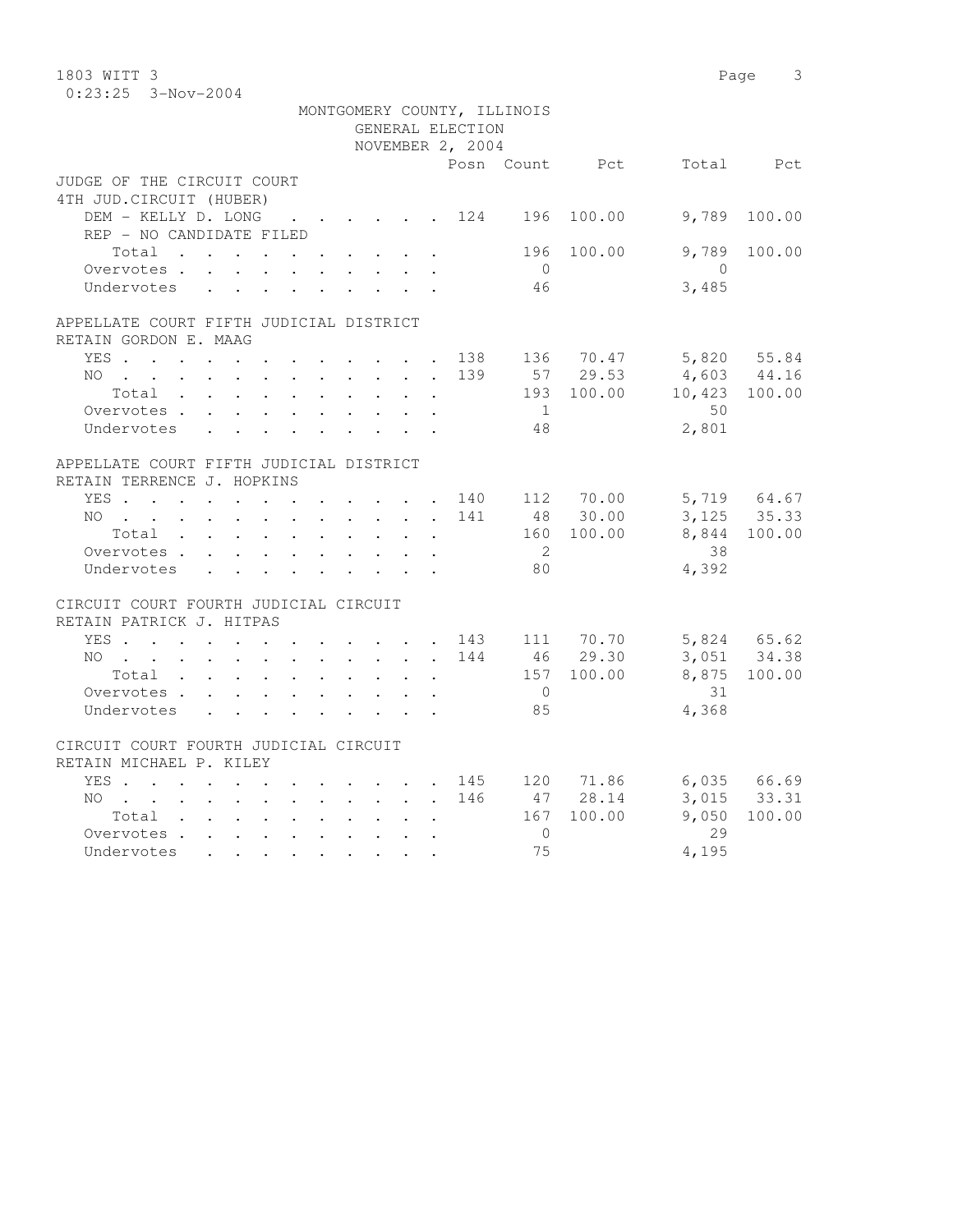1901 ZANESVILLE Page 1 0:23:25 3-Nov-2004

| MONTGOMERY COUNTY, ILLINOIS<br>GENERAL ELECTION                                                                                                  |                   |                         |              |
|--------------------------------------------------------------------------------------------------------------------------------------------------|-------------------|-------------------------|--------------|
| NOVEMBER 2, 2004                                                                                                                                 |                   |                         |              |
|                                                                                                                                                  | Posn Count Pct    |                         | Total Pct    |
| Precincts Counted - TOTAL                                                                                                                        | $\overline{1}$    | 2.38<br>42              | 100.00       |
| Registered Voters - TOTAL                                                                                                                        | 310               | 18,066                  |              |
| Ballots Cast - TOTAL                                                                                                                             |                   | 245 79.03               | 13,387 74.10 |
| Ballots Cast - BLANK                                                                                                                             |                   | $1 \t 0.32$<br>154 0.85 |              |
| Ballots Cast - WHITE                                                                                                                             | 245               | 9,530                   |              |
| Ballots Cast - FEDERAL-19-ORG/BLK.                                                                                                               | $\overline{0}$    | 39                      |              |
| Ballots Cast - PRES.-19-CRM/BLK.                                                                                                                 | $\bigcirc$        | $\bigcirc$              |              |
|                                                                                                                                                  |                   |                         |              |
| PRESIDENT AND VICE PRESIDENT                                                                                                                     |                   |                         |              |
| OF THE UNITED STATES (TOTAL)                                                                                                                     |                   |                         |              |
| DEM - JOHN F. KERRY/JOHN EDWARDS 7 75 30.86 5,979 46.26                                                                                          |                   |                         |              |
| REP - GEORGE W. BUSH/DICK CHENEY 9 166 68.31                                                                                                     |                   | 6,851 53.01             |              |
| LIB - MICHAEL BADNARIK/R. CAMPAGNA . 11 2 0.82                                                                                                   |                   |                         | 95 0.74      |
| Total 243 100.00                                                                                                                                 |                   | 12,925                  | 100.00       |
| Overvotes                                                                                                                                        | $\overline{0}$    | 89                      |              |
| Undervotes                                                                                                                                       | 2                 | 373                     |              |
| PRESIDENT AND VICE PRESIDENT                                                                                                                     |                   |                         |              |
| OF THE UNITED STATES (19TH CONG.)                                                                                                                |                   |                         |              |
| DEM - JOHN F. KERRY/JOHN EDWARDS 7 75 30.86                                                                                                      |                   |                         | 2,465 39.99  |
| REP - GEORGE W. BUSH/DICK CHENEY 9 166 68.31                                                                                                     |                   |                         | 3,663 59.43  |
| LIB - MICHAEL BADNARIK/R. CAMPAGNA . 11 2 0.82                                                                                                   |                   |                         | 36 0.58      |
| Total 243 100.00                                                                                                                                 |                   |                         | 6,164 100.00 |
| Overvotes.                                                                                                                                       | $\overline{0}$    | 37                      |              |
| Undervotes                                                                                                                                       | 2                 | 172                     |              |
| UNITED STATES SENATOR                                                                                                                            |                   |                         |              |
| DEM - BARACK OBAMA                                                                                                                               | 17 125 55.07      |                         | 7,903 63.61  |
| REP - ALAN KEYES                                                                                                                                 | 18 90 39.65       |                         | 4,078 32.82  |
| LIB - JERRY KOHN                                                                                                                                 | $1 \t 0.44$<br>19 |                         | 134 1.08     |
| IND - ALBERT J. FRANZEN                                                                                                                          | 11 4.85<br>20     |                         | 309 2.49     |
| Total<br>$\mathcal{A}$ . The second contribution of the second contribution $\mathcal{A}$                                                        | 227 100.00        | 12,424                  | 100.00       |
| Overvotes                                                                                                                                        | $\overline{0}$    | 37                      |              |
| Undervotes                                                                                                                                       | 18                | 926                     |              |
|                                                                                                                                                  |                   |                         |              |
| 19TH CONGRESSIONAL DISTRICT                                                                                                                      |                   |                         |              |
| REPRESENTATIVE IN CONGRESS                                                                                                                       |                   |                         |              |
| DEM - TIM BAGWELL                                                                                                                                | 33 56 23.43       |                         | 1,691 27.95  |
| REP - JOHN M. SHIMKUS                                                                                                                            | 34                | 183 76.57               | 4,360 72.05  |
| Total<br>$\mathcal{A}=\mathcal{A}=\mathcal{A}=\mathcal{A}=\mathcal{A}=\mathcal{A}$ .<br>$\mathbf{L}$ and $\mathbf{L}$<br>$\cdot$ $\cdot$ $\cdot$ | 239               | 100.00<br>6,051         | 100.00       |
| Overvotes                                                                                                                                        | 1<br>5            | 7                       |              |
| Undervotes                                                                                                                                       |                   | 315                     |              |
| STATE SENATOR                                                                                                                                    |                   |                         |              |
| 49TH LEGISLATIVE DISTRICT (UNEXP.2 YR.TERM)                                                                                                      |                   |                         |              |
| DEM - DEANNA DEMUZIO                                                                                                                             | 39<br>183         | 100.00<br>10,352        | 100.00       |
| REP - NO CANDIDATE FILED                                                                                                                         |                   |                         |              |
| Total                                                                                                                                            | 183               | 10,352<br>100.00        | 100.00       |
| Overvotes<br>$\ddot{\phantom{a}}$<br>$\mathbf{L}$                                                                                                | $\overline{0}$    | $\overline{0}$          |              |
| Undervotes                                                                                                                                       | 62                | 2,922                   |              |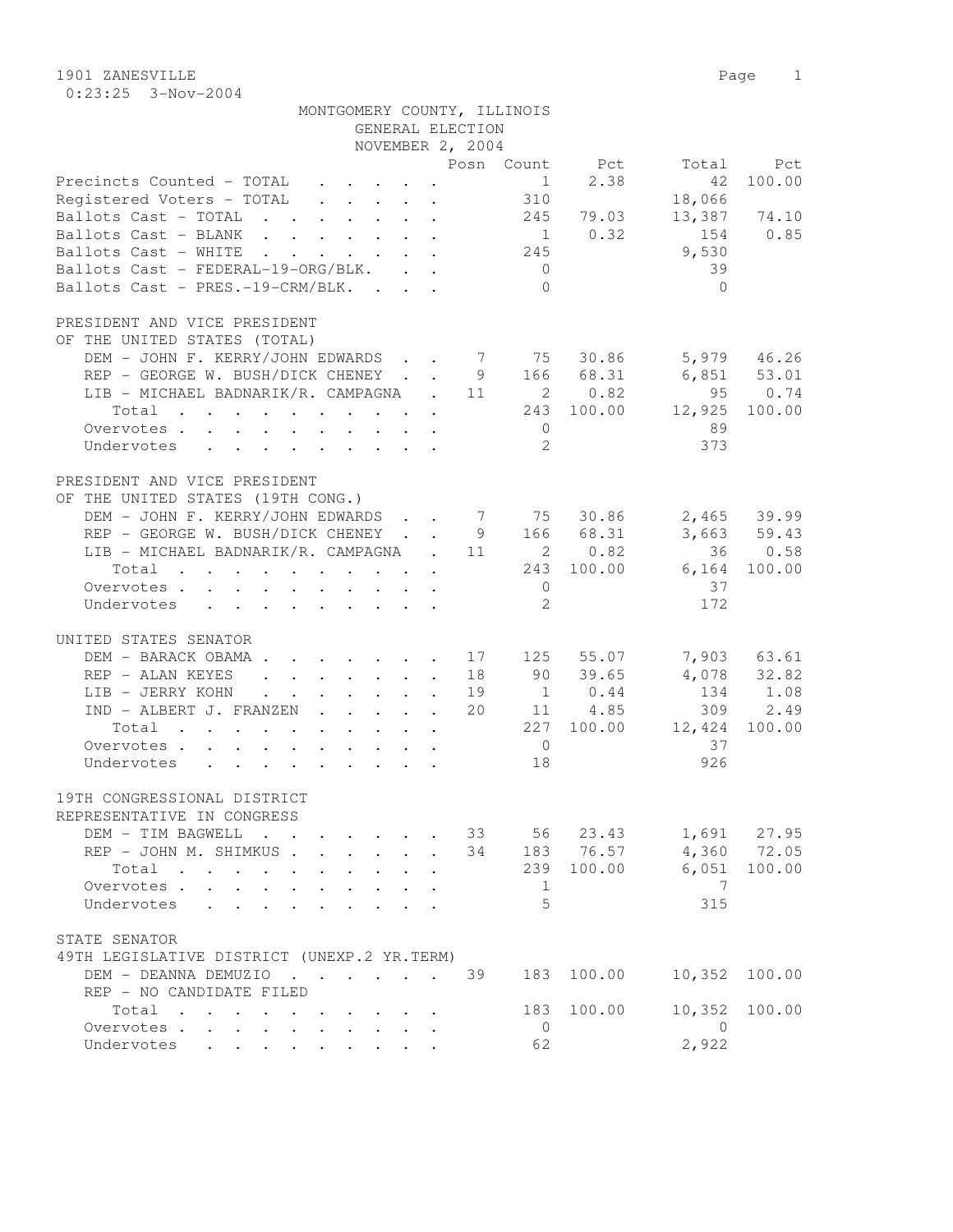1901 ZANESVILLE Page 2

|                                                                            |  |  |  | GENERAL ELECTION<br>NOVEMBER 2, 2004 | MONTGOMERY COUNTY, ILLINOIS |                |                                                              |               |
|----------------------------------------------------------------------------|--|--|--|--------------------------------------|-----------------------------|----------------|--------------------------------------------------------------|---------------|
|                                                                            |  |  |  |                                      |                             |                | Posn Count Pct Total Pct                                     |               |
| REPRESENTATIVE IN THE GENERAL ASSEMBLY                                     |  |  |  |                                      |                             |                |                                                              |               |
| 98TH REPRESENTATIVE DISTRICT                                               |  |  |  |                                      |                             |                |                                                              |               |
| DEM - GARY HANNIG 45 179 100.00 10,416 100.00                              |  |  |  |                                      |                             |                |                                                              |               |
| REP - NO CANDIDATE FILED                                                   |  |  |  |                                      |                             |                |                                                              |               |
| Total 179 100.00                                                           |  |  |  |                                      |                             |                | 10,416                                                       | 100.00        |
| Overvotes                                                                  |  |  |  |                                      | $\overline{0}$              |                | $\overline{0}$                                               |               |
| Undervotes                                                                 |  |  |  |                                      | 66                          |                | 2,858                                                        |               |
|                                                                            |  |  |  |                                      |                             |                |                                                              |               |
| CIRCUIT CLERK                                                              |  |  |  |                                      |                             |                |                                                              |               |
| DEM - BILL MAJOR 60 83 34.87 5,593 43.97                                   |  |  |  |                                      |                             |                |                                                              |               |
|                                                                            |  |  |  |                                      |                             |                |                                                              |               |
| REP - MARY WEBB 61 155 65.13 7,126 56.03<br>Total 238 100.00 12,719 100.00 |  |  |  |                                      |                             |                |                                                              |               |
| Overvotes                                                                  |  |  |  |                                      | $\overline{0}$              |                | 15                                                           |               |
| Undervotes                                                                 |  |  |  |                                      | $\overline{7}$              |                | 540                                                          |               |
|                                                                            |  |  |  |                                      |                             |                |                                                              |               |
| STATE'S ATTORNEY                                                           |  |  |  |                                      |                             |                |                                                              |               |
| DEM - JIM ROBERTS 64 192 100.00 10,525 100.00                              |  |  |  |                                      |                             |                |                                                              |               |
| REP - NO CANDIDATE FILED                                                   |  |  |  |                                      |                             |                |                                                              |               |
| Total $\cdot$                                                              |  |  |  |                                      |                             |                | 192 100.00 10,525 100.00                                     |               |
| Overvotes                                                                  |  |  |  |                                      | $\overline{0}$              |                | $\overline{0}$                                               |               |
| Undervotes                                                                 |  |  |  |                                      | 53                          |                | 2,749                                                        |               |
|                                                                            |  |  |  |                                      |                             |                |                                                              |               |
| CORONER                                                                    |  |  |  |                                      |                             |                |                                                              |               |
| DEM - RICKEY L. BROADDUS 68                                                |  |  |  |                                      |                             | 201 100.00     | 10,622 100.00                                                |               |
| REP - NO CANDIDATE FILED                                                   |  |  |  |                                      |                             |                |                                                              |               |
| Total 201 100.00 10,622 100.00                                             |  |  |  |                                      |                             |                |                                                              |               |
| Overvotes.                                                                 |  |  |  |                                      | $\overline{0}$              |                | $\bigcirc$                                                   |               |
| Undervotes                                                                 |  |  |  |                                      | 44                          |                | 2,652                                                        |               |
|                                                                            |  |  |  |                                      |                             |                |                                                              |               |
| COUNTY BOARD DISTRICT 1                                                    |  |  |  |                                      |                             |                |                                                              |               |
| COUNTY BOARD MEMBER-4 YEAR TERM                                            |  |  |  |                                      |                             |                |                                                              |               |
| DEM - PAT CLARKE                                                           |  |  |  |                                      |                             |                | $\cdots$ $\cdots$ $\cdots$ $\cdots$ 86 113 47.88 1,041 49.67 |               |
| REP - TOBY A. DEAN 87 123 52.12 1,055 50.33                                |  |  |  |                                      |                             |                |                                                              |               |
| Total $\cdot$                                                              |  |  |  |                                      |                             |                | 236 100.00 2,096 100.00                                      |               |
| Overvotes                                                                  |  |  |  |                                      | $\bigcirc$                  |                | $\sim$ 1                                                     |               |
| Undervotes                                                                 |  |  |  |                                      |                             | $\overline{9}$ | 116                                                          |               |
|                                                                            |  |  |  |                                      |                             |                |                                                              |               |
| COUNTY BOARD DISTRICT 1                                                    |  |  |  |                                      |                             |                |                                                              |               |
| COUNTY BOARD MEMBER-UNEXP.2YR.TERM                                         |  |  |  |                                      |                             |                |                                                              |               |
| DEM - DAVID HEATON 91 99 43.42                                             |  |  |  |                                      |                             |                |                                                              | 1,078 52.66   |
| REP - CHARLES BOUTCHER 92 129 56.58                                        |  |  |  |                                      |                             |                |                                                              | 969 47.34     |
| Total                                                                      |  |  |  |                                      |                             | 228 100.00     | 2,047                                                        | 100.00        |
| Overvotes                                                                  |  |  |  |                                      | $\overline{0}$              |                | $\bigcirc$                                                   |               |
| Undervotes                                                                 |  |  |  |                                      | 17                          |                | 166                                                          |               |
|                                                                            |  |  |  |                                      |                             |                |                                                              |               |
| JUDGE OF THE SUPREME COURT                                                 |  |  |  |                                      |                             |                |                                                              |               |
| 5TH JUD.DISTRICT (HARRISON II)                                             |  |  |  |                                      |                             |                |                                                              |               |
| DEM - GORDON E. MAAG 112 76 34.08 5,741 47.68                              |  |  |  |                                      |                             |                |                                                              |               |
| REP - LLOYD A. KARMEIER 113                                                |  |  |  |                                      |                             |                | 147 65.92 6,299 52.32                                        |               |
| Total                                                                      |  |  |  |                                      |                             | 223 100.00     |                                                              | 12,040 100.00 |
| Overvotes.                                                                 |  |  |  |                                      | $\overline{0}$              |                | 14                                                           |               |
| Undervotes                                                                 |  |  |  |                                      | 22                          |                | 1,220                                                        |               |